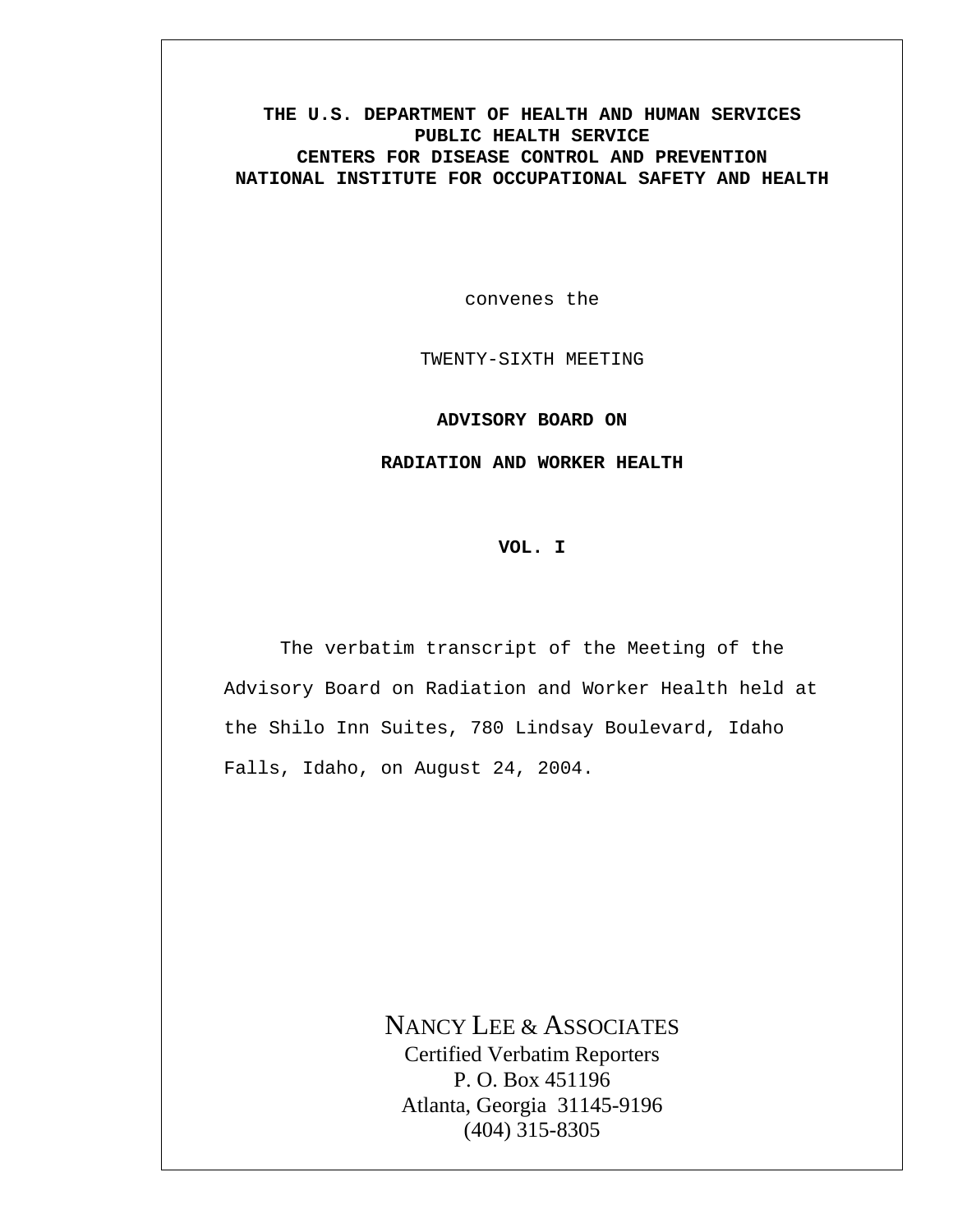## **C O N T E N T S**

| REGISTRATION AND WELCOME<br>Dr. Paul Ziemer, Chair.<br>Mr. Larry Elliott, Executive Secretary 7                              |
|------------------------------------------------------------------------------------------------------------------------------|
| PROGRAM STATUS REPORT<br>Ms. Laurie Ishak, NIOSH 11                                                                          |
| STATUS AND OUTREACH - DEPARTMENT OF LABOR<br>50<br>Mr. Pete Turcic, DOL                                                      |
| STATUS UPDATE - DOE PART D PROGRAM<br>. 79<br>$Mr.$ Tom Rollow - DOE                                                         |
| PRIVACY ACT AND FACA REQUIREMENTS<br>Ms. Liz Homoki-Titus, OGC.<br>128                                                       |
| CONFLICT OF INTEREST, OUALITY ASSURANCE PLAN, ACCESS ISSUES<br>Dr. John Mauro, Dr. Joseph Fitzgerald, Steve Ostrow, SC&A 146 |
| SITE PROFILE STATUS AND DATABASE USE<br>Dr. Jim Neton, NIOSH<br>. 202                                                        |
| INTRODUCTION<br>Dr. Paul Ziemer, Chair. 237                                                                                  |
|                                                                                                                              |
| . 266<br>ADJOURN.                                                                                                            |
| COURT REPORTER'S CERTIFICATE. 267                                                                                            |
|                                                                                                                              |
|                                                                                                                              |
|                                                                                                                              |
|                                                                                                                              |
| Legend of the transcript:                                                                                                    |
| [sic]<br>Exactly as said<br>[phonetic] Exact spelling unknown<br>Break in speech continuity                                  |
| NANCY LEE & ASSOCIATES                                                                                                       |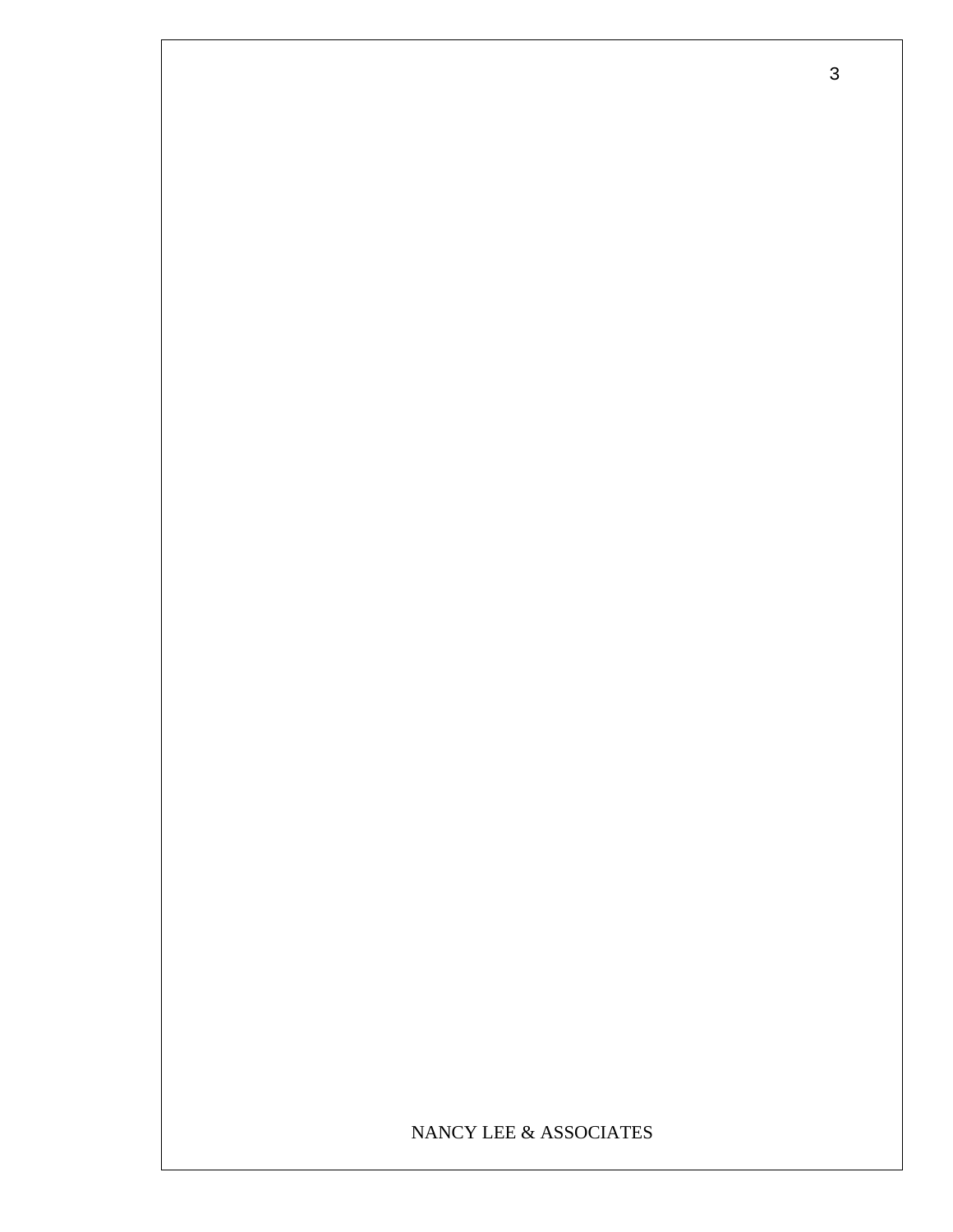|                                                                    | 4                                                                                                                                                                                                                                                                                           |
|--------------------------------------------------------------------|---------------------------------------------------------------------------------------------------------------------------------------------------------------------------------------------------------------------------------------------------------------------------------------------|
| 1                                                                  | PARTICIPANTS                                                                                                                                                                                                                                                                                |
| 2<br>3<br>$\overline{4}$                                           | (By Group, in Alphabetical Order)                                                                                                                                                                                                                                                           |
| 5<br>6<br>$\overline{7}$                                           | BOARD MEMBERS                                                                                                                                                                                                                                                                               |
| $\,8\,$<br>9<br>10<br>11<br>12<br>13<br>14<br>15<br>16<br>17<br>18 | CHAIR<br>ZIEMER, Paul L., Ph.D.<br>Professor Emeritus<br>School of Health Sciences<br>Purdue University<br>Lafayette, Indiana<br>EXECUTIVE SECRETARY<br>ELLIOTT, Larry J.<br>Director, Office of Compensation Analysis and Support<br>National Institute for Occupational Safety and Health |
| 19<br>20<br>21<br>22<br>23                                         | Centers for Disease Control and Prevention<br>Cincinnati, Ohio<br>MEMBERSHIP                                                                                                                                                                                                                |
| 24<br>25<br>26<br>27<br>28<br>29<br>30                             | ANDERSON, Henry A., M.D.<br>Chief Medical Officer<br>Occupational and Environmental Health<br>Wisconsin Division of Public Health<br>Madison, Wisconsin                                                                                                                                     |
| 31<br>32<br>33<br>34<br>35                                         | ANDRADE, Antonio, Ph.D.<br>Group Leader<br>Radiation Protection Services Group<br>Los Alamos National Laboratory<br>Los Alamos, New Mexico                                                                                                                                                  |
| 36<br>37<br>38<br>39<br>40<br>41<br>42                             | DeHART, Roy Lynch, M.D., M.P.H.<br>Director<br>The Vanderbilt Center for Occupational and Environmental Medicine<br>Professor of Medicine<br>Nashville, Tennessee                                                                                                                           |
| 43<br>44<br>45<br>46<br>47<br>48<br>49                             | ESPINOSA, Richard Lee<br>Sheet Metal Workers Union Local #49<br>Johnson Controls<br>Los Alamos National Laboratory<br>Espanola, New Mexico                                                                                                                                                  |
|                                                                    | NANCY LEE & ASSOCIATES                                                                                                                                                                                                                                                                      |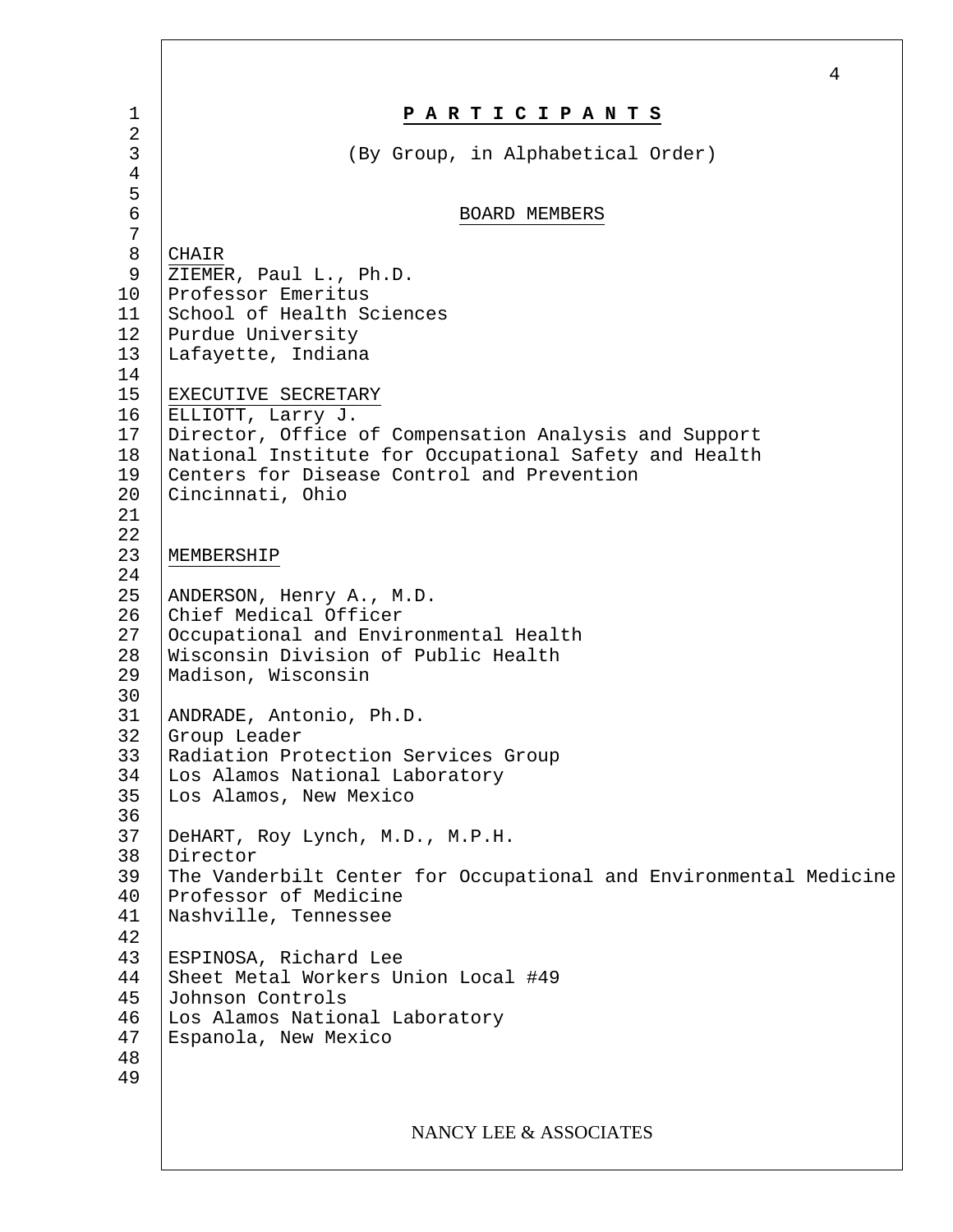1 2 3 4 5 6 7 8 9 10 11 12 13 14 15 16 17 18 19 20 21 22 23 24 25 26 27 28 29 30 31 32 33 34 35 36 37 38 39 40 41 42 43 44 45 46 47 48 49 GIBSON, Michael H. President Paper, Allied-Industrial, Chemical, and Energy Union Local 5-4200 Miamisburg, Ohio GRIFFON, Mark A. President Creative Pollution Solutions, Inc. Salem, New Hampshire MELIUS, James Malcom, M.D., Ph.D. Director New York State Laborers' Health and Safety Trust Fund Albany, New York MUNN, Wanda I. Senior Nuclear Engineer (Retired) Richland, Washington PRESLEY, Robert W. Special Projects Engineer BWXT Y12 National Security Complex Clinton, Tennessee ROESSLER, Genevieve S., Ph.D. Professor Emeritus University of Florida Elysian, Minnesota AGENDA SPEAKERS (in order of appearance) Ms. Laurie Ishak, NIOSH Mr. Pete Turcic, DOL Mr. Tom Rollow, DOE Ms. Liz Homoki-Titus, OGC Dr. John Mauro, SC&A Dr. Joseph Fitzgerald, SC&A Dr. Jim Neton, NIOSH Dr. Paul Ziemer, Chair NANCY LEE & ASSOCIATES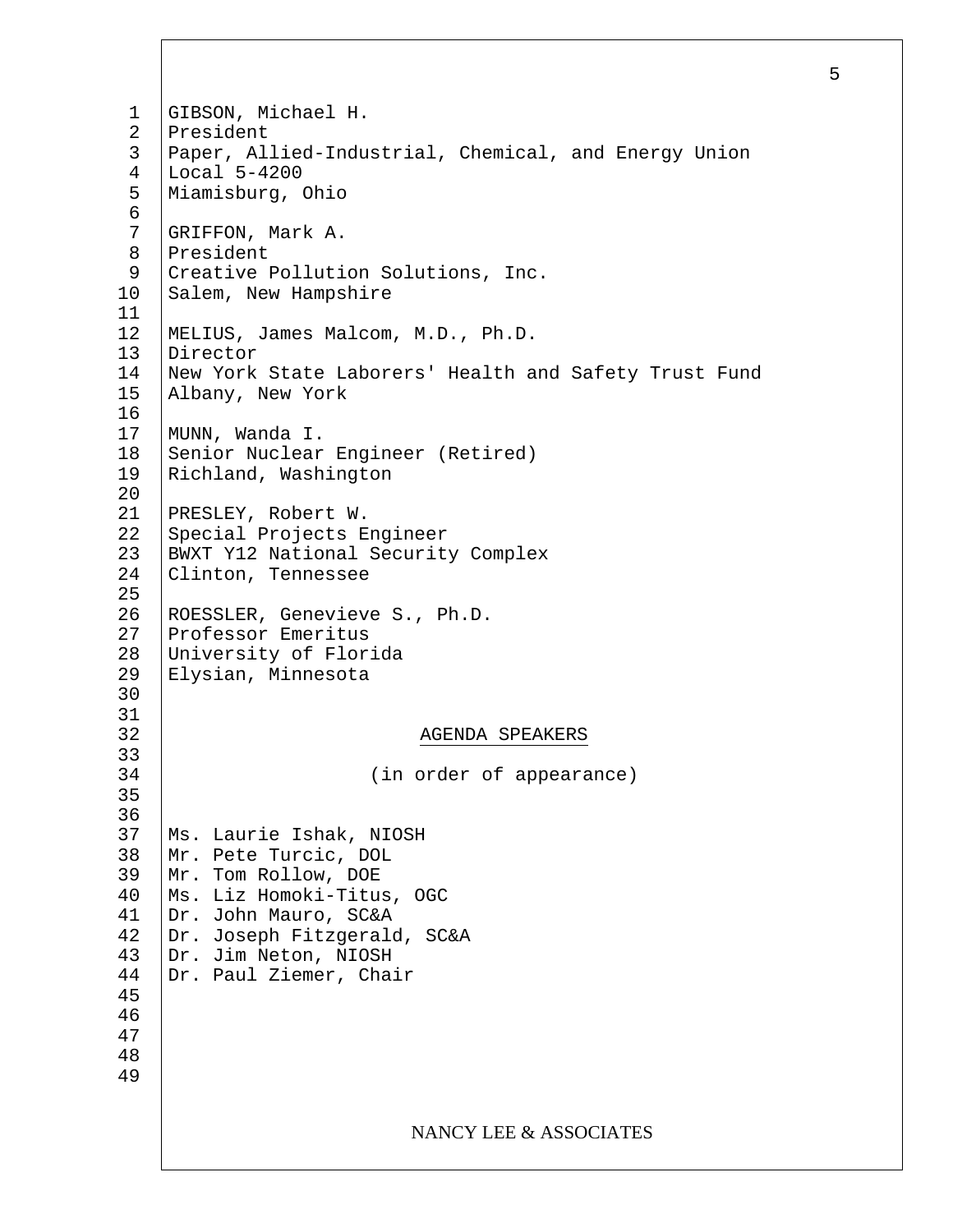| $\mathbf 1$    |                                                    |
|----------------|----------------------------------------------------|
| $\mathbf{2}$   | STAFF/VENDORS                                      |
| $\mathfrak{Z}$ |                                                    |
| $\overline{4}$ | Cori Homer, Committee Management Specialist, NIOSH |
| 5              | Steven Ray Green, Certified Merit Court Reporter   |
| $\epsilon$     |                                                    |
| 7              |                                                    |
| $\, 8$         | AUDIENCE PARTICIPANTS                              |
| 9              |                                                    |
| 10             |                                                    |
| 11             |                                                    |
| 12             | ANDERSON, BETTY A.                                 |
| 13             | BEATTY, EVERETT RAY                                |
| 14             | BODNAR, LOUIS Z.                                   |
| 15             | BRAILSFORD, BEATRICE                               |
| 16             | BRANDAL, LYNDA                                     |
| 17             | BRASWELL, TODD                                     |
| 18             | CASE, DIANE L.                                     |
| 19             | CHANG, C.C.                                        |
| 20             | CODDING, SHIRLEY                                   |
| 21             | COLVIN, J.C.                                       |
| 22             | DEEP, HEIDI                                        |
| 23             | EGBERT, H. DOYLE                                   |
| 24             | ELLISON, CHRIS                                     |
| 25             | FRY, DAVID                                         |
| 26             | HEISTER, MELANIE B.                                |
| 27             | HENSHAW, RUSS                                      |
| 28             | HOSS, LARRY A.                                     |
| 29             | JENSEN, CLINTON                                    |
| 30             | JONES, BERTHA                                      |
| 31             | KATZ, TED                                          |
| 32             | MCCURDY, PEGGY                                     |
| 33             | MCCURDY, WILBERT                                   |
| 34             | MILLER, RICHARD                                    |
| 35             | OSTROW, STEPHEN L.                                 |
| 36             | OSWALD, ELEANOR                                    |
| 37             | PETERSON, HENRY K.                                 |
| 38             | POWELL, STEVE                                      |
| 39             | PRESLEY, LOUISE S.                                 |
| 40             | QUINN, JOHN D.                                     |
| 41             | RICH, BRYCE L.                                     |
| 42             | RINGEN, KNUT                                       |
| 43             | ROCKWALD, LYNN                                     |
| 44             | ROHRIG, NORMAN                                     |
| 45             | SCHAEFFER, D. MICHAEL                              |
| 46             | SCHAUER, DAVID                                     |
| 47             | TENFORDE, THOMAS S.                                |
| 48             | TOOHEY, R.E.                                       |
|                |                                                    |
|                |                                                    |

# NANCY LEE & ASSOCIATES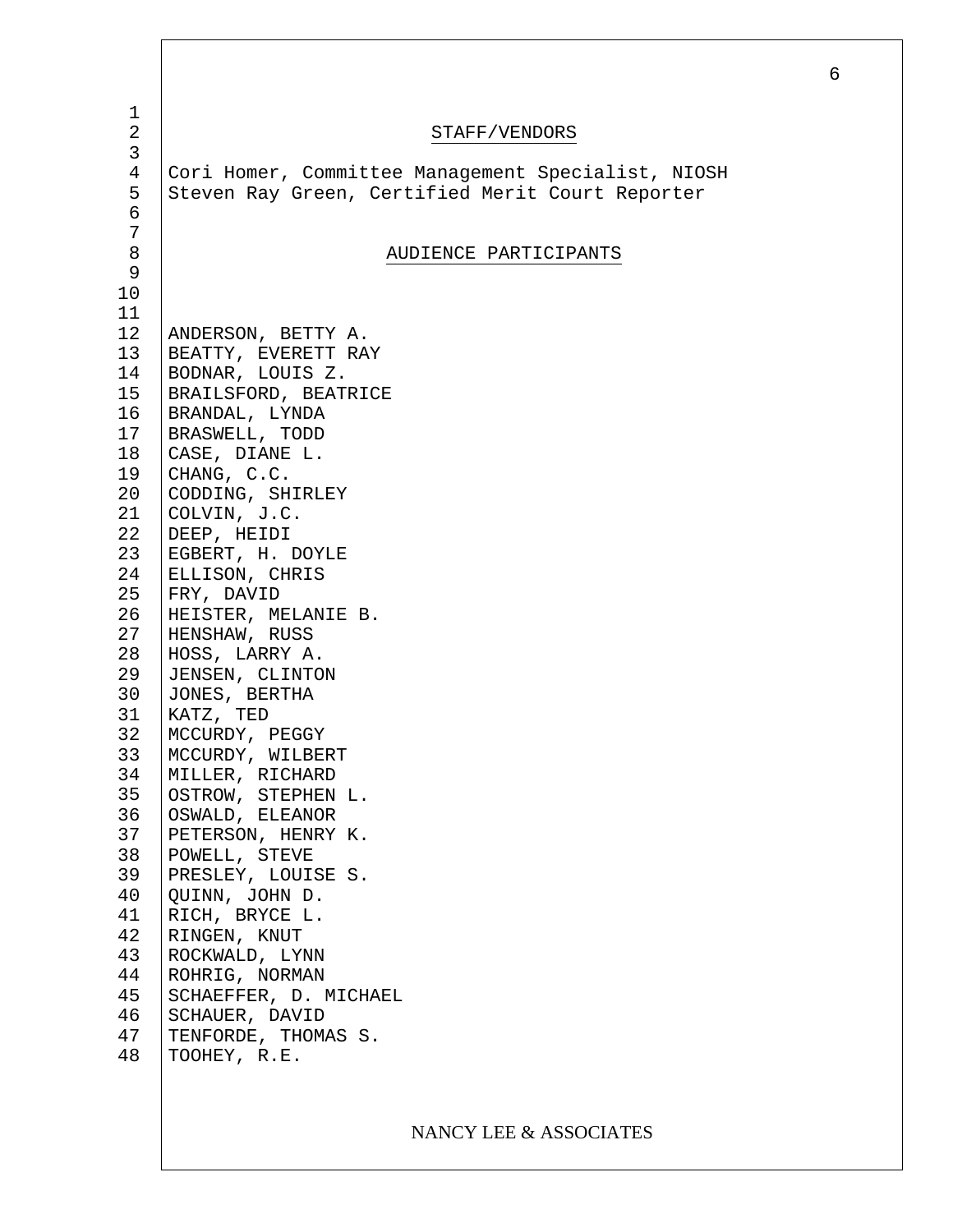|                               | 7                                                 |
|-------------------------------|---------------------------------------------------|
| $\mathbf 1$<br>$\overline{2}$ | PROCEEDINGS<br>(9:00 a.m.)                        |
| 3                             | REGISTRATION AND WELCOME                          |
| 4                             | DR. ZIEMER: Good morning, everyone. I'd           |
| 5                             | like to call the meeting to order. My name is     |
| 6                             | Paul Ziemer. I'm the Chair of the Advisory Board  |
| 7                             | on Radiation and Worker Health.                   |
| 8                             | This is the 26th meeting of this Board.           |
| 9                             | We're pleased to be here in Idaho Falls. If       |
| 10                            | you'll indulge me, I'm going to begin with a      |
| 11                            | little story.                                     |
| 12                            | My first visit to Idaho Falls was in the mid-     |
| 13                            | sixties. I spent a week here early in my career,  |
| 14                            | and at that time had two daughters. I             |
| 15                            | subsequently ended up with four daughters, but at |
| 16                            | that time I had two daughters and my wife and two |
| 17                            | daughters accompanied me here. Now Linda, who     |
| 18                            | was at that time the youngest daughter, had a     |
| 19                            | special doll that went with her everywhere. And   |
| 20                            | if you think back to the mid-sixties, the popular |
| 21                            | doll was a doll called Heidi-ho. So Linda         |
| 22                            | brought Heidi-ho with her and she -- we told her  |
| 23                            | where we were going and from that point on this   |
| 24                            | town became known as Heido-ho Falls. And even to  |
| 25                            | this day, when I told Linda where I was going     |
|                               |                                                   |

### NANCY LEE & ASSOCIATES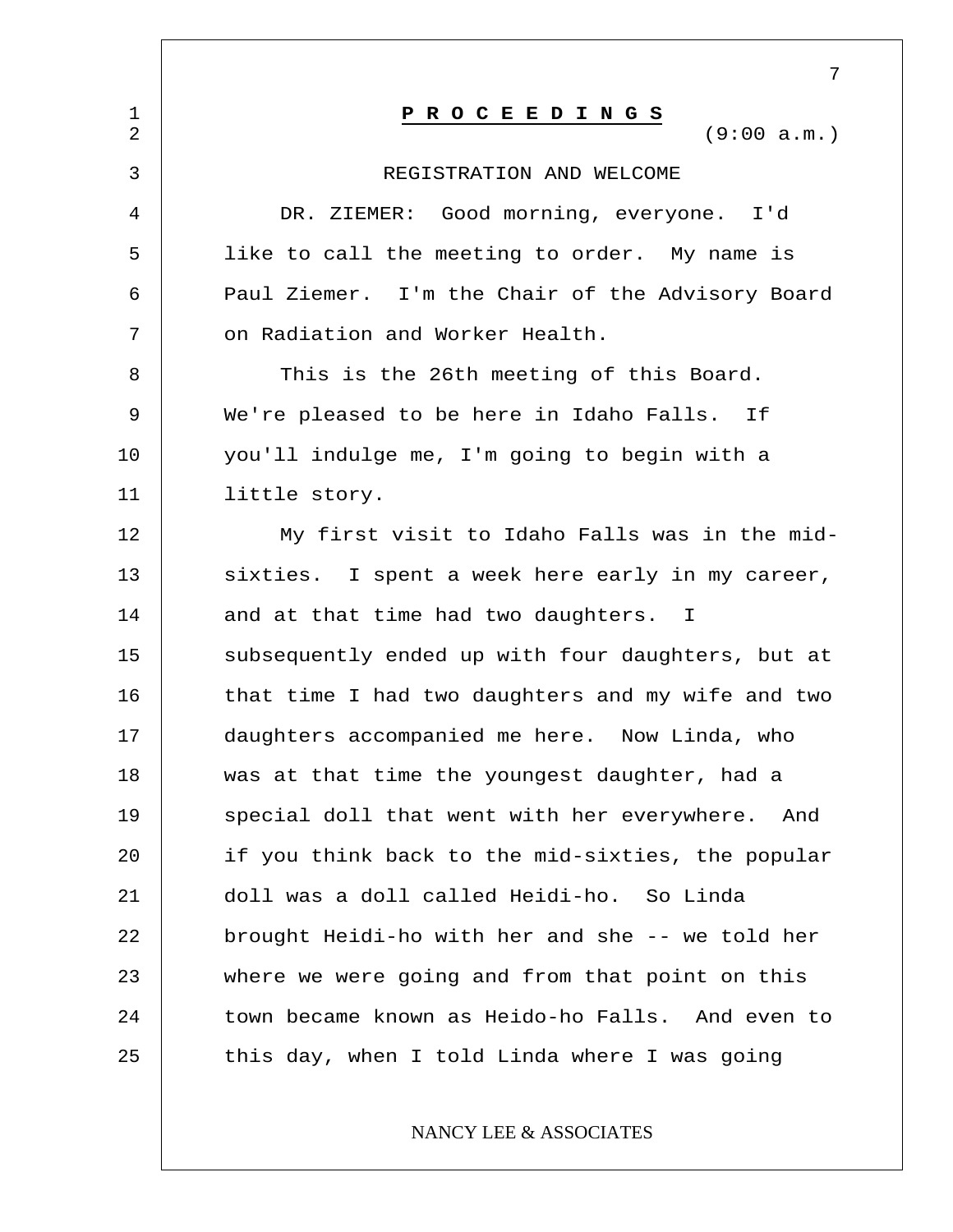this week -- and Linda's in her forties now - she said Oh, you're going to Heidi-ho Falls. So we're pleased to be here in Heidi-ho Falls for this meeting of the Board.

1

2

3

4

5 6 7 8 9 10 11 12 I need to give you several pieces of information. First of all, we ask that everyone -- Board members, staff people and members of the public -- please register your attendance with us. There's a registration book at the entryway. If you haven't done that already, please do that sometime this morning and we'll have a record of your attendance here with us.

13 14 15 16 17 18 Also you will find on the table over here on my far left copies of various documents, including today's agenda, plus various handouts from this meeting as well as documents from some previous meetings of the Board, and please avail yourselves of those material, as well.

19 20 21 22 23 24 25 If you're a member of the public and would like to address the Board during the public comment session, we ask that you sign up, also. There's a sign-up booklet back there at the registration table. The public comment period today will be an evening session. It begins at 7:00 p.m. We welcome any of you who wish to

NANCY LEE & ASSOCIATES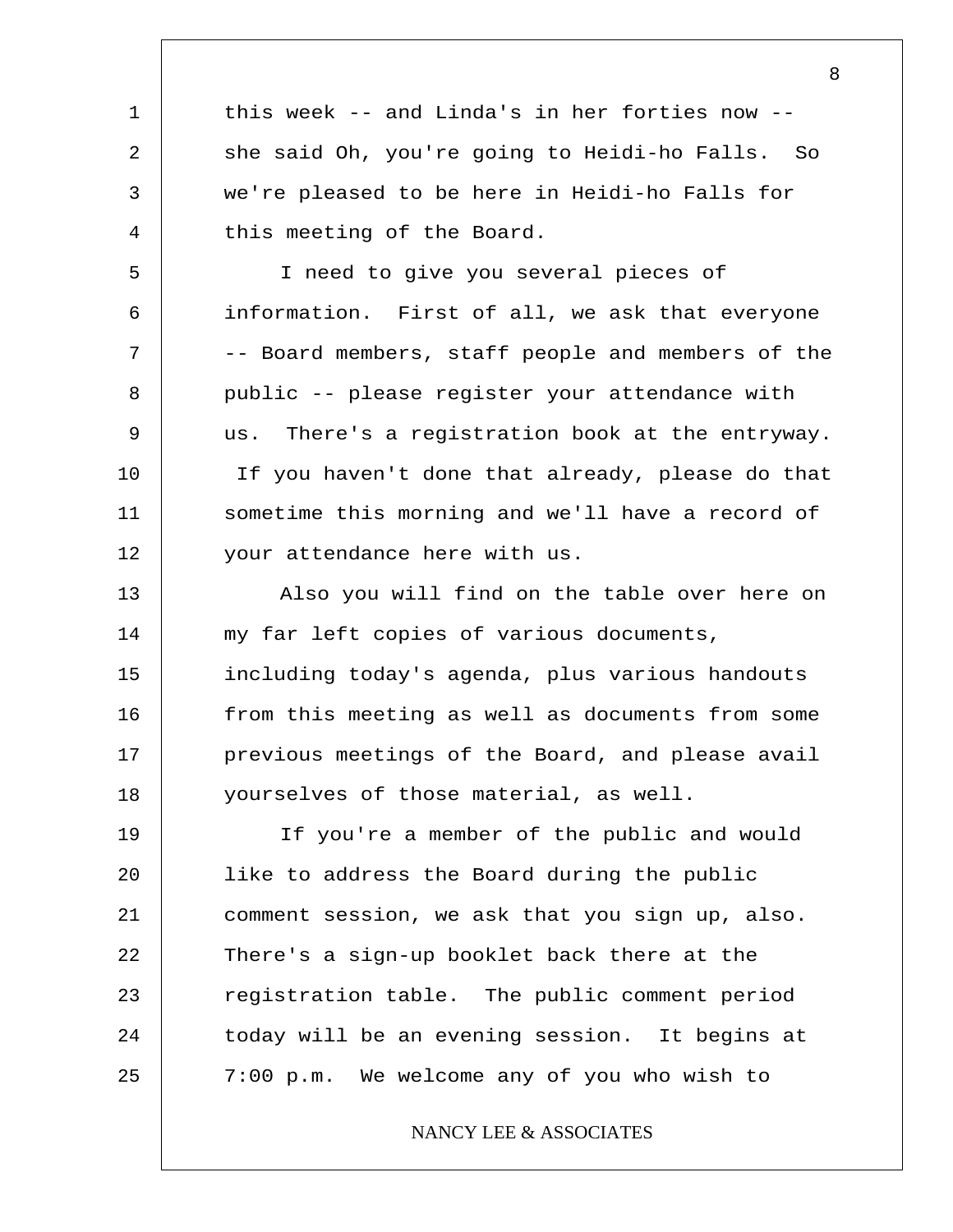participate to do so at that time. The meeting at that point is very informal, and you're welcome to address the Board at that particular point.

1

2

3

4

5 6 7 8 9 10 11 12 13 14 15 16 17 18 19 20 21 Also, I call your attention to the fact that on the agenda for Wednesday, the second day of this meeting, we inadvertently omitted the public comment period from the agenda. We always have a public comment period every day of our meeting. And in addition to the evening public comment session, we certainly welcome additional comments for individuals who may not be able to attend Tuesday evening. And you'll have to insert that into the agenda. The plan will be to do the public comment period Wednesday right after lunch, so that would show up at 1:30, just prior to the Board working session. So if you would insert that in your agenda, please, and the time for that will be dependent on the number of individuals who sign up and wish to speak at that point.

22 23 24 25 I believe that's all of the general announcements and information that I have. I'm not going to introduce the individual Board members to the -- those who are here observing,

NANCY LEE & ASSOCIATES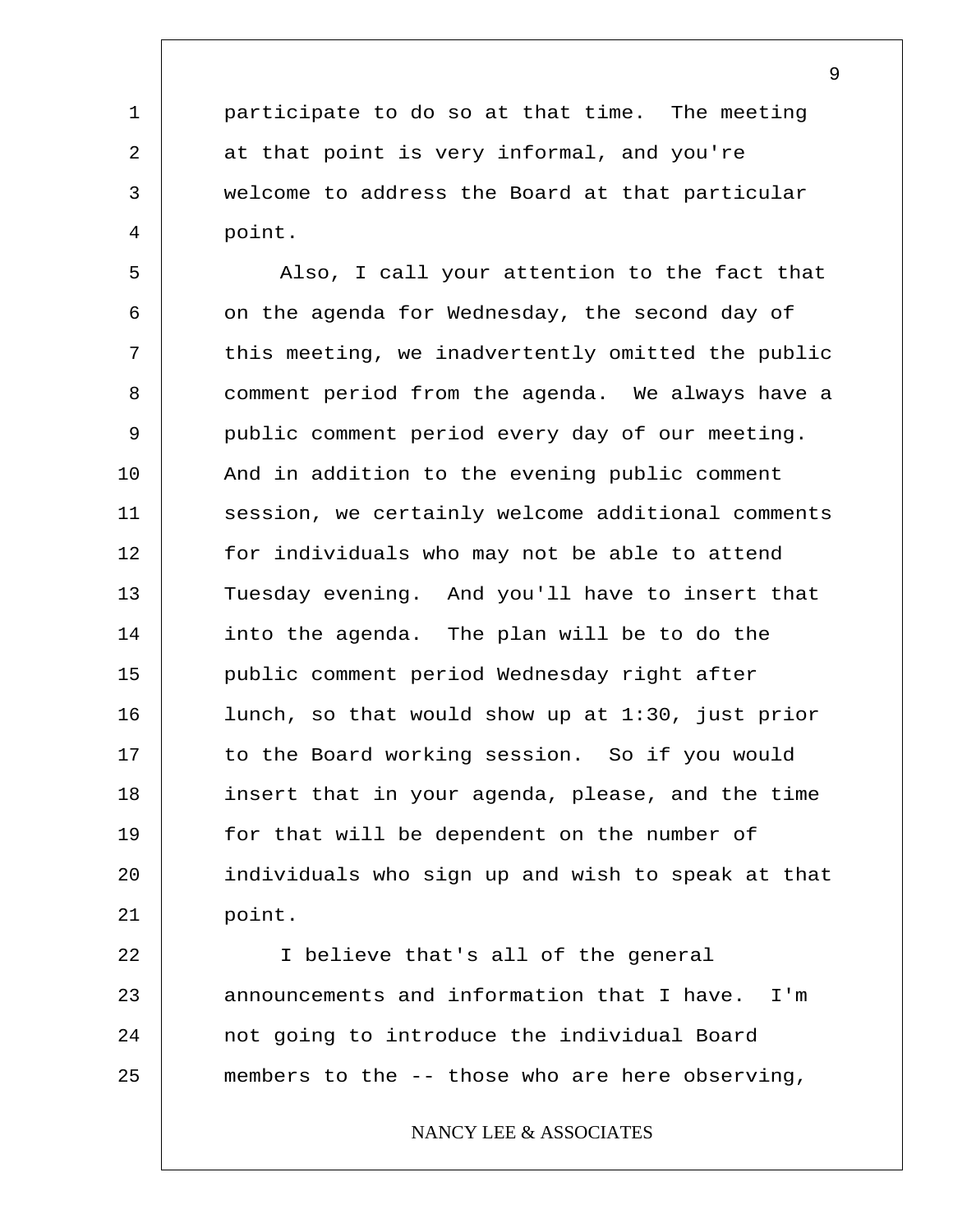1 2 3 4 5 6 7 8 9 10 11 12 13 14 15 16 17 but you'll see the placards that have their names and you'll be able to identify who the various participants and members of the Board are. I do want to, however, introduce the Designated Federal Official, and that's Larry Elliott. And Larry, I'll let you add any comments you wish at this time. MR. ELLIOTT: Thank you, Dr. Ziemer. On behalf of the Secretary of the Department of Health and Human Services, the Director of the Centers for Disease Control and Prevention, and the Director of NIOSH, I wish to welcome all the Board members and the public to this meeting here in Idaho Falls. We have a very full agenda and I look forward to a productive and informative session. Thank you. DR. ZIEMER: As is usually the case, the first item on the agenda refers to the minutes of

18 19 20 21 22 23 24 25 the last meeting, and some of the Board members did not see these minutes until last night or even this morning, perhaps, in some cases. The minutes are rather lengthy -- 68 pages, small print, singly-spaced. I ask the Board if you wish to take action on the minutes now or, as has become your custom, do you wish to defer action

#### NANCY LEE & ASSOCIATES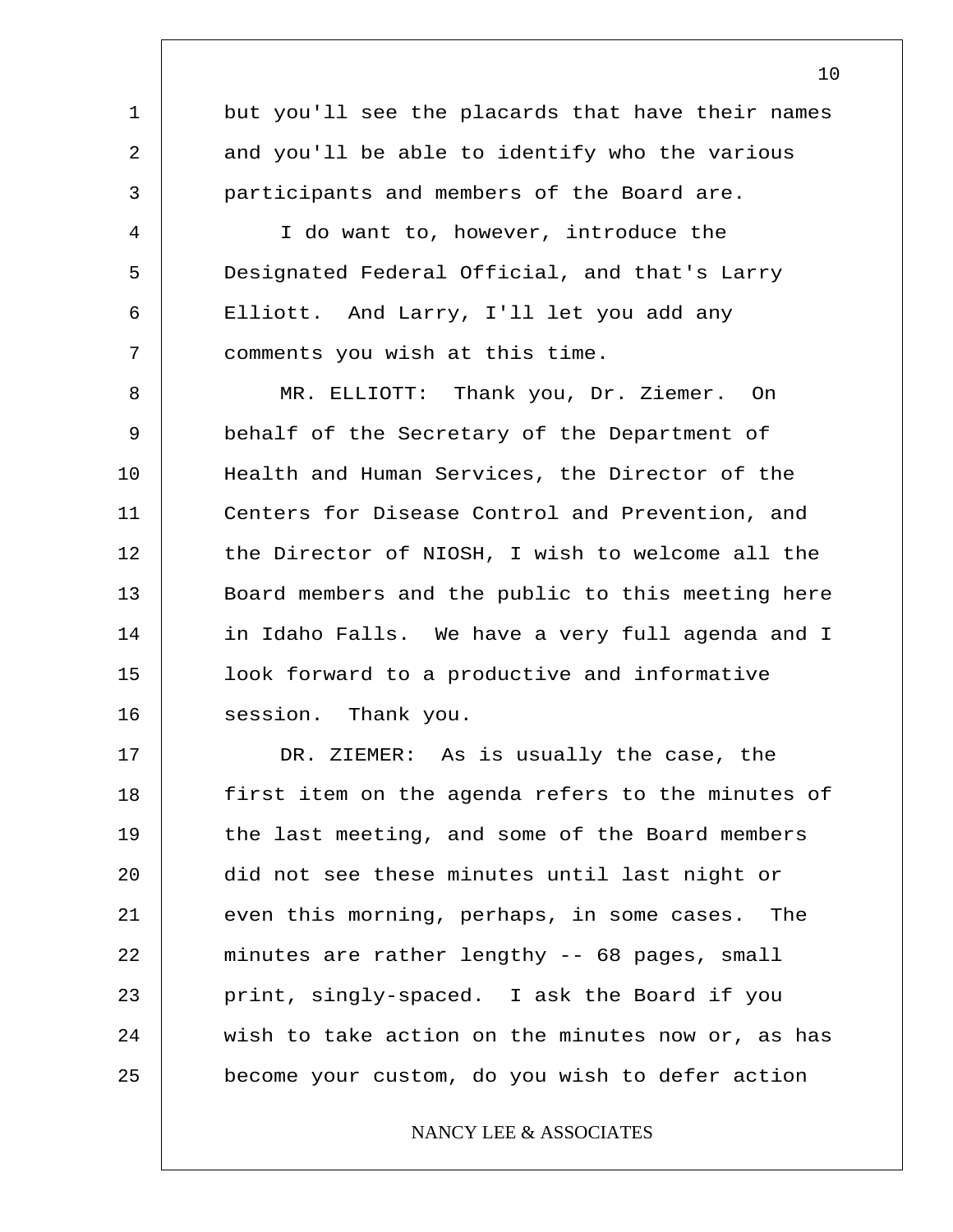1 2 3 4 5 6 7 8 9 10 11 12 13 14 15 16 17 18 19 20 21 22 23 24 25 11 until tomorrow's work session? MR. ESPINOSA: Tomorrow. DR. ZIEMER: I hear one tomorrow. DR. MELIUS: Yeah, I -- definitely tomorrow. I haven't even received them yet, so... DR. ZIEMER: Okay. DR. MELIUS: I have to catch up with my materials. DR. ZIEMER: They should be -- oh, you haven't got your packet even? DR. MELIUS: My packet, no. DR. ZIEMER: Okay. It's probably at the desk. We'll make sure you get it. Okay, we will definitely defer action on the minutes until tomorrow. Again I'll remind the Board members, look particularly at those parts of the minutes that -- where you are specifically identified as making comments or making motions to make sure that there's accuracy and a good reflection of what was done, and we'll have an opportunity tomorrow to take specific action on those minutes. PROGRAM STATUS REPORT We'll move on then to the program status report. This month's -- or this meeting's report NANCY LEE & ASSOCIATES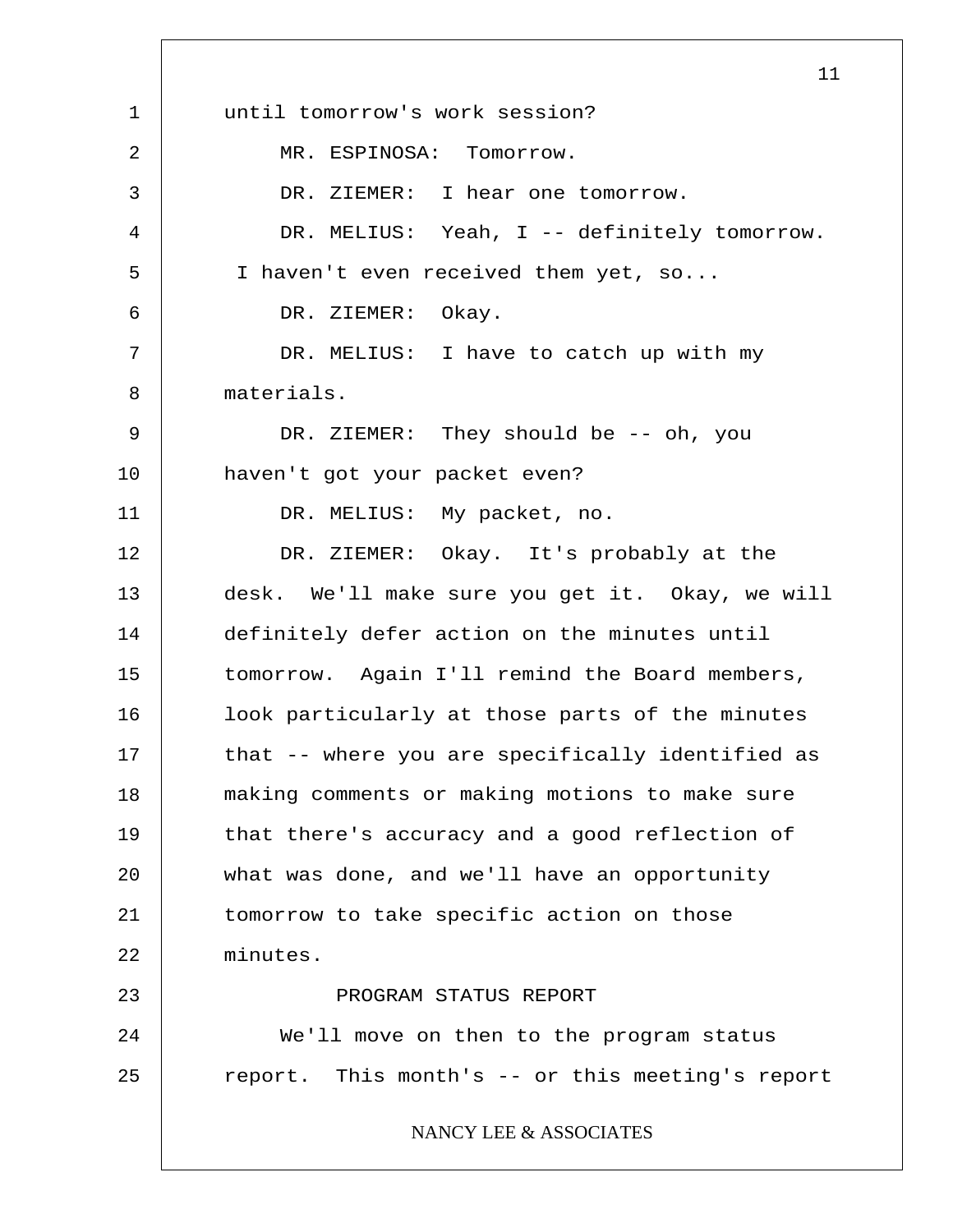|              | 12                                                |
|--------------|---------------------------------------------------|
| $\mathbf{1}$ | is going to be given by Laurie Ishak from NIOSH.  |
| 2            | Laurie, we'd be pleased to hear from you now.     |
| 3            | MR. ELLIOTT: While we're loading up her           |
| 4            | presentation, let me introduce you to Laurie      |
| 5            | Ishak. She is a Presidential Management Fellow,   |
| 6            | just recently come to NIOSH in the Office of      |
| 7            | Compensation Analysis and Support, and she's      |
| 8            | serving as a communications specialist with us,   |
| 9            | and I'm sure that you will see more of her in the |
| 10           | future.                                           |
| 11           | DR. ZIEMER: And this is a test.                   |
| 12           | MS. ISHAK: I'll see if --                         |
| 13           | DR. ZIEMER: Thank you, Laurie. We're              |
| 14           | pleased --                                        |
| 15           | MS. ISHAK: -- I can pass with flying colors.      |
| 16           | DR. ZIEMER: -- to have you here.                  |
| 17           | Thank you. Well, good morning --<br>MS. ISHAK:    |
| 18           | or for those of you still on eastern time, like   |
| 19           | myself, I should say good afternoon. As Larry     |
| 20           | mentioned, my name is Laurie Ishak. I am a        |
| 21           | Presidential Management Fellow, a recent addition |
| 22           | to the OCAS team, and it's a pleasure to be here  |
| 23           | this morning and I look forward to my future work |
| 24           | with both OCAS and the Advisory Board.            |
| 25           | Now we'll move on to slide number two. As         |
|              | NANCY LEE & ASSOCIATES                            |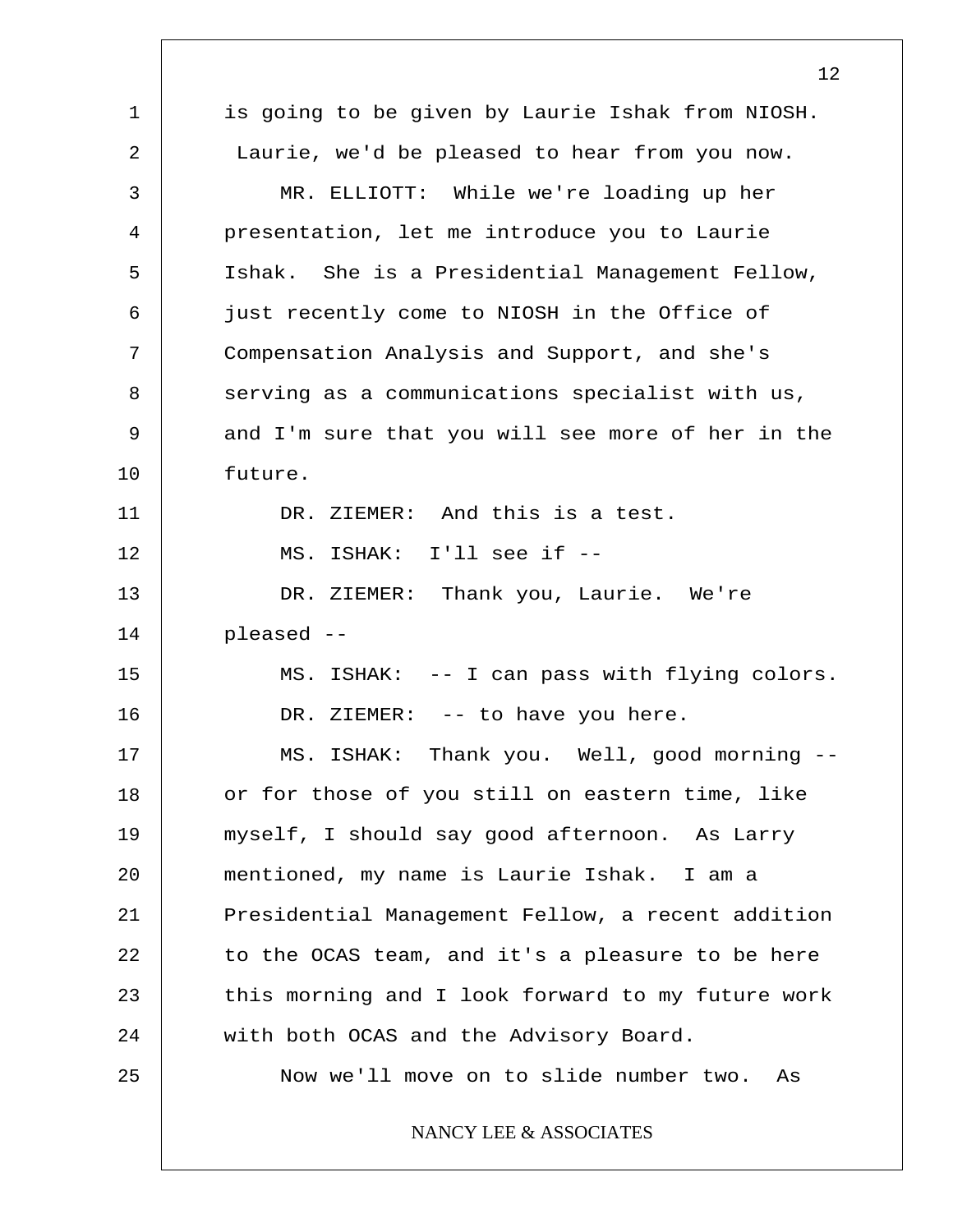1 2 3 4 5 6 7 8 9 you can see, slide number two represents the amount of submittals from both the Department of Labor and the OCAS rate of production. The blue line is representative of claims received from the Department of Labor. The green line represents the number of draft reports to the claimants, and the red line represents the final draft dose reconstruction reports to the Department of Labor.

10 11 12 13 14 15 16 17 18 19 20 21 I want to take a moment here to point out a tremendously misleading visual effect of this graph. This sharp downturn at the end of the graph occurs because it only takes into account up until August 13th, so it looks like there's a drop-off right there at the end, but there really isn't. We strongly anticipate that when the numbers come in at the end of the month they'll be consistent with the numbers from the previous months. And with the green line we anticipate not only consistent numbers, but we anticipate much higher numbers, as well.

22 23 24 25 Now looking at the past few months you can see by the green line that we have increased production every month. And in April and in June we broke the record of 500 dose reconstruction

#### NANCY LEE & ASSOCIATES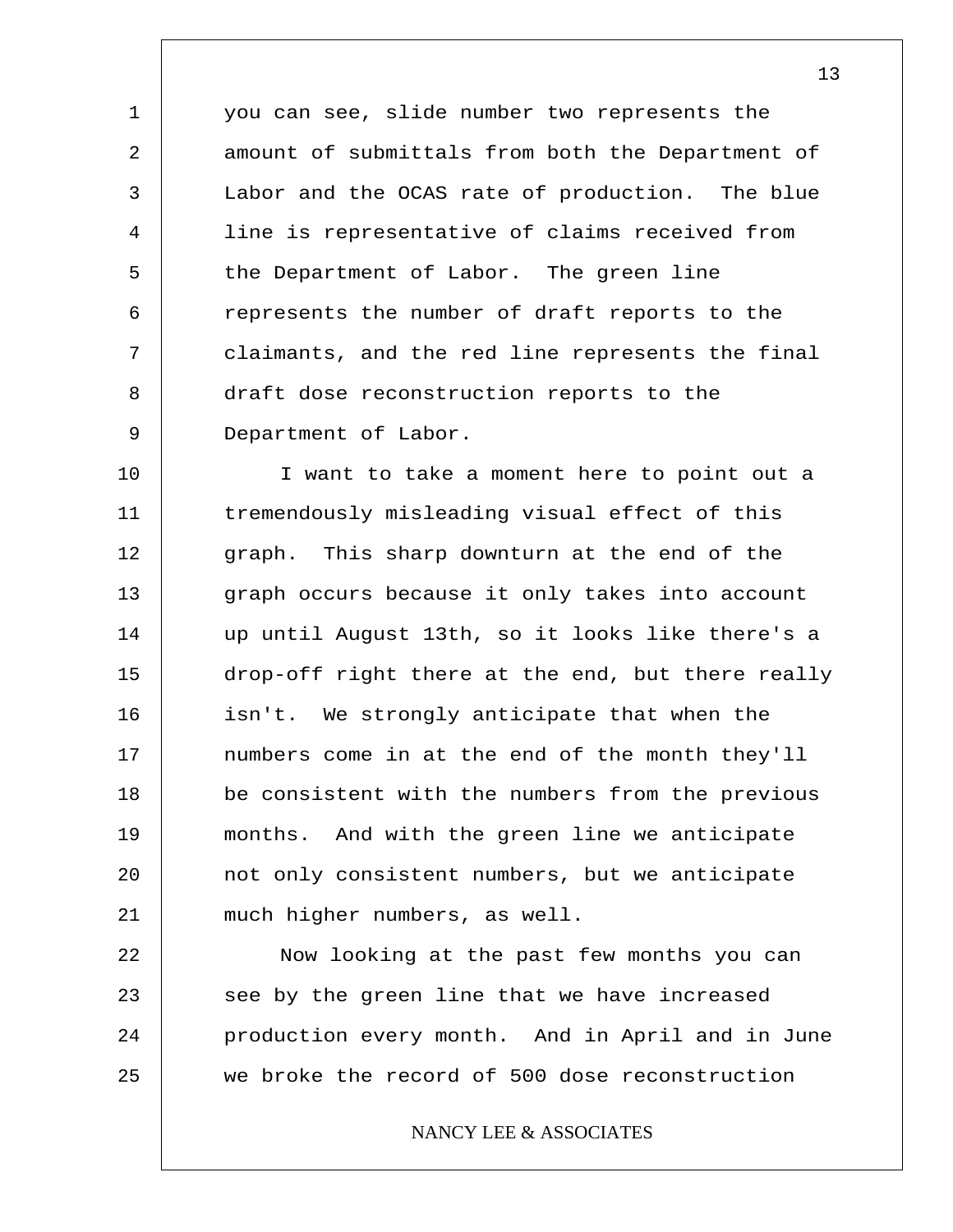1 2 3 4 5 6 7 8 9 10 11 reports sent to claimants. While it does fall short of our goal of 200 dose reconstruction reports to claimants a week, it does indicate two important facts. One, our team is remaining consistent. As you can see from the green line, since March our team has steadily remained above the 400 mark in dose reconstruction reports sent to claimants. Secondly, as the green line clearly indicates, over the last few months our team is steadily increasing production every month. So you see both consistency and progress.

12 13 14 15 16 17 Also, by looking at the blue line on this graph you can see that the number that -- for the most part, the number of submittals from the Department of Labor is also decreasing. We're averaging 200 to 250 claims a month from the Department of Labor.

18 19 20 21 22 23 24 25 Now to mention the red line, you can see that the number of final dose reconstruction reports to the Department of Labor is also increasing. However, it is important to note that OCAS has little control over the red line. Once we send out the dose reconstruction reports to claimants, we cannot send a final report to the Department of Labor until they sign the OCAS-1 form and send

#### NANCY LEE & ASSOCIATES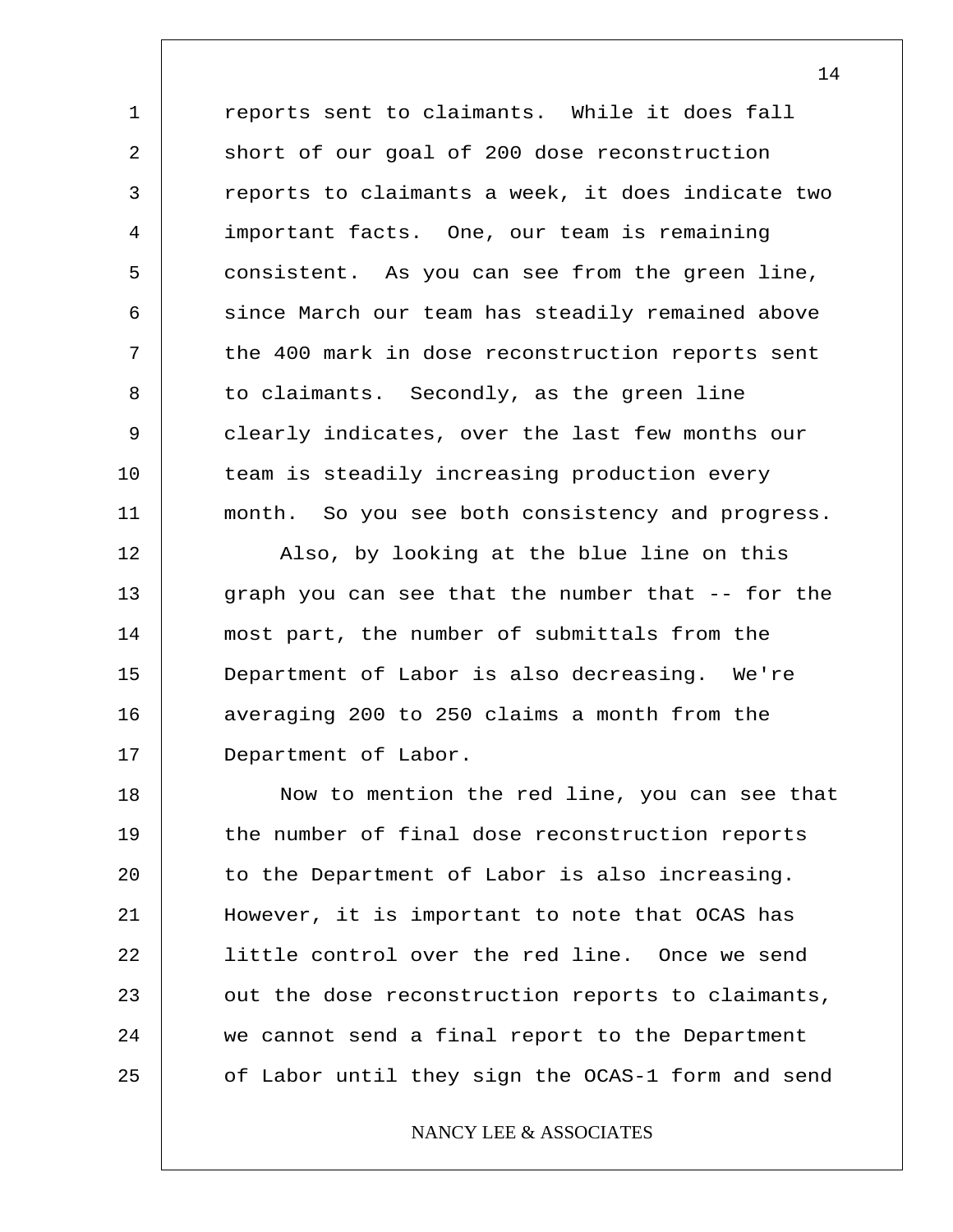1 2 3 it back to us. But overall you can still see from the graph that the number -- the trend is increasing.

4 5 6 7 8 So in summary of this graph, you can see that as Department of Labor submittals decrease and OCAS production increases, the gradual decrease in backlog cases becomes an even more tangible goal.

9 10 11 12 13 14 15 16 17 18 Now I move on to slide number three, which shows the cases received from the Department of Labor by district. As you can still see that we've received the majority of our cases from the Jacksonville district, which is -- includes both the Savannah River Site and Oak Ridge National Laboratories. Together those two sites combined make up almost 6,000 claimants, so most of Jacksonville's claims right here come from those two sites.

19 20 21 22 You can see that Seattle comes in second with 5,186 claims; Cleveland comes in third, 3,485 claims; and you've got Denver coming in with 1,871 claims.

23 24 25 Now we move to slide number four. Slide number four represents the number of the Department of Labor cases received by quarter.

#### NANCY LEE & ASSOCIATES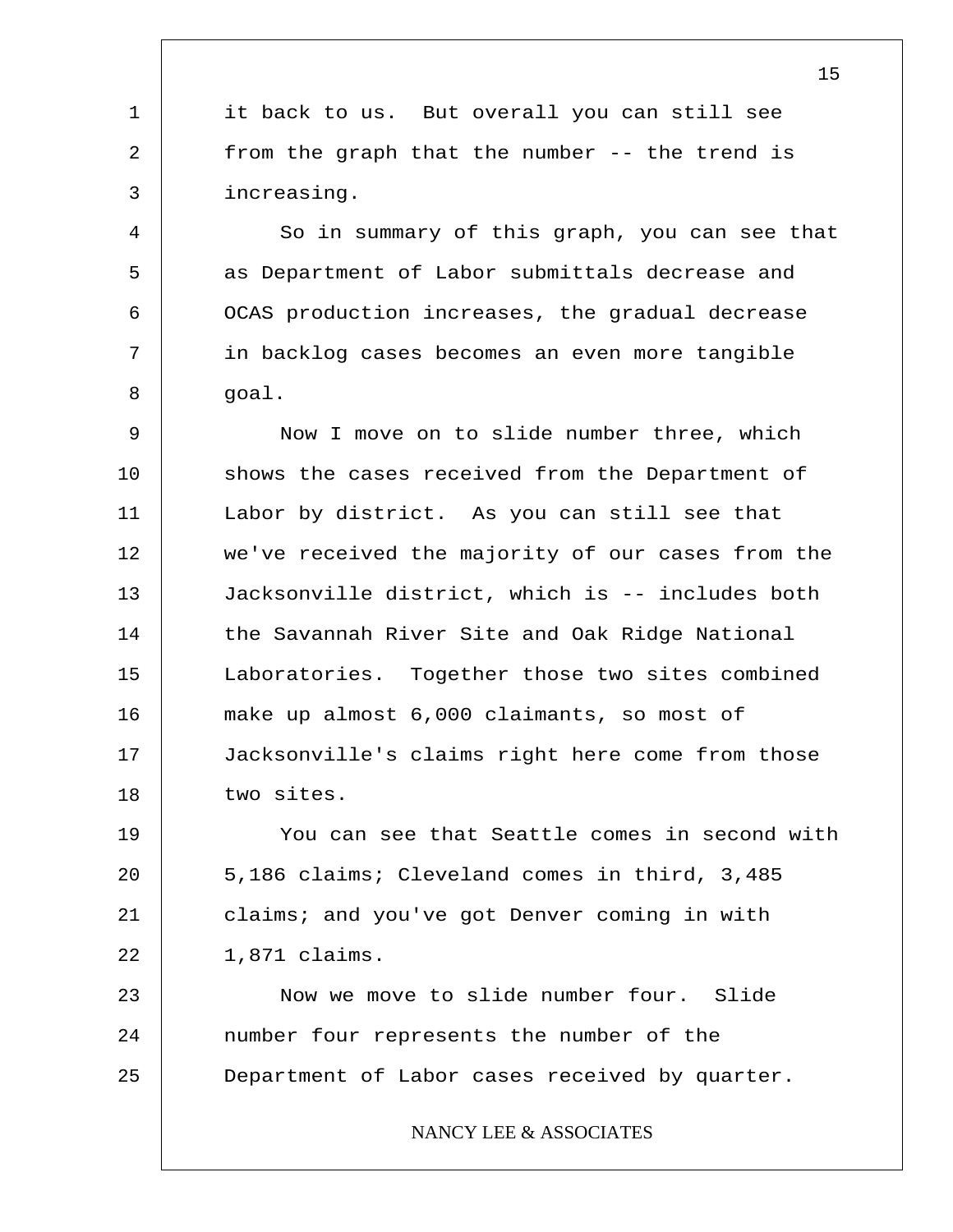1 2 3 4 5 6 7 8 9 10 11 It's kind of a summary of the first line graph that we saw and just presents the information in a little different way for you. Now again let me start out by pointing this visual discrepancy here at the end of quarter four. Quarter four - the fiscal year quarter four doesn't end until September 30th, so there's going to be a lot more information added there. So remember when you're looking at this graph, it hasn't decreased. It only includes numbers as of August 13th, so I'd like you to keep that in mind.

12 13 14 15 16 But you can see, this chart starts out at quarter one of '02 and goes through quarter four of 2004, and you can see that there's a general downward trend of cases received from the Department of Labor.

17 18 19 20 21 22 23 24 25 Let's go on to slide number five. Like slide number four, this slide represents the line graph that I first showed you in a little different way. Again -- I hate to harp on this matter, but this little visual drop right here is only because it only takes in the numbers for the first two weeks of August. It doesn't mean that production has dropped. And by the time we get the numbers in at the end of August, we expect

#### NANCY LEE & ASSOCIATES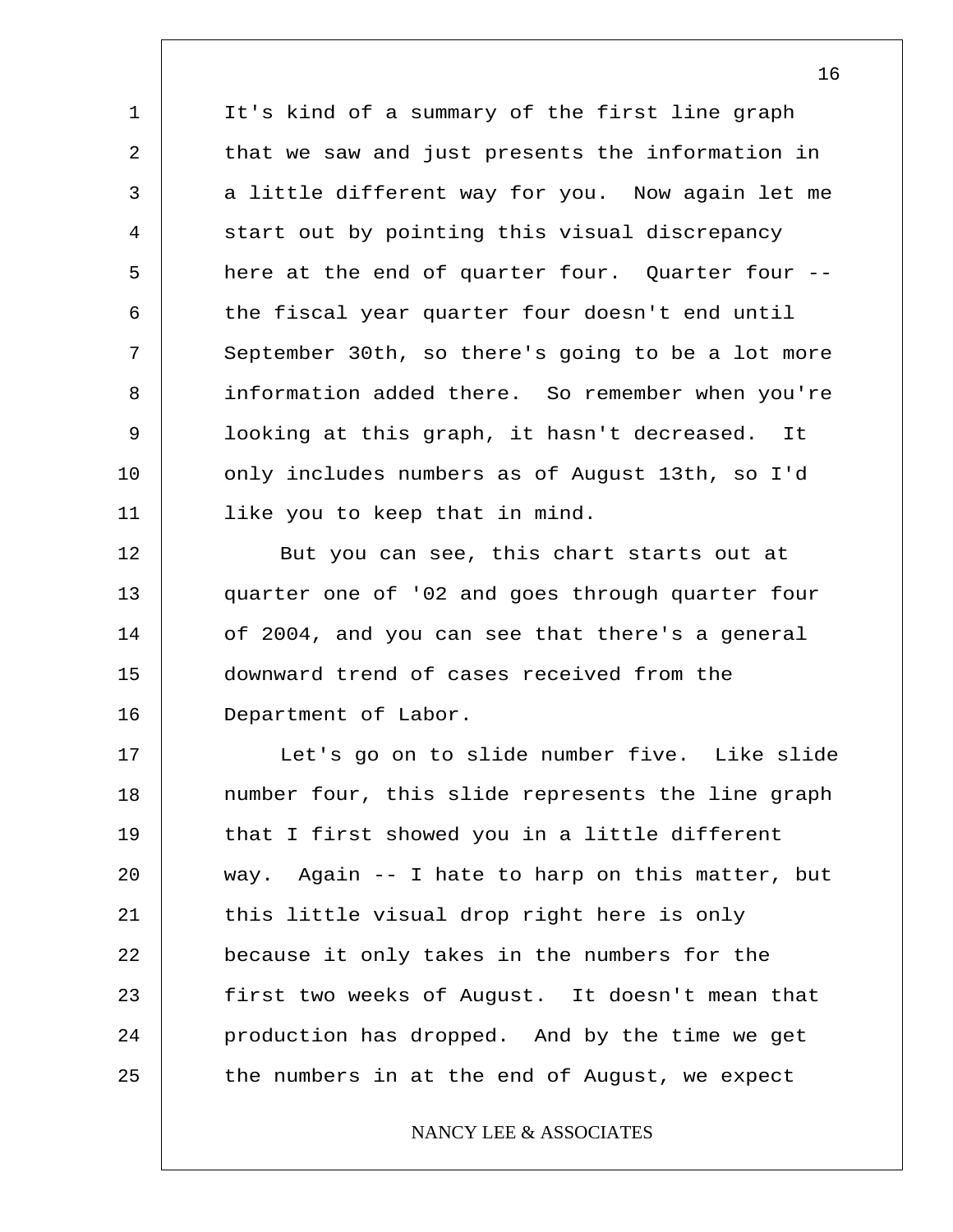those numbers to be as high, if not higher, than the previous months.

1

2

3 4 5 6 7 8 9 10 11 I like this chart because it kind of shows how hard we've been working. You can see that between February and March there was a huge increase in production, and you can see that since April we have continuously increased production every month. And in June we broke the 500 record of dose reconstruction reports sent to claimants. In total we have sent 4,588 draft dose reconstruction reports to claimants.

12 13 14 15 16 17 18 19 20 21 Now you can see here in slide number six - again, same presentation of the information in a different format than the line graph -- and this represents the draft reconstruction reports -- I mean the dose reconstruction reports sent to the DOL monthly. And this chart, like I said, coincides with the slide number two with the line graph. And again you see that drop-off right there, keep in mind it's only the first two weeks of August and that's why you see that drop-off.

22 23 24 25 But you can see here that some -- to point out again that OCAS has little control over the bars on this graph because we currently have 400 to 500 average OCAS-1 forms out a month, so we

NANCY LEE & ASSOCIATES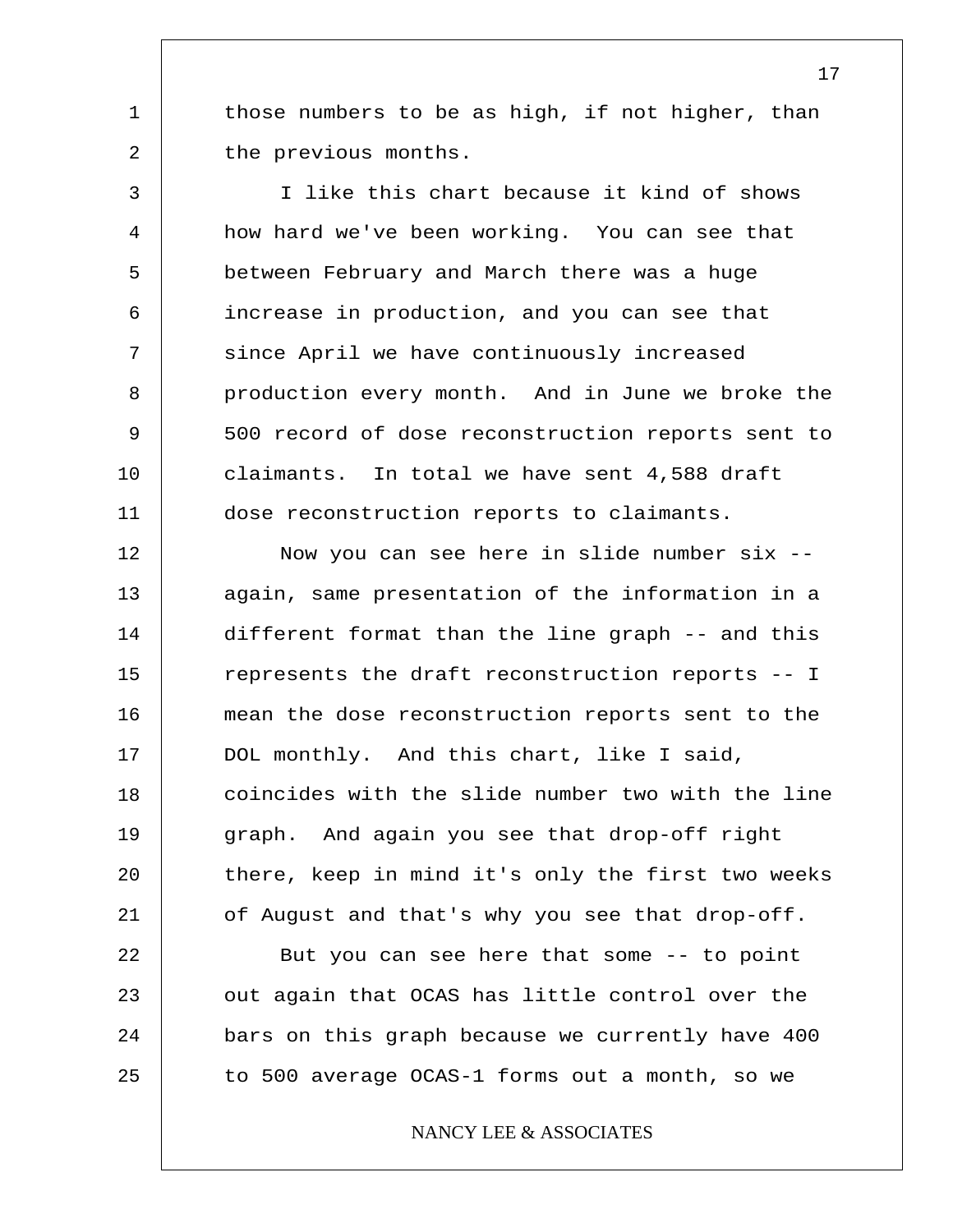1 2 3 4 5 6 7 8 9 10 11 12 can't send any final dose reconstruction reports to the Department of Labor until we get those OCAS-1s back signed, and then send them off to DOL. And we're averaging about 400 to 500 OCAS-1 reports out a month, so you can see the trend there. And you can see that, while we don't have much control over it, there's still a general upward trend in the increase of the reports - final reports sent to the DOL. And as of August 13th we have sent out 4,097 final draft dose reconstruction reports to the Department of Labor.

13 14 15 16 17 18 19 20 21 22 Slide number seven represents the DOE response to requests for exposure records. As you can see, we have sent out 16,653 requests for exposure records covering 14,981 cases. At the risk of pointing out the obvious, let me say that the reason there are more requests than there are cases is because many of our claimants may have worked at multiple sites. Therefore you might have more requests than you do what represents the actual cases.

23 24 25 The responses from the DOE total 15,985 covering 14,226 cases. Again, more requests because claimants may have worked at multiple

NANCY LEE & ASSOCIATES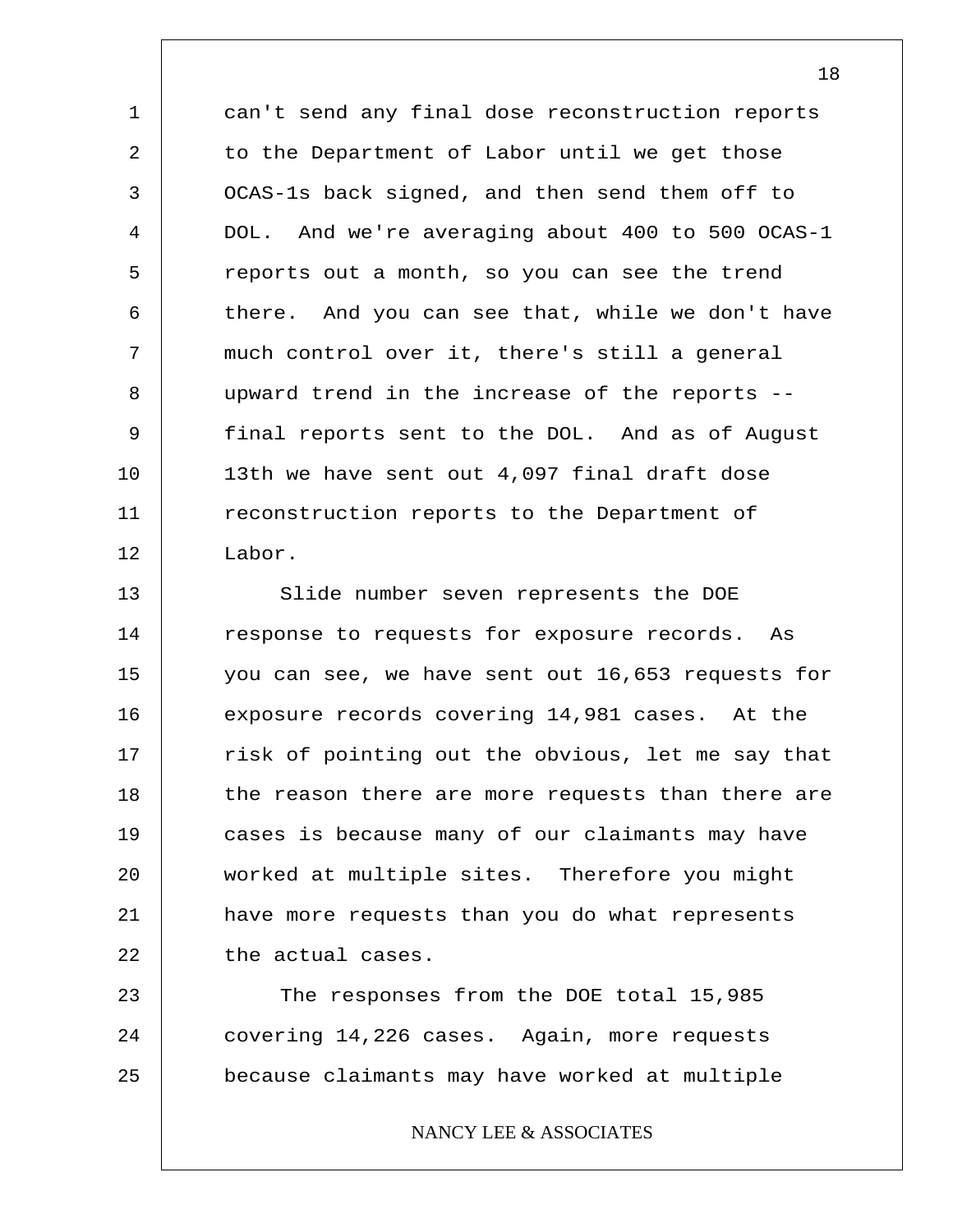1 2 3 4 5 6 7 8 sites. I also want to point out that the slide uses the word responses received, and not necessarily information received. And that's important to remember because sometimes when we get responses back from the DOE there may not be information about exposure history on there. But these are the number of responses we've received from the DOE.

9 10 11 12 13 14 15 16 17 18 19 20 21 And on the bottom you can see the age of outstanding requests. Anything 60 days or more, 90 days or more, 120 days or more, 150. And as an FYI, for the site that we're at now, the number of requests that we've sent to DOE for Idaho National Engineering Laboratory -- we have sent out 669 requests for exposure history. We have received from the DOE 651 responses, which equal about 90 percent of the requests that we sent out. There are 18 requests outstanding for greater than 60 days, which equates to about 3 percent of the requests we sent for the Idaho site.

22 23 24 25 All right, slide number eight pretty much breaks down the telephone interview statistics. Here you can see cases for which at least one interview has been completed is 16,230. And you

NANCY LEE & ASSOCIATES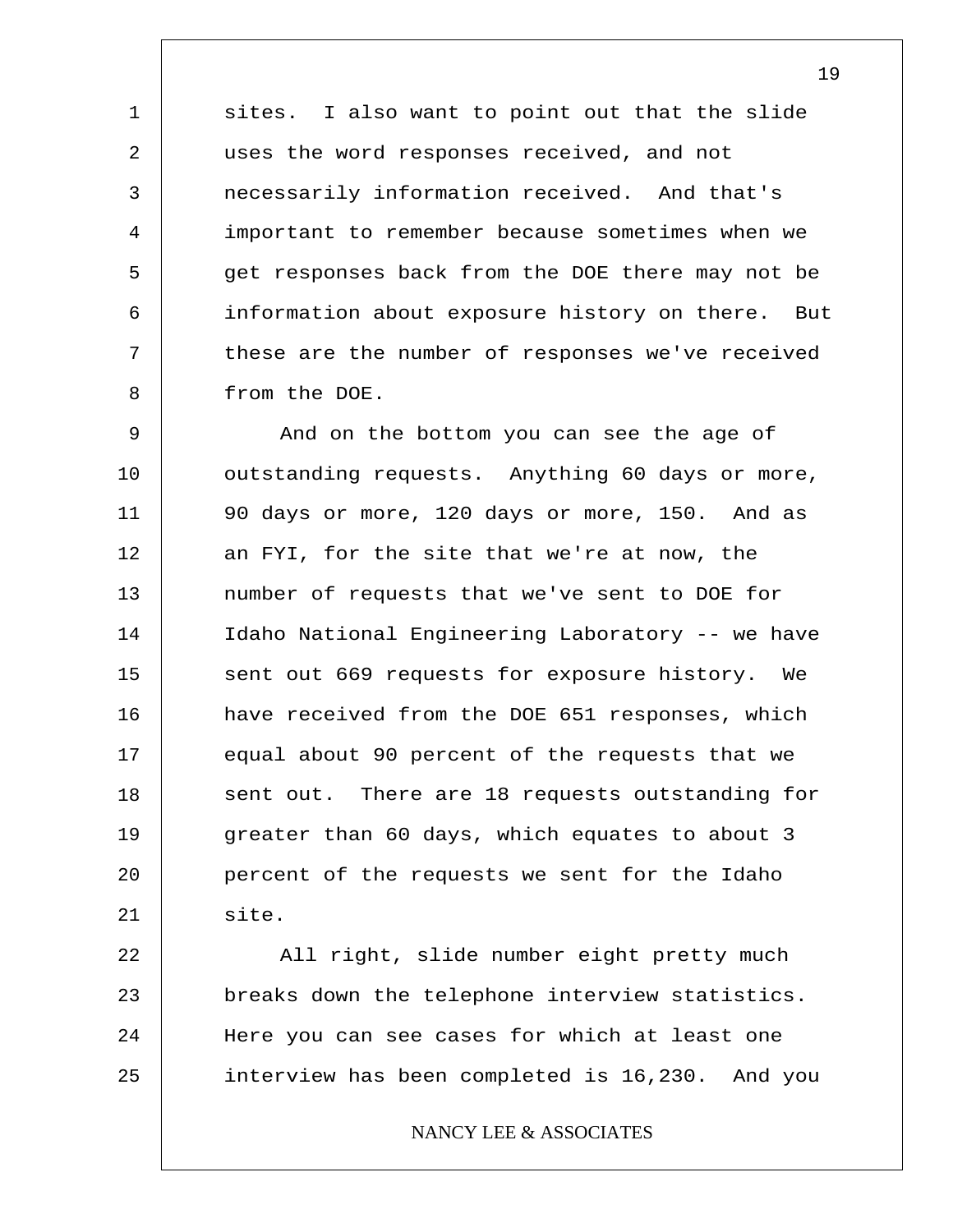can see "one" is emphasized because in several claims you might have multiple claimants and therefore more than one interview has to be completed. But you can still see that there's a large majority of cases where we've completed one interview.

1

2

3

4

5

6

7 8 9 10 11 12 And then the interview summary reports sent to claimants, you can see the drafts equal almost 22 hundred (sic) -- 21,813. And currently we're doing about 200 to 300 interview -- telephone interviews a week, with about 20 staff members working on that.

13 14 15 16 17 18 19 20 21 We now have slide number nine, and slide number nine breaks down the number of telephone interviews conducted by month as of August 13th. The blue bars represent 2002, the yellow bars are representative of 2003, and then you have the green bars which represents 2004. Again, this chart shows that we are currently achieving approximately 200 to 300 phone calls a week on the telephone interviews.

22 23 24 25 All right. Slide number ten provides you with the dose reconstruction statistics as of August 13th. The first bullet shows you that there are 5,123 cases staged for dose

NANCY LEE & ASSOCIATES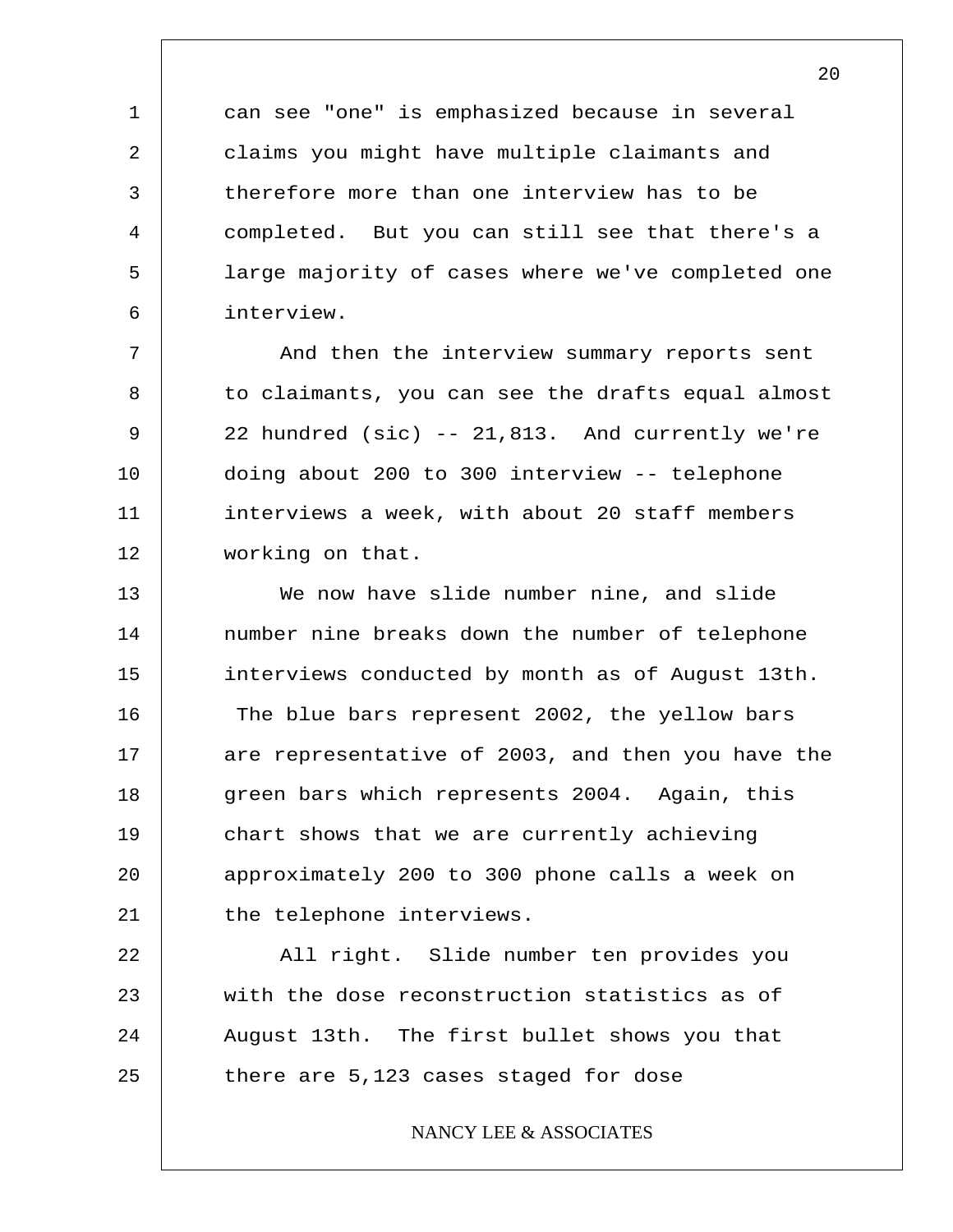reconstruction, "staged" meaning that ORAU has gone through the file and that the DOE response has been received and a profile has been done.

1

2

3

4 5 6 7 8 9 10 11 12 13 The second bullet highlights that there are 1,466 cases that have been assigned for dose reconstruction. The assigned number of cases differ from the staged number of cases because while the file on its face might look complete, the information is actually not complete. For instance, the DOE response may not have any information on exposure history, or the site profile might not be complete for that individual claimant.

14 15 16 17 18 Now the third bullet shows you that the dose reconstruction draft reports sent to claimants is at 4,588, and then the final DR reports sent to claimants, DOL and the Department of Energy is 4,097.

19 20 21 22 23 24 25 Now this next chart breaks down the number of cases completed by NIOSH tracking numbers, and you can see the tracking numbers ranging along the bottom from 1,000 to 17,000. Now we're currently working with ORAU to reduce the cases with numbers below 5,000 by 20 percent in the next ??? period. There's a group at ORAU who's

NANCY LEE & ASSOCIATES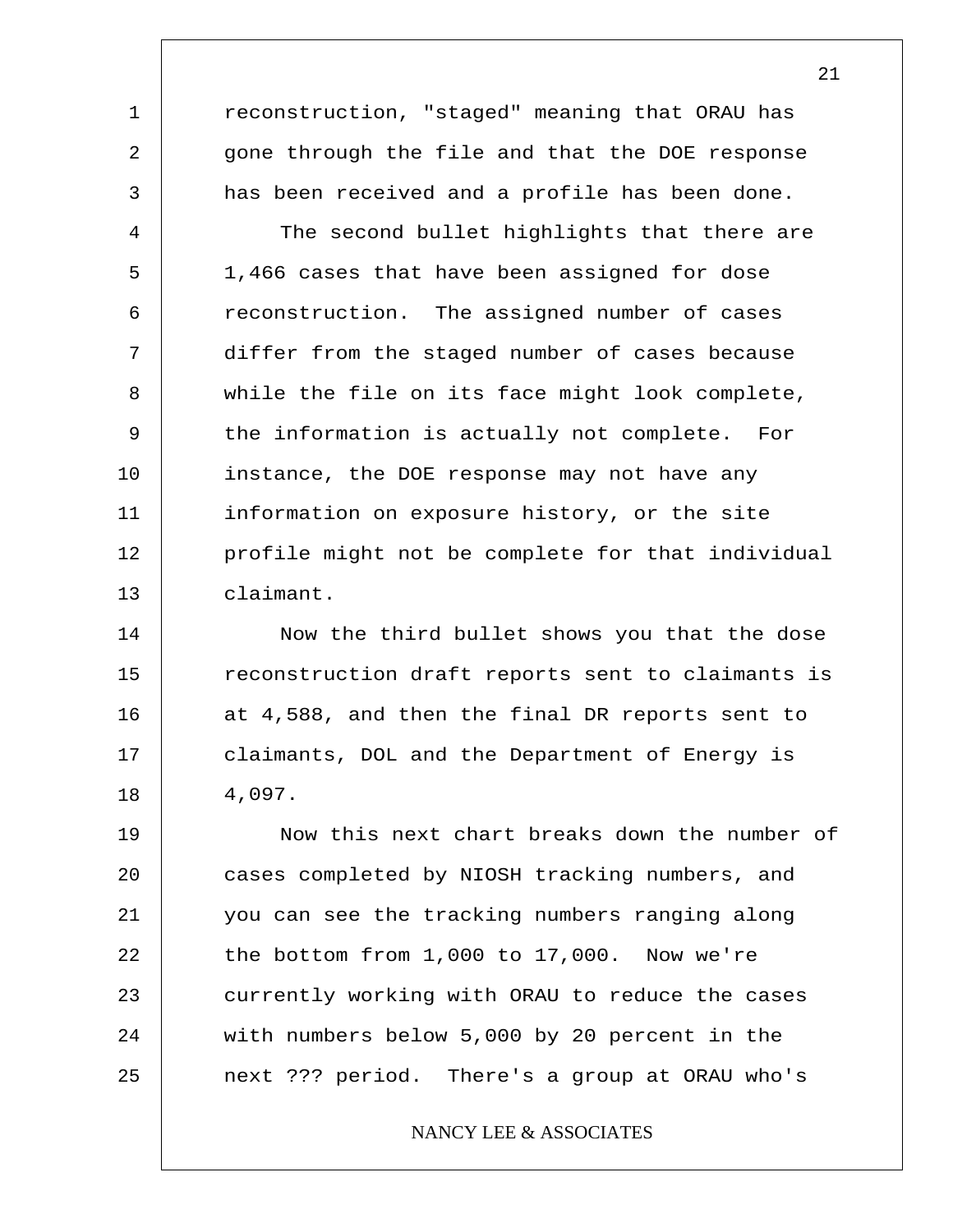actually working on these cases going through case by case to see why they can't be completed and to try to complete those in a timely manner.

1

2

3

4 5 6 7 8 9 10 11 12 13 14 15 Now I move to the next chart which shows the amount of administratively closed records as of August 13th. As you can see, the numbers are relatively small -- along the top there -- and most of the-- or all of these become -- the dose reconstruction becomes administratively closed when we don't receive the OCAS-1 forms back. Now remember, we don't have the authority to close a case. We only close the dose reconstruction process, send that to DOL and it's their responsibility whether or not to then administratively close a case.

16 17 18 19 20 21 22 23 24 25 Now the next graph I have here, slide number 13, depicts the number of reworks that we're getting back from the Department of Labor. Currently that number is staying at 7 to 8 percent a month being sent back to be reworked. The green bars are representative of the dose reconstructions received from the Department of Labor to be reworked, and the blue bars represent the reworks that we finish and send back to the Department of Labor.

#### NANCY LEE & ASSOCIATES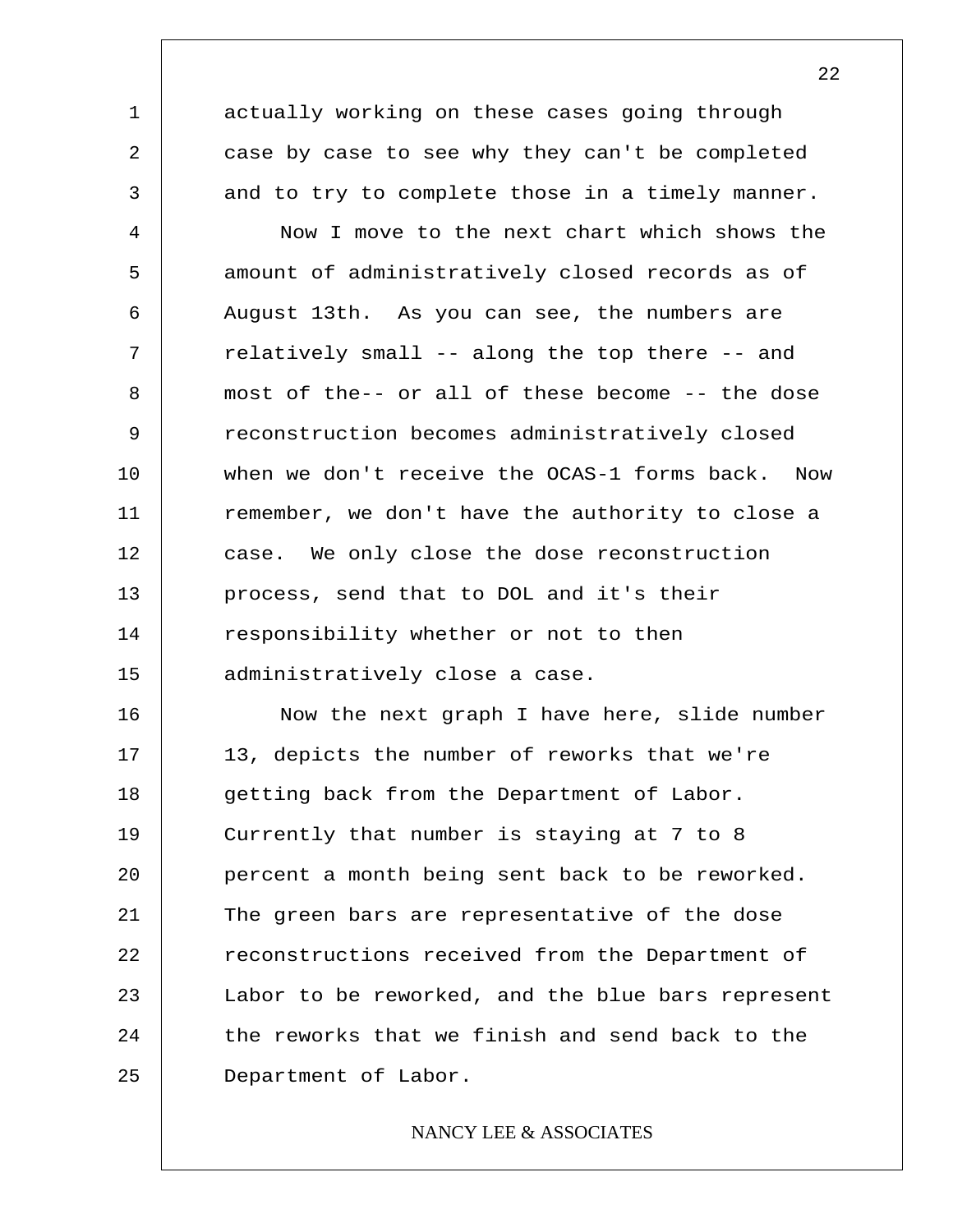1 2 3 4 5 6 7 8 9 10 11 12 13 Now it looks like on this chart -- and it may not be obvious. It looks like on this chart that the numbers of reworks is increasing because obviously the green bars are increasing. But what's not apparent from this chart is that we're also sending more reports to the Department of Labor, which means that the percentage is still staying the same. We're still getting about 7 to 8 percent back, not that we're getting back any more reworks than we were getting before. So the percentage is really what matters, and I don't think that's too obvious from this chart so I wanted to point that out.

14 15 16 17 18 19 20 21 Now let's look at slide number 14 -- we're kind of moving into a new area here -- the SEC petitions. As you are probably aware, the final rule 42 CFR 83 was published on Friday, May 28th, 2004. And this rule describes the process through which HHS will consider designating classes of employees to be added to the Special Exposure Cohort rule (sic).

22 23 24 25 Now the requirements for classifying a group under the SEC are intended to ensure that petitions are submitted by authorized parties, are justified and receive uniform, scientific and

NANCY LEE & ASSOCIATES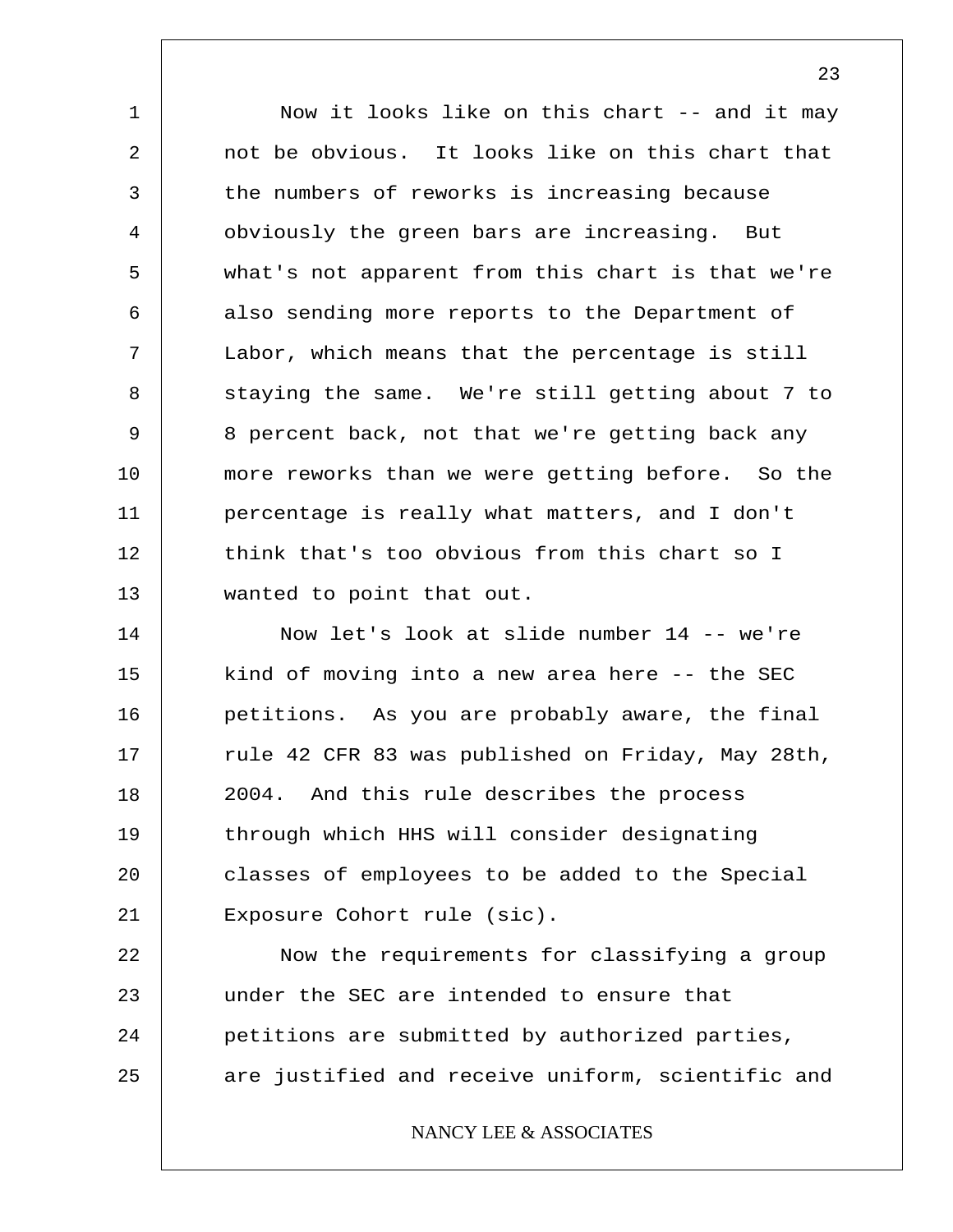fair consideration. You can see here that we received the first petition on June 15th, 2004, and that was actually personally handed to Larry Elliott at the meeting in Burlington, Iowa, so a little bit of background information on that first petition. Now we have nine active SEC petitions as of now.

1

2

3

4

5

6

7

8 9 10 11 12 13 14 15 Now you can see on the next slide what the breakdown is of these nine petitions. We have one from the Hanford site, three from the Iowa Ordnance Plant, one from K-25 at Oak Ridge, one from Los Alamos, one from Mallinckrodt, one from Paducah, then we have one various multiple facilities rounding out the nine active SEC petitions we have.

16 17 18 19 20 21 22 23 24 25 Now the SEC petitions that we have are currently in the process of being qualified, making sure that they qualify as a SEC petition, and we work with the claimants to make sure that it's done right. Under 42 CFR 83.6 through 83.11 there's a detailed process through which a claimant has to go through to file a petition under the SEC as an SEC class. Now we work with those groups to make sure that they're providing all the information, so there have actually been

#### NANCY LEE & ASSOCIATES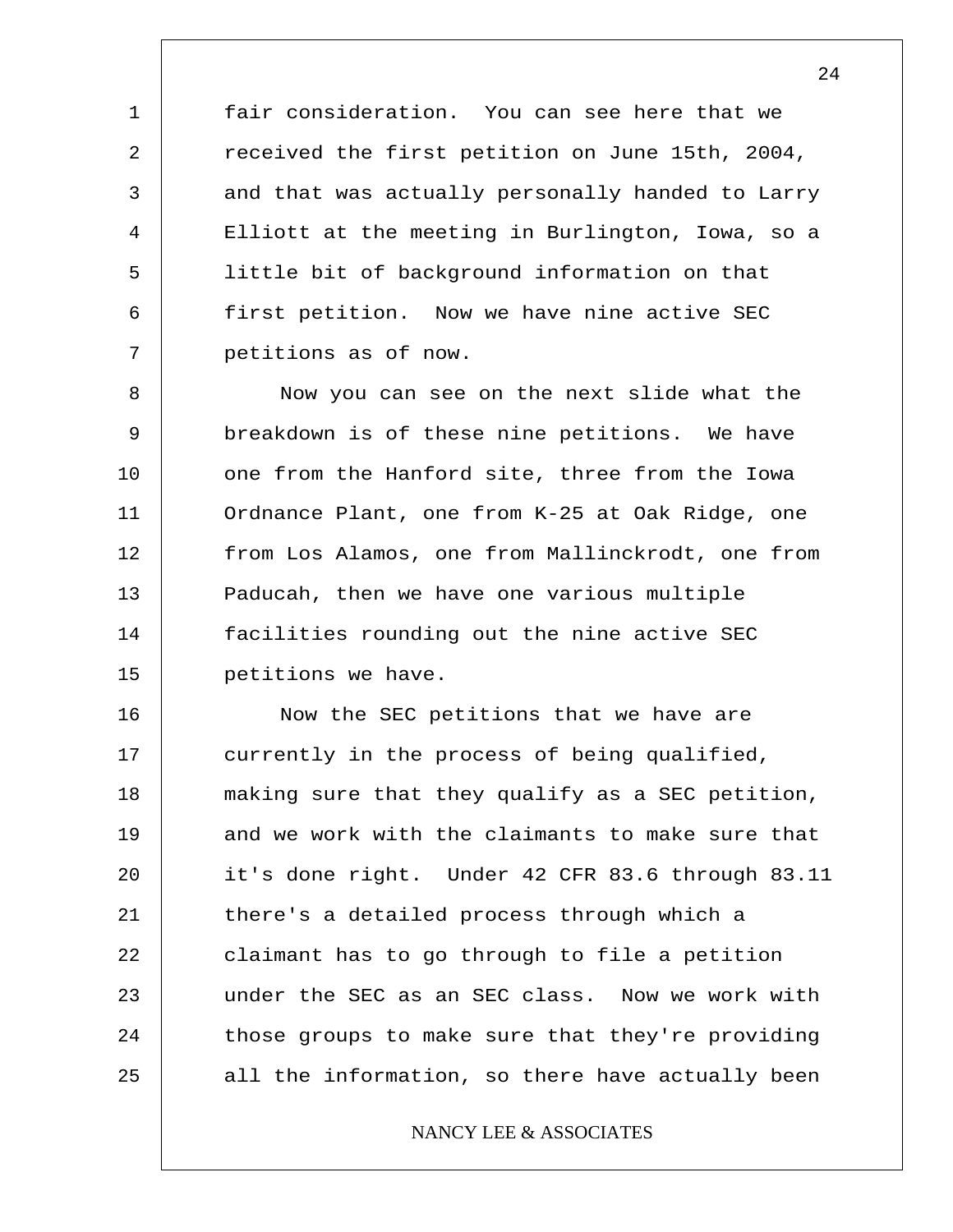several conferences -- phone or e-mail -- with some of these claimants to make sure that they're getting in the petitions in the format to meet the current rule.

1

2

3

4

5 6 7 8 9 10 11 12 13 14 15 16 17 18 19 Also you can see that for each qualified petition, once it becomes qualified, then we publish a notice in the Federal Register which will notify the public of NIOSH's decision to evaluate a petition. Now remember, it's a multiple-step process. First we have to qualify the petition. Now that's not saying once we qualify the petition that it becomes an SEC class. We're just saying that the petition, on its face, is appropriate and then qualified. Then we provide a notice to the public, and then we go through the process of seeing if it evaluates or if it qualifies as an SEC class. And again, all of our petitions are currently in the process of being qualified.

20 21 22 And then lastly, all qualified petitions will be evaluated by NIOSH in accordance with the provisions of 83.13 or Section 83.14.

23 24 25 All right. This last slide number 17 shows the number of phone calls and e-mails received from OCAS -- or received to OCAS and ORAU. Now

NANCY LEE & ASSOCIATES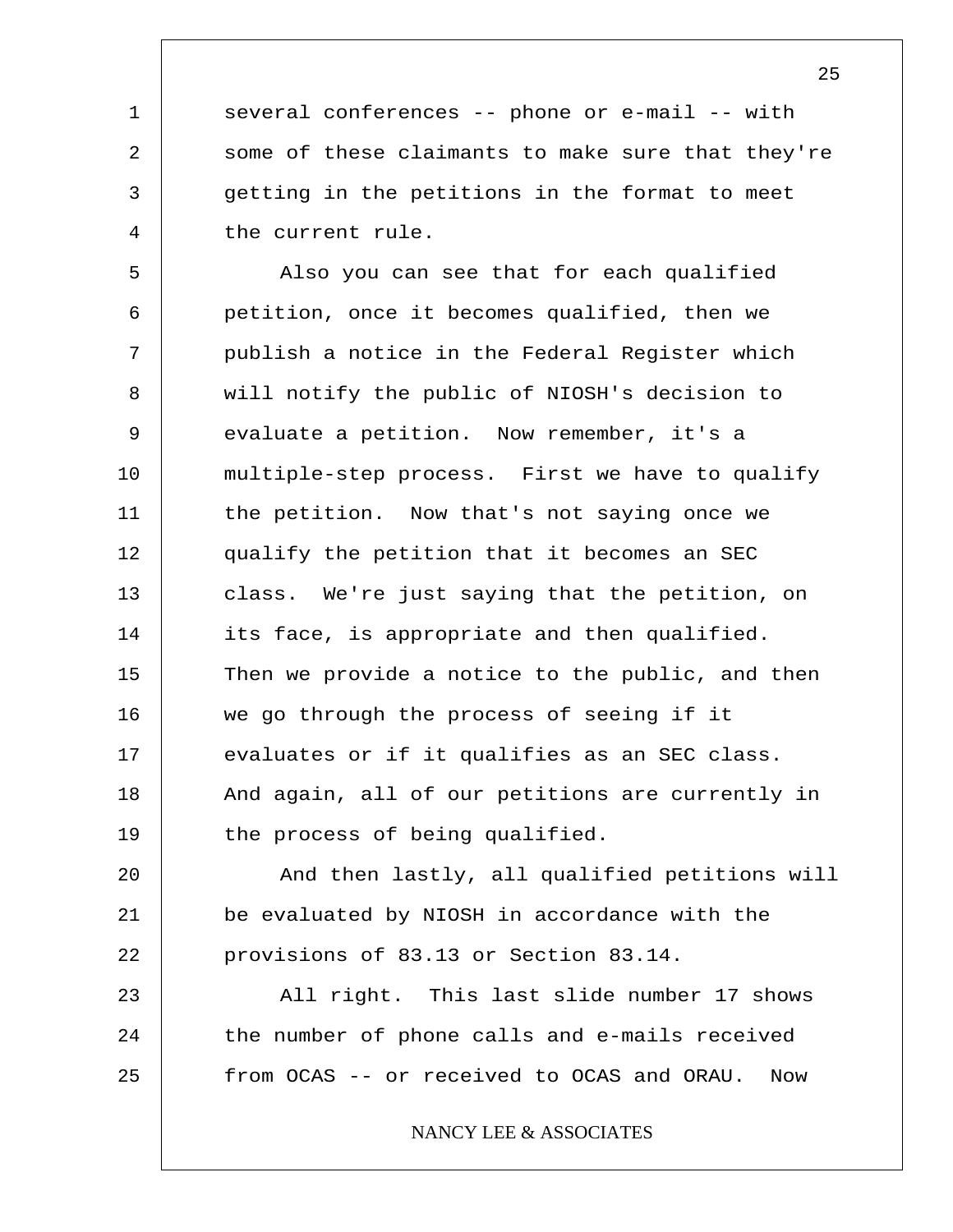1 2 3 4 5 6 7 8 9 10 11 12 13 14 15 16 you can see that OCAS is receiving -- or has received 32,276 phone calls, and you see that ORAU has 111,616 phone calls. And there's also, you know, a big discrepancy between those two numbers, and a lot of that occurs because it is ORAU's responsibility to conduct the telephone interviews, so they're going to be getting more phone calls trying to set up these telephone interviews, conducting the telephone interviews and doing follow-up calls concerning the interviews. And most of the OCAS phone calls that we receive are status requests, people wanting to find out the status of their claim. And this last number -- last bullet will show you the number of claimant e-mails to OCAS is at 3,466.

17 18 19 20 21 22 23 This next chart is going to point out some of our accomplishments, and the first thing I want to point out is that the number of final dose reconstruction reports sent to the Department of Labor exceeds 4,000 now. It's hit its milestone of 4,000 and continues to grow, and as of today we've sent out more than 4,000.

24 25 You can also see that we have sent out activity reports. We're still doing that. We

NANCY LEE & ASSOCIATES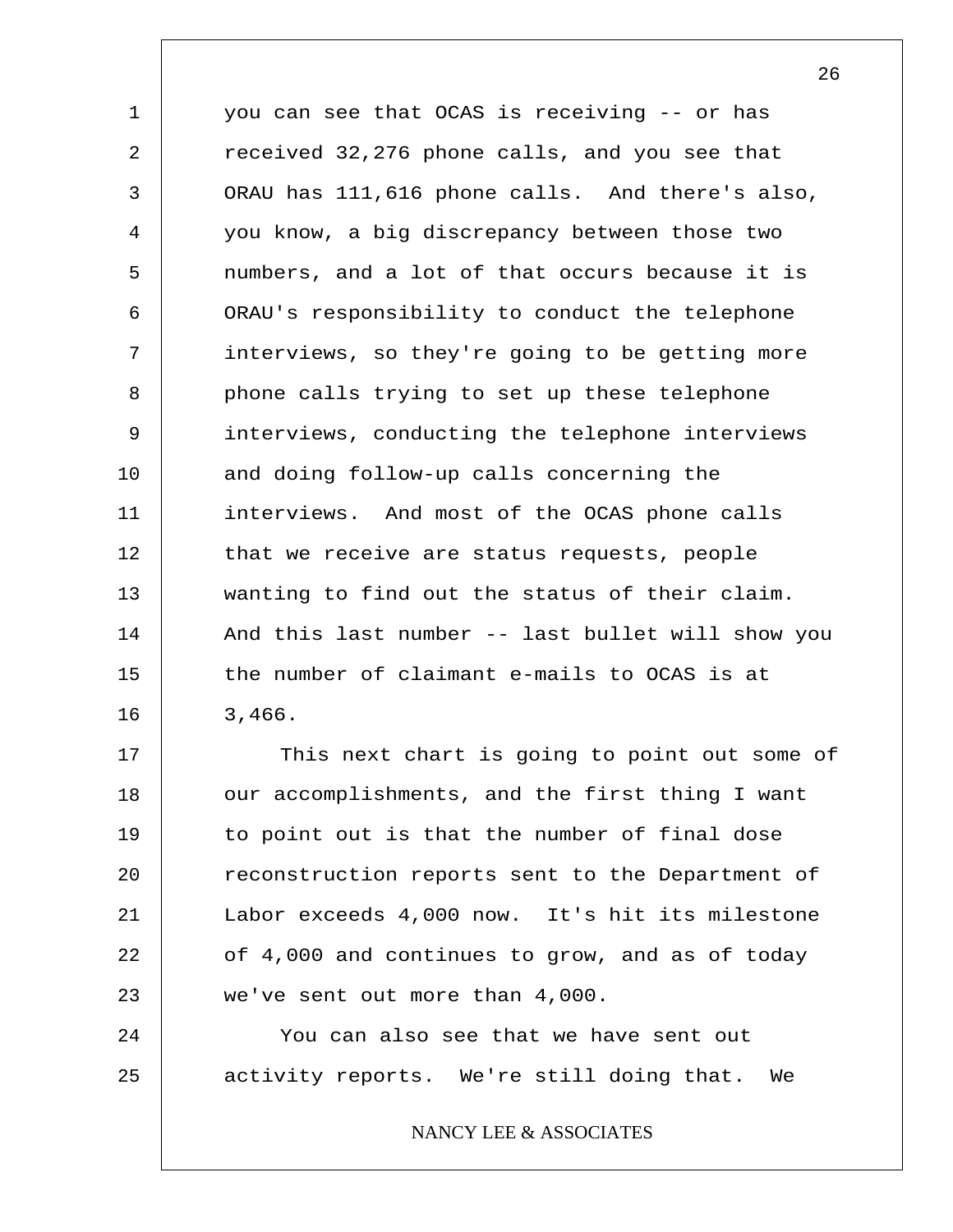1 2 3 4 5 6 7 8 9 10 11 12 13 sent out over 19,000 activity reports in July. And the activity reports, just to refresh your memory, is -- the first two page-- it's about five pages, typically. The first two pages are claimant-specific information where it gives the claimant information about their specific case. And then the next three pages are hot topics, if you will. Every claimant gets pretty much the same in the last three pages, and it covers information that maybe a lot of claimants have called in about to the PHAs or something that we want to share with the claimants. And like I said, we sent out over 19,000 of those in July.

14 15 16 17 18 19 20 21 22 23 24 25 We also continue to have the web-based status requests from claimants. We started that program, setting up the status base, in March. And since then we get about two to three webbased requests for status a day. Since then we've sent back 73 denials for requests. What happens is they might not have the specific information because of the Privacy Act. The status-based -- web-based status request requires specific information, and if they send the form - - the request without giving us specific information, we cannot send them back the

NANCY LEE & ASSOCIATES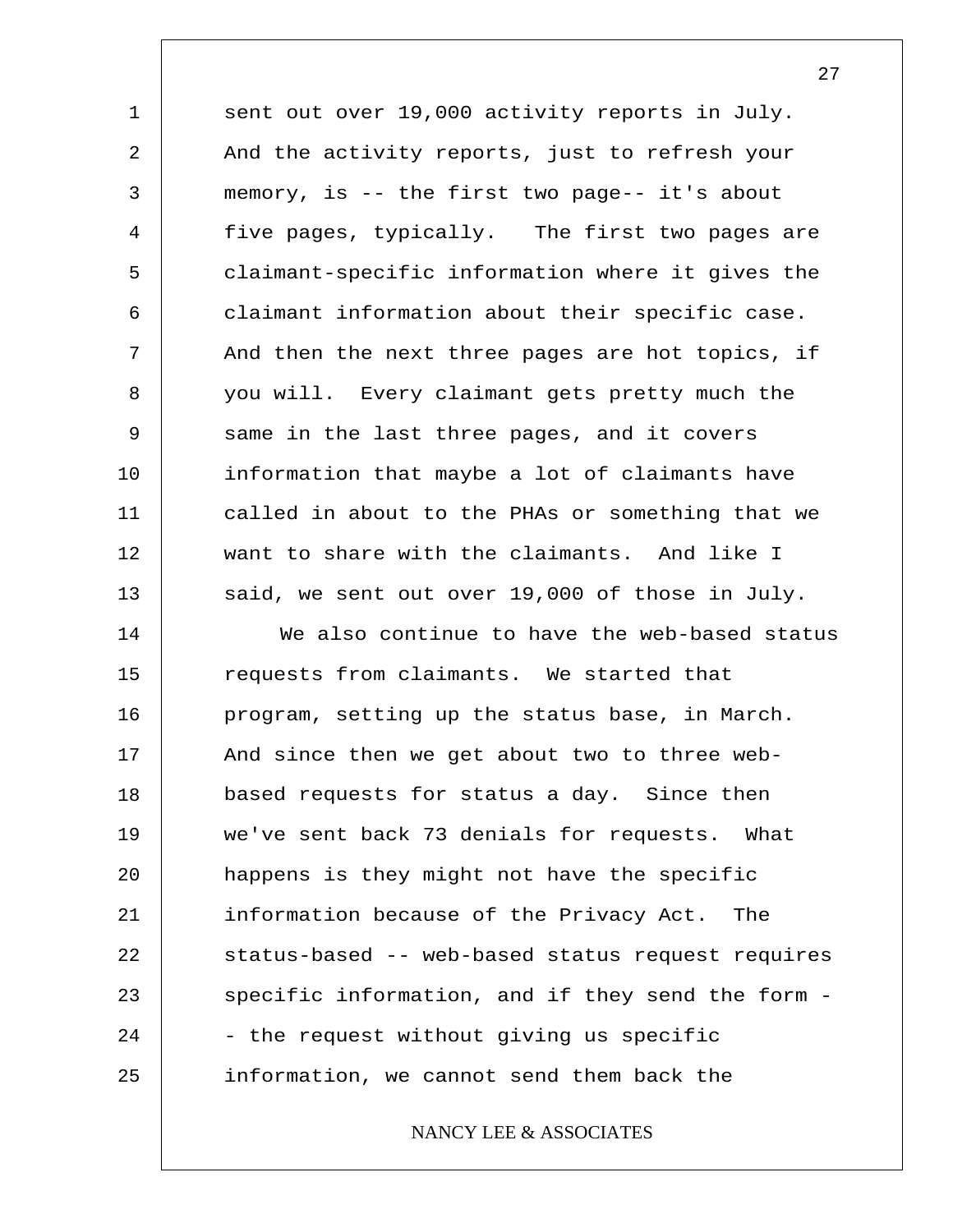1 2 3 4 5 6 7 8 9 10 information. But Chris Ellison, our communications specialist, looks over each of those denials personally to make sure that we can't actually give them the information and that the computer's not making some sort of error. Then we send back a denial and, you know, telling them that they're missing some information, and then they have every chance to send back another web-based request for status -- or to call in, as well.

11 12 13 14 15 16 17 18 19 20 And we also have -- I want to add a point here that's not on the slide of accomplishments. Actually I have two more to add in here, and the first one is that under subsection (d) of the EEOICPA -- I still get tongue-tied on that one - under subsection (d) it's our responsibility to appoint physician panel -- or physicians to the panel for the Department of Energy. So far we added 73 new physicians, bringing the total over 300 physicians that we have appointed.

21 22 23 24 25 And then I also want to mention that we have worked with ORAU to change our conflict of interest policy. Now it includes site profiles, as well. So if somebody has worked at a site and they're conducting the site profiles, the lead

#### NANCY LEE & ASSOCIATES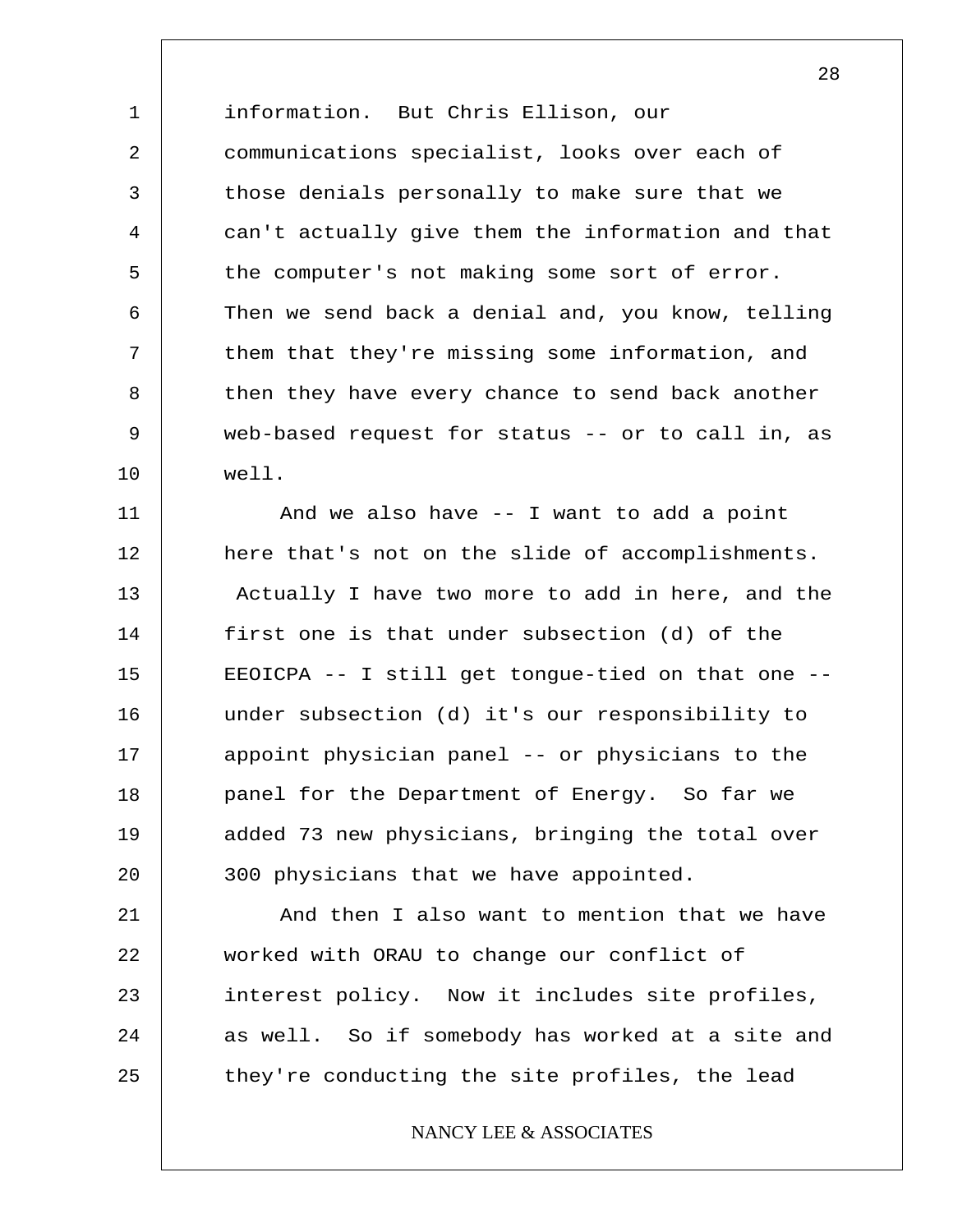site -- person doing site profile cannot have worked at the facility where the site profile is being done, and that's a recent addition to our conflict of interest, which -- make it a little stronger.

And then we also have OCAS staffing updates. We had a few changes here, including myself. We'll go through this quickly. This is the OCAS organizational chart. The yellow squares represent positions that are filled. Then you've got the white spots, white boxes where there are open positions that you can see on this chart.

13 14 15 16 17 18 First I'd like to announce that Jim Neton has moved from Technical Program Manager to the Associate Director for Science, as you can see on that chart, and Jim will be monitoring existing and emerging scientific issues relating to dose reconstruction and risk models.

19 20 21 22 23 24 We also have two new fellows to the program. First Heidi Deep is -- joined us as the ASPH Fellow, and the second you have myself, Laurie Ishak, joined as a Presidential Management Fellow, so you have two new fellows added to the program.

25

1

2

3

4

5

6

7

8

9

10

11

12

There are also ongoing interviews for the

#### NANCY LEE & ASSOCIATES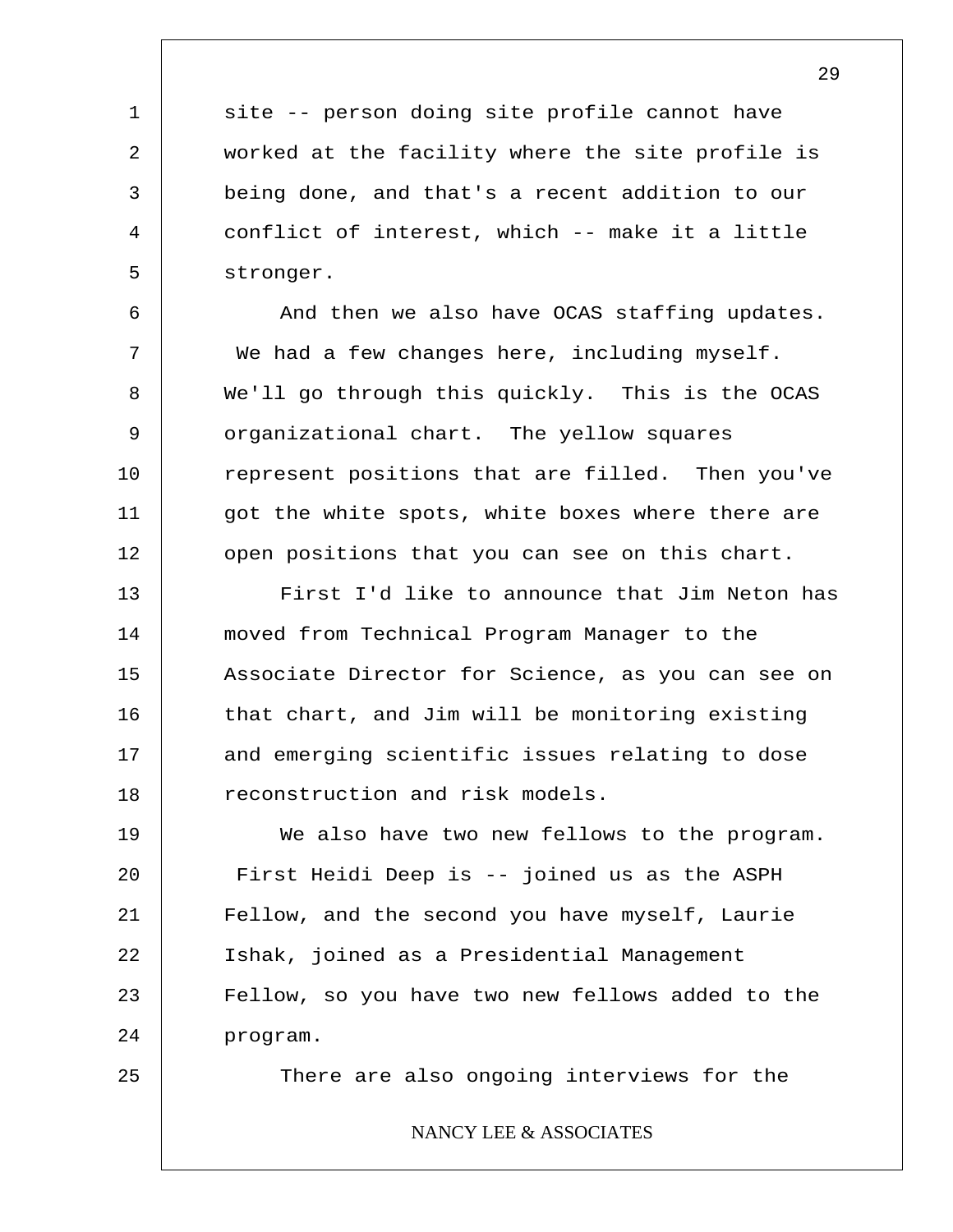1 2 3 4 5 6 7 8 9 10 11 12 13 research epidemiologist and the health communications specialists. The announcement for the Technical Solutions team leader has been closed, and there's also going to be two new positions for health physicists and one for the technical program manager to replace Jim after his move. So that concludes my program status report and I am open for any questions that the Board may have concerning some of this information. DR. ZIEMER: Thank you, Laurie. Let's open the floor now for questions. Jim Melius. DR. MELIUS: Yeah, I have several questions.

14 15 16 17 18 19 20 21 22 23 24 On the DOE -- requests for information from DOE, some of the past meetings you've presented information on which sites have the largest backlog. You didn't this time, though. Could you tell us -- update us a little bit on -- there were some sites that have been problematic in the past and it seems to me the numbers have gone down, so -- just trying to figure out if that's across the board or if there are still particular sites where there are difficulties getting information from.

25

MS. ISHAK: Well, I received some information

NANCY LEE & ASSOCIATES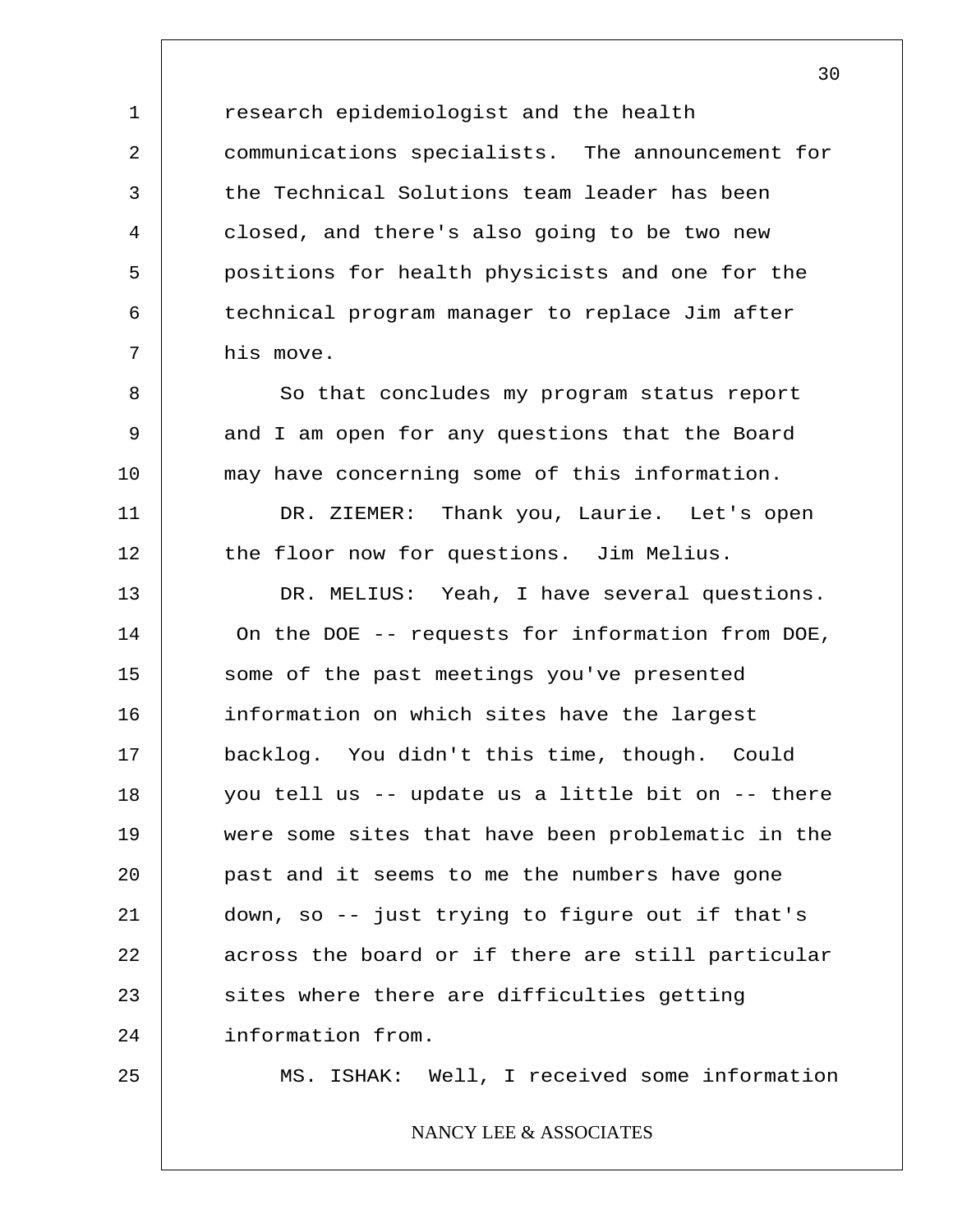1 2 3 4 5 6 7 8 9 10 11 12 13 14 15 16 17 18 19 20 21 22 23 24 25 as of August 15th, 2004. I think typically the numbers are going down. I know that there was a problem with the Los Alamos National Laboratory sites, and of course I wasn't a part of the last meeting, but I'm not sure if that's the site you may be referring to, and there was a database problem with that site. We have currently worked with the DOE with the Los Alamos site and we've kind of corrected some of the problems, so that should be speeding up the requests that sent out there for that information. Now I have -- my list is kind of long. Is there any site-specific questions -- DR. MELIUS: Well --MS. ISHAK: -- or are you just asking for a general trend -- DR. MELIUS: -- just -- no -- MS. ISHAK: -- and some of the problem sites? I know it was Los Alamos, but that's been -- DR. MELIUS: Yeah, particular -- MS. ISHAK: -- corrected. DR. MELIUS: -- sites. MS. ISHAK: Okay. DR. MELIUS: If you could share that maybe for future updates, just -- it would be easier if NANCY LEE & ASSOCIATES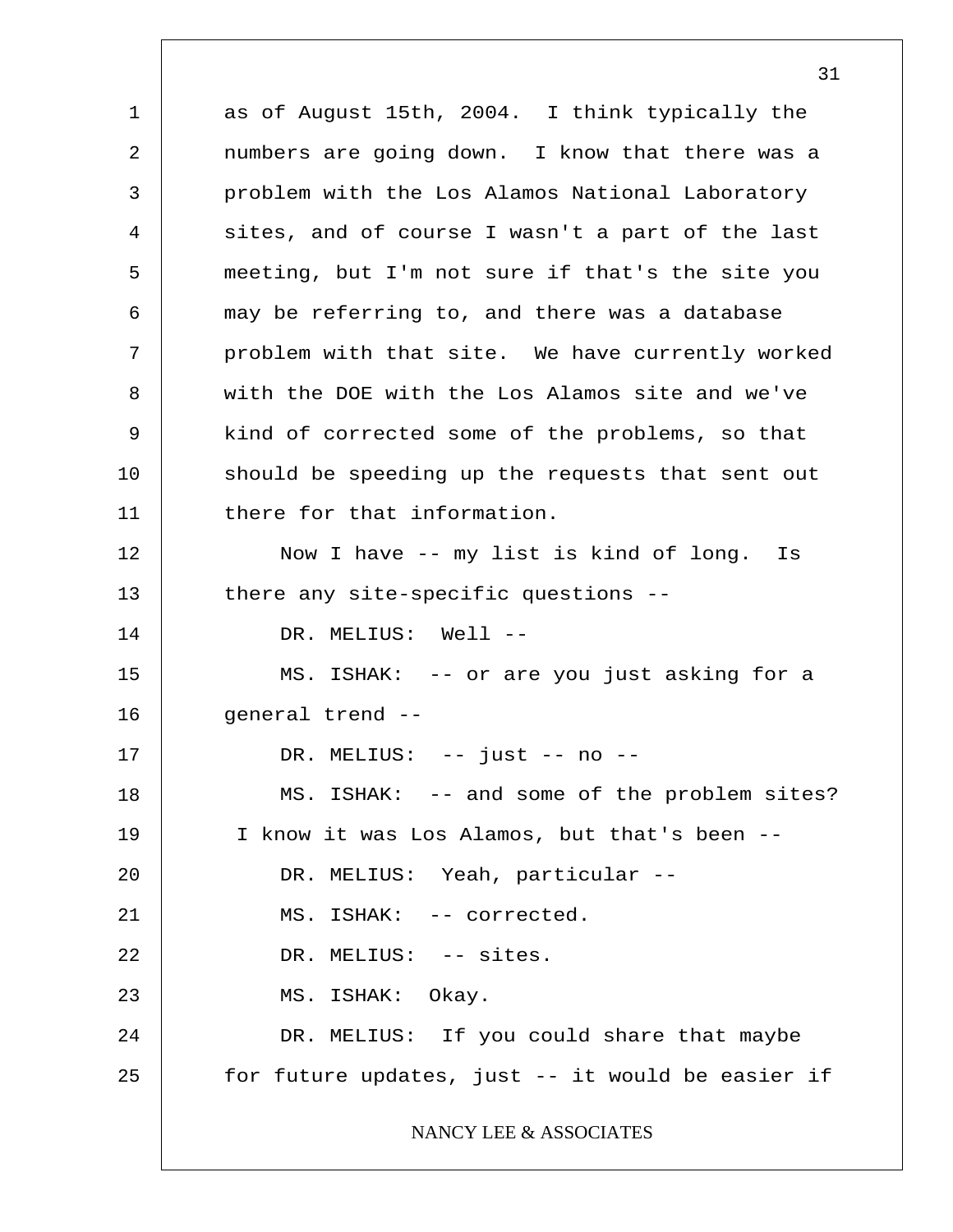1 2 3 4 5 6 7 8 9 10 11 12 13 14 15 16 17 18 19 20 21 22 23 we could just see the presentation that's -- you know, matches up with what we've received before. MS. ISHAK: Okay. DR. MELIUS: I also have a question on the backlog issue and this program -- I think you talked a little bit about last time, also -- or Jim Neton did -- about this program to focus more resources on the early cases. Now again I think you've made some progress on those cases, but not a lot, and you seem to -- it seems where you get stuck around -- you get a quarter of the cases done in each thousand and then it seems to slow down. And I don't know how many are out -- how many are out for review and so forth so that the number actually may be higher. It may be a third of them or something. But what -- what's the process and -- and so forth? It seems to me that you're doing 20 percent a quarter for those first -- seems to me you're not getting at those very easily. I know it's hard, but I'd be curious how you're doing that. DR. NETON: Laurie, if you don't mind, I'll field that question.

24 MS. ISHAK: Okay.

25

DR. NETON: We are aggressively pursuing the

#### NANCY LEE & ASSOCIATES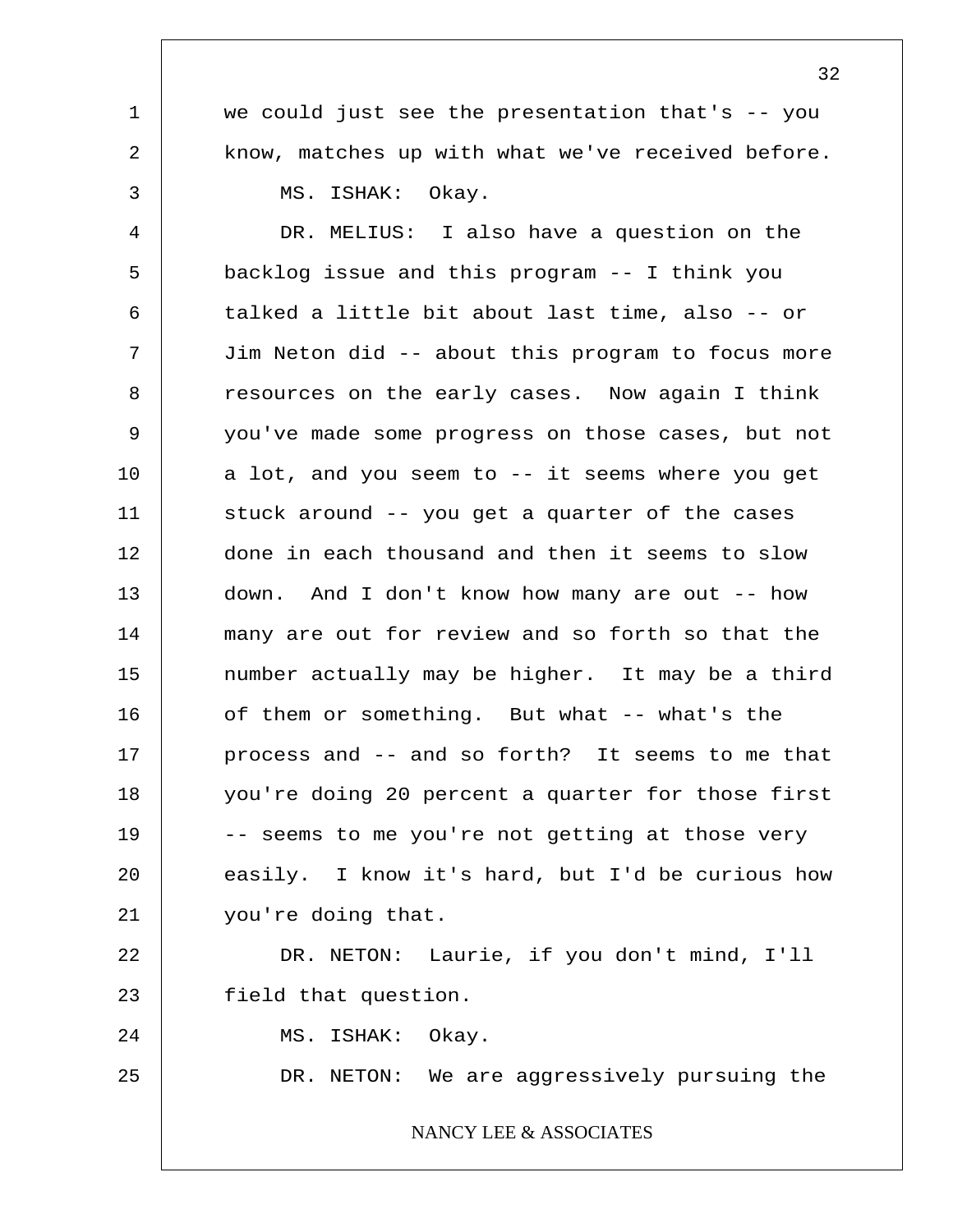backlog and -- and in particular the cases with numbers -- ID numbers 5,000 or less. Laurie mentioned that we have incentivized (sic) ORAU, in the last performance award ??? period which ends this September 11th, to reduce the backlog of claims below 5,000 by 20 percent. We believe they're on target in doing that and are going to be very close, if not meeting that -- that incentivized goal.

1

2

3

4

5

6

7

8

9

10 11 12 13 14 15 16 17 18 19 20 21 22 23 24 25 Starting September 11th will be the two-year anniversary of the contract of ORAU and we are working closely to develop the incentive language for the next six months, and it will be heavily incentivized to eliminate the backlog below 5,000. In other words, we're going to try to continue to complete all the cases below 5,000. Now whether that's a reality or not, I don't know. There may be some issues -- and this may come -- become a little clearer when I talk about some of the things that we're doing with ORAU to develop coworker profiles and such so that we can start attacking those cases. 'Cause frankly, up until this point, we haven't had the technical tools, the ability to work those cases and that's why they're sitting.

#### NANCY LEE & ASSOCIATES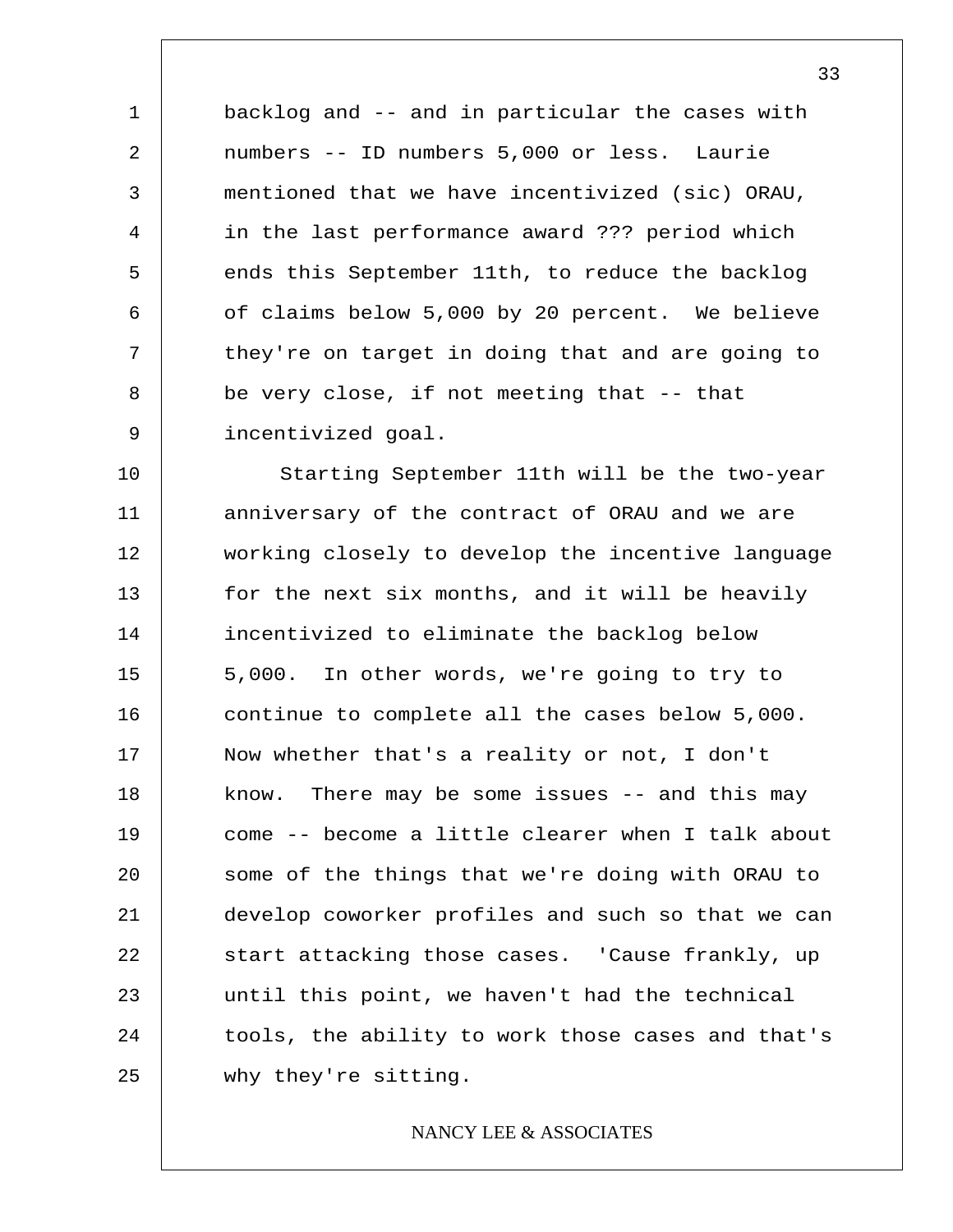1 2 3 4 5 6 7 8 9 10 11 12 13 14 15 16 17 18 19 20 21 22 23 24 25 34 DR. MELIUS: Okay. Wouldn't some of those - if I could just continue on this -- wouldn't some of those cases also be SEC candidates because -- I mean at what point are you going to, you know, determine that you can't do a dose reconstruction? I mean you're going to make them wait until -- DR. NETON: Well --DR. MELIUS: -- you know, till you've exhausted all... DR. NETON: Well, I would -- I'm kind of getting into my presentation on tomorrow -- DR. MELIUS: Then that -- then that's fine --DR. NETON: -- relating to certain dose reconstructions. DR. MELIUS: -- if you'd rather -- if you want to answer that tomorrow, that's fine. I  $don't --$ DR. NETON: I think I'd be better prepared in the context of my presentation. DR. MELIUS: That's fine. That's fine. I'm just raising the questions that came up now. DR. ZIEMER: Do you have any additional questions? DR. MELIUS: Somebody else can go if they NANCY LEE & ASSOCIATES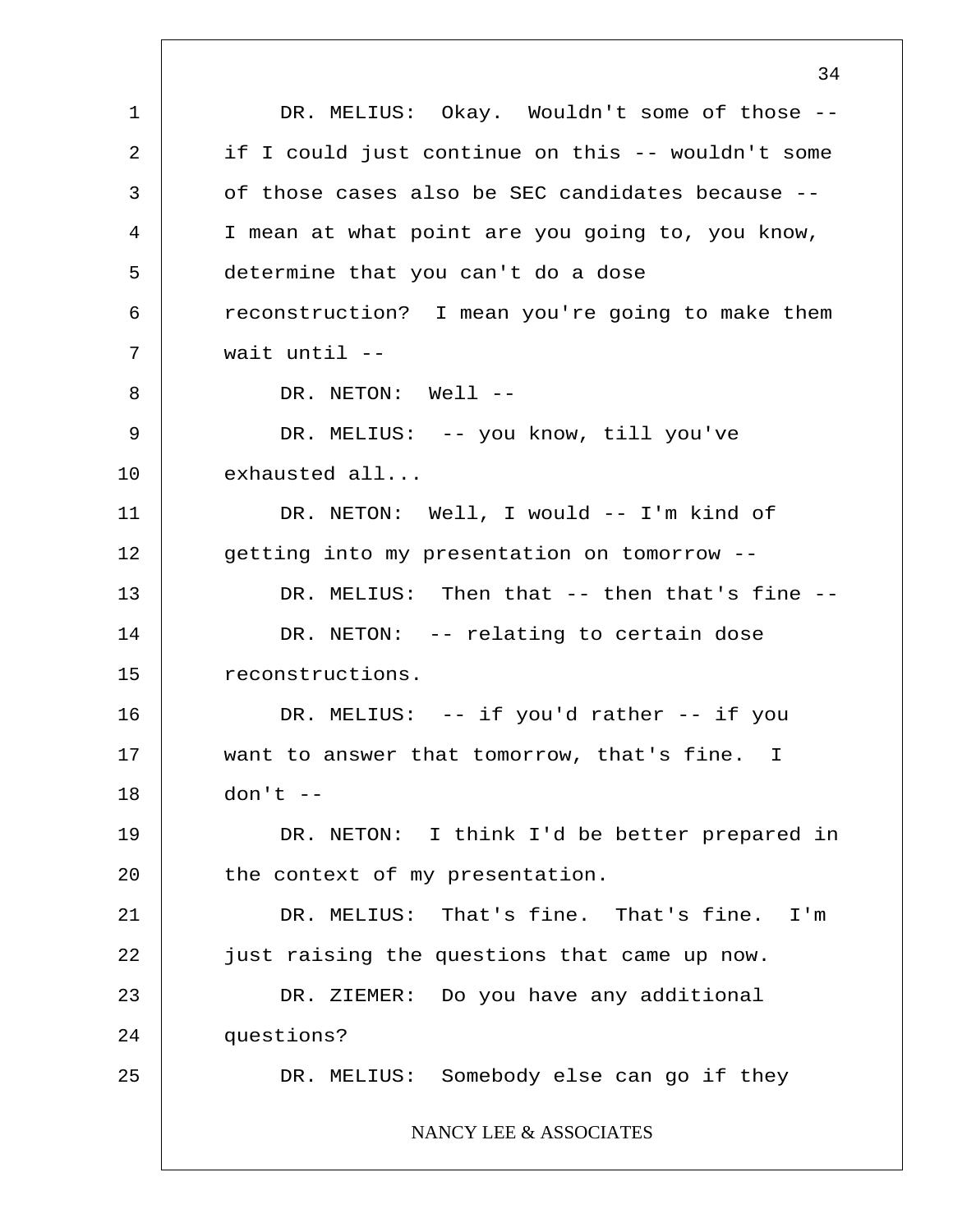1 2 3 4 5 6 7 8 9 10 11 12 13 14 15 16 17 18 19 20 21 22 23 24 25 35 want  $--$ DR. ZIEMER: Henry has -- DR. MELIUS: -- but I may have some more. DR. ZIEMER: Okay. Henry? DR. ANDERSON: You were first. DR. ZIEMER: I'm sorry, I didn't see -- Mark Griffon, then Henry. MR. GRIFFON: I have one just -- just preliminary one, which is you gave a lot of case statistics -- claims and case statistics. MS. ISHAK: Uh-huh. MR. GRIFFON: But I didn't see -- you mentioned how many dose record requests have been made for Idaho, but you didn't mention how many claims have been submitted for Idaho and I thought that the audience might be interested in that -- claims for Idaho and the completed cases for Idaho. MS. ISHAK: I actually don't have that information with me. It is on our public web site. DR. NETON: (Off microphone) Those two numbers (Inaudible) or whatever. MS. ISHAK: Okay, equal to the DOE requests, and those numbers -- NANCY LEE & ASSOCIATES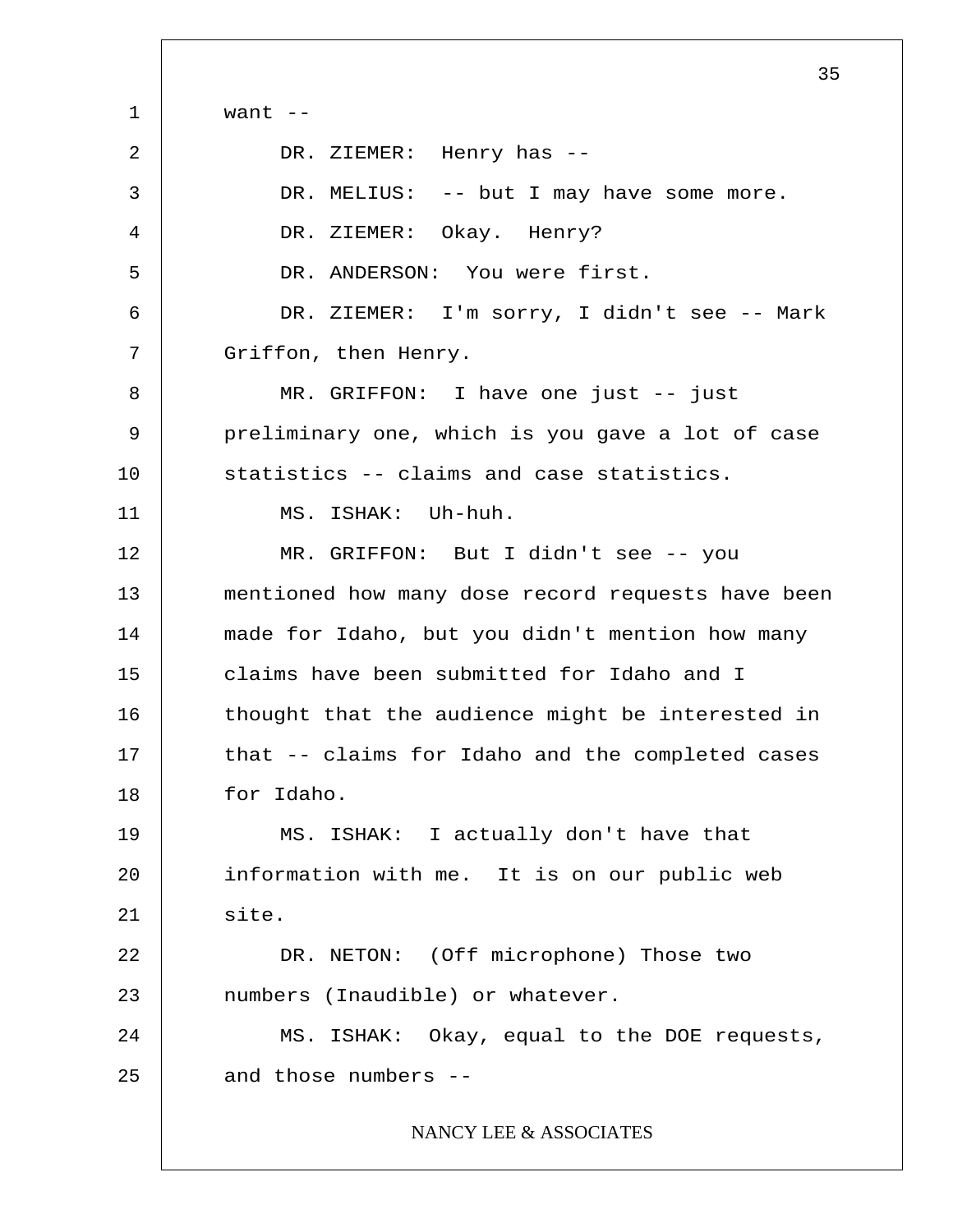1 2 3  $4$  --5 6 7 8 9 10 11 12 13 14 15 16 17 18 19 20 21 22 23 24 25 36 DR. NETON: (Off microphone) (Inaudible) cases. MS. ISHAK: Okay. If you'd like to hear them MR. ELLIOTT: I think -- I think Pete Turcic will speak to the statistics locally and regionally, as well as nationally, so I think that's where you'll find -- you'll get his presentation and I think that's -- we were relying on him to present numbers like that. DR. ANDERSON: Yeah, my question is, it looked as though -- where you're processing about 500, it seemed, dose reconstructions a month, and do you see that as kind of now the -- your basic status? I mean are you up to speed and sort of running ahead at what you'd do is be kind of maintenance mode of this -- this is what your plan is and that's -- that's where you're at and now it'll just continue along at that, or are you -- is the goal of -- to get it up to how many a... MS. ISHAK: Well, our original goal and still our goal is 200 a week. And we finally hit the 500 mark, which we see as clear progress. And I think that, seeing the charts from the previous NANCY LEE & ASSOCIATES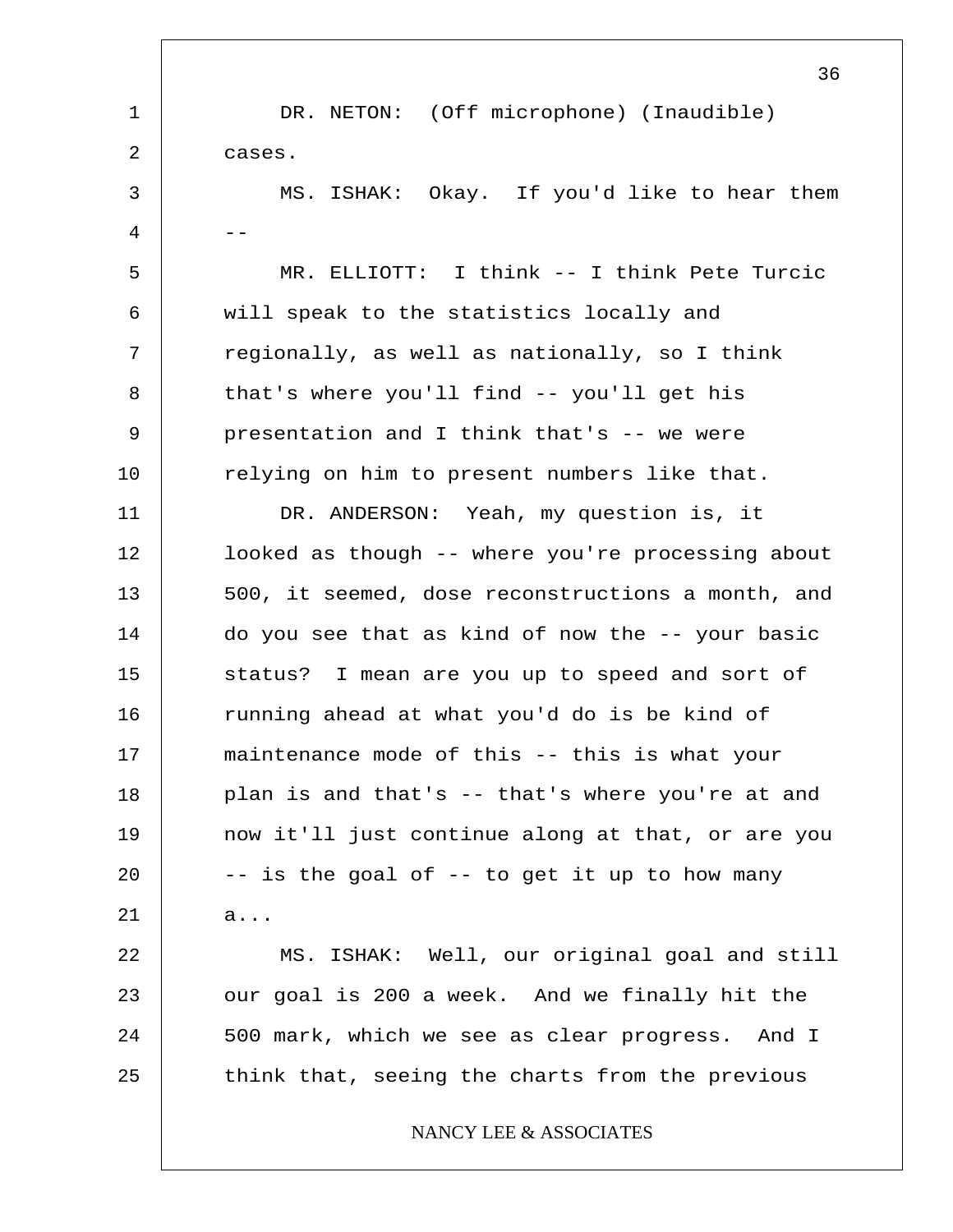1 2 3 4 5 6 7 8 9 10 11 12 13 14 15 16 17 18 19 20 21 22 23 24 25 37 months, that getting to 500 was an accomplishment. And then of course we would like to get to 200 a week, and I think that we're moving towards that way. Again, we expect the numbers in August to be a little bit higher than they were from even the previous month, so I think the trend upward is not only what we're hoping for but what we're expecting in the next few months. DR. ANDERSON: So you do expect it to -- to ramp up to the -- MS. ISHAK: We do. DR. ANDERSON: -- 800 a month, about, roughly. Yeah. MS. ISHAK: That's what we're aiming at. We're expecting that climb up there, and I think the trend shows that's where we're getting. So we went from 200 to 400 to 500, and  $-$ DR. ANDERSON: Yeah, yeah, it seemed to be sort of that  $-$ - 500 and I wondered if you'd  $-$ -MS. ISHAK: Yeah, we expect that to -- DR. ANDERSON: -- reached sort of a -- yeah. MS. ISHAK: -- go up, clearly. Clearly expect it to -- and like I say, we expect the numbers for August -- NANCY LEE & ASSOCIATES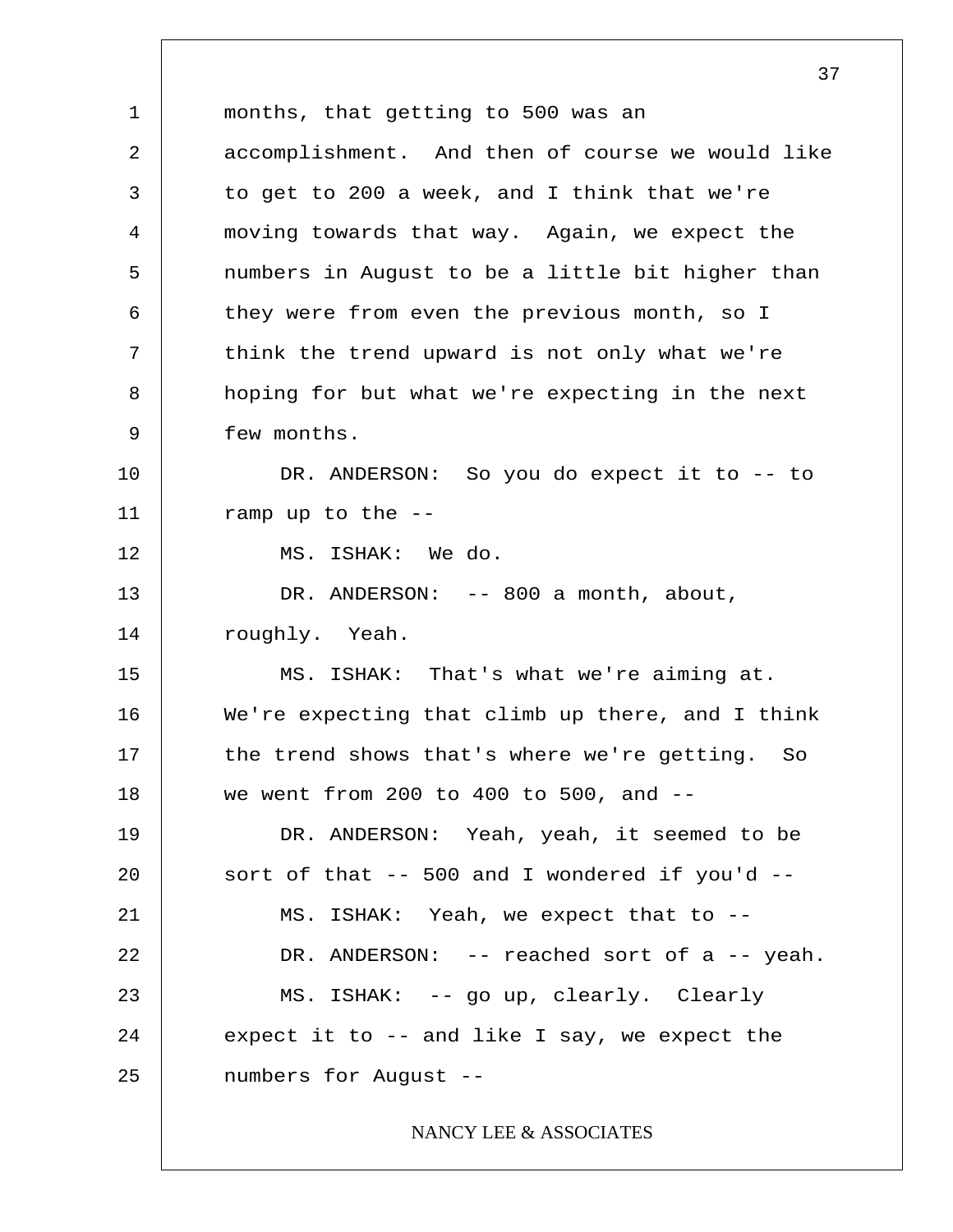1 2 3 4 5 6 7 8 9 10 11 12 13 14 15 16 17 18 19 20 21 22 23 24 25 38 DR. ANDERSON: That's a lot of paper. MS. ISHAK: -- we expect the numbers for August to be higher, as well. MR. ELLIOTT: We hope that this is not a plateau. DR. ANDERSON: Yeah, that's what --MR. ELLIOTT: It's our full expectation to reach 800 a month or 200 a week. And if we can't do that, we're asking serious questions as to why and trying to investigate exactly what is preventing that accomplishment from -- from being recognized and achieved. DR. ZIEMER: Gen Roessler. DR. ROESSLER: I think Mark was ahead of me. MR. GRIFFON: Go ahead. I've got another one, but... DR. ROESSLER: Laurie, your last slide was informative, but I have two questions about it. This is the organizational -- MS. ISHAK: The organizational chart? DR. ROESSLER: Yes. One is -- it would be helpful I think to the Board to see names associated with those boxes so that when we hear presentations we can see where the person fits in with the organizational chart.

# NANCY LEE & ASSOCIATES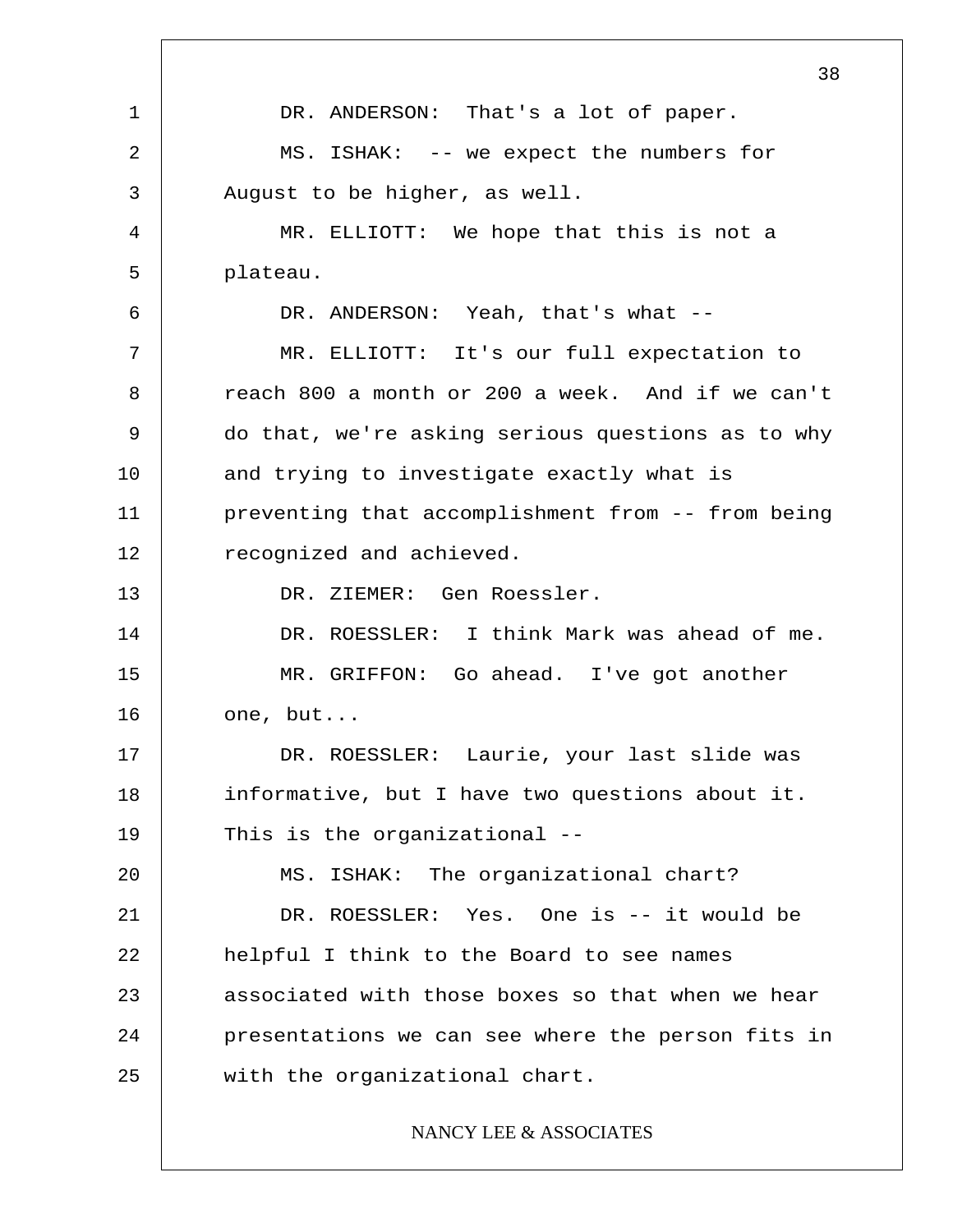1 2 3 4 5 6 7 8 9 10 11 12 13 14 15 16 17 18 19 20 21 22 23 24 25 39 It would also be helpful -- now I can read that, but I can't read it in the notebook. Maybe I need new glasses, but -- MS. ISHAK: It was difficult to get all those boxes -- DR. ZIEMER: You know what that's a sign of though, don't you? DR. ROESSLER: I know that's what --DR. ZIEMER: Okay. DR. ROESSLER: But most of us are in that position, probably, so it would be helpful to have this chart readable as a handout, and with names on it as much as you -- MR. ELLIOTT: We will provide that. We will provide you a chart you can read and we'll have names in the boxes. MS. ISHAK: It's hard to get all those boxes on a slide. We worked a long time on that. DR. ZIEMER: I want to interject here -- I'll take my prerogative as Chair to interject a question. On the nine or ten SEC petitions -- is it nine? MS. ISHAK: It's nine -- DR. ZIEMER: Nine? MS. ISHAK: -- active. NANCY LEE & ASSOCIATES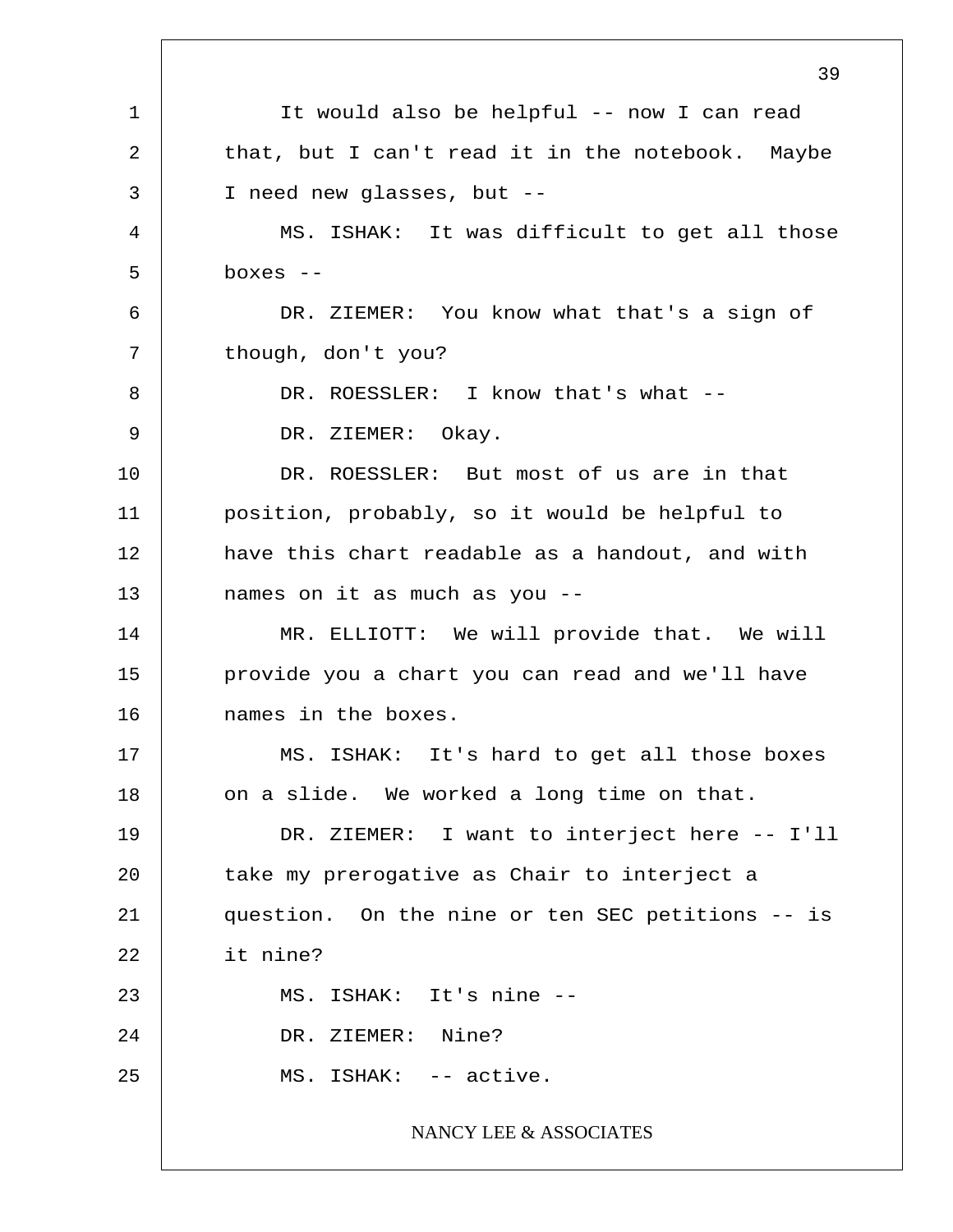1 2 3 4 5 6 7 8 9 10 11 12 13 14 15 16 17 18 19 20 21 22 23 24 25 DR. ZIEMER: Can you remind us of the time table when -- when your review is -- on adequacy is completed, what's the time period in the Federal Register and what's the time period before the Board sees these? The procedure calls for the Board to review all these petitions, and when will we expect them to first hit the Board? MS. ISHAK: I think Larry better would answer that question right now. MR. ELLIOTT: That was not a planted question, but it was a welcomed question. Yes, we're -- we're dealing with nine right now. We actually have a total of 13, but those -- the others are representative of requests that were sent to us by mail before the rule passed, and some of those are duplicate of the nine. We are diligently working hard at evaluating all nine, at the same time qualifying all nine. As Laurie pointed out, we -- the first step in the process is to work with the petitioners to qualify the information that is initially presented and make sure that it is in the form required by the rule to move it to the next step. I anticipate and I expect -- and I'm fairly adamant in this expectation -- that at your NANCY LEE & ASSOCIATES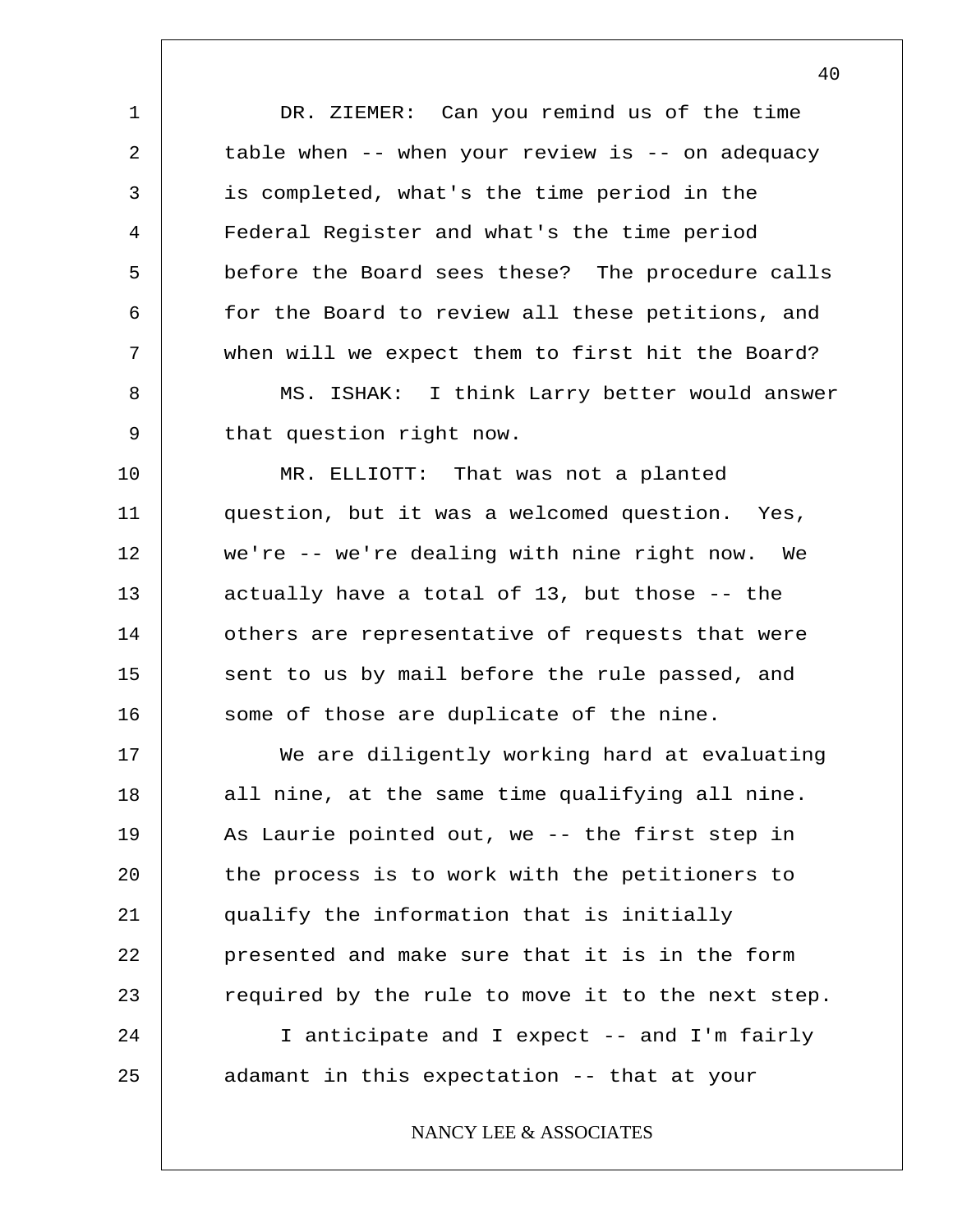1 2 3 4 5 6 7 8 9 10 11 12 13 14 15 16 17 October Board meeting in San Francisco -- prior to that Board meeting we'll announce in the Federal Register that several petitions have been qualified and are proceeding under research evaluation and a research evaluation report will be presented to the Board in October at your meeting in San Francisco. It's my expectation, my anticipation, that the -- two of those nine are very critical to us because we've done a lot of work on those two sites, the Iowa Plant site and Mallinckrodt site. And as you know, in our site profiles we had sections reserved where we had minimal, if any, data. And so that gave us an advantage and a leg up to start our work in evaluating those particular profiles and -- with regard to whether a class should be established for those two sites.

18 19 20 21 22 23 24 25 At the same time, we're not sacrificing the other petitions. We're working on those in an evaluation effort at the same time as qualification, so I think for Mallinckrodt we'll be presenting to the Board a research evaluation report that speaks to the early years, the 1942 to '46 years, and -- and I hope to see that announced in Federal Register before the Board

### NANCY LEE & ASSOCIATES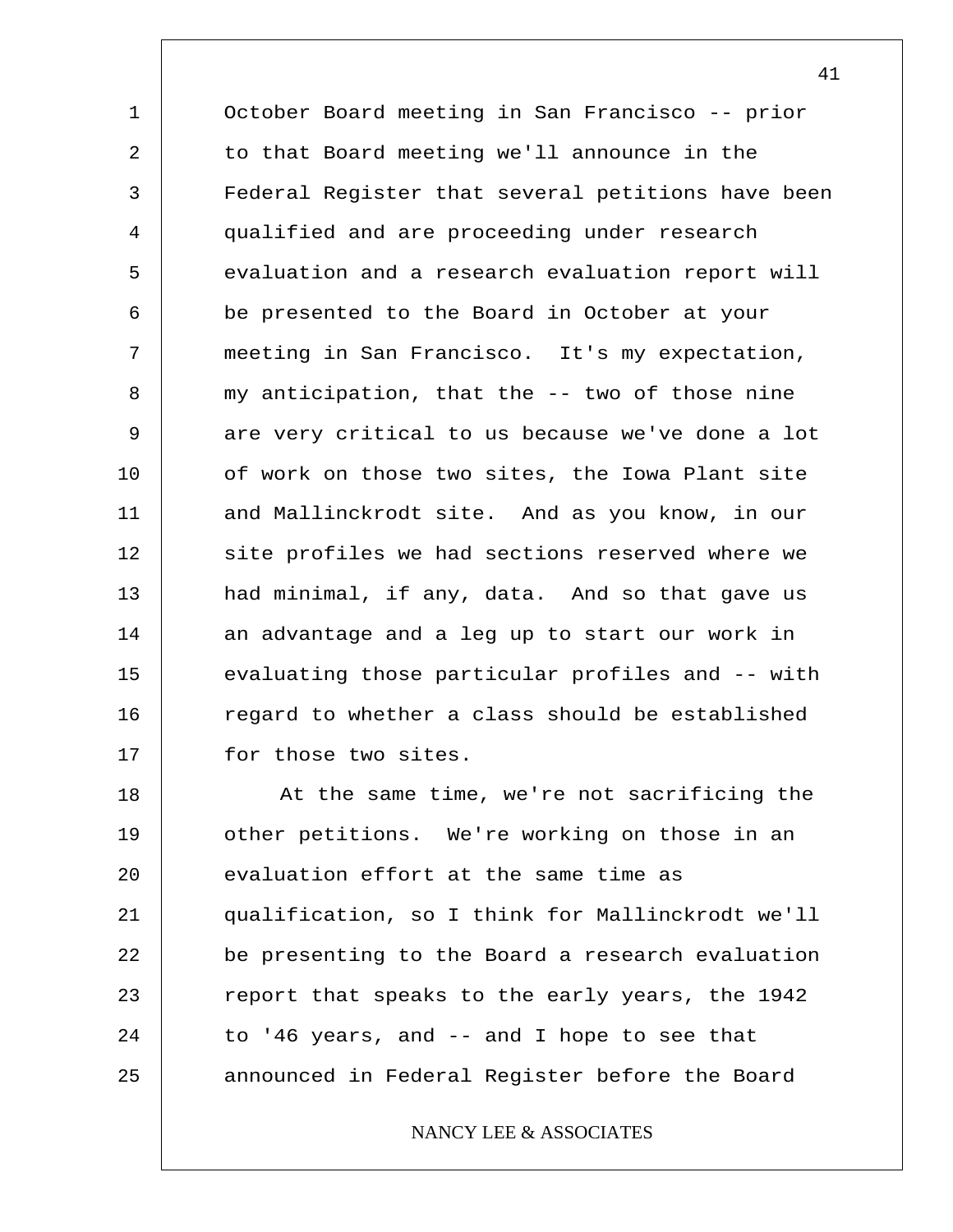meeting and we will present that evaluation report for the Board's review and comment and decision in October.

1

2

3

4 5 6 7 8 9 10 11 12 13 14 15 16 17 The Iowa site presents us a little bit different set of problems in that the information that we're seeking to evaluate for that particular petition and a class that might come out of the Iowa site is constrained by national security information. We need our Q-cleared eyes on that information to determine its relevance, or lack of relevance, to the petition. And I'm fully prepared and ready -- as the rule provides, at my discretion -- to determine that it may not be a timely retrieval of information if it's bound by security constraints to move forward with a designated class for that particular facility.

18 19 20 21 So just to give the Board some insight into your future endeavors here in October, I fully expect that you'll be seeing one, if not more, evaluation report on SEC petitions.

22 23 DR. ZIEMER: Thank you. Mark, then Roy and then Jim.

24 25 MR. GRIFFON: This question's related to some-- Jim just gave a response about making up

NANCY LEE & ASSOCIATES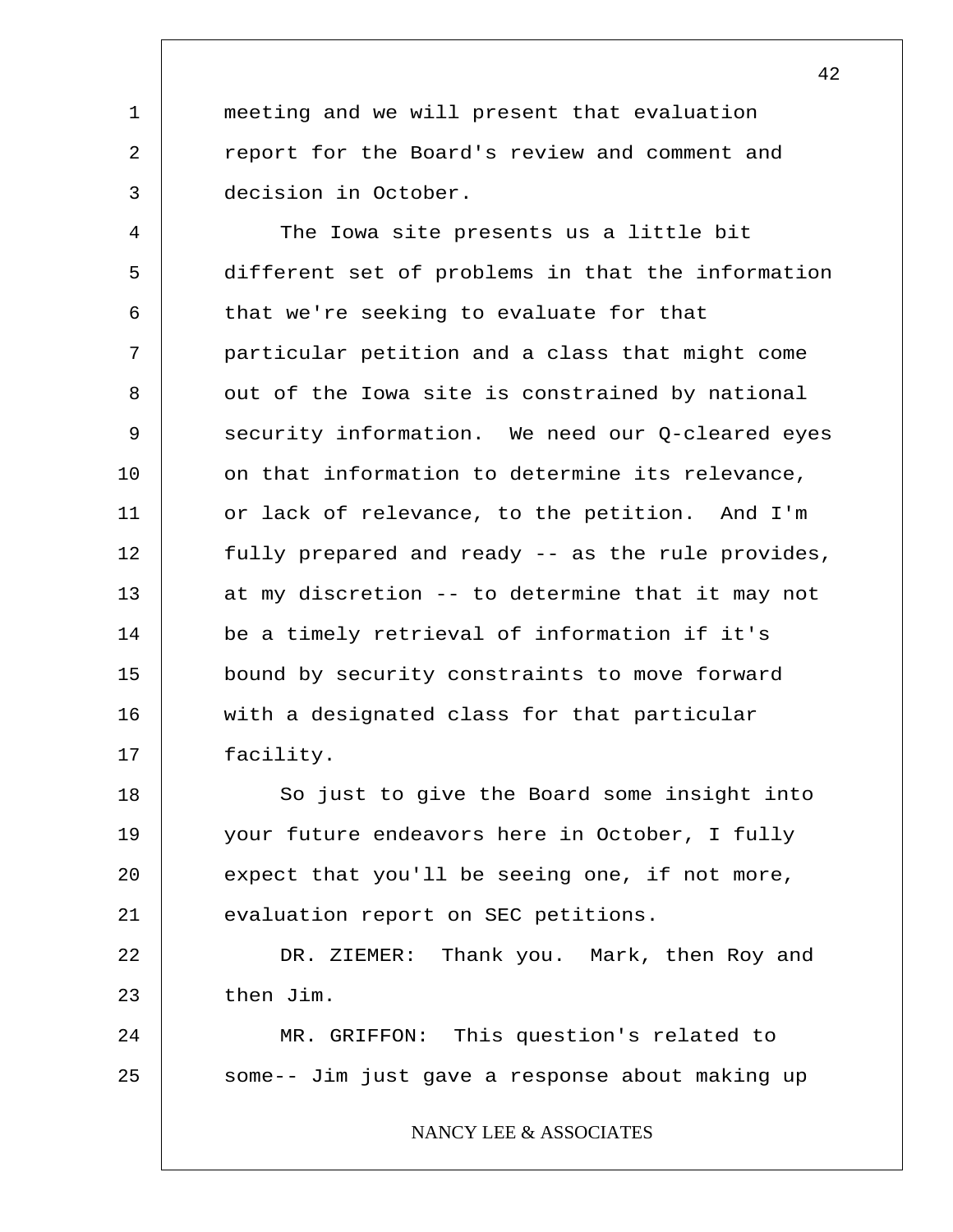1 2 3 4 5 6 7 8 9 10 11 for the backlog, and I guess the phrase that struck me was he said that there will be -- "heavily incentivized" I think is the term he used, or heavy incentives for clearing that backlog. I'm wondering if that means a contract modification with ORAU and -- and is ORAU currently within -- within their existing -- you know, we had a five-year budget, I guess, that ORAU had initially. Are they currently operating within budget, over-budget, you know, sort of -- I was wondering what the status was on...

12 13 14 15 16 17 18 19 20 21 22 23 24 DR. NETON: Okay, there's two questions there. The first question is what did I mean when I said heavily incentivized, and I guess maybe I -- heavily is relative term, I suppose. What I meant by that is ORAU's contract is -includes a provision for a cost plus an award fee. That award fee is awarded every six months or evaluated every six months, and there's a pot of money available based on some pre-set amounts when the contract was awarded. The higher the score, the higher the total number of dollars out of a total work fee that they can receive. The cost plus award fee provision is in the

contract, but -- so it does require a

25

NANCY LEE & ASSOCIATES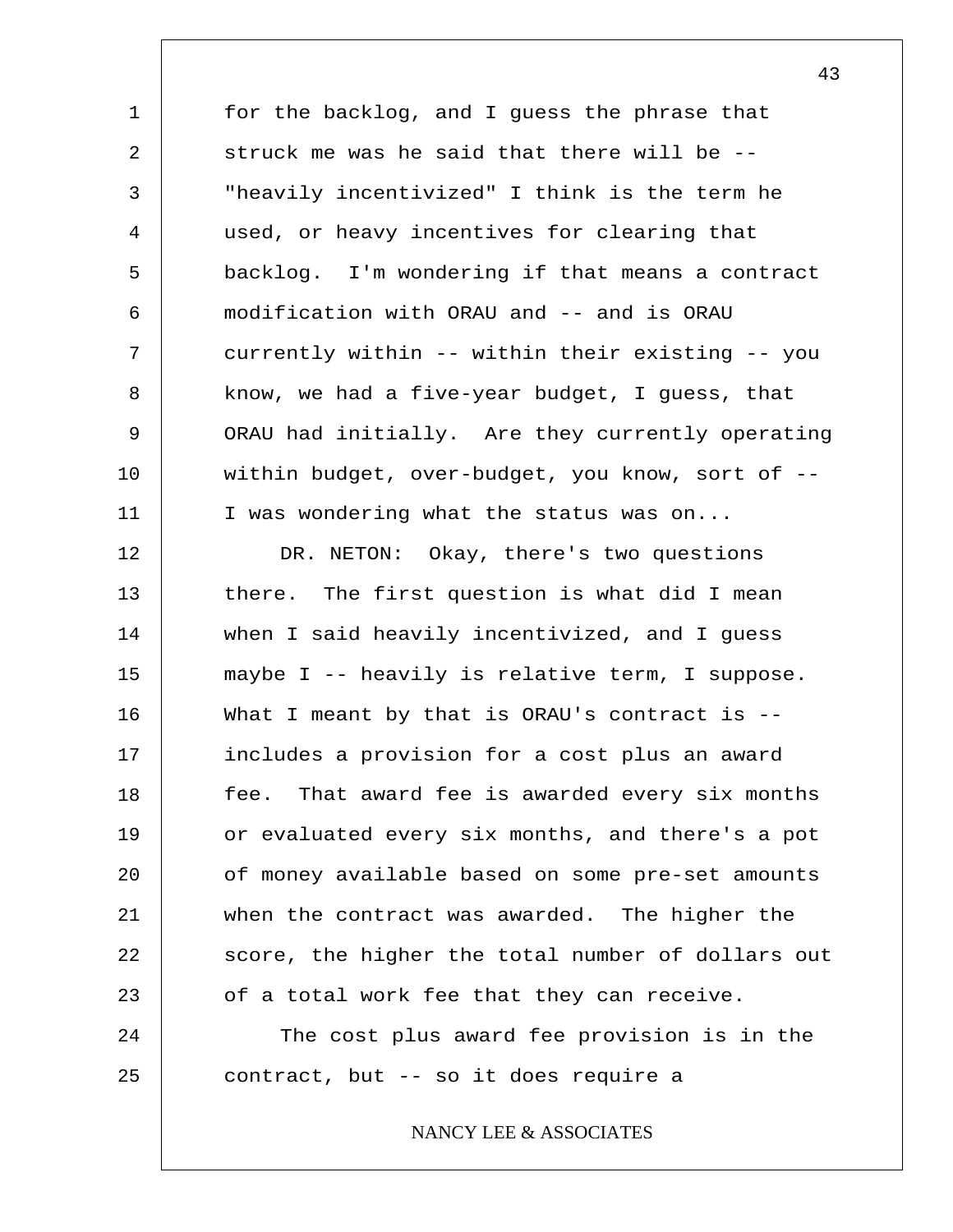1 2 3 4 5 6 7 8 9 10 11 12 13 modification every six months if we do tweak it. But we anticipated that when the contract was awarded that we could not have a generic set of award fee every six months to be meaningful. You know, for instance, the first award fee period we had had a lot of information related to start-up -- start-up timeliness and that sort of thing. So in this last period we have modified the contract to incentivized by more award fee points directly tied to finishing cases below 5,000. can't -- I can't give you a dollar figure or anything, but that -- that's the -- that's the idea behind that. I

14 15 16 17 18 And in the next six-month award fee period we're going to more heavily incentivize finishing cases below 5,000, in addition to incentivizing reaching 200 dose reconstructions per week. So that's -- that's what that's about.

19 20 21 22 23 24 25 MR. ELLIOTT: If I could add to that, this current cost performance award fee that we have negotiated with their contractor addresses not only the backlog of the first 5,000 cases and trying to get those cleared and answers given, rightfully so, to the claimants, it also addresses this rework stream -- process stream,

NANCY LEE & ASSOCIATES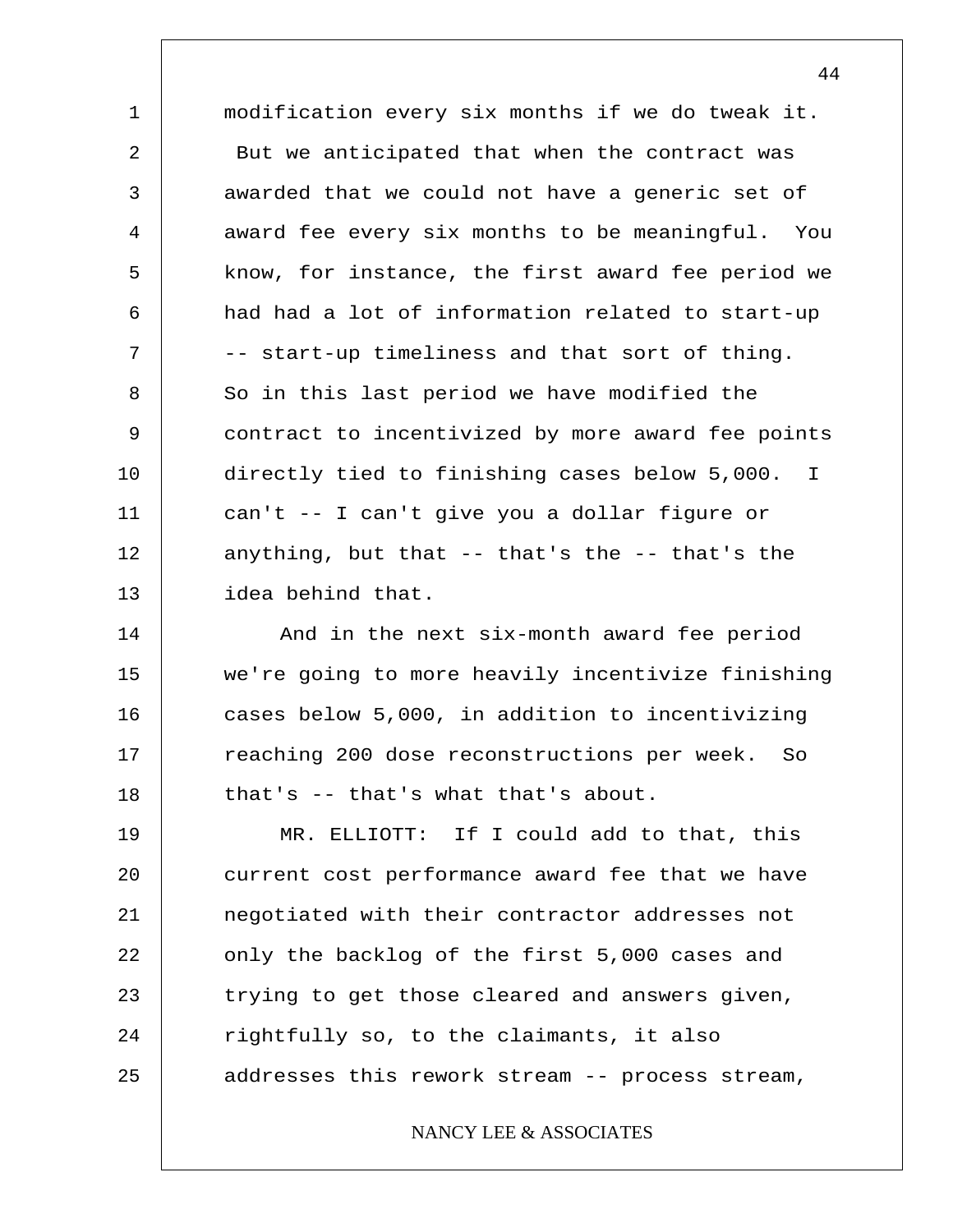1 2 3 4 5 6 7 8 9 10 11 12 13 14 15 16 17 18 19 20 21 22 23 24 25 if you will -- which was not in the previous cost performance award fee and we felt it needed to be recognized, it needed to be incentivized, and it is a separate process stream that we don't want to overlook or miss. So when reworks come back to us from the Department of Labor -- and I want to make a comment on why we're getting reworks. In a lot of cases -- the majority of the cases it's because the claimant -- the circumstances of the case have changed. Another cancer has been recognized and diagnosed or additional employment has been developed by the Department of Labor, and we have to factor that back into a revised dose reconstruction. The minority of those reworks deal with how we did our work. And I don't have a percentage on that, but it's a very small -- small percentage. The other incentivized aspect of this performance award fee that we're currently working under deals with our goals, our Government Performance Results Act -- GPRA - goals, our -- our program target goals of 200 a week, trying to get 8,000 -- at least 8,000 done in a year's time. I know those two numbers don't equate, but  $--$  but we are  $--$  we're  $--$  we're NANCY LEE & ASSOCIATES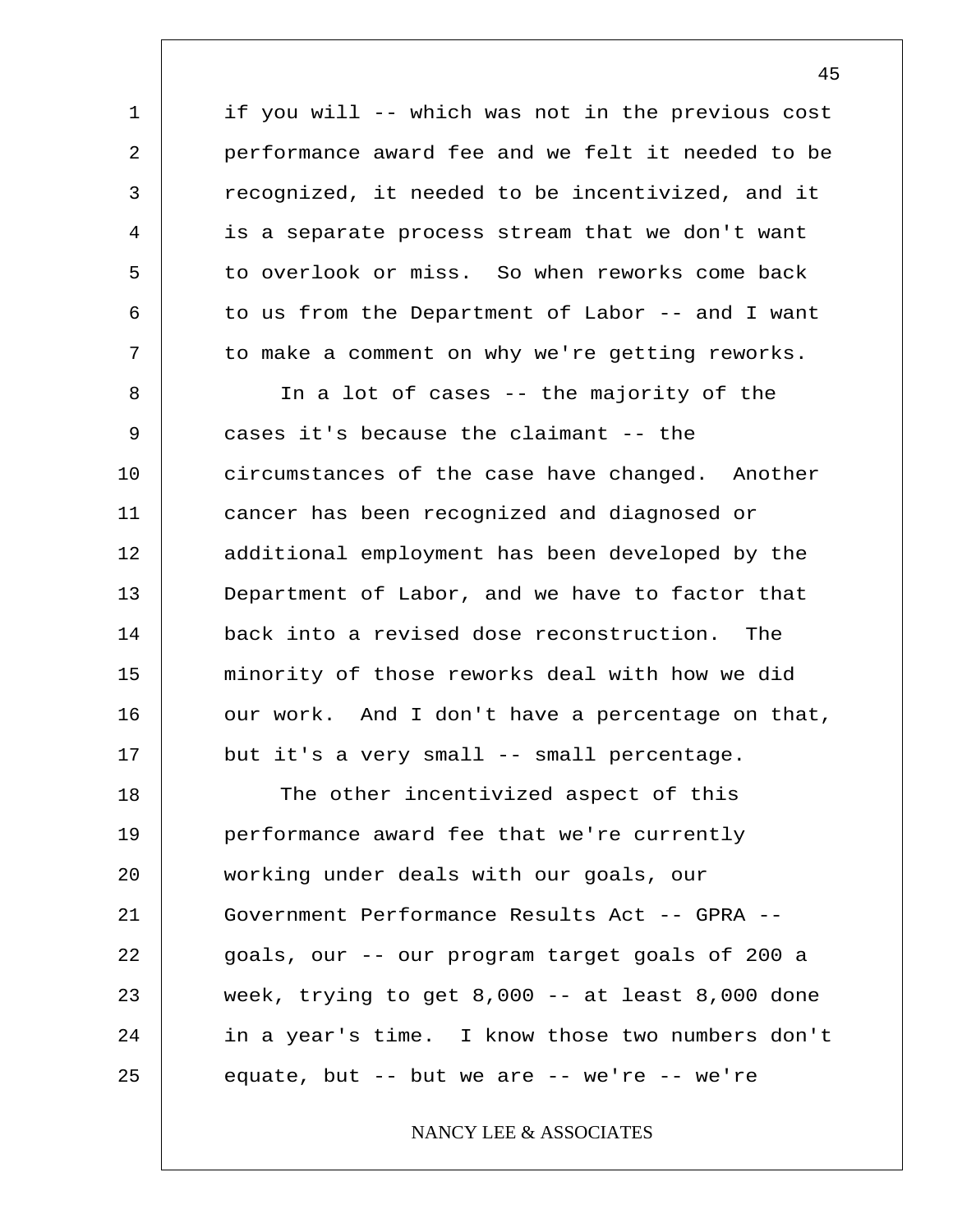incentivizing 200 a week to get to 800 a month, with the hope that by the end of a year's worth of time we can show progress and hopefully achieve 8,000 completed in a year's time. And as you see, we're not there yet.

1

2

3

4

5

6

7

8

9

10

So we've tried to put those incentives before our contractor and we'll continue to modify these performance award fees on a six-month basis to try to target aspects of the program that need attention and -- and devotion and energy.

11 12 13 14 15 16 17 18 19 20 DR. NETON: Okay, I think that answers the first question. The second question was where is ORAU in relation to their original budget estimates in the contract. They have gone over fairly significantly in cost on this contract in relation to the original budget. We are in a process right now of renegotiating where -- where that might be, but I don't have the figures available with me to discuss where they're at in particular, but -- but they will be over-budget.

21 22 23 24 25 DR. DEHART: Roy DeHart. The question I have goes back to the SEC petitions. Among those activities or sites was K-25, and K-25 is already recognized as an SEC site. I was wondering if there's any clarification as to why another

#### NANCY LEE & ASSOCIATES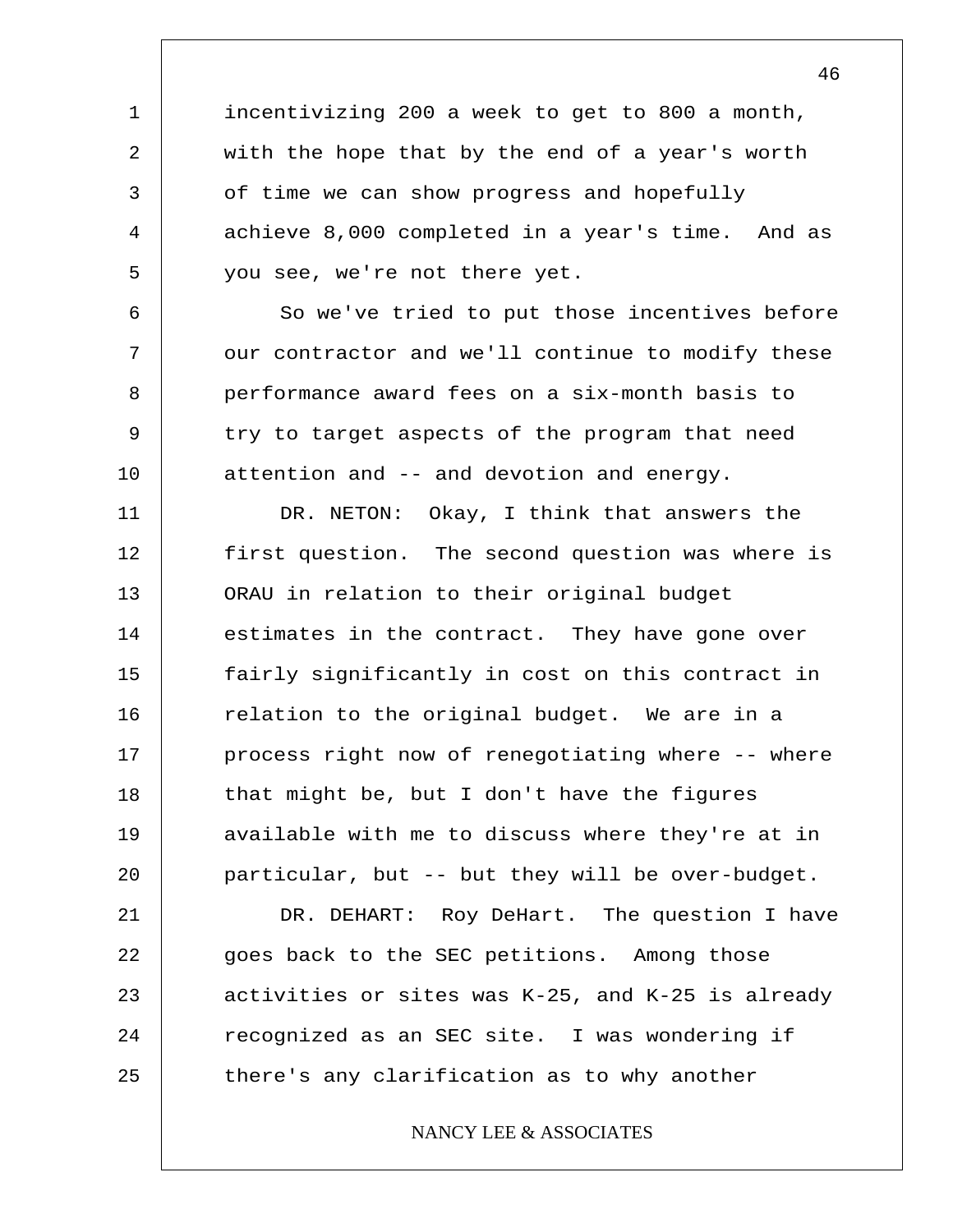|              | 47                                                |
|--------------|---------------------------------------------------|
| $\mathbf{1}$ | application -- or is it premature to even begin   |
| 2            | to ask that question at this point?               |
| 3            | MS. ISHAK: My -- Jim, did you want to answer      |
| 4            | this question $or$                                |
| 5            | DR. NETON: Yeah. I don't recall the               |
| 6            | specifics, but it's more than likely related to   |
| 7            | covered exposure outside of certain time periods. |
| 8            | I mean I think K-25 had -- you know, the SE--     |
| 9            | the original SEC sites had certain prescribed     |
| 10           | time constraints, and I think it is either        |
| 11           | outside of that -- it must be related to that.    |
| 12           | That's the only condition I can think of that     |
| 13           | would                                             |
| 14           | DR. ZIEMER: Jim?                                  |
| 15           | DR. MELIUS: Yeah, I have two questions. One       |
| 16           | quickly, the conflict of interest on the site     |
| 17           | profiles for ORAU, is that the same conflict of   |
| 18           | interest policy as exists for the other -- for    |
| 19           | the -- you sort of described it briefly, but is   |
| 20           | it the same as for the other dose                 |
| 21           | reconstructions?                                  |
| 22           | DR. ZIEMER: I think Jim Neton can --              |
| 23           | DR. NETON: Yes, I'll answer that. This was        |
| 24           | just signed I believe Friday, very timely. It     |
| 25           | took some going back and forth, and -- you know,  |
|              | NANCY LEE & ASSOCIATES                            |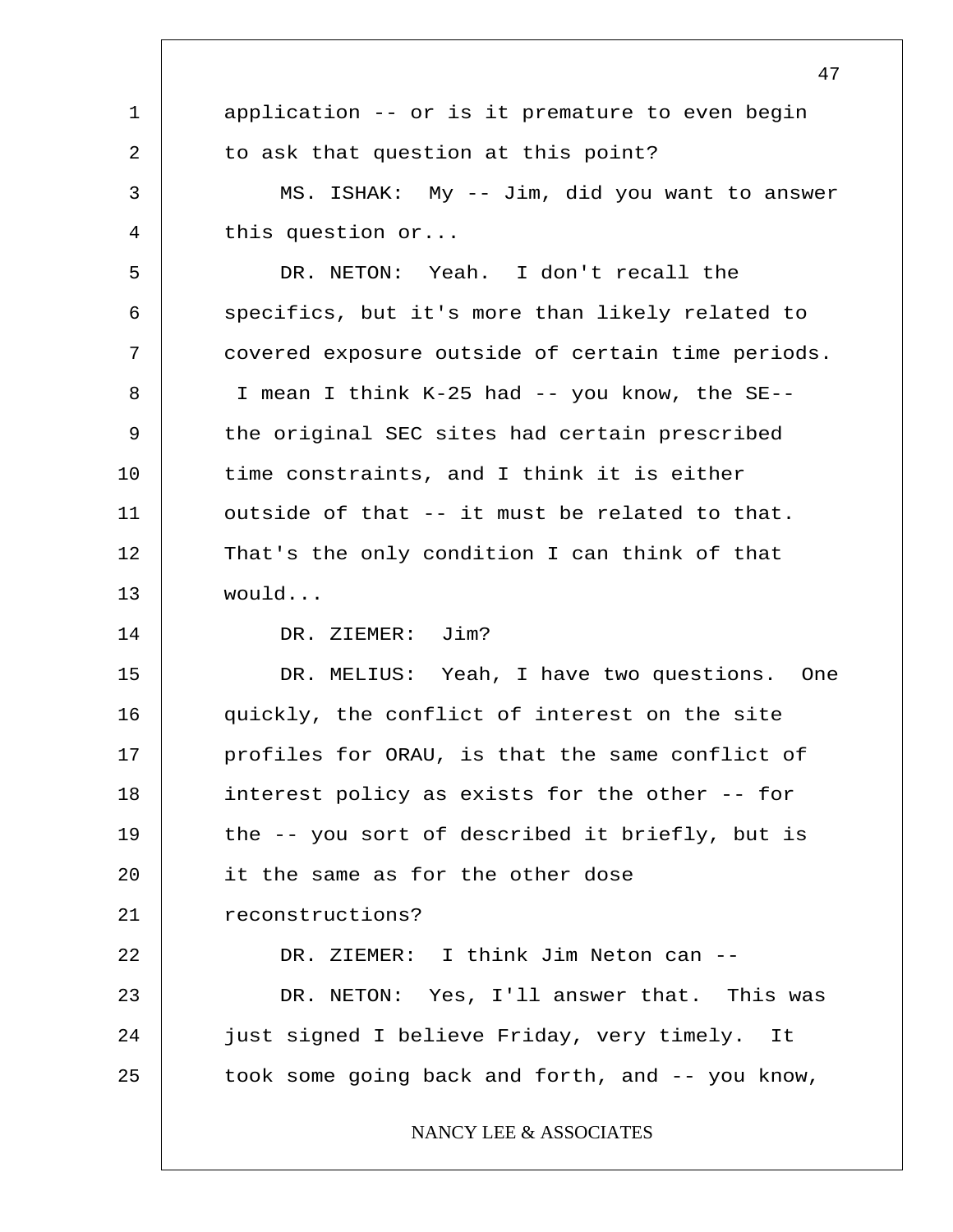legal --

1

2

DR. ZIEMER: Incentivized.

3 4 5 6 7 8 9 10 11 12 13 14 15 16 17 18 19 20 21 22 23 24 25 DR. NETON: -- folks involved, but in essence what we've done is it's exactly -- ORAU has placed language in their conflict of interest policy that is -- parallels almost exactly the exact language for the dose reconstructions. And in fact, we took the opportunity at this time, since we had it opened up, to add the same type of provisions for evaluation of SEC petitions. So you know, we were trying to be a little proactive there and be ahead of the curve, so principal reviewers on SEC petitions cannot have previously been employed at the site and that sort of thing. It's out there on our web site. I have copies that -- MR. ELLIOTT: Aren't the copies in the Board's book? DR. NETON: They should be in your book under my site profile presentation. MR. ELLIOTT: Okay. DR. MELIUS: Second question has to do with the SEC petitions. Are those going to be -- do you have a task order with ORAU for doing the technical work on those or are those being done NANCY LEE & ASSOCIATES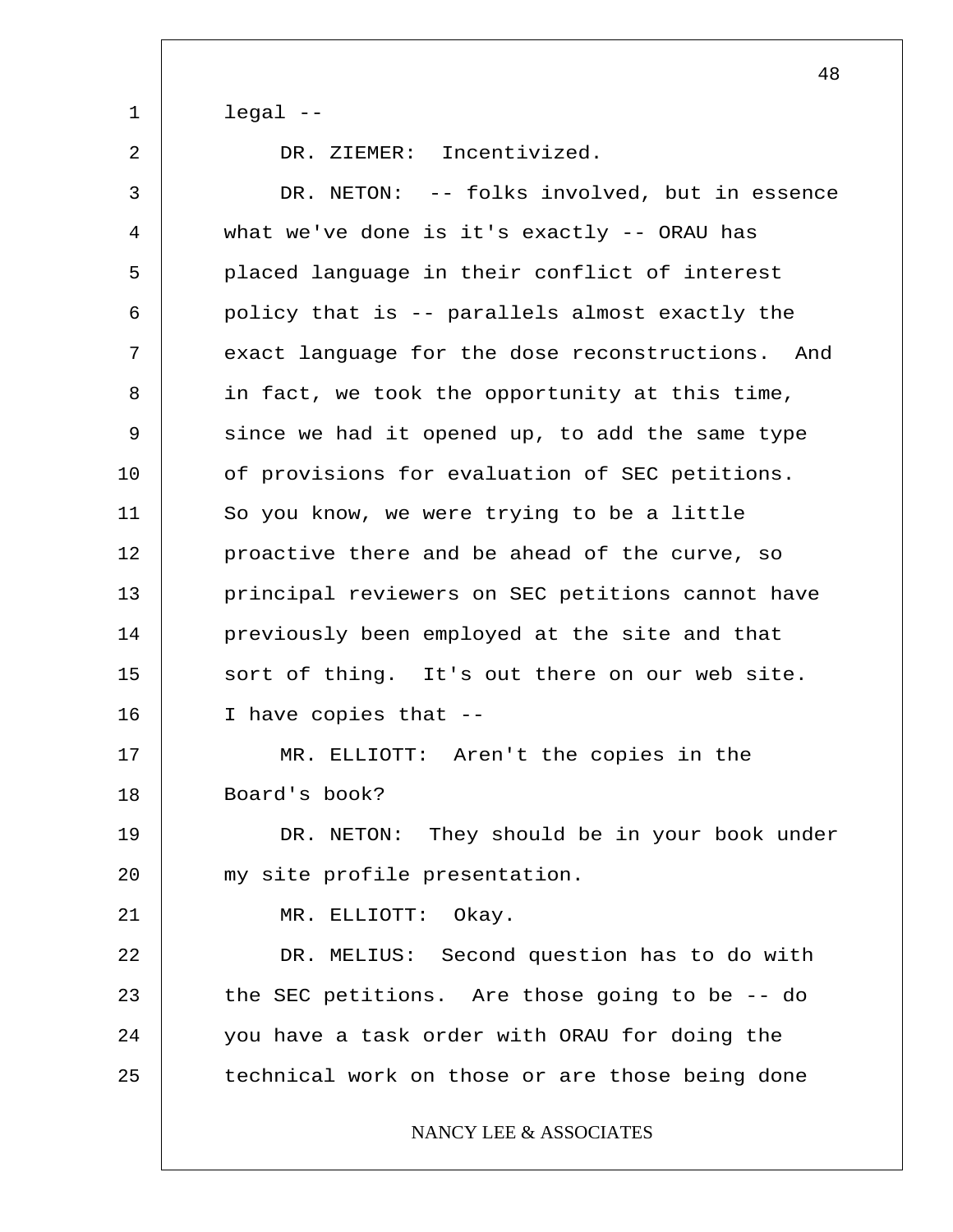1 2 3 4 5 6 7 8 9 10 11 12 13 14 15 16 17 18 19 20 21 22 23 24 25 internally? What's the plan on that? DR. NETON: Oak Ridge Associated Universities is -- is doing the bulk of the work on this. They are actually performing almost all the technical work. But NIOSH, just like with the dose reconstructions, maintains full responsibility and review over the final product. We work very closely with them. It's an iterative process, very much like dose reconstructions. Drafts come over, we vet them internally and review them and cycle them through the process. But they have right now -- I believe there's up to a dozen health physicists available to work on the SEC process within ORAU. Now they're not all actively working right now because the work load's not there. But they have been identified as sort of a matrix type process that they'll be available to work on them. DR. MELIUS: So that's a separate task within the contract, or -- I'm just -- DR. NETON: Yeah, the original contract itself -- I mean the title of the contract was dose reconstruction and SEC petitions or something. What's happened now is ORAU, to track cost and progress under that task, has created a NANCY LEE & ASSOCIATES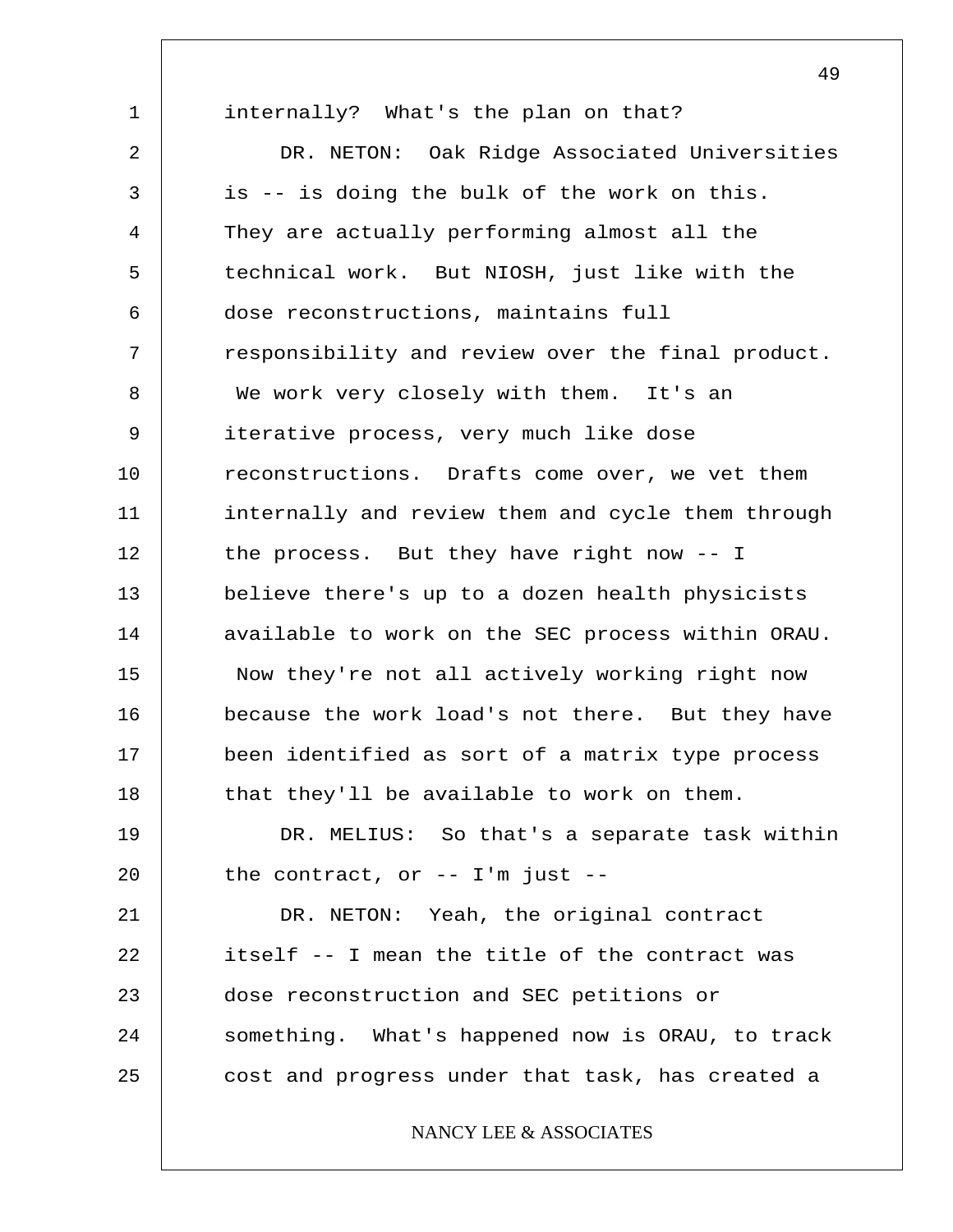task ten within their organization that will -- Dave Peterson\*, a former NIOSH employee, is heading up that task for ORAU and so it's tracked as a separate task at this point.

1

2

3

4

5

6

7

DR. MELIUS: And so that won't -- it's not going to be a problem in terms of contract issues (Inaudible) --

8 9 10 DR. NETON: No, this was totally envisioned within the scope and the budget of the original contract language.

11 12 13 14 15 16 17 18 19 DR. MELIUS: Okay. Do that. I don't know if now's the time, but it certainly may be during the work session. We as a Board are going to be presented with SEC petition, you know, review -- I forget what you call it; evaluation, I guess - at our next meeting. We need to, I think, sort of think through how we're going to review that and what procedures we want in -- in place and so forth, and I'd certainly like to talk about that.

20 21 22 DR. ZIEMER: During our work session we can address that issue specifically. I think it's appropriate that we do so.

23 24 25 Incidentally, as we talk, a copy of the ORAU team conflict of interest policy now has been distributed to the Board members, a document

NANCY LEE & ASSOCIATES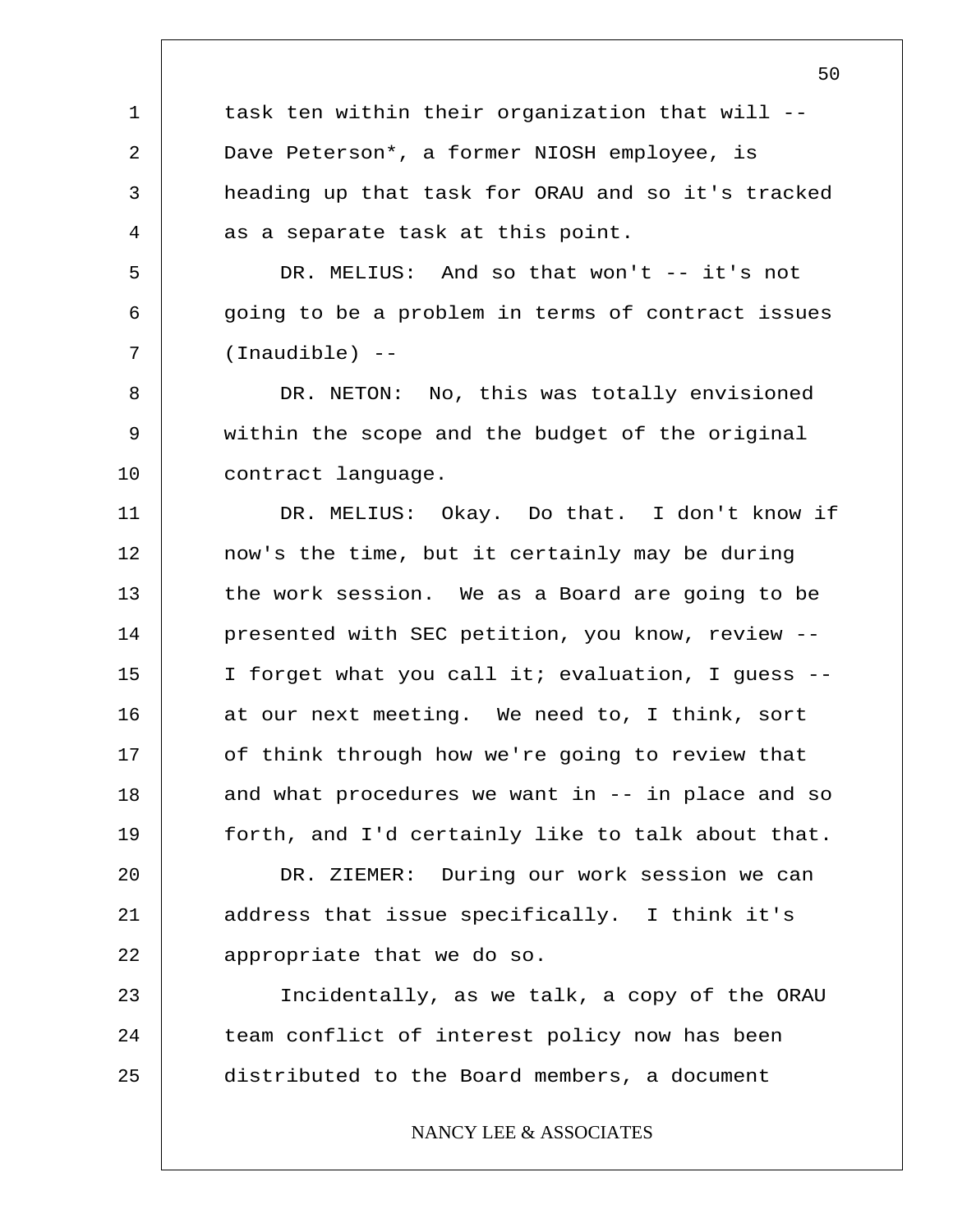1 2 3 4 5 6 7 8 9 10 11 12 13 14 15 16 17 18 19 20 21 22 23 24 25 51 dated August 23rd. And I presume these are also available to the public if -- if others wish to see them, so they'll be on the table. Okay, additional questions? Laurie, thank you very much. MS. ISHAK: Thank you. DR. ZIEMER: You have passed the test and --MS. ISHAK: That's good to know. I'll sleep well tonight. Thank you. STATUS AND OUTREACH – DEPARTMENT OF LABOR DR. ZIEMER: The Chair feels like we've barely gotten underway and the schedule already calls for a break, but we're a little ahead of time. I'm going to exercise the prerogative in suggesting that we proceed with Pete Turcic's presentation, if that's okay with Pete. So, status and outreach report on -- from the Department of Labor, Pete Turcic. Pete? MR. TURCIC: I just want to give you an update on the status of the program at the Department of Labor, and to date we've gotten up to -- we've now exceeded 57,000 claims. And of that, the largest proportion, again, remains to be cancer claims, with some  $40,000$  -- over  $40,000$ cancer claims. Beryllium sensitivity has kind of NANCY LEE & ASSOCIATES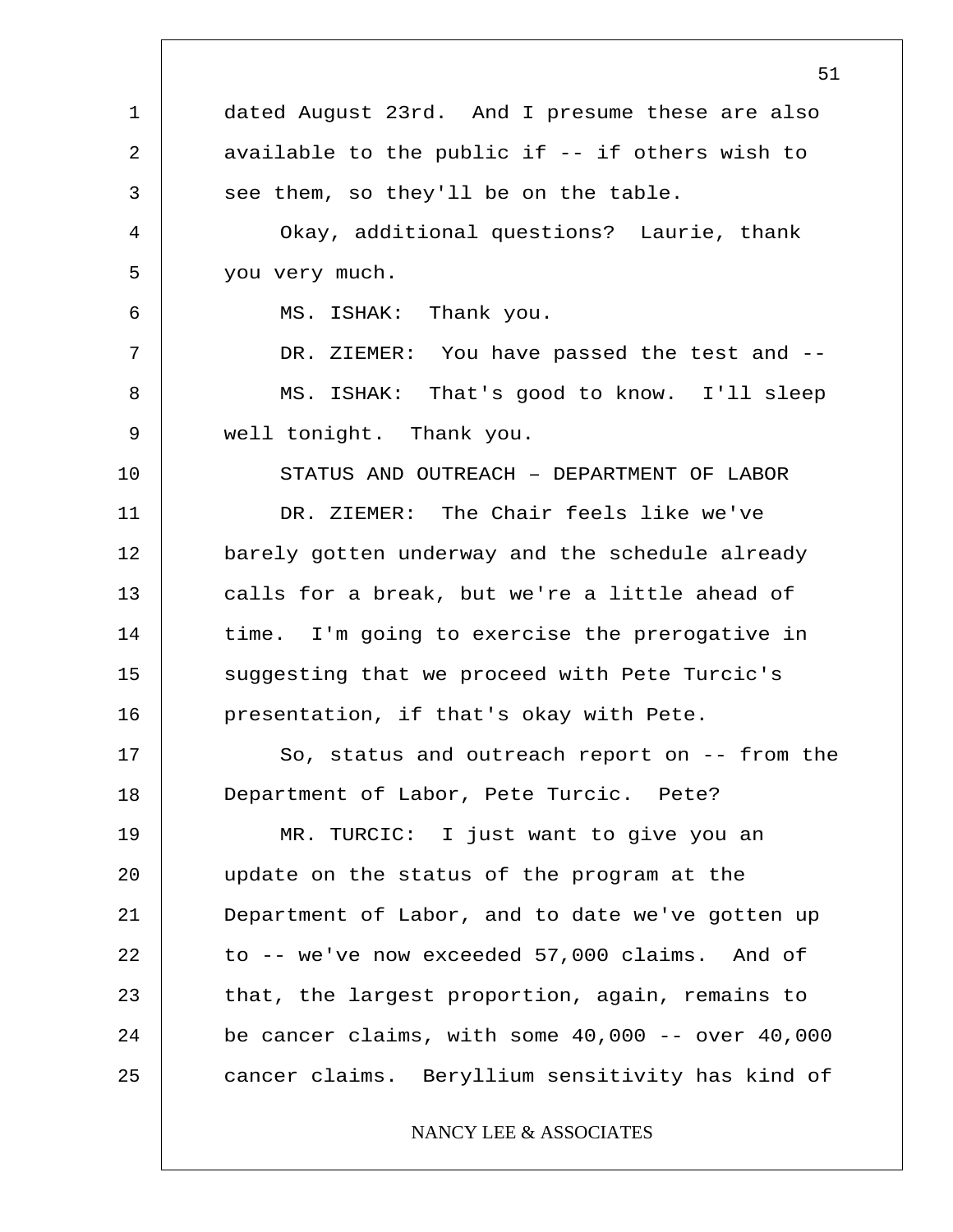1 2 3 4 5 6 7 8 9 10 11 12 13 14 15 leveled off at about 2,500. We get very few beryllium claims anymore, as well as the chronic beryllium disease. It kind of leveled off at 3,700. Silicosis remains at about 1,100 claims, and RECA has stabilized at about 6,200. Most of our RECA claims now are reworks that the Department of Justice is doing on previous claims, you know, under the new regulations. They modified some regulations. And fortunately our -- the category of non-covered conditions, that has -- we've seen a dramatic drop in that and we're attributing a lot of that to, you know, some of our outreach efforts where we tend to - we don't get as many -- anywhere near as many non-covered conditions as we used to.

16 17 18 19 20 21 22 23 24 25 Looking at the overall -- the status of the overall cases, the status -- the pending cases at NIOSH, there's been a significant reduction there, showing that we're down to 12,490 cases at -- at NIOSH. And pending at our district offices we have a working inventory of about 2,600 claims at any given time. And pending a final decision, the claims of -- the claims that have received a recommended decision, awaiting a final decision, either a hearing or a review of the record, is

### NANCY LEE & ASSOCIATES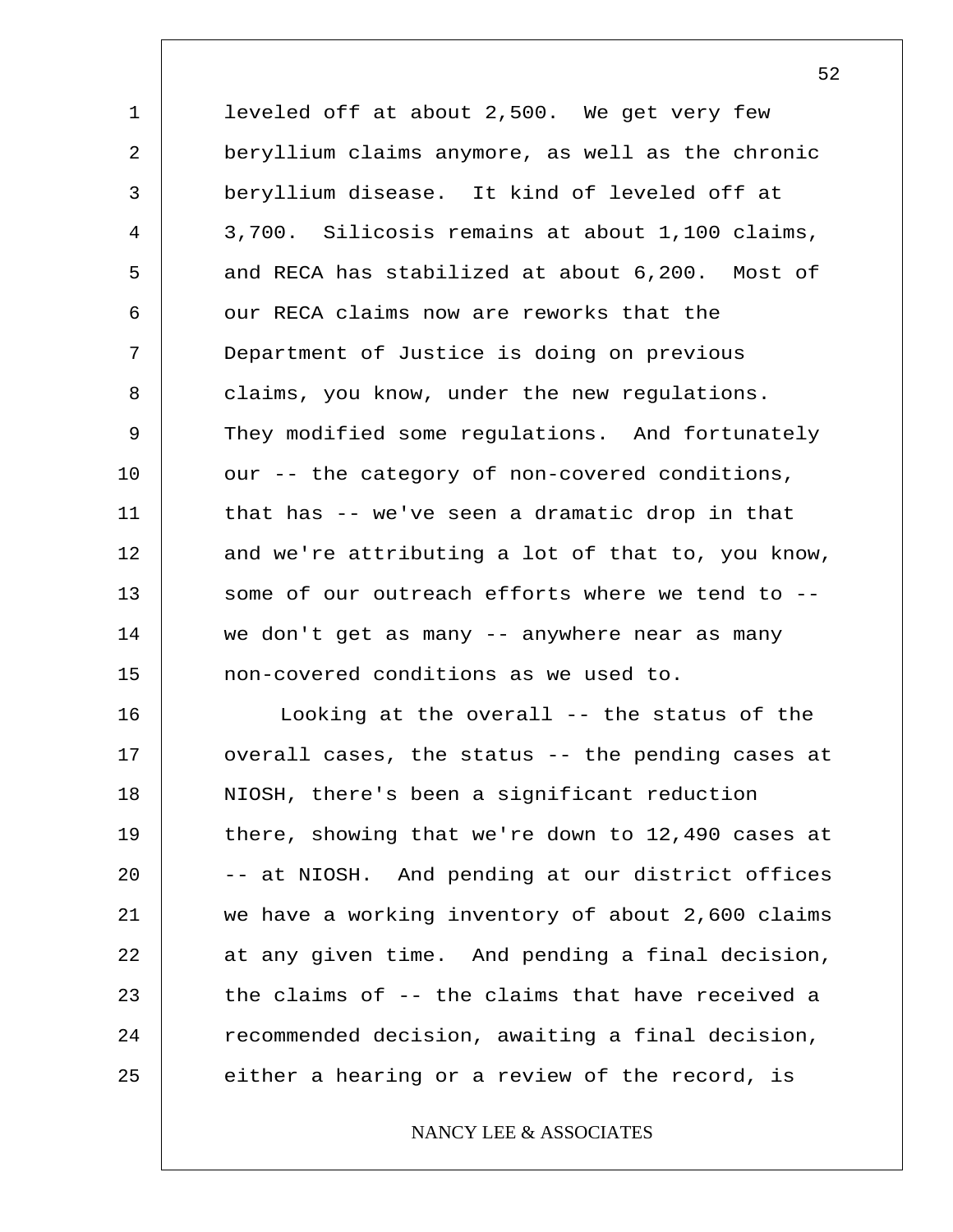1 2 3 4 5 6 7 8 9 10 11 12 13 14 15 16 17 18 19 20 21 22 23 24 25 53 about 2,300. And we've made final decisions issued in nearly 25,000 cases now of the total of 42,000 cases that we have received. Some of the program statistics, the recommended decisions -- and again, the split - to date we've had, you know, nearly 14,000 claims -- recommended decisions to approve benefits and 22,000 to deny benefits. Final decisions, 13,000 to approve and about 18,000 to deny. And payments issued,  $11,600$  payments for  $--$  in 875  $-$ nearly \$875 million of benefits and nearly \$40 million in medical benefits paid. DR. ZIEMER: Pete, while that slide is up, could I interrupt -- MR. TURCIC: Sure. DR. ZIEMER: -- since the slide is here, could you clarify now on the final decisions, the 13,046, for example, that's a subset of the  $13,800 - -$ MR. TURCIC: That's correct. DR. ZIEMER: Okay. And likewise on the denies then? MR. TURCIC: Well, it's -- it's -- that is a subset, but there could be a few cases -- there's not a whole lot, but there may be a recommended NANCY LEE & ASSOCIATES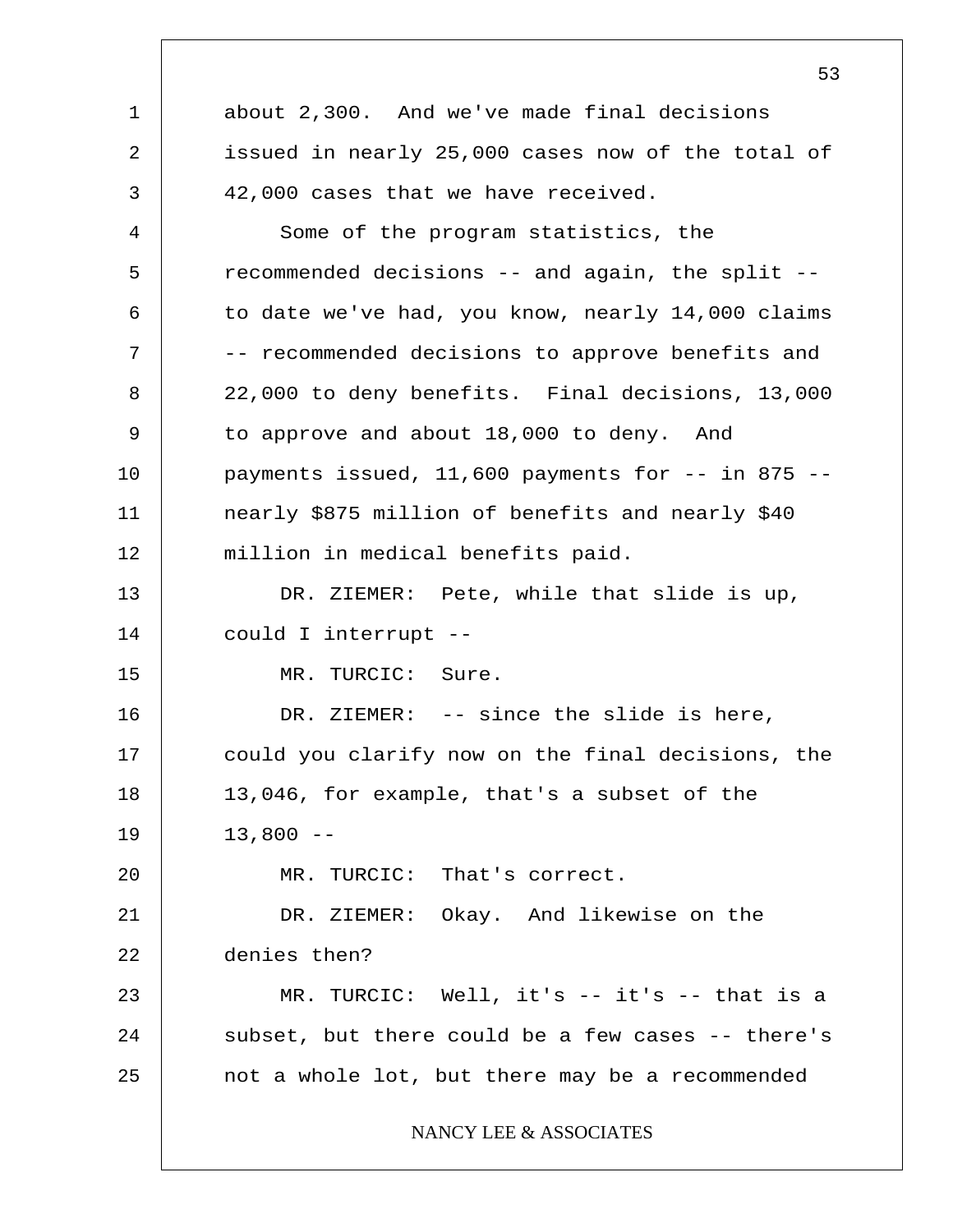1 2 3 4 5 6 7 8 9 10 11 12 13 14 15 16 17 18 19 20 21 22 23 24 25 54 denial, but then when it goes to a final decision, it's reversed at the FAB, but that's a very small number. DR. ZIEMER: Thank you. MR. TURCIC: The breakdown of -- and this -there is some changes in -- in this chart. This is starting to change some. The final decisions to approve,  $13,800$ ;  $18,000$  to deny  $-$  the noncovered conditions as a reason for denials, that has been going down. In fact, in -- in the last year it's been probably less than 2,000 added in that category. And naturally the cancer -- the 1,922 cancer not related, the POC of less than 50 percent naturally has been, you know, going up. And -- now this gets to also the issue on the backlog. As I said, there's been a significant reduction in the backlog. But we've been - we've been averaging in the neighborhood of 200 to 300 cases per -- you know, claims a week, and with the non-covered conditions going down, you know, that means that of those 200 or 300 cases, more and more will be, you know, going in for dose reconstruction as time goes on. So that's, you know, something to think about as time goes on and whether the 200 is going to -- a week will NANCY LEE & ASSOCIATES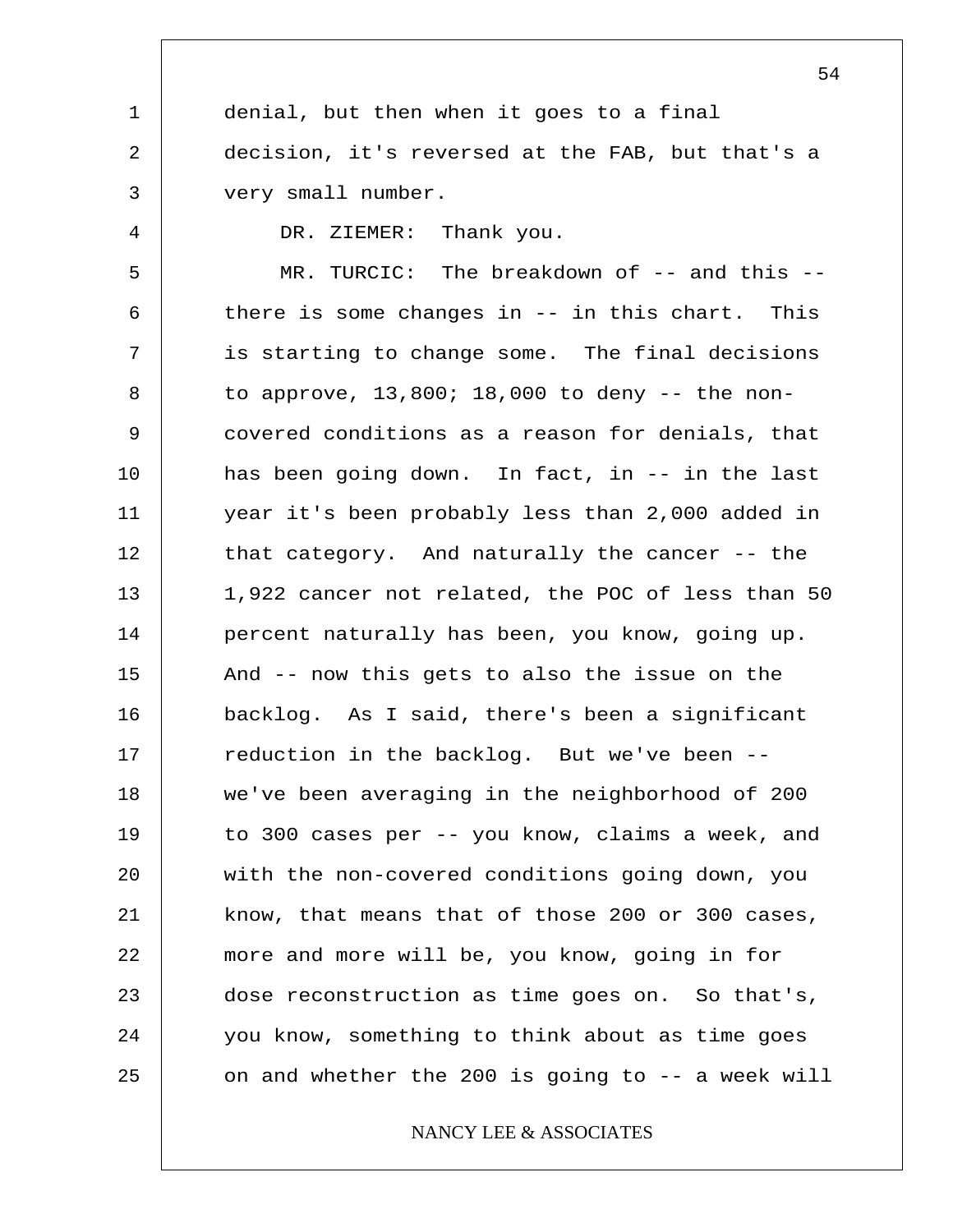1 2 3 4 5 6 7 8 9 10 11 12 13 14 15 really cut into the -- into the backlog. The status of the NIOSH referrals -- again, 4,597 cases have been returned from NIOSH with 4,375 with completed dose reconstructions and 222 did not need dose reconstructions. Cases with - of those, cases with recommended decisions, 733 recommended decisions to approve benefits and 2,686 to deny benefits. Of those having final decisions, 660 with final acceptances and 1,534 with final denials, and 80 -- about \$87 million have been paid in benefits in compensation from - - directly from cases from NIOSH with dose reconstructions, so that's -- that's starting to grow dramatically and increasing now on a weekly basis.

16 17 18 19 20 21 22 23 24 25 Now just look at what happened in the last year -- as it turned out, the Ohio meeting was about the same time  $-$  and to show what  $-$ - I mean I think we want to really compliment NIOSH on a - - on a job well done and what was achieved. In that last year, from -- since the Ohio meeting, DOL -- we sent an additional 3,400 cases to NIOSH for dose reconstruction. NIOSH returned 41 - over 4,100, so that made a significant reduction in the -- in the backlog that NIOSH needs to be

### NANCY LEE & ASSOCIATES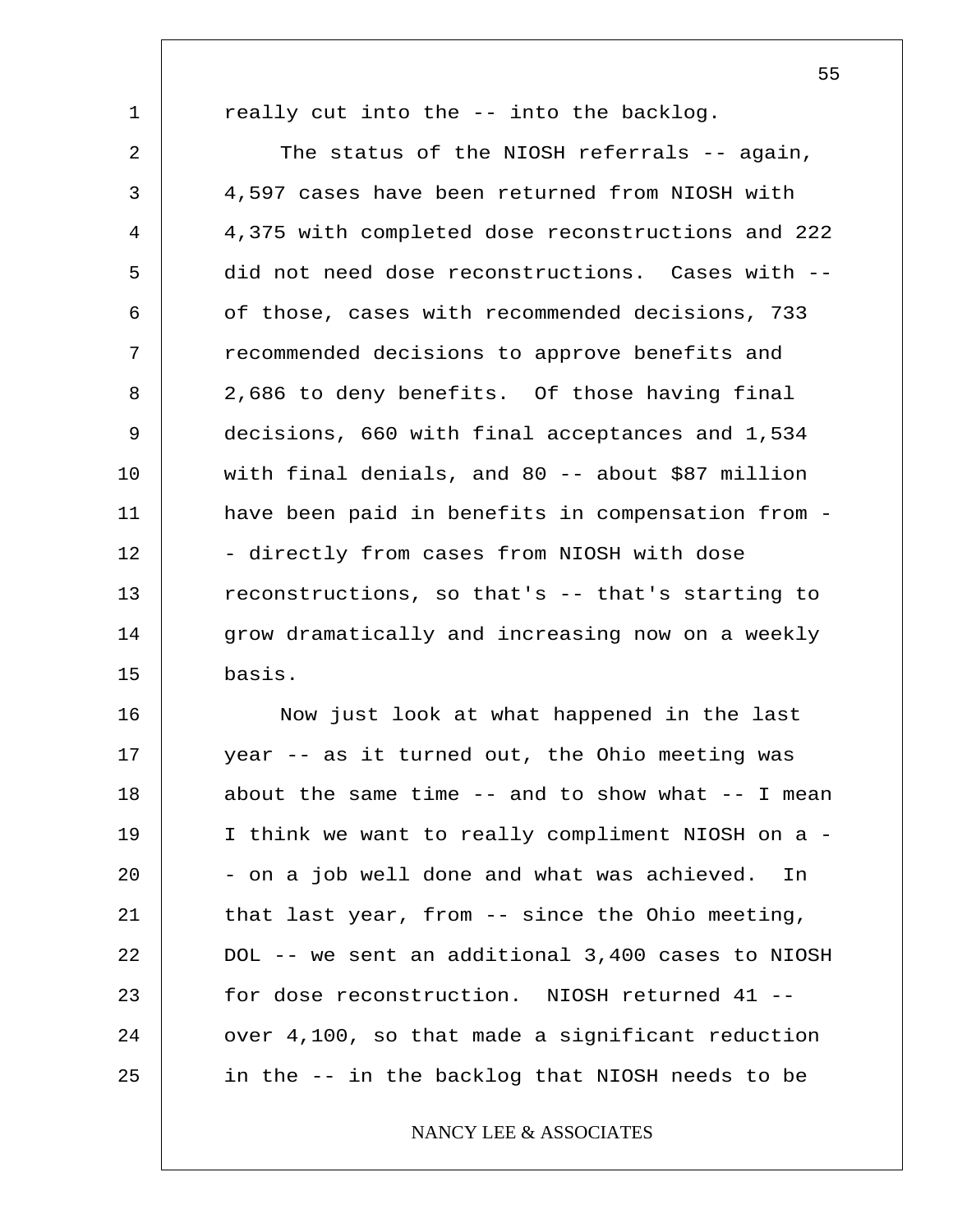complimented on.

1

2 3 4 5 6 7 Of those, the recommend-- in the last year the recommended decisions, 618 to accept benefits and 2,539 to deny. Final decisions, 560 to accept and 1,496 to deny, and that's what the status of the -- what happened over the last - the last year, since last August.

8 9 10 11 12 13 14 15 16 17 18 19 20 21 22 23 24 25 Now I just want to take some time to maybe give a better understanding -- now that we have, you know, thousands of cases that have come back and gone through the process -- of what happens because I don't think there's -- you know, I think it would be good for the Board to understand what happens when a claimant gets a recommended decision based on a dose reconstruction and what can they appeal. And so once we get a case back from NIOSH and we've been meeting our goal -- our goal is to, once we get a dose reconstruction back from NIOSH, to issue a recommended decision within an average of 21 days after receipt of that dose reconstruction report, and we've been exceeding that standard. So we have been  $--$  we  $--$  we have been issuing  $--$  we've, you know, recommended decisions in -- within three weeks after receiving a dose reconstruction

### NANCY LEE & ASSOCIATES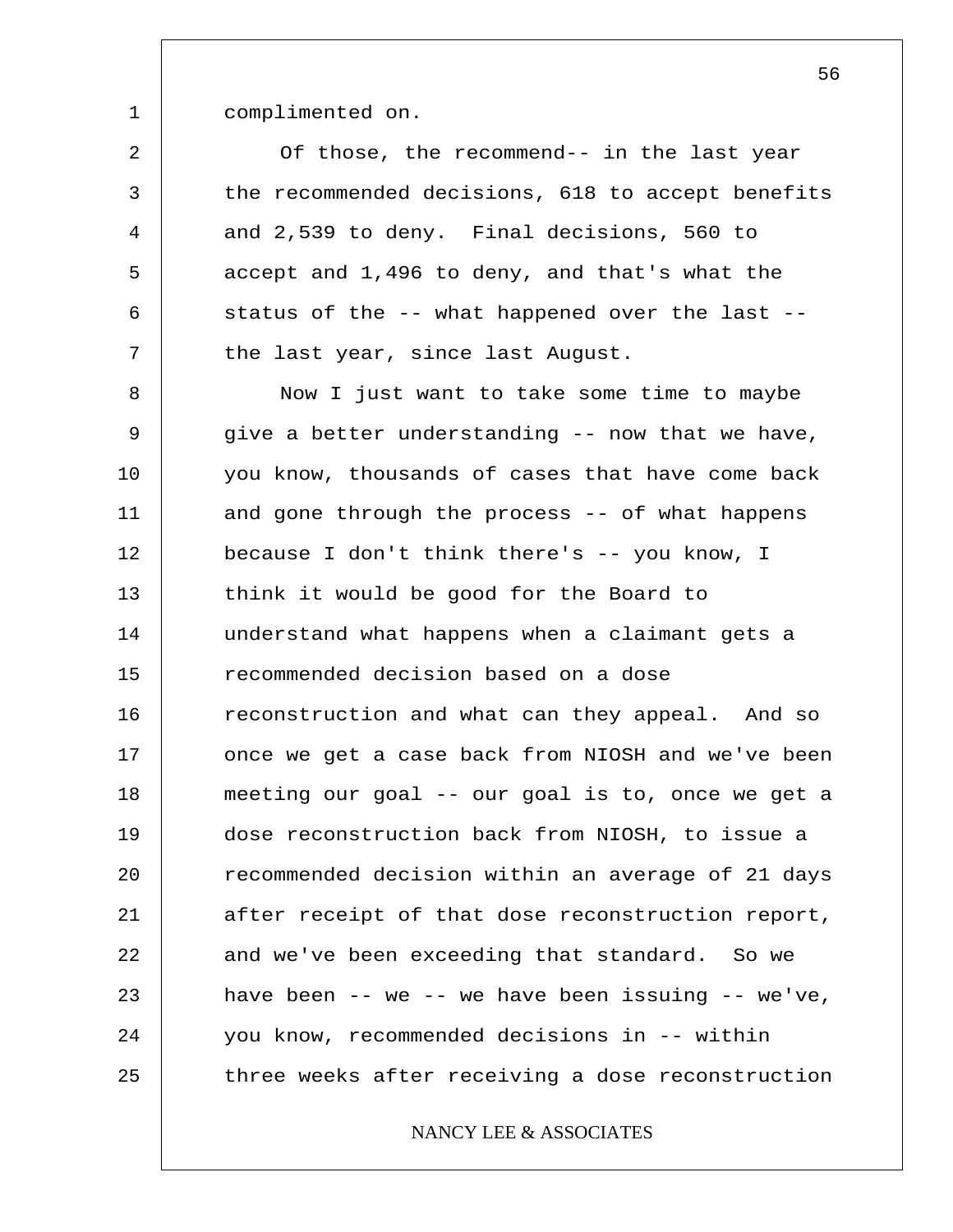report.

1

2 3 4 5 6 7 8 9 10 11 12 13 At that time the claimant is given the opportunity -- they can request the -- a hearing, an oral hearing. If they so choose, but only if they choose, the hearing can be a telephone hearing. They can request a review of the written record and state objections. Or they can waive objections. And if they waive objections, then we immediately process the claim. Usually that's an acceptance. We'll process it and in a very short period of time we can, you know, have a final decision and issue -- issue payment. And to explain what happens in the review

14 15 16 17 18 19 20 process, the review of the dose reconstructions at our Final Adjudication Branch -- first let me just talk about the scope. And again, this is all in the regulations. The regulations specify what portions -- what is the scope of the review that the Final Adjudication Branch would do on a objection of a dose reconstruction.

21 22 23 24 25 Number one, we will look and it is DOL's responsibility to adjudicate factual information. And that's very important because, you know, for consistency and, you know, lot of -- lot of times claimants will claim that something happened.

### NANCY LEE & ASSOCIATES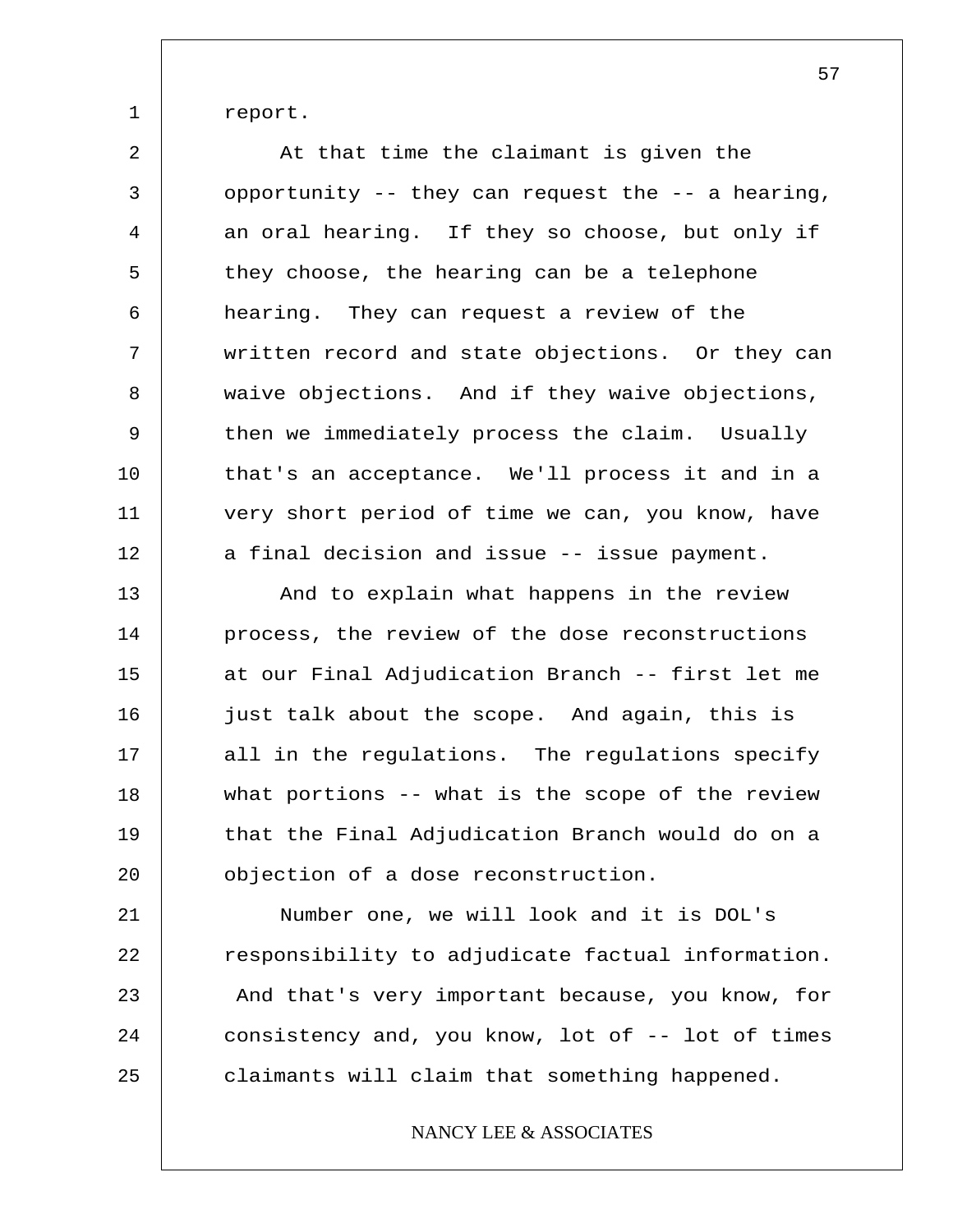1 2 3 4 5 6 7 8 9 10 11 12 Well, there has to be  $a - -$  we have to weigh that evidence, and there has to be some probative evidence, some reason and rationale to accept that as a factual piece of information. So we will accept objections on factual information. You know, if a claimant comes in and says an incident occurred or a practice occurred, NIOSH did not address it in the dose reconstruction, we will adjudicate that issue and we will weigh the evidence and make a determination of the veracity of that evidence and whether that evidence is accepted or not accepted.

13 14 15 16 17 18 19 20 21 22 23 24 25 Then we also look at the application of methodology, and that's a fine line between - there's a fine line between application of methodology and actual methodology. But the methodology is basically a regulatory issue and would need -- an objection to it needs to be handled through the normal channels of, you know, objecting to a regulation. The normal court channels of, you know, here's what NIOSH put in the regulations; here's the methodology that is used. If there's an objection to that, that challenge needs to go to a court. That challenge cannot be addressed in the final adjudication

### NANCY LEE & ASSOCIATES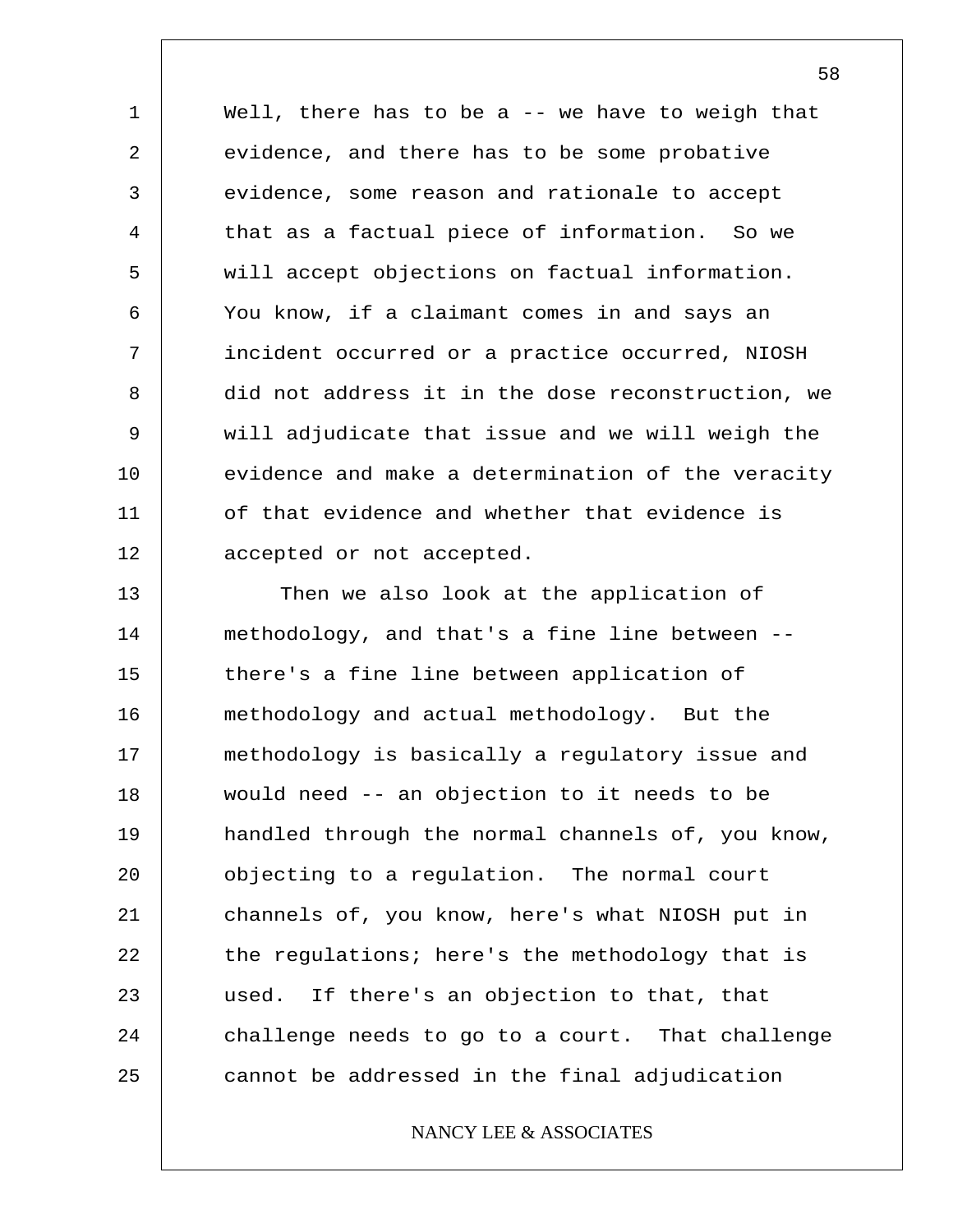process. However, the application -- you know, it could be -- they can come in and argue that the wrong model is used. And then we would go to NIOSH, we would look and make sure and -- and again, any factual information, any objections raised are addressed -- would be addressed in the final decision.

1

2

3

4

5

6

7

8 9 10 11 12 13 14 15 16 17 18 Based on those objections, the potential outcomes is that the -- at -- the Final Adjudication Branch could affirm the recommended decision. They could reverse the recommended decision. Now they cannot reverse a payment, so the rules that go on that is that the claimant - the FAB would never take an acceptance, reverse that to a non-acceptance, without doing another recommended decision that would explain in detail why the denial so that the claimant could object to that denial.

19 20 21 22 23 24 25 But there have been cases where -- you know, if it's a denial -- recommended denial, the FAB - - goes to the FAB; it could be reversed, made into a -- an acceptance, without going back to the claimant. And most -- most frequently, if there is an issue, it would be remanded, either to the DOL district office for another

### NANCY LEE & ASSOCIATES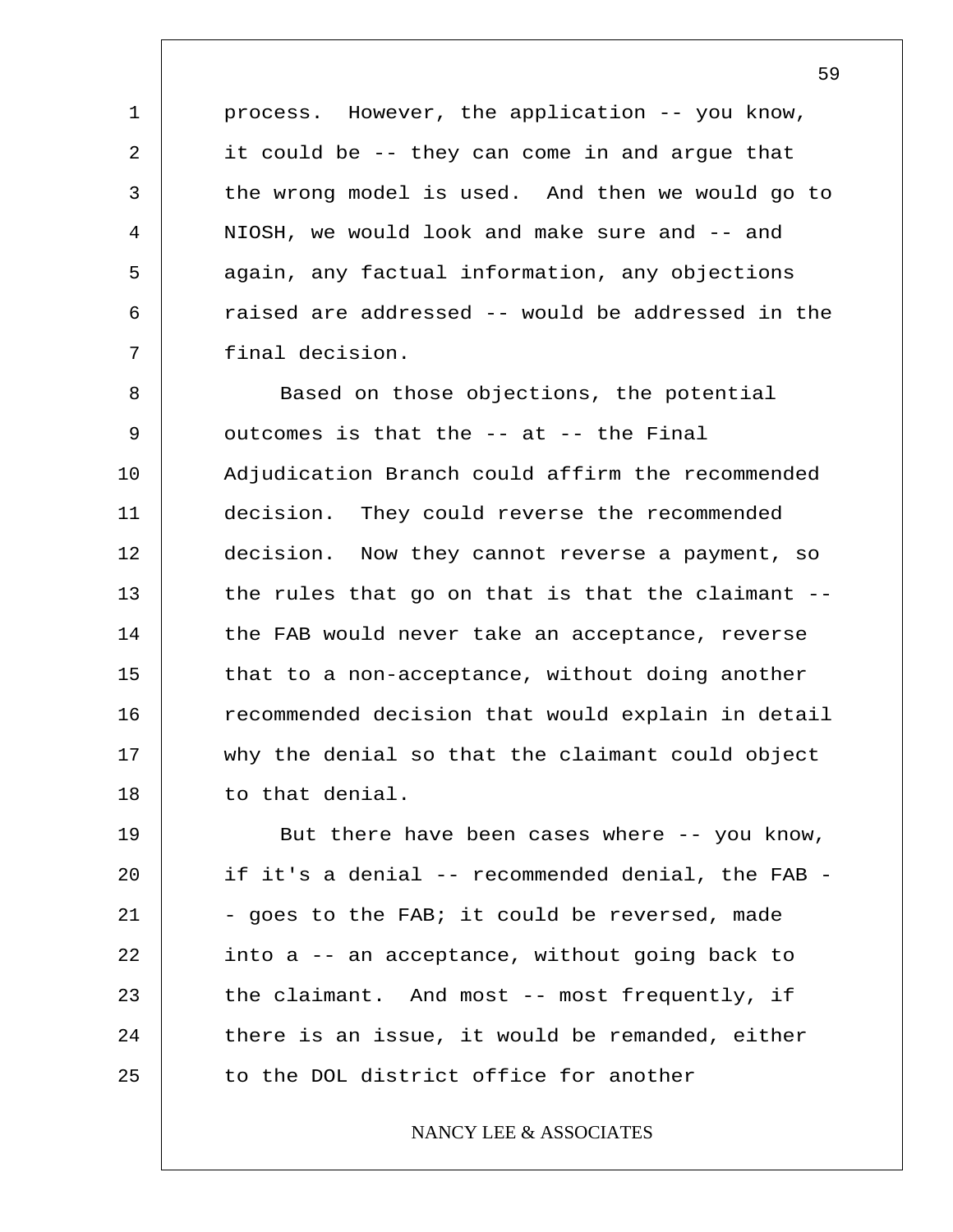recommended decision, or to NIOSH for handling some issue.

1

2

3 4 5 6 7 8 9 10 11 12 13 14 15 More than likely it would be a factual issue. If a claimant made a factual objection, the FAB accepted that factual objection, we would remand that case back to NIOSH -- and that is some of the reworks. But like, you know, Larry pointed out, most of the reworks are a new cancer, a second cancer was diagnosed, you know, in the intervening time. But there have been some remands where it would be remanded because the claimant was able to raise a factual situation, a set of facts that we would then remand it back to NIOSH to have a rework to address that set of factual information.

16 17 18 19 20 21 22 23 24 25 And then naturally the claimant -- at that point in time, at the final decision, they do have a further review -- appeal. They have the option -- at that point in time they have 30 days in which they could ask for a reconsideration. Now a reconsideration would be that that case would go to a separate -- a different claims examiner, hearing rep, who would re-look at the whole case and make sure that they would come up with the same conclusion as the first hearing

### NANCY LEE & ASSOCIATES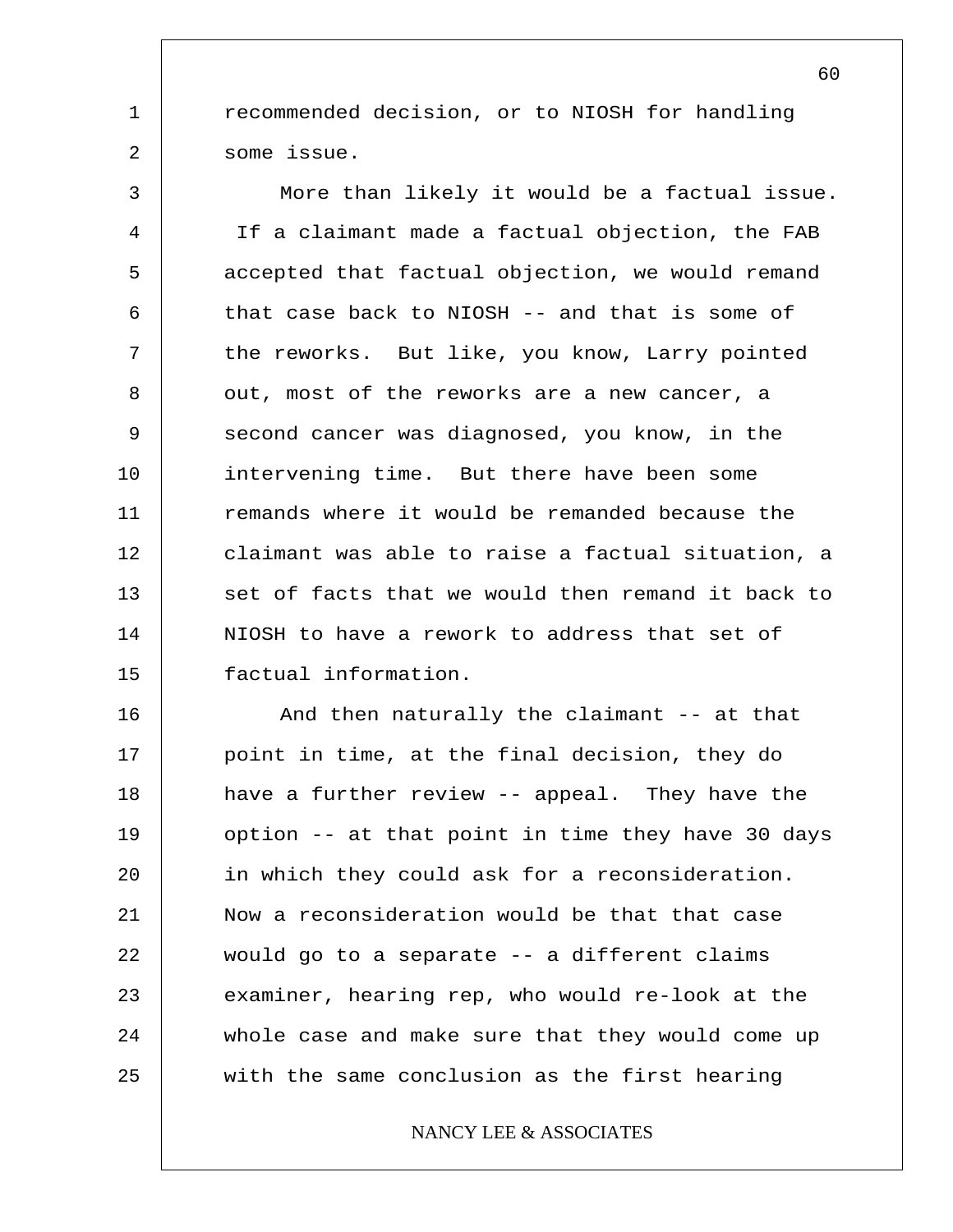rep.

1

2 3 4 5 6 7 8 9 After that, they can request a reopening to my office, and it is a discretionary reopening. It could be -- well, they have a year to show, you know, new information, but there's no time limit on -- at any time then I have the discretion to reopen any case based on new information or if situations, you know, have - have changed.

10 11 12 13 14 15 16 17 18 19 20 Just a review of some of the objections that we have gotten to this point, so far  $-$  and this is in the last year, in FY 2004, so it's not even a whole year -- we've received requests -- 420 requests for hearings. We have conducted 311 hearings. We've received 653 requests for review of the written record, and that's where the claimant may file an objection but just ask for a review of the record. And to date we've done 567 of those. And we've received 2,925 waivers of objections.

21 22 23 24 25 And here you can see what's happening with our hearing -- requests for hearings. As you can see, our requests for hearings are increasing as -- as we expected. And to be quite honest -- I mean prior to this last year, most of our

NANCY LEE & ASSOCIATES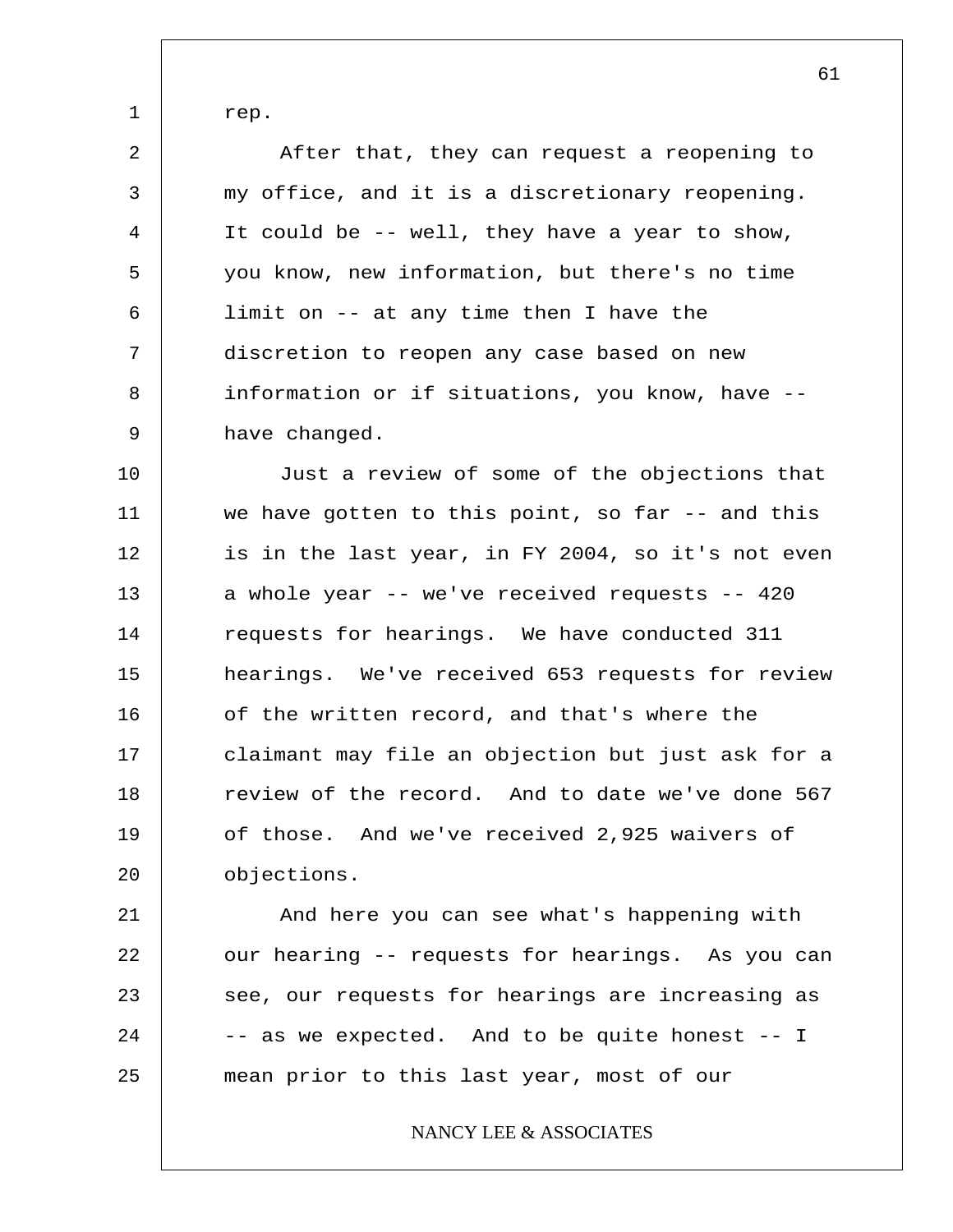1 2 3 4 5 6 7 8 9 10 11 12 13 14 15 16 17 18 19 20 21 22 23 24 25 hearings were -- I object that, you know, heart disease is not a covered illness. Now we're starting to get a lot more substantive, you know, objections and requests for hearings. And NIOSH just did a great job of a training of some of our hearing reps with a more in-depth training and explanation of the dose reconstruction process so that they'll be able to better address those issues when they come up in the hearing process. DR. ZIEMER: Pete, just a question here from Larry. MR. ELLIOTT: Are all 420 of these dose reconstruction cases specifically? MR. TURCIC: That's the majority, but there -- there would be a few that, you know -- that might be RECA cases or -- or beryllium. The waivers -- again, it's pretty constant. We've got -- been getting about 1,000 waivers a quarter. The NIOSH cases that have been remanded, just to cover some of those issues -- total remands, 328. Recommended decisions -- of those, 75 had recommended decisions to approve benefits, and so far 36 of them have remained as final approvals. Then there were 263 that were recommended NANCY LEE & ASSOCIATES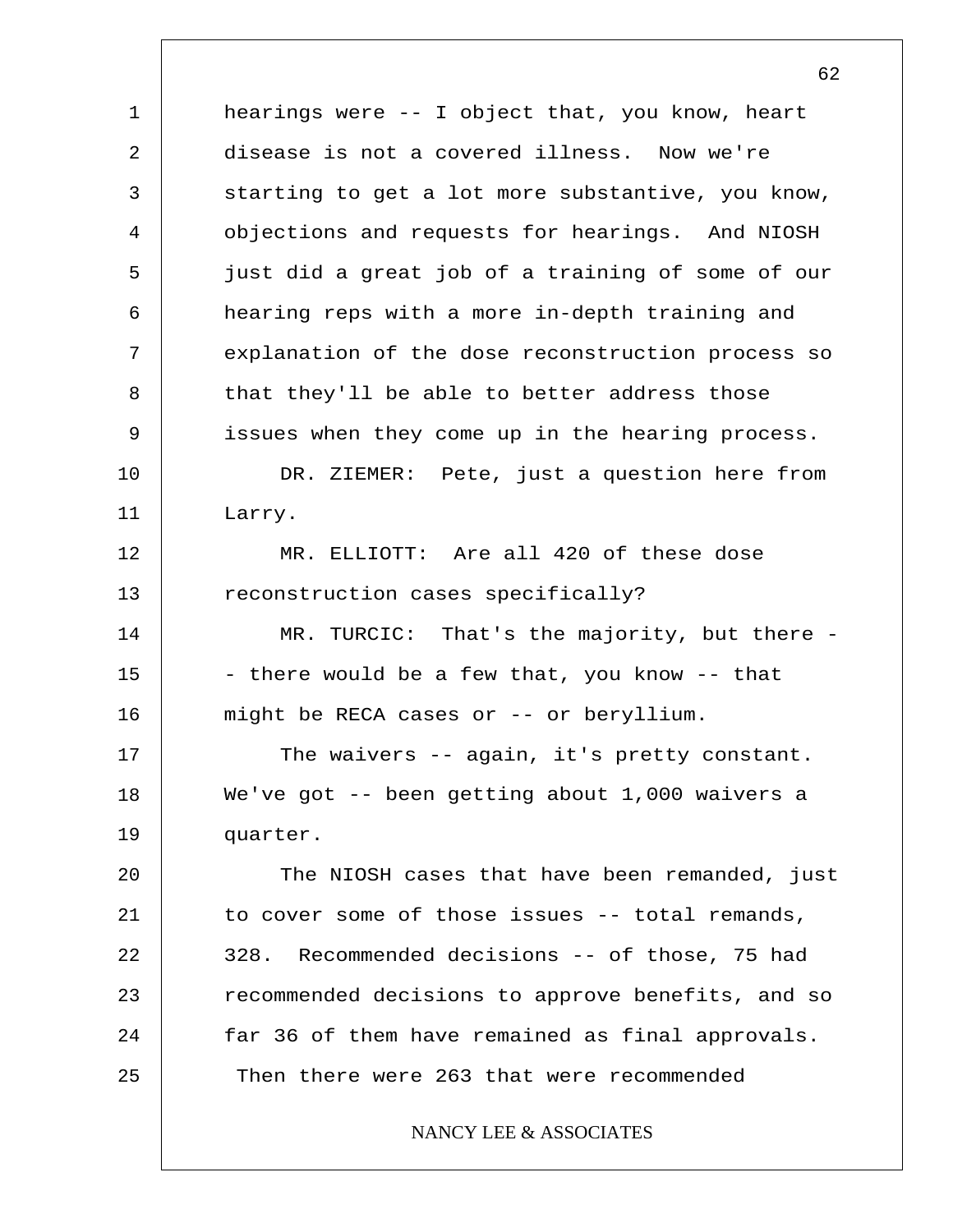1 2 3 4 5 6 7 8 9 10 11 12 13 14 15 16 17 18 decisions to deny, and to date the status of those, two of them have been changed from a denies to final approvals, 37 remain final denials, 216 are still pending final decision, so that means that they've been remanded. They're either back at the district office for further development -- it may be development of employment, it could be development of a -- you know, there  $--$  there could be a  $--$  we could have gotten an indication that another cancer -- so there could be medical development, it could be employment development or it could be, you know, sent back to NIOSH for -- for a rework for some other reason. And eight of them have -- are cases that were closed or withdrawn. Most of those would be that the claimant has passed away and there -- we're in the process -- either in the process or we cannot find a survivor.

19 20 21 22 23 24 25 And just briefly and, you know, maybe at a - at another meeting if you -- if you want, I can go into, you know, more details -- just some of the issues that we are getting at the hearing level, objections at the hearing and review of the written record on dose reconstruction cases. Probably the vast majority were that information

NANCY LEE & ASSOCIATES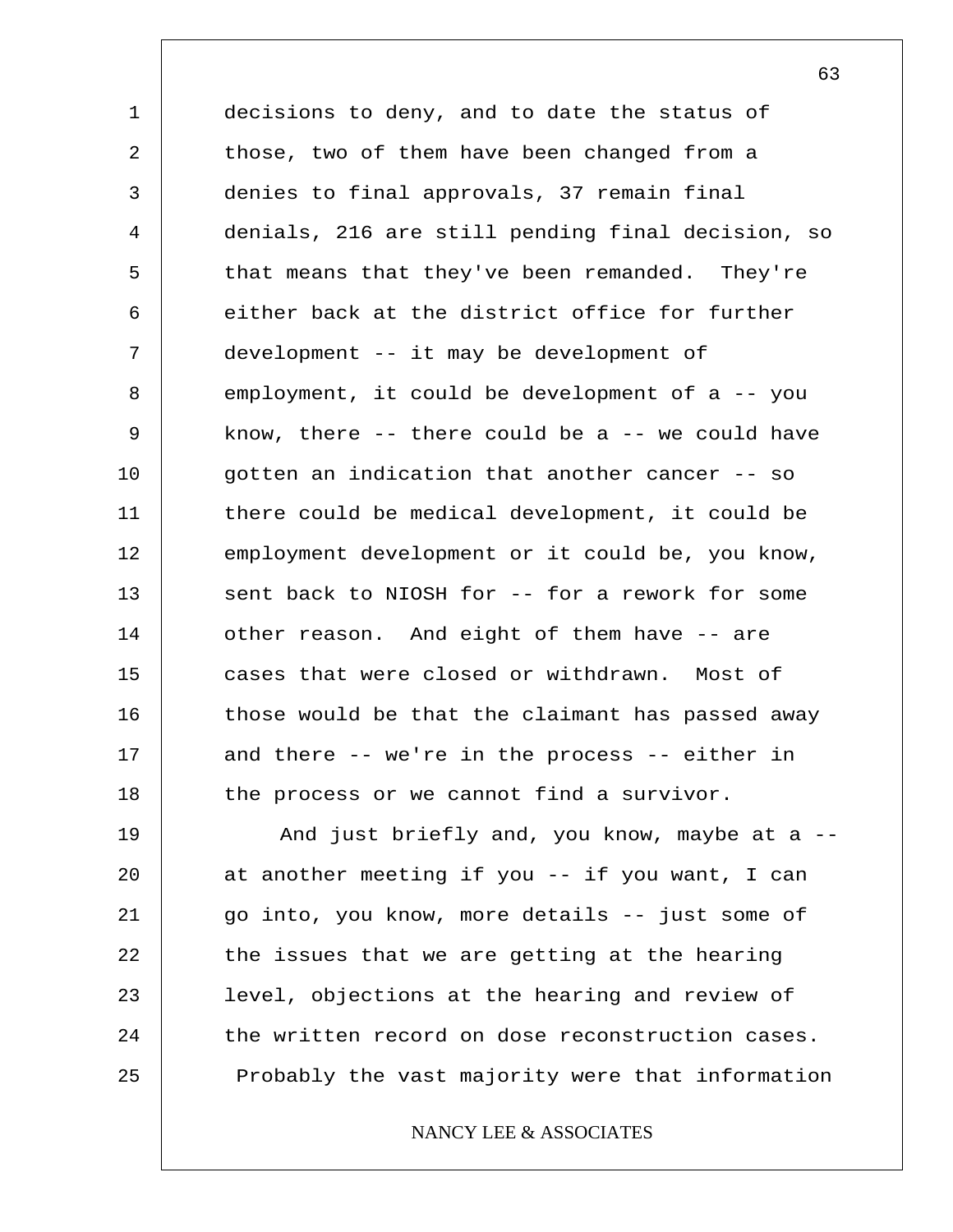1 2 3 4 5 6 7 8 9 10 11 was provided in the interview and not addressed. To date, the vast majority of those are that it -- the issue was addressed in the dose reconstruction. It -- we probably, you know, need to do a better job of, you know, putting a few sentences to explicitly say how, you know, so really, you know, the claimants may not be able to read -- if you're not a health physicist, you may not be able to see how it was, but it -- it really -- vast majority of the cases, that they were.

12 13 14 15 16 17 18 There have been several cases that it was not, and those cases have merely been remanded for NIOSH to rework and to address that -- that specific issue. So here -- this is an example of a factual situation where, you know, the process -- there's a process to address these issues and work through them.

19 20 21 22 23 24 25 We have a number where cases -- objection have been made saying that unmonitored dose was treated as missed dose, and we're working through a -- through a number of those cases to -- to see and -- you know, exactly what the status and - and whether that's the case. And there -- there -- again here, you know, oftentimes it's a

### NANCY LEE & ASSOCIATES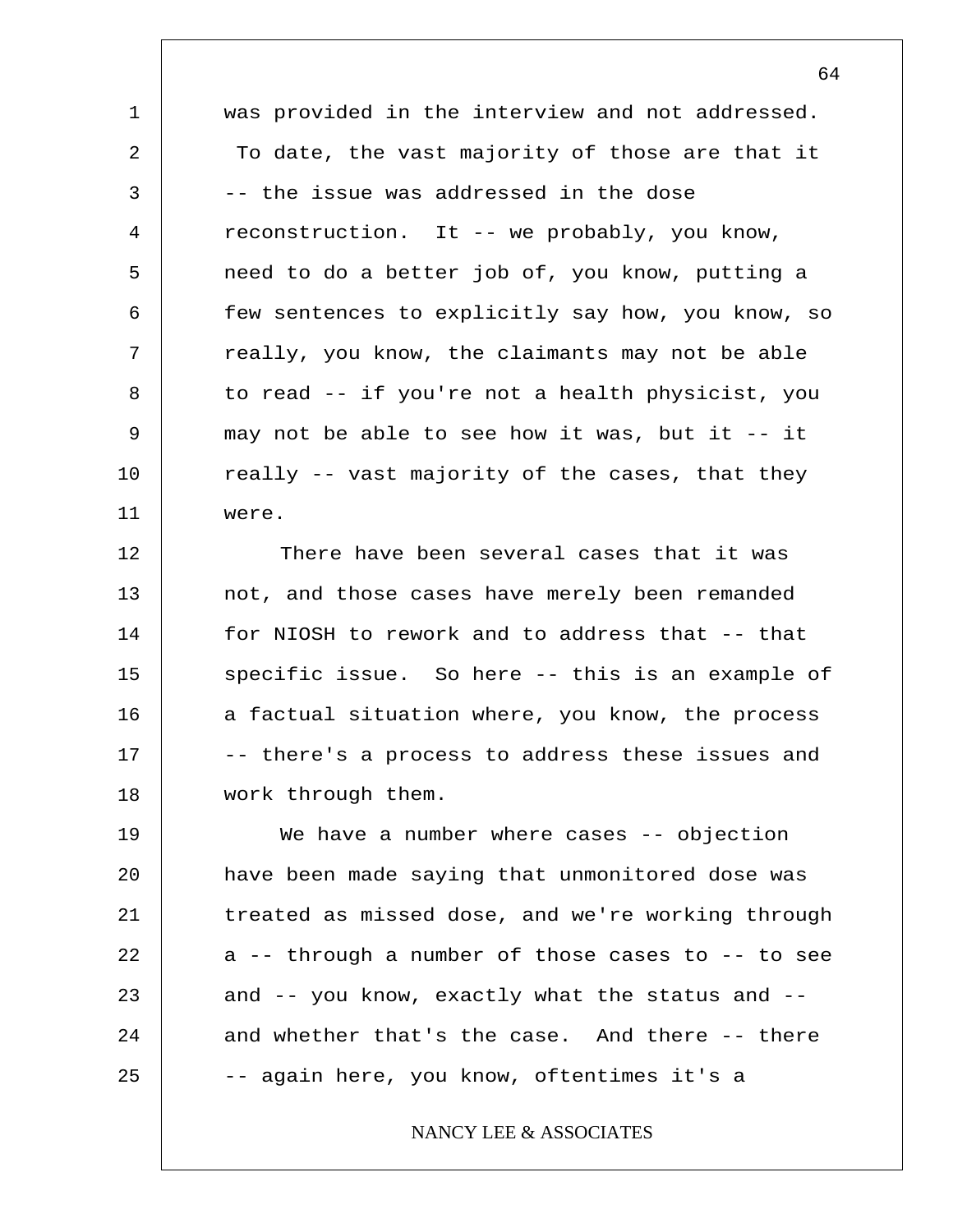confusion as opposed to, you know, whether something was done or -- or how it was done.

1

2

3 4 5 6 7 8 9 10 11 12 13 In several locations we got objections that exposure from ingestion was not addressed. And again, the final -- you know, one case that I'm aware of that it really was, because of the - you know, the monitoring, the -- the biological monitoring, so that would be addressed -- in a case like that, that would be addressed and explained -- further explained in the final decision addressing that objection. Each of the objections in our final decisions are addressed specifically.

14 15 16 17 18 19 20 21 22 23 24 25 Another -- we get incidents were not addressed, and again, the process -- I don't, you know, have the breakdown but I'd be glad to give a more detailed explanation at a future meeting. Another one that's growing is inappropriate cancer model used. Now that goes directly to methodology. You know, that's a direct methodological issue, and so -- I mean we would adjudicate the por-- the part that -- what was the diagnosed cancer, was it appropriately - based on the diagnosed cancer, the ICD-9, was that all appropriate, and then how does that, you

## NANCY LEE & ASSOCIATES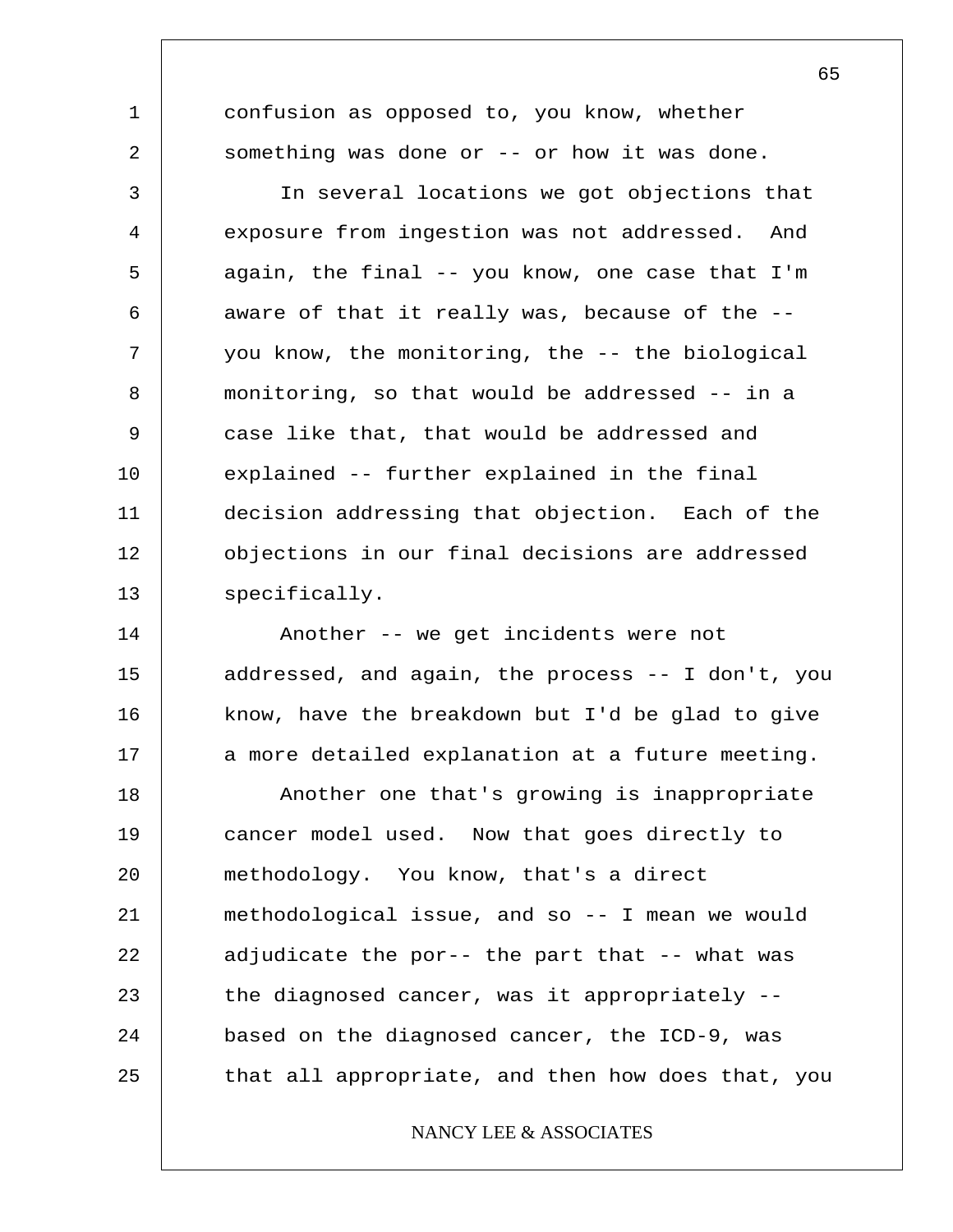know, fit in -- you know, into which model needs to be used.

1

2

3 4 5 6 7 8 9 10 11 12 13 14 15 16 17 18 19 20 21 22 And one that we're -- this is a new one that we're, you know, working with NIOSH on, and what's happening is in the use of the efficiency model, the worst-case scenario, sometimes it goes to such an extreme and -- I mean that's another issue that we need to look at, that are we getting assumptions that are really too far in the other direction. And you know, that really gets to accuracy, also. But an issue we're dealing with now is -- and procedure and how we're going to come down on a policy issue is that when you get -- you may get a 40 percent or more based on efficiency model. Then another cancer is diagnosed. You send it back for a rework. NIOSH does a rework, now they're no longer maybe using the efficiency model and now the combined comes out at 20 percent, of the two cancers. So that's an issue we -- we have a number of objections raised on that we're working through.

23 24 25 And just briefly, some of the statistics from the local area, 1,179 cases filed; 40 recommended decisions to approve, 487 to deny. Final

NANCY LEE & ASSOCIATES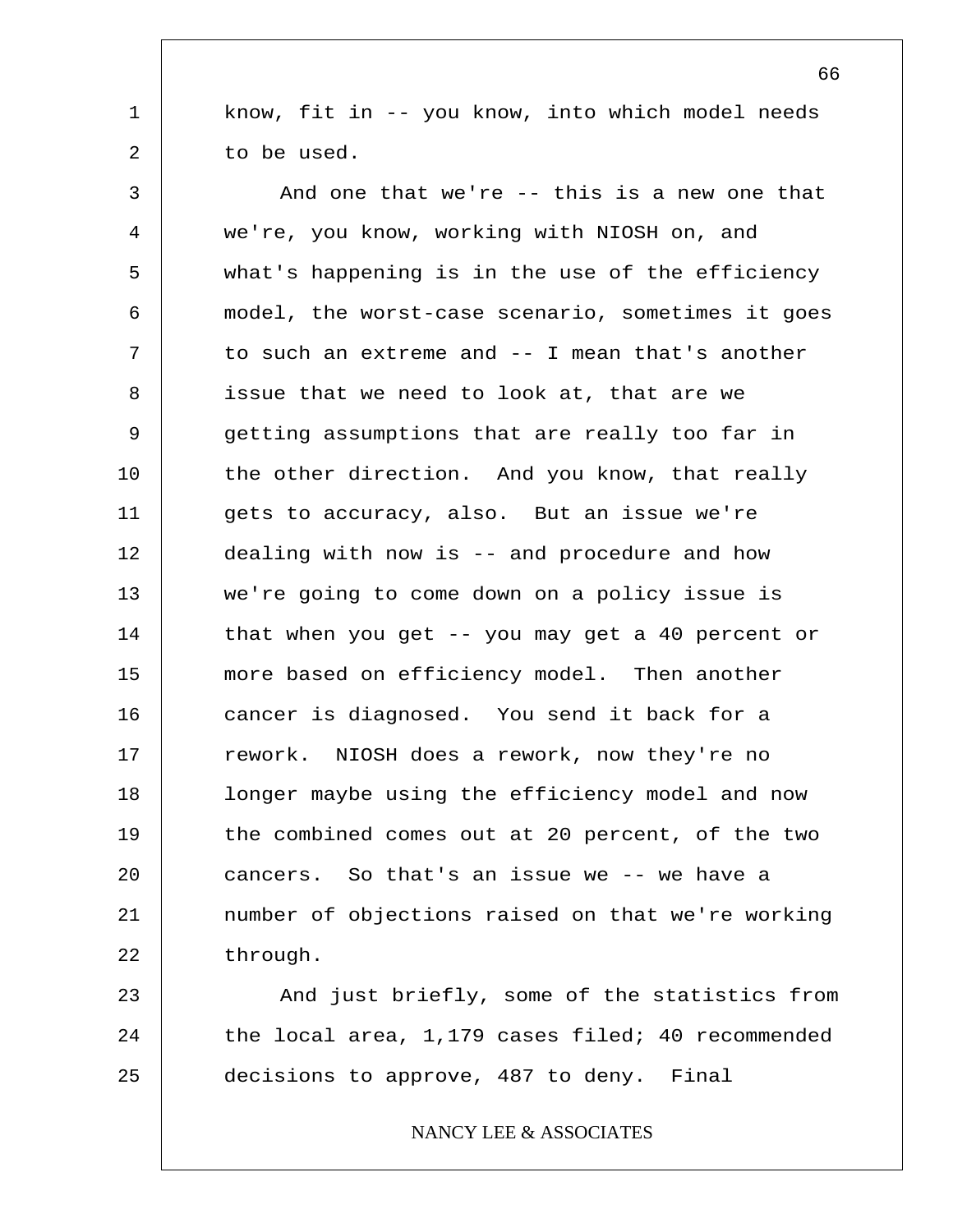1 2 3 4 5 6 7 8 9 10 11 12 13 14 15 16 17 18 19 20 21 22 23 24 25 67 decisions, cases -- 37 to approve, 395 to deny. There have been 14 payments made and -- for compensation of \$2.1 million. The status of the NIOSH referrals, 707 -- 153 have been returned. Of those, nine have been accepted -- have recommended decisions to accept, 114 recommended decisions to deny; eight with final decisions to accept and 51 with final decisions to deny. Looking at the denials, the number of denied cases -- now this is total, it's not just the dose reconstruction -- is 395 cases have been denied. Of those, 51 were because the probability of causation was less than 50 percent; 235 were the conditions was not covered; 48, the employee was not covered; 53, insufficient medical evidence; and eight that the survivor was not eligible. And with that I'd take any -- try to answer any questions you might have. DR. ZIEMER: Thank you, Pete. Let's open the floor now for questions. Richard, then Jim. MR. ESPINOSA: In concerns of the outreach, I'm just wondering what the Department of Labor is doing to get out the word of the SEC rule? NANCY LEE & ASSOCIATES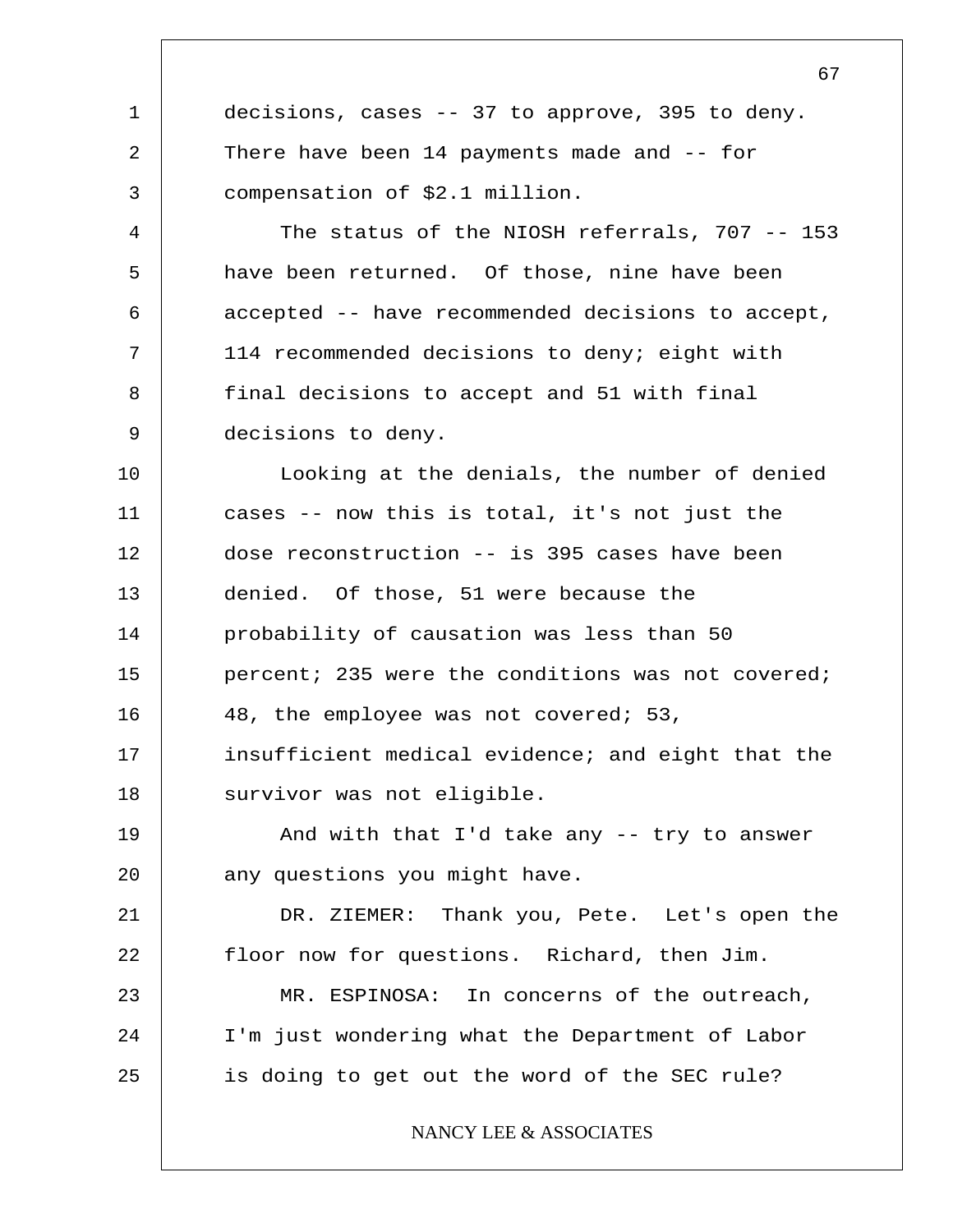1 2 3 4 5 6 7 8 9 10 11 12 13 14 15 16 17 18 19 20 21 22 23 24 25 68 MR. TURCIC: Of the SEC rule? MR. ESPINOSA: Yeah. MR. TURCIC: We've -- naturally we've talked about any -- any outreach meetings, any public meetings we have, we talk about the SEC petition route. But we have not had any outreach that targeted specifically and only SECs. DR. MELIUS: Interested in a little bit more information on this issue -- I guess you call them remands and Larry calls them reworks. MR. TURCIC: Uh-huh. DR. MELIUS: I think they're roughly the same. Is that -- MR. TURCIC: No, no, they're -- like Larry said, most -- most -- a rework -- usually a rework would be a situation such as an additional cancer diagnosed, and basically it would be just to send it back so that that additional cancer could be included in the dose reconstruction. A remand would be -- there's a factual - information that may have changed or a call made on a factual situation, and then that would be sent back to include that specific -- and address that specific issue. DR. MELIUS: So then the -- that was for --NANCY LEE & ASSOCIATES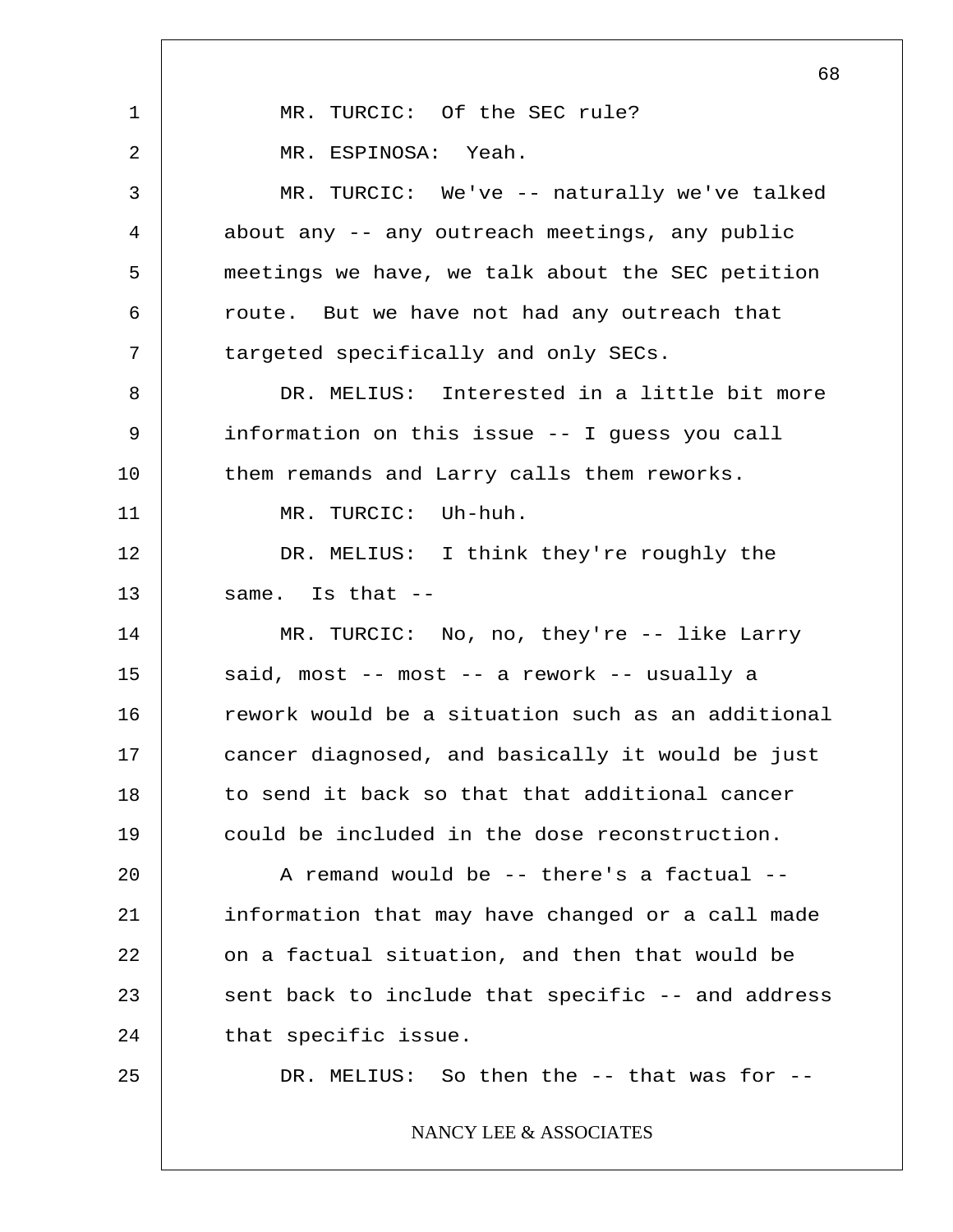1 2 3 4 5 6 7 8 9 10 11 12 13 14 15 16 17 18 19 20 21 22 23 24 25 69 some of the confusion. The data that Larry -- or was presented here about -- from the NIOSH program on reworks, does that include the remands or is that -- MR. TURCIC: Probably. DR. MELIUS: Okay. MR. TURCIC: And that's relatively new. I mean this is something new. DR. NETON: I'd like to address that issue 'cause I deal every day with these. The real cut-point in my mind is a rework is typically before even a recommended decision goes out. Oftentimes we'll send over the dose reconstruction. In the time -- from the time that it was sent to us for dose reconstruction, gone back to the claims examiner, they're making a recommended decision, they notice that an additional cancer has come up or the employment is different or anything like that -- this is before the claimant ever sees a draft dose reconstruction or a recommended decision. Once it goes to recommended decision, though, then you get into the remand area where a statement of factual accuracy has been challenged or something like that. NANCY LEE & ASSOCIATES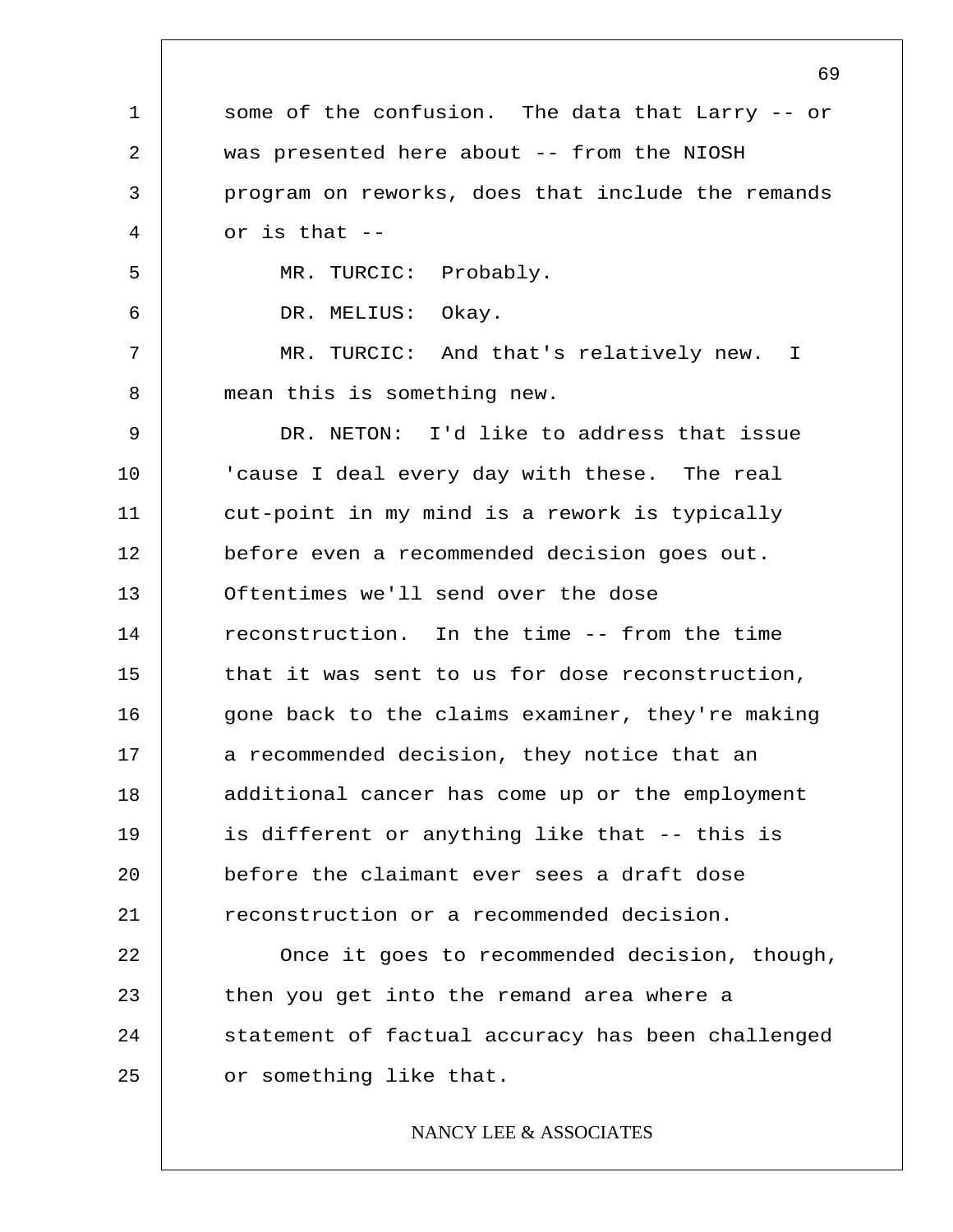1 2 3 4 5 6 7 8 9 10 11 12 13 14 15 16 17 18 19 20 21 MR. TURCIC: And the remands can take a multi-faceted -- you know, there could be a number of things that require a remand to NIOSH. For example, if there is something in the medical evidence that would indicate a -- say a cancer that was not originally identified, then in the final decision process that information comes out, that could be remanded to the district office to further develop the medical evidence and then return it to NIOSH for a dose reconstruction for that new -- that additional cancer. Or it could be that the district office counted employment that they shouldn't have, or did not count employment that they should have. And again, that same process. So the -- the reason for the remand could be, you know, a -- a number and it could be something that happened at the DOL district office, it could be a change in a situation or it could be a change in the factual information. DR. MELIUS: But I think -- well, I

22 23 24 25 understand that. I think -- there are a couple of areas, though. One Larry mentioned earlier, or someone did, in terms of there -- there are some quality assurance issues that you're dealing

NANCY LEE & ASSOCIATES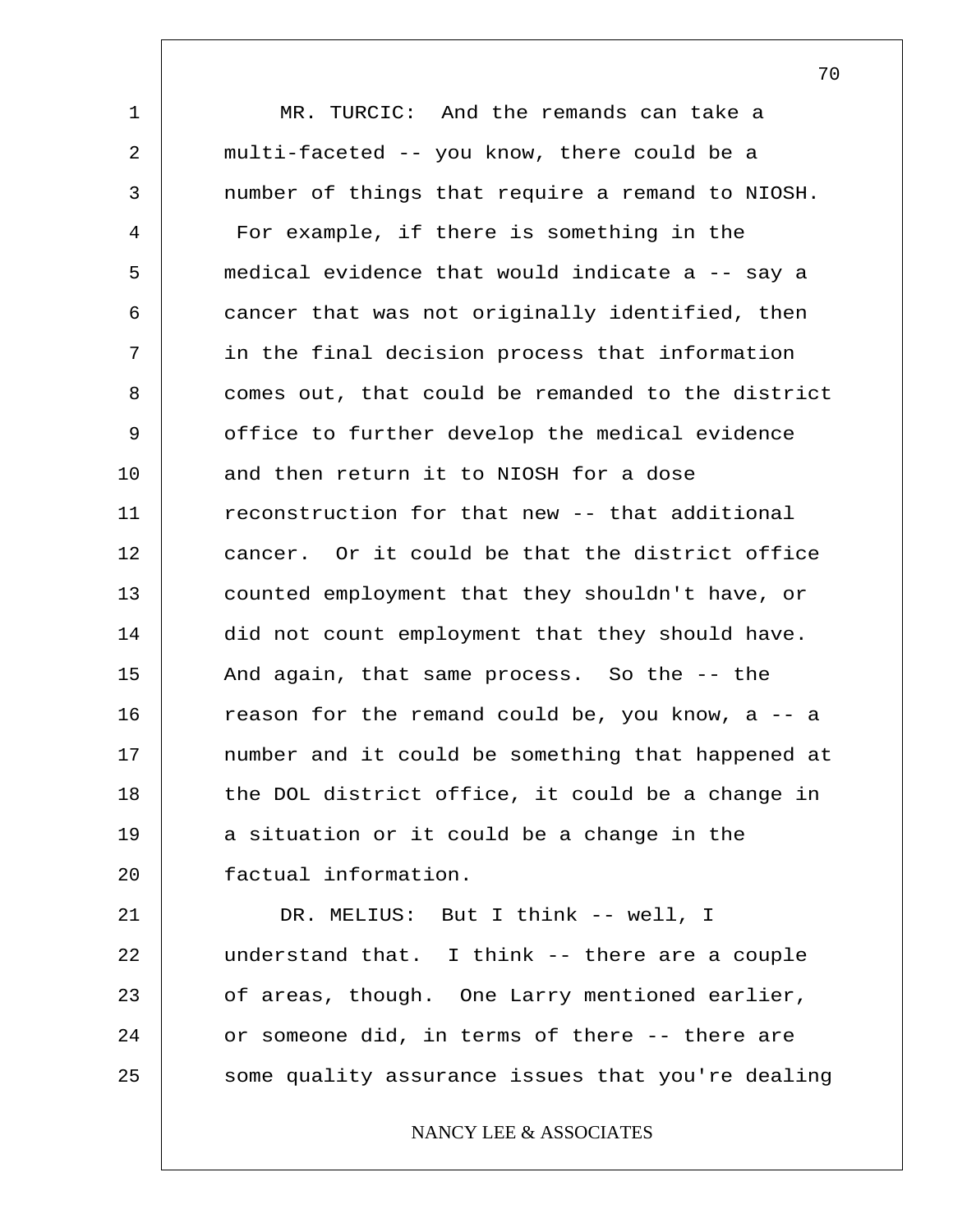1 2 3 4 5 6 7 8 9 10 11 12 13 14 15 16 17 18 19 20 21 22 23 24 25 with with -- NIOSH is dealing with their contractor. And so I'm assuming some of these are -- someone's not doing something right or something's getting through the system. Is that -- I'm trying to get a handle on -- I think those numbers are small, but you implied that it was a growing issue and that -- MR. ELLIOTT: Well, I was indicating that in our cost performance award fee, incentive there, there -- we had -- we drew attention to what we were calling reworks. DR. MELIUS: Yes. MR. ELLIOTT: When ORAU sees them, they don't know whether it's a remand or a rework. Not all remands -- or not all reworks are remands. If we catch it during our review or we catch it in conversation with the claimant during the OCAS-1 phase, before they sign it, we deem that as a rework. If DOL has the case and it's a recommended decision and it's caught at that point, it's a remand and it becomes a rework if it's brought back to us for rework. DR. MELIUS: Right. MR. ELLIOTT: So -- does that help? I mean -- NANCY LEE & ASSOCIATES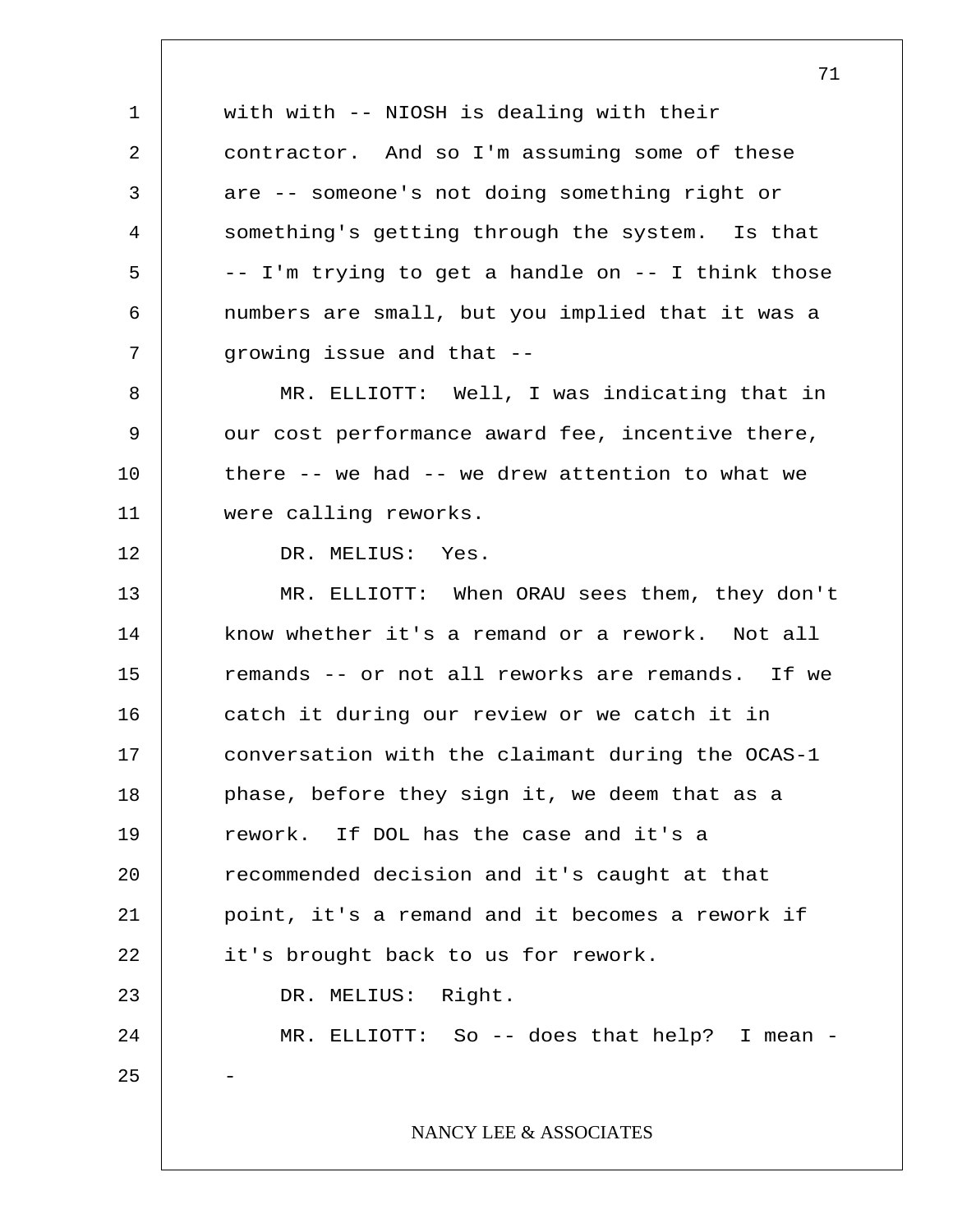1 2 3 4 5 6 7 8 9 10 11 12 13 14 15 16 17 18 19 20 21 22 23 24 25 72 DR. MELIUS: No, it helps. It's just that we're mixing a lot of numbers here and it's -- MR. TURCIC: Yeah. DR. MELIUS: -- there's different levels at which -- some of it's new factual information. Some may be errors that are made in the process - - doing that. I would also be interested in further information -- maybe this is for another meeting -- on some of these what I call more policyrelated issues where there's this -- the one you mentioned with the additional primary cancer causing some difficulties. I don't know if - are there other sort of -- that are -- MR. TURCIC: Yeah, I -- DR. MELIUS: -- issues that are -- that you're having to decide that -- that, you know, reflect on the dose reconstruction process. We've had some earlier issues with the -- I don't know if it  $-$  it was one of  $-$  it was the third question I usually get to ask and now down to two, and is the -- is the issue with phosphate processing and so forth with -- you know, what is a -- exposure related to this program as opposed to an industrial exposure and how that gets NANCY LEE & ASSOCIATES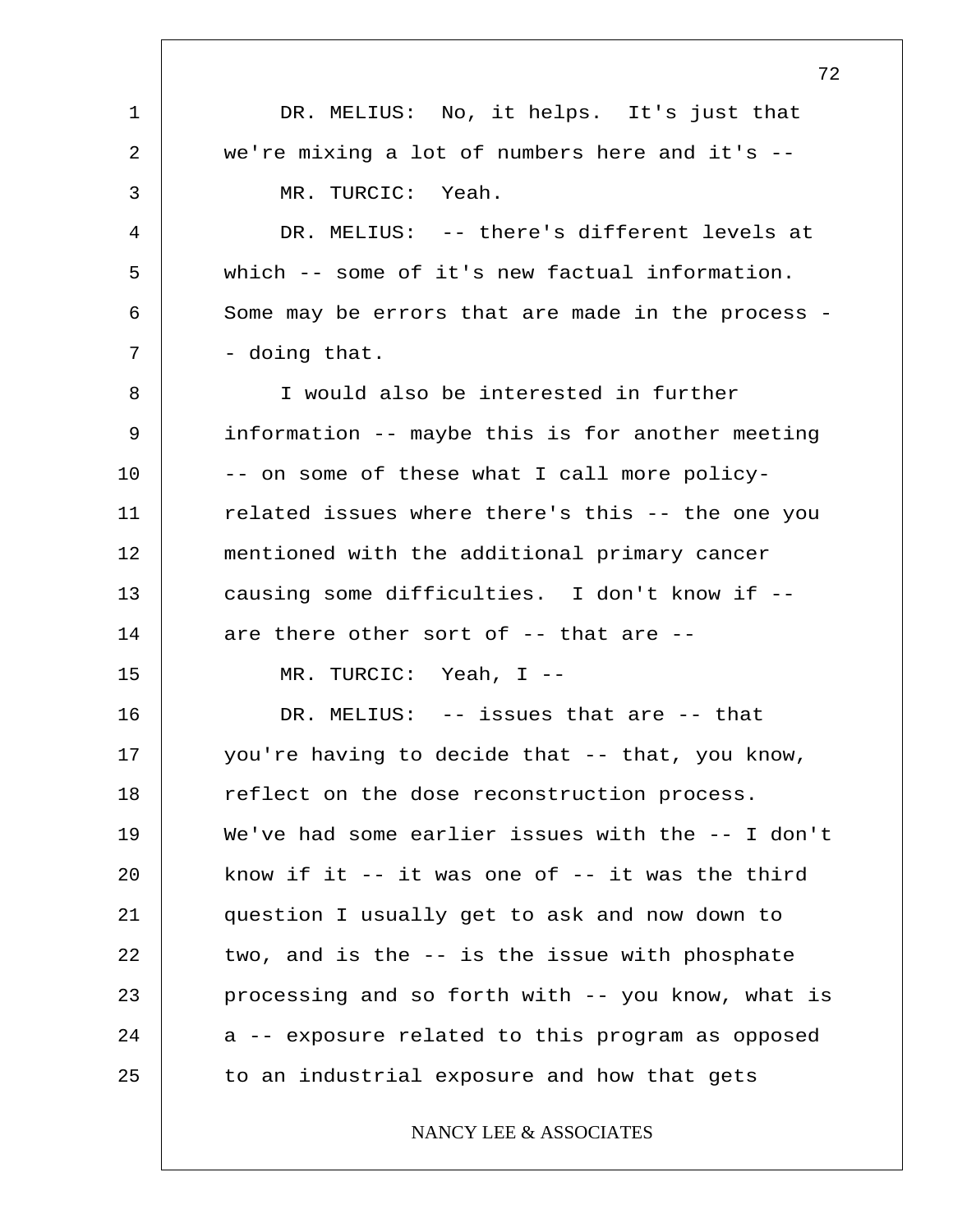1 counted.

2 3 4 5 6 7 8 9 10 11 12 13 14 15 16 17 18 19 20 21 22 23 24 25 MR. TURCIC: Yeah, those are policy, Jim, and that -- and exactly -- we're still trying to work out the policy framework to apply and to have our FAB apply in these cases where the -- you know, a second cancer may end up the combined POC less than the -- you know, the first, using the efficiency model. And so we're looking at, you know, what -- what assumptions and what can happen to assumptions as it goes through that - as it goes through that process. MR. ELLIOTT: This is a very complicated issue right here. I mean -- and I want to make sure everybody in the audience understands what we're talking about. Through our efficiency measures, when we attempt in that effort to show that it's totally unreasonable that a cancer was caused by a radiation dose experience, let's say -- and let's take prostate for example. I started seeing some cases coming through in my review queue that were at 40 percent for prostate, 44 percent. I started raising a flag. I raised it with ORAU, I raised it with DOL. I talked to Pete and I said we've got to get our eyes on this because I am

NANCY LEE & ASSOCIATES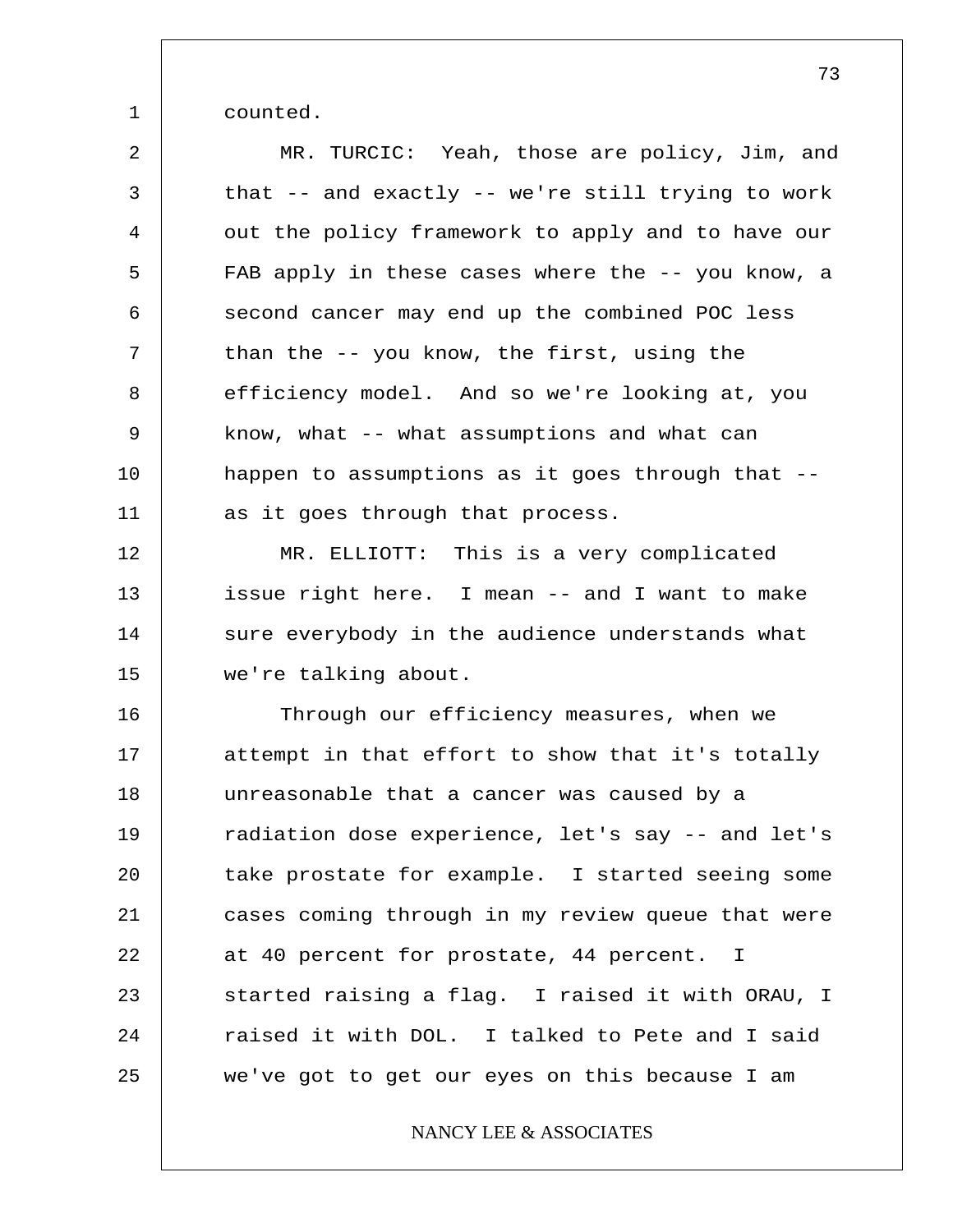1 2 3 4 5 6 7 8 9 10 11 12 13 14 15 16 17 18 19 20 21 22 23 concerned that we're going to see a case or two come back at us from the FAB, after a recommended decision, where additional cancer has been identified and we go back and reconstruct a dose on the prostate and the new cancer and our new probability of causation resulting from that reconstruction is lower than what the claimant saw in their first report, and we need to be very cognizant of this as a concern to the claimant and confusion to the claimant. Because we're trying in our first attempt, through efficiency, to show that it takes a lot of dose to get a prostate cancer over the 50 percent bar. And so if we come in at 44 percent and then we have a skin cancer, and then we resharpen our pencil and do a reconstruction on both cancers and it comes back out at 38 percent, they're going to go "What?" So that's the issue and that's what we're dealing with and we're working together to try to make sure that we avoid confusion among the claimants, get out point across, make sure the science supports the dose reconstructions that we're doing.

24 25 We're concerned, as Pete indicated, what our assumptions are in the efficiency process when we

NANCY LEE & ASSOCIATES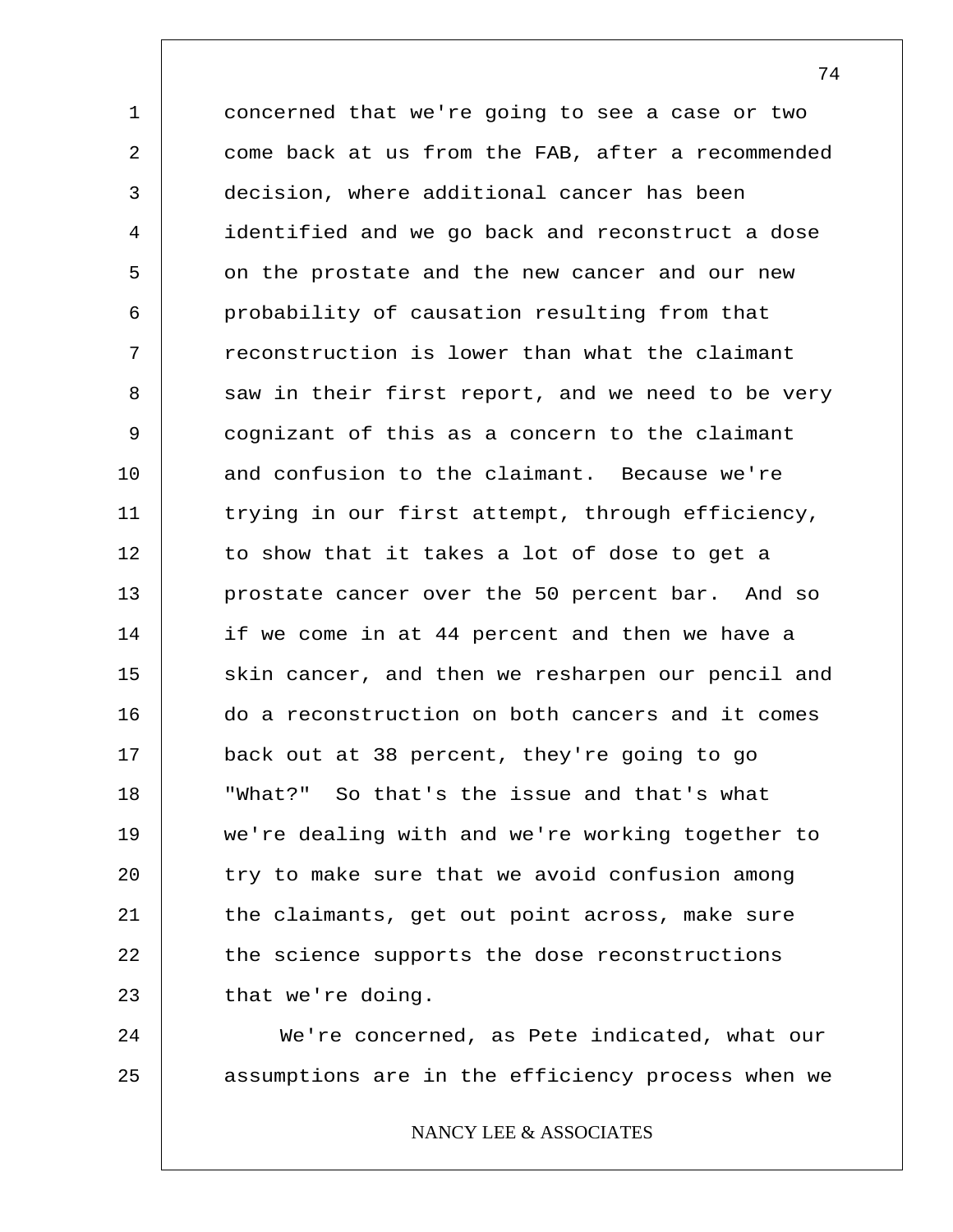1 2 3 4 5 6 7 8 9 10 11 12 13 14 15 16 17 18 19 20 21 22 23 24 25 see a non-radiogenic cancer come in with a relatively high POC that might be truly a lower POC if we'd done, you know, the full-blown dose reconstruction to get down to a very accurate, if you will, probability. DR. MELIUS: Well, just -- I guess -- at least I, and I don't know if other members of the Board would, but I think some discussion of that at the Board level 'cause -- does it relate back to the process to what's in our regulations, whatever, and it also I think goes -- sort of the other side of this issue of sufficient accuracy. We've been -- you know, as relates --MR. TURCIC: We'll have a -- DR. MELIUS: -- to the SEC. MR. TURCIC: By -- by the next Board meeting we should have a precedent case on that issue, and I'd be more than glad to say at least where DOL has come out on it and what the precedentsetting case -- DR. MELIUS: And maybe -- MR. TURCIC: -- established. DR. MELIUS: Yeah. Maybe if NIOSH -- you know, if you could present also and where - where these issues are coming up and -- what is NANCY LEE & ASSOCIATES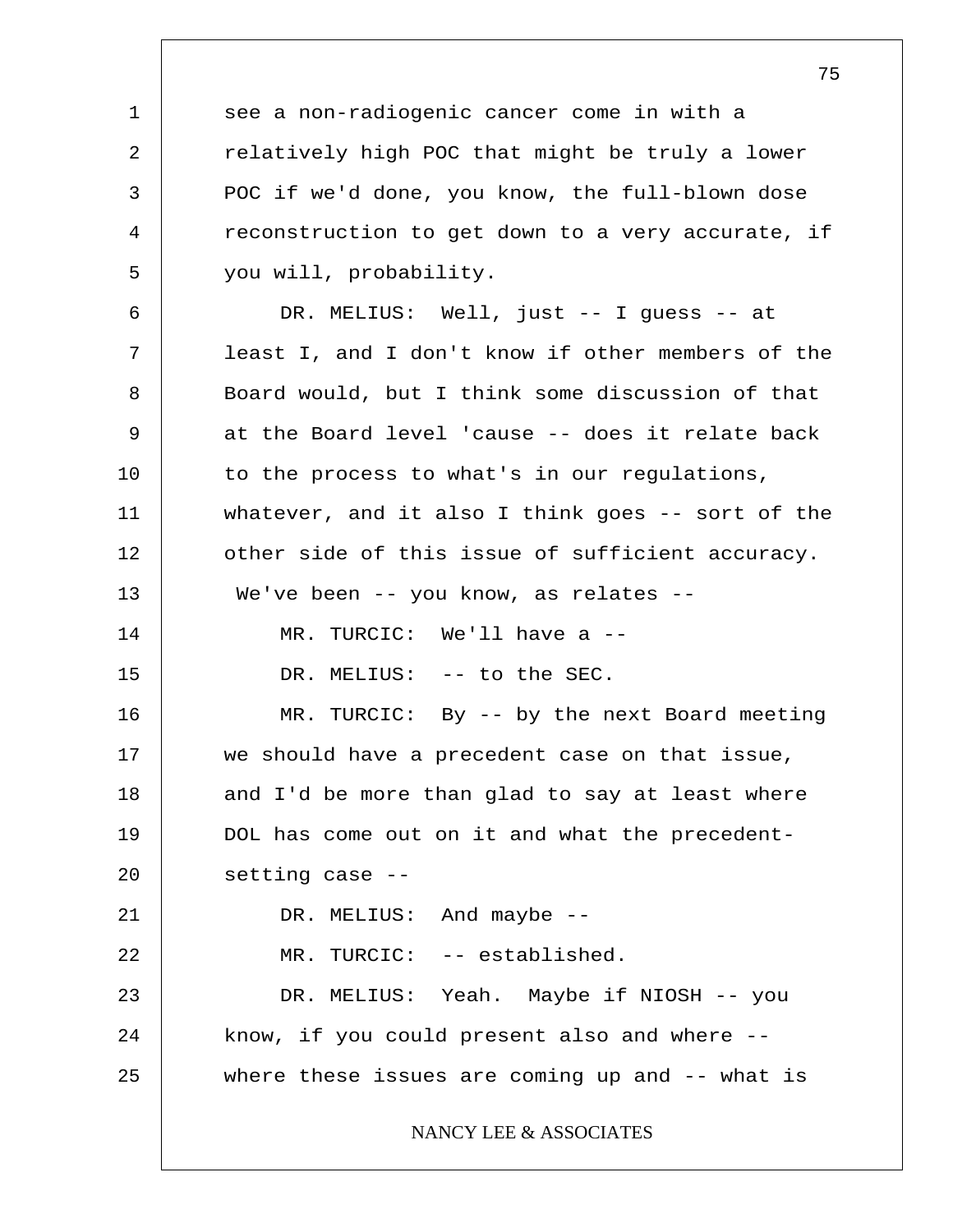1 2 3 4 5 6 7 8 9 10 11 12 13 14 15 16 17 18 19 20 21 22 23 24 25 76 it, sort of new factual information, when is it new -- is this efficiency issue. DR. ZIEMER: Thank you. Roy DeHart. DR. DEHART: Just a point of clarification on the NIOSH case -- cases that are reprimanded (sic) to them. In the slide you showed 328 cases that had been forwarded to them and that 75 of those cases had gone to a decision for approval. Is it NIOSH that is making that decision? MR. TURCIC: No, what that means is that of those cases 75 started out as a recommended approval, then it was remanded. Of all -- of all those cases, of all the remands, 75 of them was a recommended decision to accept benefits. It was then remanded by the -- by the Final Adjudication Branch. DR. DEHART: So something had happened in the review in Department of Labor that questioned -- MR. TURCIC: Exactly. DR. DEHART: -- the approval. MR. TURCIC: Exactly. DR. ZIEMER: And this is before the claimant sees the recommended decision. MR. TURCIC: No, the claimant would have seen the recommended decision. NANCY LEE & ASSOCIATES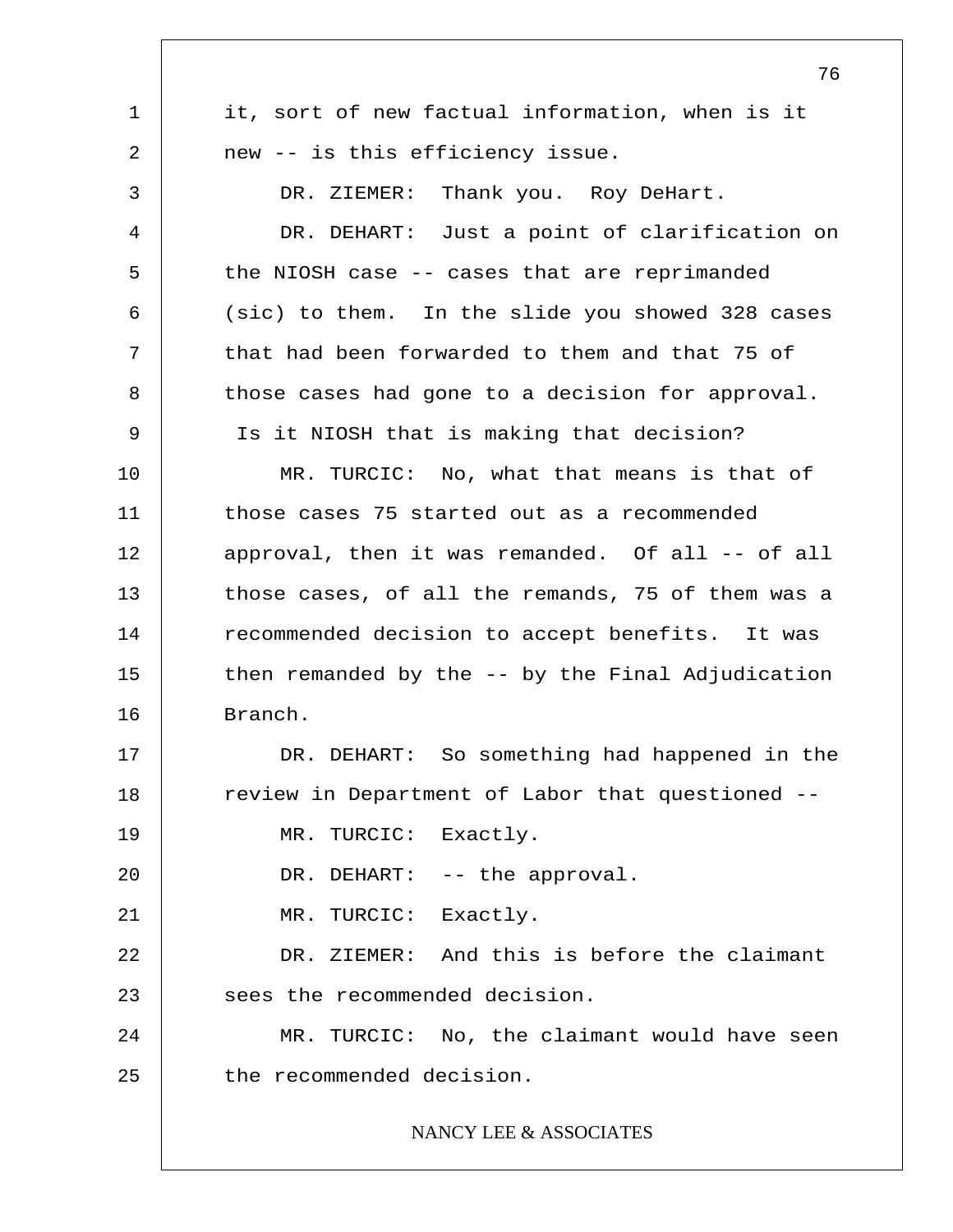1 2 3 4 5 6 7 8 9 10 11 12 13 14 15 16 17 18 19 20 21 22 23 24 25 DR. ZIEMER: Would have seen it. MR. TURCIC: Yeah. It could be a number of things. I know that we've had cases where the district office used the incorrect ICD-9 code for one of the leukemias. DR. ZIEMER: So this makes it a little more difficult for you since the claimant has seen the recommended -- MR. TURCIC: Right, exactly, so we had to - we had to remand back because, based on the code that the district office used, the incorrect code, then the incorrect model was used for the - - for the IREP. Once the -- MR. ELLIOTT: Or the organ was - reconstructed to the wrong organ. We do not develop the claim with regard to the cancer diagnosis. That's the Department of Labor's responsibility. They give us a set of developed facts and that's what we're required to use in our work. And if that changes once the -- the claim has gone back over to DOL and they've - they have a different set of eyes look at it, whether it's at the FAB level or at the recommended decision level by another new claims examiner, that could get kicked back to us.

## NANCY LEE & ASSOCIATES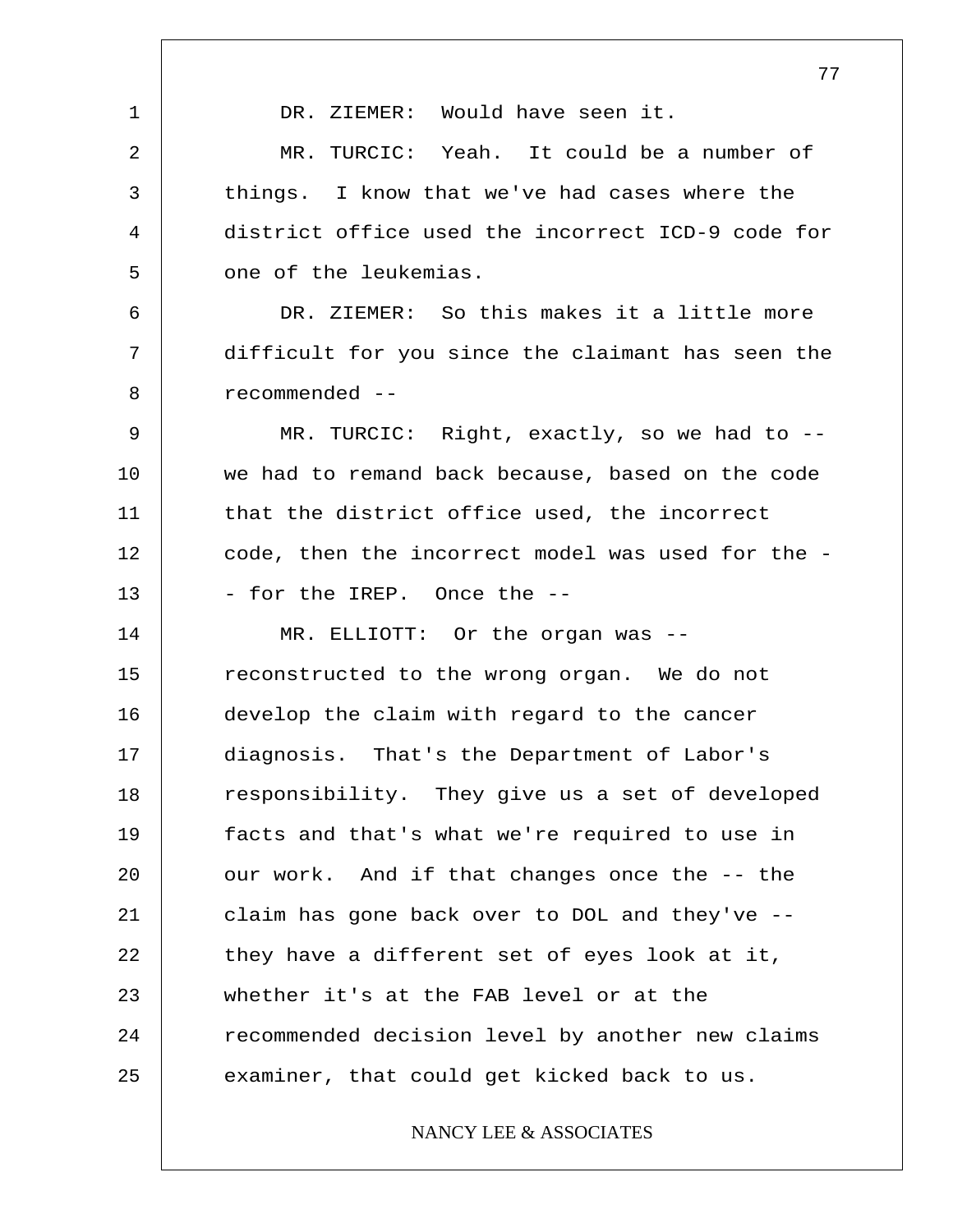1 2 3 4 5 6 7 8 9 10 11 12 13 14 15 16 17 18 19 20 21 22 23 24 25 MR. GRIFFON: I think I have a fairly straightforward question. From early in your presentation you -- you mentioned that your backlog had significantly gone down, and I was just wondering what the current backlog is of cases, and how do you define backlog? Is it more than 30 days old, more than 60 days old or -- MR. TURCIC: No, what -- what -- what I was referring to there was the cases pending at NIOSH. MR. GRIFFON: Oh. MR. TURCIC: If you look the previous year, that's down by, you know, nearly 1,000 cases. MR. GRIFFON: Well, how about the -- how about the other question, your claims received backlog, is there -- MR. TURCIC: We have -- MR. GRIFFON: -- a backlog -- MR. TURCIC: No, ours -- MR. GRIFFON: -- there? MR. TURCIC: Ours is just a working -- we're at the point where we have a working inventory; 99 percent of our cases have either a NIOSH referral or a recommended decision within well less than  $120$  days. So the  $20$  -- we -- we NANCY LEE & ASSOCIATES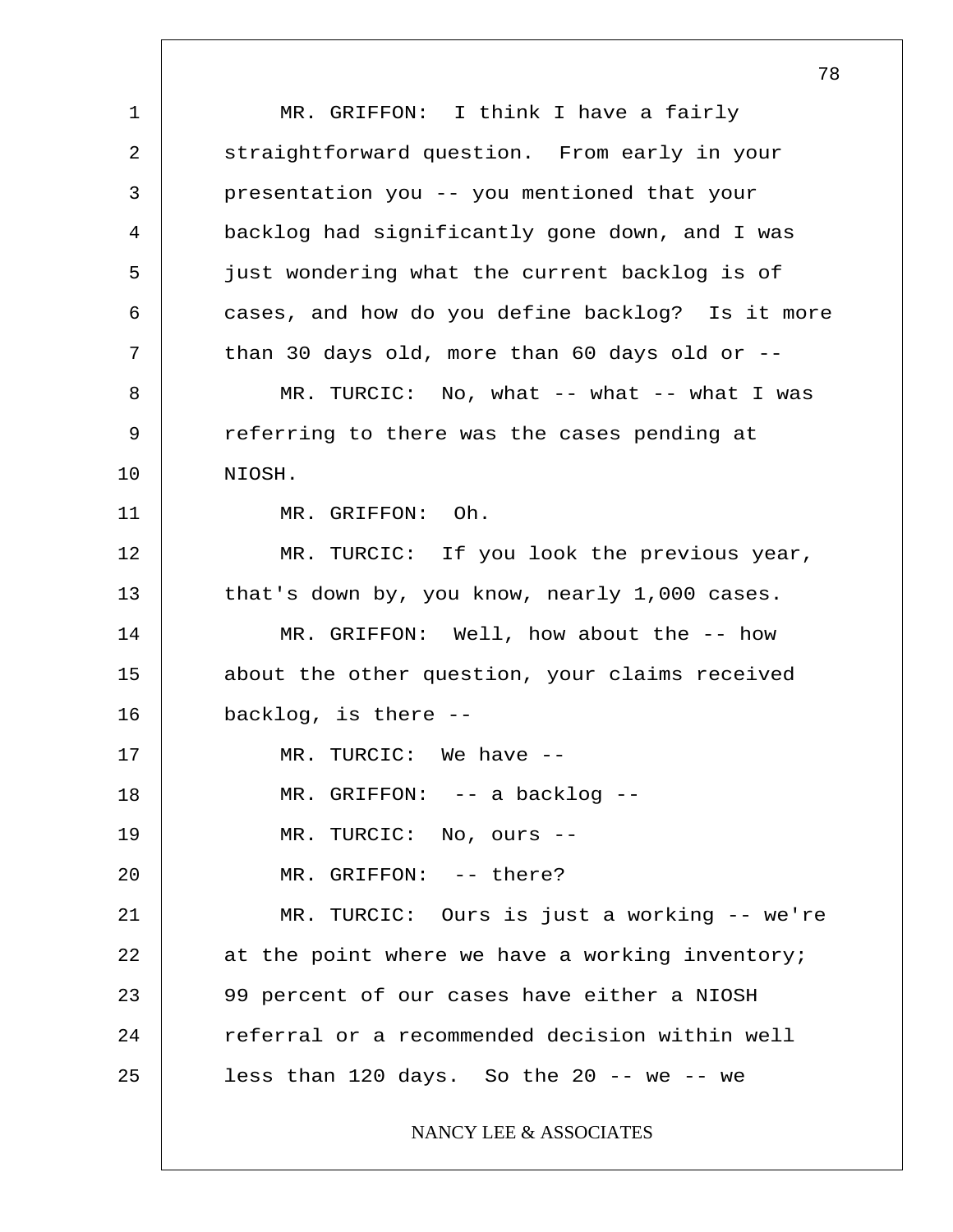1 2 3 4 5 6 7 8 9 10 11 12 13 14 15 16 17 18 19 20 21 22 23 24 25 normally have about 2,300 to 2,500 cases at any time that are under development. You know, the cases come in and, based on the 200 to 300 a week, you know, you're talking about less than a three-month working inventory. DR. ZIEMER: Tony. DR. ANDRADE: Yes, a quick question. When a second cancer's -- is diagnosed and that comes up as new information, is this sent back to be reviewed by a physician as to whether or not it is likely that it was metastasized from the first cancer? MR. TURCIC: Yeah, all -- we -- when we say a second cancer is diagnosed, then that -- as part of that diagnosis, that must be a primary. We don't send metastasis -- the only time we would send metastasis to NIOSH would be if it was a metastasis of unknown primary, and then, you know, the procedures are that they would run all the potential -- all the probable primaries for that given metastasis. DR. ANDRADE: Then I would just like to submit this statement for the Board to consider, perhaps chew on. There are many processes that - - that are -- workers have been involved in. A NANCY LEE & ASSOCIATES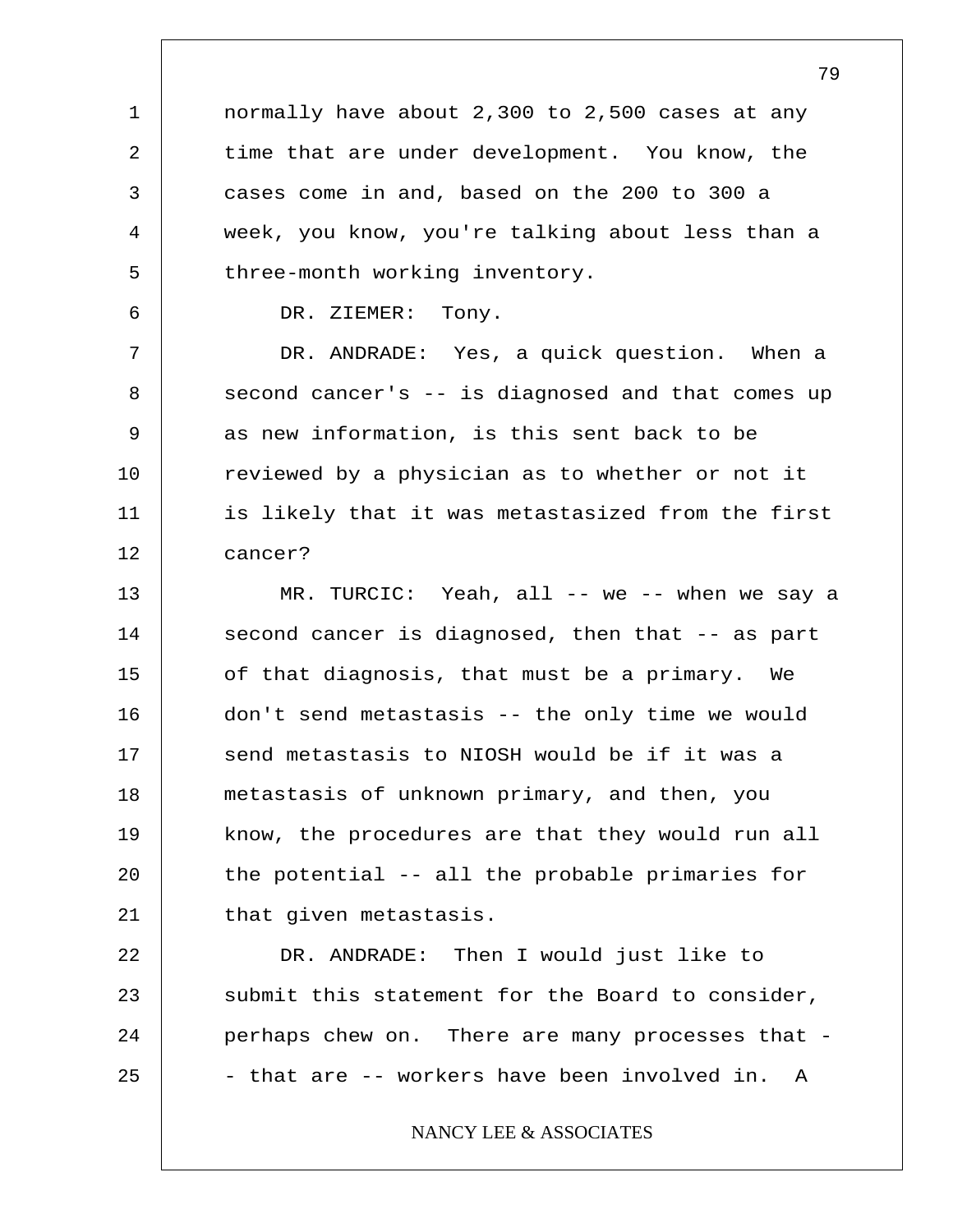1 2 3 4 5 6 7 8 9 10 11 12 13 14 15 16 17 18 19 20 21 22 23 24 25 lot of those involve manufacturing and processing of materials that include both chemicals and radiation. And so primary cancers can result from either chemical toxicity and/or radiation. Hence, even though we try to be very clear and very meticulous in reviewing these cases, it seems to me that that's always going to be a questionable -- that's always going to be a question mark. And that is perhaps one reason why I submit we will never ever really be fully satisfied that we can differentiate between the two and, because you use efficiency measures in one case, it tends to -- it tends to build a gray area. And if you -- if you do have to go back and do a rework, I can understand why a POC may actually come down and be lower. MR. TURCIC: Absolutely, uh-huh. DR. ZIEMER: Thank you very much. It's time for us to take our break. We'll recess for 15 minutes. (Whereupon, a recess was taken.) STATUS UPDATE – DOE PART D PROGRAM DR. ZIEMER: We're ready to reconvene. The next item on our agenda is a report from Tom Rollow of Department of Energy. We're pleased to NANCY LEE & ASSOCIATES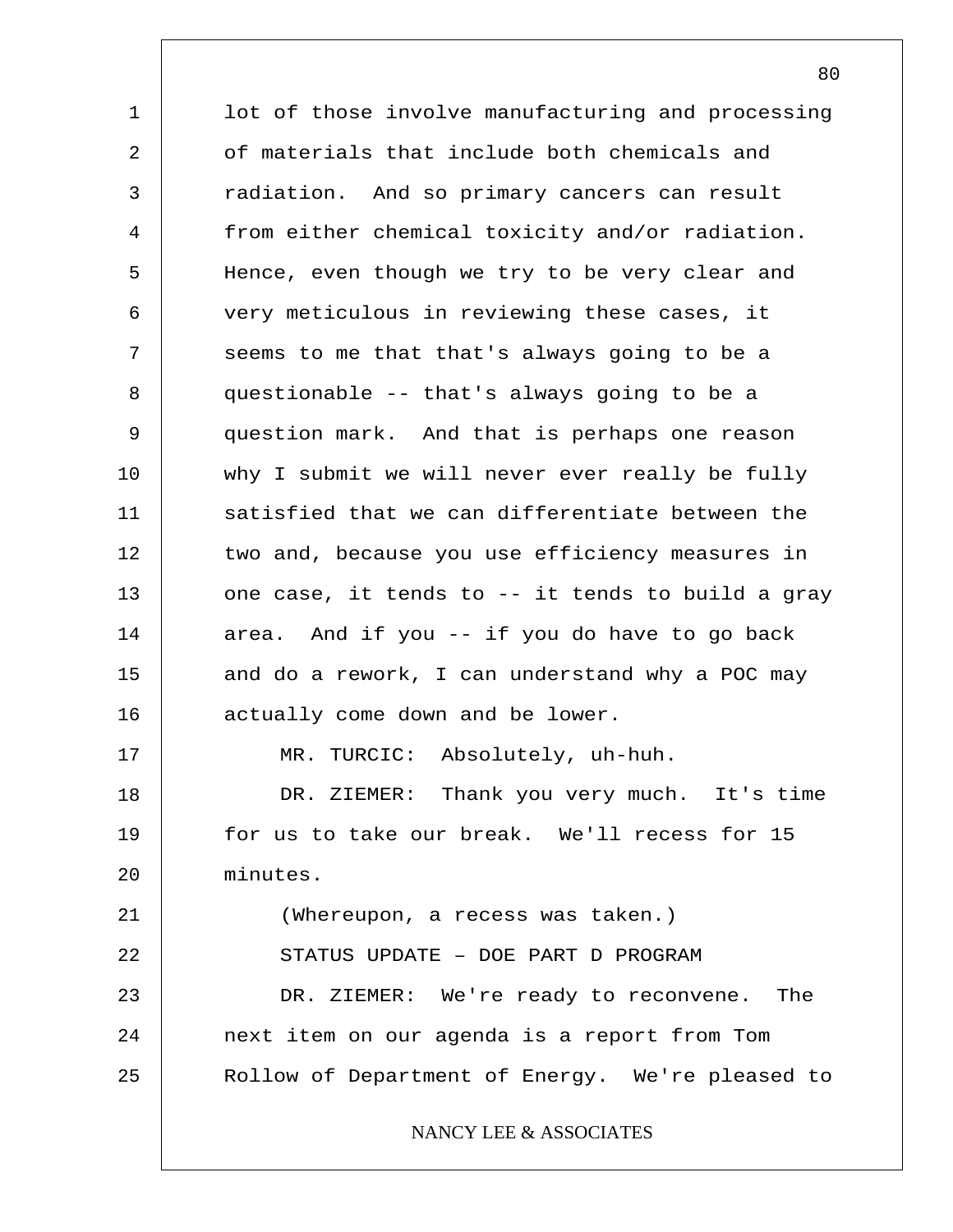have Tom with us again. Tom is going to report specifically on the subpart D program, which is the DOE's worker assistance program, I think is the terminology. So Tom, we're pleased to have you back with us today.

1

2

3

4

5

6

7

8

9

MR. ROLLOW: Good morning. Thank you. While Jim Neton -- well, I was going to say while Jim's getting this set up I'll tell you a short story, but I'll tell you the story anyway.

10 11 12 13 14 15 16 17 18 19 20 21 22 I spent most of my 30-year career working in the safety business. I started out the first half of my career working for the father of nuclear power. I was on Admiral Rickover's staff in Washington, D.C. And even though we did nuclear design work and nuclear operations, anybody that ever worked in the Rickover program knows that safety is job one. And in the latter half of my career I have the opportunity to work for DOE, about the last 14 or 15 years, in the safety office doing safety things. And so I have a hard time walking into a room without looking for things like fire exits and stuff.

23 24 25 And so when I walked into this room today and the first thing I did -- this drives my wife crazy when we go to dinner parties -- but the

NANCY LEE & ASSOCIATES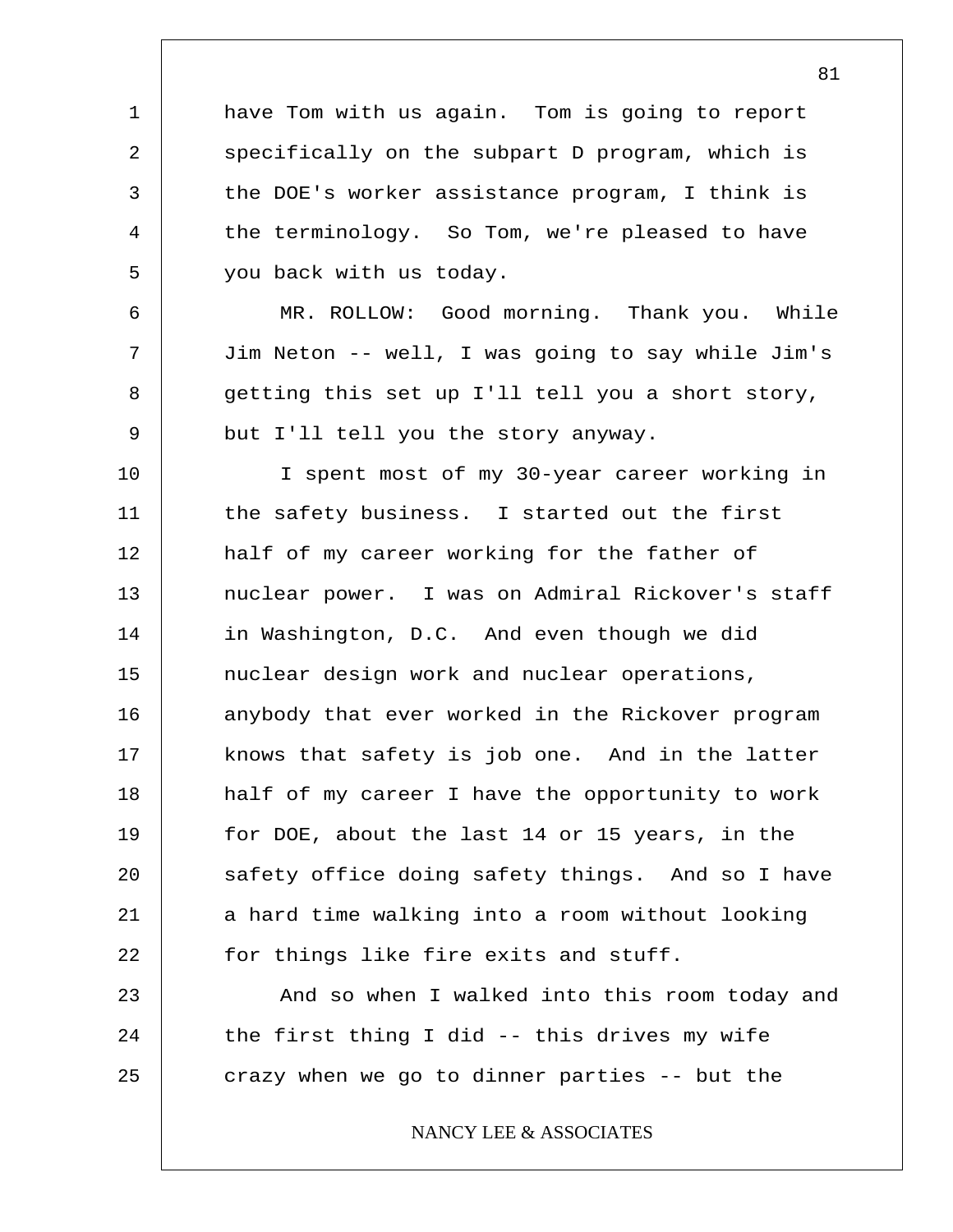first thing I did today was I walked in and I surveyed the doors, and I think of things like okay, if you go through that door, what's behind that door? Is there a hallway and a 50-foot run this way and then out to the left? What's behind that door, which looks like -- sounded like a loading dock when the truck backed up so I think we're okay to get out that door over there.

1

2

3

4

5

6

7

8

9 10 11 12 13 14 15 When I figured out all the fire exits, my mind started wandering to the ceiling, and I looked at these light fixtures. Anybody want to take a guess how much those might weigh? I think it's fortunate that the room is set up this way, that most of the weight would land on the floor, not on the chairs. Except for --

16 17 DR. ZIEMER: They're very light. That's why they're called "lights".

18 19 20 21 22 23 24 25 MR. ROLLOW: Thank you, Dr. Ziemer. I'm going to give you a status today of Part D or Subtitle D of the EEOICPA program. This is of course the sister program to Part B, which most of your attention is addressed towards. This program covers the Department of Energy operated program, which is aimed at providing assistance to apply for Workers Compensation, and generally

## NANCY LEE & ASSOCIATES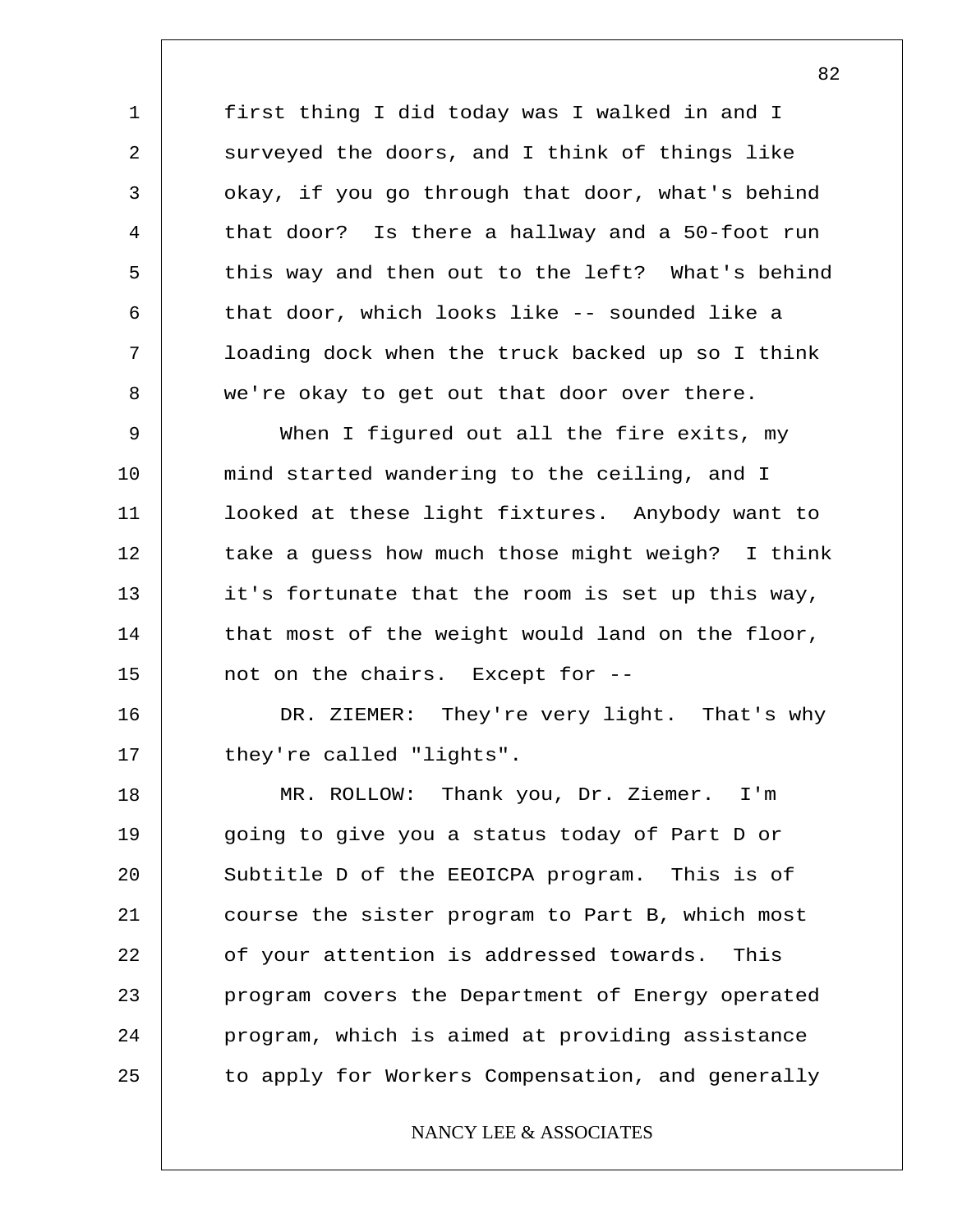includes not only the illnesses that the Part B program includes, but is extended to any illnesses caused by toxic substances.

1

2

3

4 5 6 7 8 9 10 11 12 13 14 15 I apologize for the size of the print here. Hopefully most of the Board members are sitting close enough that you can actually read this. I noticed in the handouts not only would you need a magnifying glass, but you'd probably need some trifocals to read it in the handouts. But for us it's all about production. It's been about production for a year and a half. The bottom line is that we feel that DOE now has a good handle on production and we are moving along and cooking pretty good right now, and so I wanted to share with you some of these observations.

16 17 18 19 20 21 22 23 24 25 The right-hand side in the box is our weekly statistics. They're actually on our web site. If you're ever interested you can go to our web site and look at these on a weekly basis. But we are still producing positive and negative physician panel determinations at a little over 100 a week. We are preparing cases for panel - cases currently in the physician panel process are cases going to panel, we're preparing those at over 100 cases per week and we've hired a lot

## NANCY LEE & ASSOCIATES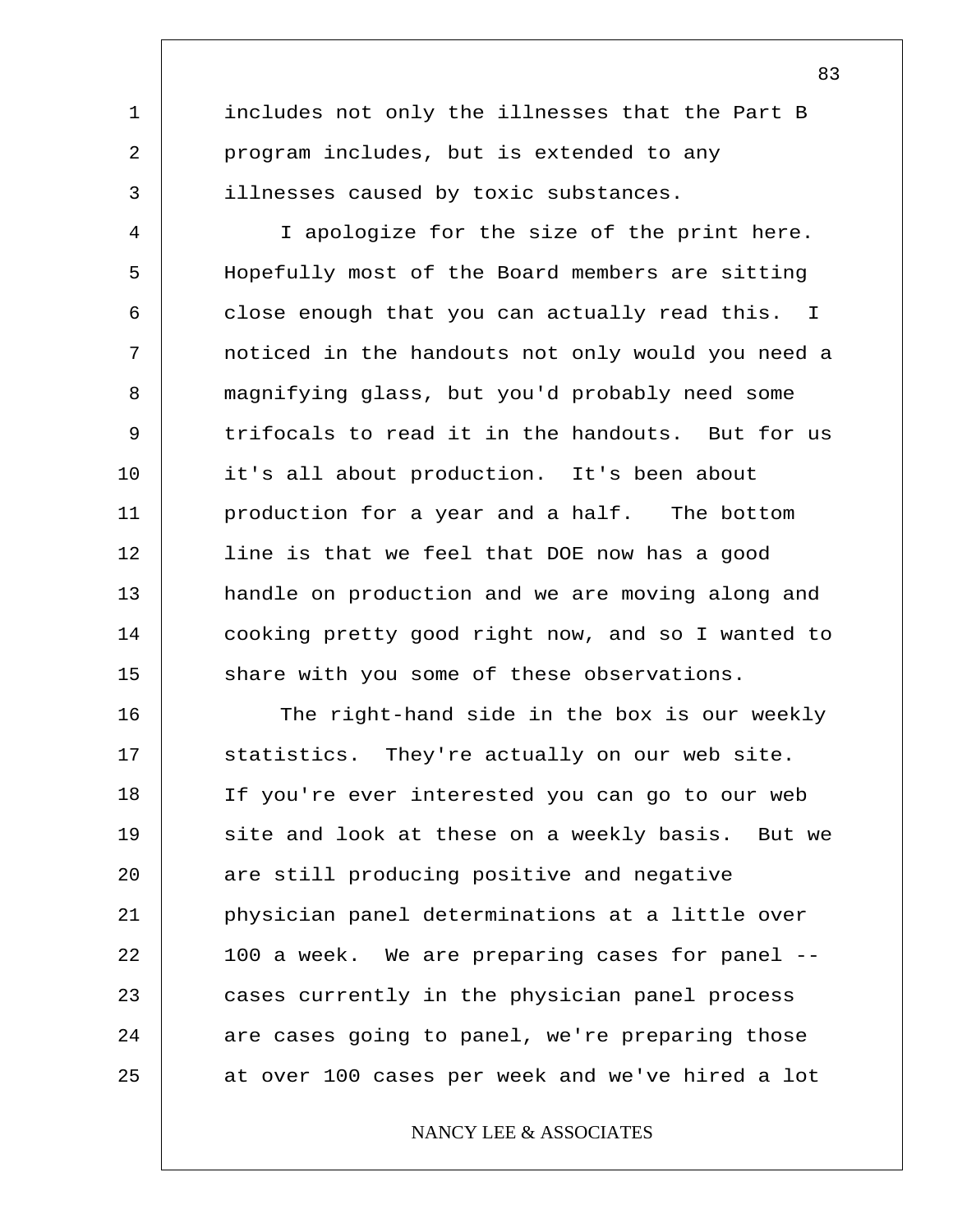1 2 3 4 5 6 7 8 9 10 11 12 of employees over the past couple of months. I'll show you the -- kind of paint the picture for you as to  $-$ - as to how that sets up, and we expect to be at well over 300 cases prepared for panel this fall, in the next probably four to six weeks. And we expect to be -- our goal is to be -- be issuing -- get -- getting cases back from physicians panels in excess of 100 cases per week right now, and moving that up above 300 cases per week by next June. And it looks like right now we'll greatly exceed that goal and I'll talk a little bit about that, also.

13 14 15 16 17 18 19 20 21 22 23 24 25 The bottom line on this slide is that there's about three categories up there that have to do with case preparation. And we basically develop cases in this part of the process -- the process kind of goes from bottom to top, the top being completed. We develop cases and send them out to the applicants and allow the applicants 30 days to look at the case file to see if they want to add anything or make any changes to it. And there's also a 15-day review in there for the employer. But the case is basically developed and the DOE work is largely completed at that point.

## NANCY LEE & ASSOCIATES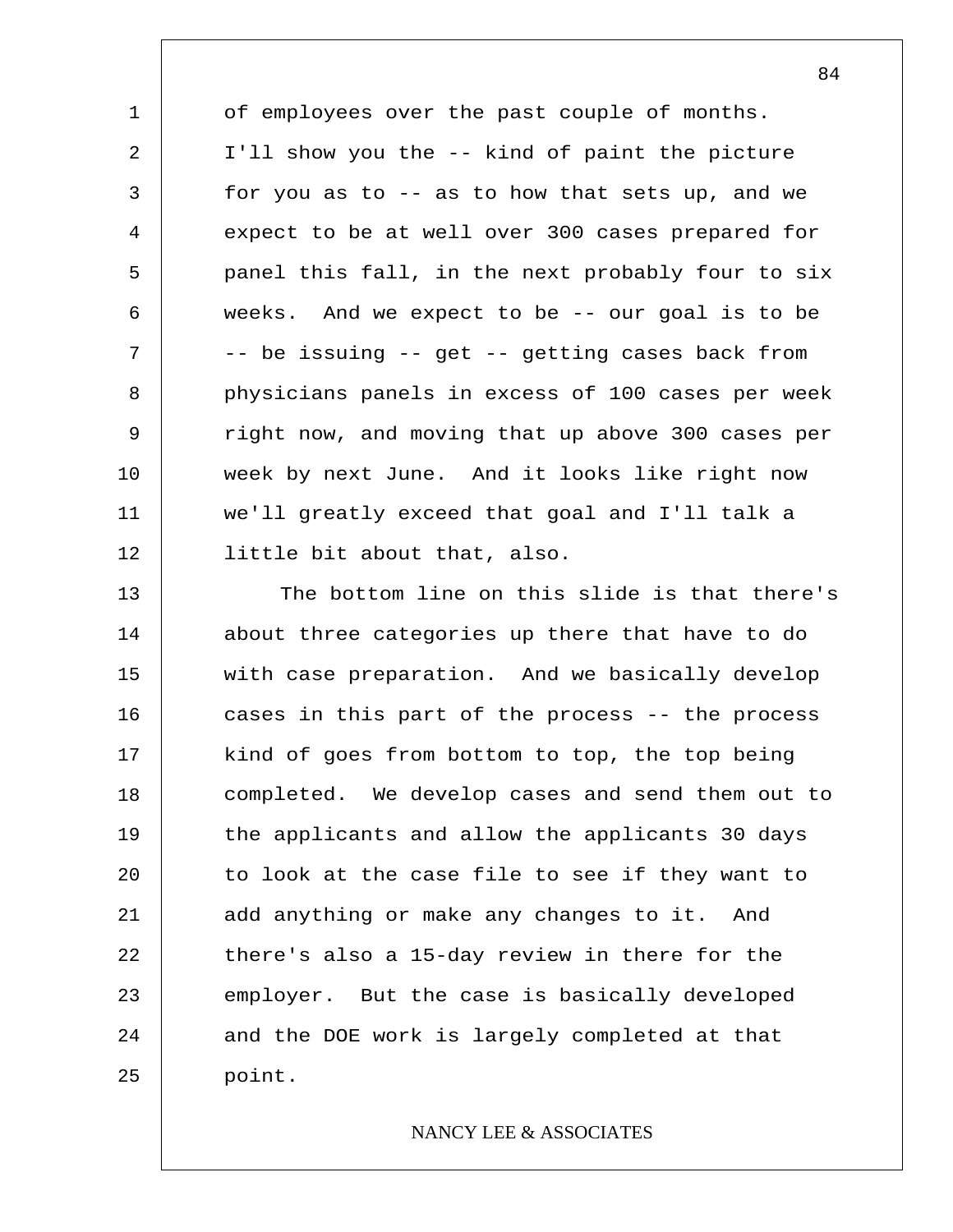The next step in the process as you move up this chart is cases currently in the physicians panel process. They're either at the physicians being reviewed or they're in a queue waiting to go to the physicians, and you can see there there's another 3,000 some-odd cases in that category.

1

2

3

4

5

6

7

8 9 10 11 12 13 14 15 16 And then there's cases completed, and of course cases are completed by either finding people not to be eligible or they have a positive finding or a negative finding, are generally the categories. And if you add all those up, DOE has -- has processed or completed its work -- largely completed its work in over 7,000 cases. We have of course 25,000 total applications to date for this program. That's kind of the big picture.

17 18 19 20 21 22 23 24 25 Let me just show you something graphically here because it's all about resources. And as I talked to you before, DOE underestimated the scope of this program early on. And you know, other organizations also shared in that underestimation -- not to make excuses, but we didn't -- we didn't rustle up the resources necessary to properly set up and manage this program early on, and so we're still playing

## NANCY LEE & ASSOCIATES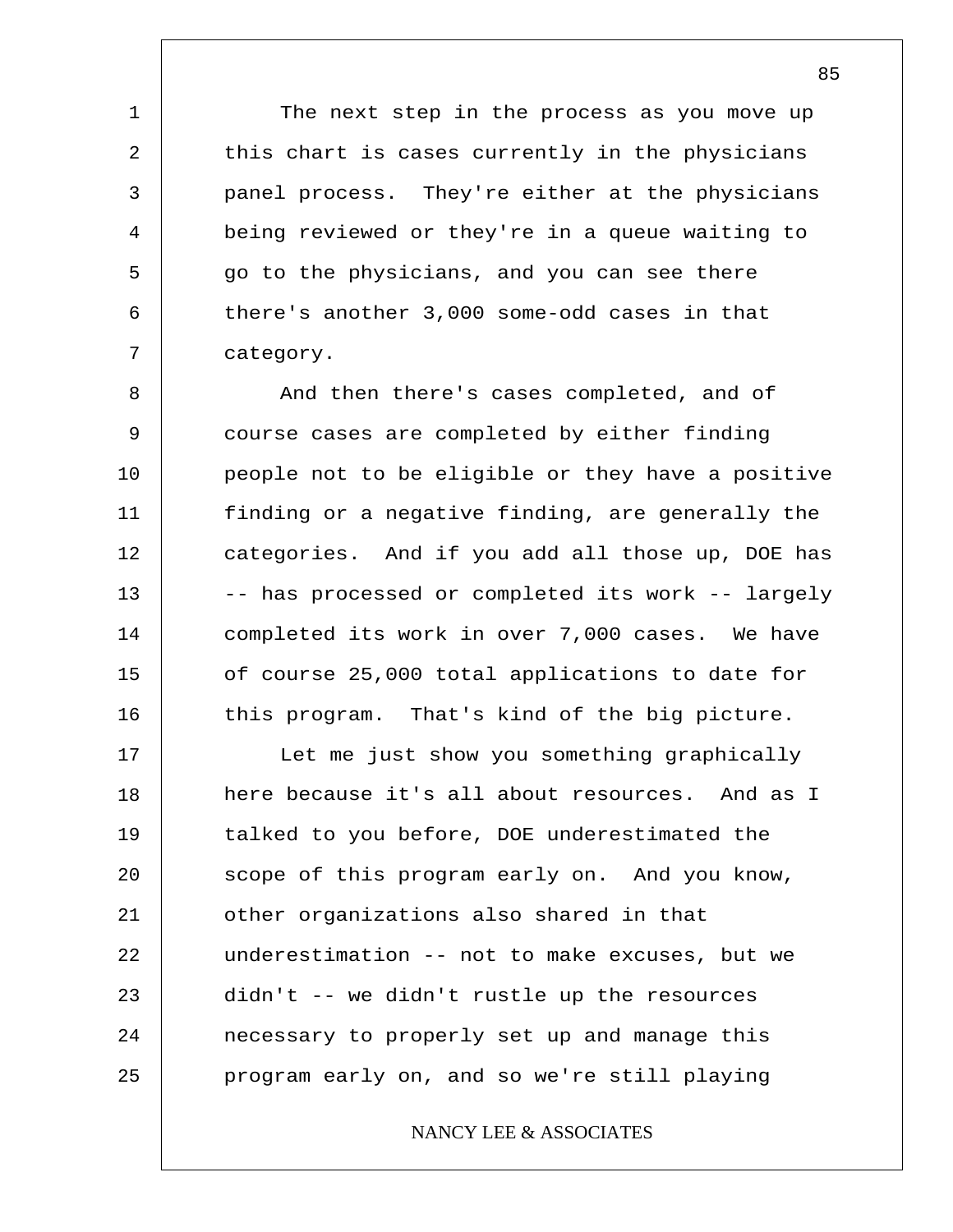1 catch-up on that.

2 3 4 5 6 7 8 9 10 11 12 The chart on the left-hand side has to do with preparing cases, those 7,000 that I just showed you on the previous slide. The chart on the right-hand side has to do with physician determinations, getting the physicians' determinations. The Y axis here goes from zero to 200, so they're on the same scale, so you can just let your eye kind of drift across and you can see that we're still preparing cases faster than we're getting them through the physicians panel.

13 14 15 16 17 18 19 20 21 22 But if you look on the left-hand side where we're preparing cases, you can see where we had inserts of resources, courtesy of the Congress, to give this program a boost. And basically in about September, October of '03, a little less than a year ago, we received reprogramming approval from Congress for \$9.7 million, which we were able to add to our budget and we increased production of cases threefold. And I shared this with you before, I think.

23 24 25 We just received -- in June received another reprogramming of \$23.3 million. We actually asked for \$33.3 because that's what we needed to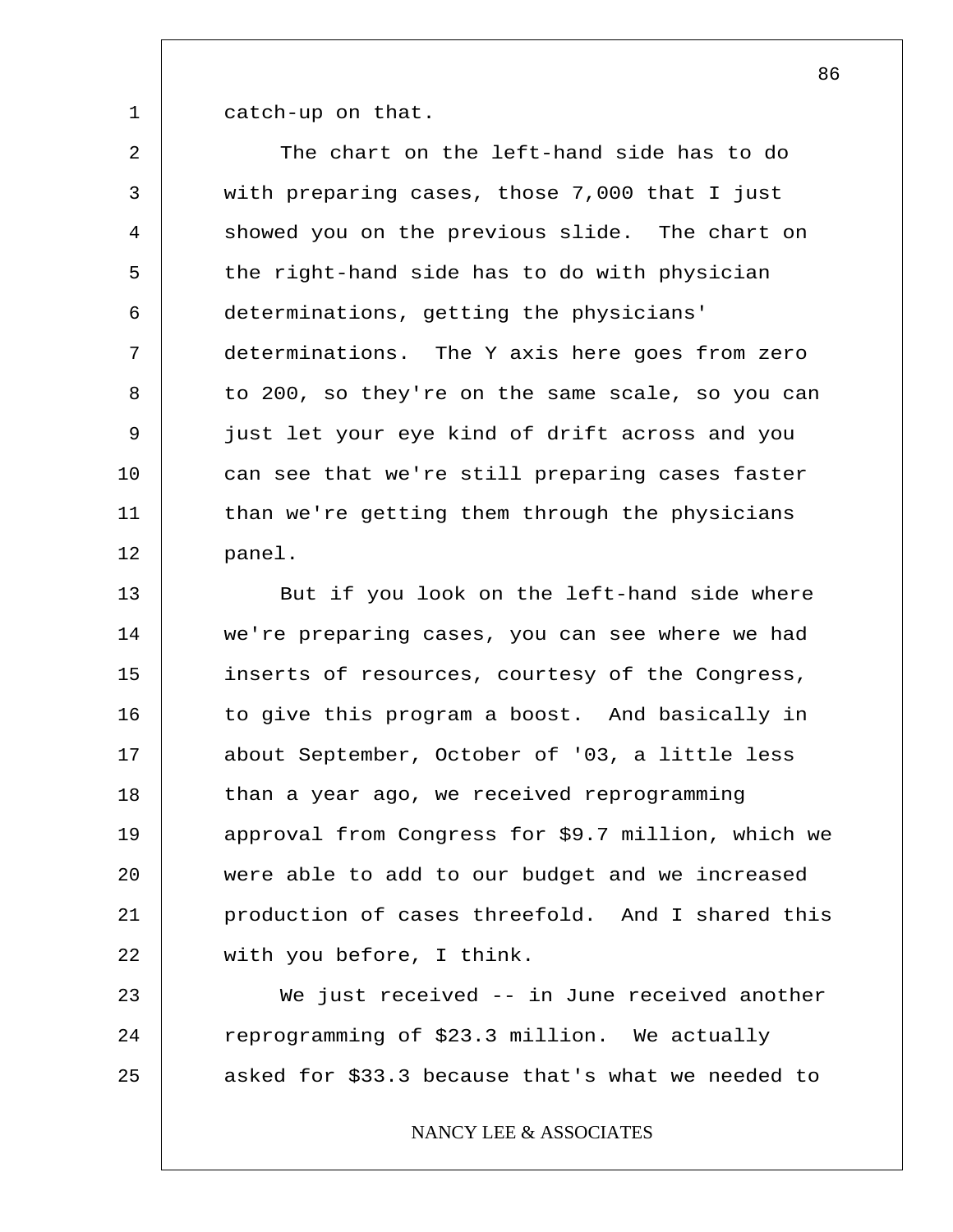do to make our goals, but for several reasons Congress allowed us to have \$23.3 million. And you can see the solid line on the left -- lefthand side of that dotted vertical line is remarkably going up, and then on the right-hand side it's kind of -- they're kind of confused there, but there's a dotted line that goes even higher. This is the metric that will actually get up well above 300 cases per week, probably in the next four to six weeks.

1

2

3

4

5

6

7

8

9

10

11 12 13 14 15 16 17 18 19 20 21 22 23 24 25 Now what happened to get us here? We basically hired about 200 case processing people over the last 12 weeks in Washington, D.C. And - - and the reason that that actually -- that curve takes a little dip right there where it says \$23.3 million received is because we took some people off-line to train the new people, so there's some inefficiencies associated with training the new people and we're starting to shoot back up. And my contractors tell me that they're confident that actually by the end of August they should be over 300 cases per week. I would give them a few more weeks beyond that. On the right-hand side is physician panel determinations, and physician panels have always

NANCY LEE & ASSOCIATES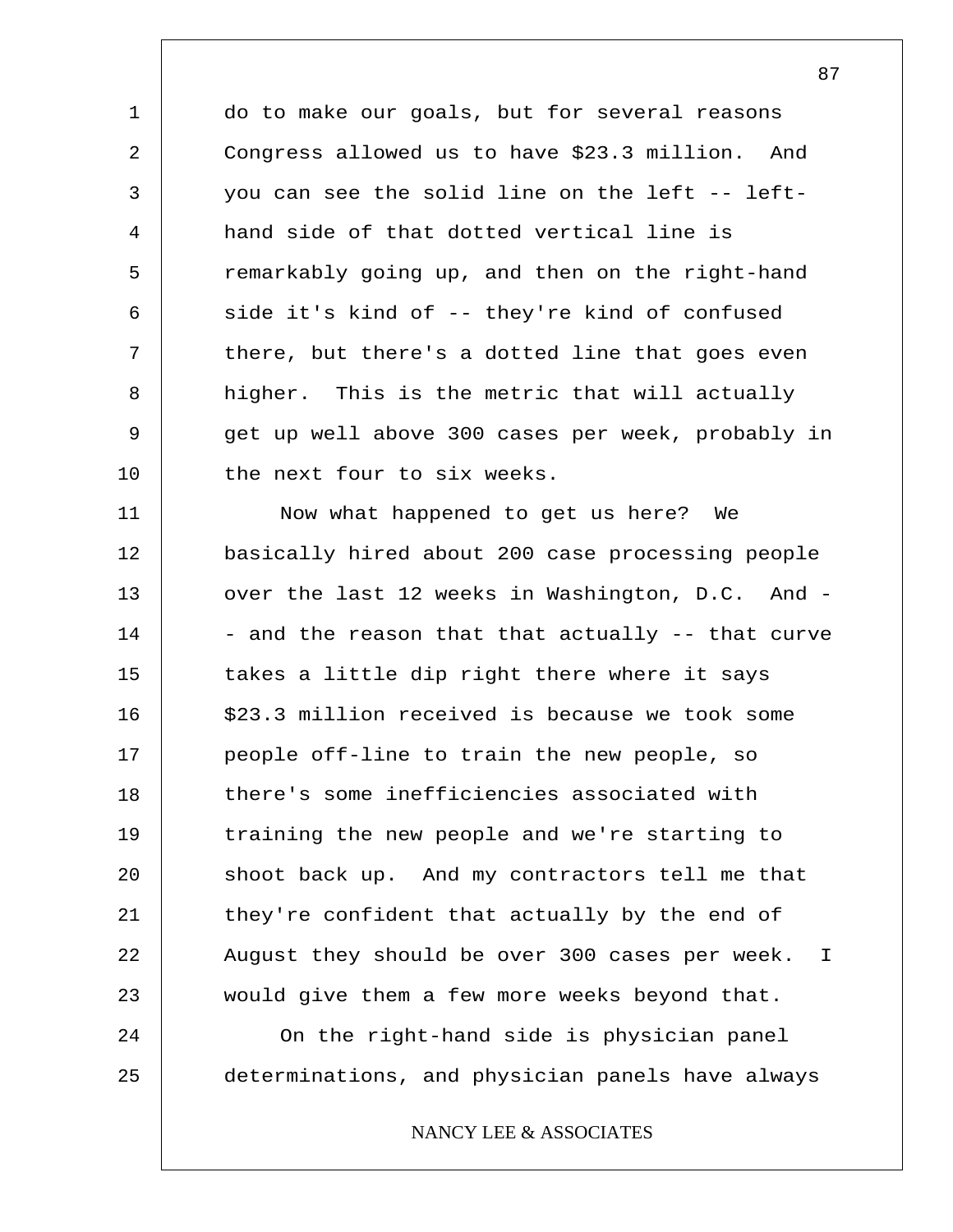1 2 3 4 5 6 7 8 9 10 11 been a challenge for us because we needed - we've had a hard time getting the resources, getting the physicians or the physician time - the FTE, if you want to call it that - especially when they're working on a part-time basis. We made a couple of changes to the program. I think I mentioned last time I met with you folks, we changed the physicians panel rule to allow a single physician to make a determination. And that single-physician determination is if it's a positive.

12 13 14 15 16 17 18 19 20 21 22 23 24 So the first look at any case is done by a single physician, and if that physician finds in the positive, then that physicians panel review is done and that person will get a positive determination. If that first physician rules in the negative, then it would go to a second and to a third physician, if needed, to make sure that we get the two out of three negative. Or if it got another two positives, then it would turn into a positive determination. That change alone has made a dramatic increase in our physicians panel production, and you can see that shown there on the right-hand side.

25

We estimated that mathematically we would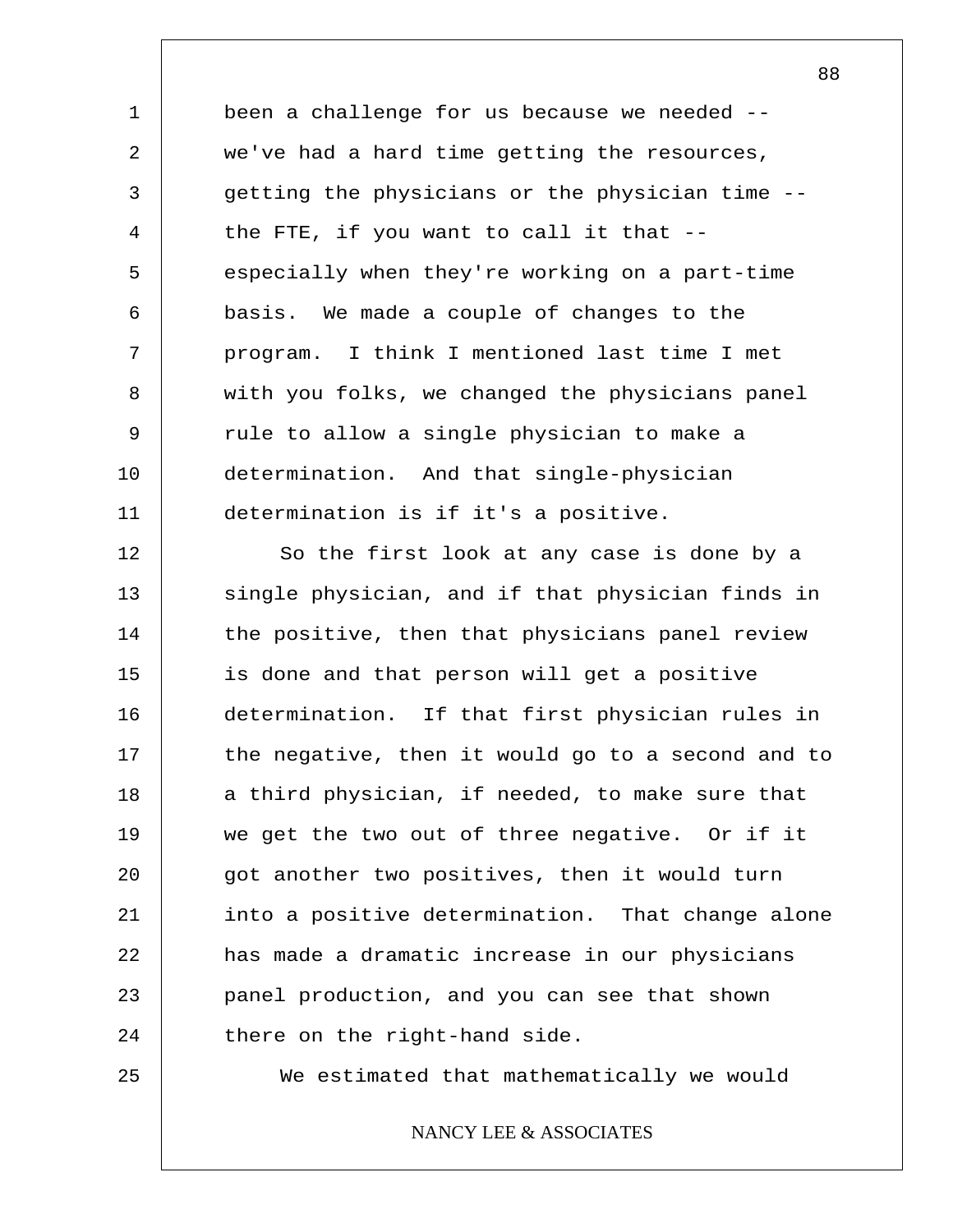1 2 3 4 5 6 7 8 9 10 11 12 13 14 15 roughly double our production, given no new physicians, and we're coming pretty close to tripling our production with that change. Our physicians give us feedback that hey, now I don't have to coordinate with two other physicians across the country electronically. We have several physicians -- from five to seven every week that are working in Washington full-time, and they're, you know, very, very much more efficient. In fact, we give a lot of the second and third reviews to the physicians that are in Washington because the coordination is much simpler when you're sitting across the table from the person you need to coordinate with. So we're seeing some tremendous increases there.

16 17 18 19 And I'll talk later on, too, about the great job that NIOSH and the American College of Occupational Environmental Medicine have done in recruiting new physicians for this program.

20 21 22 23 24 25 This chart is a chart of cases unworked. I can't -- I can't paint it any prettier than that. In September of '02 we had about -- a little over 12,000 cases -- applications for this program, and we had not started working those cases. When I took over this program in -- gee,

NANCY LEE & ASSOCIATES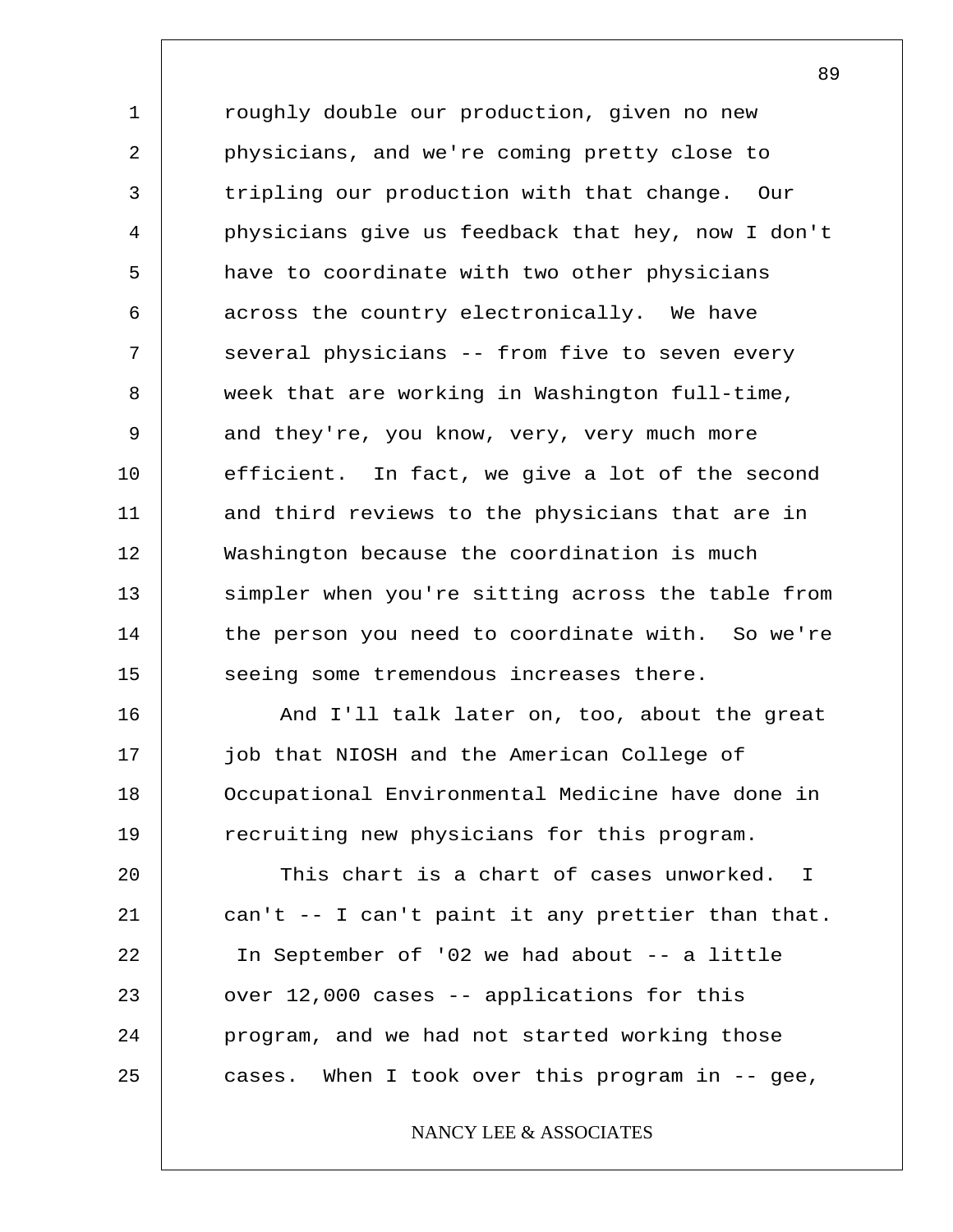1 2 3 4 5 6 7 8 9 10 11 12 13 14 15 16 I forget when it was now -- March '03 I guess it was, that number had actually grown to about 13,000. We turned the tide -- I can't quite read that -- turned the tide around October to November of last year and are starting to work those off, and you can see this rapidly approaching zero. And this means that there are still about -- at the time of this chart, about 7,000 -- I think the number's actually down to about 5,000 today -- there's about 5,000 cases that have come in -- some of them could have come in last week, some of them could have come in six months ago, but they're cases that basically have not been worked yet. We haven't requested documents from the sites and started that process.

17 18 19 20 21 22 23 We're in the process now, based on the reprogramming, the \$23.3 million that I showed you that we got last June, we're requesting all data on all cases from the sites, and that'll drive this number to zero and move all those cases into a currently-worked part of the process.

24 25 We have what we call a path forward plan. think I might have shared this with you last I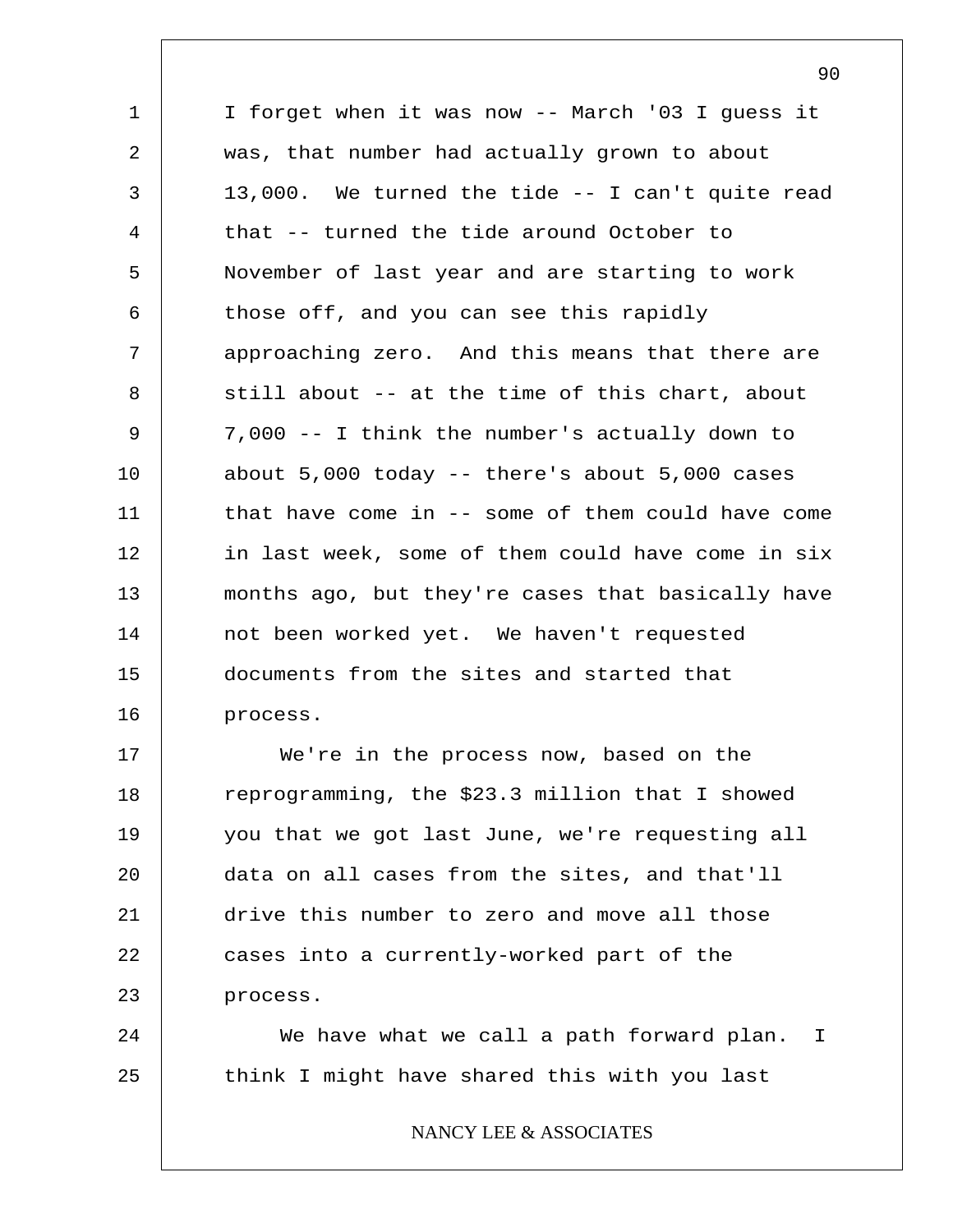1 2 3 4 5 6 7 8 9 10 11 spring when I last met with you. It basically has four elements to it. The bottom line is that this is the plan that's going to get us to reducing the backlog of Part D cases to zero by the end of calendar year 2006. At that point in time we'll be where the Department of Labor is today, and that means working cases as they come in the door, working them as fast as we can to get them back out the door. But to work the backlog off will take us to the year -- into the calendar year 2006.

12 13 14 15 16 17 Now that's not 25,000 cases that I have today, but it's about 33,000 because there'll be another 8,000 cases that'll come in over the next couple of years while we're working off the backlog, so that's the total number we're talking about.

18 19 20 21 22 23 24 The four-part plan -- first part is regulation changes, and that's done. Basically it was changing the number of physicians on the panels from three to one, which I've already talked about, and also the -- to do multiple reviews for the negative physicians panel determinations.

25

The second element, down here in the lower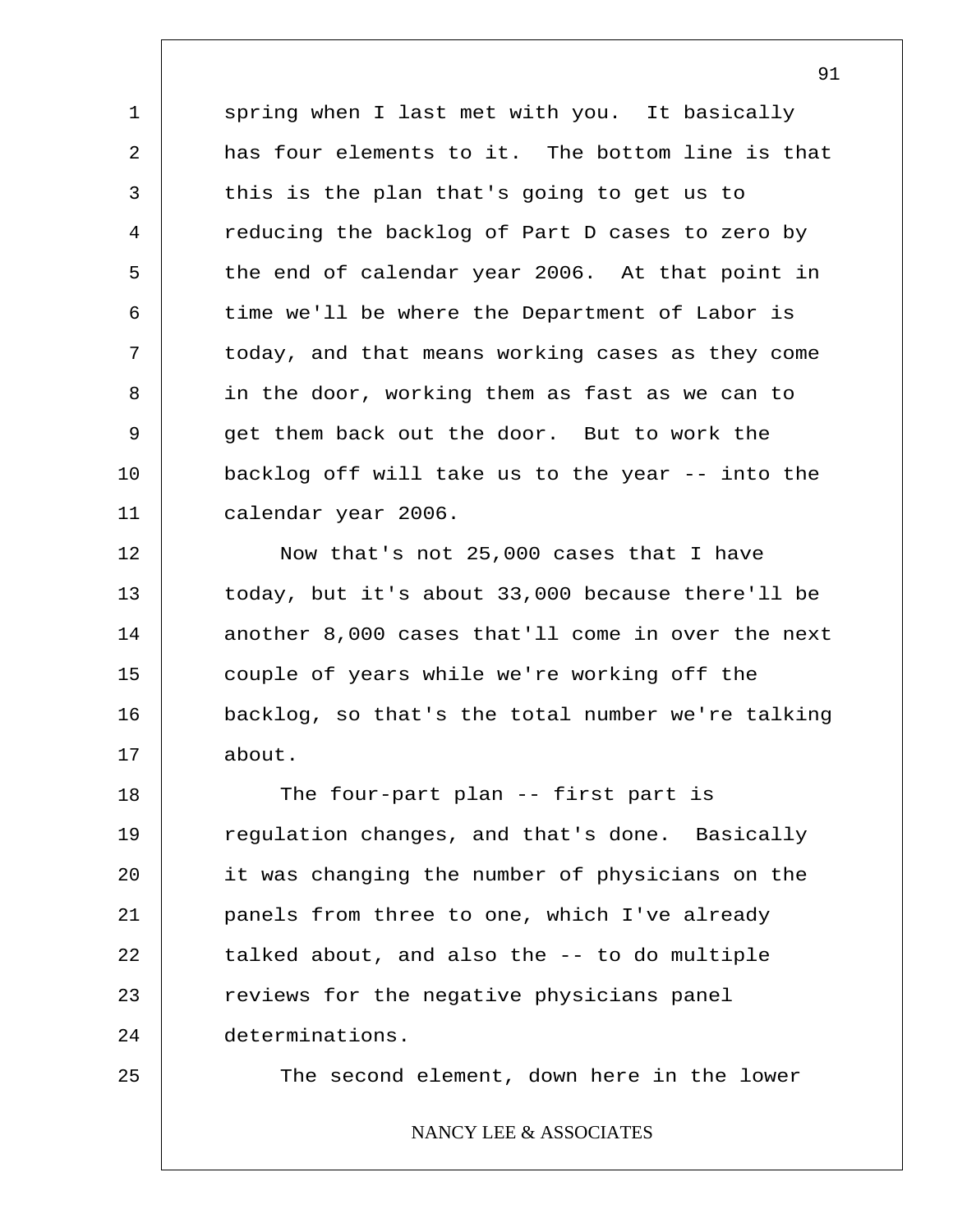1 2 3 4 5 6 7 8 9 10 11 12 13 14 15 left-hand corner, is legislation. We need some - - what may look like minor changes made to the legislation, but they'll help us dramatically, one of which is to remove the pay cap on physicians. I've mentioned this before, that we're limited to a certain dollar amount or a certain executive schedule amount that's not reflective of the market value of these physicians' time, and we've had some challenges getting physicians to work for this program at that low pay cap. Also there's some language in the legislation currently that kind of restricts our hiring authority for physicians, and so we need some changes there to expand that hiring authority.

16 17 18 19 20 21 22 23 24 25 There's also a requirement that we have an MOU, a memorandum of understanding, with every state before we process applications in those states, and that -- it's kind of an artifact of the program. At one time we thought we were going to actually do evaluation for every state's claims, and at that point in time we would need to have the agreement from the state to do that. The program is not designed that way now, and hasn't been run that way for two or three years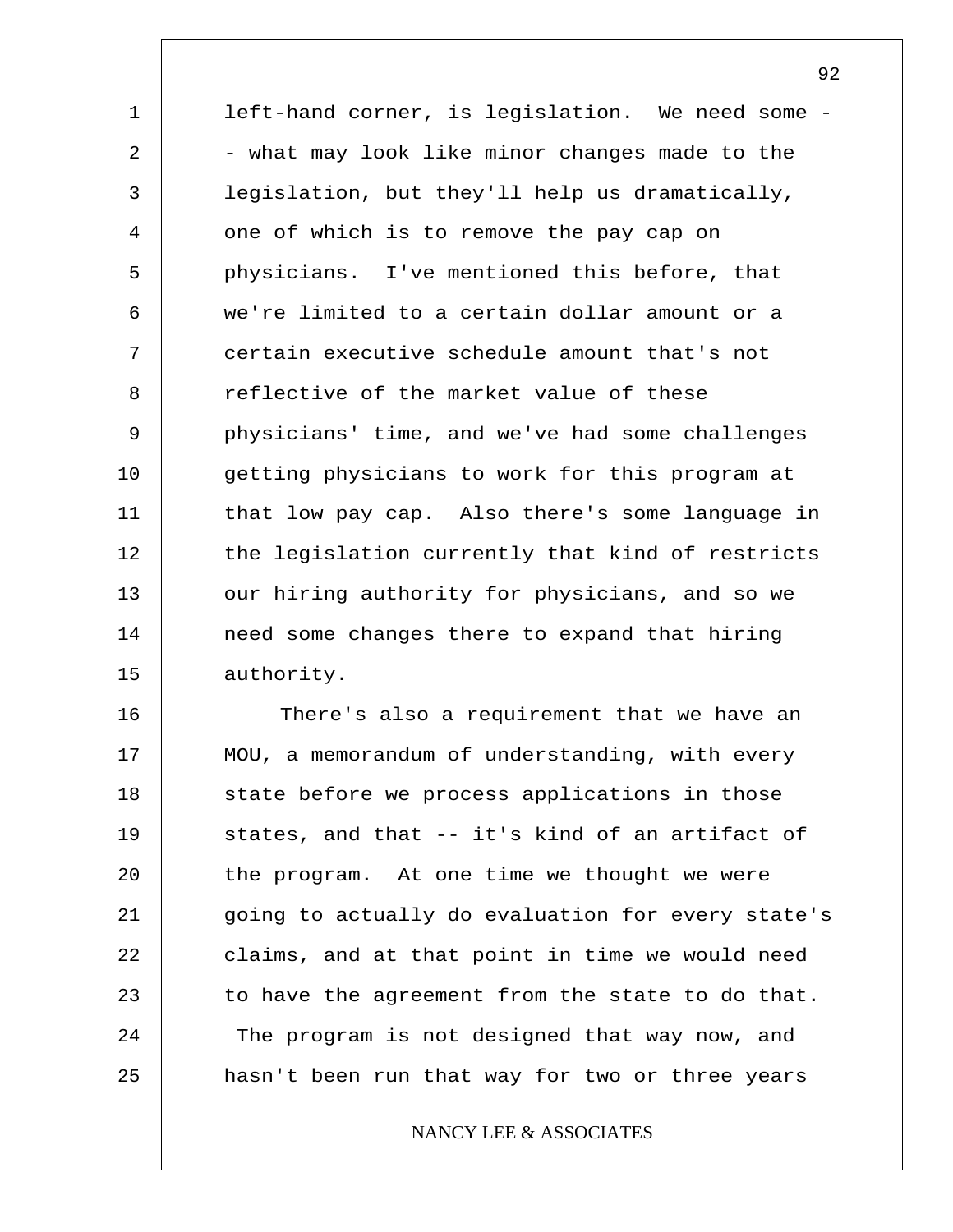since our rule came out, so the MOU is really unnecessary. And we've got a couple of states that are a little bit reluctant to enter into the MOU with us because they're not sure of their liabilities. And so if we remove that requirement, I can -- I can commence processing claims in those -- those states.

1

2

3

4

5

6

7

8 9 10 11 12 13 14 15 16 17 18 19 20 21 22 23 24 25 The third element is budget. I mentioned it's all about resources. It's about DOE's late start identifying the resources, but it's about the challenge -- the uphill challenge that we've had in the last 18 months getting the resources agreed to, I guess I'll say, by Congress. The reprogrammings we did this past year were all moving money inside the Department of Energy from one type of an account to another type of account, but you still have to have Congress's approval to do that, and there's a lot of steps you have to go through to make that happen. It's been very slow in coming. Not blaming Congress at all, it's just a very detailed bureaucratic process. We needed in '04 \$33.3 million to accomplish what we wanted to accomplish, and we've only gotten \$23.3 in that last reprogramming, so I'm still \$10 million short.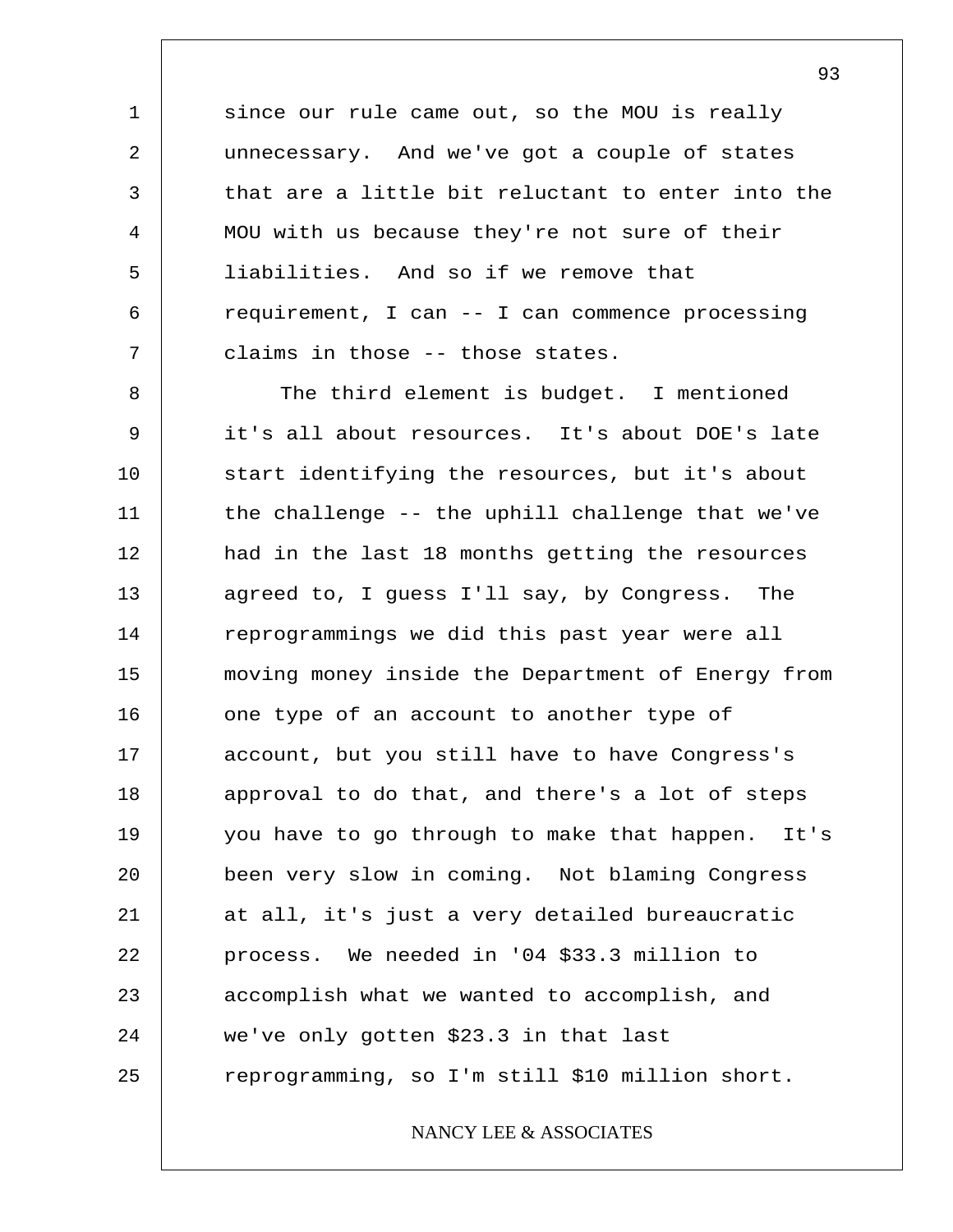We have to do a little bit of quick dancing to figure out how to catch up that in later years, in '05 or '06, but we're still holding to our commitment to process all backlog claims by the end of calendar year 2006.

1

2

3

4

5

6

8

9

7 10 11 Our '05 budget that we've requested, the President's budget that's on the -- it's in Congress now requests a budget of \$43 million for FY '05. And with that budget we'll have sufficient funds to continue this -- this path forward plan.

12 13 14 15 16 17 18 19 20 21 22 23 24 25 The fourth and final element in the lower right-hand corner, process changes, many of which have already been implemented. We continue to look for opportunities to optimize and be more efficient in our processes. We've brought in outside reviewers. Others have brought in outside reviewers for us, but we learned from those, such as the GAO reports. But -- so we've made those -- those increases in production. We're looking to produce what we call a tiger team to do a top to bottom scrub of the program here in the near future, something that we really ought to do probably about once a year, look for opportunities to make changes. We reprioritized

## NANCY LEE & ASSOCIATES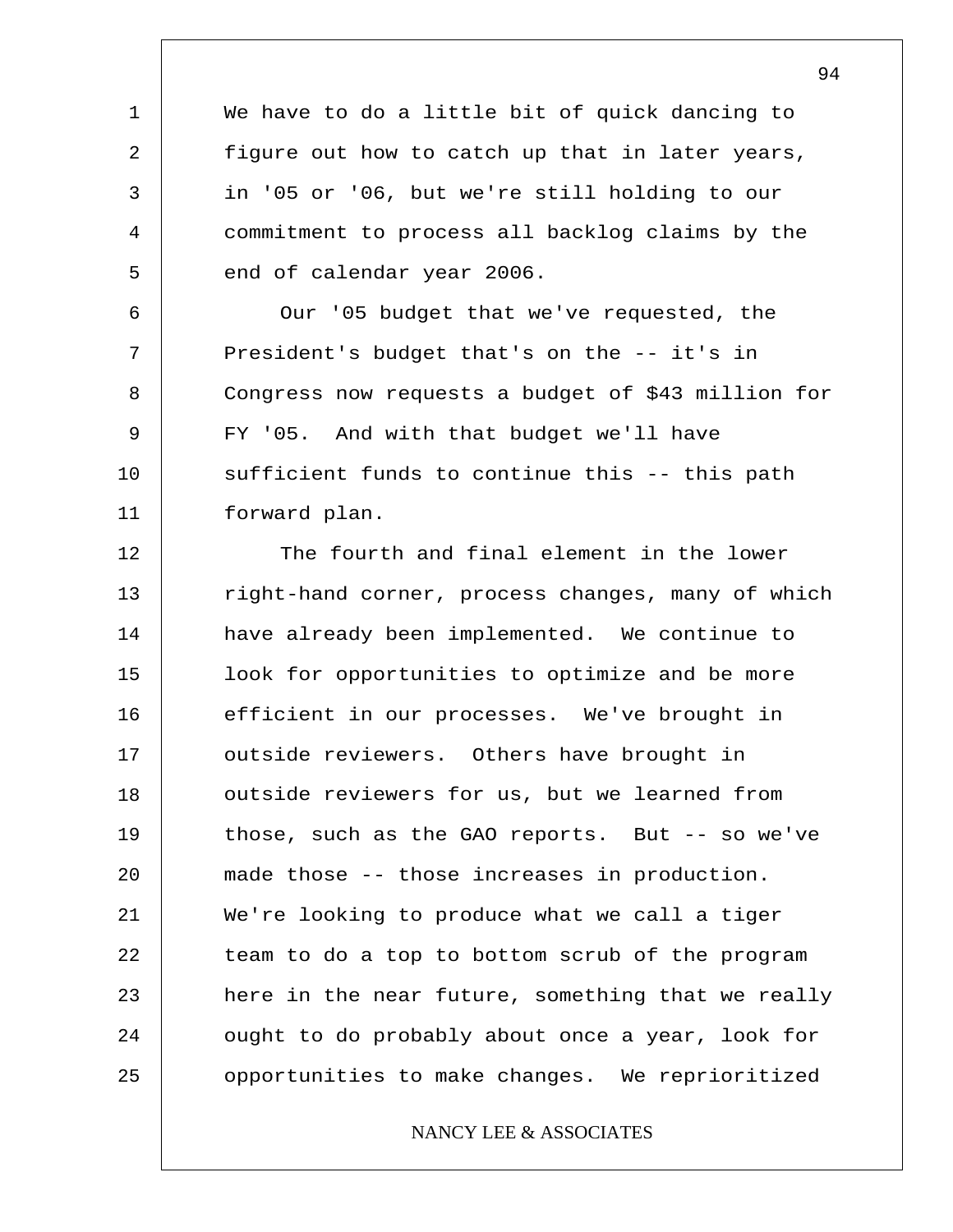1 2 3 4 5 6 7 8 9 10 11 12 claims. I think I probably touched on this the last time I met with you, but basically to put living applicants before survivor applicants because living applicants get the greatest immediate benefit from the Workers Compensation program. And then we also have reconstituted the advisory committee, although that committee probably will not have its first meeting until after some of the uncertainness of the fall Congressional schedules clear, so the advisory committee will probably meet in October or November time frame.

13 14 15 16 17 18 19 20 21 22 23 This is just simply a chart to show you how we'll work off the backlog, and you know -- as you recall, I mentioned about 33,000 applications will be the end number. This is how those applications get worked off. Basically a small number in July '04 -- well, I say a small number but we've got about 3,000 under our belt now and we'll work them off on that schedule. This requires us to process somewhere between 300 and 350 applications per week between now and the end of calendar year 2003 -- 2006.

24 25 Switching gears for a moment, there was some discussion earlier about the support that DOE

NANCY LEE & ASSOCIATES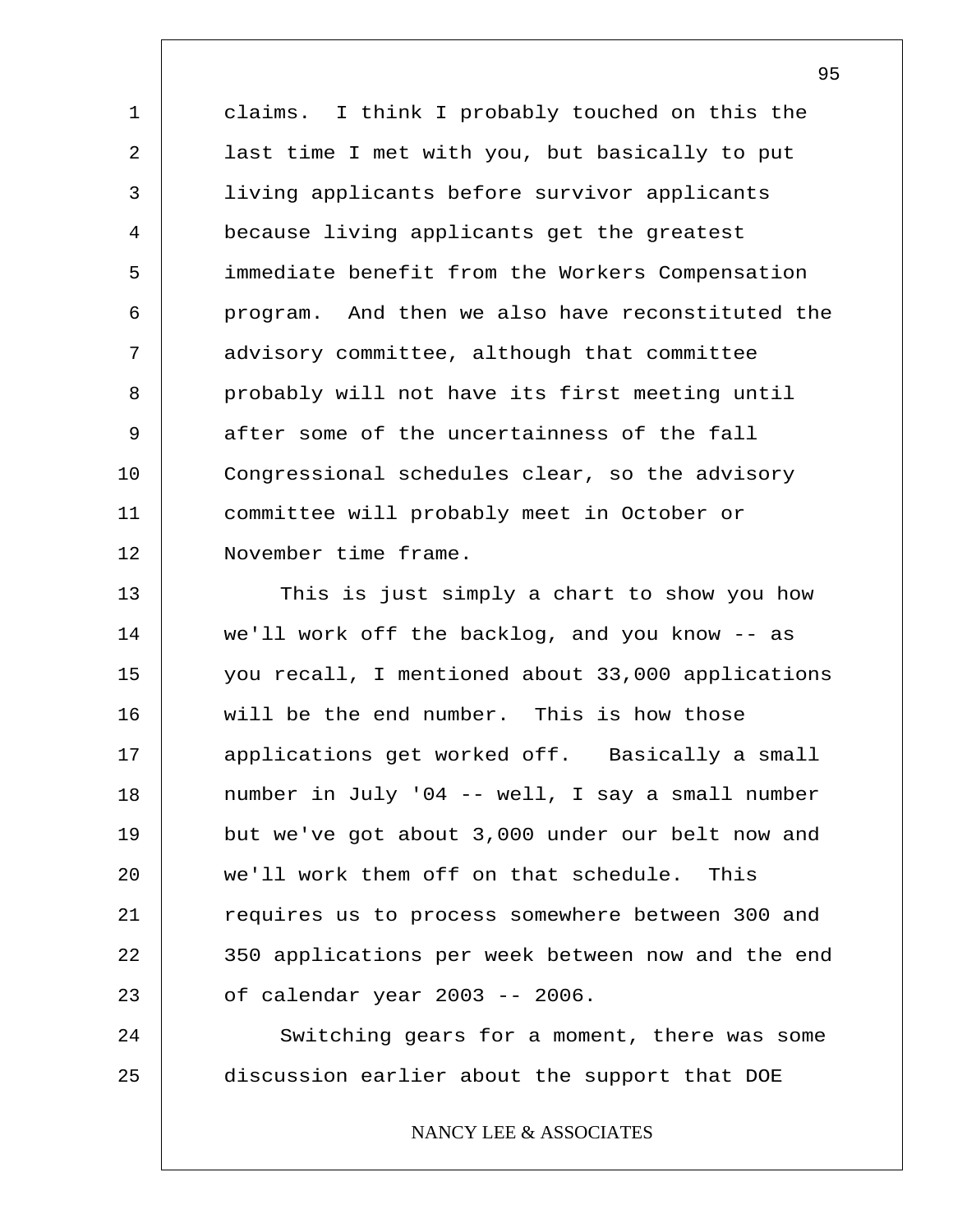1 2 3 4 5 6 7 8 9 10 11 12 13 14 15 16 17 18 19 20 provides for NIOSH and radiation dose information. We do track that and -- and NIOSH tracks it very closely, and actually this is their data that they provide to us. We take great pride that we have much improved over - from a year to two years ago. One percent is still one percent that we're not getting done within the 60-day time period that we agreed to provide them data, and we continue to -- to attack those. And I think there's been sufficient discussion earlier today on some of the reasons for those differences, but they have to do with database. In some cases we can't find the data and so people are still looking for it, when at some point they may need to just give up and say we can't find the data on this individual. And then there's a couple of cases where we're still waiting for records to be -- to be found or retrieved from archives to provide that -- that data.

21 22 23 24 25 I talked about additional physicians. NIOSH has provided DOE with a total of 250 physician panel nominees -- and the number may be plus or minus. I apologize to NIOSH if I don't have the number exact today. About 190 of those are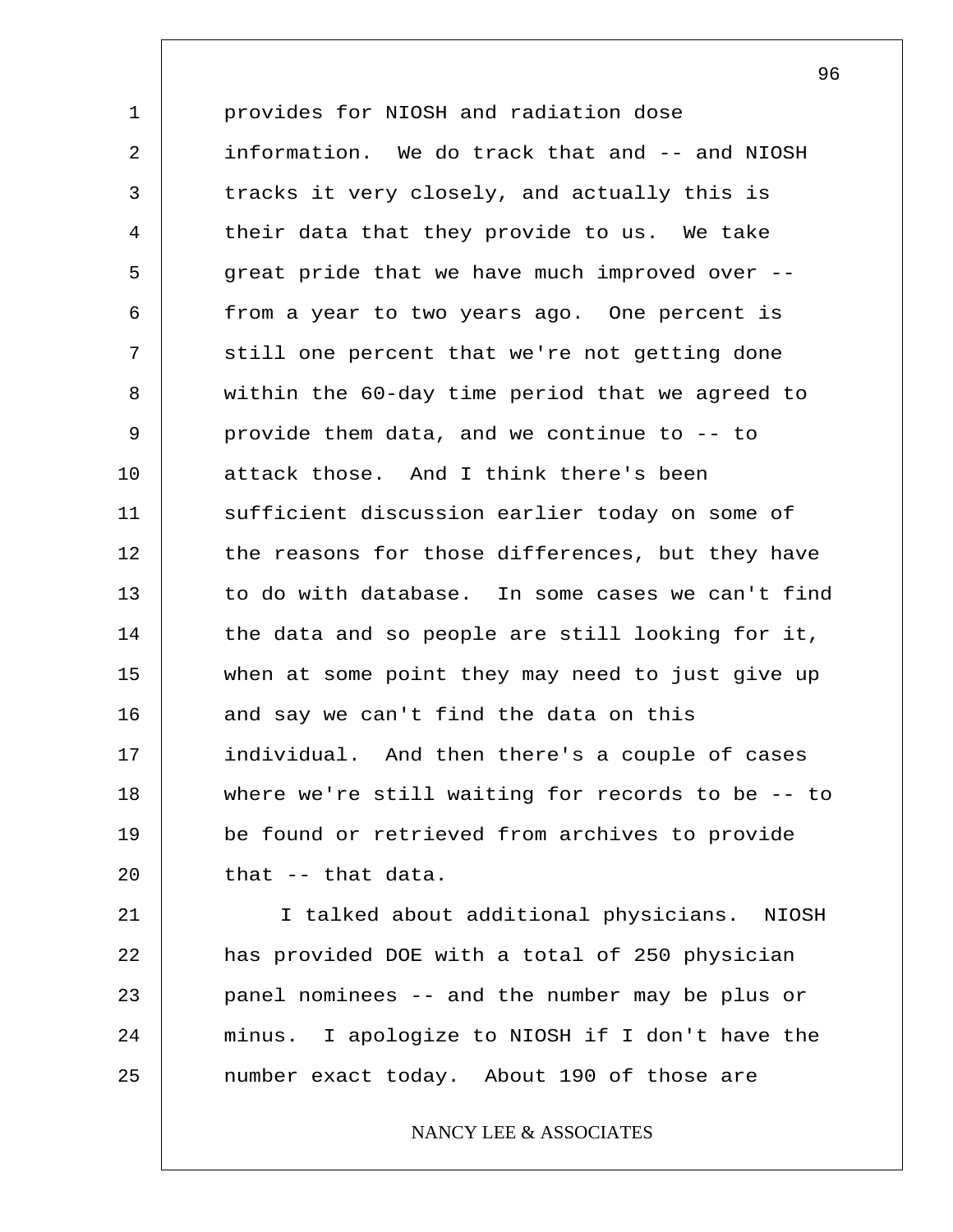actively working. The other 50 to 60, for various reasons, are not working. In some cases it could be the pay, but in other cases they're just busy with their own personal agendas right now and so they've asked not to review cases. Some never started. There's just different reasons, which we try to deal with and increase that number.

1

2

3

4

5

6

7

8

9 10 11 12 13 14 15 16 17 18 19 20 21 22 We did just receive 73, 77 -- something in the seventies -- new physicians from NIOSH just in the past few weeks that are a result of new recruiting activities through ACOM, and I think that's really working out well. And I understand that NIOSH has another 20 potential appointees that they're reviewing right now at NIOSH, so the numbers are getting up there. And also I'm happy to say that a significant number of these new physician nominees are interested in working full time, and boy, do we really get out bang for the buck out of the full time physicians, more than having to mail the stuff back and forth across the country.

23 24 25 It's all about money and compensation. And although the DOE is not -- does not pay claims and the DOE is not in control of how claims are

## NANCY LEE & ASSOCIATES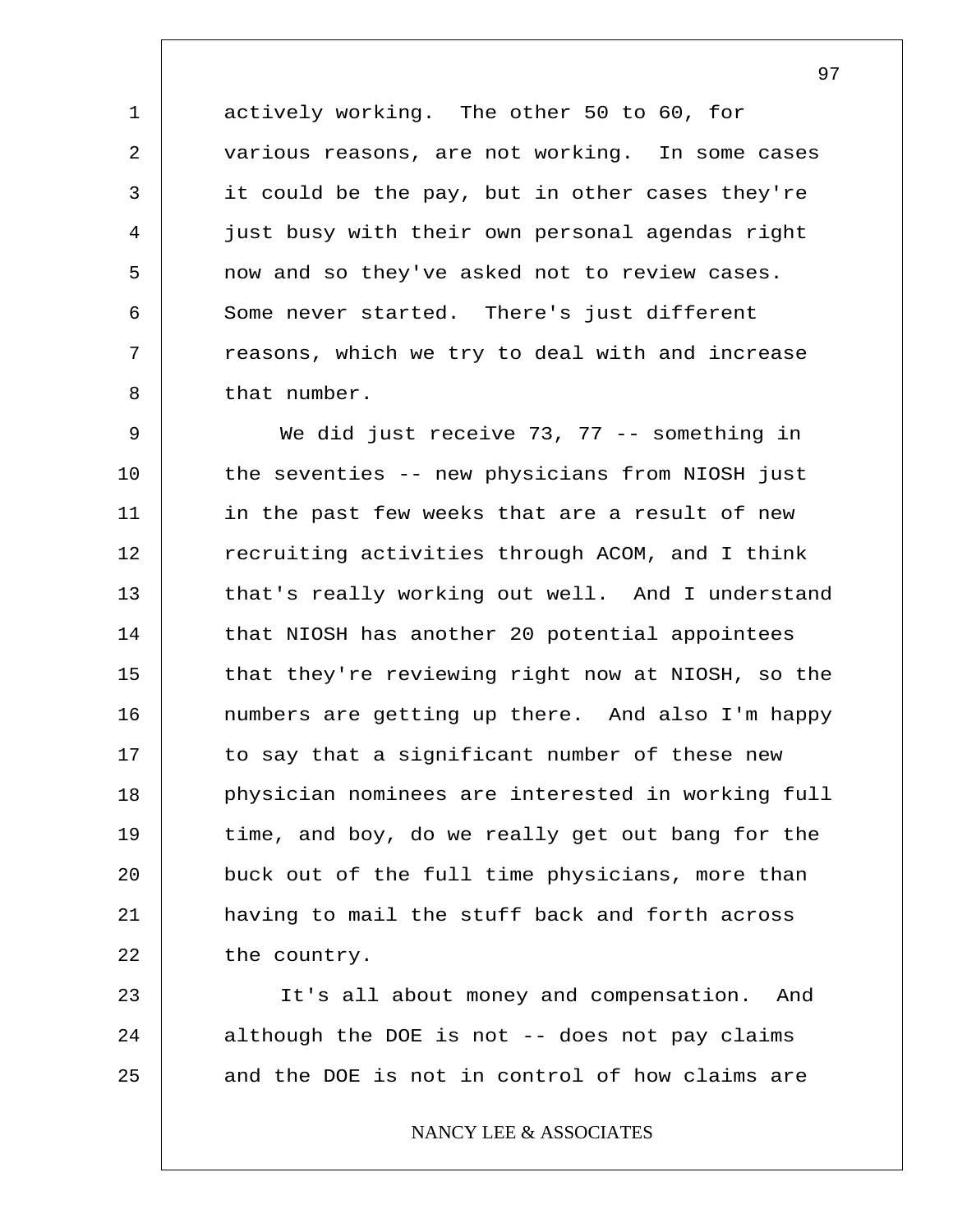1 2 3 4 5 6 7 8 9 10 11 12 13 14 15 16 17 18 19 20 21 22 23 24 25 necessarily paid, except that we can order our contractors not to contest them, we do track the money. And this is where the claims actually sit today. These are not large numbers, so we've basically completed our work on 7,000 cases. About 3,000 are complete in the program. These are not large numbers, but the pipe is full of product and it's just starting to come out the downstream into the pipeline, if you will forgive me for using that analogy -- 378 people as of this date, which was July 31st, have received positive determinations from our program. That's over 400 now, but it was 378 then, and at the time this snapshot was taken, 87 people had applied for Workers Compensation. And we -- we actually -- when people get a positive, we call them up after they get the letter, explain to them what the letter said, ask them if they understand how to apply for state Workers Compensation. In many cases it's go back to your employer and -- and file a claim with your former employer, and we walk them through those processes. Of the 87 that have applied, 31 at the date of this slide had actually received some compensation, either medical or a settlement

NANCY LEE & ASSOCIATES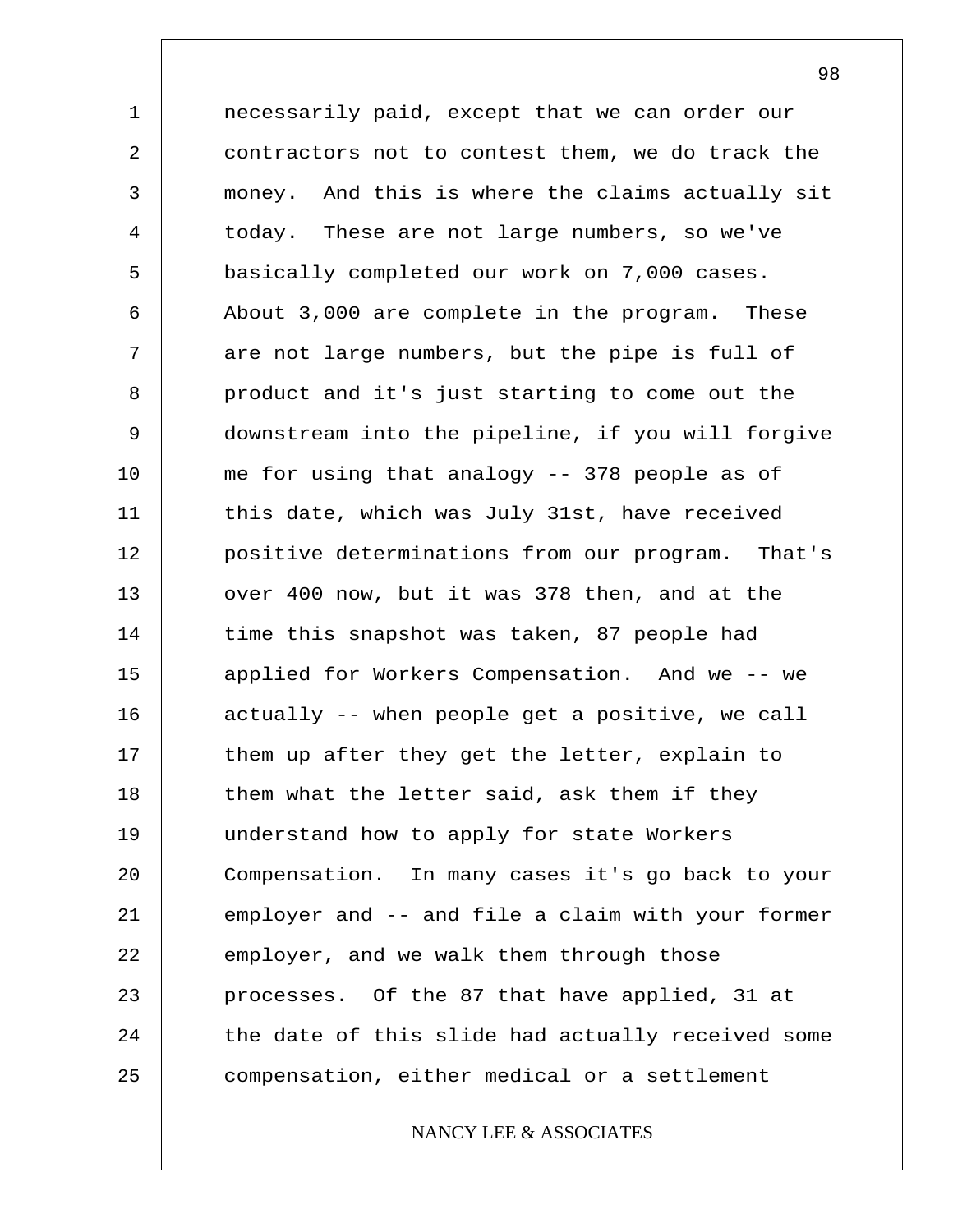1 payment.

2 3 4 5 6 7 8 9 10 11 12 13 14 15 16 17 We are concerned and we will continue to be concerned and continue to work the gap between the 378 and 87. Some of that's time lag, but some of it is people don't want to apply for Work Comp. Sometimes they're exhausted from the process, and that's not good and we need to get them beyond that. In other cases, they -- they have knowledge that there's not much benefit there for them because either they weren't out a lot of medical expenses or they're survivors that have reached majority age that won't see a lot of benefit from the program. So there's -- there's reasons for that gap, but we continue to study that because we want to encourage as many people as we can to apply for -- for state Workers Compensation.

18 19 20 21 22 23 24 25 This is the dollar amount, and I wish I had a little more granularity on this for you. I can - - I can kind of talk you through a little bit of it, but at Oak Ridge we've paid out \$415,000 and as -- I'm just remembering from my memory, I think that's about a dozen applicants. Pantex, \$895 -- I'm going to assume that's one or two and it's probably small medical payments. At

## NANCY LEE & ASSOCIATES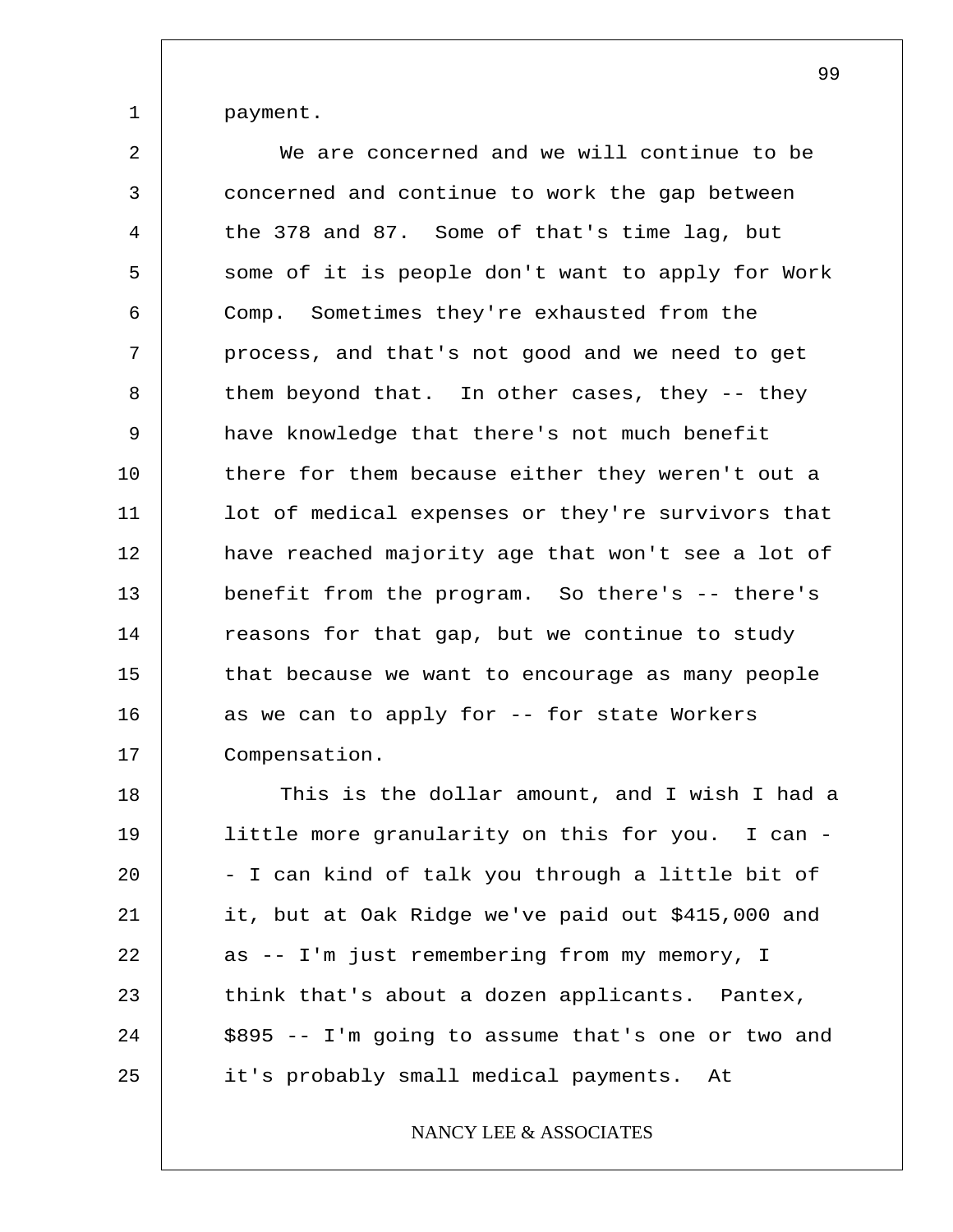1 2 3 4 5 6 7 8 9 10 Savannah River Site, \$161,000, and I think that was like less than five applicants. I think there was one case in there that was up around \$100,000. At Hanford, \$62,000, I think that says. I just don't remember the numbers for Hanford, but I'm thinking it's low -- low teens, so these must be low awards. And then Rocky Flats, \$62,000, and as I recall for Rocky Flats, I think that's four applicants and it's medical payments for Rocky Flats.

11 12 13 14 15 16 17 We hope this chart gets big quickly, and we'll continue to -- to track that. So we've paid out thus far over about \$703,000 in -- in claims. And also we have about another \$750,000 in reserves for future medical costs, so thus far the liability for these 31 applicants is up around \$1.5 million.

18 19 20 21 22 23 24 25 There's always questions about locally here at INEL (sic), what are the numbers here. Total cases we've received here is a little less than 1,000 cases for INEL. We've completed 139 of those; 29 of those were positives. If we go back to the chart for Work Comp payments, you saw no Work Comp payments for Idaho -- for the Idaho Engineering Laboratory, and as best we can tell

## NANCY LEE & ASSOCIATES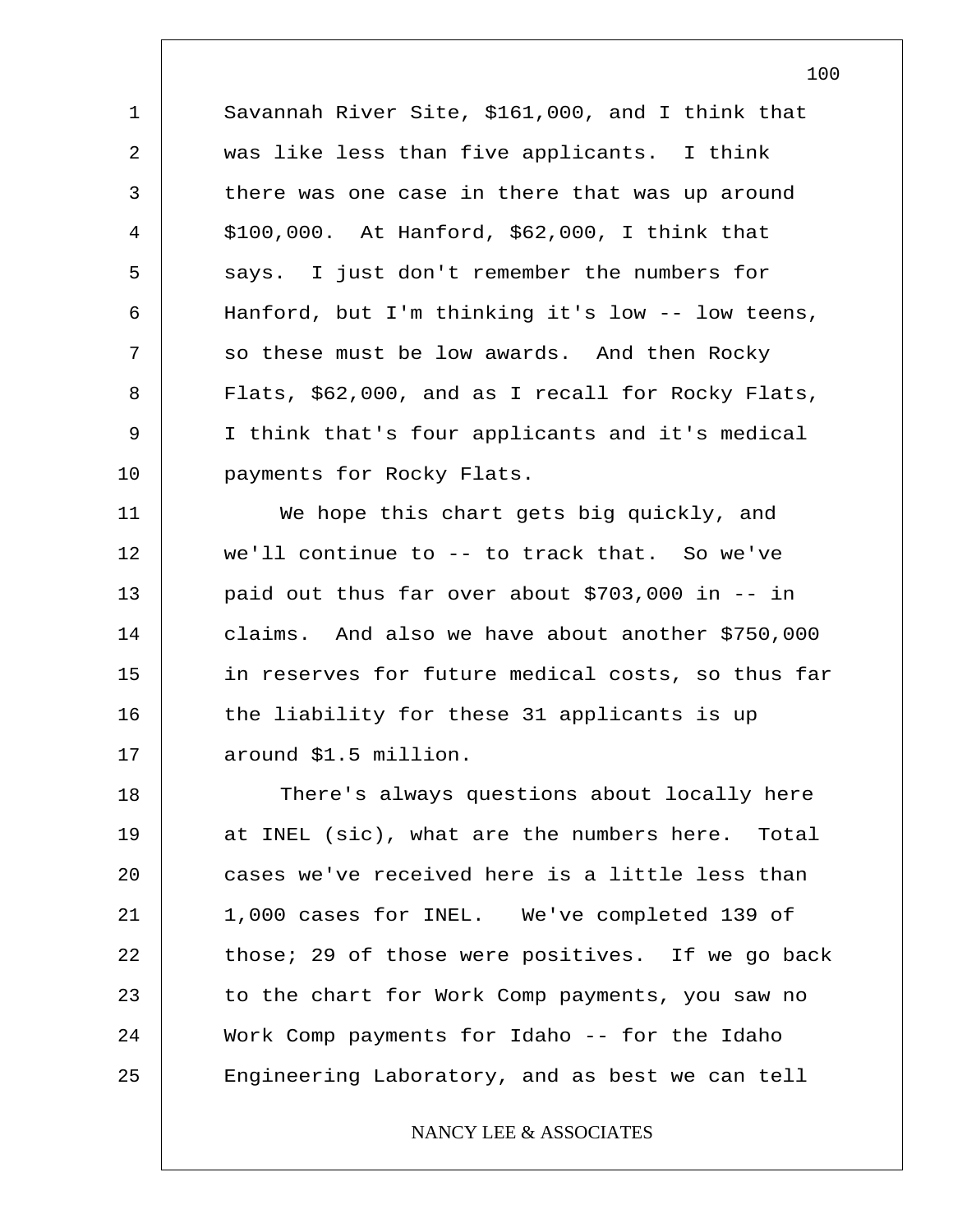1 2 3 4 5 6 7 8 9 10 11 12 13 14 15 16 17 18 19 20 21 22 23 thus far from our communication with applicants, none of our positive applicants here have yet applied for Work -- Workers Compensation as a result of the EEOICPA program. We do think we have information, and we're still clarifying that, that about three or four of the people that got positives, three or four of these 29, had received Workers Compensation payments prior to the existence of this program, so in addition to having already received compensation, they may have applied for the program just to get the paper and the physicians panel determination that -- that clearly shows that the DOE work was responsible for their illness. We have a total 180 cases for Idaho that are currently in the physicians panel process, so we'll be seeing those come out in the next 30, 60 days kind of time frame; 87 cases are still awaiting development, and we expect those to be pushed to zero in the next month, month and a half. With that, I'll be happy to answer any

24 questions.

25

DR. ZIEMER: Tom, do you see many cases where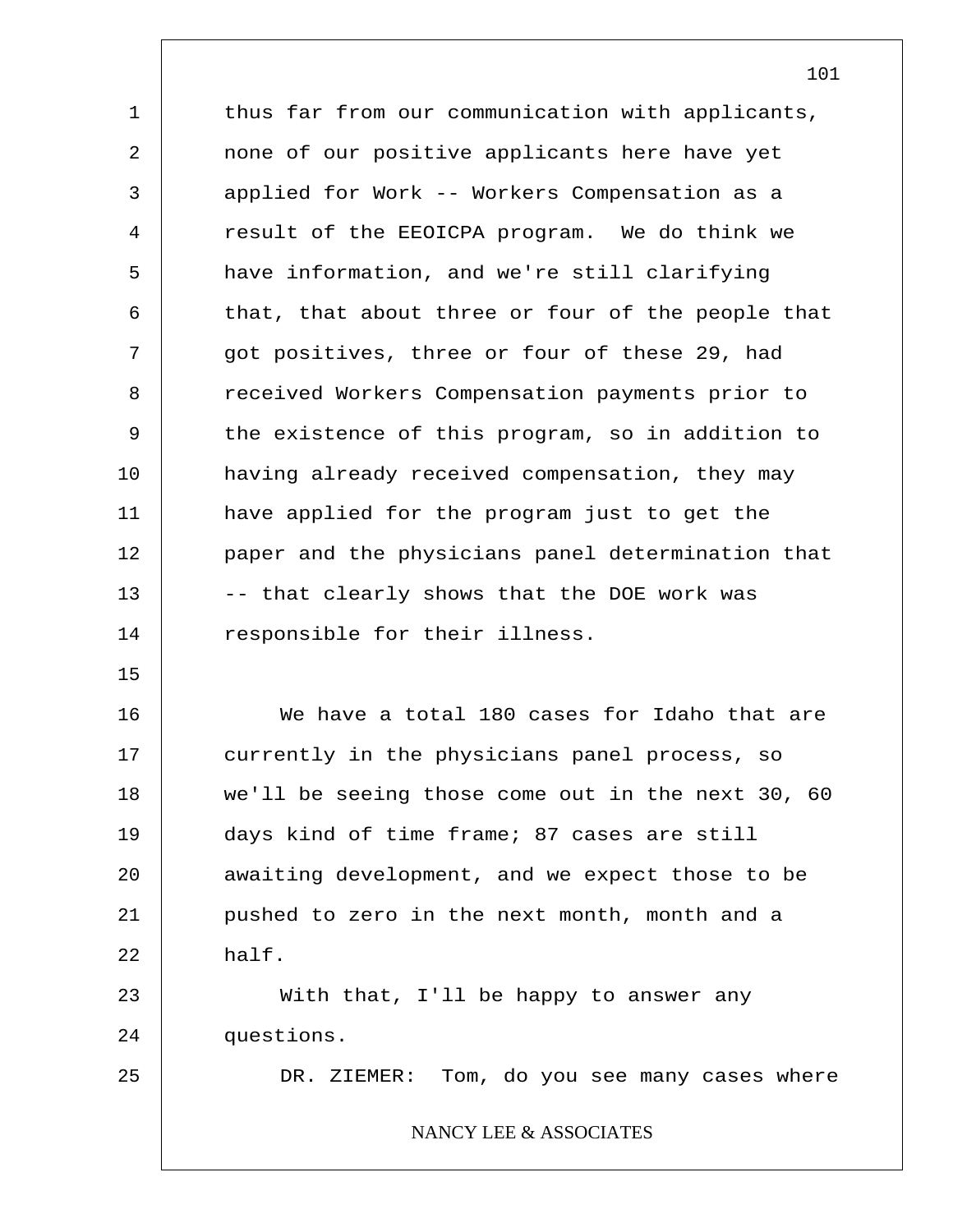individuals start out in the Subpart D program and clearly should be in -- into the dose reconstruction, NIOSH, that you kick the other way, and vice versa? How -- how much is there back and forth between --

MR. ROLLOW: We've done some data matches with the Department of Labor over time, and I think our data matches are somewhere in the 90 to 95 percent -- people in our program are also in the Part B program, so there's about a 90 to 95 percent data match.

13 14 15 16 17 18 19 20 21 22 23 24 25 Generally the resource centers are where most of them do the applications, and the resource centers serve both the Department of Labor Part B, as well as the Department of Energy Part D, and so the people in the resource center counsel them -- what kind of illness do you have, where did you work? Oh, gee, you might want to apply for this other program, also. So I think we're getting a lot of good front end service on the application process to take care of that. But yes, we do see on occasion where there's an individual that just is in the wrong program. Of course, my prog-- everyone -- almost

NANCY LEE & ASSOCIATES

# 10 11

1

2

3

4

5

6

7

8

9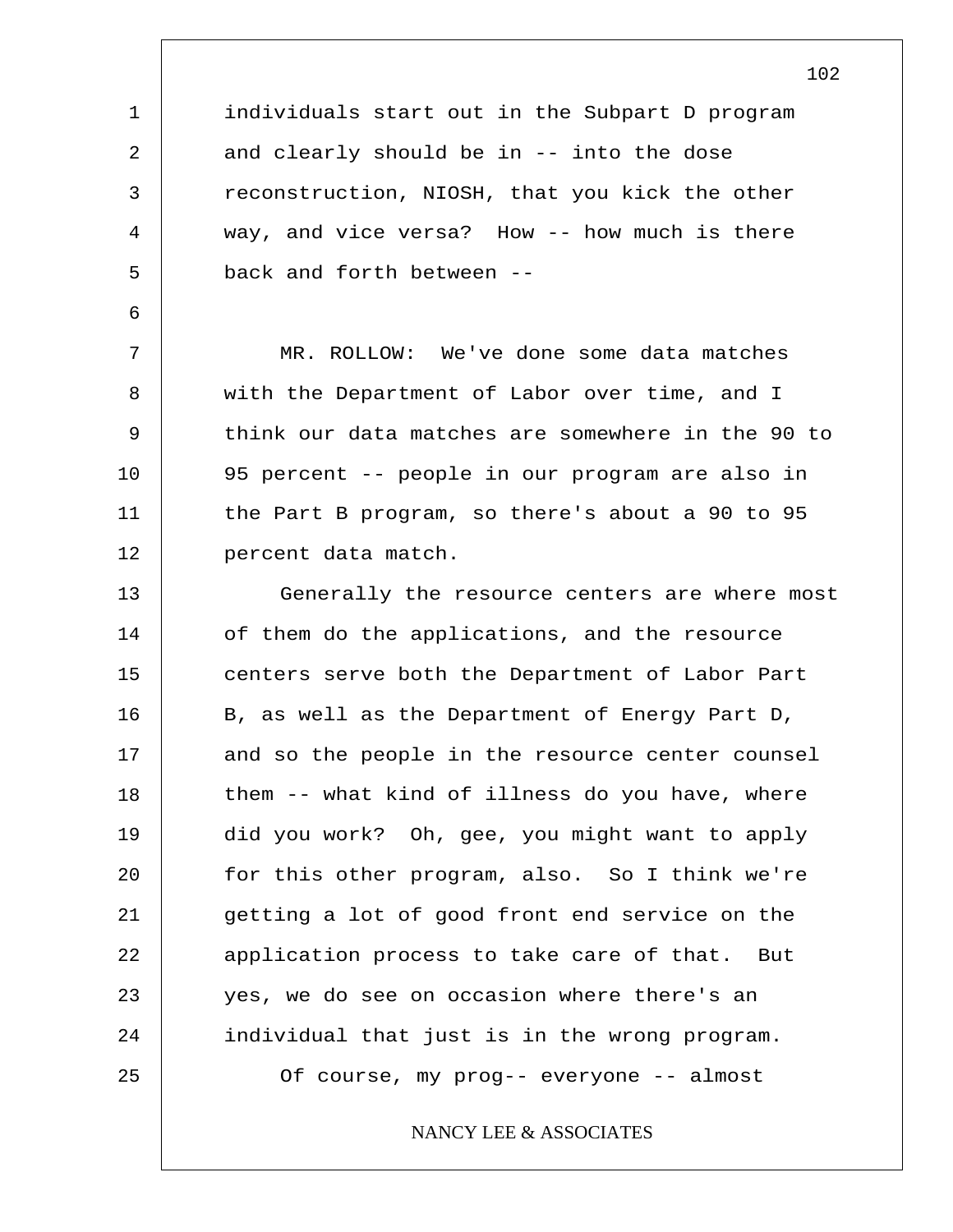everyone that's eligible for the Labor program is eligible for my program, but not vice versa. So we see a lot of referrals come over from the Department of Labor.

DR. ZIEMER: Roy?

1

2

3

4

5

6 7 8 9 10 11 12 13 14 15 16 17 18 DR. DEHART: Tom, last time I raised a concern about the radiation issue, that physicians who are reviewing these cases in Part D may not have the background, and yet have a case that is a cancer case with radiation implications. What are we doing to assure that the physicians are aware of this NIOSH program, that they know how to interpret the data that's coming through NIOSH? Not every case that I've seen has been reviewed because the applicant has chosen to move forward with Worker Comp rather than wait till there has been a dose reconstruction.

19 20 21 22 MR. ROLLOW: All right. Several issues there. I'll take them one at a time. First of all, originally in this program -- let me back up.

23 24 25 A subset of applicants for this program are also getting dose reconstructions done at NIOSH for radiogenic cancers. And originally in this

## NANCY LEE & ASSOCIATES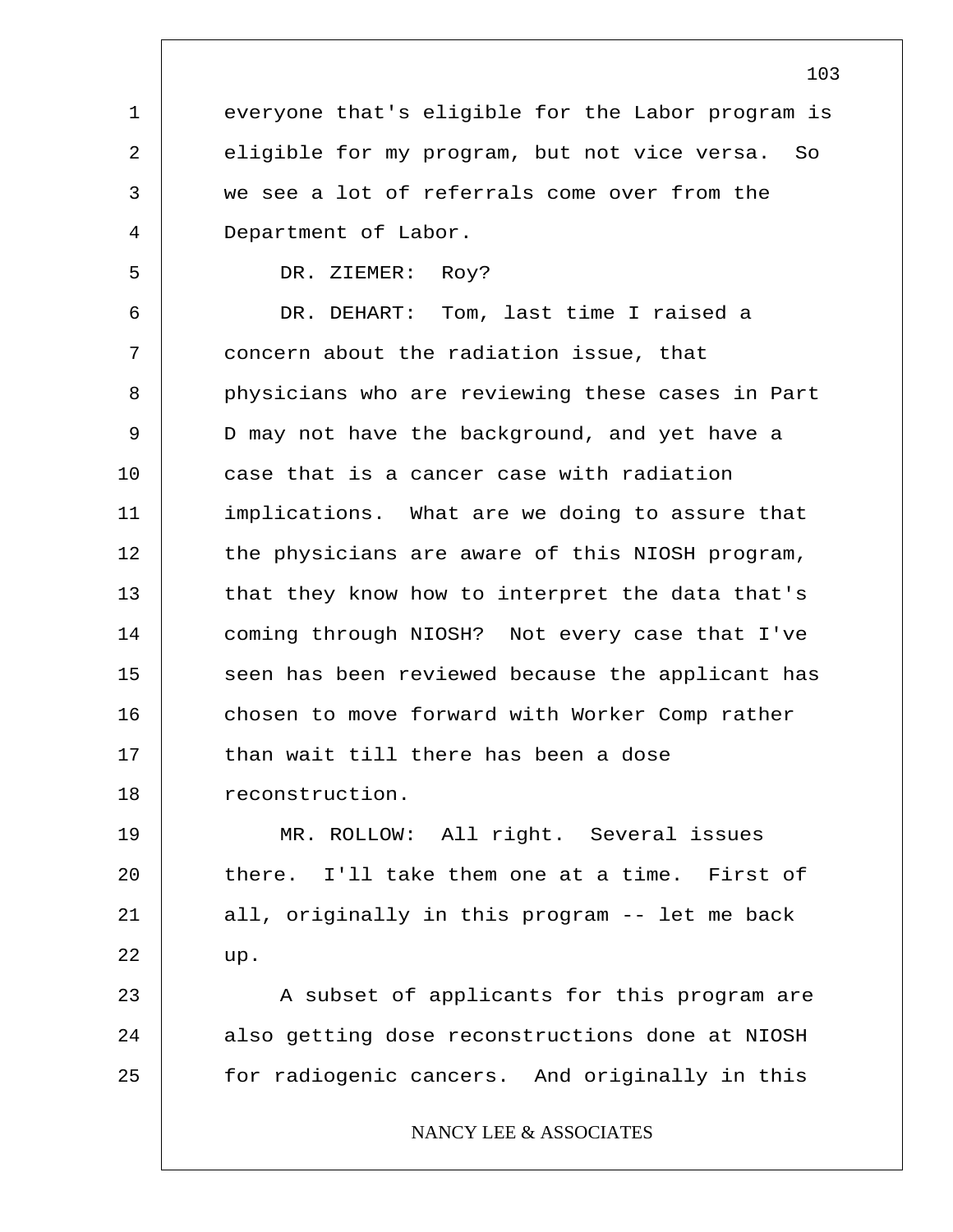1 2 3 4 5 6 7 8 9 10 11 12 13 14 15 16 17 18 19 20 program those cases were sent forward to the physicians panels for the physicians to determine if they felt that their injury -- the applicant's injury on this was caused by their work. Obviously it would have been easier for the physicians, if they had the information from the NIOSH dose reconstruction, to make that decision. We changed that policy about six or nine months ago. Some of those cases still did go through the program. In some cases -- a few cases, people got a positive determination from our program for radiogenic cancer and they had not yet gotten a determination from the Department of Labor. In some cases they would get a negative from our program, and what we do there is if the dose reconstruction comes through and if the Department of Labor gives them the equivalent of a positive for that program, they would be reconsidered in our program. So we're trying to be applicant-friendly there.

21 22 23 24 25 The second part of your question, though, refers more directly to the physicians. And the physicians now -- a larger population of physicians who are not necessarily experienced at radiogenic cancers, and we are continuously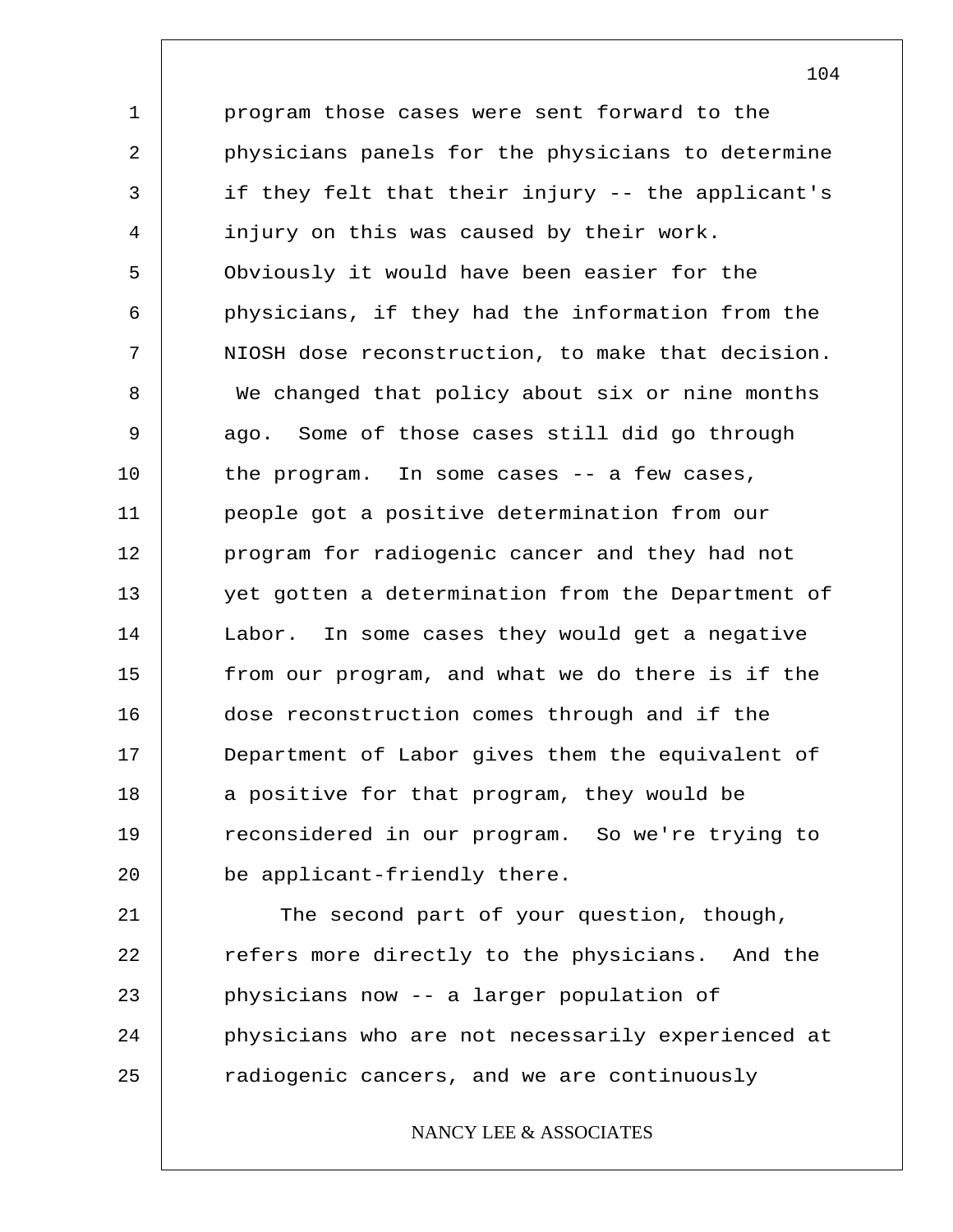1 2 3 4 5 6 7 8 9 10 11 12 13 14 15 16 17 18 19 20 trying to provide resources and information to those physicians to satisfy their need to make these decisions. And the most recent request, which we've actually been working on for a couple of months now, it's not fully well-resolved or developed, is to provide them some training in the details of the NIOSH dose reconstruction - and I assume that's what you're referring to. We are working with NIOSH to try to figure out what we can do in that area to provide them more information on those NIOSH dose reconstructions, and it'll probably be in the form of either national conference calls or televideo, VCR tapes or that kind of information. DR. ZIEMER: I didn't see the order these came up, so let's just go around the table. Rich, and then Mike and Jim. MR. ESPINOSA: Two questions. Under the MOU and the states that are reluctant to get under this -- basically I'm kind of concerned on what

21 22 23 24 25 are the specifics, and also applicants apply for Workers Comp. Does the state statute of limitations have anything to do with the big change in numbers? I mean there's 376 and only 87 that have applied?

## NANCY LEE & ASSOCIATES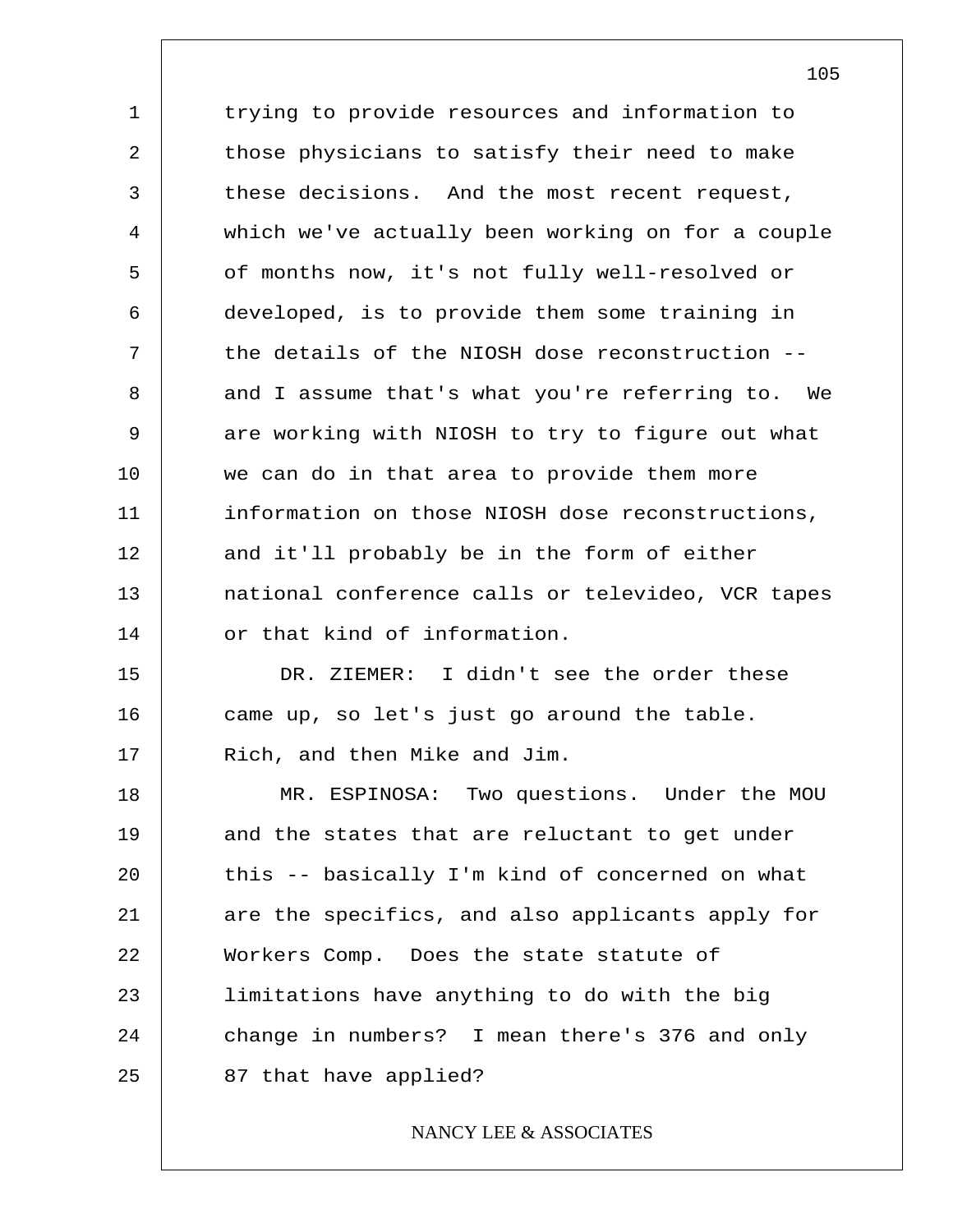1 2 3 4 5 6 7 8 9 10 11 12 13 14 15 16 17 18 19 20 21 22 23 24 25 MR. ROLLOW: Right, those are both very good questions. First of all, as far as the MOU goes, let me just give you an illustrative example that worked out well. The State of Florida we did not have an MOU with until about two months ago, and I think our issue there was just a lack of communication and understanding with the State of Florida as to what their liability would be with our program. Generally our program -- I want to say pays its own way through the State Comp system, because most, if not all  $--$  well, most  $--$ 99 percent of DOE contractors do what's called retrospective insurance. And that means that at the end of the year they end up paying - reimbursing their insurance companies for the cost of a Work Comp claim and the U.S. Department of Energy ends up reimbursing the contractors for the cost of that claim, so the money actually comes out of the DOE's pocket. And so the states in many cases have little to worry about where there is what's called a so-called willing payer. Another state where there's a challenge is in Missouri. There's some questions about the Mallinckrodt facility as to whether there's a willing payer or will be a willing payer at the

## NANCY LEE & ASSOCIATES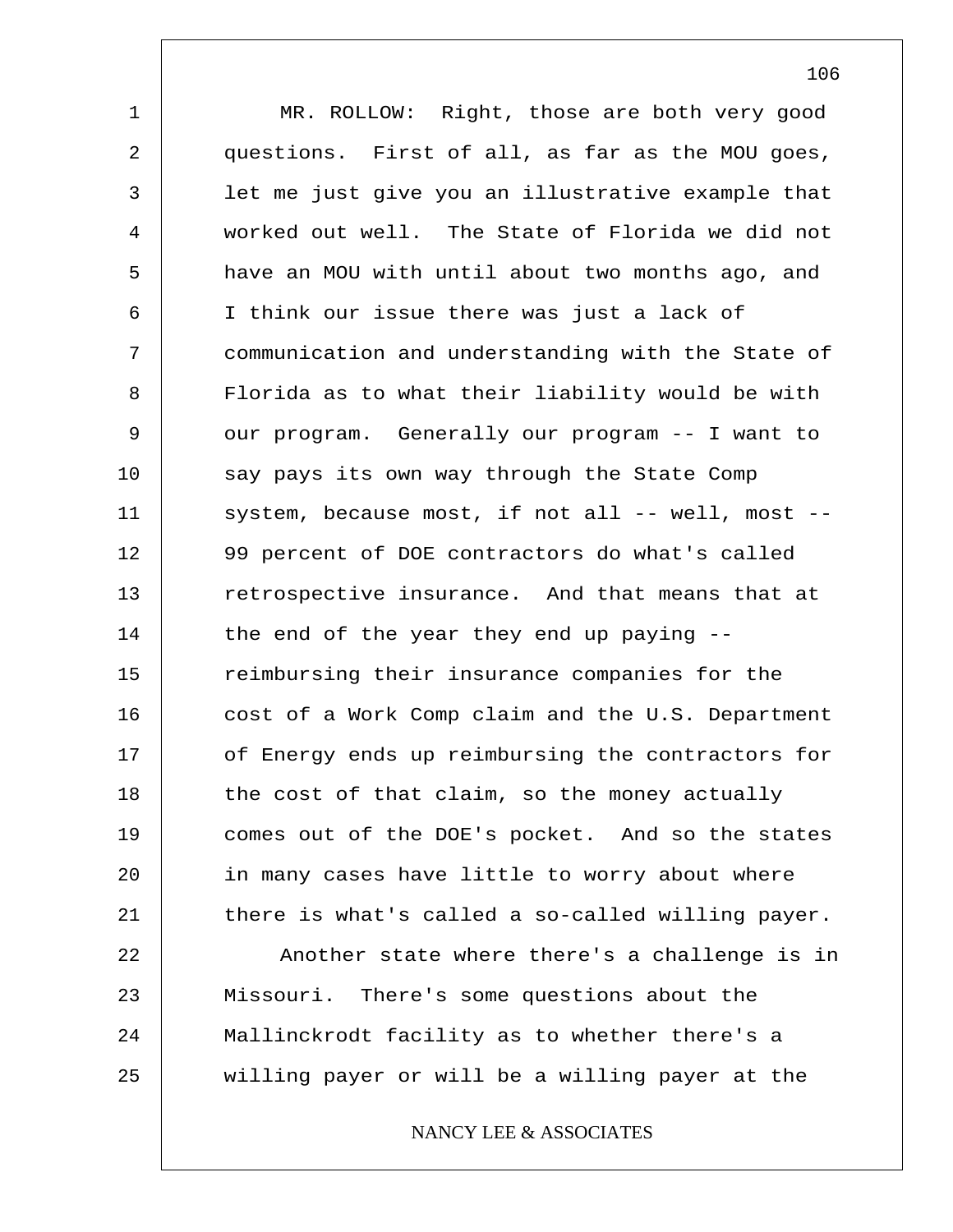1 2 3 4 5 6 7 8 9 10 11 12 13 14 15 16 17 18 19 20 21 22 23 24 25 Mallinckrodt facility in Missouri, and so the State of Missouri is a little bit reluctant to sign an MOU and  $--$  and  $--$  and sign on to some new liability that they're a little bit unclear of, and so that's -- that's the issue in the state. Your other question was... MR. ESPINOSA: Applicants apply for Workers Comp. There's -- there's... UNIDENTIFIED: Statute of limitations. DR. ZIEMER: Statute of limitations. MR. ESPINOSA: Statute of limitations. MR. ROLLOW: Oh, statute of limitations. We are not -- we're -- when we order our contractors not to contest a claim we're also telling them not to raise administrative defenses, which the statute of limitation is. In most states they'll leave that up to the  $--$  and I'm going to  $--$  I'm going to define this wrong, and you -- some of you are experts in workmen's compensation, but in most states the states would leave that up to the employer and the employee to resolve a settlement on a claim. And so we're -- statute of limitations does not enter into the case. In some states, however -- for example, I'll use Ohio as an example -- where there's a state NANCY LEE & ASSOCIATES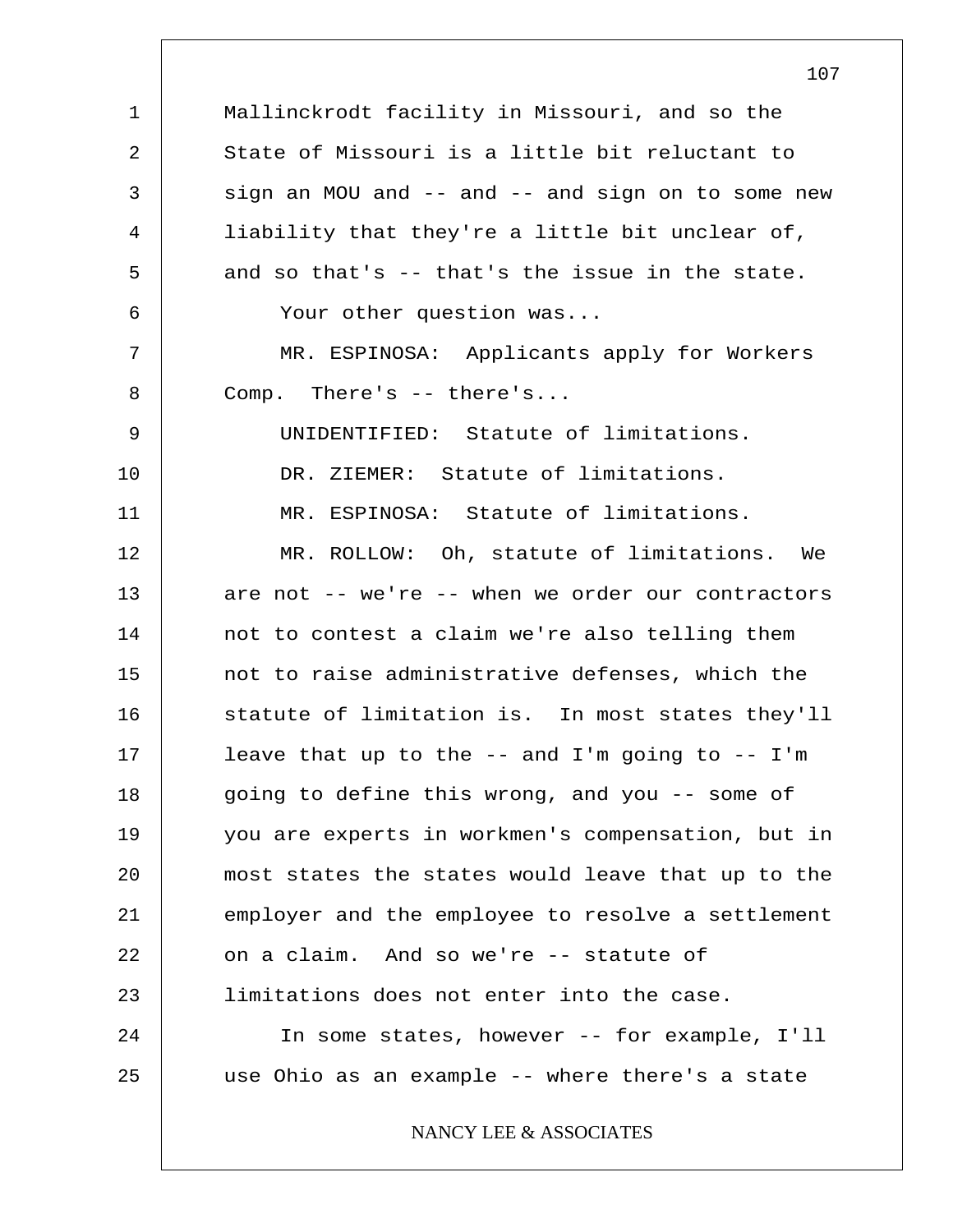1 2 3 4 5 6 7 8 9 10 11 12 13 14 15 16 17 18 19 20 21 22 23 fund so that the State of Ohio is actually the insurance company, they're required by law to raise statute of limitation defenses in these claims. And so we may have some problems in Ohio. The first few claims are just starting to hit Ohio soon, working very closely with Ohio to figure out creative ways to not only help them get around their statute of limitations that they're required -- the defenses that they're required to raise, but also look for creative ways that we can reimburse the state, and we're getting close on that. We're getting close in two ways. One way is that there's some legal things we can do in our insurance arrangements in the state of Ohio. And secondly, there may be some legislative fixes that might be made on the Hill, in the Congress, on that subject. MR. ESPINOSA: How is that working out with the -- well, say contractors -- site contractors that are not self-insured? MR. ROLLOW: Right now, as far as I know, for

24 25 the claims that have been filed in the DOE system where we have a contractor that we can make a do-

NANCY LEE & ASSOCIATES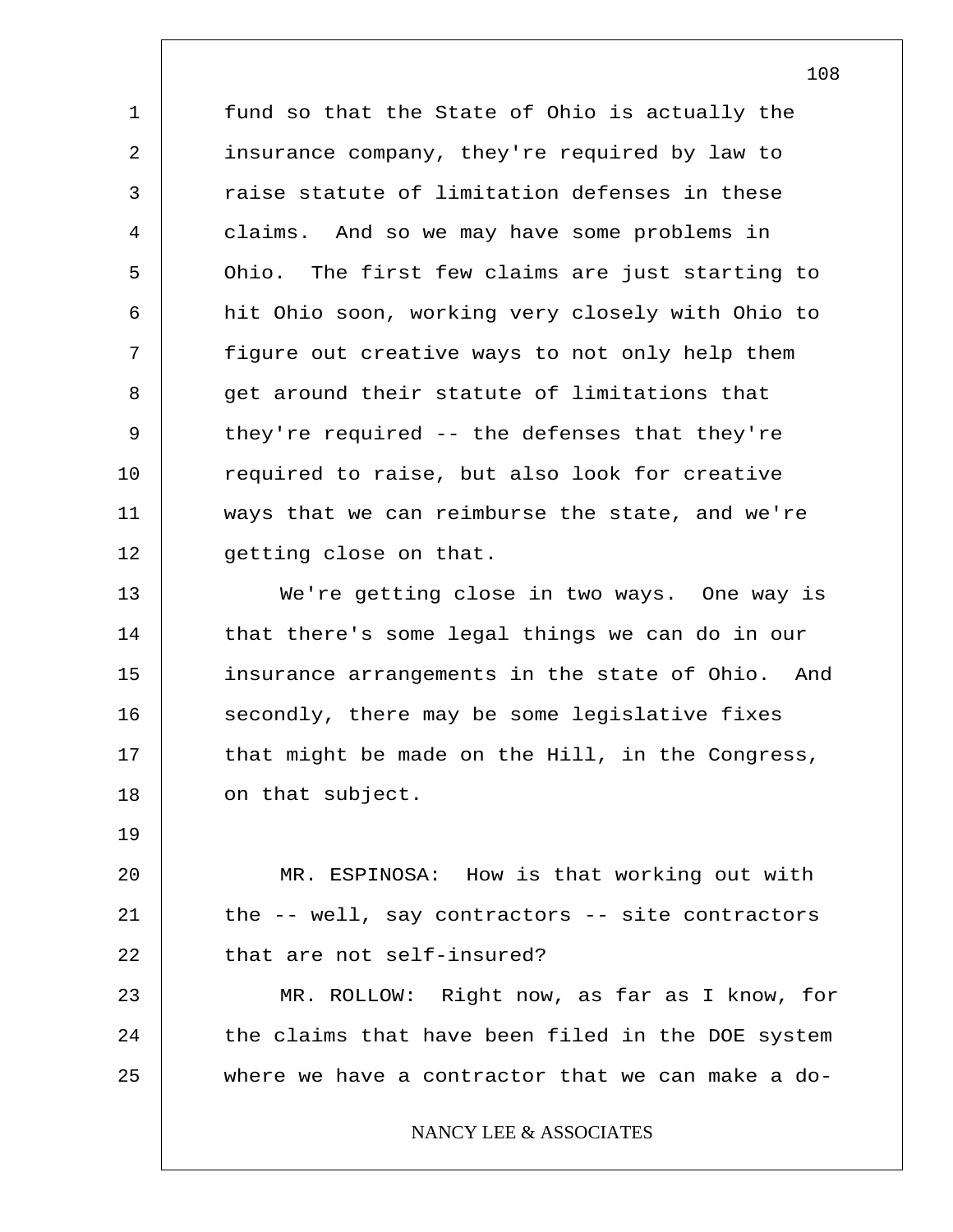1 2 3 4 5 6 7 8 9 10 11 12 13 14 15 16 17 18 19 20 21 22 23 24 25 not-contest order, I know of no contractors that have raised a statute of limitations administrative defense. And if we find those, we'll go work those on an individual basis. We'll go remove them, basically. MR. GIBSON: You mentioned Ohio, and I noticed on your slide nine the cases that have been paid. Have there been any cases at all paid in the state of Ohio? MR. ROLLOW: Ohio -- there sort of have, and let me explain to you how that works. You're probably familiar with the settlement fund for - the Fernald Settlement Fund I think it's called in the State of Ohio -- where there's a program that actually we modeled a lot of our program after. It's where physicians look at illnesses that Fernald workers may have received from their work at the Department of Energy facility in Fernald. And a lot of those claims have -- have received positive findings from the Fernald Workers Settlement Fund, and then have gone forward to the State of Ohio and been paid -- not as a direct result of the EEOICPA program, but those workers may have been paid for the same illnesses that they've applied to our program NANCY LEE & ASSOCIATES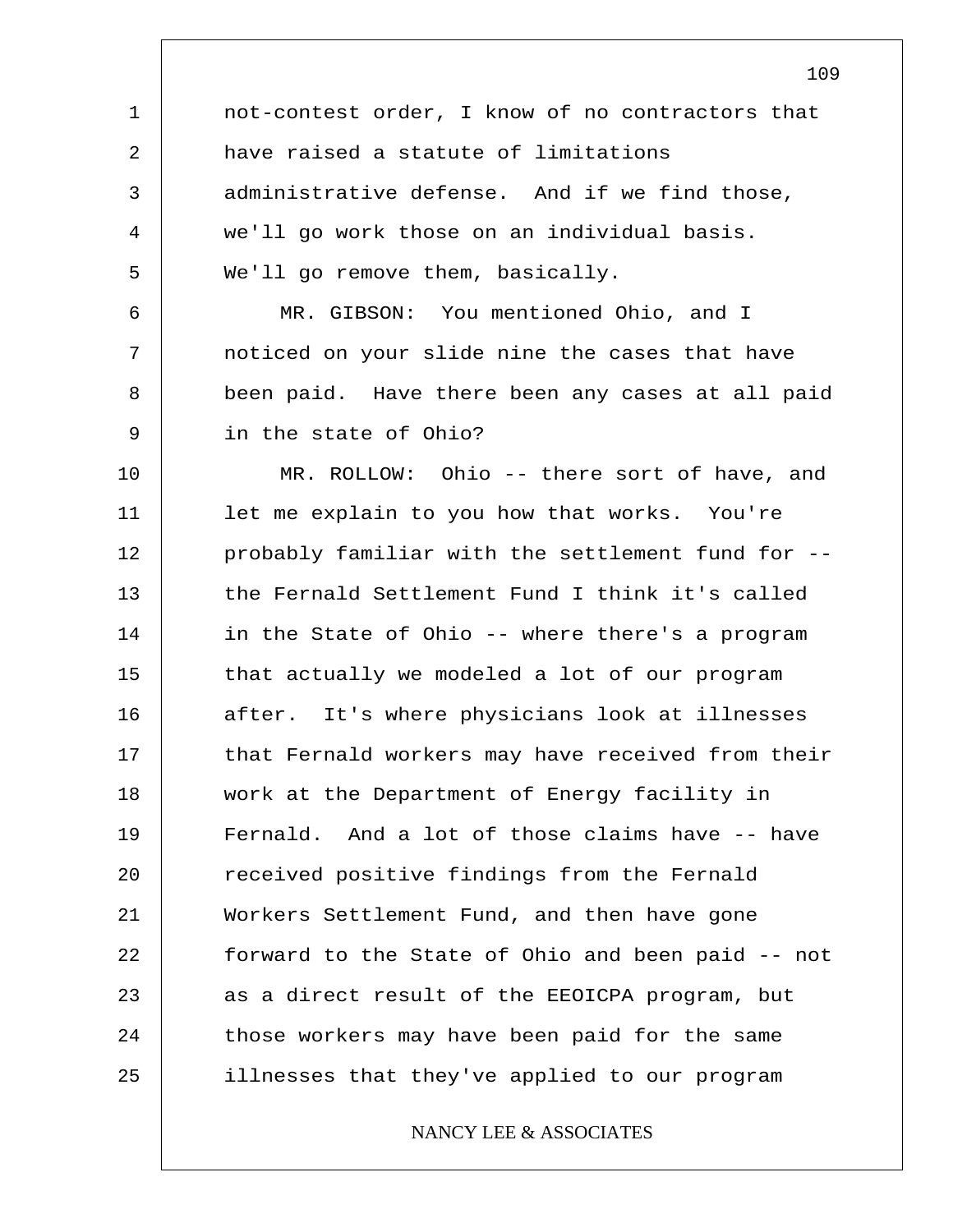1 2 3 4 5 6 7 8 9 10 11 12 13 14 for. So the State basically has paid that out of the State fund. DOE at this point has not reimbursed that State fund for those payments, and has not yet found a legal way -- we're working with Ohio, on the phone with them twice a week right now, but we have not found a legal way that we can reimburse them for those compensation costs. So I know those claims have been paid. I do not know whether any Portsmouth, Ohio facility or Mound facility claims have actually made it to the State process. MR. GIBSON: So that the Fernald payments were based on a out-of-court settlement from a lawsuit.

15 16 17 18 19 20 21 22 23 MR. ROLLOW: Well, no, no, the payments - let me clarify that. The settlement fund pays for the physicians to look at the cases, but does not pay the compensation cost. The State fund pays the compensation cost. So the State of Ohio Workers Comp fund, that \$2 billion fund, that great big insurance fund, if you will, paid the claims, not the settlement fund. MR. GIBSON: But under EEOICPA, there have

24 25 been no funds -- no claims paid in Ohio. MR. ROLLOW: That's correct. We're working

NANCY LEE & ASSOCIATES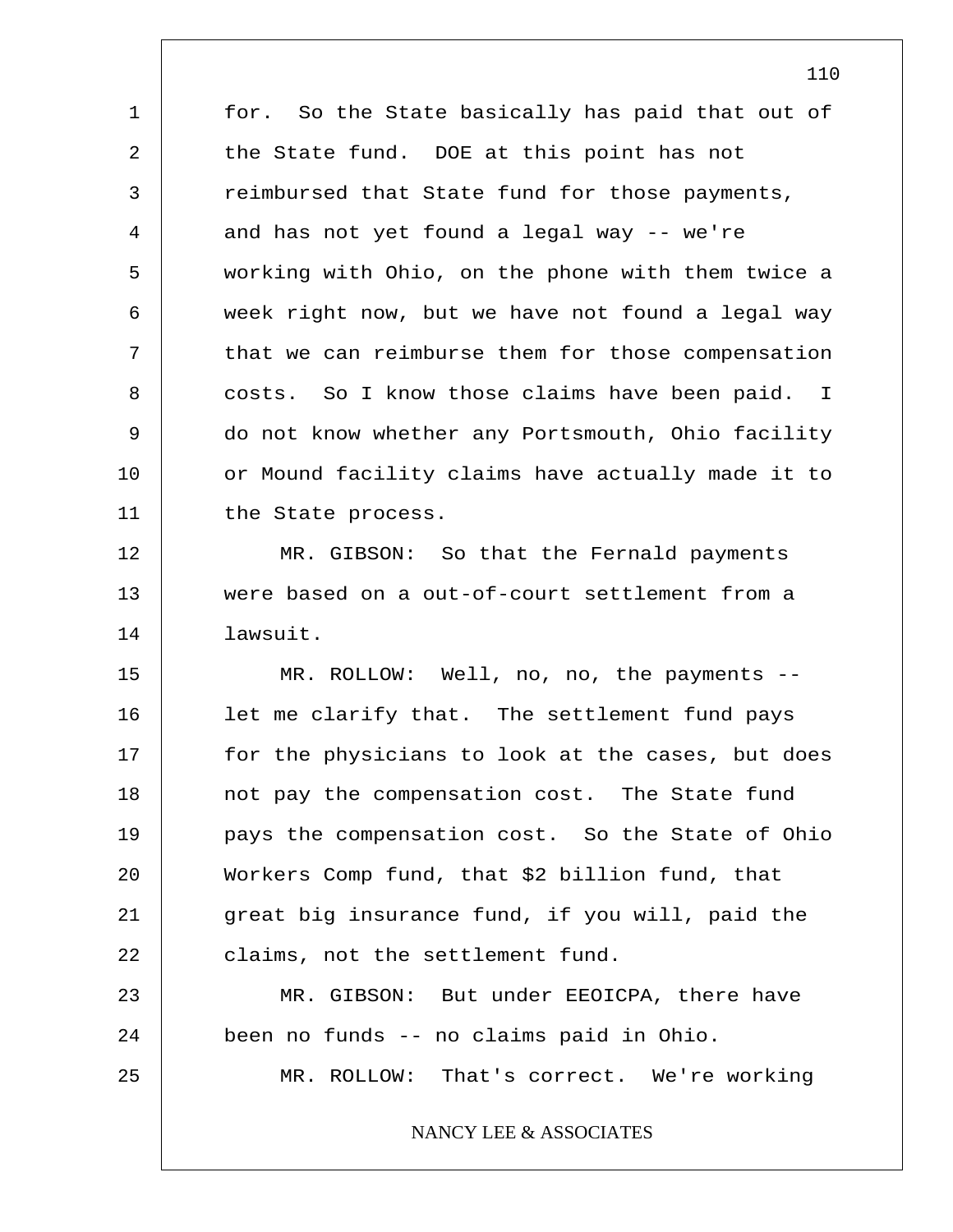|    | ⊥⊥⊥                                               |
|----|---------------------------------------------------|
| 1  | with the State to find a way to get around the    |
| 2  | state law, basically, in Ohio.                    |
| 3  | MR. GIBSON: So in essence then, there's no        |
| 4  | willing payer in the state of Ohio.               |
| 5  | MR. ROLLOW: We're willing, but -- but -- I        |
| 6  | mean -- this is -- it's kind of a -- a challenge  |
| 7  | of words here. The Department is willing, but     |
| 8  | the state law does not have a way to get around   |
| 9  | it right now. And I think we'll end up with a     |
| 10 | solution to that soon.                            |
| 11 | MR. GIBSON: Lastly -- and I've brought this       |
| 12 | up before because of these cases pending and      |
| 13 | stuff -- does ??? still -- is ??? still resistant |
| 14 | to transferring this -- this portion of the       |
| 15 | program to the Department of Labor so that it --  |
| 16 | you don't have to work with each state and these  |
| 17 | people can get their compensation?                |
| 18 | MR. ROLLOW: Yeah, we're -- of course what         |
| 19 | you're referring to is the Senate Defense         |
| 20 | Authorization bill, which has adopted an          |
| 21 | amendment, I think sponsored by Senator Bunning*, |
| 22 | which would transfer the program to the           |
| 23 | Department of Labor, make some rather dramatic    |
| 24 | changes to the nature of the program, and also -- |
| 25 | basically transfer it and make some dramatic      |
|    | NANCY LEE & ASSOCIATES                            |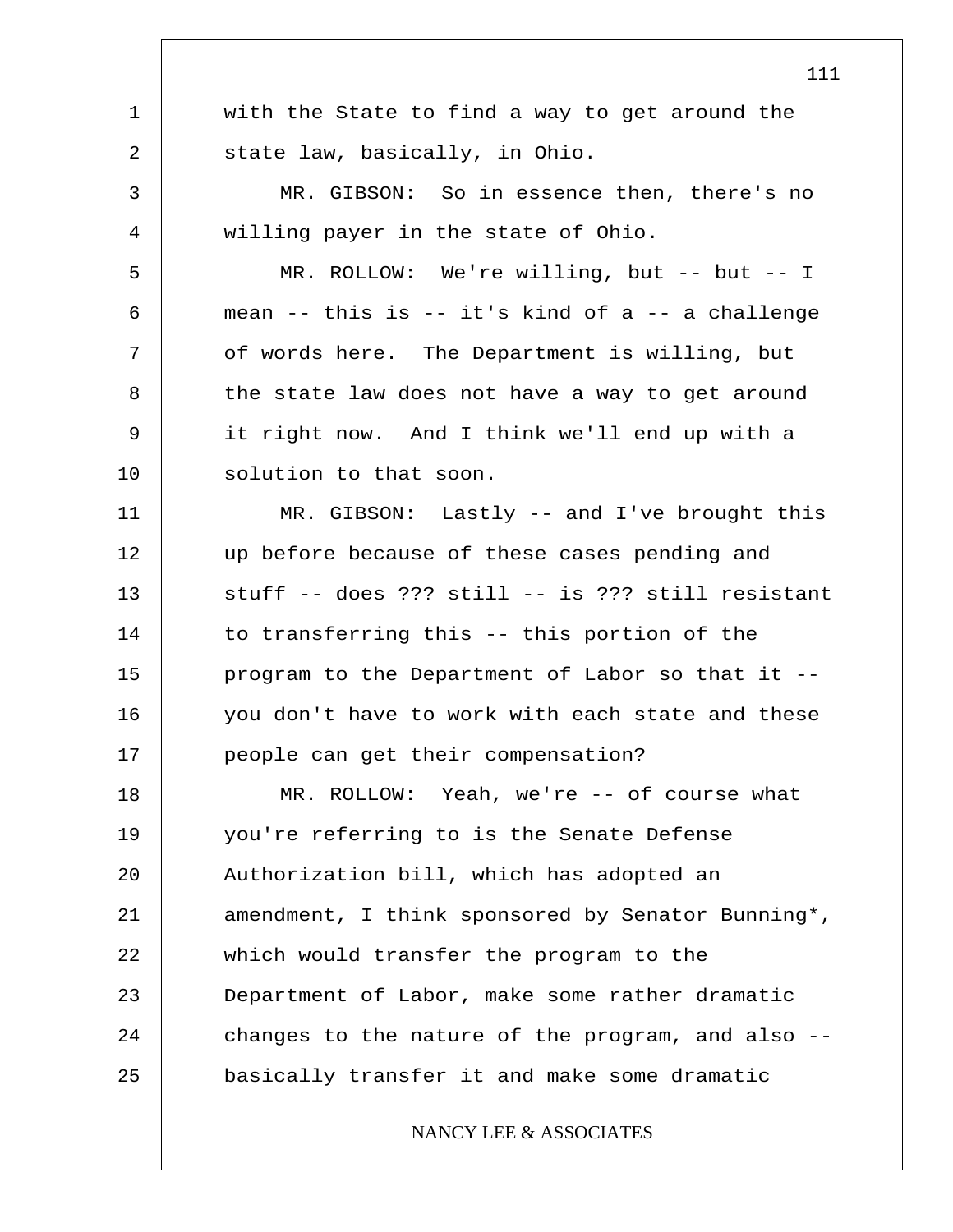changes to it. The opinion -- the position of the Administration -- the Department of Labor, the Department of Energy and the Executive Branch of the government -- is that this would not be a good idea to transfer the program from Department of Energy to the Department of Labor.

1

2

3

4

5

6

7 8 9 10 11 12 13 14 15 16 17 18 19 20 The reason are several-fold. One is the Department of Energy, as I'm showing you here, has fixed the production problems, so the numbers are coming up in those areas and we have a plan to work off the backlog. Secondly, it's very inefficient to uproot a program from one agency and move it to another agency. And then thirdly, there's some tremendous challenges, complications -- and some of them may not even be workable, the way the legislation is written -- for the Department of Labor to actually run the program, the way the legislation is written. And it's a little more complex than I probably ought to be - - ought to go into with you here today.

21 22 23 24 25 MR. GIBSON: Well, I -- you know, with all due respect, it just seems to me, with -- you know, \$20, \$30, \$40 million requested next year for this program and \$700,000 put out to workers, it obviously seems like there's some serious

NANCY LEE & ASSOCIATES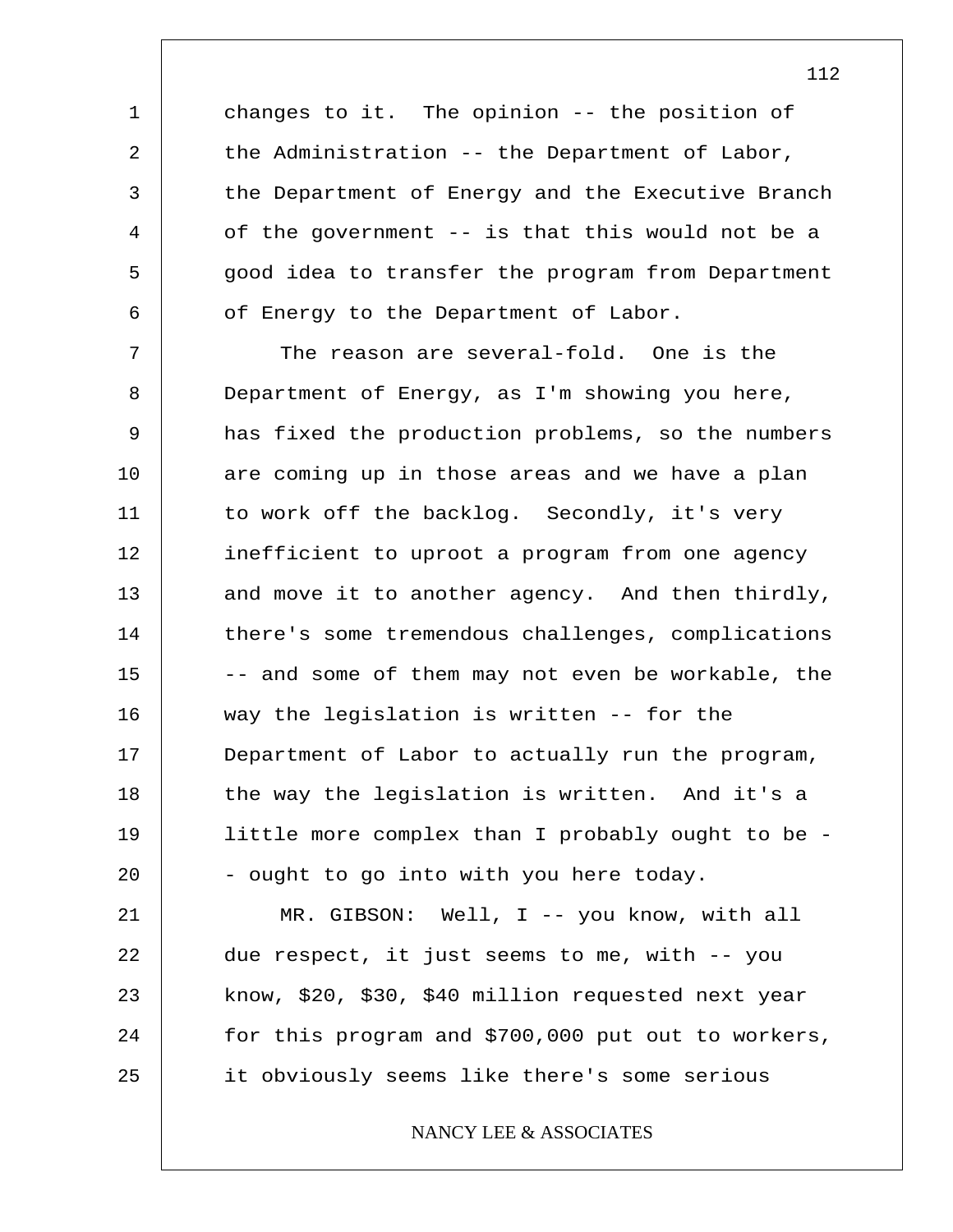impediments with this.

1

| 3              | MR. ROLLOW: And -- and I don't disagree with      |
|----------------|---------------------------------------------------|
| $\overline{4}$ | you about the slow start. I think what we all --  |
| 5              | do ask you to focus on the fact that the pipeline |
| 6              | is full and there's product coming out the tail   |
| 7              | end of it, and you will see that go up            |
| 8              | dramatically over the next few months.            |
| 9              | DR. ZIEMER: Okay. Mark?                           |
| 10             | MR. GRIFFON: Yeah, I'm trying to understand       |
| 11             | the $-$ just $-$ just to get a sense of this      |
| 12             | production that you described. Your one table,    |
| 13             | the second slide, versus a couple of the graphs - |
| 14             | - I mean if I look at -- if I'm looking at this   |
| 15             | right, it seems like there's about 25,000 cases   |
| 16             | overall.                                          |
| 17             | MR. ROLLOW: Uh-huh.                               |
| 18             | MR. GRIFFON: And the backlog is around            |
| 19             | 22,000 -- I guess it depends on how you define    |
| 20             | backlog.                                          |
| 21             | MR. ROLLOW: How you define backlog. We're         |
| 22             | working --                                        |
| 23             | MR. GRIFFON: Cases that haven't gone through      |
| 24             | the physicians panels.                            |
| 25             | MR. ROLLOW: There's 20,000 cases currently        |
|                | NANCY LEE & ASSOCIATES                            |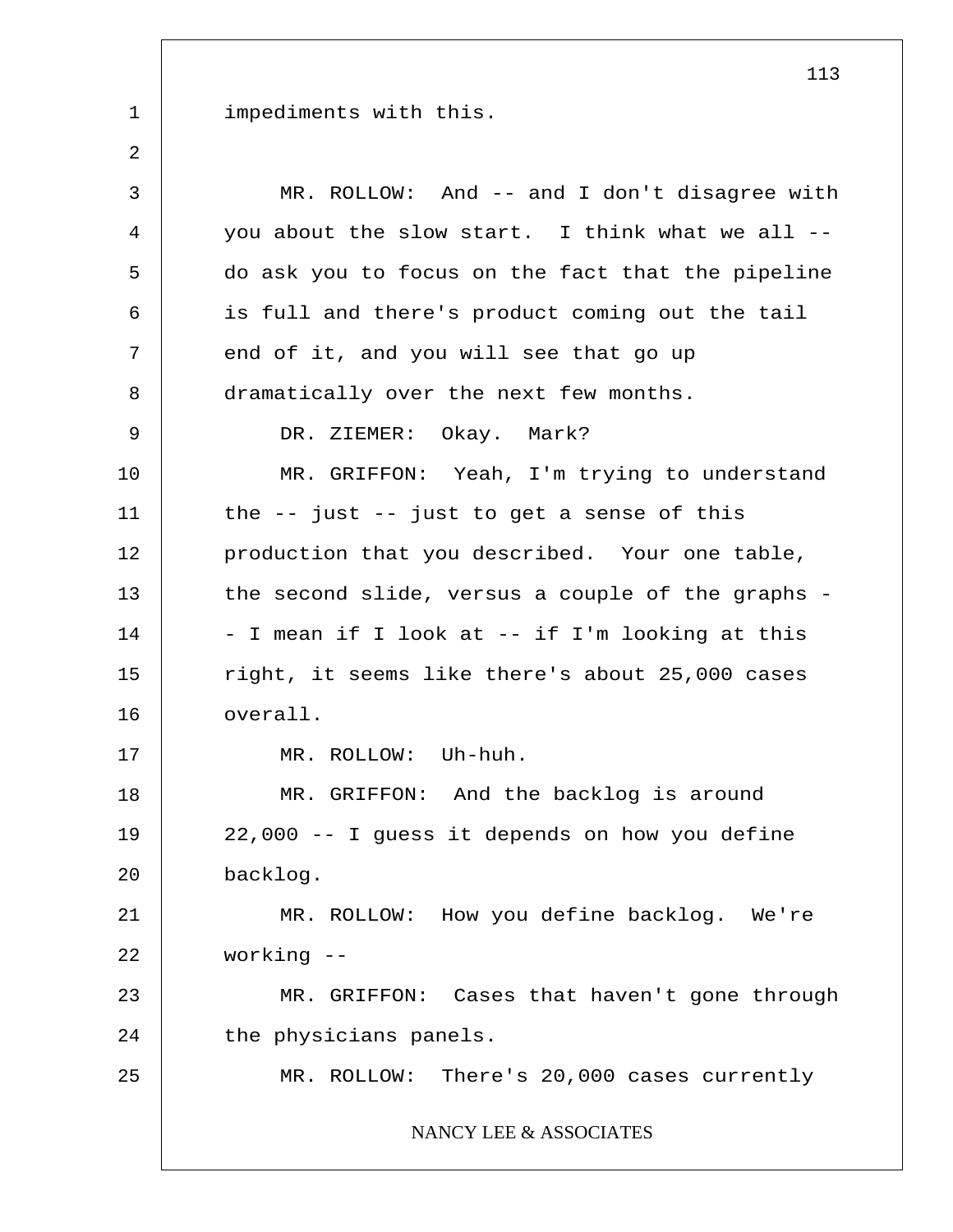1 2 3 4 5 6 7 8 9 10 11 12 13 14 15 16 17 18 19 20 21 22 23 24 25 114 being worked -- 5,000 that are not being worked, but 20,000 are currently being worked. MR. GRIFFON: Uh-huh. MR. ROLLOW: Of those 20,000 currently being worked, DOE has finished assembling the case file on 7,000 of those. MR. GRIFFON: Okay. MR. ROLLOW: Has finished assembling the case file, so the case now is sitting either in an applicant's mailbox waiting to be reviewed by the applicant, or it's sitting at a physicians panel or waiting to go to a physicians panel, or it's complete and done. MR. GRIFFON: Okay. And -- and there's -and if I'm looking at this right, there's been about 1,100 that have gone through the physicians panels? MR. ROLLOW: That's correct. MR. GRIFFON: Because I -- I'm trying to interpret this total cases completed. It seems to me that -- that set of ineligible applicants over -- I'm sorry, I need a magnifying glass -- MR. ROLLOW: Yeah. MR. GRIFFON: -- or cases withdrawn by applicant -- NANCY LEE & ASSOCIATES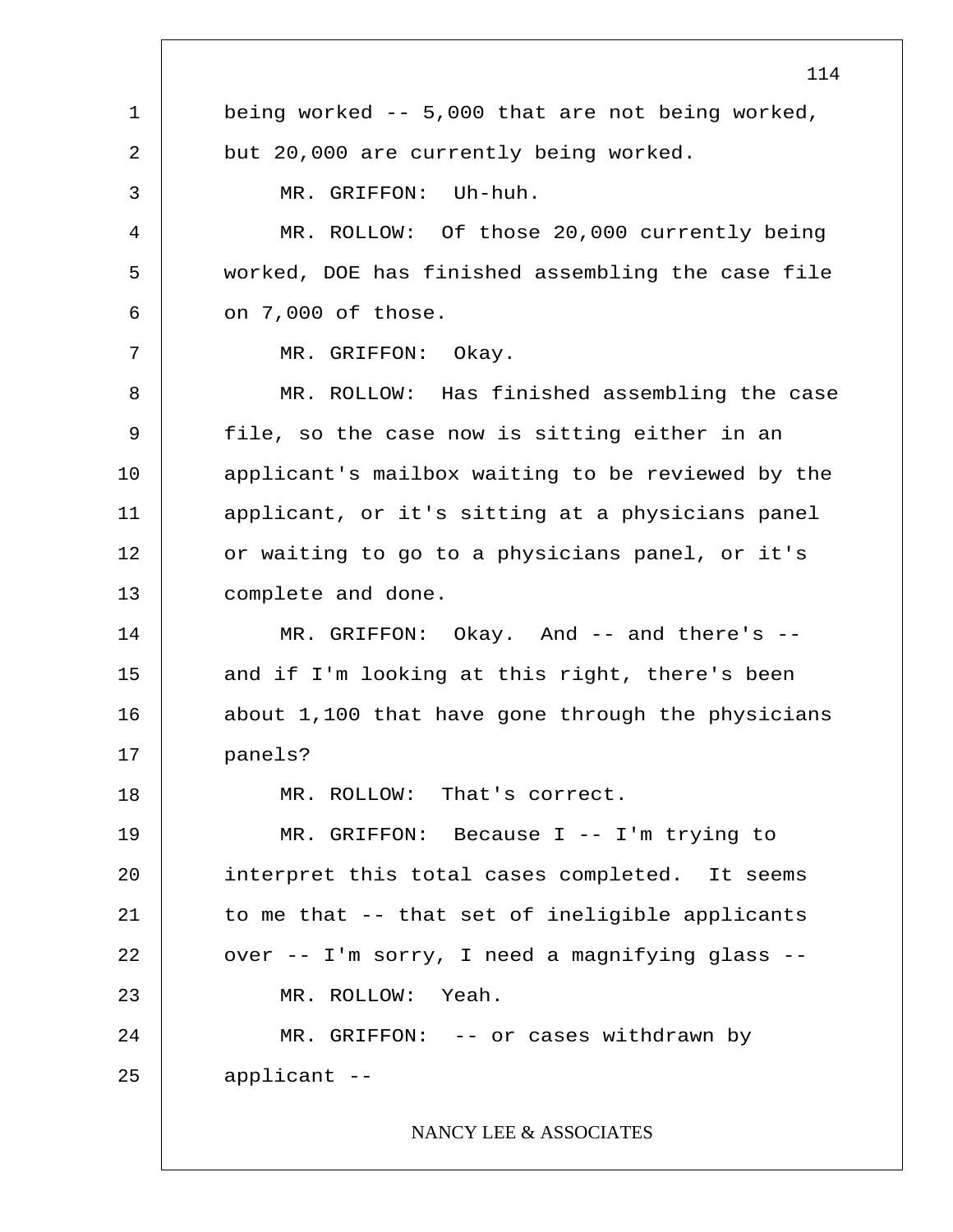1 2 3 4 5 6 7 8 9 10 11 12 13 14 15 16 17 18 19 20 21 22 23 24 25 115 MR. ROLLOW: See if I can -- MR. GRIFFON: -- if those two categories -- I think those are kind of exhausted right at the outset, I would think. In other words, that - that you're -- you're rolling them into the total cases completed -- MR. ROLLOW: Right, but -- but --MR. GRIFFON: -- but I think they don't go through the physicians panel at all. MR. ROLLOW: That's right, but -- but --MR. GRIFFON: That's a one-time hit, I believe. Right? MR. ROLLOW: But not unlike the Department of Labor program. I mean ineligibility, once that's determined, that is a completed case. MR. GRIFFON: Right, I don't dispute -- MR. ROLLOW: Obviously it makes more sense for us to try to disposition those at the front end of the process, and we do try to pick up as many of those as we can when they first come in the door. In fact, what we've actually done is we've rolled back to the resource centers where we take applications, and we're trying to do a little better job there of figuring out if people really are eligible for the program before they NANCY LEE & ASSOCIATES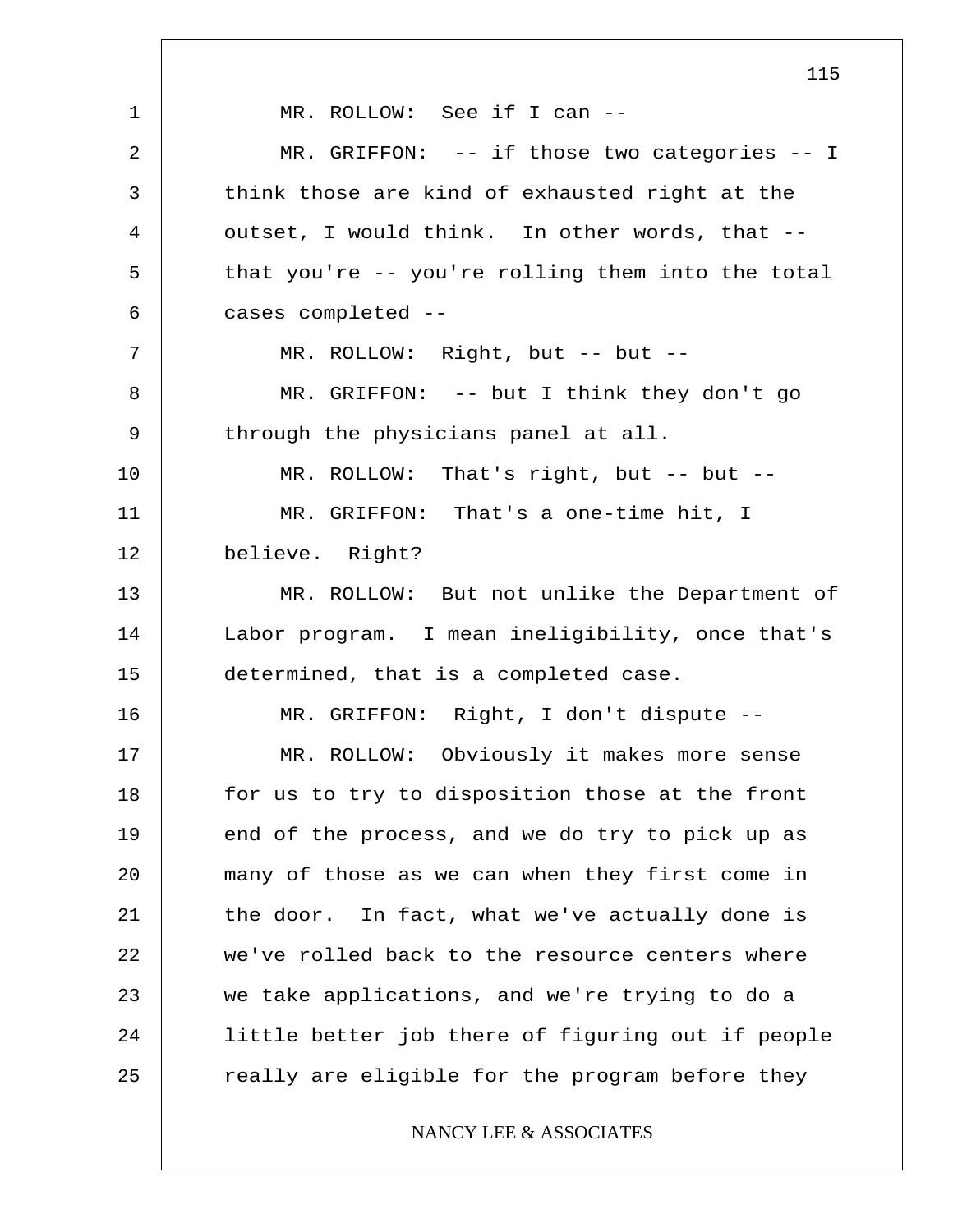1 2 3 4 5 6 7 8 9 10 11 12 13 14 15 16 17 18 19 20 21 22 23 24 25 116 apply -- make sure they worked during a covered time period, worked at a covered DOE facility, and that they're actually ill -- or have an illness. MR. GRIFFON: I guess -- I guess what I'm trying to -- to understand is that those seem like one-time hits out of the 25,000. MR. ROLLOW: Yes, absolutely. MR. GRIFFON: And when you roll them into that percentage completed by the -- com-- you know, already complete process -- MR. ROLLOW: Uh-huh. MR. GRIFFON: -- it looks a little inflated there at 12 percent. Really 1,100 have gone through the physicians panel. So I'm trying to get a sense of how -- it looks like you're scaling up significantly on the physicians panels, and I understand you've hired a lot more physicians, so that -- MR. ROLLOW: Uh-huh. MR. GRIFFON: But if I look at the -- one of the graphs right, your sixth overhead there, it looks like you're going to be up to around 800 cases per month -- MR. ROLLOW: Absolutely. NANCY LEE & ASSOCIATES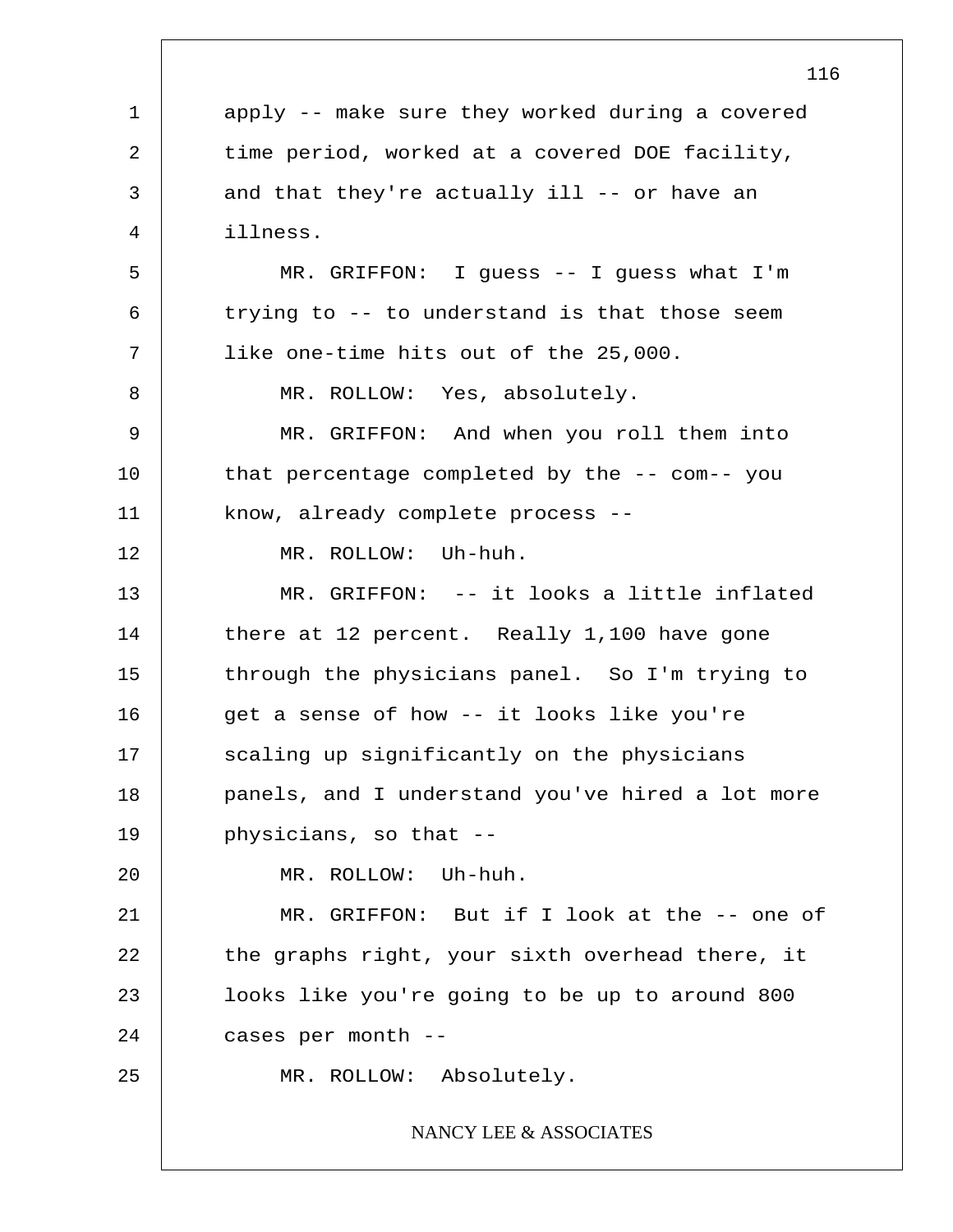MR. GRIFFON: -- going through the physicians panels, and that's a realistic estimate you've looked at?

1

2

3

25

4 5 6 7 8 9 10 11 12 13 14 15 16 17 18 19 20 21 22 23 24 MR. ROLLOW: Yeah, we -- we -- our -- our plan with -- that we -- that we put in front of Congress for our last funding committed to doing 300 -- 300 cases per week -- actually 15,000 cases in a year, which averages 300 a week; 200 cases per week starting -- for the first year up to the panels, and only 100 cases per week through the panel. And that first year started last June and would end next June. We actually expect to be up to 200 cases per week totally completed, out of the panels, probably in the November time frame, because we're getting sufficient numbers of physicians and physician hours right now. So we'll -- we'll greatly exceed that goal. MR. GRIFFON: And you said you've hired 200 or so other case processors? MR. ROLLOW: Right. MR. GRIFFON: Are those -- what -- what kind of entities\* are those? MR. ROLLOW: Well, a case processing team

consists of a medical person of some type,

NANCY LEE & ASSOCIATES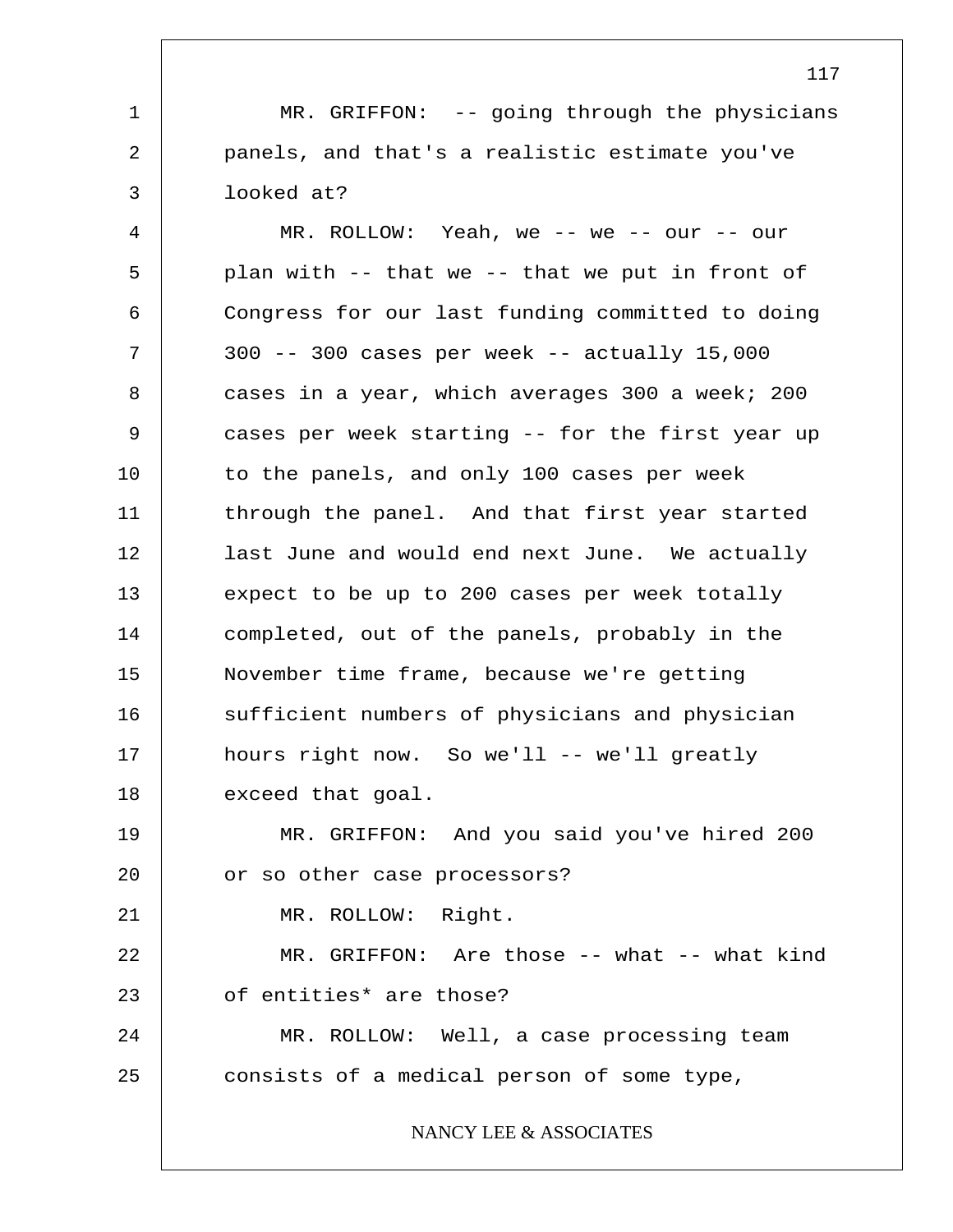1 2 3 4 5 6 7 8 9 10 11 12 13 14 15 16 17 18 19 20 21 22 23 24 25 generally a nurse, and then that nurse is supported by technicians and administrative helpers that get the information together, work with the sites to retrieve the information, assemble it according to certain protocols, and then the nurse  $--$  or the nurse equivalent; I think they're all nurses in our program - actually have the final say on the case before it moves forward to the final part of the process. MR. GRIFFON: Are there any industrial hygienists or health physicists in that team of 200? MR. ROLLOW: I have several on my staff, the DOE staff. Most of our -- a large number of our nurses are -- have occupational medical experience, but not necessarily industrial hygienists. So I would have to say probably not. MR. GRIFFON: Okay. And I have one other question, but this is switching gears completely. It's -- out of your budget I'm curious how much -- I think it was either in NIOSH's presentation or in this one there was a discussion of when NIOSH requests information of -- from DOE -- MR. ROLLOW: Uh-huh. MR. GRIFFON: -- I think you -- does that go NANCY LEE & ASSOCIATES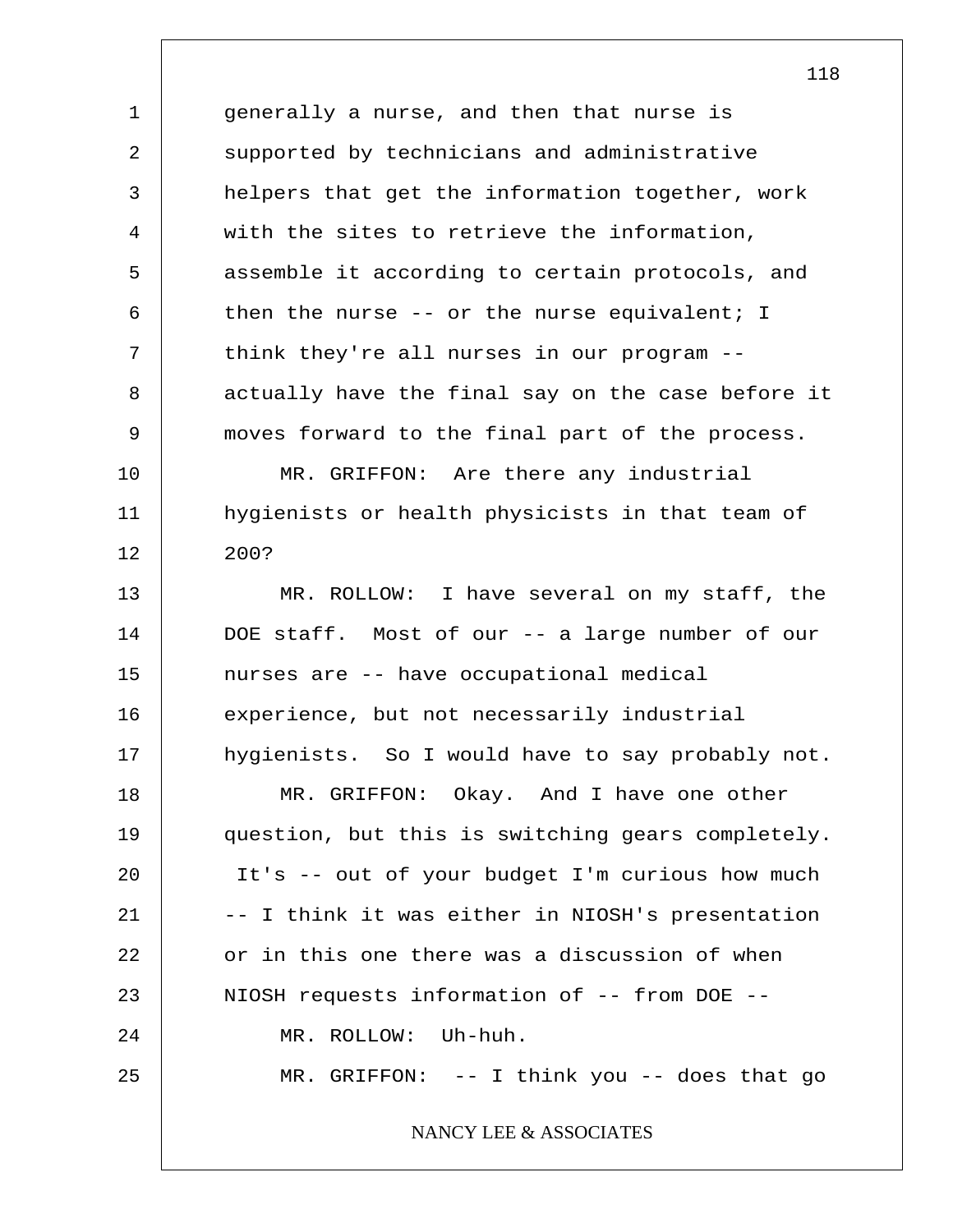1 2 3 4 5 6 7 8 9 10 11 12 13 14 15 16 17 18 19 20 21 22 23 24 25 119 through your office? Am I correct about that? MR. ROLLOW: Well, it -- it --MR. GRIFFON: Data (Inaudible) -- MR. ROLLOW: -- my office facilitates it, but we've arranged it so they communicate directly with the sites, so we've cut out the middle man. MR. GRIFFON: Okay. But does that come out of your budget, the -- MR. ROLLOW: Yes, I -- MR. GRIFFON: -- cost of that down at the site level? MR. ROLLOW: -- I pay for that service, that's correct. MR. GRIFFON: And that -- this is -- this will come up maybe later in our discussions, but does that also cover the cost of our auditor - audit contractor requesting records? MR. ROLLOW: I don't know -- I don't think NIOSH is providing any additional funding to our sites to support your auditor, so I'd have to say that right now either the auditor's -- servicing the auditor at our sites either comes out of my funding or it's coming out of the sites' overhead. MR. GRIFFON: Has that come up yet to your NANCY LEE & ASSOCIATES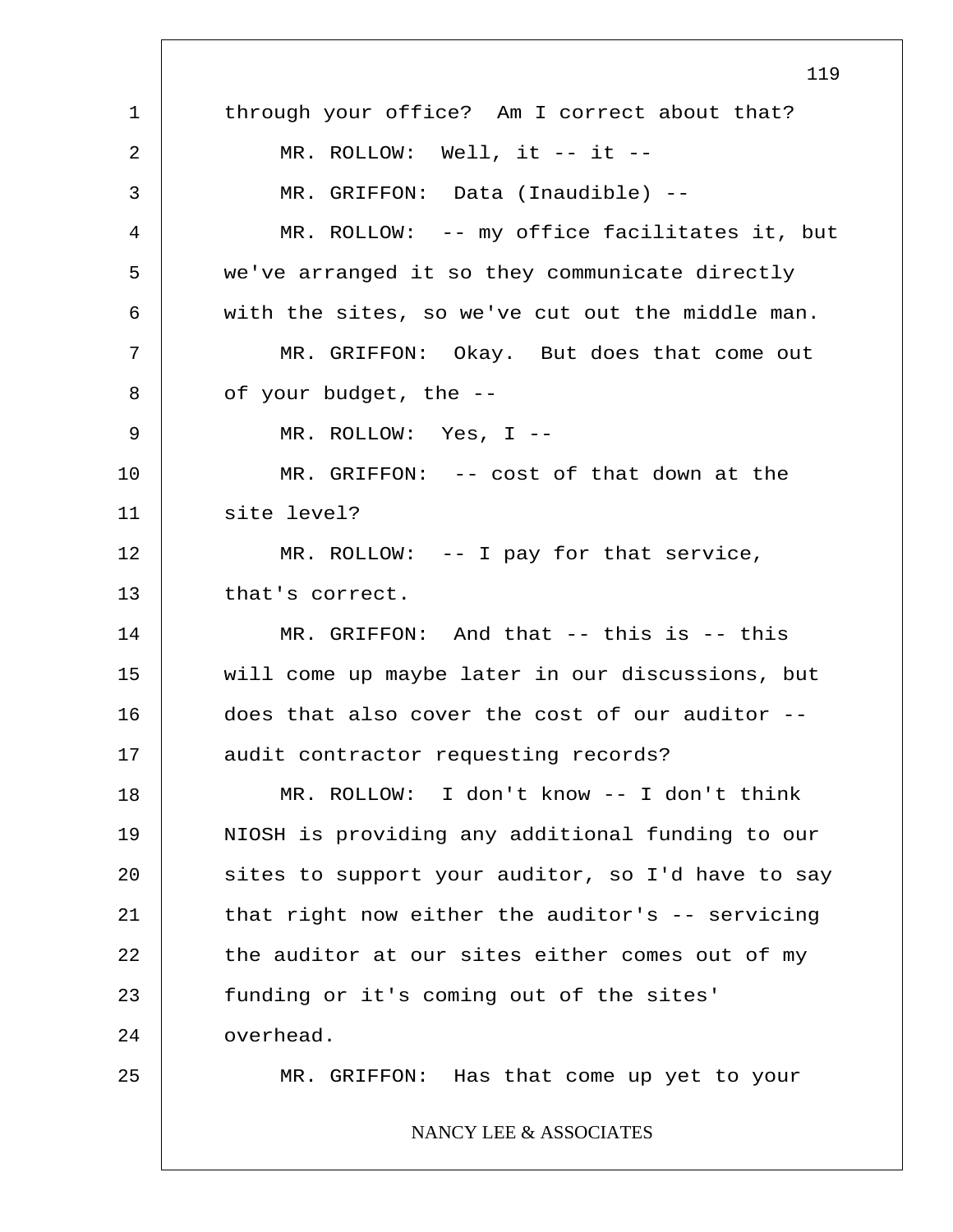| $\mathbf{1}$ | office, to --                                     |
|--------------|---------------------------------------------------|
| 2            | MR. ROLLOW: Not to me.                            |
| 3            | MR. GRIFFON: -- your attention, to --             |
| 4            | MR. ROLLOW: Not to me.                            |
| 5            | MR. GRIFFON: Hasn't come up as an issue yet.      |
| 6            | MR. ROLLOW: I think it's probably better          |
| 7            | addressed by NIOSH and -- and by the contractor.  |
| 8            | I have -- my people have had some discussions, I  |
| 9            | think at Savannah River Site, to make sure the    |
| 10           | doors are open to the auditor at the Savannah     |
| 11           | River Site. I don't know any of the details. I    |
| 12           | just know we were involved in some discussions on |
| 13           | that subject.                                     |
| 14           | MR. GRIFFON: Well, I -- I think we -- I           |
| 15           | think we need to get this on the -- the scope of  |
| 16           | our discussions somewhere, especially why Tom is  |
| 17           | here, maybe, because my understanding at a        |
| 18           | previous meeting was that there would be no       |
| 19           | problems as far as access for the --              |
| 20           | MR. ROLLOW: Absolutely.                           |
| 21           | MR. GRIFFON: -- for the auditor coming            |
| 22           | directly --                                       |
| 23           | MR. ROLLOW: Our MOU, which is signed by the       |
| 24           | Deputy Secretary of HHS and the Deputy Secretary  |
| 25           | of DOE, provides for full and open access to      |
|              | NANCY LEE & ASSOCIATES                            |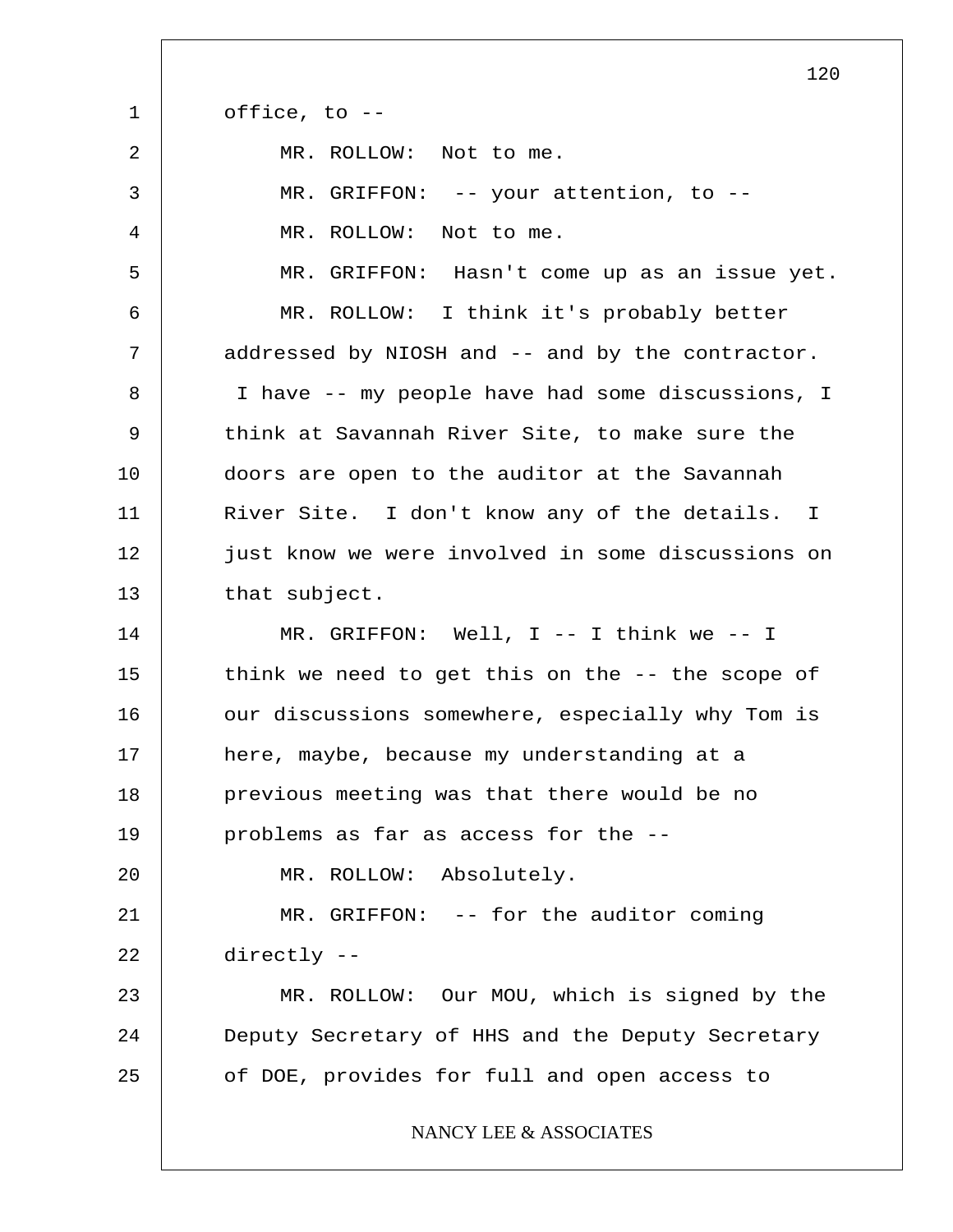1 2 3 4 5 6 7 8 9 10 11 12 13 14 15 NIOSH and anybody that's supporting NIOSH. And so my -- you know, our courtesy or whatever you want to call it goes to Larry Elliott and to his organization. How he turns around and -- and extends that to contractors that support the Board or that support him is up to him. We just sent a letter out to the field -- to all field offices and copied Mr. Elliott on that letter, that reflected the letter I think that you folks actually sent to the Secretary of Energy and - and reiterated that to our field offices, and said if you have any question on that subject to call Larry Elliott, because NIOSH has to actually open the door with their key, and if there's any DOE problems, to call somebody in my office.

16 17 18 19 20 21 22 DR. ZIEMER: I might insert that this Board sent a letter to the Secretary of HHS, who in turn made contact with the Secretary of DOE and - - and based on that letter, which Tom provided to his field contacts very recently to underline the need for access, specifically by the Board's contractor, so --

23 24 25 MR. GRIFFON: I guess I'm -- I'm getting back to the point where I believe -- I don't want to put words in Tony's mouth, but I think he raised

NANCY LEE & ASSOCIATES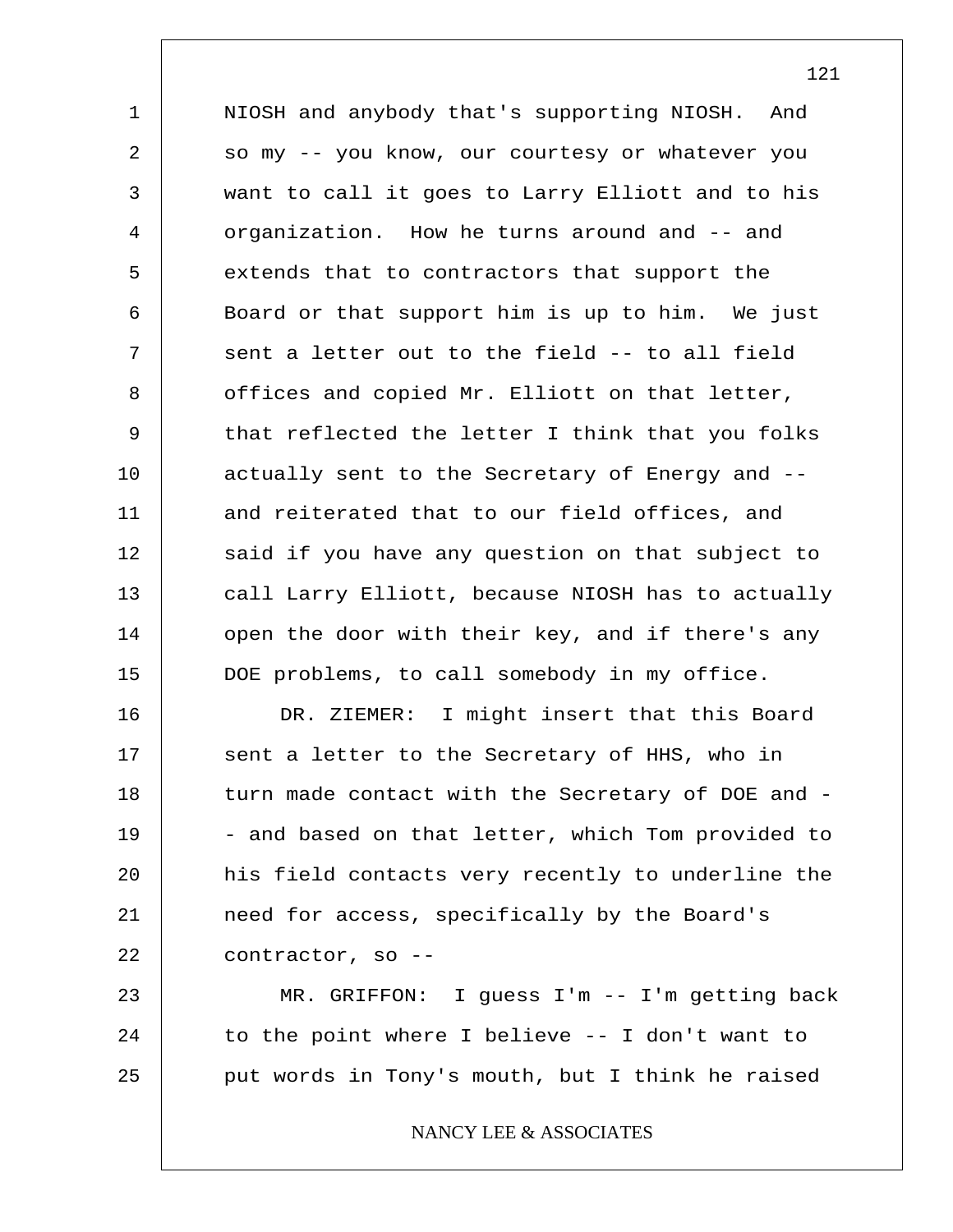1 2 3 4 5 6 7 8 9 10 11 12 13 14 15 16 17 18 19 20 21 22 23 24 25 122 this at one meeting that a question at the site level of an unfunded mandate sort of, that they get these requests all the time from various researchers and everybody, and they want to know who do I bill to. And it is -- I was just wondering -- MR. ROLLOW: Well, I think we have to take those -- MR. GRIFFON: It's your impression that that's also -- MR. ROLLOW: Well, I can't -- MR. GRIFFON: -- access and -- and costs are covered. MR. ROLLOW: Yeah, I right now fund the Department of Labor employment verifications, and I also fund NIOSH radiation dose -- requests for radiation dose information. I can fund a little bit of access to your contractor. But if it becomes a larger burden, that may be something that NIOSH and the Department of Labor may have to take up with us to work out some kind of solution. Generally overhead at the sites can accommodate some of this. It just depends on how much time it takes to service the request, and I just can't speak to that 'cause I'm not sure what NANCY LEE & ASSOCIATES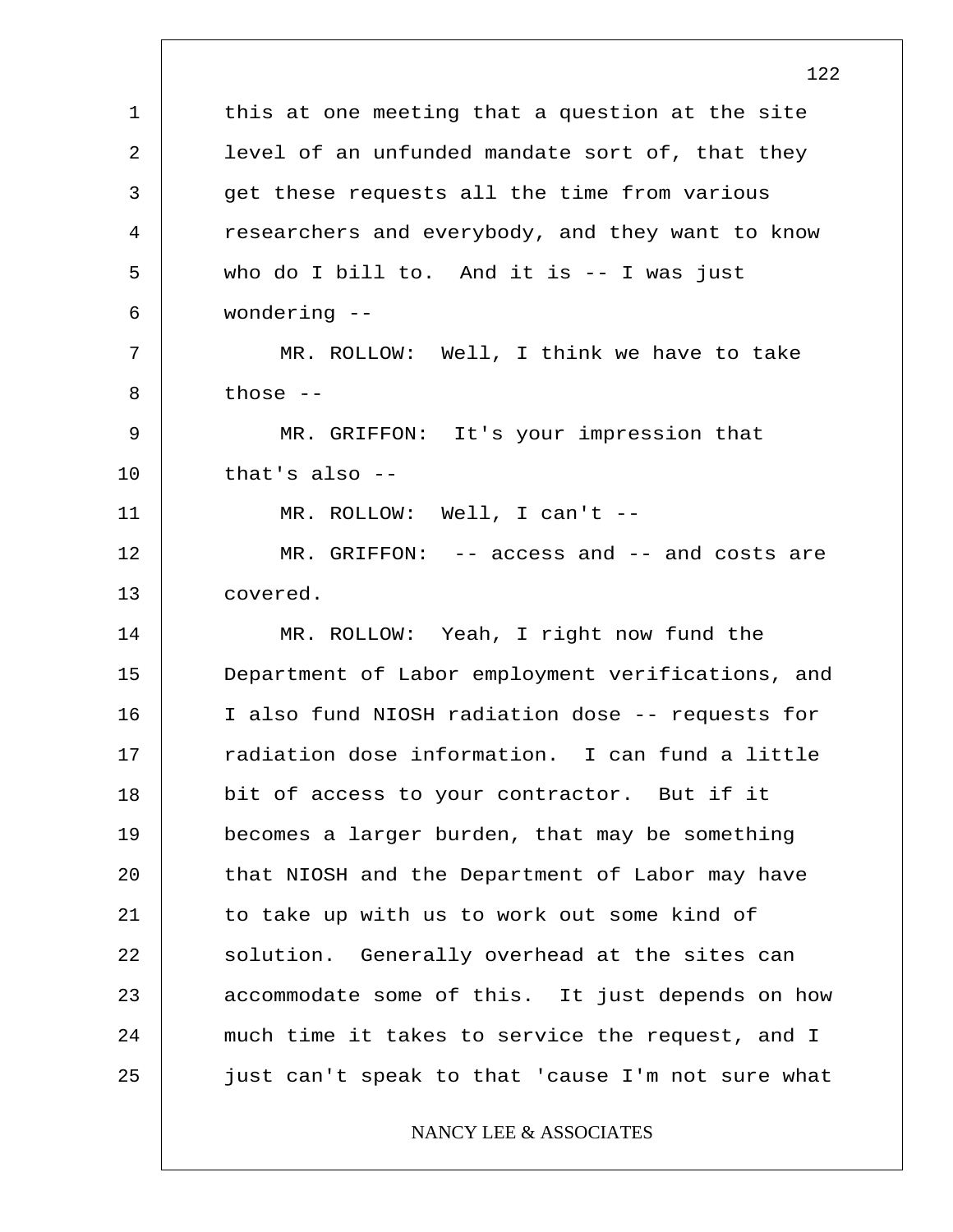1 2 3 4 5 6 7 8 9 10 11 12 13 14 15 16 17 18 19 20 21 22 23 24 25 your contractor's doing. DR. ZIEMER: Mike, and then Tony. MR. GIBSON: You mentioned that your office funds the records search and all that. MR. ROLLOW: Uh-huh. MR. GIBSON: Does the local DOE office have the right, once the funding gets to that level, to do something else with it and take the monies out of the contractor's operating fund? MR. ROLLOW: I don't know whether they have the right, but they haven't done it yet and we watch it pretty closely. MR. GIBSON: Watch the Ohio sites -- MR. ROLLOW: We -- MR. GIBSON: -- (Inaudible) in particular? MR. ROLLOW: Yes. The Ohio sites don't get a lot of money from us, but yes, we watch it very closely. MR. GIBSON: And secondly, just as a comment -- MR. ROLLOW: If you know something I don't know, send me an e-mail tomorrow and let me know, 'cause we're always chasing down the dollars. MR. GIBSON: And then secondly, there are some DOE contractors that are vigorously fighting NANCY LEE & ASSOCIATES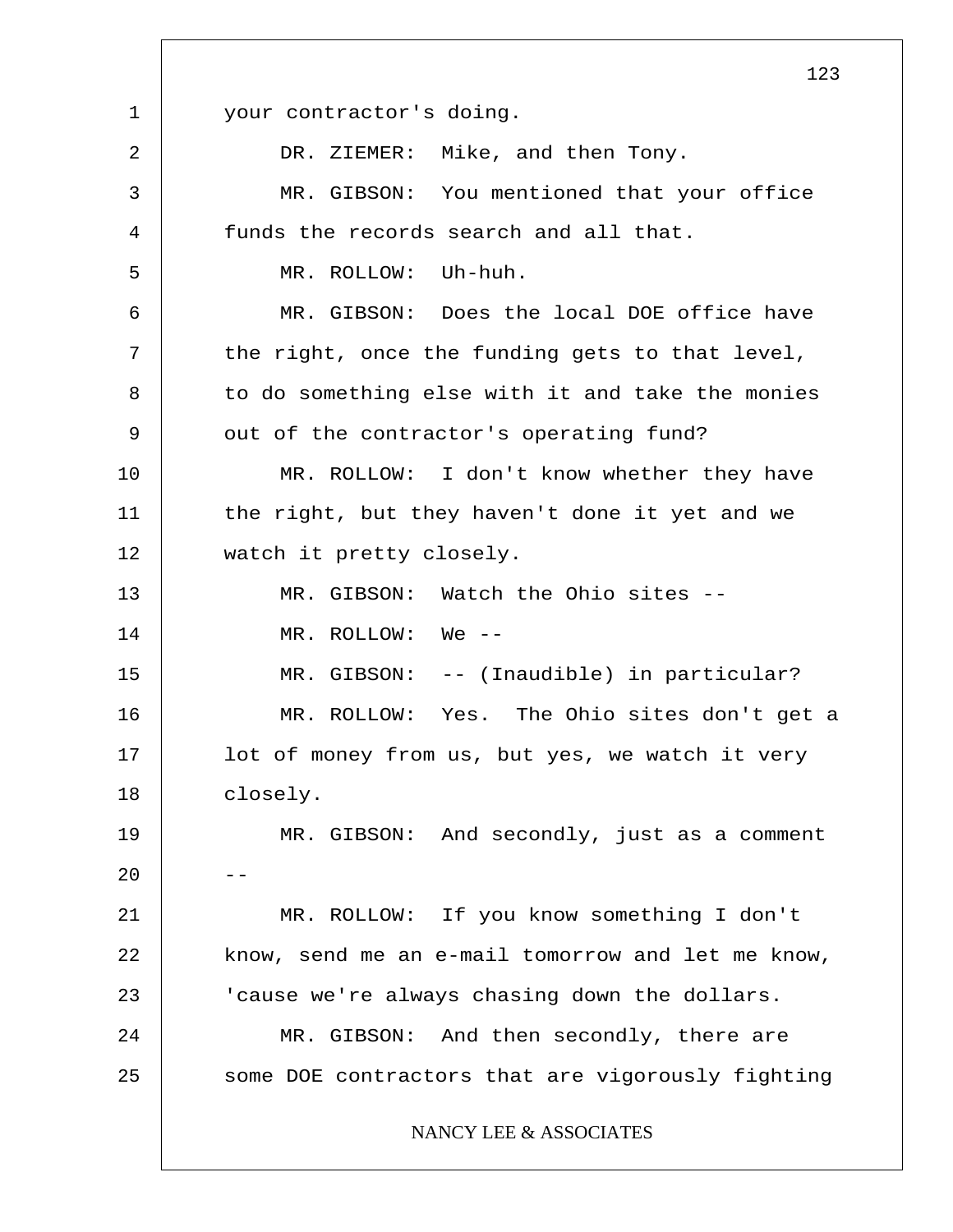|    | 124                                               |
|----|---------------------------------------------------|
| 1  | Workers Compensation claims to this day.          |
| 2  | MR. ROLLOW:<br>Okay.                              |
| 3  | MR. GIBSON: They are $-$ - they are putting       |
| 4  | employees who get injured on the job under the    |
| 5  | sickness and accident plan and fight -- if they   |
| 6  | choose -- if the worker chooses to go Workers     |
| 7  | Comp, they're -- they're appealing it all the way |
| 8  | to the top.                                       |
| 9  | MR. ROLLOW: If they involve EEOICPA claims,       |
| 10 | which is -- I mean I hate to put blinders on, but |
| 11 | of course my area is EEOICPA. But if they         |
| 12 | involve people who have positive determinations   |
| 13 | from the EEOICPA process, I'd be very interested  |
| 14 | in -- in the details of those and we'll go after  |
| 15 | them.                                             |
| 16 | DR. ZIEMER: Thank you. Tony?                      |
| 17 | DR. ANDRADE: Yes, I just had a comment. I         |
| 18 | just wanted to remind the Board that during       |
| 19 | whatever meeting it was that I did mention that   |
| 20 | researchers or even our contractor going into DOE |
| 21 | contractor's site would be considered an unfunded |
| 22 | mandate. My statement was the basis for -- or     |
| 23 | was actually to be used as the basis for asking   |
| 24 | the Department of Energy to support that.         |
| 25 | Now that the letter has gone out and I know       |
|    | NANCY LEE & ASSOCIATES                            |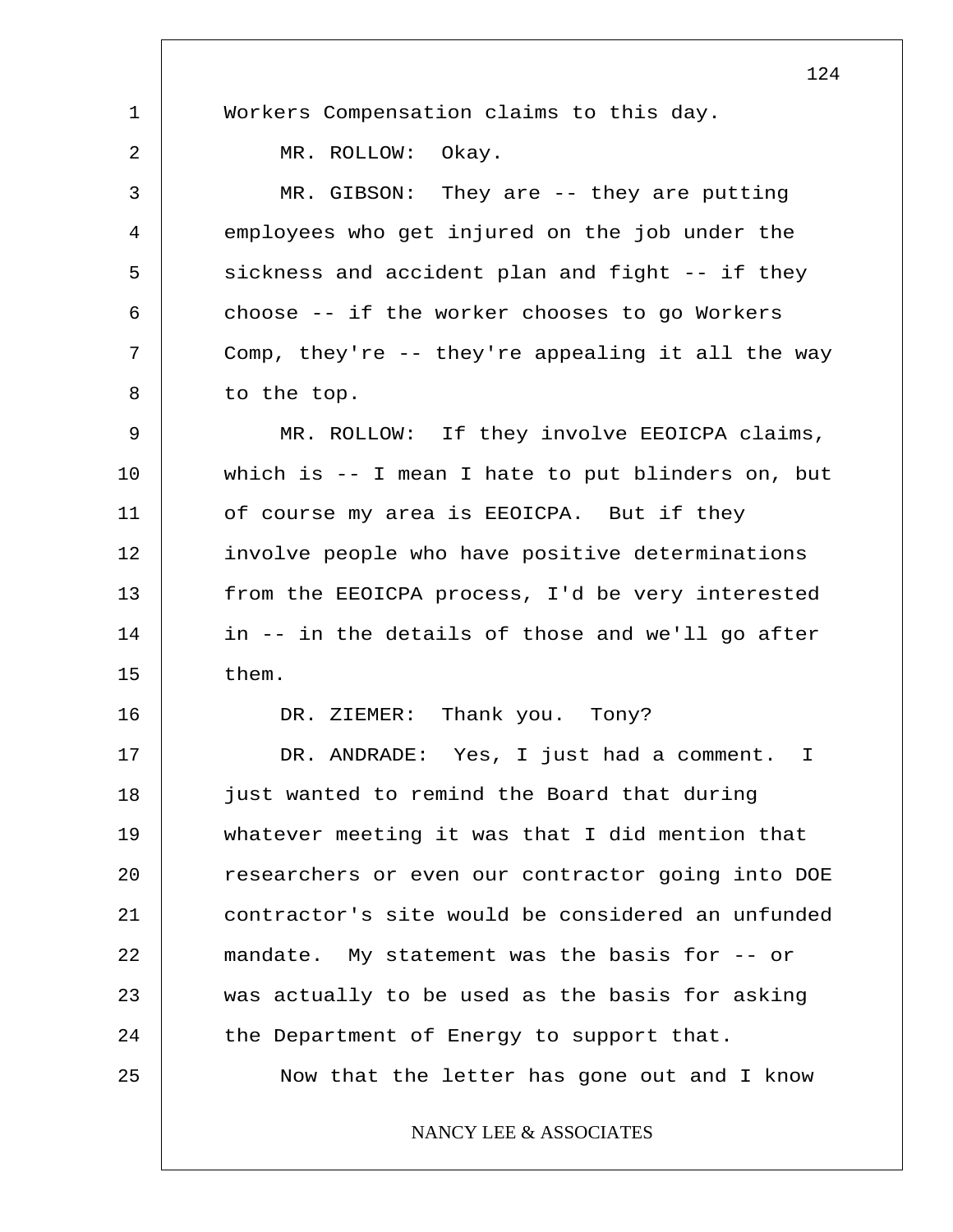1 2 3 4 5 6 7 8 9 10 11 12 13 14 15 16 17 18 19 20 21 22 23 24 25 that it has certainly arrived at my site and I'm sure at all the other contractor sites -- active contractor sites -- the order is given, and in many cases overhead is used like for record centers to provide services and support the contractors. And then sometimes it's even programmatic funds that come out of say radiation protection programs to provide information directly to the subcontractor. And so it is a combination of dollars, but the contractors have been ordered to do, so therefore they will. DR. ZIEMER: Thank you, Tony. Roy? DR. DEHART: Tom, you alluded to the fact that there are some differences here on reimbursement. For the benefit of the Board, would you again give a little explanation to why the death of the claimant and the compensation thereof may be entirely different with the Worker Comp versus what we are seeing from cancer? I'm primarily talking about the siblings, the children. MR. ROLLOW: Okay. Now are you talking the difference between Part B and Part D? DR. DEHART: Yes. MR. ROLLOW: Okay. Well, Part B obviously is NANCY LEE & ASSOCIATES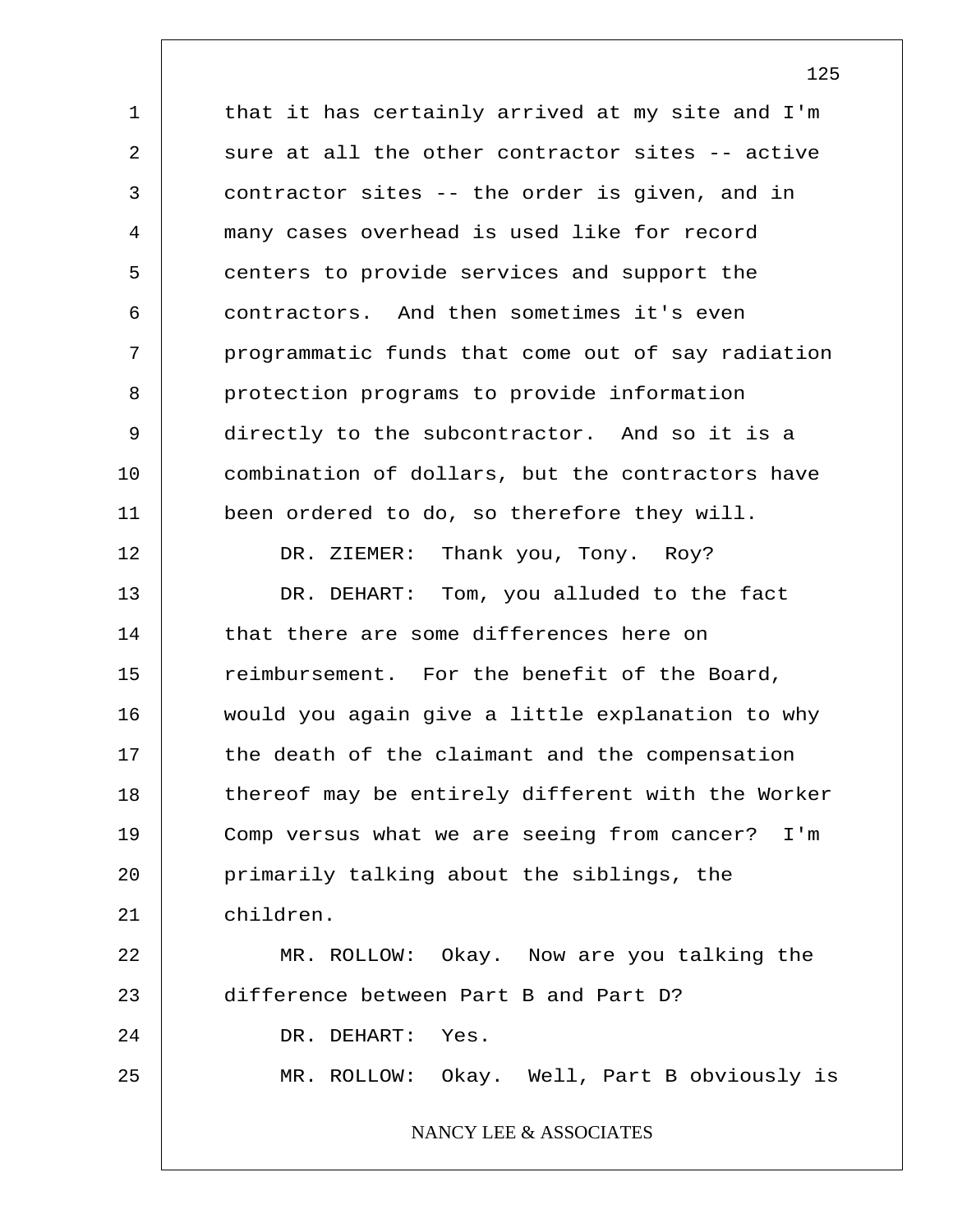1 2 3 4 5 6 7 8 9 10 11 12 13 14 15 16 17 18 19 20 21 22 23 24 25  $a$  -- is a set -- set amount, \$150,000. For a survivor who has made an application to this program because say a parent may have succumbed to an illness caused by their work at the Department of Energy, if they have reached majority age -- in other words, over 21 or whatever majority age is in that state, and I'm not real well-versed on this, so there's probably people in this room that are a lot more knowledgeable on Workers Comp than I am. But if they've reached majority age say at the time that that person had expired, they were not dependent perhaps on the income from that worker, there would -- there may be very little compensation due to them, say other than maybe a burial payment or something of that sort. So in some states we might see an award -- several thousand dollars, basically just a burial payment to that -- to that person. In other cases, if the worker succumbed to an illness and died during their working career and it's a -- it's a widow that was dependent upon that worker, they're making an application to the program, there may be lost wages, there may be a large death benefit in the six figures. Is that the explanation you're

NANCY LEE & ASSOCIATES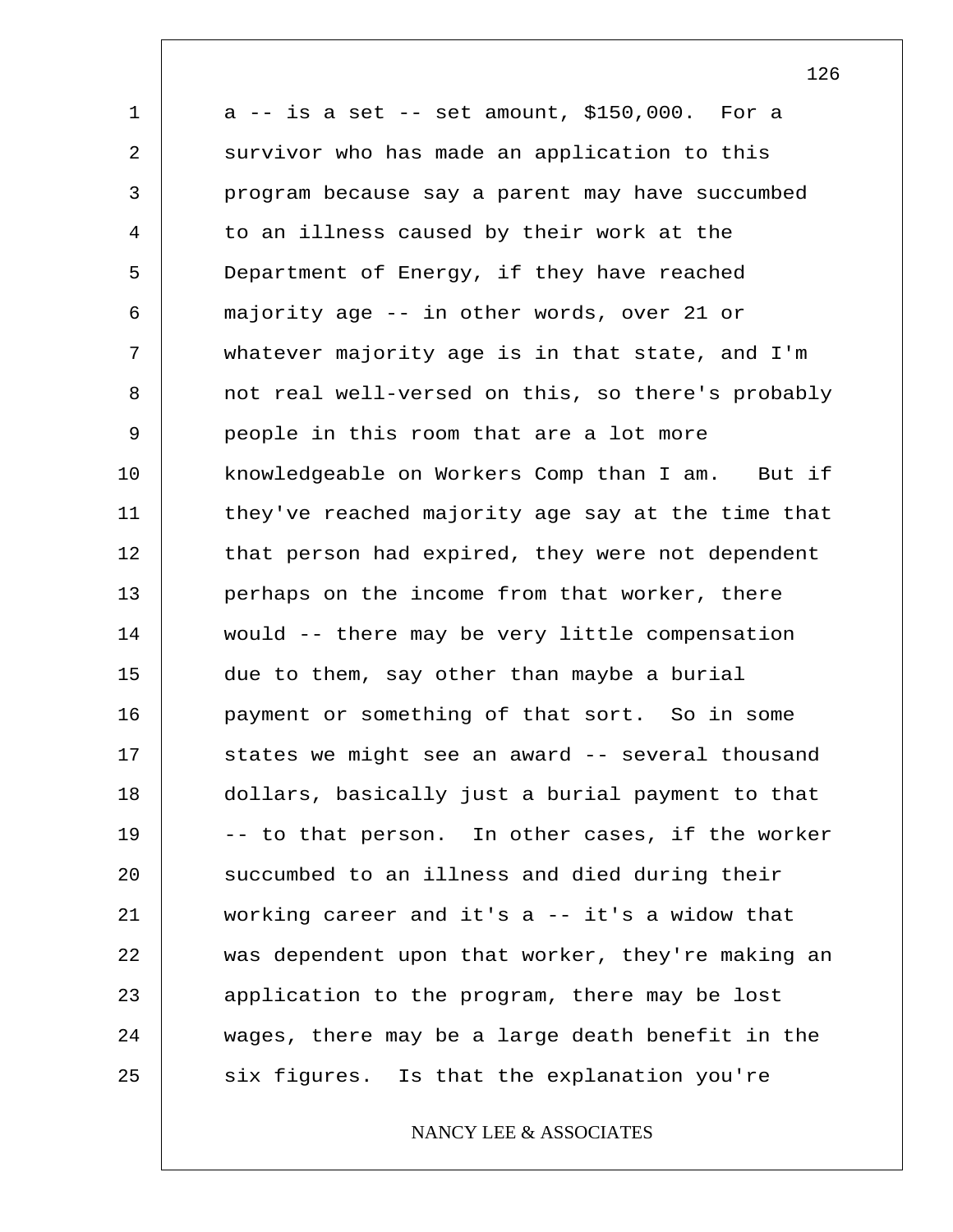1 looking for?

2

3

4

5

6

7

8

9

10

DR. DEHART: One of the points is the minority issue of the children, which we don't have to deal with with the cancer --

MR. ROLLOW: Right.

DR. DEHART: -- issue. And if -- and we've all heard comments about the time criticality in dealing with the cancer issue. It's even more of a critical issue in dealing with the Worker Compensation.

11 12 13 14 15 MR. ROLLOW: It -- it can be, although generally most of our -- a large percentage of our applications are survivor applications, and - - and that person expired even before the program was passed into law, many cases.

16 17 18 19 20 21 22 23 24 25 DR. ZIEMER: Tom, could you address very briefly sort of the quality control issue on physicians? Now I recognize that, maybe with the exception of the physicians who are on this Board, there are some whose judgment may not be faultless. And how do you -- when you have a one-person decision point, how do you assure - well, let me ask it this way. Do you go back and say is physician A always judging for the claimant or against the claimant; is there a

NANCY LEE & ASSOCIATES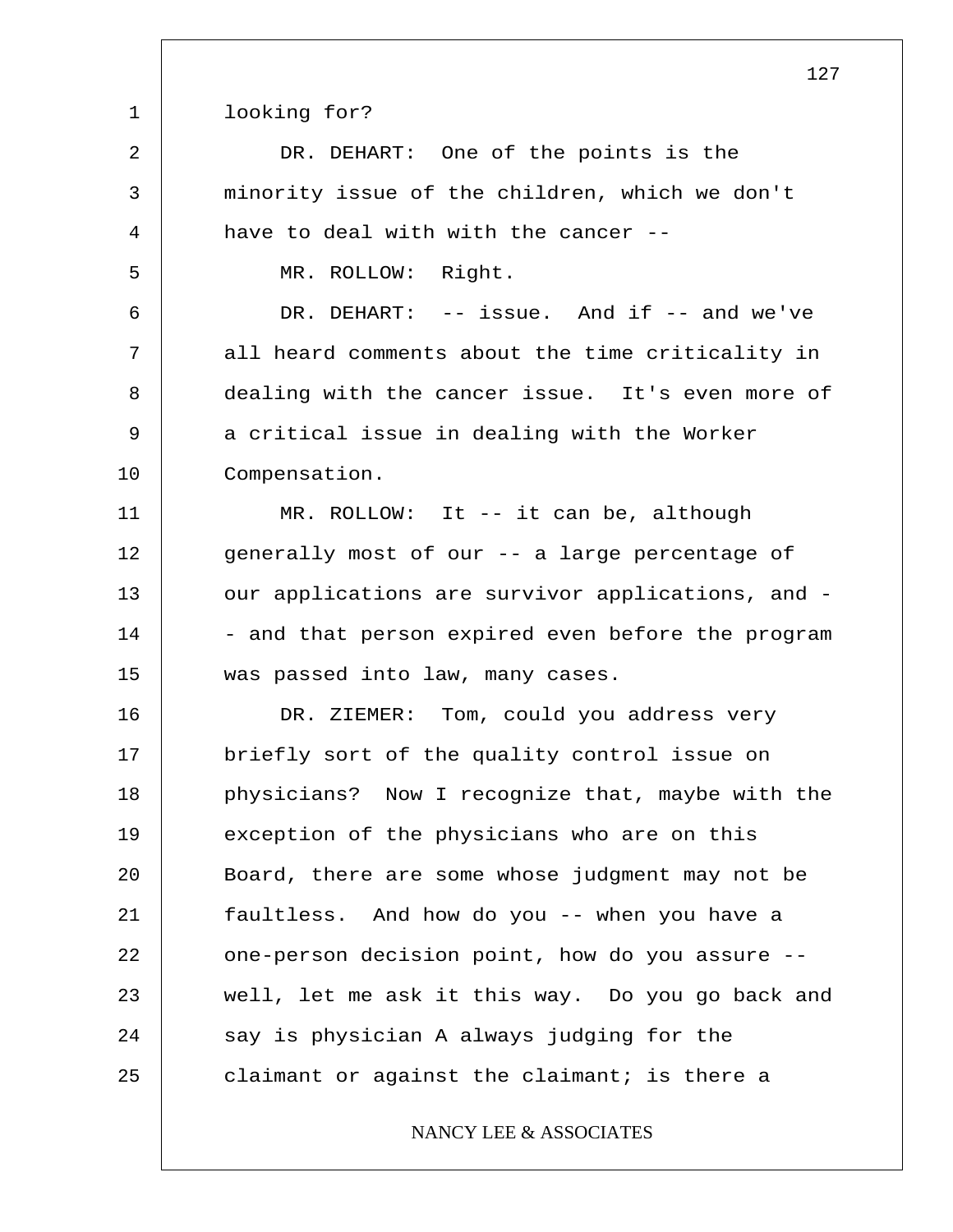pattern that suggests other than objective evaluation? Or do you see the things -- do you send out an application, a duplicate one, to several and cross-calibrate them; or is there some kind of quality control on those judgments?

1

2

3

4

5

6 7 8 9 10 11 12 13 14 15 16 17 18 19 20 21 22 23 MR. ROLLOW: You're really putting me in the hot seat here. We do not score our physicians. We do not try to pre-judge or to judge, based on their performance, which way they're going to go. We do try to educate and communicate to them if we see them constantly leaning in one direction or the other. The single physician case is going to always be applicant-friendly, because if a single physician leans one way or another, the only way it can -- it can do -- the only thing it can do is help the applicant, because if they're always negative, there are two other physicians that also would have to -- well, one other physician would have to be -- have a negative on that same case, and that's why we retain the review from two or more physicians to get a negative. But we -- DR. ZIEMER: I'm more concerned about the

24 25 luck of the draw for someone who's always positive.

# NANCY LEE & ASSOCIATES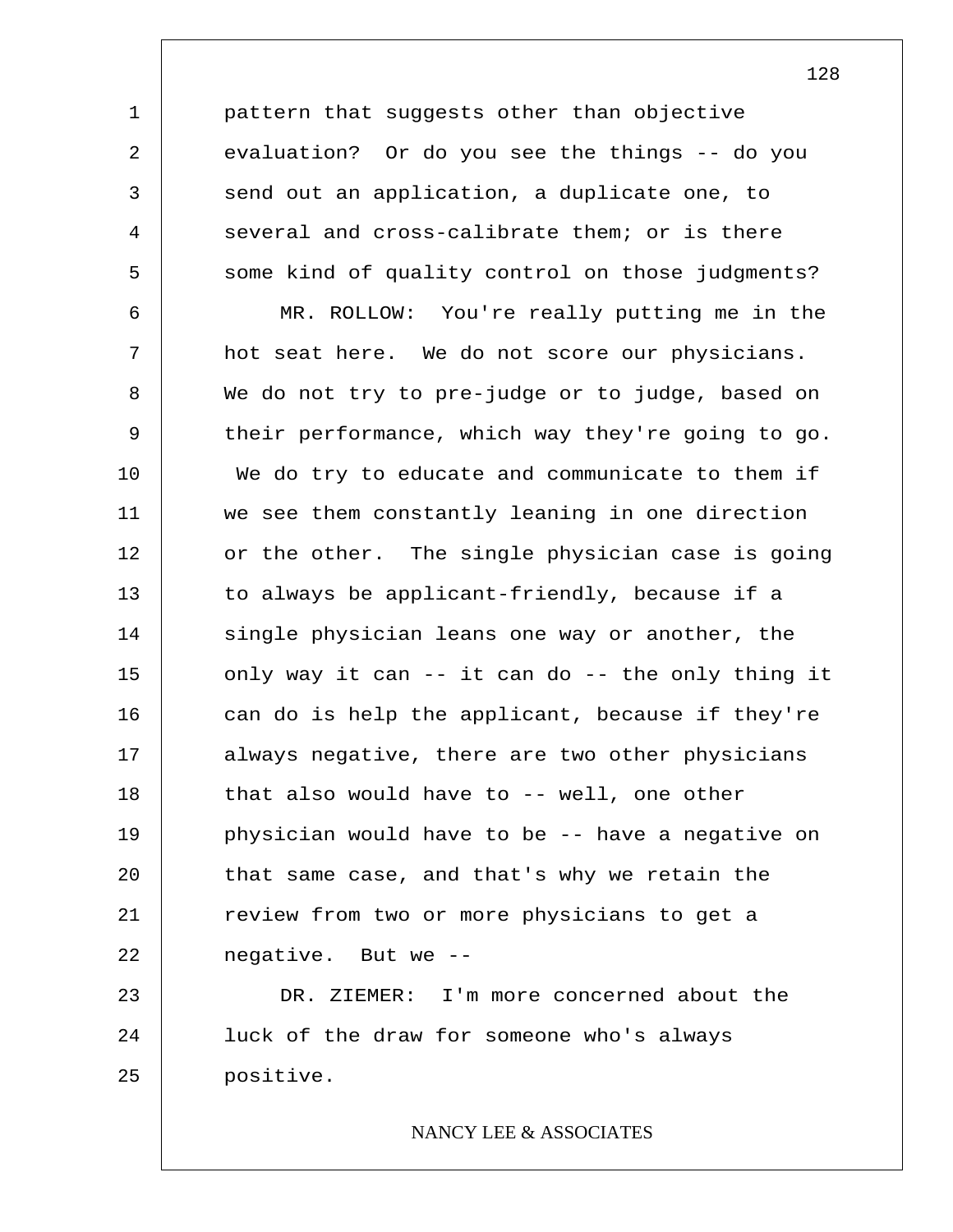1 2 3 4 5 6 7 8 9 10 11 12 13 14 15 16 17 18 19 20 21 22 23 24 25 MR. ROLLOW: Well, there may be some of those. What we do is we try to look for those. We do review every single case in detail, both by a panel of physicians that -- that were -- excuse me, not a panel, bad terminology -- by physicians that are under my employment, and I also have a medical director, Dr. Mike Mentopali\*, and we review 100 percent of all the decisions. And if we see things skewed, we will go back and work with that physician to -- to clarify either policy in the program, to provide them additional technical information, medical information to help them make better judgments. On the other hand, the process is set up by law for an arm's-length relationship between DOE and the physicians. And I have to be very, very respectful of that distance. And as a result there may be a program that we might want to run here that has more consistent results, but that won't end up with that consistency because of that arm's-length relationship. DR. ZIEMER: Any further questions? (No responses) DR. ZIEMER: Thank you very much, Tom. We appreciate the update on that part of the

### NANCY LEE & ASSOCIATES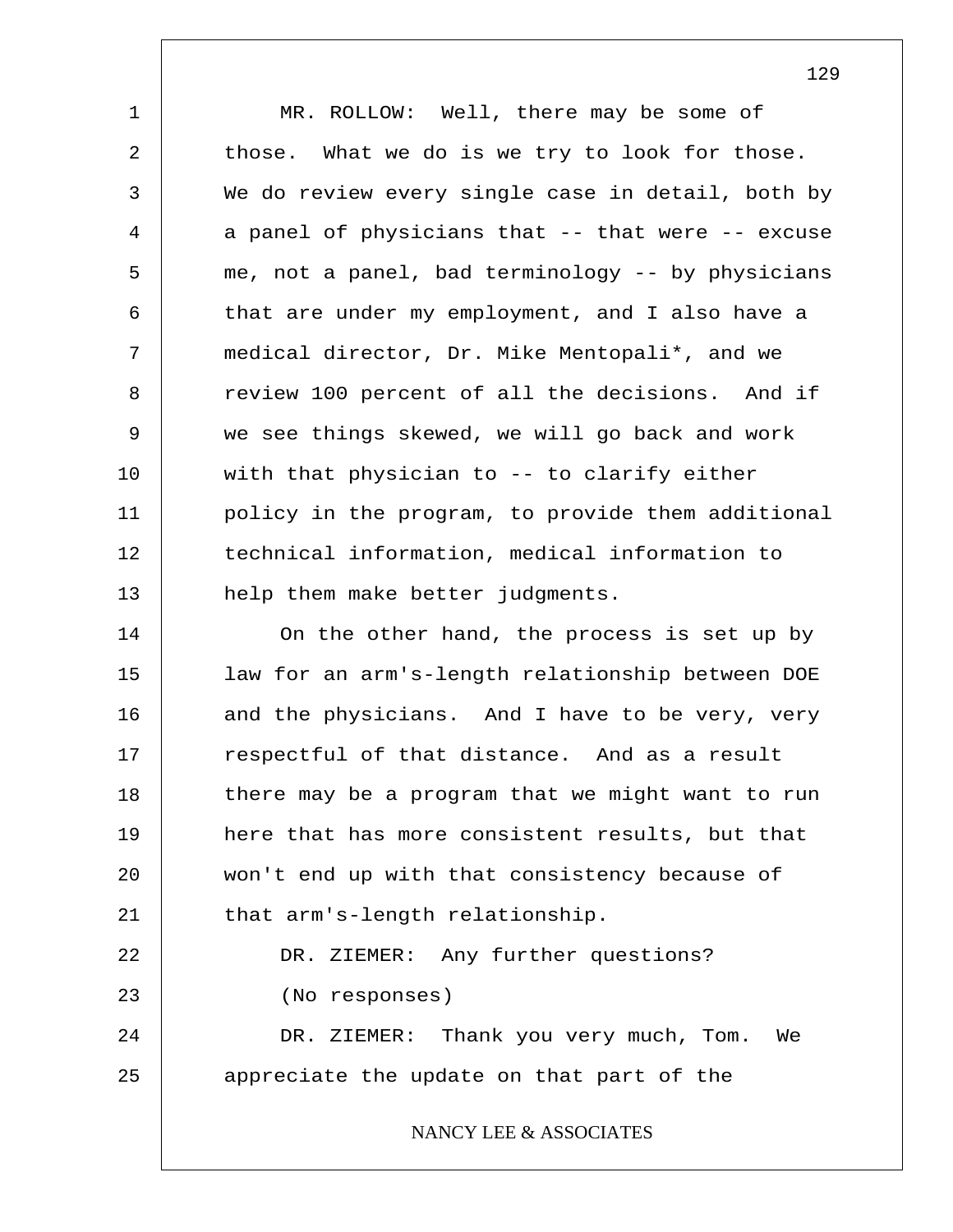program.

1

2 3 4 5 6 7 8 9 10 11 12 13 14 15 16 17 18 19 20 21 22 23 24 25 It's now  $12:15$ . We'll -- we'll shoot for -let's say 1:30, if possible. I'm not sure how convenient lunch places are here. Do we have a list or anything of -- there's not much choice is what I'm hearing. Okay. Shoot for 1:30. Thank you. We're in recess. (Whereupon, a luncheon recess was taken.) DR. ZIEMER: Okay, we're going to go ahead and reconvene. Our regular Designated Federal Official is not present, and we have to have one, so the Acting Designated Federal Official is Jim Neton, and when Larry arrives they will play musical chairs and trade. PRIVACY ACT AND FACA REQUIREMENTS But anyway, we're going to begin the afternoon session. Liz Homoki-Titus is going to in a sense update us on Privacy Act issues and bring us up to speed on anything new in -- MS. HOMOKI-TITUS: Well, I think I am. DR. ZIEMER: Yes, we think Liz is going to do that. So Liz? MS. HOMOKI-TITUS: Okay. One piece of news that I want to share with you all, and you've probably noticed that David Naimon is no longer NANCY LEE & ASSOCIATES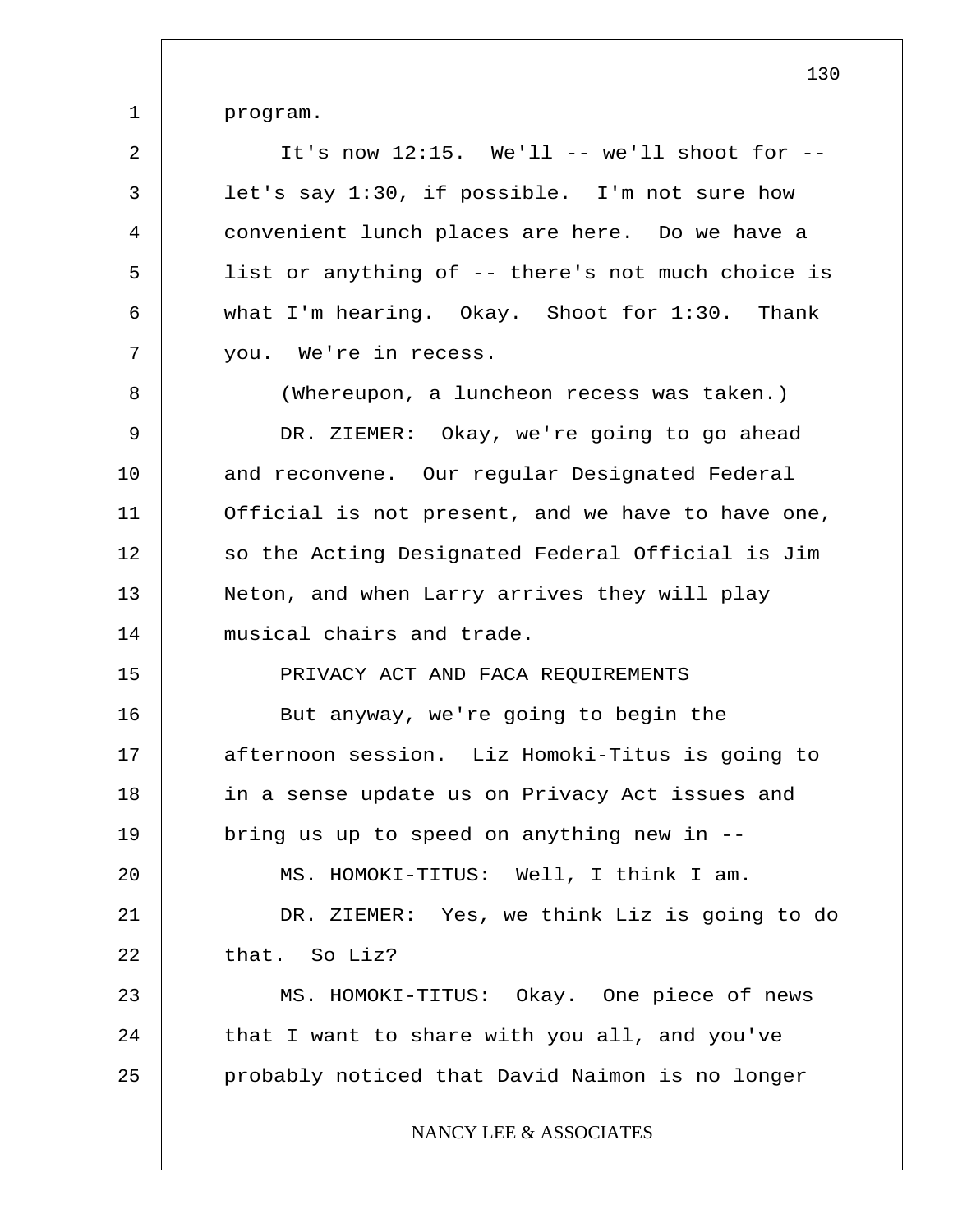1 2 3 4 5 6 7 8 9 10 11 with us. He has been promoted to the Associate Deputy General Counsel, so he'll no longer be attending Board meetings or working with this program, which has left me as the acting team lead, and at some point in the future you may see a new team lead who will be introduced to you, et cetera. But for right now, if you have any legal questions, any questions about the Privacy Act or anything else, you're still free to contact our office at the same number but you'll probably be dealing with me instead of David Naimon.

12 13 14 15 16 17 18 19 20 As I indicated to you at the last meeting, I wanted to go a little more in depth on the requirements of the Privacy Act. Now that you all are going to start reviewing individual dose reconstructions through your work groups and the subcommittee, and also as a committee, as well as beginning work on SEC petitions, this is once again very, very important for you to consider and remember.

21 22 23 24 25 What is the Privacy Act? It is Federal withholding statute, which means -- withholding means the Act prohibits the disclosure to any third party information about a person without that person's written permission. If you all

### NANCY LEE & ASSOCIATES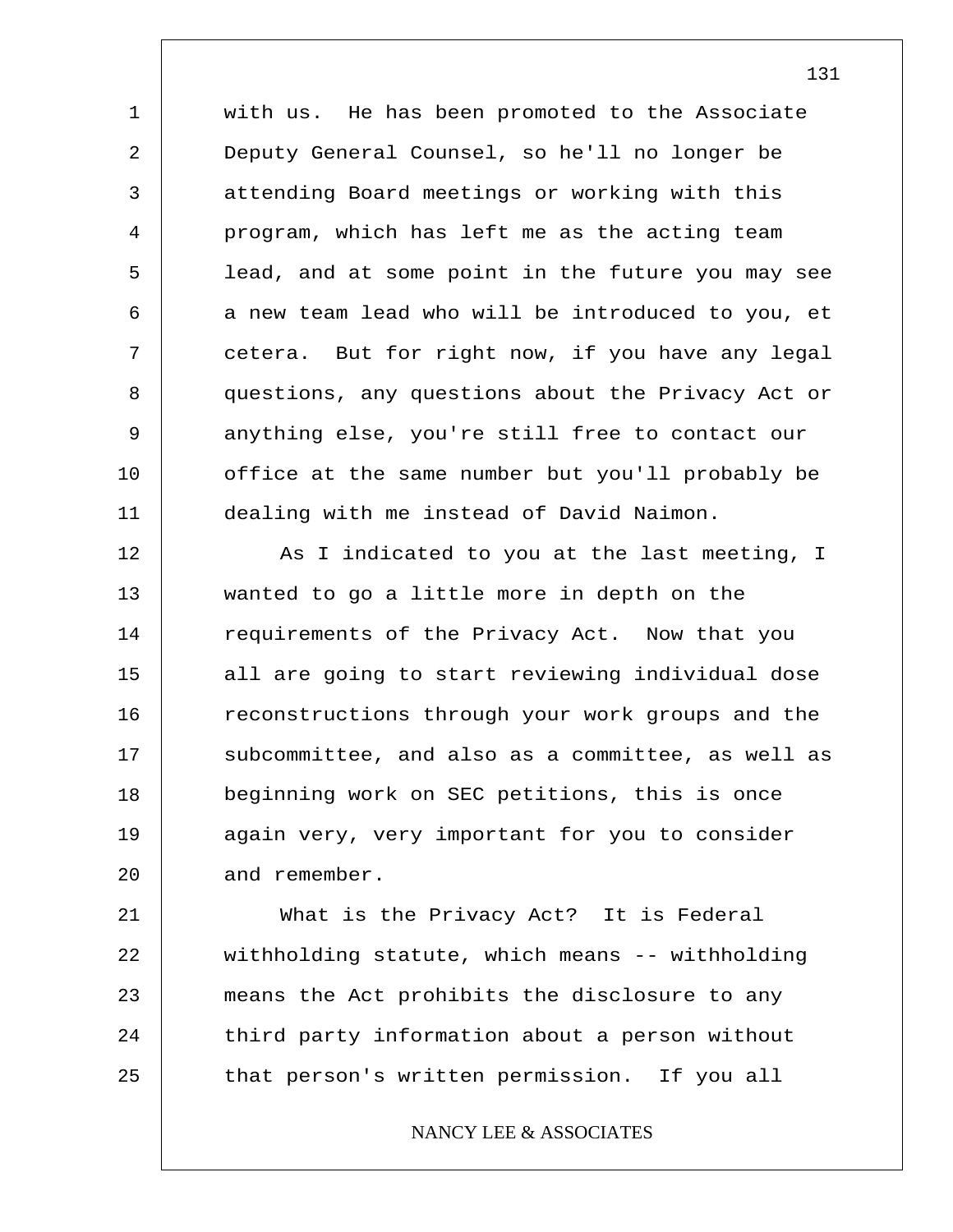receive a request for a disclosure of a Privacy Act record, which is just basically anything that deals with an individual, please have that person contact OCAS, and please let OCAS know that you've received that request so that they can be aware of it and take care of it properly.

1

2

3

4

5

6

7 8 9 10 11 12 13 14 15 16 17 HHS also has their own Privacy Act policy, and it is the policy of the Department to protect Privacy Act information to the fullest extent possible. That means that we do allow the disclosure of records -- i.e., you all will be receiving full dose reconstruction reports -- for employees of the Department to do their jobs. But we do not disclose records to other people unless it's proper under Freedom of Information Act or we have received a proper Privacy Act release.

18 19 20 21 22 23 24 25 I do want to remind you that there are civil and criminal penalties that you will be held personally responsible for if you are found to have wilfully violated the Privacy Act. And please be aware that the criminal penalties can be up to \$5,000, which you would be personally responsible to pay if you were found guilty. There are some permitted disclosures with the

NANCY LEE & ASSOCIATES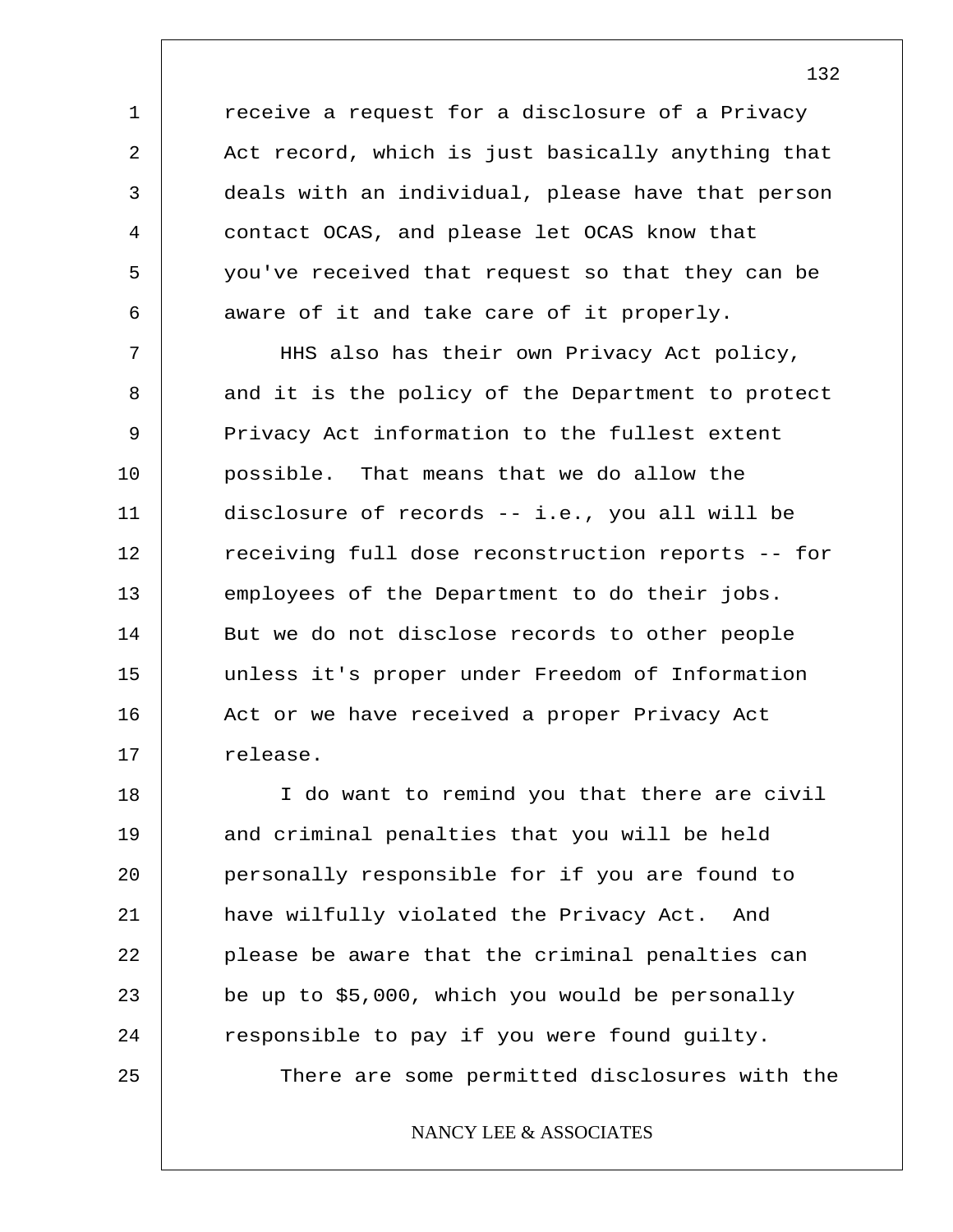1 2 3 4 5 6 7 8 9 Privacy Act. These are disclosures that would be handled by the Department, not handled by you personally. If the government has a record that pertains to an individual, they have a stat- they have the right to have that record. And then there's some other special interests that have access to records, especially at the Department of Health and Human Services where we have medical records.

10 11 12 13 14 15 16 17 18 19 20 21 And of course there are prohibited disclosures of the Privacy Act-protected materials. And basically you cannot disclose Privacy Act-protected materials to anyone unless the Department of Health and Human Services has received a written release for the release of that information to that particular person. For example, this includes dis-- precludes disclosures without written permission to family members, medical personnel and members of Congress, with certain exceptions that are statutorily set.

22 23 24 25 You've probably seen these before, but I'll run through them for you one more time. They're Privacy Act rules for special government employees, and I'll remind you again that each of

NANCY LEE & ASSOCIATES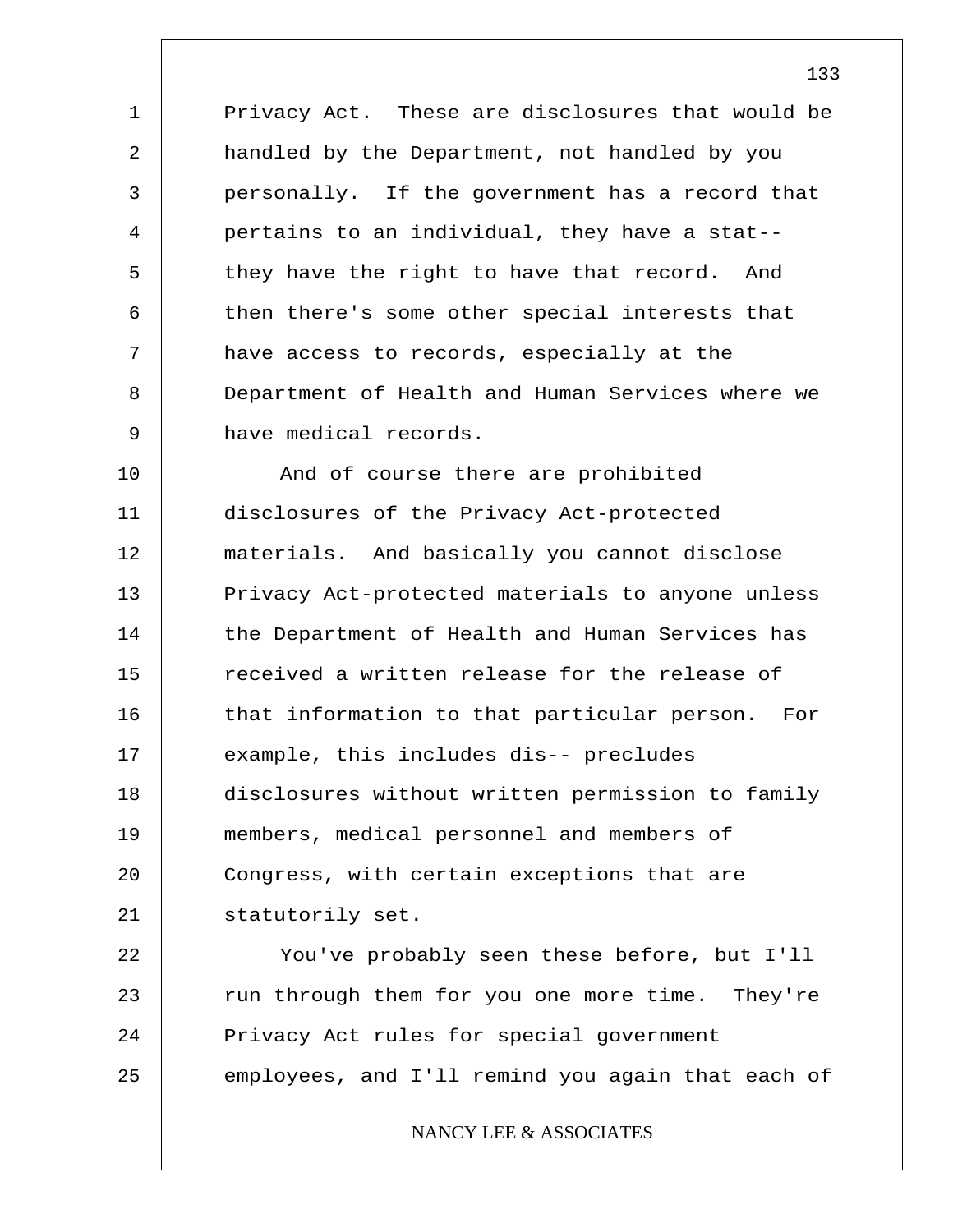1 2 3 4 5 6 7 8 9 10 11 12 13 14 15 16 17 18 19 20 21 22 23 24 25 you is a special government employee who is an employee of the Department of Health and Human Services each time you're working on Board activities. So generally, avoid discussing or disclosing the merits of individual claims and SEC petitions. Stick to giving out public information. The public does view you as representatives of the Department of Health and Human Services because you are in the public eye. And you are allowed to share publicly-available information, but you can't share information specific to a person that you may have learned in their dose reconstruction report or in an SEC petition. When y'all are having dinner and stuff like that, avoid speculating about the identity of claimants, SEC petitioners or SEC class members. Avoid speculation about dose reconstruction and SEC issues that the Board may be considering, or that you may know that the Department is considering. Try to avoid predicting Department and Board future actions. You know that you're supposed to avoid assisting with the filing of individual claims, but you may be a fact witness, because we know that a lot of you have worked in this area and you may have

# NANCY LEE & ASSOCIATES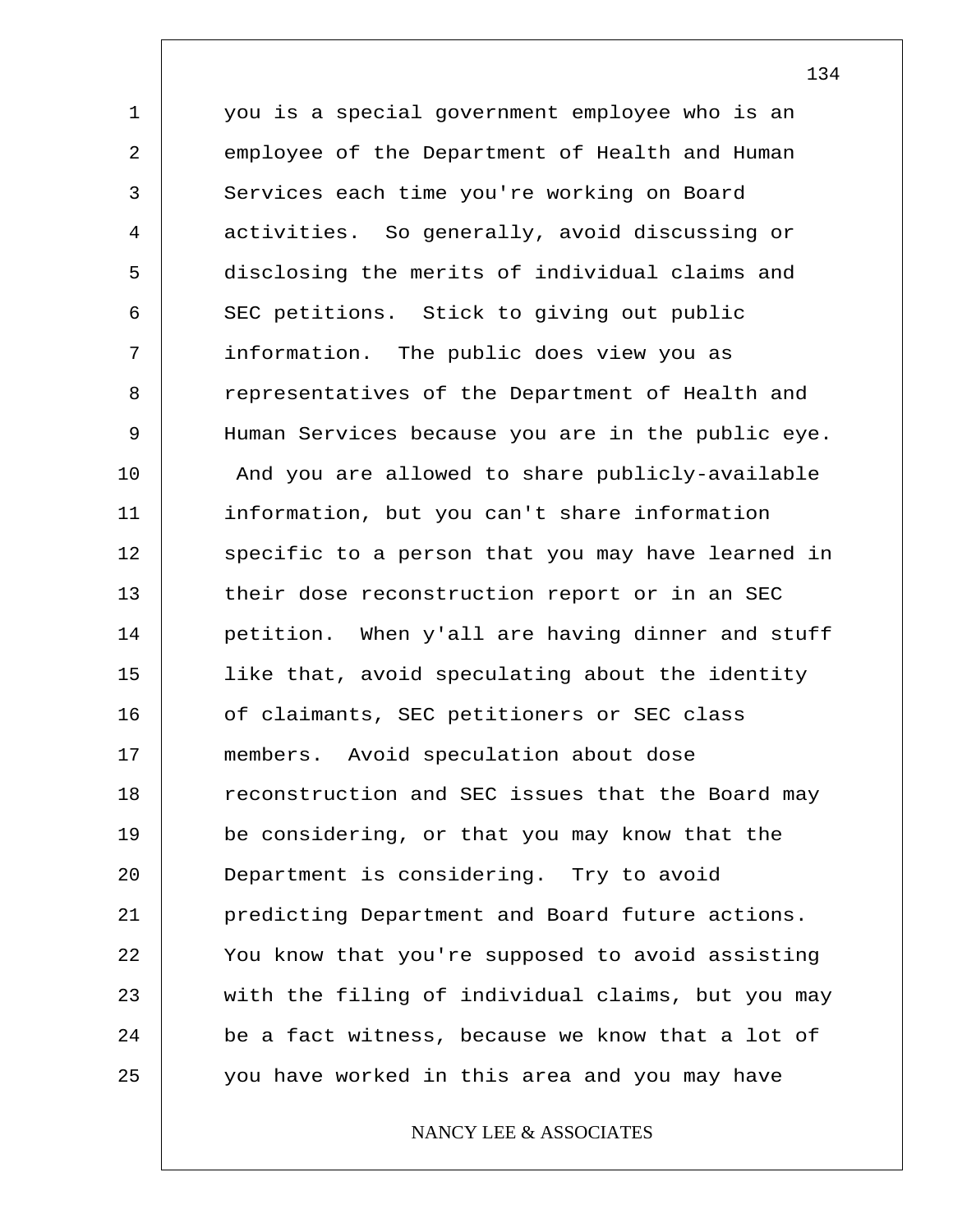1 2 3 4 5 6 7 8 9 10 11 12 13 14 15 16 17 18 19 20 21 22 23 24 25 135 friends that -- or coworkers that you worked with for whom you can be a fact witness. And if you have any questions about that or you've been asked to be a fact witness, please feel free to contact OCAS or us to discuss what if any limitations that your Board role may have for you. DR. MELIUS: These aren't all Privacy Act issues, though. MR. GRIFFON: Right. MS. HOMOKI-TITUS: No, some of them aren't. DR. MELIUS: Most of them aren't. I think you need to be clearer about that. MS. HOMOKI-TITUS: Well, the first one's a Privacy Act informa-- is Privacy Act. DR. MELIUS: For SEC petitions? MS. HOMOKI-TITUS: It can be because you've got three individual -- if you have three individual -- DR. MELIUS: (Inaudible) -- MS. HOMOKI-TITUS: -- petitioners. DR. MELIUS: -- names, but -- MS. HOMOKI-TITUS: Right. Public information's not. DR. MELIUS: Yeah, okay. I mean you don't NANCY LEE & ASSOCIATES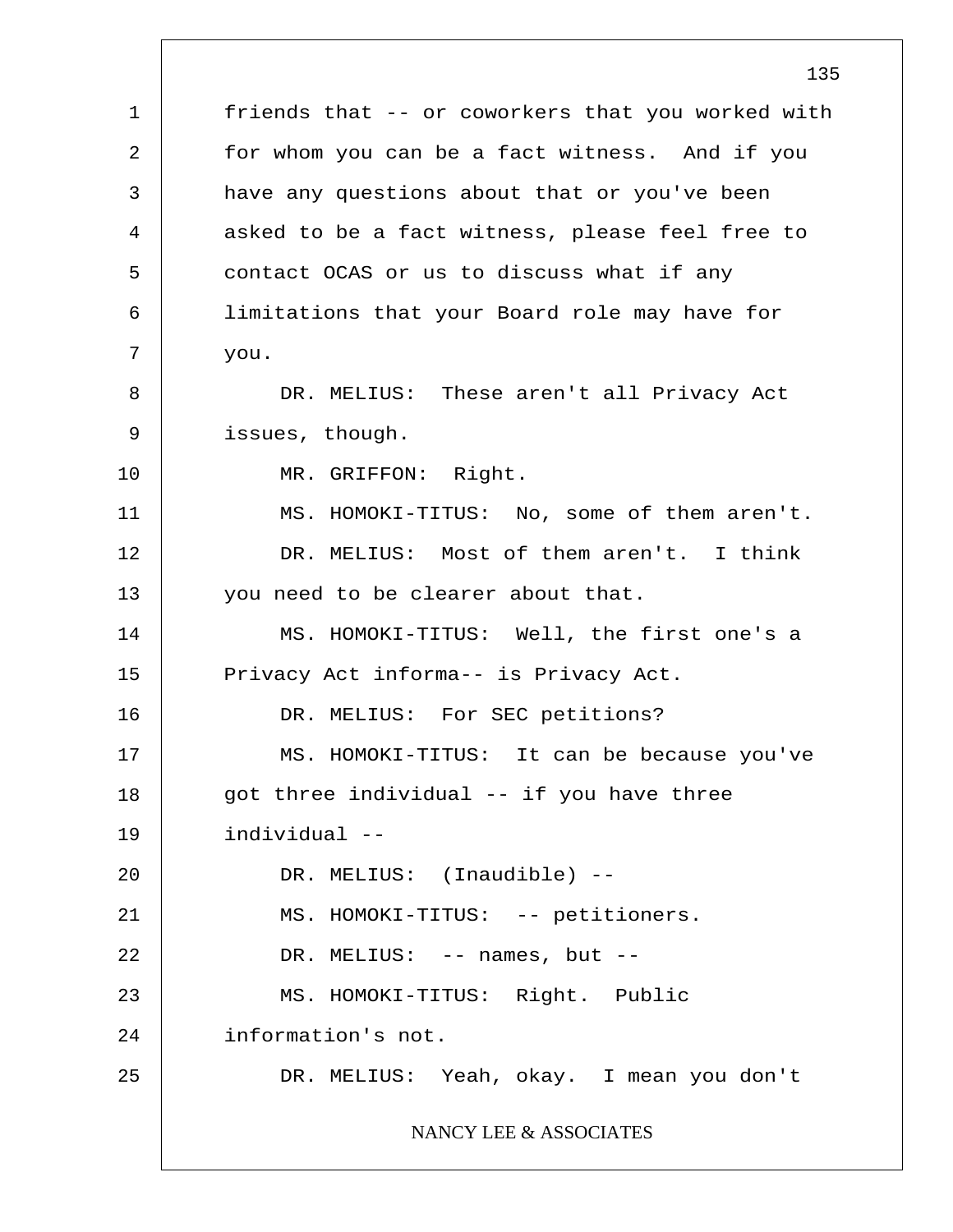1

have to go through them all, I just --

2 3 4 5 6 7 8 9 10 11 12 MS. HOMOKI-TITUS: Okay. As I've mentioned throughout the presentation, there is no reason, as a member of the Advisory Board, that you should be disclosing Privacy Act-protected materials to anyone. You are not an appeals board, so therefore people will not know if you're reviewing their dose reconstruction, so therefore you shouldn't be discussing with anyone, including -- if you're talking to the person whose dose reconstruction you're reviewing -- their information with them.

13 14 15 16 17 18 SEC petitions that you all are reviewing should not be discussed outside of the Board meeting. And once again, if you get a request for a disclosure of any type of Privacy Act information, please direct them to OCAS and let OCAS know that you've received that request.

19 20 21 22 23 24 25 Now moving on to the role of the Advisory Board under the Federal Advisory Board Committee Act, which is FACA, you'll hear me refer to it. In 1972 Congress felt that it was important to regulate the role of advisory boards within the Executive Branch. And the law has special emphasis on open meetings, chartering, public

# NANCY LEE & ASSOCIATES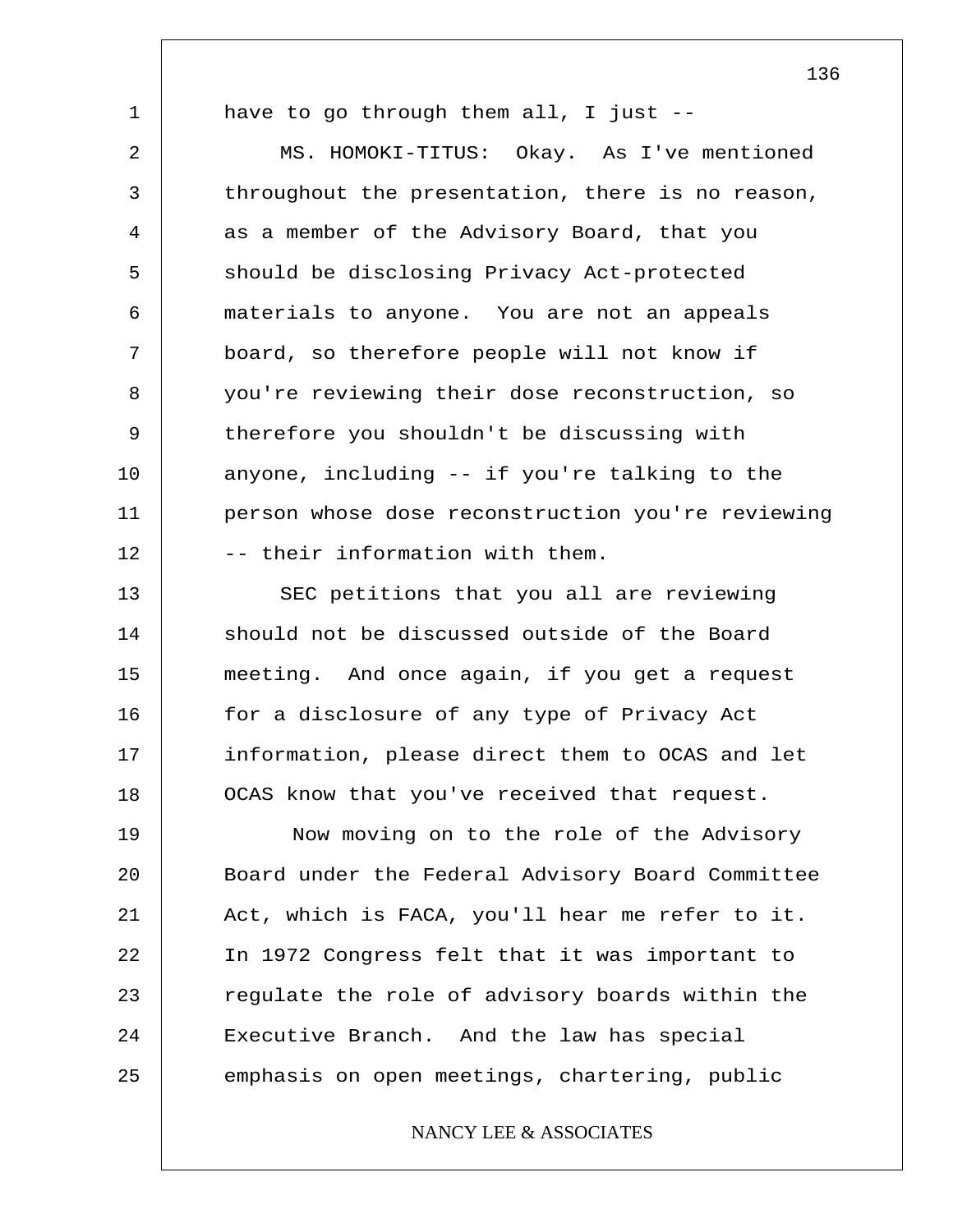involvement and reporting.

1

2

3

4

5

6

Congress there was a need to share information that advisory boards were giving to the Executive Branch with Congress and with the public. They also determined that the role of an advisory board should be advisory only.

7 8 9 10 11 12 13 14 15 Under the advisory functions of the advisory board, unless there's a Presidential directive or your statute specifically provides for you to do so, then the role of the board is only advisory. For this specific Board, Congress nor the President gave you authority to make determinations on the behalf of the Department of Health and Human Services. You advise the Secretary, and that's your only function.

16 17 18 19 20 21 22 FACA also required there be a charter filed, and it needs to be filed with the head of the agency with whom -- to whom you report, which is the Secretary of Health and Human Services. You all do have a current charter, and you also now have a charter for your subcommittee, which will be important in a few minutes.

23 24 25 The law also requires that you have a Designated Federal Official at all of your meetings, so therefore for the Board to have a

NANCY LEE & ASSOCIATES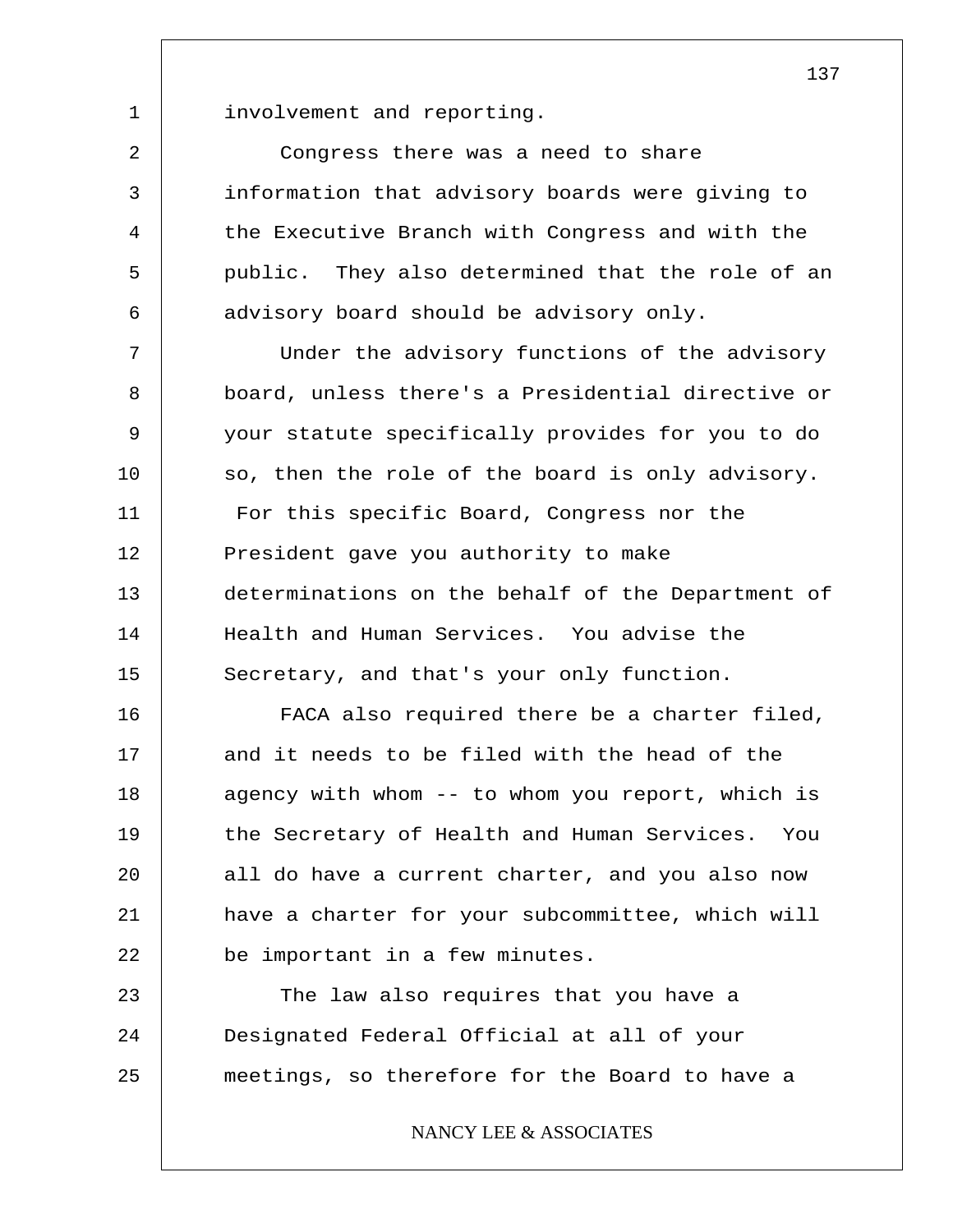1 2 3 4 5 6 7 8 9 10 11 12 13 14 15 16 17 meeting, Larry Elliott needs to be present. This will be very important when we get to talking about public open meetings, because the Board - if six of you get together and start discussing Board issues, you have a majority and you're having a Board meeting, so you need to be careful about that if you're having dinner together and you start discussing Board issues. And also now that you have a subcommittee, which all of you are a member of the subcommittee on that roster and you have five members that sit that committee, if three of you get together and start discussing subcommittee issues, you once again have a majority. And so therefore you need to be conscientious of discussing Board issues and subcommittee issues in small groups outside of the public forum.

18 19 20 21 22 23 24 25 Closed meetings are going to be very important for you. Closed meetings have to be announced in the Federal Register, which committee management handles on your behalf. And the Department is the one who makes the determination as to whether or not a meeting should be closed. Now you all will be having a number of closed meetings because protection

# NANCY LEE & ASSOCIATES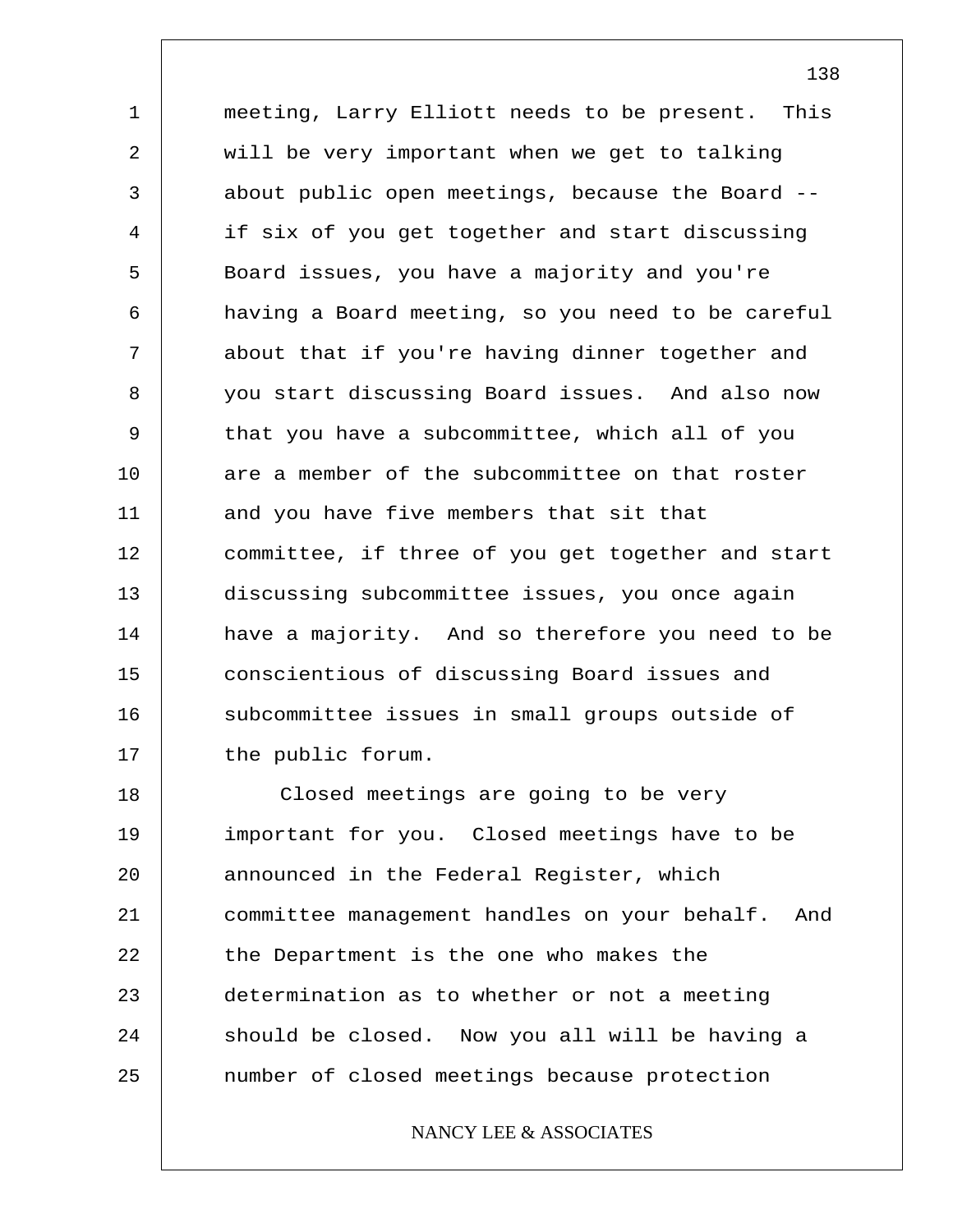under the Privacy Act is a reason to have a closed meeting, and you all will be reviewing a great deal of Privacy Act information.

1

2

3

4 5 6 7 8 9 10 11 12 13 14 15 As I mentioned before, the Government in the Sunshine Act is referred to by FACA and it requires open meetings. And this is once again where it weighs in that a majority of your members -- if you're meeting outside of the board room, three of you, six of you, and discussing issues specific to the subcommittee or specific to the Board, you are having a meeting that is not in the public, and it's illegal under these statutes. So please be aware of what you're discussing when you meet outside of the board room.

16 17 18 19 20 21 22 23 24 25 Once again, closed meetings (Inaudible). GSA has also put forth FACA regulations. They're interpretive guidelines for the management and control of FACA committees, which you all are a FACA committee, and HHS and this Advisory Board follows those regulations. We can provide you copies of them if you're interested in reviewing them. I assure you that we have a great committee management and they do keep us all in line, but I want you to be aware that you're

NANCY LEE & ASSOCIATES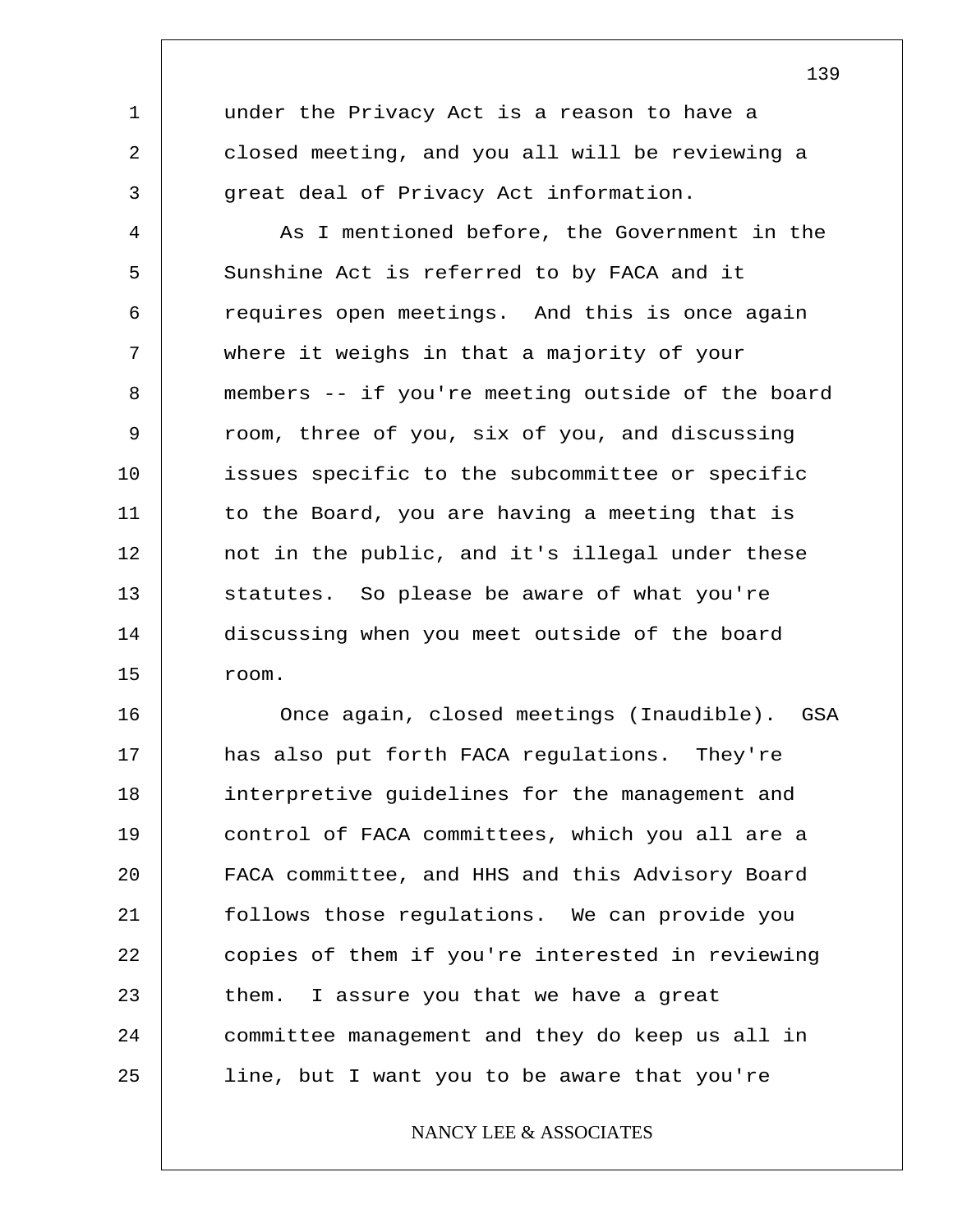bound by those, and if you're interested in seeing any of them, we can share them with you.

1

2

3 4 5 6 7 8 9 10 11 12 13 14 15 16 17 As you know, EEOICPA established -- directed the establishment of the Advisory Board with certain duties, and the President established the Advisory Board through Executive Order 13179. And just a quick review of your duties under EEOICPA and the Executive Order, EEOICPA required for the dose reconstruction methods be reviewed, as well as what you are about to undertake, which is a -- to verify a reasonable sample of the dose -- doses estimated, as well as reviewing and advising on the scientific validity and quality of dose estimation. So just a review of what y'all are doing, and then that was also reiterated by the President in his Executive Order.

18 19 20 21 22 23 24 25 And finally, the EEOICPA SEC duties is to advise the President whether there's a class of employees at a DOE facility who were likely exposed to radiation. And just as a reminder, the President reiterated that in his Executive Order, and also just a reminder that you all do report to the Secretary of Health and Human Services, you give advice to the Secretary of

NANCY LEE & ASSOCIATES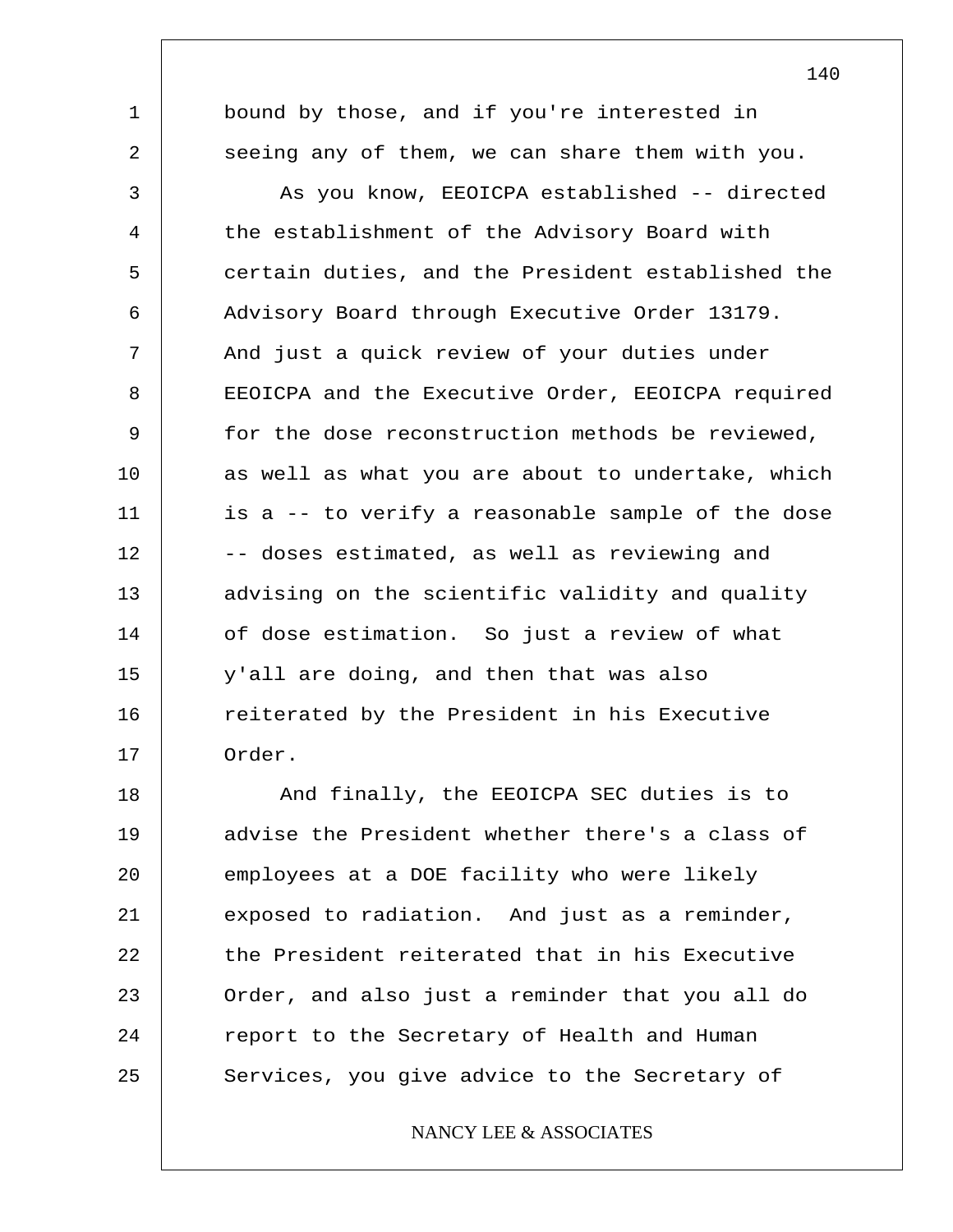1 2 3 4 5 6 7 8 9 10 11 12 13 14 15 16 17 18 19 20 21 22 23 24 25 Health and Human Services, not the President, in accordance with the Executive Order establishing the Board. And I will take any questions, and hopefully that was short enough to get us back on time track a little bit. And all the better if there are no questions. DR. ZIEMER: Ouestions for Liz? MS. HOMOKI-TITUS: I know you guys have seen this a few times, so I was trying to keep it quick and just give you a refresher. DR. ZIEMER: Yes, Henry Anderson has a question. DR. ANDERSON: Could you go back one? MS. HOMOKI-TITUS: That might be beyond me. How do I go back? (Pause) MS. HOMOKI-TITUS: What's your question while I'm getting back to it? DR. ANDERSON: Basically my question was about the appointment, and it says all of the duties were assigned to the HHS Secretary except the appointment of Board members. MS. HOMOKI-TITUS: Right, the appointment of Board members -- DR. ANDERSON: And we have ac-- NANCY LEE & ASSOCIATES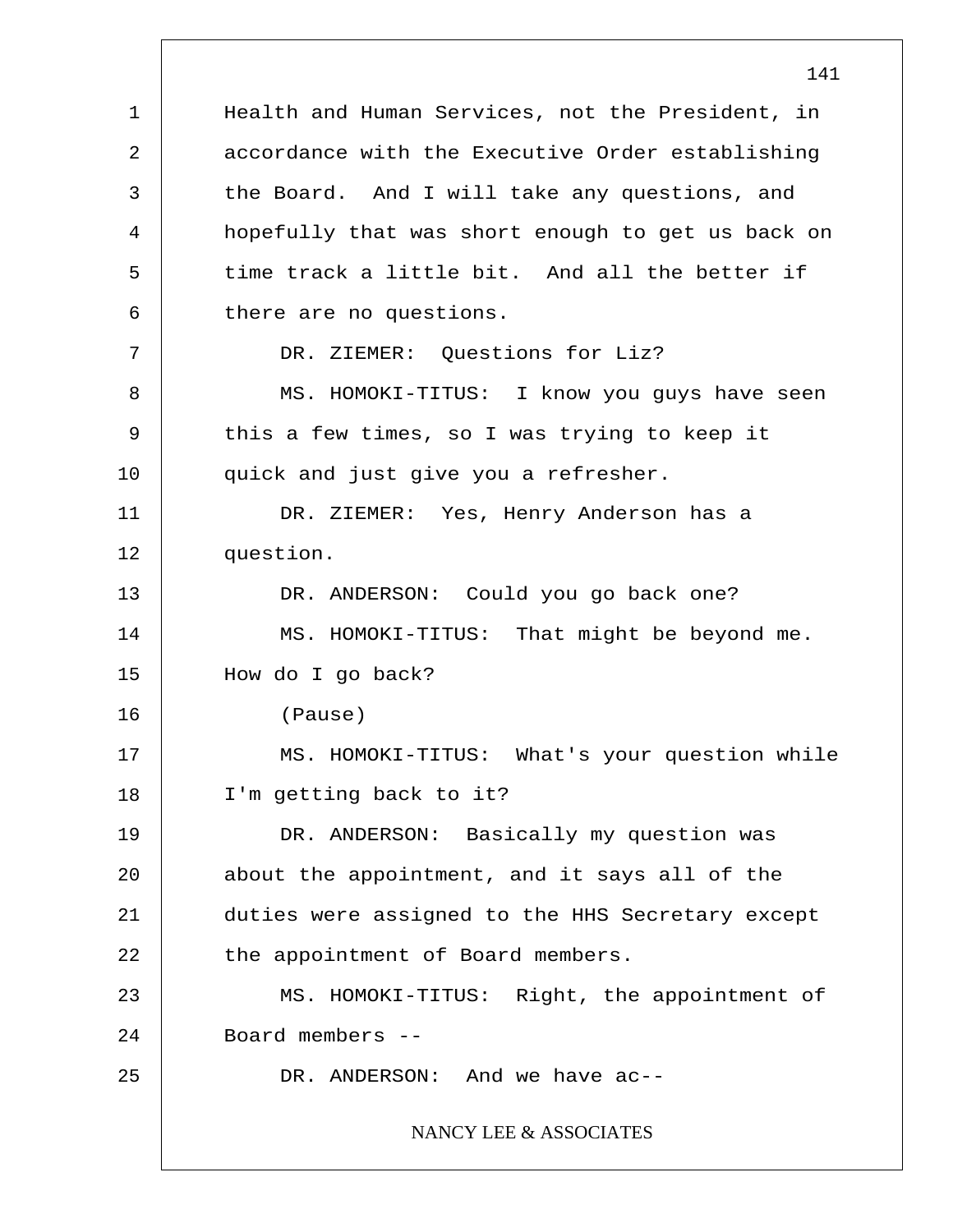1 2 3 4 5 6 7 8 9 10 11 12 13 14 15 16 17 18 19 20 21 22 23 24 25 142 MS. HOMOKI-TITUS: -- and the Chairman. DR. ANDERSON: We've actually gotten two appointments. MS. HOMOKI-TITUS: You've gotten two appointments? DR. ANDERSON: I mean we got a White House appointment letter and notice, and then we also got a Secretary appointment, and for some of us, this is our last meeting, so -- MS. HOMOKI-TITUS: The Secretary's appointment was -- or wasn't an appointment; it was a welcome to the Board. The -- your actual appointment comes from the White House. The White House makes these determinations. Larry may want to address that, as well. MR. ELLIOTT: I would like to speak to this a little bit. DR. ANDERSON: Yeah, if you can. MR. ELLIOTT: The White House appoints the members to this Board. The President retained the authority and didn't transfer that or delegate that in the Executive Order. That comes from the statute. The appointment letter that you got from the Secretary just confirms - reconfirms, I guess, that the White House has NANCY LEE & ASSOCIATES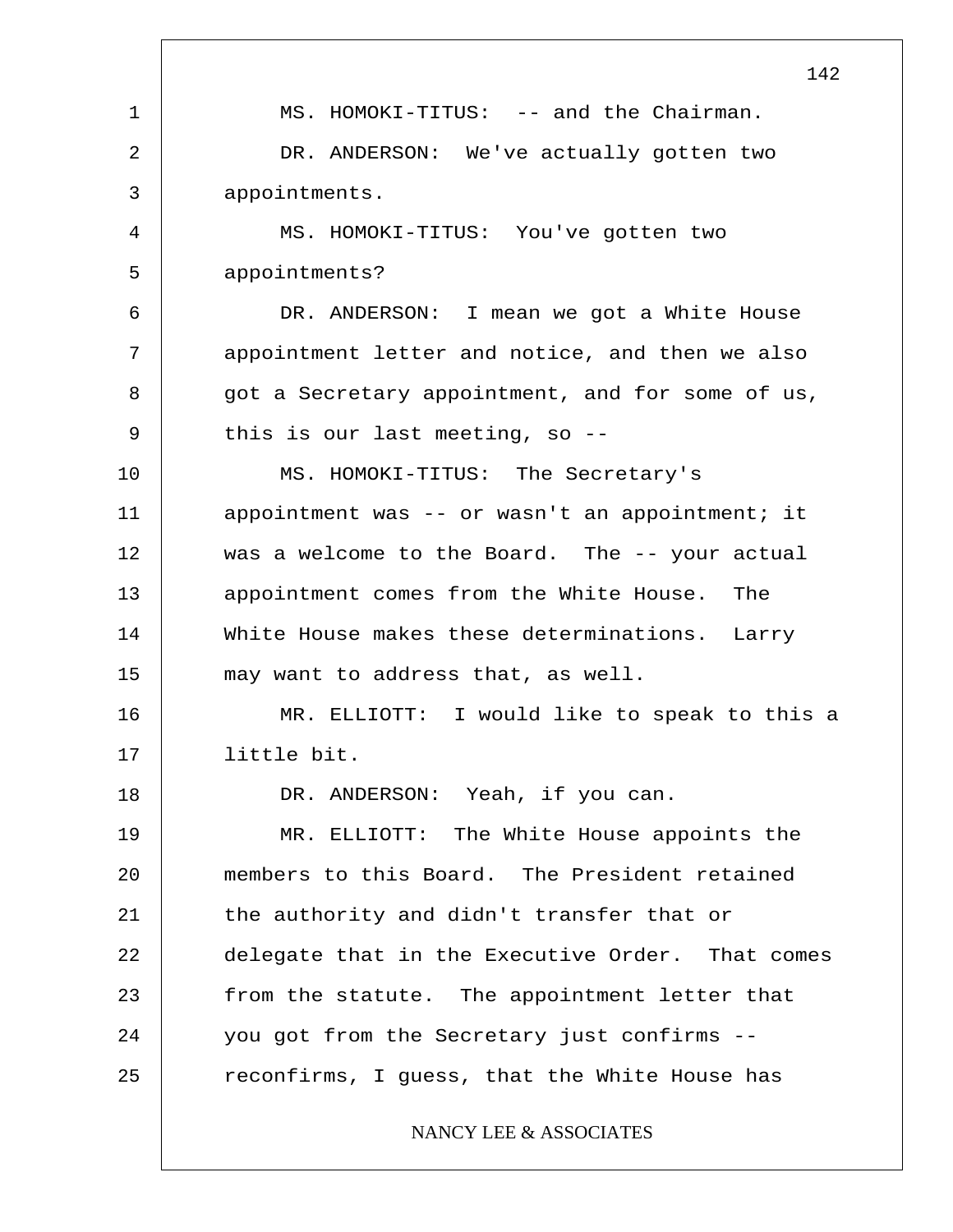1 2 3 4 5 6 7 8 9 10 11 12 13 14 15 16 17 18 19 20 21 22 23 24 25 appointed you and you're serving on this Board. Now Dr. Anderson, you made a comment a moment ago that this may be the last meeting for some of you. That's not the case, until you hear from the President or from the White House that you have been relieved from service and somebody else is appointed to take your place. You serve at the pleasure of the White House until they appoint a new person or you decide you want to resign from the Board. DR. ANDERSON: So will we get a new letter from the -- from HHS? 'Cause it said my appointment expires in -- in August. MR. ELLIOTT: It said your appointment expires in August, but you're Presidentially appointed, and that supersedes the comment or the sentence in that HHS appointment letter. So until you are replaced by Presidential appointment, you continue to serve. Or unless you decide, as Sally Gadola had decided that she could no longer serve. DR. ANDERSON: So will we get new appointment from the HHS for our four-year term? MR. ELLIOTT: That's unknown until the White House determines what they're going to do about NANCY LEE & ASSOCIATES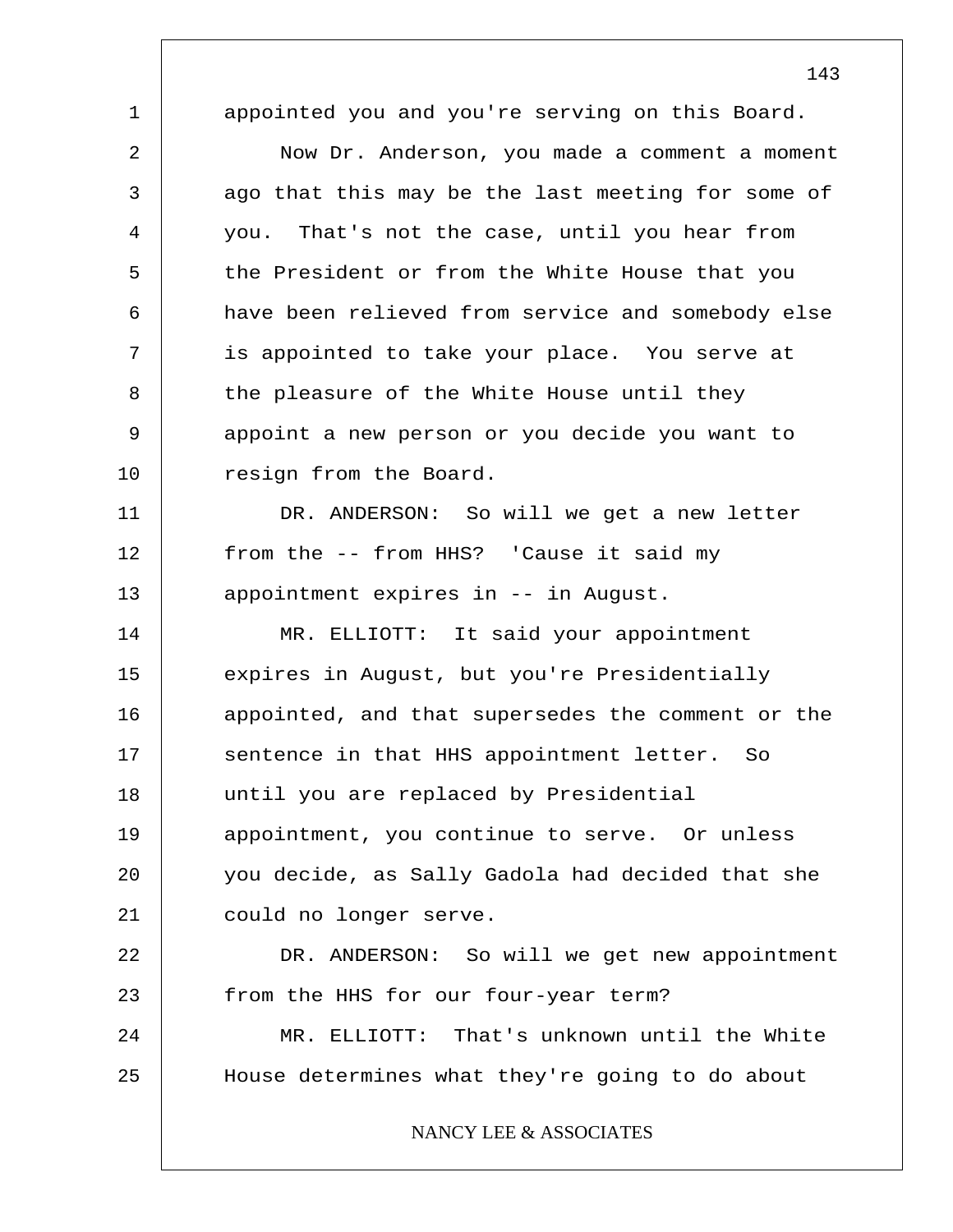the appointments that are up at this point in time. They could decide not to do anything at this point in time and just let that ride. They can let it ride into next year, and next year there'll be eight members of this Board that would be sitting at the table that were beyond their appointment, perhaps. You un-- see what - understand?

1

2

3

4

5

6

7

8

9 10 11 12 13 14 15 16 17 18 19 20 21 DR. ZIEMER: Could I also comment, and I think this has been a point of confusion to all the members of the Board. Other advisory groups within HHS, most of which are appointed by the Secretary of HHS, have specific terms. It was my understanding that the Secretary of HHS had intended for that pattern to be the case for this Board, as well. But as Larry's indicated, the overriding determination is -- lies with the White House. So maybe Larry is reluctant to say this, but regardless of what the Secretary of HHS would like to do, it gets overridden by what the White House actually does.

22 23 24 25 MS. HOMOKI-TITUS: That's exactly right. DR. ZIEMER: I think that's the case. So in a certain sense, the letter from the Secretary of Health and Human Services assigning you a term

# NANCY LEE & ASSOCIATES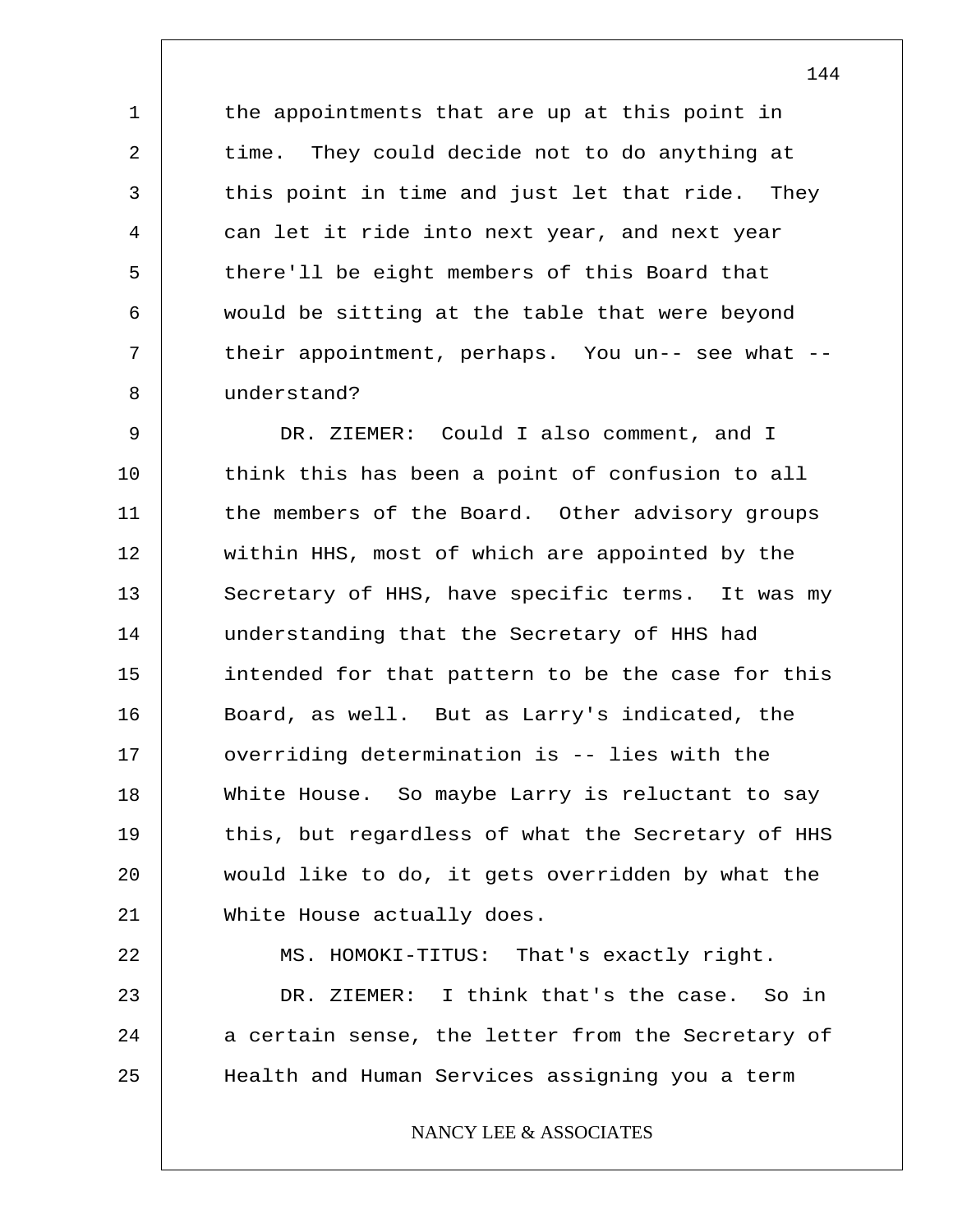1 2 3 4 5 6 7 8 9 10 11 12 13 14 15 16 17 18 19 20 21 22 23 24 25 145 has very little meaning if the White House ignores it. DR. ANDERSON: The only difficulty is, in order for me to attend -- as a State employee -- I have to show that I have a legitimate appointment here and to share -- the letter I got from HHS, which I then shared with the Wisconsin administration, says I end in August. DR. ZIEMER: Wisconsin doesn't recognize the President's appointment as being legitimate? Is that what... DR. ANDERSON: Well, I mean the --DR. ZIEMER: Just kidding, just kidding. MR. ELLIOTT: We can work with that. DR. ANDERSON: I need to have some kind of an indication that in fact what the letter said -- MR. ELLIOTT: Well, we'll let -- DR. ANDERSON: -- that term doesn't end. MR. ELLIOTT: Right. We can work with that and get committee management office to give you, for the State, a reading that will say that the White House takes precedence over what the Secretary's appointment letter says. DR. ANDERSON: That would be helpful. MR. ELLIOTT: They use standard language in NANCY LEE & ASSOCIATES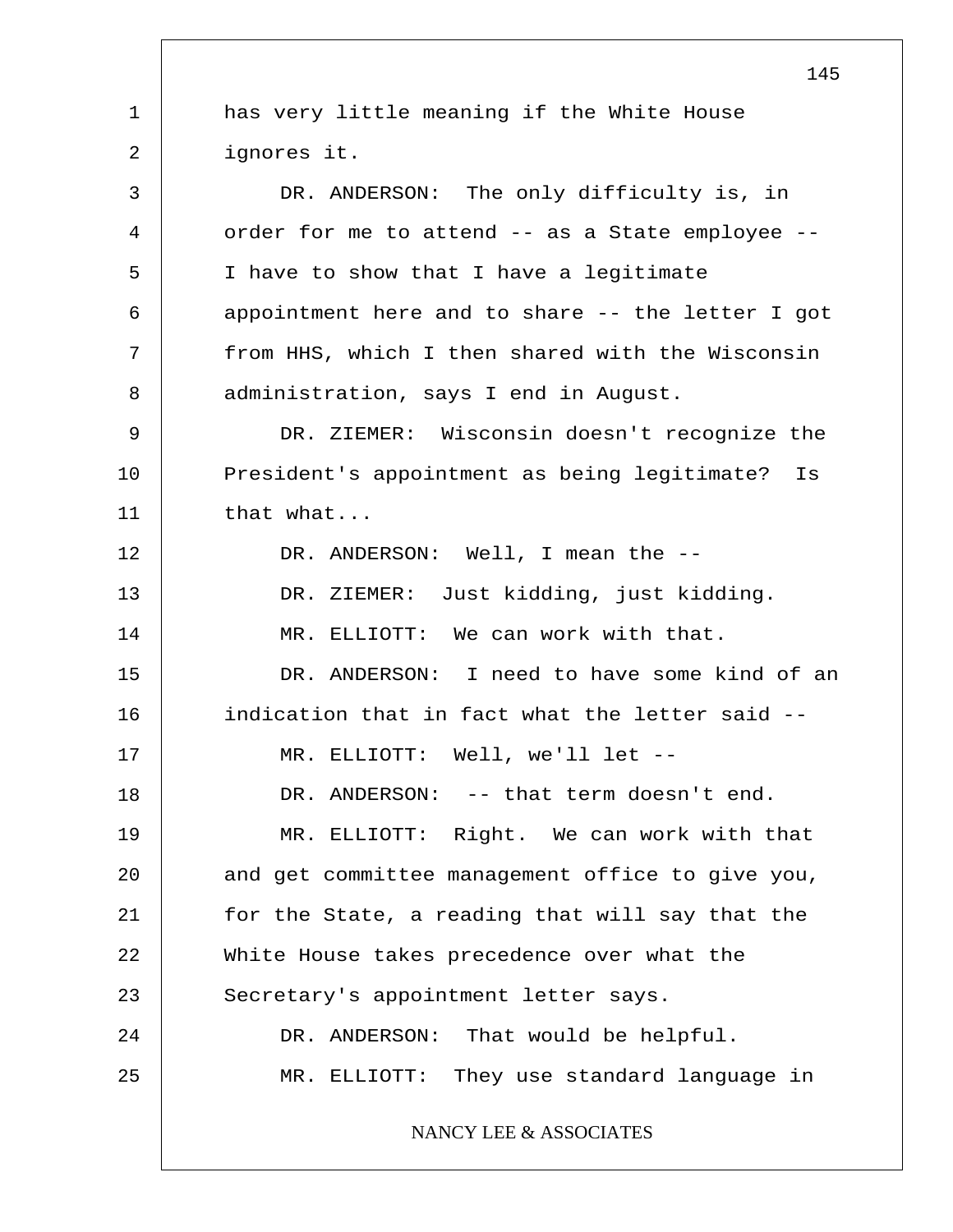1 2 3 4 5 6 7 8 9 10 11 12 13 14 15 16 17 18 19 20 21 22 23 24 25 the Secretary's appointment letter for all HHS FACA appointments, and that's what caused this - this confusion. The way I think this will happen, the White House is considering now what it's doing -- going to do, is my understanding, with regard to the first four members whose appointments expire this month. I don't know when they're going to make a decision on that. They work at their own pace. So --DR. ZIEMER: But the absence of a decision -- MR. ELLIOTT: The absence of a decision means you're serving at the pleasure of the White House and you continue to serve until you hear otherwise. DR. ANDERSON: Yeah, I guess I just need some written confirmation of that because they log it in. MR. ELLIOTT: I understand. DR. ANDERSON: It's just like with a grant, your grant expires, and if you don't tell them you got a new grant year, they close it out and the staff get notices, everything goes. MR. ELLIOTT: I understand. We'll -- we'll -- DR. ANDERSON: You know, just some --NANCY LEE & ASSOCIATES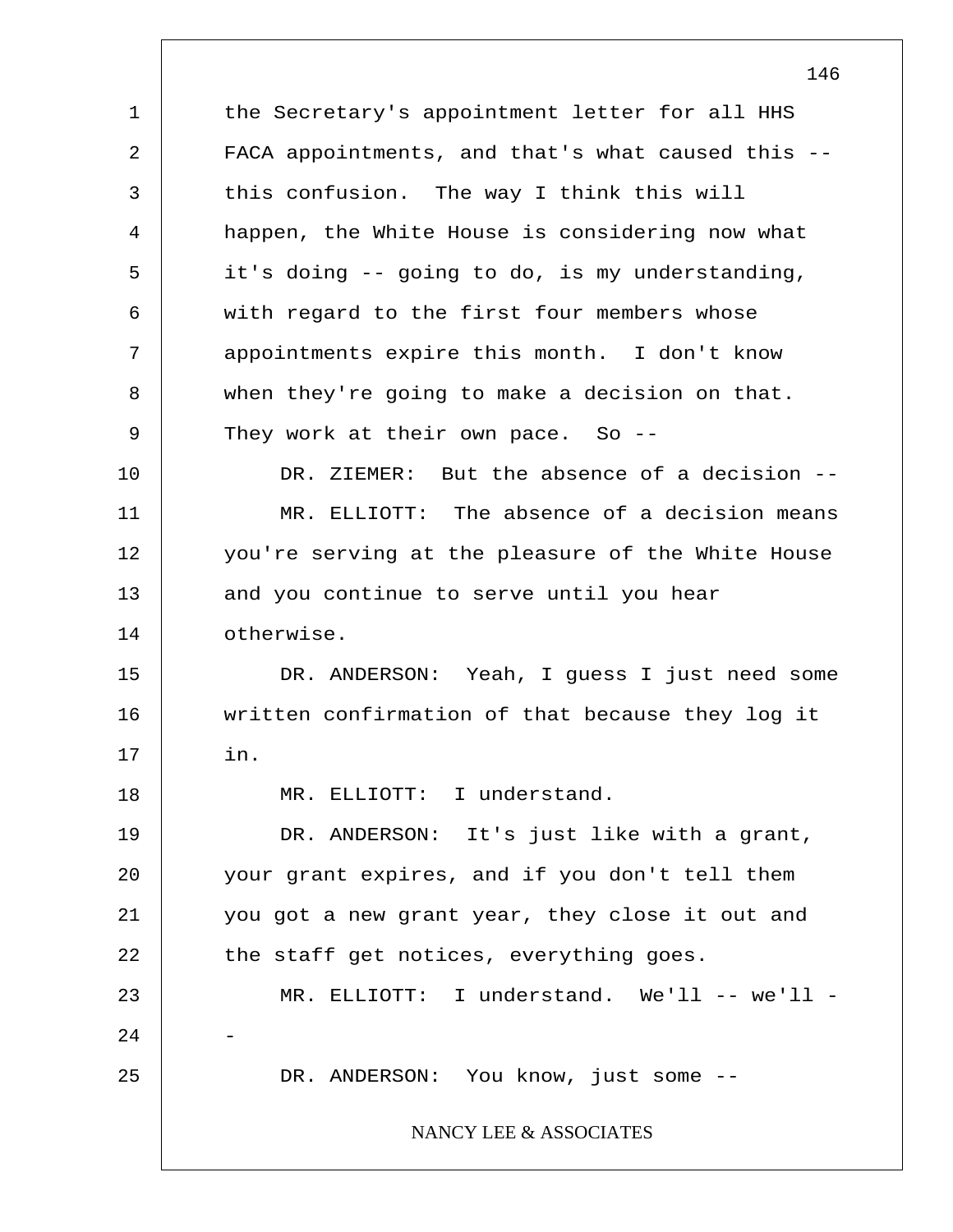|    | 147                                               |
|----|---------------------------------------------------|
| 1  | MR. ELLIOTT: We'll work with committee            |
| 2  | management on that and get you what you need.     |
| 3  | DR. ANDERSON: Some -- just something brief.       |
| 4  | DR. ZIEMER: Jim Melius.                           |
| 5  | DR. MELIUS: Back to Privacy Act issues, it        |
| 6  | seems to me that -- I'm trying to understand how  |
| 7  | this affects us procedurally, 'cause there's a    |
| 8  | balance between us functioning open to the public |
| 9  | and -- and transparency to our process at the     |
| 10 | same time we have to deal with in-- you know,     |
| 11 | individual claims records that, for example,      |
| 12 | we'll be reviewing as part of our review of the   |
| 13 | dose reconstruction activities of -- of NIOSH.    |
| 14 | $So --$                                           |
| 15 | MS. HOMOKI-TITUS: I believe a lot of that         |
| 16 | will be addressed when the subcommittee makes     |
| 17 | their presentation on the procedures that they    |
| 18 | have agreed to and are asking the Board to        |
| 19 | approve. We did have a discussion about that      |
| 20 | yesterday during the subcommittee meeting. So if  |
| 21 | you can hold your question until that point, we   |
| 22 | can come back and readdress it if you're still    |
| 23 | concerned.                                        |
| 24 | DR. MELIUS: Okay, that's fine.                    |
| 25 | DR. ZIEMER: Insofar as individual cases are       |
|    | NANCY LEE & ASSOCIATES                            |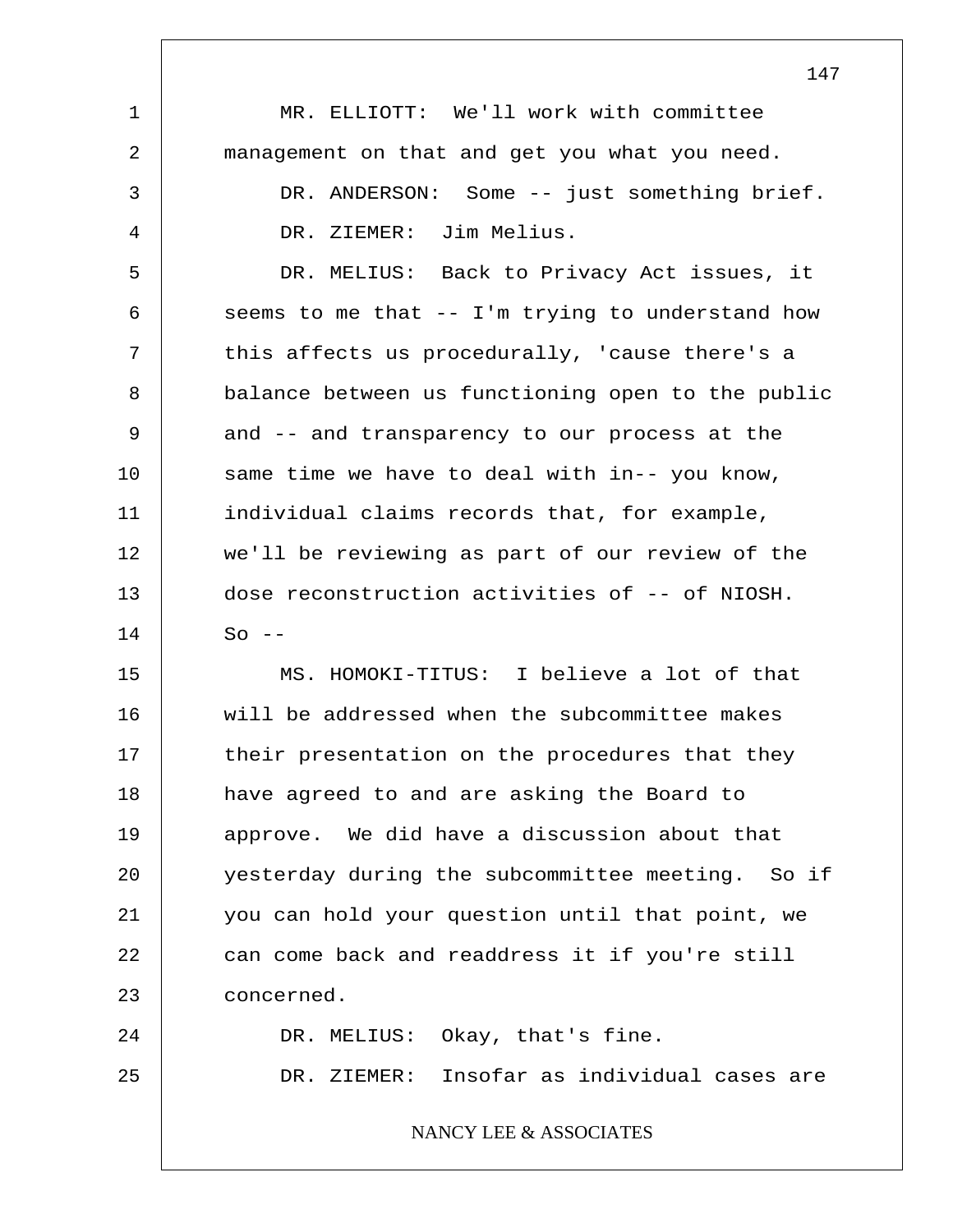1 2 3 4 5 6 7 8 9 10 11 12 13 14 15 16 17 18 19 20 21 22 23 24 25 148 being dealt with and you have that issue. If you're talking about a broad report, the statistical numbers and so on with no individual cases being dealt with, then it'll be a different story. DR. MELIUS: No, no, I -- DR. ZIEMER: We're prepared to make some recommendations. DR. MELIUS: Okay, that's -- my understanding -- I was just saying that there's a balance there and we've got to  $-$ -DR. ZIEMER: Right. DR. MELIUS: -- understand how Privacy Act works. DR. ZIEMER: Okay. Other questions? Comments? (No responses) DR. ZIEMER: Thank you, Liz. MS. HOMOKI-TITUS: Thank you. CONFLICT OF INTEREST, QUALITY ASSURANCE PLAN, ACCESS ISSUES DR. ZIEMER: Now we actually have three presentations from the Board's contractor, SC&A. John Mauro's going to kick this off, and then Joe Fitzgerald will follow. Is Steve here, also? NANCY LEE & ASSOCIATES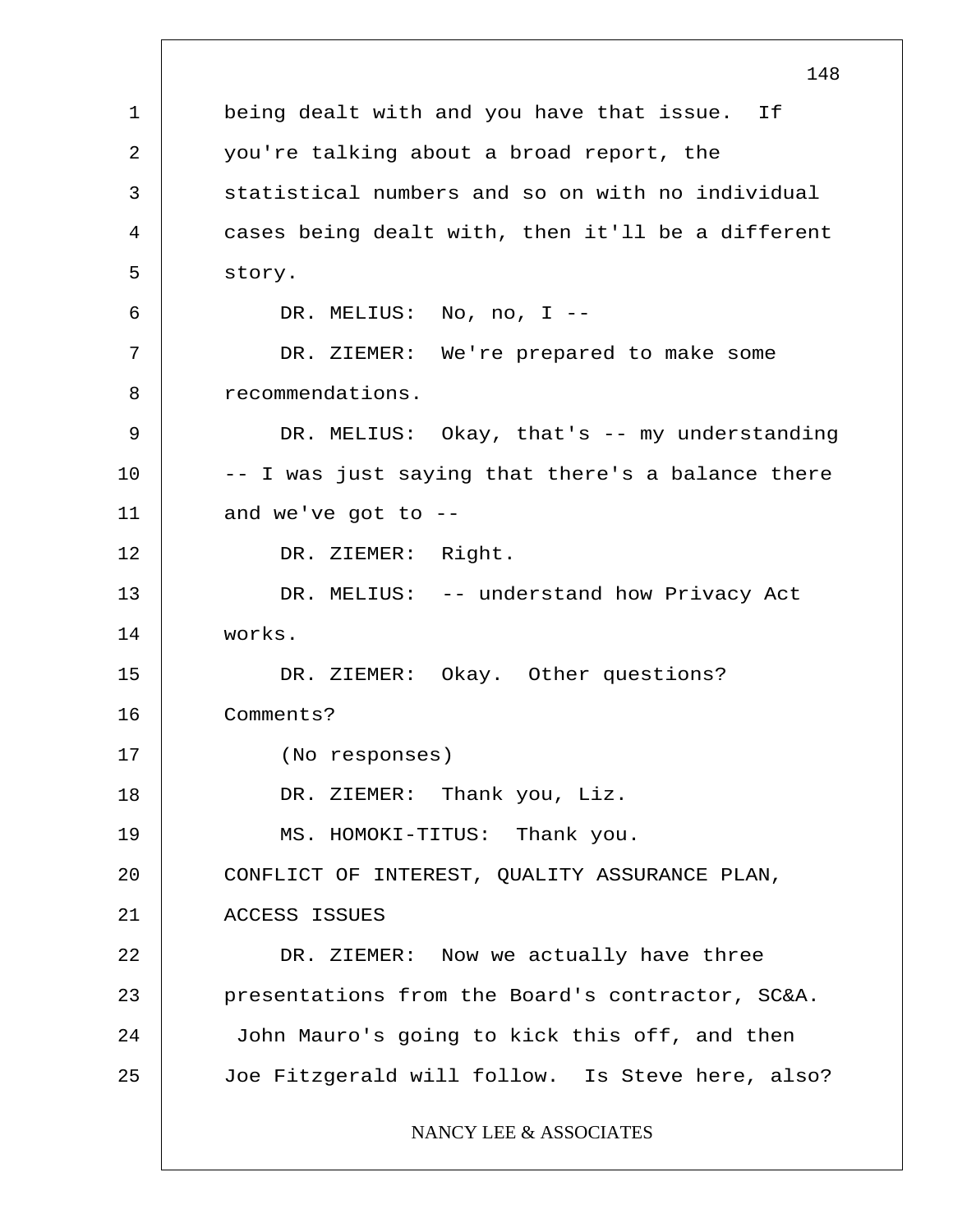1 2 3 4 5 6 7 8 9 10 11 12 13 14 15 16 17 18 19 20 21 22 23 24 25 DR. OSTROW: Yeah, I'm here. DR. ZIEMER: Oh, there he is. Okay, so we have -- we have three presentations, and John I believe is going to kick it off and then he'll pass it on. Or are you going to kick it off? DR. MAURO: Joe will start off. DR. ZIEMER: Joe is going to kick it off, okay. Very good, okay. Thank you. MR. FITZGERALD: Well, thank you. I know you have a tight schedule so we wanted to try to make this as efficient as possible, and I appreciate the opportunity. We last spoke to the Board in April about an issue we felt some concern over, which was the question of information or data access. And you know, we now have a few months of experience. We have three out of I think four site profile reviews that we've been working on that are near completion. And we felt it would be a good opportunity to come back and mostly give you the on-the-ground perspective and experience, and also I think raise some issues that we would certainly want the Board to be aware of and to perhaps address in order to expedite these reviews.

# NANCY LEE & ASSOCIATES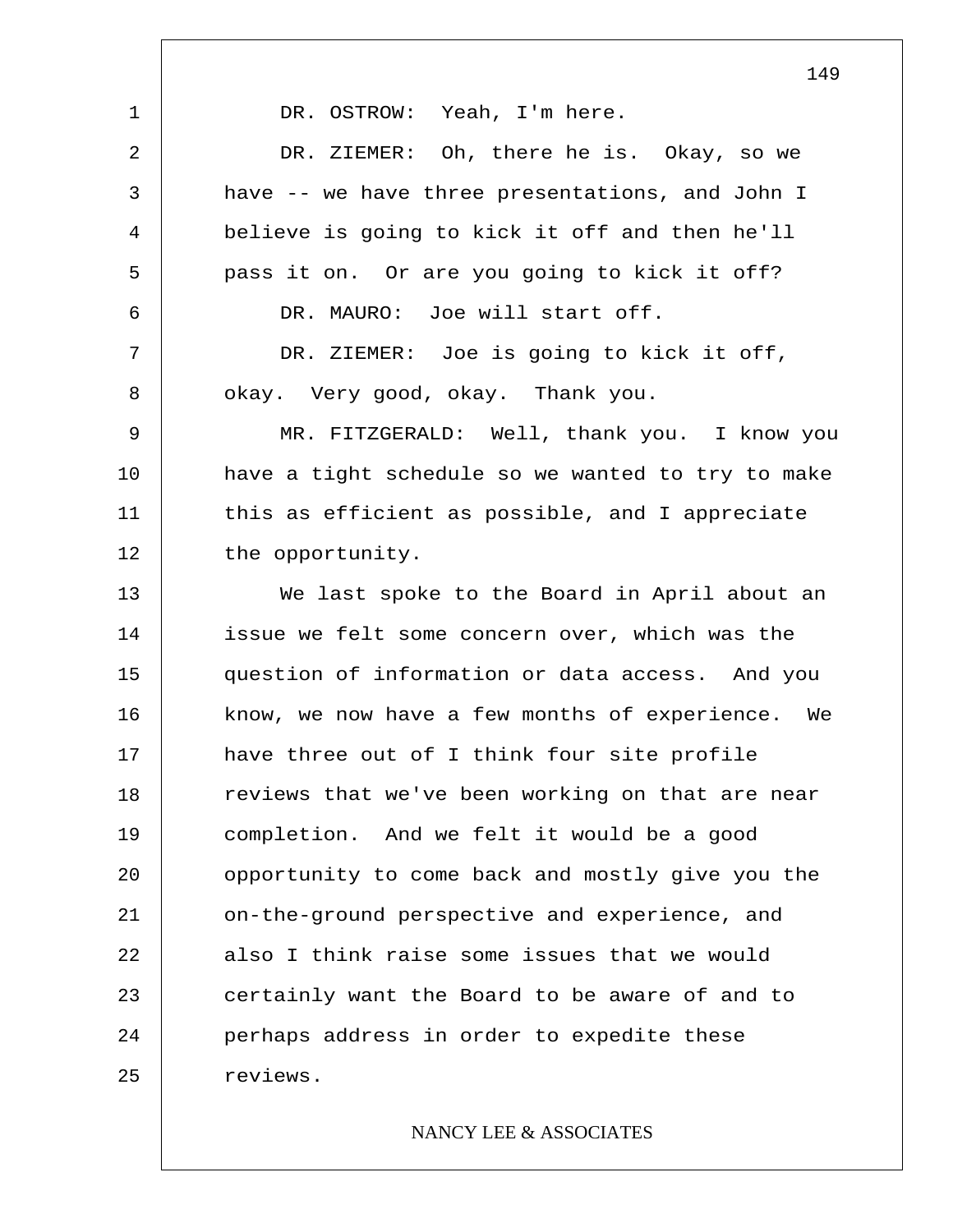1 2 3 4 5 6 7 8 9 10 11 12 13 This just comes from our background documentation, the task order, the procedures. I won't go through this in detail, except to note that, you know, the charter that we're operating under -- and we discussed this before - certainly was to look comprehensively at the completeness of the records. But more -- maybe more importantly, to probe in a vertical sort of way, talking to workers, talking to site experts and looking at secondary documentation to provide the kind of validation which I think would be value added to the site profiles and the work that's been done by NIOSH.

14 15 16 17 18 19 20 21 22 23 24 25 And I'd like to report, after several months of doing this work, even though we're yet to deliver a report and we expect to do that soon, I think the charter is very sound. I think the insights that we're gaining, the feedback we're getting and the -- I think the documentation that we're reviewing is going to be particularly valuable in providing the Board I think with the kind of feedback, and NIOSH with the kind of feedback, that's going to I think be a asset to the process. So I think this is something that - - you know, in designing this I know there was

# NANCY LEE & ASSOCIATES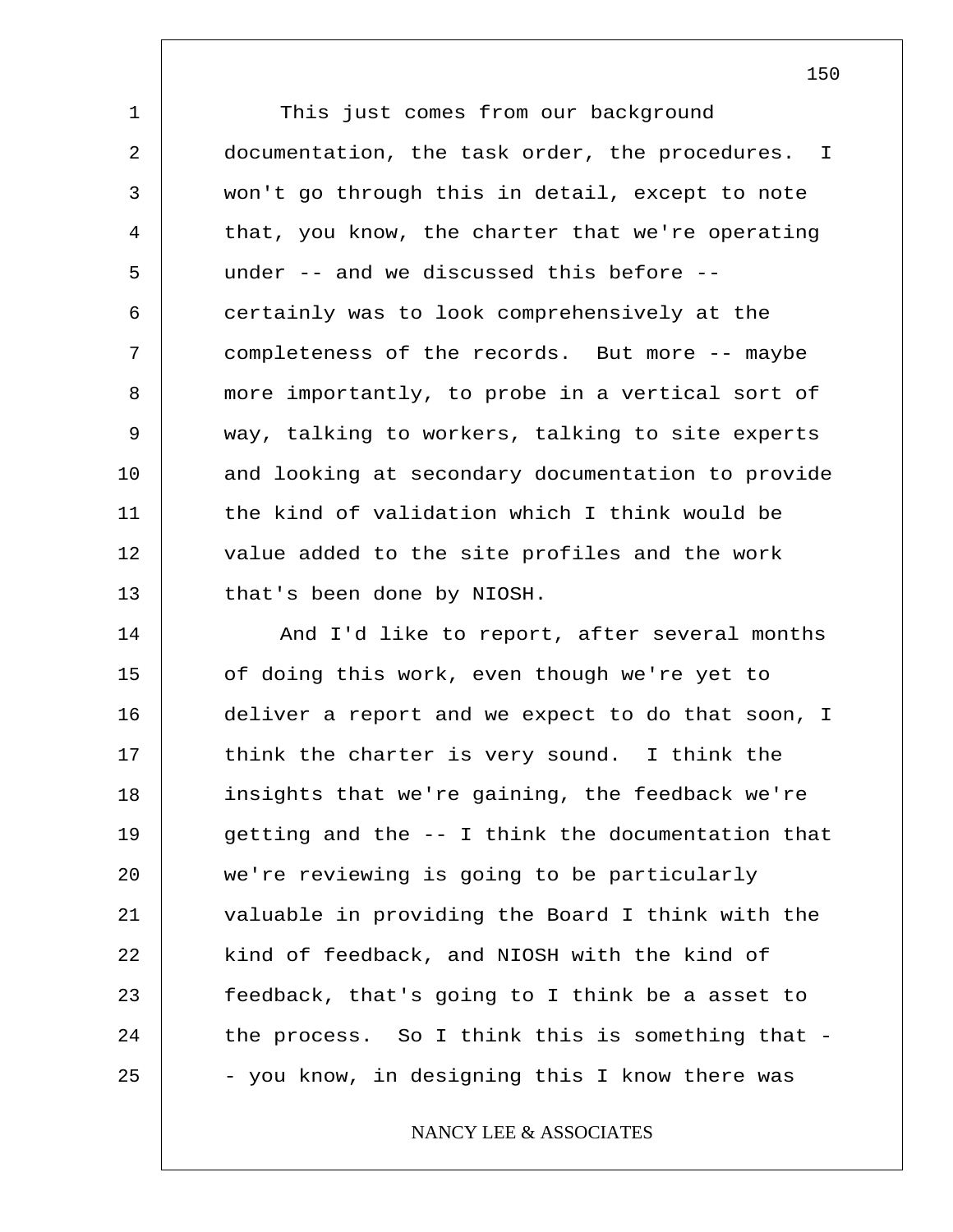1 2 3 4 5 6 7 8 9 10 some thought put into it in terms of our procedures. You know, there was certainly some forethought of how this would work. But you never really know, I think, until you actually get in and start implementing. I think it's proven to be a very sound approach. I just want to make that clear before we go into some of the speed bumps that, not surprisingly, we're trying to grapple with and for which we certainly would like your guidance and -- and wisdom on.

11 12 13 14 15 16 17 18 19 20 21 22 23 24 25 Not surprisingly, access continues to be an issue that we're grappling with. It's -- it has slowed us down -- hasn't stopped us, but I think it continues to be a challenge that -- that keeps us from going as fast as we'd like and keeps us from perhaps probing as much as we'd like to probe in terms of some of these verticals that we're talking about. And again, we -- we did brief up on this general issue back in April. think the Board agreed to ask that a letter be drafted for the Secretary at HHS and that has since gone over to DOE in July. And I think the real purpose of the letter certainly was to alert DOE that this is sort of a new group, new category, new activity that had started and that I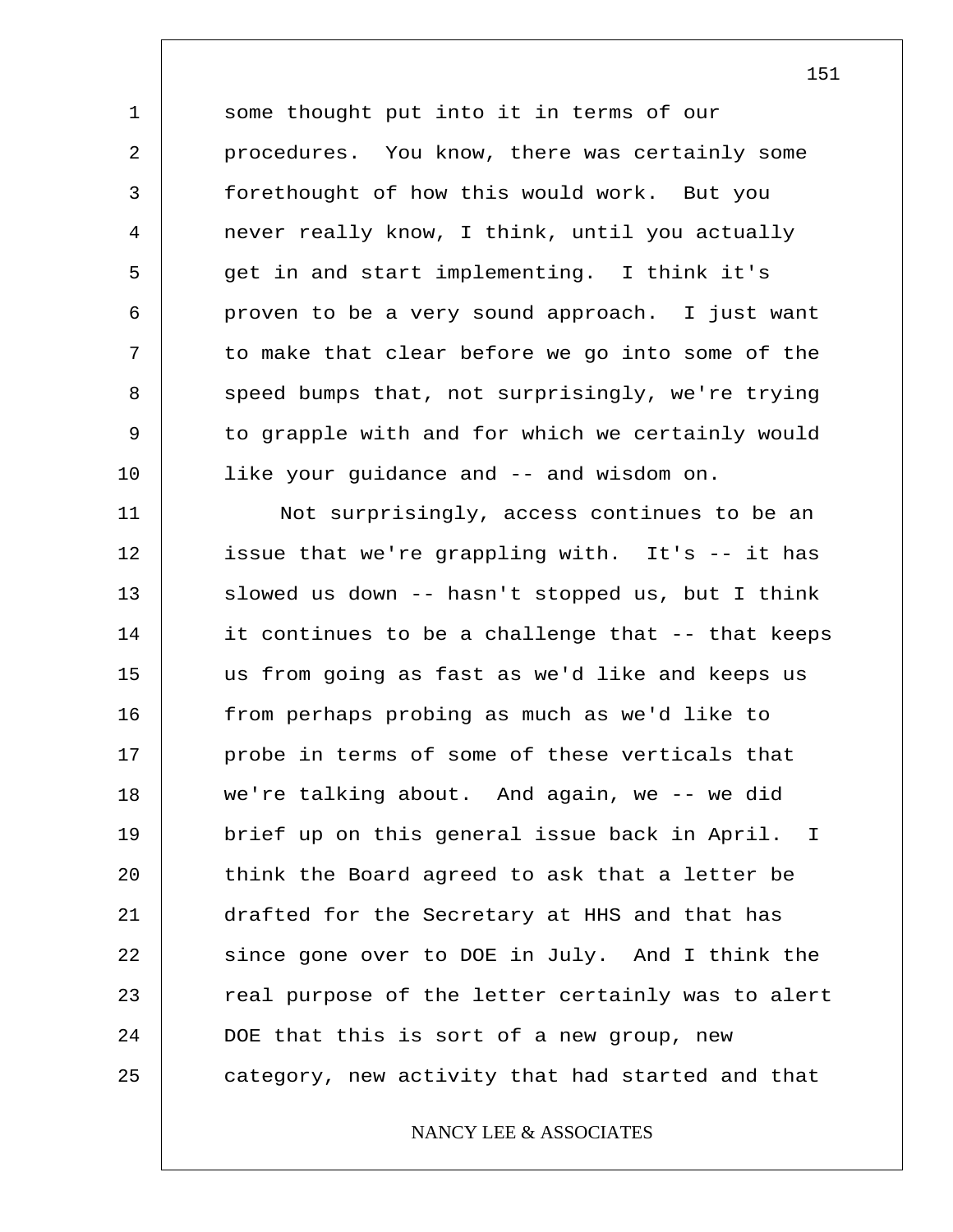certainly we would need to have access and clearances and what-not. And it's useful to have Tom here as a facilitator. It certainly helps us, as well.

5 6 7 8 9 10 11 12 13 14 15 16 17 18 19 20 21 22 23 24 The other -- certainly the other issue -- and we're picking this up certainly from the DOE sites, like Savannah River is -- they have spent a considerable amount of time and effort and resources to generate records in response to NIOSH's request. And before we can actually get any additional records or documentation, they certainly -- and rightfully so -- want to ascertain that we have cross-referenced our request against what's been already sent over. And so one thing that we've been pushing for for a couple -- two, three months, is to certainly have ready access to the NIOSH recovered database -- recovered file database. And as of last week we've been pretty much read into it and can navigate the search engine for those files. And that's going to certainly make it possible for us to do that and to then, you know, determine what records we don't have. So that's been, I think, a major milestone.

25

1

2

3

4

And certainly we've been looking at some of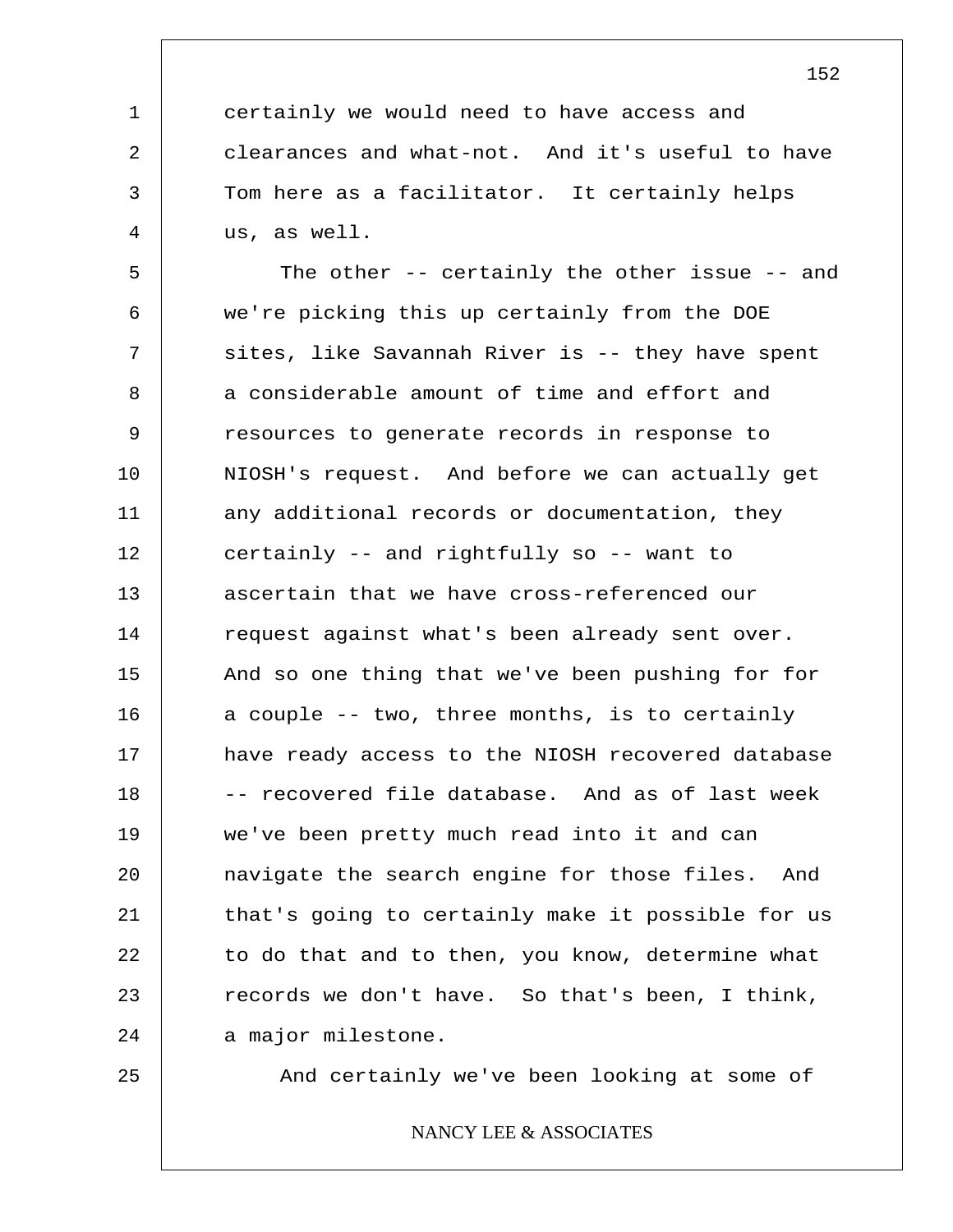1 2 3 4 5 6 7 8 9 10 11 12 13 14 15 16 17 18 19 20 these specific sites like Savannah River, and one issue that's coming up very quickly is we certainly need to make use of the process laid out by the MOU, make sure that we can ask for these records and ask for the interactions at the sites and have that supported by the resources that have been set aside for the MOU. Very clearly, and not surprisingly, but we're hearing back from points of contact is that, you know, want to cooperate, but someone has to pay the contractors for the time that they're going to spend with us. And I think (Inaudible) you raised this issue a couple of meetings ago, that's very real. I think in the DOE land that the margins are such that the contracts do not permit interaction without certainly exercising the MOU. So certainly talking to Tom, his office is ready to facilitate. I know, based on our conversations with Larry and NIOSH and the MOU's in place, so there's a mechanism for that.

21 22 23 24 25 A key issue I want to raise, though, is certainly the Q clearance is going to be a very real, on-the-ground issue. We have three sites - - Y-12, Rocky Flats and the Nevada Test Site - for which Q clearance is almost a must in order

# NANCY LEE & ASSOCIATES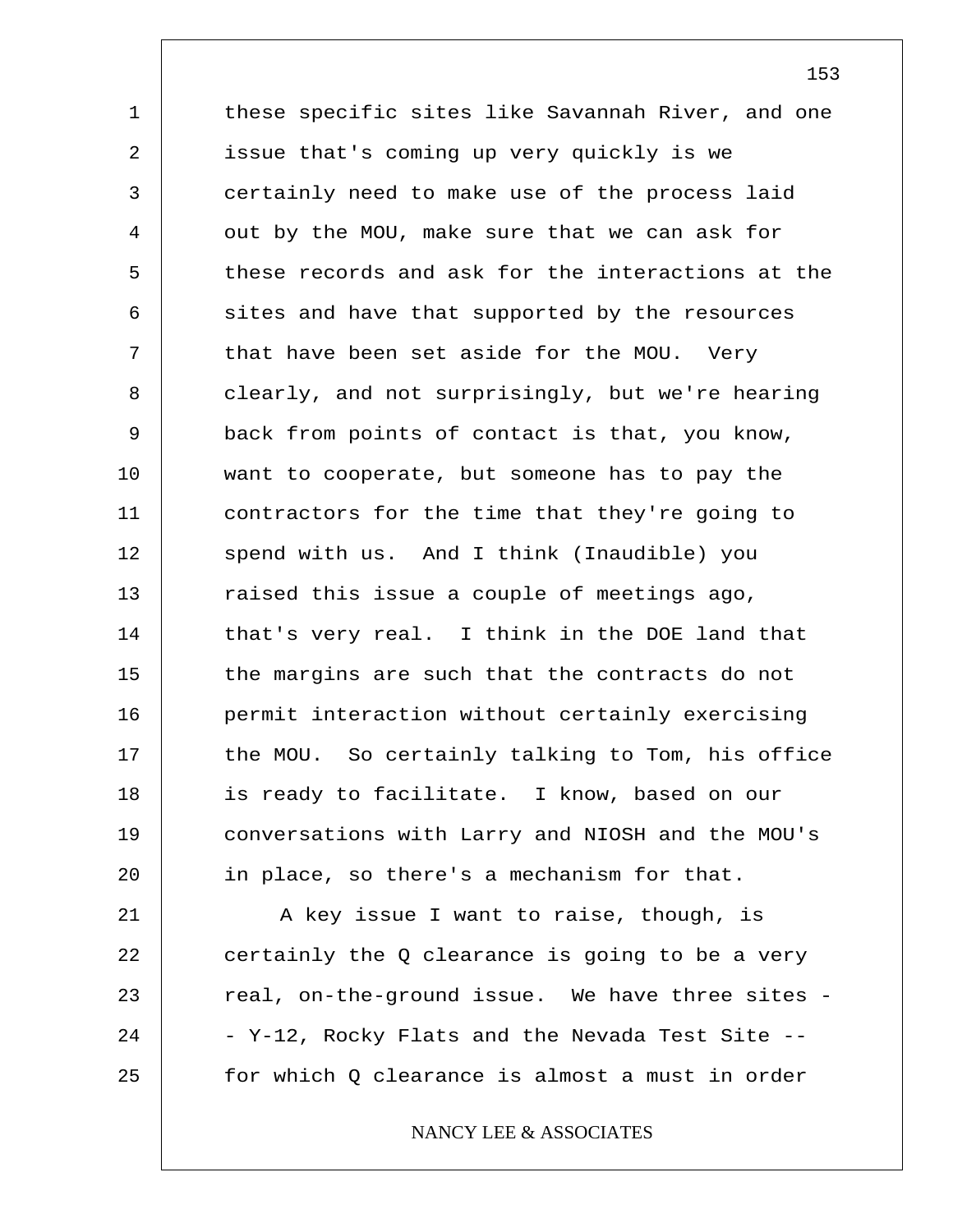1 2 3 4 5 6 7 8 9 10 11 12 13 14 15 16 17 18 19 20 21 22 23 24 25 to be able to access and really go through the records, if not even get on site. I know for a fact, having been to Y-12 in my past lives, that certainly that's going to be a requirement to really be able to look at much there. And of course that's on the schedule that the Board has given us in terms of these reviews. So I just want to alert  $-$ - you know, the  $-$ - I just went through the DOD clearance process last week. NIOSH has set -- you know, put this thing in motion. It's moving ahead. Okay? We went through and certainly went through the clearance process with DOD. I think the top secret clearances are forthcoming. But that's a prerequisite to going to the Q. And as Tom has reminded me, since I've been out of DOE for a few years, that takes some time. That may take six to 12 months. So I think certainly a factor in our ability to do some of the secure sites, either that gets facilitated, walked through -- 'cause based on our experience, you can do these things in terms of Q clearances faster or you can do them in sort of routine time. There's a big difference between routine time and expedited. So -- but unless something happens in terms of

NANCY LEE & ASSOCIATES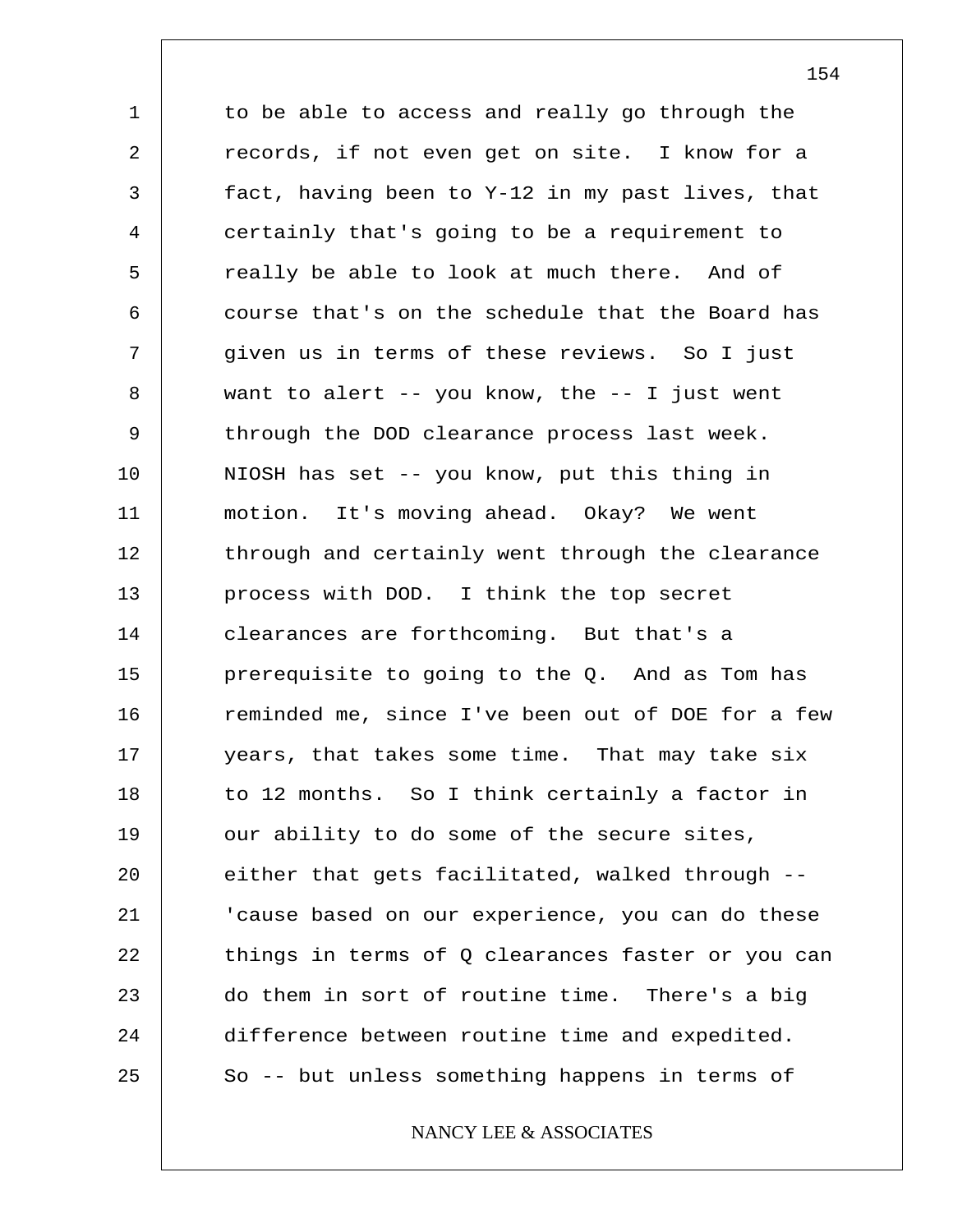relieving that, we're going to have some difficulty in being able to accomplish reviews at this time -- at those two or three locations, anyway. So that's sort of the practicality.

1

2

3

4

5 6 7 8 9 10 11 12 13 14 It's moving probably as fast as it can, but it won't move fast enough I think to get to those sites in the near term, so we -- you know, there may be some consideration of, you know, how we schedule or pace those things to reflect that reality. And I heard that a little earlier, that we're not the only ones that have to deal with the national security questions. So it's not really an uncommon issue, but a real -- real issue for us.

15 16 17 18 19 20 21 22 23 24 25 So the real -- I think the bottom line question is the team is up and running. Analyses I think have been very fruitful. The discussions, interviews and documents that we've looked at have been very useful and valuable and I think they'll prove useful and valuable to NIOSH, as well, and to this Board. But we do have some impediments that will probably delay the schedule that we've been talking about. We will be able to deliver two or three essential reviews. Savannah River is nearing

NANCY LEE & ASSOCIATES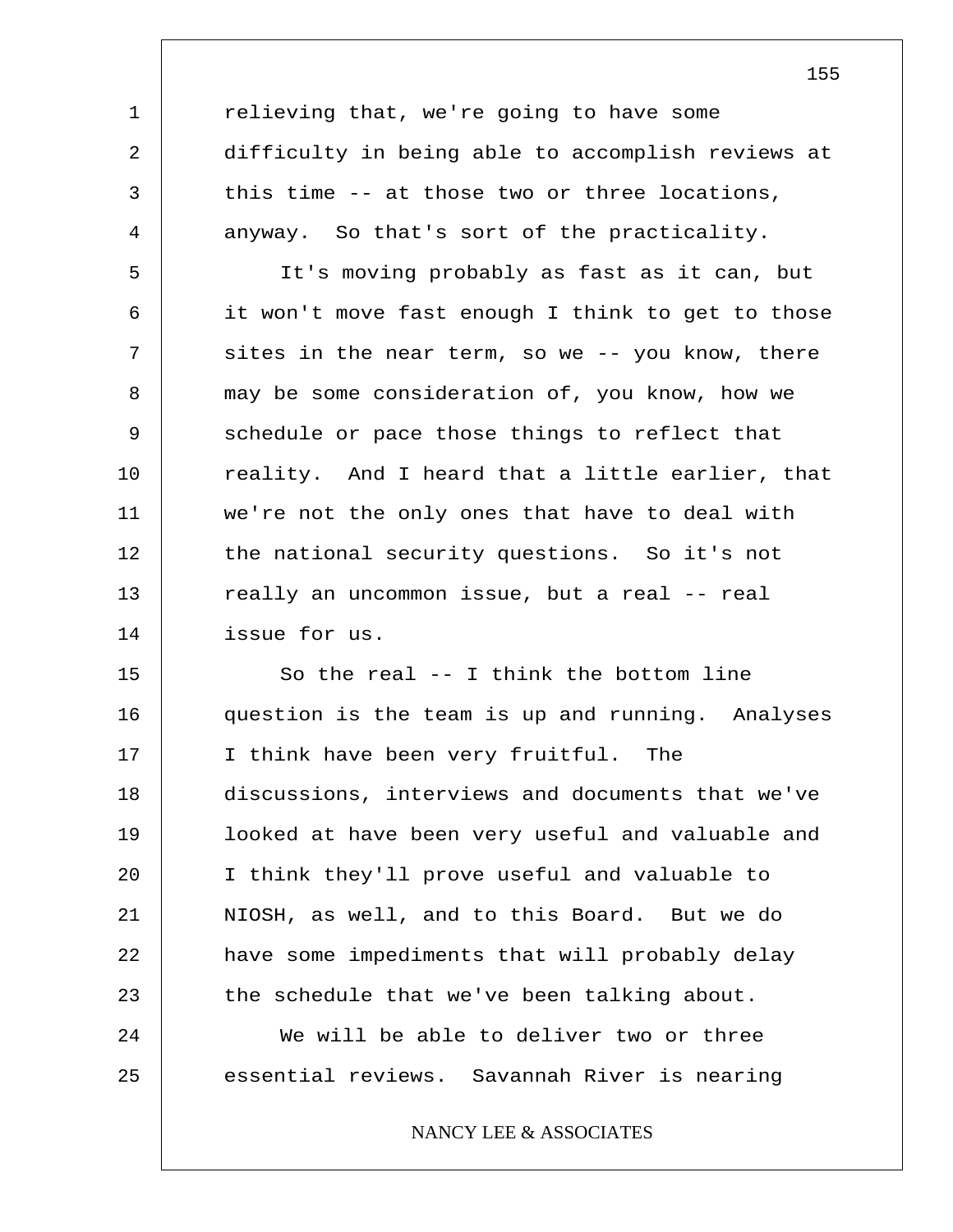1 2 3 4 5 6 7 8 9 10 11 completion. We have somebody on site this week conducting final interviews. Bethlehem Steel and Mallinckrodt both -- being AWEs, of course, there isn't as much in the way of site access issues; there's no sites -- and the interviews I think are more straightforward, so there really isn't as much of a barrier there. Hanford may be somewhat of an issue. And certainly the balance of the sites, the ones I mentioned, will have some security questions that may prove to be a problem.

12 13 14 15 16 17 18 19 20 21 22 23 In terms of status -- this is a couple of weeks old. Actually whenever Cori requested these things to be sent in, and as I was saying earlier, we now have free and unencumbered access to the electronic database that NIOSH maintains, and that's going to make it much easier I think to look at some of the reference documents that are in site profiles. However, we still have the DOE access issues, and we'll certainly want to work with NIOSH and DOE and Tom's office to make sure that we can actually get any additional documents and site access.

Finally, this is the last slide, what it sort of comes down to is that we have in fact gotten

24

25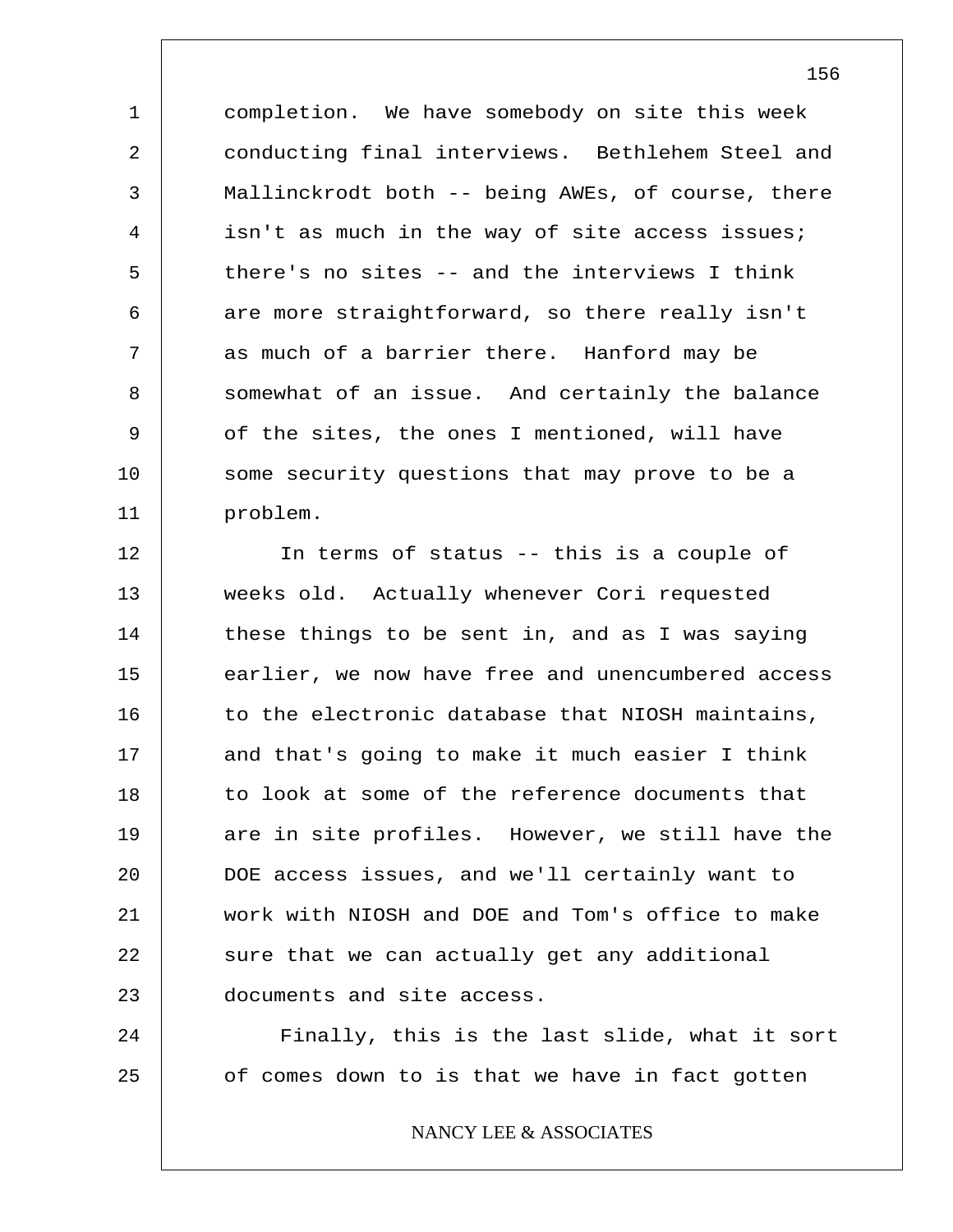access to recovered data files. I think we're in fairly solid position to wrap up the three site profile reviews that we're doing now. However, the clearance issue's going to be a problem for at least three of the next four or five sites that we're looking at in terms of the Q clearance.

1

2

3

4

5

6

7

8 9 10 11 12 13 14 15 16 17 18 19 The other issue is that there may be some -not may be, there will be some issue as far as being able to touch all the bases as far as the scope that's been laid out for the reviews in terms of, you know, what information we can get to without clearances and what's readily available to us. And I don't think the answer is certainly to limit what's been planned in terms of the scope for the reviews. The reviews certainly are working out where they in fact are very sound and the approach is one that certainly we think is a strong approach.

20 21 22 23 24 25 However, this question of deliverables, what we in fact can give this Board, is very specific. We can give this Board a final review, quote/unquote, and we're interpreting that as pretty much a key, one-time deliverable. And if we come up, you know, ten percent short, 20

## NANCY LEE & ASSOCIATES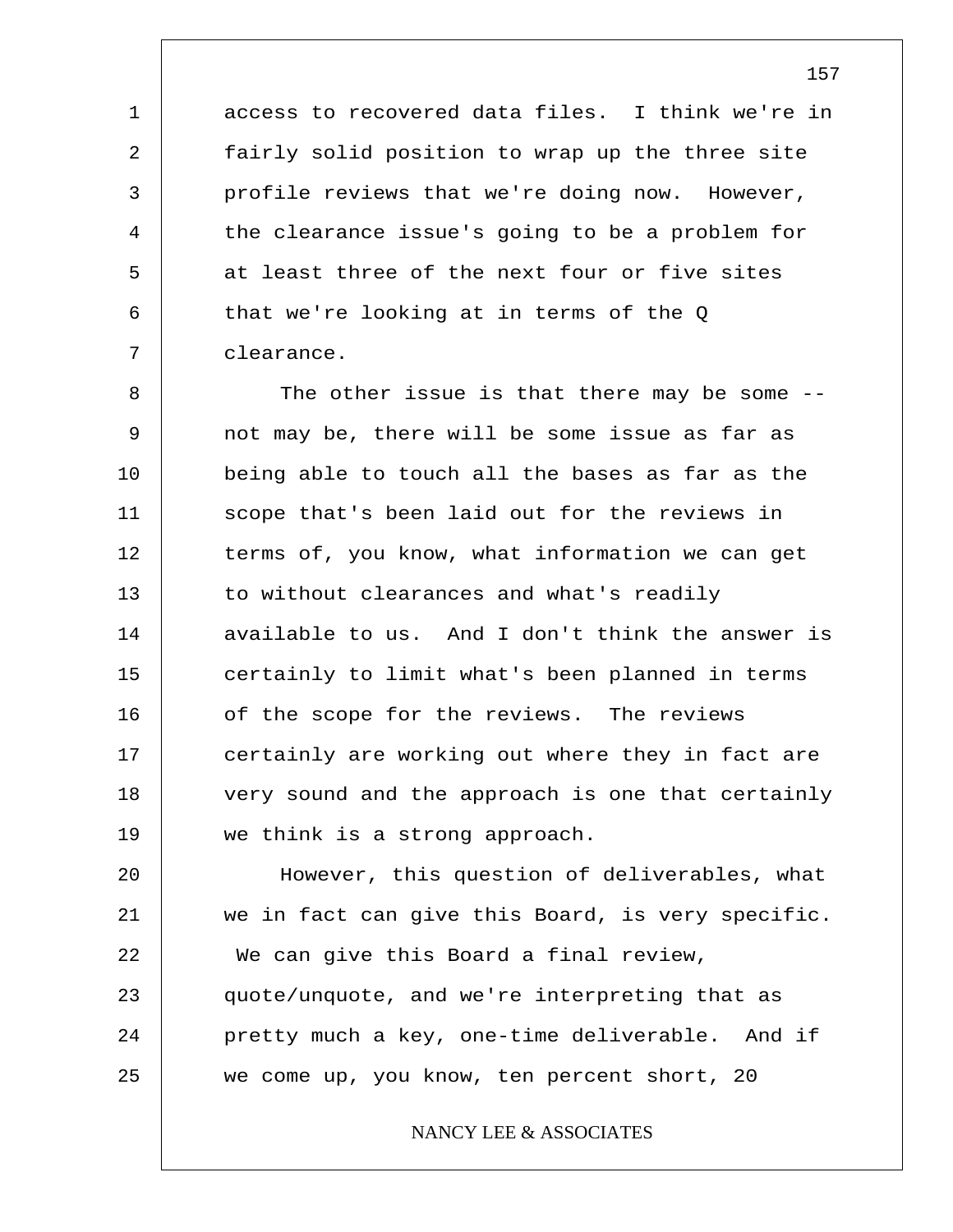1 2 3 4 5 6 7 8 9 10 11 12 13 14 15 16 17 18 19 20 21 22 23 24 25 percent short, whatever is the impediment because of the data access issue or security issue, the conundrum that we have and one that we want to kind of ventilate with you is how do we handle that in terms of providing you the analyses that you've requested, but not having what I would call the final assessment, the final review, something that, you know, we will still need some additional work -- maybe awaiting clearances. You know, maybe it'll take four or five months before we have the clearances. So we want to certainly tee that issue up and say we are right now obliged to give you a final review with the full spectrum of interviews, vertical assessments and everything else that's called for. If that cannot be accomplished to the full extent because of these constraints, where does that leave us in terms of your intent and how this should be handled -- 'cause right now we're sort of looking at a couple places where yeah, we might have a good portion of the analyses, but not all the analyses. And we don't want to presume to give you half a loaf or hold something back indefinitely without certainly making you aware of that issue. And I guess this says it all here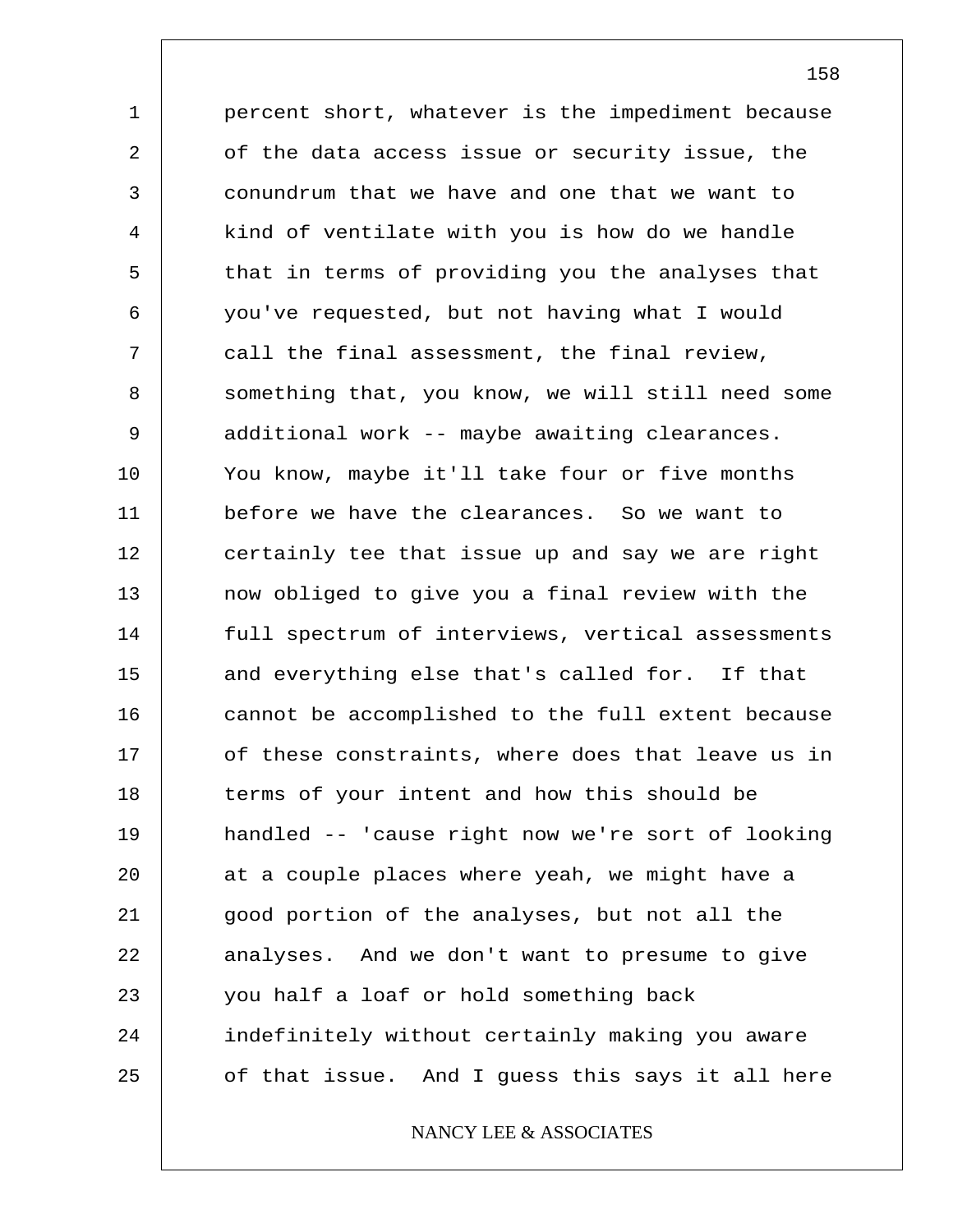in terms of timeliness and resource issues. We're looking at the efficiencies. We've talked to NIOSH about the cost efficiencies. And we want to really control what right now is sort of uncontrollable, because I think that's going to be a factor in increasing the cost and time and certainly that needs to be addressed. So -- and that's pretty much it.

1

2

3

4

5

6

7

8

9 10 11 12 13 14 15 16 17 What we would like, frankly, is maybe a deliberation on the snapshot of today in terms of the actual experience that we now have on this issue and to sort of solicit a collective, you know, what -- what path would make sense in terms of preserving the feedback you need, but recognizing the practicalities of -- of just dealing with the information issue, as well as security issue. Thank you.

18 19 20 DR. ZIEMER: Thank you, Joe. Let's open the floor now for questions. It looks like Tony is ready to ask something, then Jim.

21 22 23 24 25 DR. ANDRADE: Okay, a few points here may be helpful -- hope they're helpful. You mentioned something about going back and looking at items called incidents. Okay. Let's be very specific. I'm not sure if you're familiar with the DOE

# NANCY LEE & ASSOCIATES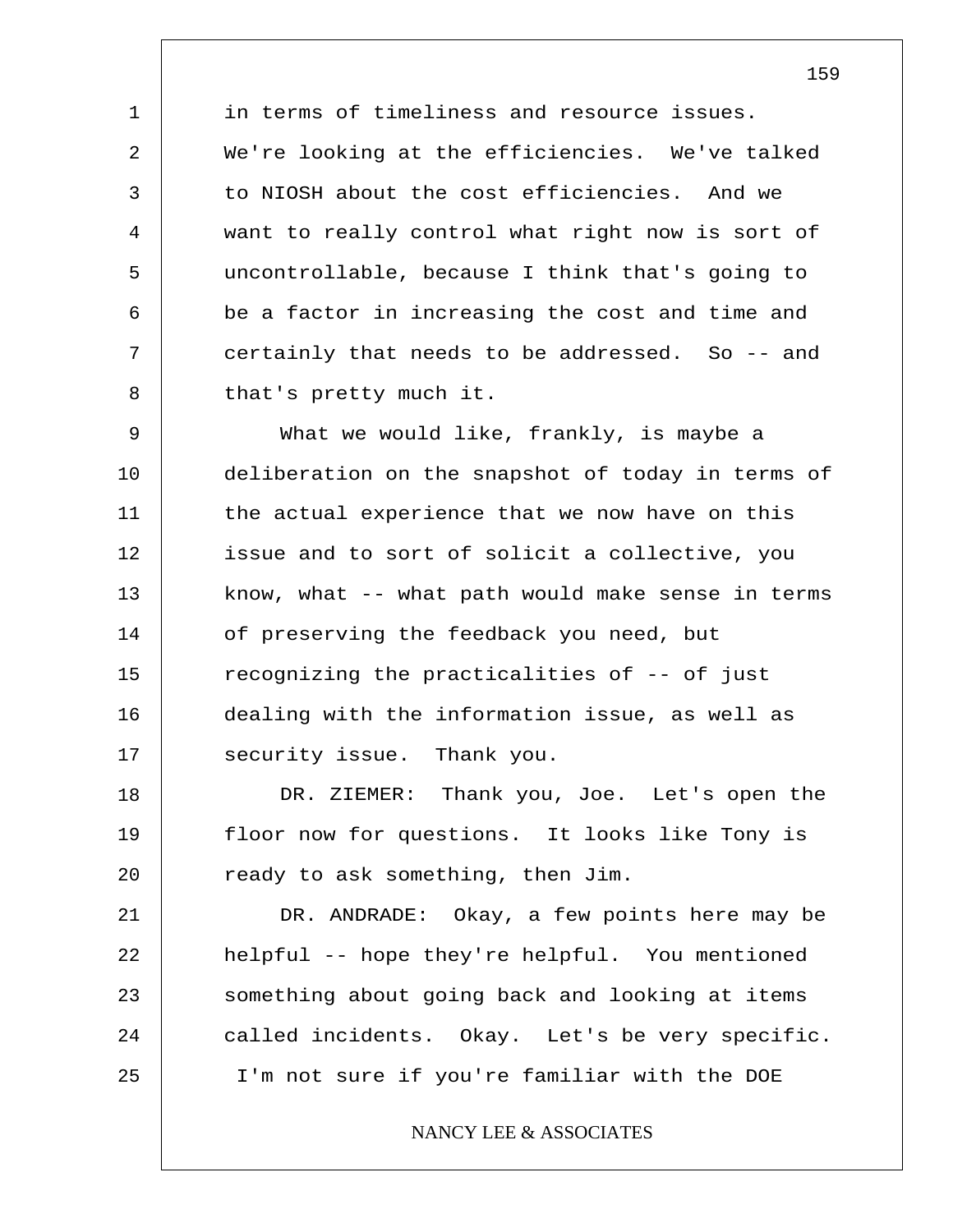1 2 3 4 5 6 7 8 9 10 11 12 13 14 15 16 17 18 19 20 21 22 23 24 25 160 parlance, if you will, but incidents have a very specific meaning versus reportable(recordable)\* occurrences. MR. FITZGERALD: Right. DR. ANDRADE: Okay. And occurrences -- and occurrence reports you should have access to once they're closed out to -- it's public information. MR. FITZGERALD: Right. DR. ANDRADE: However, if you ask for incident reports, some people in some of the DOE contractor sites will be much more sensitive to that and they'll say okay, these are sub- occurrence reporting type incidents and we hold these for our own use in developing lessons learned, perhaps, and -- or trying to correct - self-correct issues. MR. FITZGERALD: Right. DR. ANDRADE: Okay? They could become (Inaudible) self-reportables or that sort of thing. So when you ask about incidents, you might expect that sort of push back. And that's just a word to the wise. Okay? MR. FITZGERALD: Okay. DR. ANDRADE: Clearances. If you go the classical DOE route, right now it's taking DOE 75 NANCY LEE & ASSOCIATES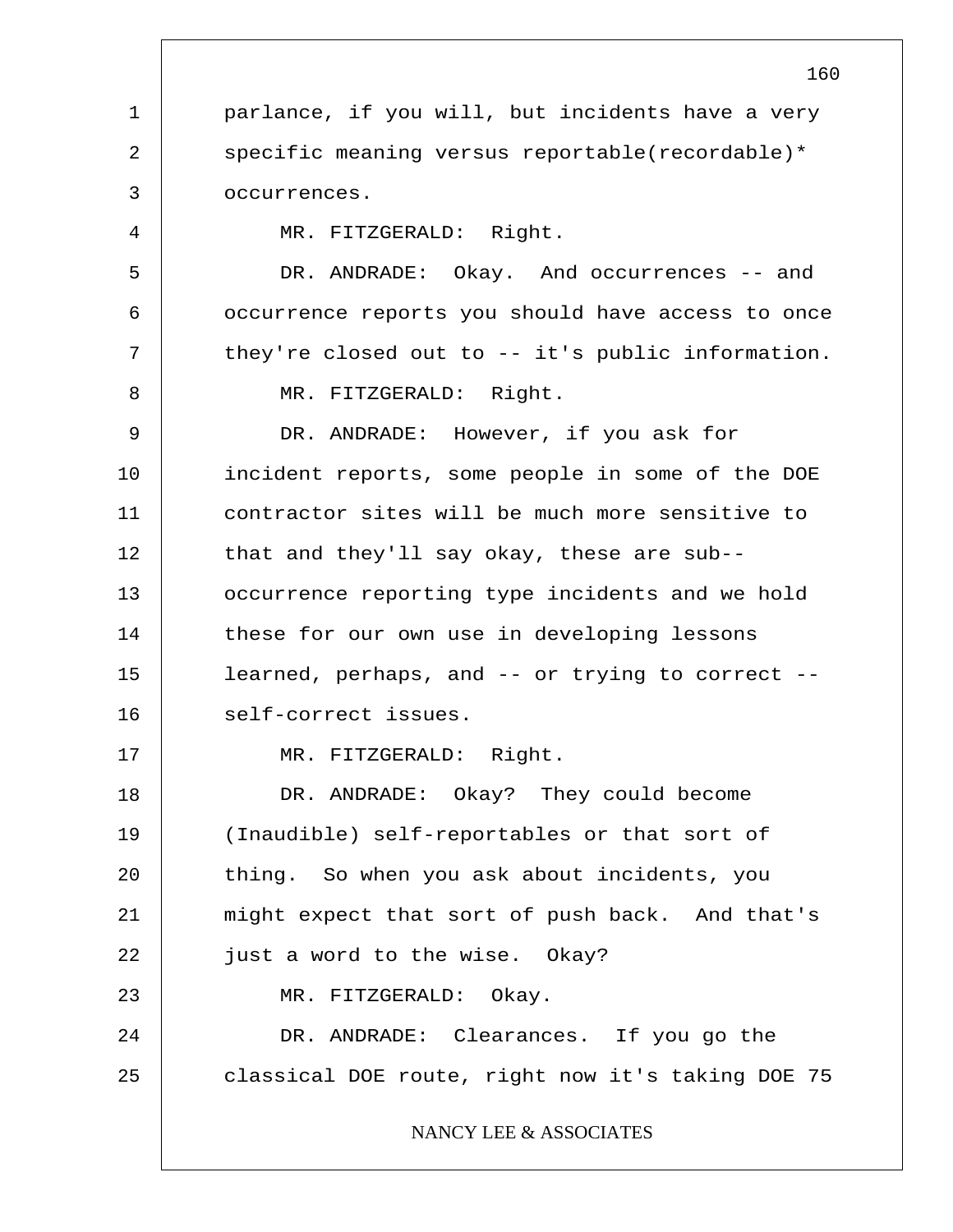1 2 3 4 5 6 7 8 -- 9 10 11 12 13 14 15 16 17 18 19 20 21 22 23 24 days to turn a request and the final adjudication back to the contractor -- 75 days. That is on top of an OPM\* or even FBI investigation that might take a year. Okay? So we're looking at two years, practically speaking. Now, you mentioned that you had DOD sponsors that you might actually get secret or top secret MR. FITZGERALD: Top secret. DR. ANDRADE: -- clearances from? Okay. I'm not suggesting this as a way around, but if you can provide a compelling reason to a DOD sponsoring agency that you need access to special caveat of information, the way it's held in the DOD circles, called CNWDI -- Critical Nuclear Weapons Design Information. Okay? That is the equivalent to having access to DOE -- a DOE Q clearance with access to signals(signas)\* one through ten type information. That includes design information. So if you can get access to CNWDI, or have your sponsor give you the CNWDI caveat, once you're -- you can actually transfer your badge from your DOD sponsor to a DOE contractor site

25

NANCY LEE & ASSOCIATES

and it will be recognized as you having access to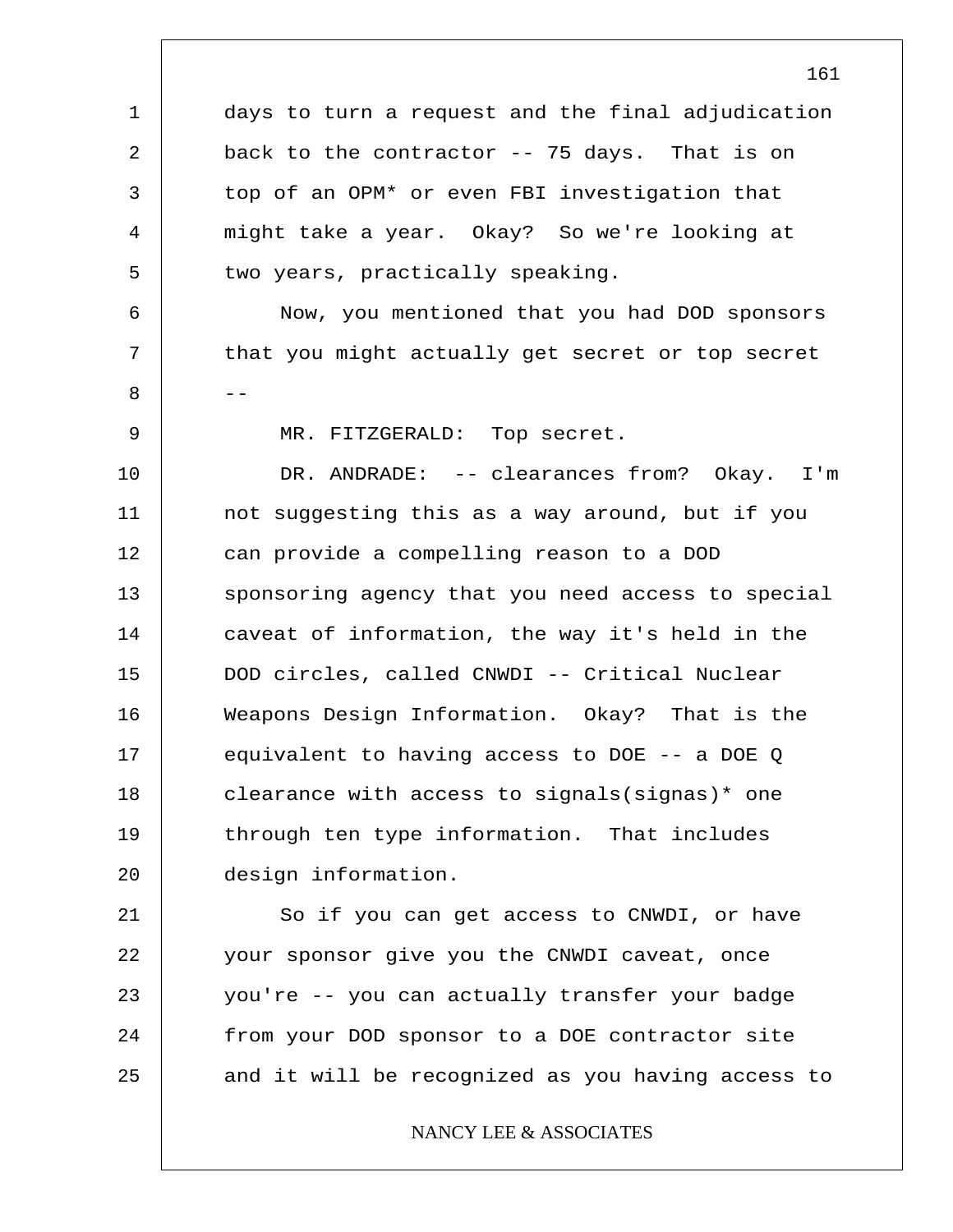1

Q information. Okay?

2 3 4 5 6 7 8 9 10 11 12 13 14 So a little complicated there, but nevertheless, it's -- it's the way we work with all branches of the services, the Office of the Secretary of Defense, et cetera. Okay? So it may be a little bit easier than you think, if you have that DOD sponsorship and that compelling reason for the caveats of CNWDI. MR. FITZGERALD: Yeah, I would have to defer on the -- sort of the protocol and processes. I'm -- I'm unfamiliar outside the DOE side as -- DR. ZIEMER: It'll be easier if you can figure out what he's talking about. Otherwise -- MR. FITZGERALD: If it works, I'm for it.

15 16 17 18 19 MR. ELLIOTT: I need to provide a point of clarification here. I'm not sure, Joe, where you're coming in with a DOD sponsor. You've got a DHHS sponsor to get you the top secret, so you may have mis-spoken that earlier.

20 21 22 23 24 25 MR. FITZGERALD: Yeah, it's D-- you said DOD sponsor. Actually it's -- the DOD is the one that responds to the HHS sponsorship to get the top secret. They're just the mechanism by which the investigation's handled. It's just -- the sponsorship comes from --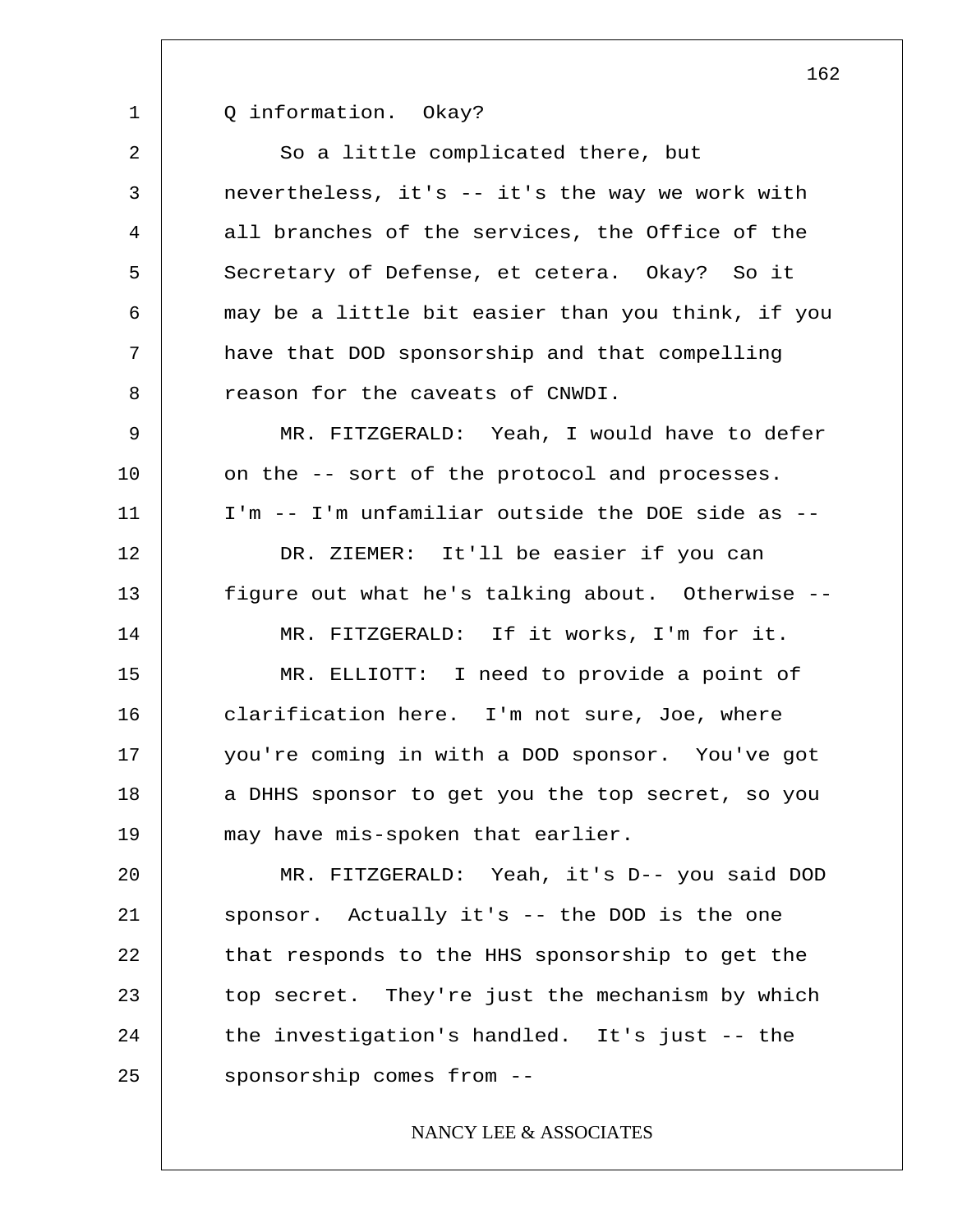1 2 3 4 5 6  $7$  --8 9 10 11 12 13 14 15 16 17 18 19 20 21 22 23 24 25 163 MR. ELLIOTT: DHHS. MR. FITZGERALD: Yes. MR. ELLIOTT: I don't think DOD is involved anywhere in this process. MR. FITZGERALD: Well, they are in terms of actually conducting the investigation itself, but DR. ZIEMER: On your behalf, though, so --MR. FITZGERALD: On your behalf. MR. ELLIOTT: That's news to me 'cause we've been dealing with OPM/FBI. MR. FITZGERALD: Right. MR. ELLIOTT: DOD has never entered into the HHS realm. I need to check on this. MR. FITZGERALD: 'Cause DSS, the Defense Security Service, actually handles a lot of domestic investigations, so -- MR. FITZGERALD: With the new Department -with Homeland Security we're seeing a whole watershed change here in process, so this is news I need to follow up on. DR. ANDRADE: If you -- if you could -- you know, like I said, this is a potential mechanism to be able to access -- at least get some information from the Q-cleared regime\*. NANCY LEE & ASSOCIATES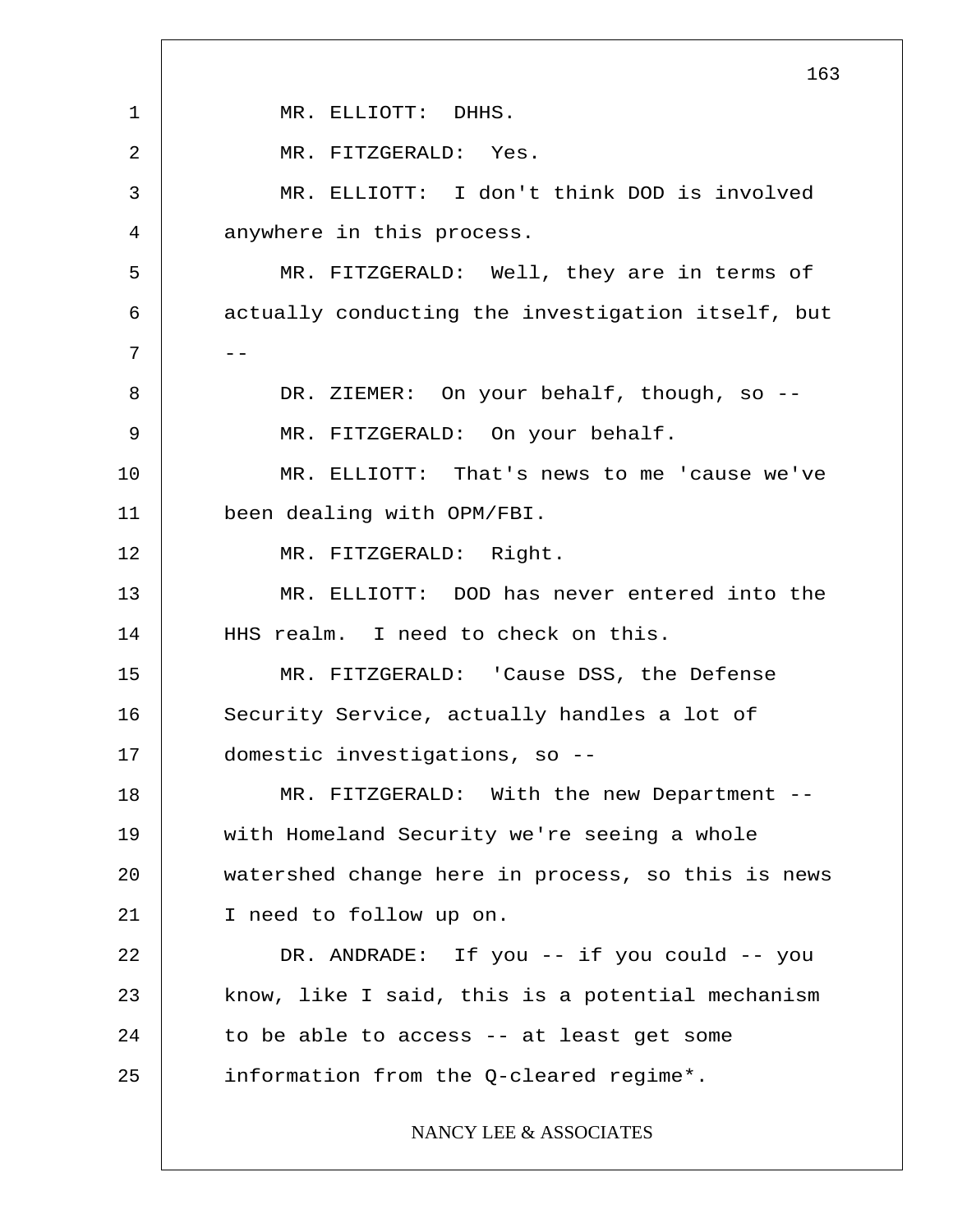1 2 3 4 5 6 7 8 9 10 11 12 13 14 15 16 17 18 19 20 21 22 23 24 25 164 DR. ZIEMER: Well, we can follow up on that. DR. ANDRADE: Yeah, if you would. I think that -- that would be really good -- MR. FITZGERALD: I guess before we leave the topic, since you have first-hand experience at Los Alamos, would you agree, though, that even for a place like Los Alamos, lack of a Q or equivalent would pretty much handcuff you in terms of your ability to even move around, let alone get information? DR. ANDRADE: Right. MR. FITZGERALD: Yeah. You'd be a prisoner. MR. PRESLEY: (Off microphone) Do you have any form of a clearance? MR. ELLIOTT: Speak in the mike, please. MR. PRESLEY: Do y'all have any form of a clearance now? MR. FITZGERALD: No, we do not, and this process that NIOSH instigated with HHS sponsorship actually will lead to a top secret clearance probably within days, which is quite an accomplishment in itself, but will fall short - which I think is what Antonio was saying -- fall short of what's required for the DOE complex at the weapons facilities. They require a Q and NANCY LEE & ASSOCIATES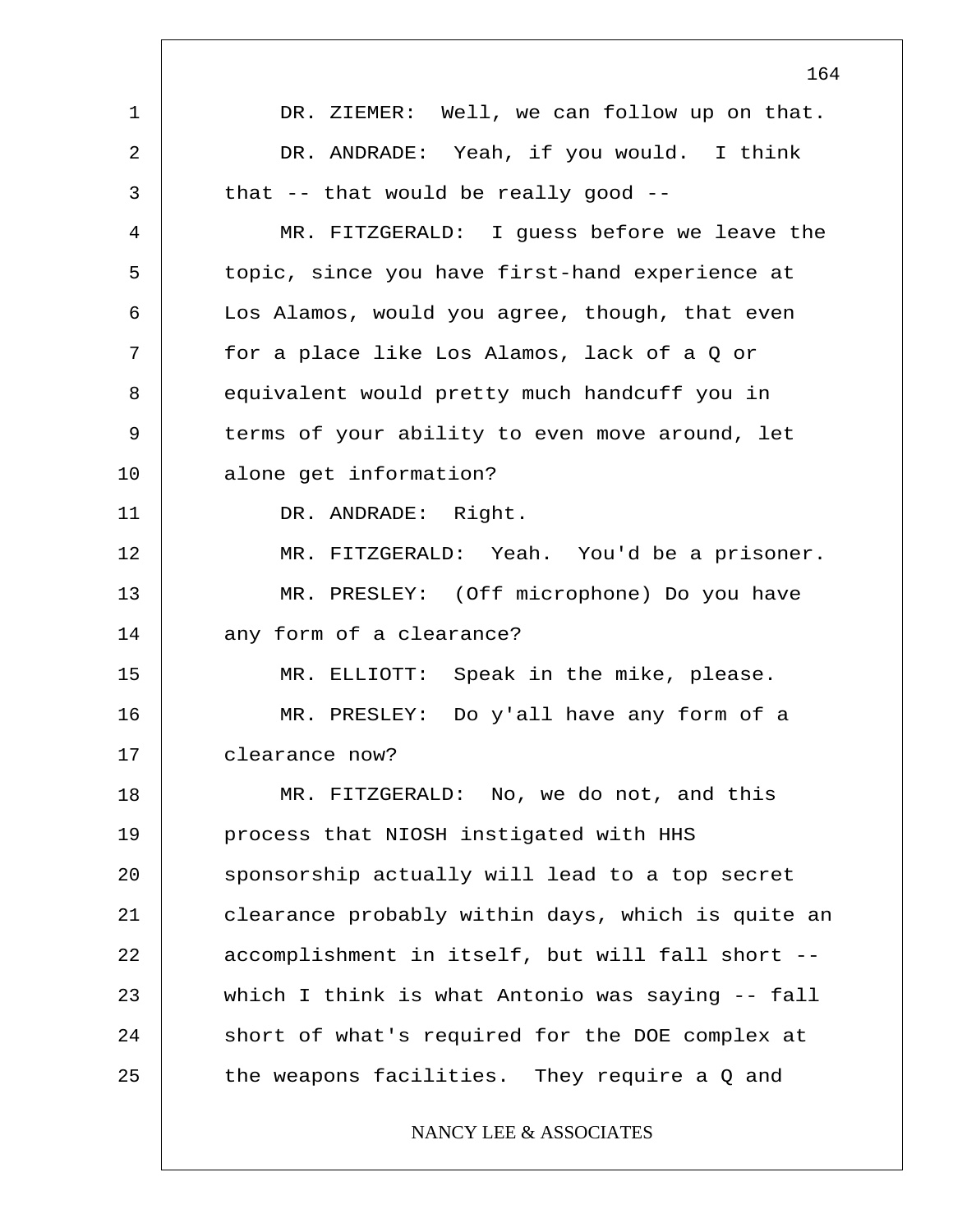1 2 3 4 5 6 7 8 9 10 11 12 13 14 15 16 17 18 19 20 21 22 23 24 25 nothing less than a  $Q$ , and that's  $-$ - that's the issue we probably have to resolve if we're going to do Y-12, Los Alamos and some of these other locations. DR. ZIEMER: Jim, you have a question? DR. MELIUS: Yeah, it's not on security, so if that's -- we're done with that, yeah, I have a couple of questions. And one is I guess for Larry. In terms of this issue of what's a report, how should the subcontr-- or the contractor report their findings and what if they sort of -- I guess you're sort of asking, Joe, should you -- because of access or other issues, cannot complete a review, would there be possibility for an interim report being part of the process. Is it possible like to modify their task orders or something to include that? I'm just trying to think within the contractual... MR. ELLIOTT: Certainly. Certainly, that - that  $-$ - you know, what  $-$ - you know, I think that it is certainly appropriate to effect a modification on a task order for a due cause, just reason. And I think the Board has to come to grips with -- with all of that and make some decisions on how to manage this audit process and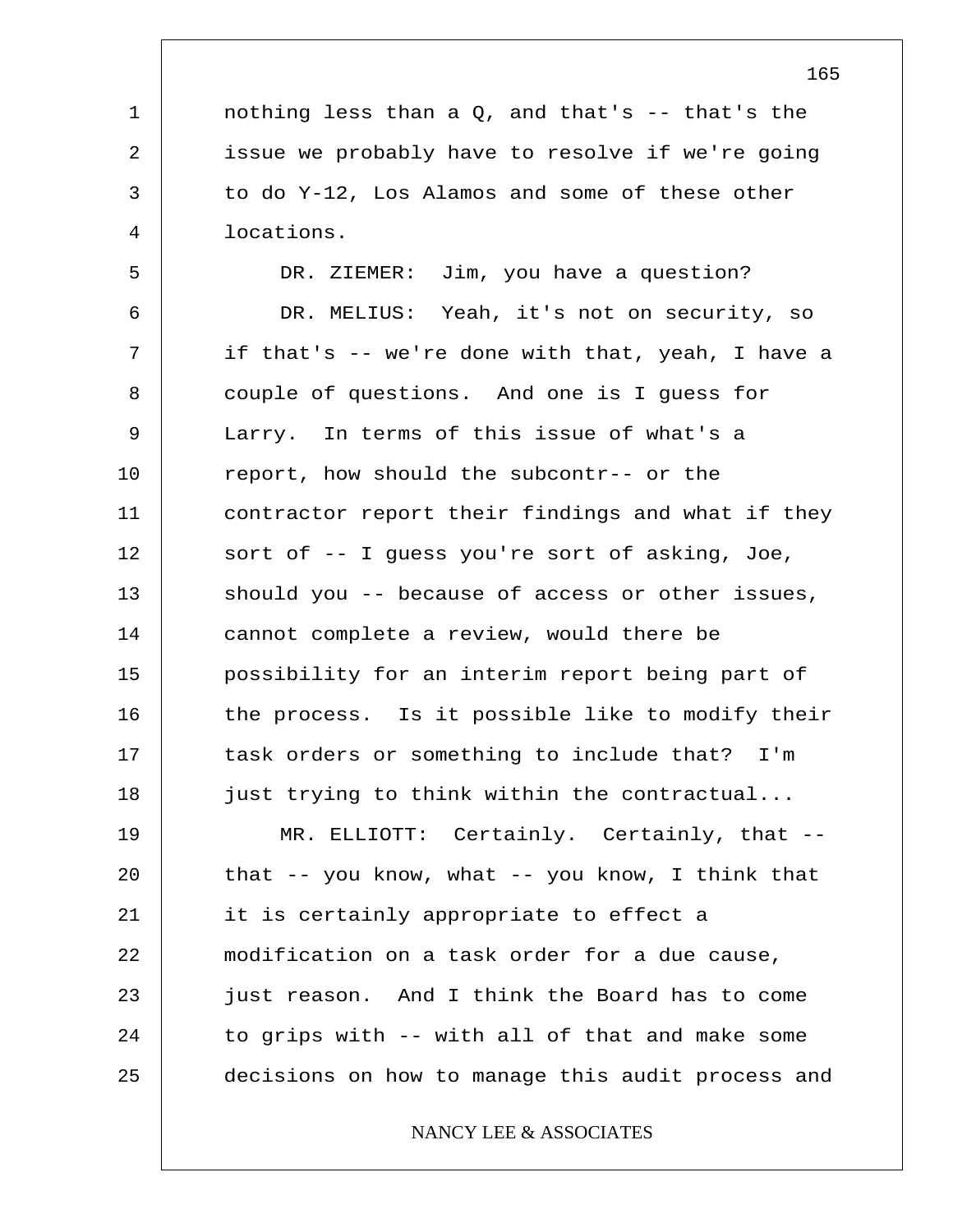1 2 3 4 5 6 7 8 9 10 11 12 13 14 15 16 17 18 19 20 21 22 23 24 25 -- and conserve the resources at hand. DR. ZIEMER: The question of what constitutes a final report is not a well-defined thing. I think SC&A, for example, may say we -- we don't consider it final until we've reached some level of comfort in what we've been able to look at. And we haven't spelled out exactly what that is. We've spelled it out in very general terms, but it doesn't say that you have to have a certain number of site interviews or this or that. It's a kind of a fuzzy end point, which is somewhat dependent on Joe's group and others saying yes, we have completed that and now we bring it to the Board. Or if we have to do it without certain components, we don't feel it's complete. MR. FITZGERALD: Yeah, and my -- my --DR. ZIEMER: And so that -- that's kind of part of the issue, what's complete. And you can go to extremes on this. You know, I had a faculty member once who we kept urging him to publish more. The papers were never complete. Why not? Well, they were -- he was never quite satisfied that he had achieved perfection. But somewhere between that and doing a really sloppy job, there may -- there may have to be some point

# NANCY LEE & ASSOCIATES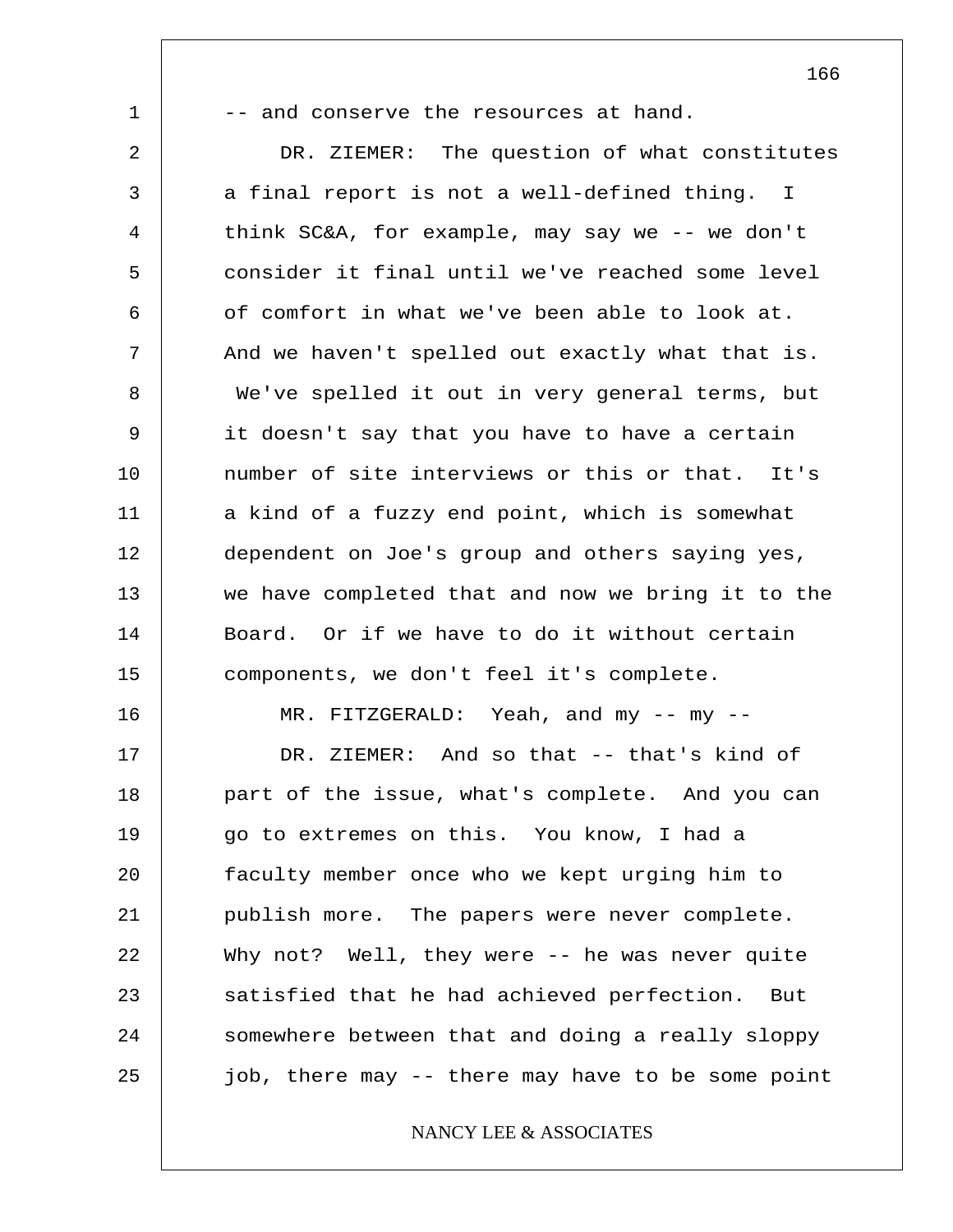at which you say I'm done with this; I can't do any more. Within whatever the constraints are, whether they're time constraints, resource constraints, access constraints, there may be some point where you have to say that's as good as it's going to get, folks, within some reason. And you know --

1

2

3

4

5

6

7

8

9

10

MR. FITZGERALD: Yeah, the other reality, too, is site profiles are living documents and -- DR. ZIEMER: They're changing.

11 12 13 14 15 16 17 18 19 20 21 22 23 24 25 MR. FITZGERALD: -- sort of begs the question at some point -- for example, the construction workers are added as a component, you might want to at least come back with any assessment of that component. But this -- this issue is -- what we're looking at is going forward and seeing a certain unevenness. You know, a certain -- you know, we take the list that you gave us very seriously as far as the agenda of site profiles that -- reviews that are expected. Certain ones clearly, because of the clearance issue, are questionable in the near term. So those will be ones that we probably can't give you much at all. There were others that -- like Hanford, where that won't be as major an issue, but will be a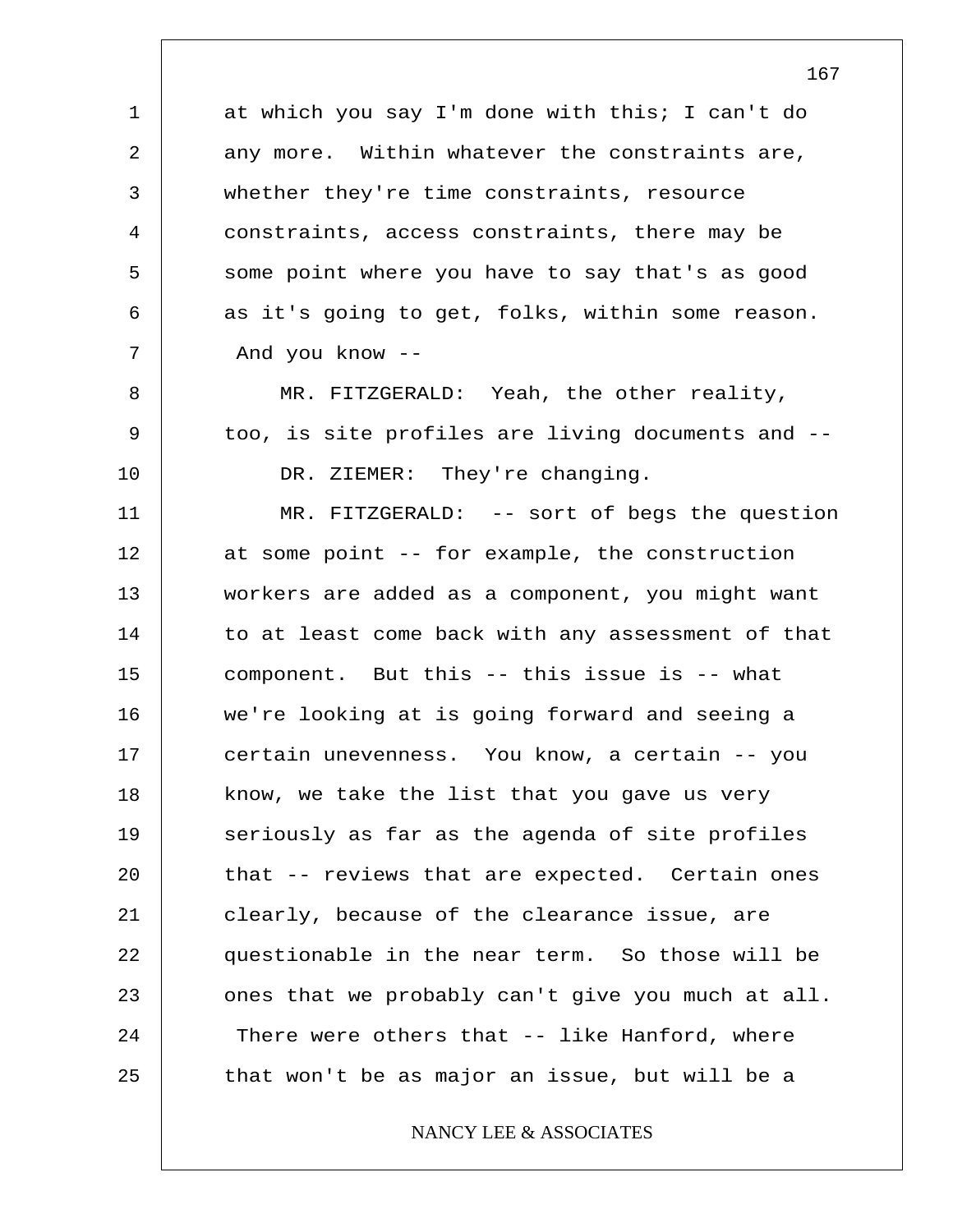issue. So we may be able to do let's say 70 percent of what we think would be an adequate job of providing that feedback.

1

2

3

4 5 6 7 8 9 10 11 12 13 14 15 16 17 18 19 20 21 22 23 24 25 My question -- and then there's others like Mallinckrodt and Bethlehem Steel I feel pretty comfortable that we're -- we'll be prepared to give you something before your next meeting. So it's that sort of in-between situation where, you know, we're not able to do what we have looked at in terms of our procedures and your charter as being that, you know, full analysis. And you know, we're sitting here thinking well, on one hand we've expended resources to produce this - this much work, but we can't share it if it isn't the analysis we think it should be. But you know, what do we do with it in the meantime? Do we wait until we get access or do we give you the best we can? Certainly we don't want to do damage to the scope that's been laid out. I think, as we said earlier, the scope has proven to be I think a valuable scope, and certainly we want to be able to give you as much as we can. But you know, the reality is that  $-$ - I guess it wasn't foreseen in the beginning that the access is not going to be uniform and comprehensive.

# NANCY LEE & ASSOCIATES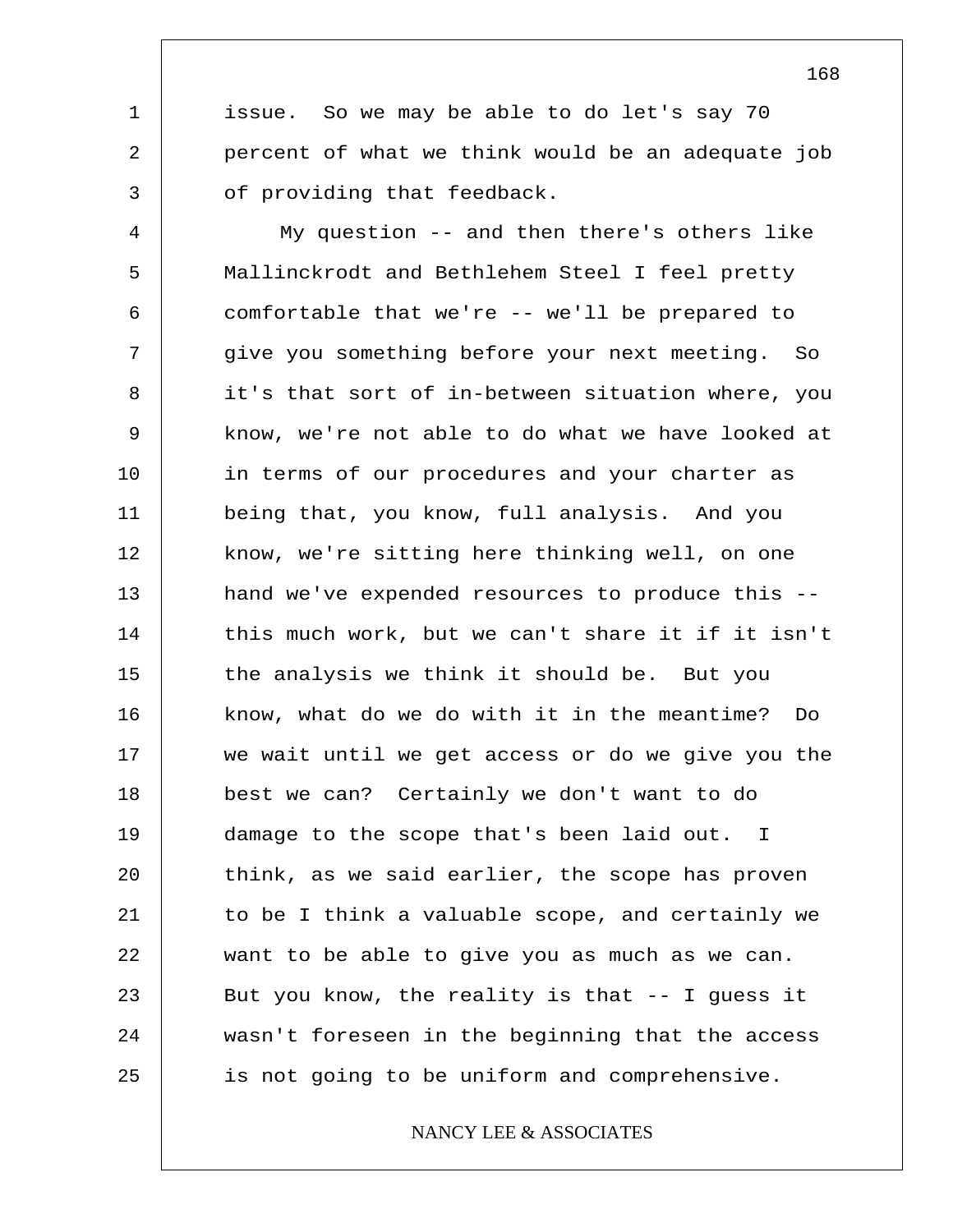1 2 3 4 5 6 7 8 9 10 11 12 13 14 15 16 17 18 19 20 21 22 23 24 25 It's going to be uneven and it's going to be time-based. We'll probably be okay next year, maybe even sooner than that. But you know, I think as Antonio was saying, the vagaries of being able to get the unencumbered access to a high secure site -- anyone's guess. And I -- you know, the stakes may have gone up. DR. MELIUS: Yeah, but -- but it seems to me that -- certainly I'm personally more comfortable with some of the review not being done because of a security clearance issue. That's a relatively straightforward -- MR. FITZGERALD: Right. DR. MELIUS: I think when it becomes an issue of the resources necessary to pay the contractor for the time of their personnel and so forth involved, if that becomes an issue I think it -- I guess I would have more concerns about that. And it certainly I think puts NIOSH in a very difficult position because in some sense, if the resources aren't being made available for our contractor to do their work, it would certainly - - raises the -- you know, the appearance that NIOSH is, you know, holding back and somehow impeding our review of the NIOSH dose NANCY LEE & ASSOCIATES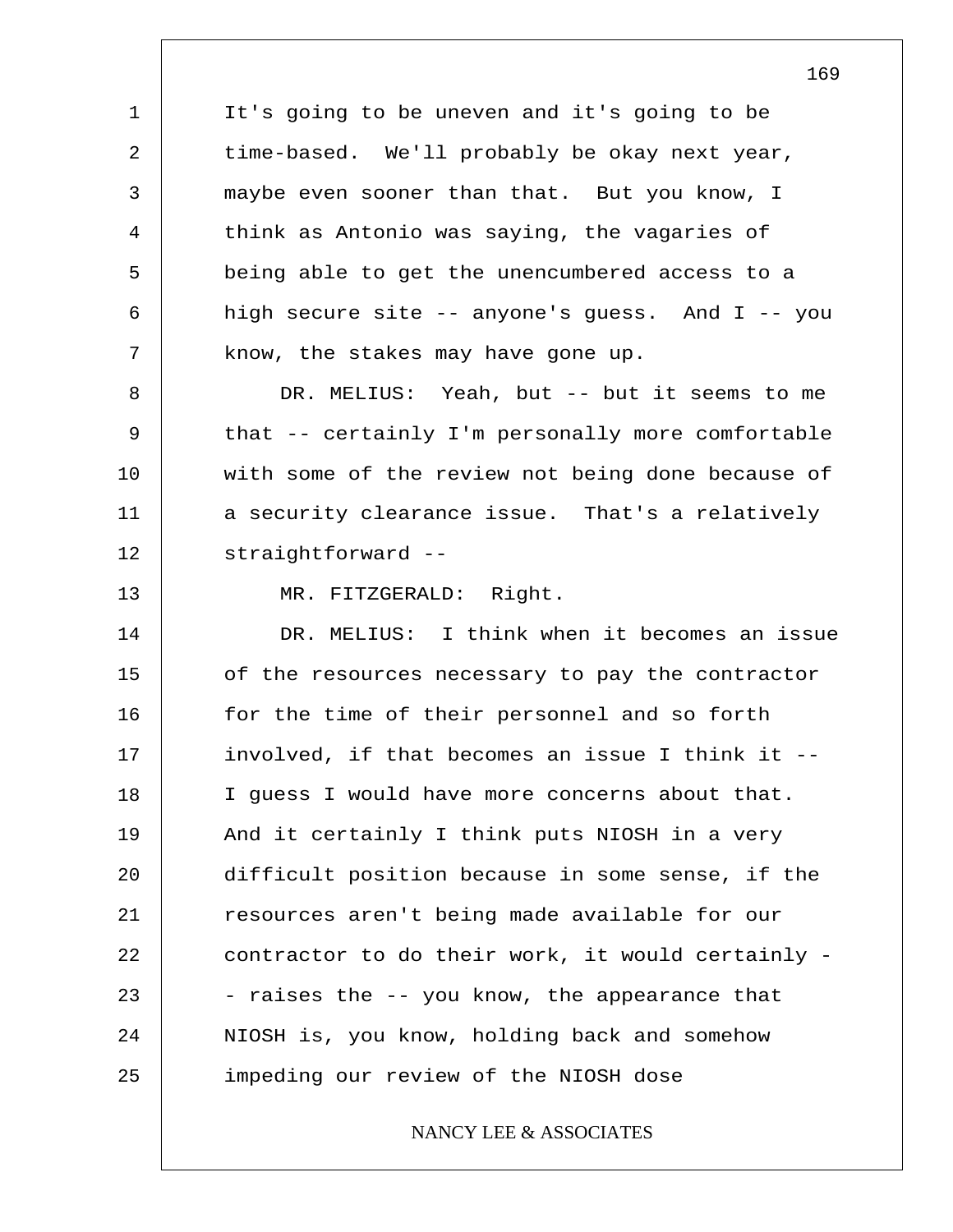1 2 3 4 5 6 7 8 9 10 11 12 13 14 15 16 17 18 19 20 21 22 23 reconstruction process. And I think that is - puts NIOSH and puts us in a very uncomfortable and very difficult position. So if -- if we're going to be cutting back on what's being done in terms of them having appropriate access to the site and appropriate resources necessary for that access in context of the MOU and the other procedures worked out, then I think we -- we have to be very careful about that. I think the Q clearance issue is much more clear-cut and -- you know, we get at some point and say well, you know, 70 percent of this site profile review can be done, but 30 percent we can't because without the Q clearance access we just can't really review certain parts of the site profile or certain parts of the site. Then I think, you know, modifying the task order in a way that would allow an interim report and then, you know, a final report at some point when the -- you know, the Q clearance issue has been addressed, I think that makes -- it's pretty straightforward to do.

24 25 I also would say that -- I mean there's no doubt once some of these are -- for example, the site profile reviews are done, that we may want

# NANCY LEE & ASSOCIATES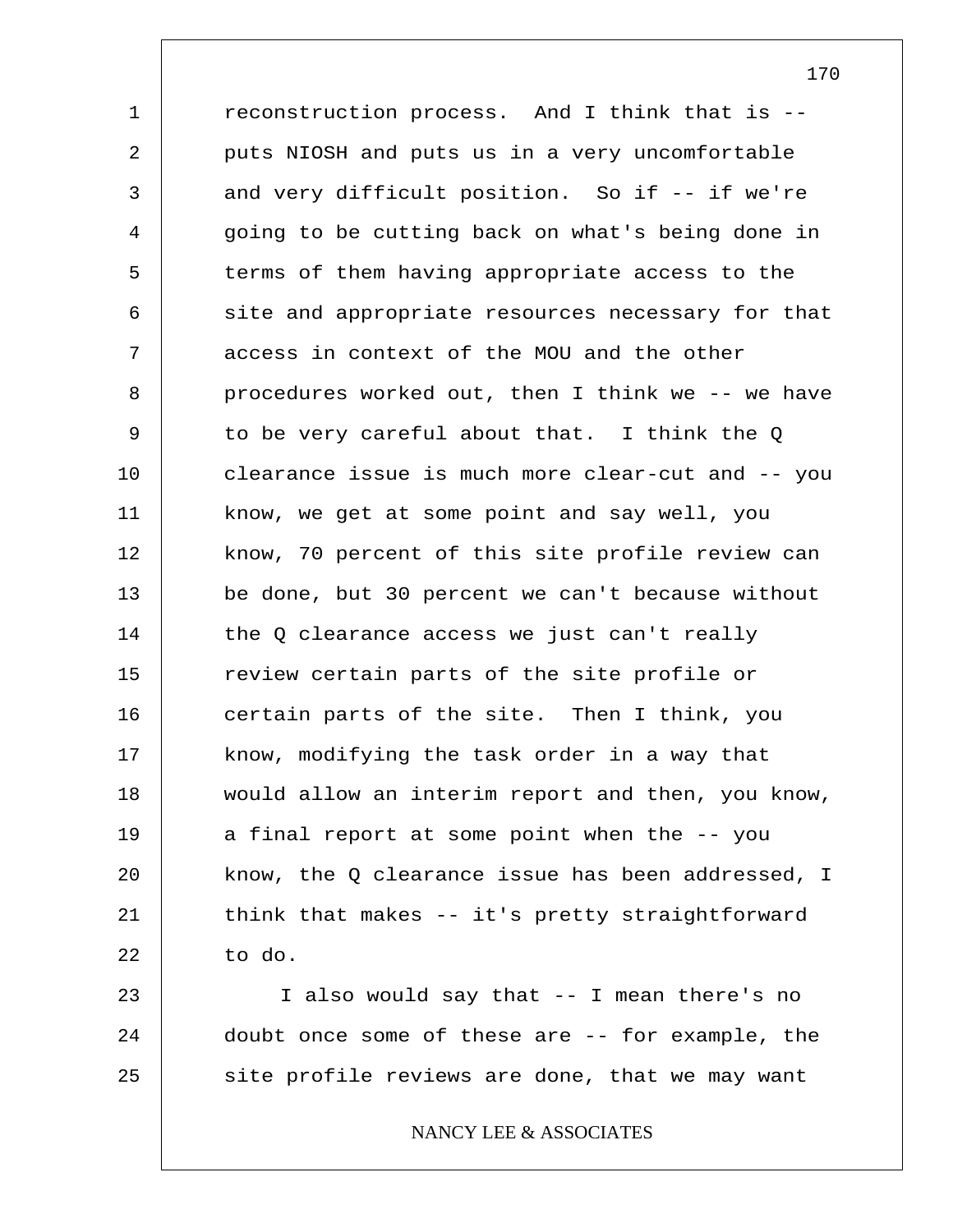1 2 3 4 5 6 7 8 9 10 11 12 13 14 15 16 17 18 19 20 21 22 23 24 25 to look at see what overall our procedures are and then -- and learn from that experience. I'd rather learn from maybe having done a little bit too much than cutting back, then, you know, being in a position of not having had, you know, complete access and not doing all that you originally thought should be -- should be - should be done for that. I also have a concern that -- in terms of scheduling. And if I understood you right now, your slides are -- what's been updated, it's Mallinckrodt you now have access to the documents and so forth? That's been... MR. FITZGERALD: No, we -- we are still waiting for additional documents from NIOSH on Mallinckrodt. DR. MELIUS: Uh-huh. MR. FITZGERALD: We don't have everything that we need to finish Mallinckrodt. We have done quite a bit on Mallinckrodt and feel confident we can wrap things up probably within weeks, but we're still looking for some documents. DR. MELIUS: Uh-huh, but -- 'cause I think one of the -- I mean we're going to talk about NANCY LEE & ASSOCIATES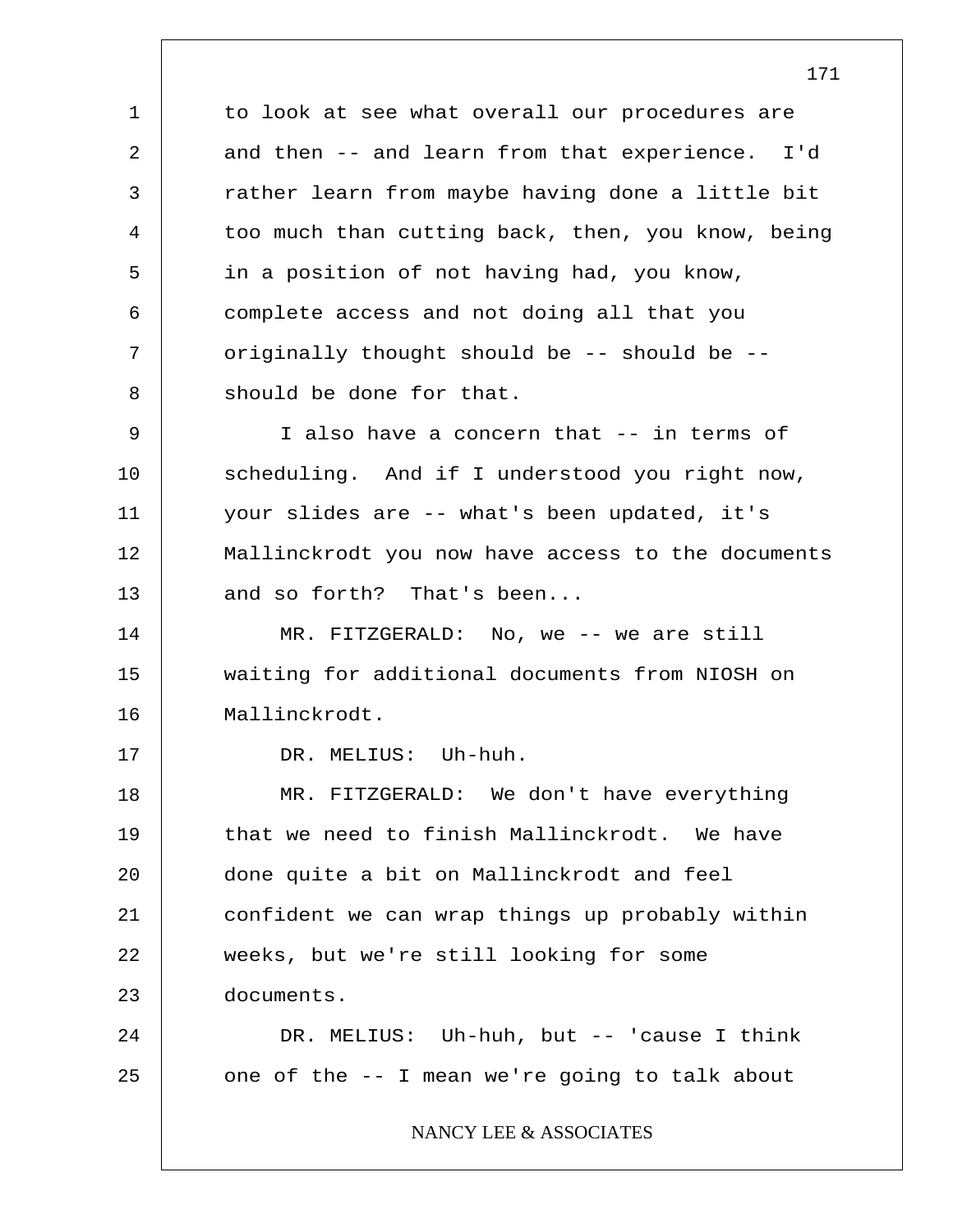1 2 3 4 5 6 7 8 9 10 11 12 13 14 15 16 17 18 19 20 21 22 23 24 25 this more tomorrow is this SEC petition review. And if we're in the -- I mean I would hate us to be in the position of having a site profile review pending from Mallinckrodt at the same time being in which we haven't got a report from our contractor on the original site profile, and NIOSH be in the position of reviewing a petition based on the site profile, and us reviewing the NIOSH SEC petition review. And maybe they'll not be connected at all, but may be they will and it would be, you know... DR. ZIEMER: Larry, did you have a comment on the Mallinckrodt? Or... DR. NETON: (Off microphone) (Inaudible) we're not aware of any documents that we owe you at this point in time. MR. FITZGERALD: Well, I mean -- again, things are breaking pretty fast and to be fair, Jim, we have -- actually now that we have access to the NIOSH database as of last Thursday, we have done searches against it on Mallinckrodt just to see what reference documents in the site profile we had -- you know, actually had access to and which ones we didn't, and there are some documents that we want to look at that aren't in NANCY LEE & ASSOCIATES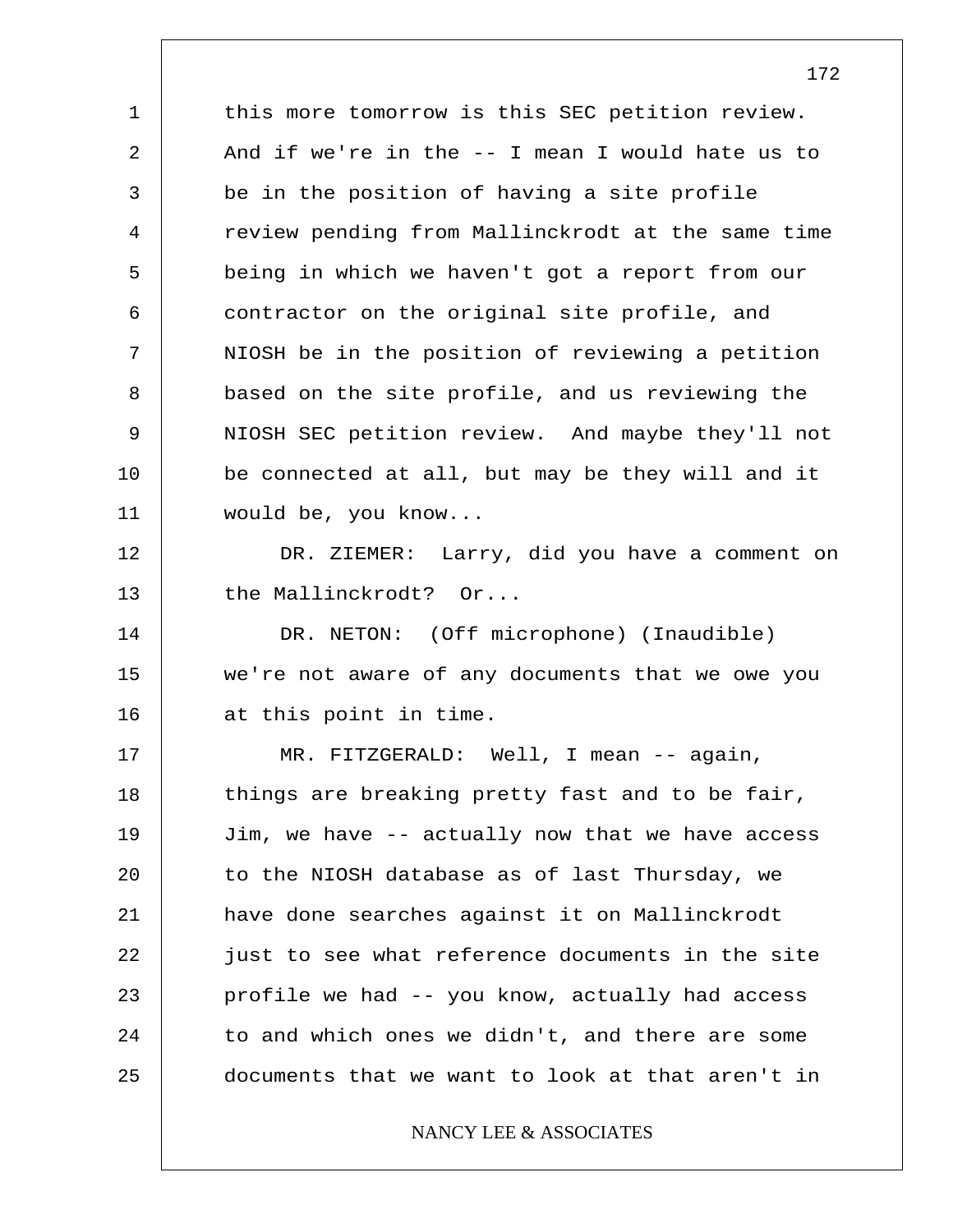1 2 3 4 5 6 7 8 9 10 11 12 13 14 15 16 17 18 19 20 21 22 23 24 25 173 the database apparently. I think actually John has the list. But you know, again, this is breaking -- I mean what's today, Tuesday? We -- we did the search this Friday and, you know -- DR. NETON: (Off microphone) It sounded like you were awaiting documents that we -- you had asked us for and I just wanted -- MR. FITZGERALD: No, no, the question -- DR. NETON: -- to make sure --MR. FITZGERALD: -- was were we all set with Mallinckrodt, and my answer was no, we actually needed some additional documents. But again, in terms of timing, we just got access to -- DR. ZIEMER: It's just a matter of finding out exactly where they are. MR. FITZGERALD: -- the NIOSH database and finding out what was in there, and then compare it up against the site profile. And of course what we established where there was a delta. There were some documents referenced that were not in the database, and certainly two days later we're now prepared to ask NIOSH if we could certainly have access to those documents. So you know, again, a lot of this is just -- NANCY LEE & ASSOCIATES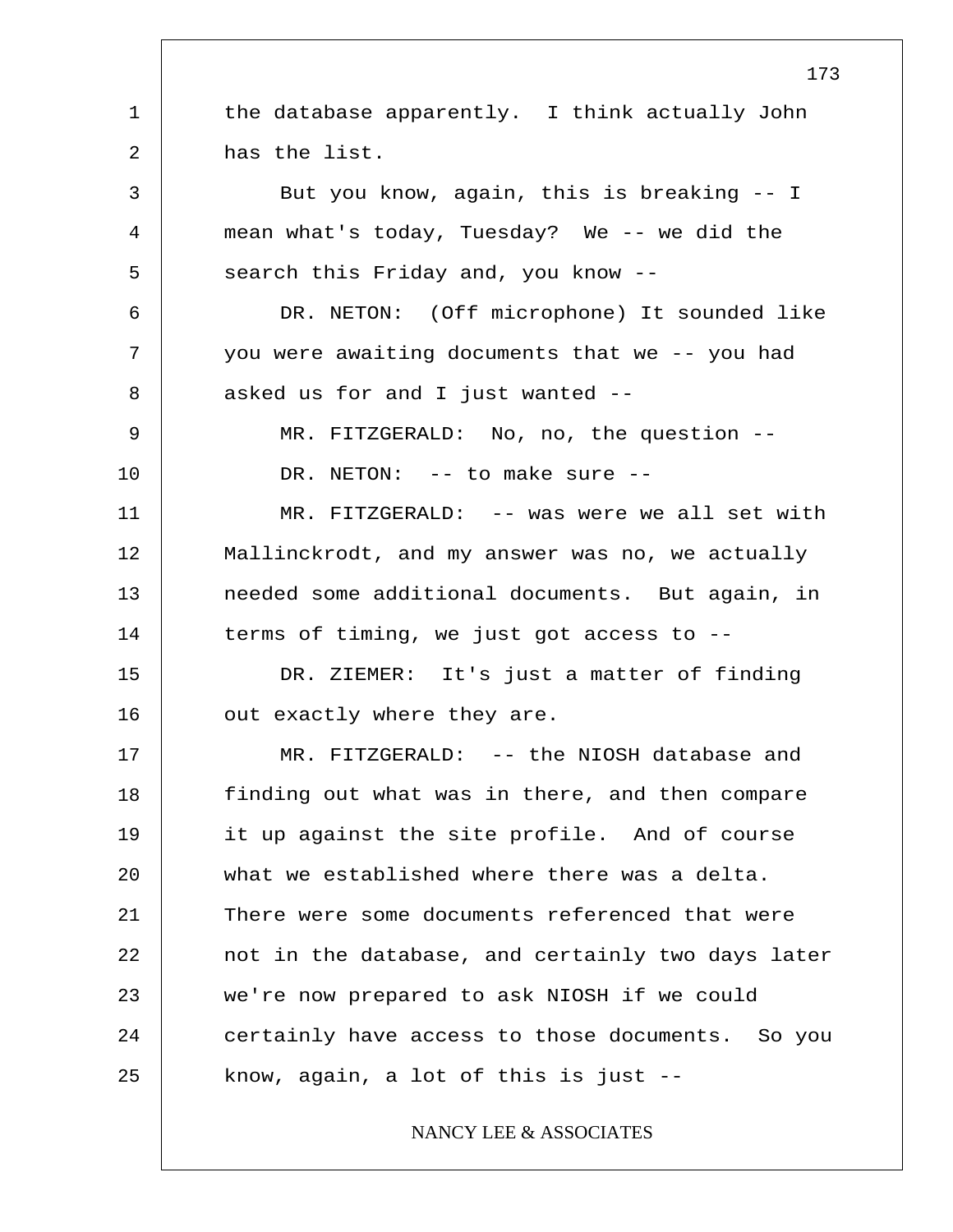|              | 174                                              |
|--------------|--------------------------------------------------|
| $\mathbf{1}$ | DR. ZIEMER: Just in real time it's just --       |
| 2            | MR. FITZGERALD: -- mostly real time we've        |
| 3            | gotten the ability to know what NIOSH actually   |
| 4            | has in its database, so                          |
| 5            | DR. ZIEMER:<br>Let's see --                      |
| 6            | DR. MELIUS: I have another --                    |
| 7            | DR. ZIEMER: -- Mark? Oh, you have one more,      |
| 8            | Jim.                                             |
| 9            | DR. MELIUS: -- one more question, final          |
| 10           | question. Is -- and this may be more for Larry,  |
| 11           | but Tom Rollow's -- I think referred this to you |
| 12           | this morning, but could you explain to us this   |
| 13           | issue regarding access to the sites and this     |
| 14           | Memorandum of Understanding and the payment      |
| 15           | mechanisms and so forth, 'cause I'm just trying  |
| 16           | to understand if there's an issue or if there's  |
| 17           | not an issue now or if it's a short-term issue,  |
| 18           | long-term, what -- what's going on?              |
| 19           | MR. ELLIOTT: There is no issue that has been     |
| 20           | brought to my attention at this point in time.   |
| 21           | We have been as cooperative and collaborative as |
| 22           | I think we can be in trying to respond to        |
| 23           | requests. I'm a little bit disconcerted here     |
| 24           | that this was -- that, Joe, you just portrayed   |
| 25           | that you had -- awaiting documents from us that  |
|              | NANCY LEE & ASSOCIATES                           |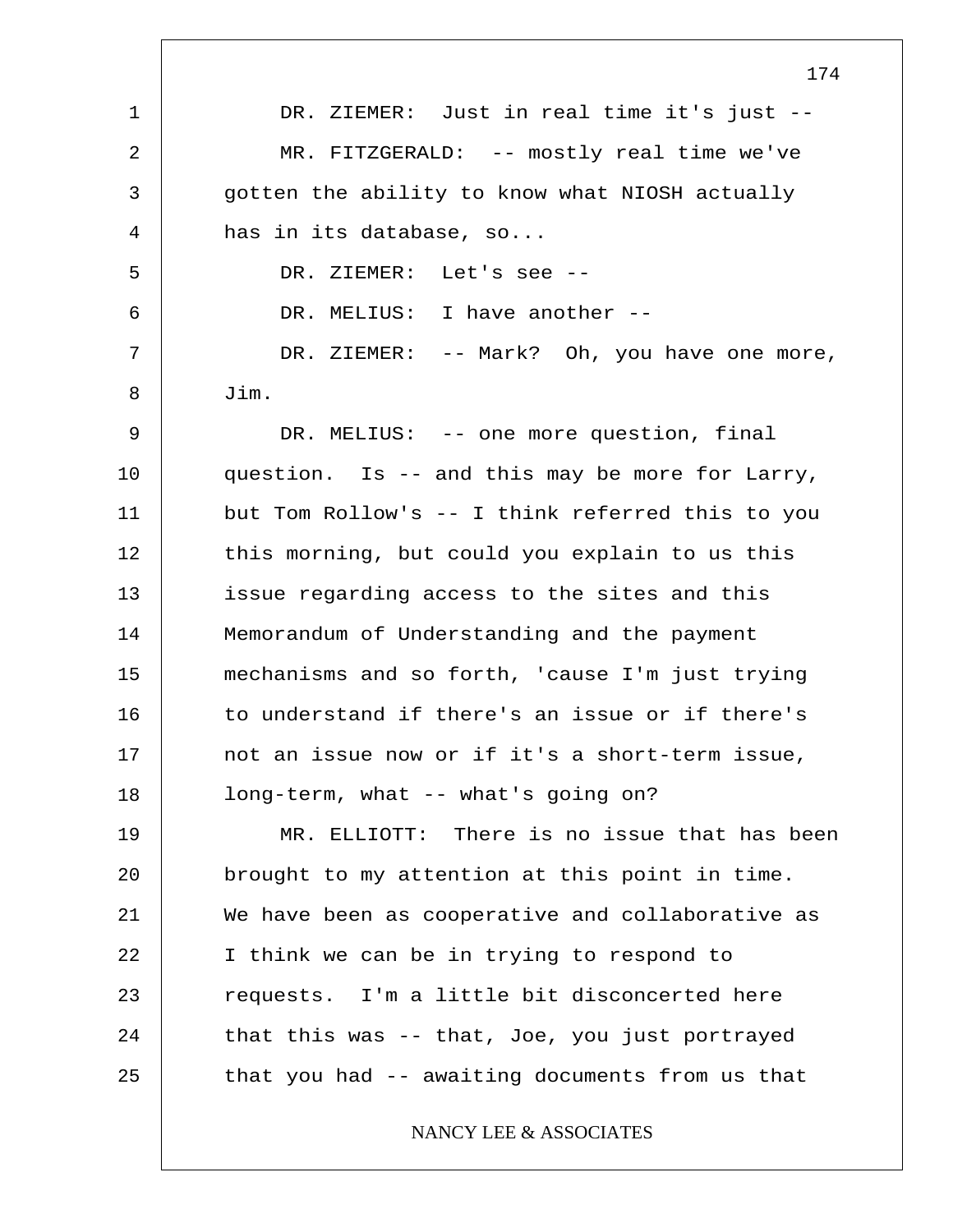1 2 3 4 5 6 7 8 9 10 11 you haven't even requested of us yet, but there are  $--$  you know, I  $--$  the arrangement that we have with DOE under our MOU is that we will facilitate access. If we hear that there is a push-back because of funding, a need to support the access request, we'll work that out with DOE. But to date we have not heard any of that, or no instances have been brought to my attention. And I don't believe to Tom's attention at this point in time, 'cause if they were, I'm sure he would have talked to me about them.

12 13 14 DR. ZIEMER: Tom seemed to indicate that the -- that the field was prepared to assist in our effort here, so --

15 16 17 18 19 20 21 22 23 24 25 MR. FITZGERALD: Well, with one caveat. I mean -- make it very clear that understandably the DOE field operations want to be assured that we have cross-referenced our document requests with the NIOSH database, which we were unable to do until last Thursday or Friday. And it will now be possible to give them that assurance and actually send a request through and know that it hasn't been already requested and recovered. So yeah, with that caveat, I think we're in a position to do so. But without being able to

# NANCY LEE & ASSOCIATES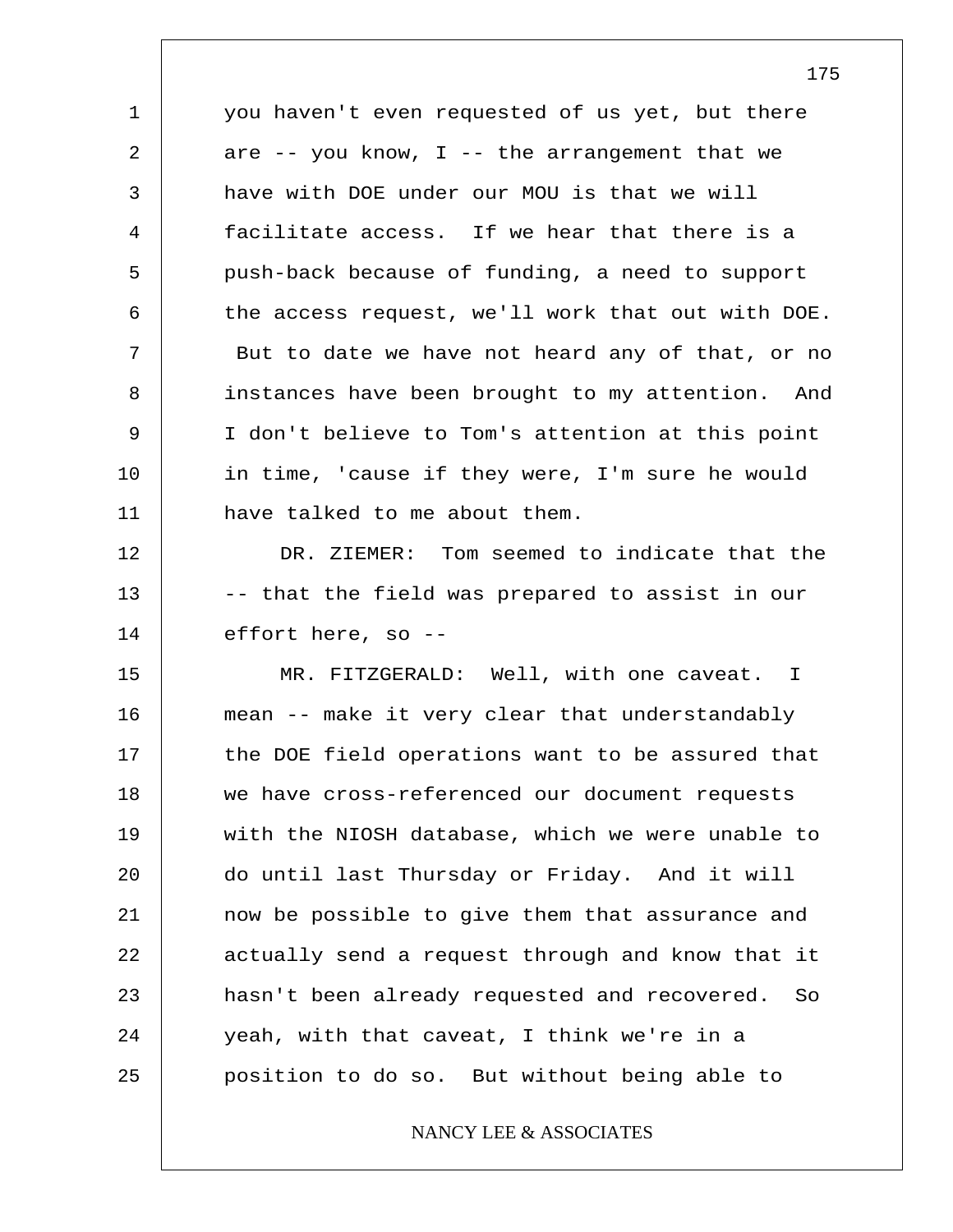1 2 3 4 5 6 7 8 9 10 11 12 13 14 15 16 17 18 19 20 21 22 23 24 25 176 provide that assurance, understandably the field office -- or field operations were unwilling to - - DR. ZIEMER: Well --MR. FITZGERALD: -- to respond. DR. ZIEMER: -- they didn't want to do double work. MR. FITZGERALD: No, no, and that's understandable. I don't disagree with that. DR. ZIEMER: Henry? DR. ANDERSON: Yeah, I just wanted -- more for the Board, it would seem to me that a interim report -- what we want to do is be sure that you don't expend the resource, that you don't put extra effort into what you can do on a site -- MR. FITZGERALD: Right. DR. ANDERSON: -- and then say well, we can't do the rest of this, and then if -- MR. FITZGERALD: Right. DR. ANDERSON: -- subsequently access becomes available, you then turn around -- MR. FITZGERALD: Right. DR. ANDERSON: -- and say well, we need more resources. I'd rather say let's reserve the resources and when the clearances -- which NANCY LEE & ASSOCIATES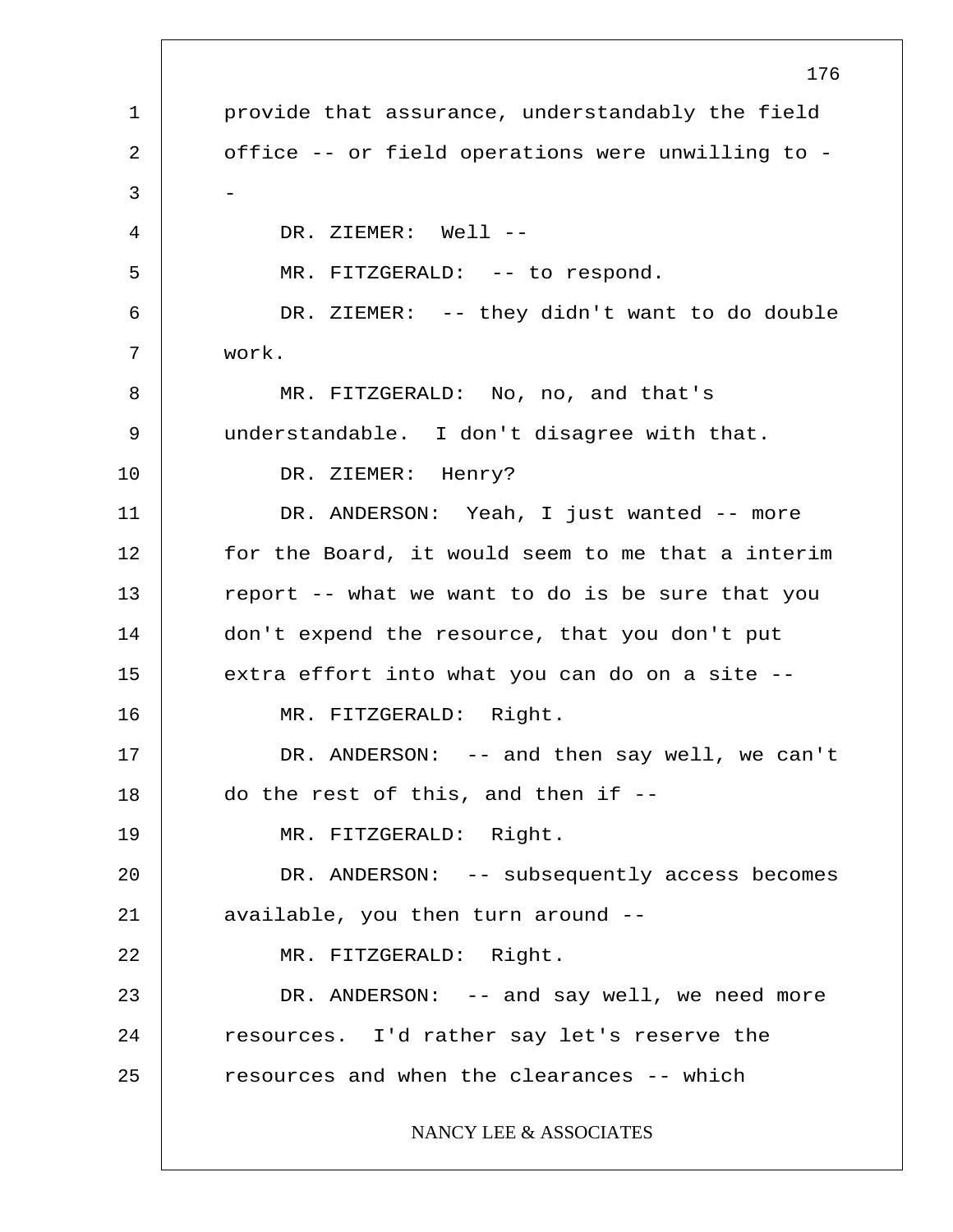1 2 3 4 5 6 7 8 9 10 11 12 13 14 15 16 17 18 19 20 21 22 23 24 25 177 ultimately they will come through -- then you would complete that, but we would just -- MR. FITZGERALD: Right. DR. ANDERSON: -- kind of hold your -- your contract resources, but we would perhaps want to know what you had to date. Now we'll have the first ones coming up so we'll get a sense of, you know, how -- you know, where -- where was the confirmation strongest -- MR. FITZGERALD: Right. DR. ANDERSON: -- if it was on the interviews or whatever. And you may say gee, you know, on the basis of the three we've done or two you've done, that seems to be a very important component of the assessment and when we talked to people on site, that -- MR. FITZGERALD: Right. DR. ANDERSON: -- you know, the blinders came off and it was very obvious as to what was going on, so -- MR. FITZGERALD: Yeah. DR. ANDERSON: So that's -- I wouldn't -- I wouldn't want you to -- MR. FITZGERALD: Right. DR. ANDERSON: -- redeploy resources to do NANCY LEE & ASSOCIATES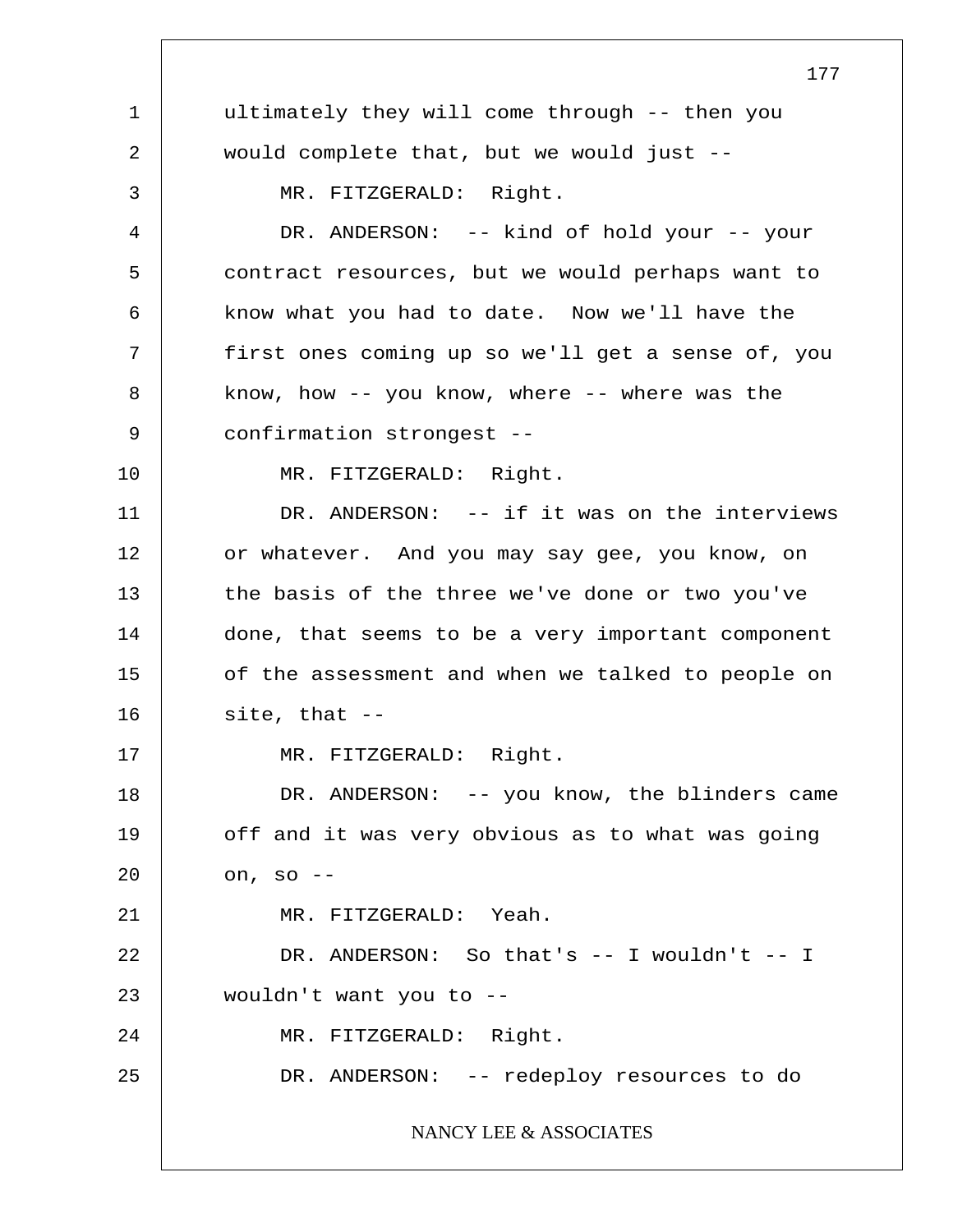1 2 3 4 5 6 7 8 9 10 11 12 13 14 15 16 17 18 19 20 21 22 23 24 25 178 your site, you know, profile assessments, put more effort onto this, and then -- because you can't do it here.  $MR.$  FITZGERALD: Well, we -- we -- we do -you know, we have a challenge, and I think that challenge has been re-emphasized by NIOSH that, you know, we have a explicit budget that we have to operate within, and so essentially it's a zero sum game --DR. ANDERSON: Yeah. MR. FITZGERALD: -- that we have to find a way to conduct these reviews within that set budget. And if we expend those resources, those resources are not available to review other sites or to do a broader scope. So you know, that -- I don't disagree. I think it's going to have to be managed very carefully or otherwise it's going to truncate the entire process. DR. ZIEMER: Robert, then Mark. MR. PRESLEY: You had two or three more down here before me. DR. ZIEMER: Yeah. Oh, okay. Mark, (Inaudible)? MR. GRIFFON: Well, I just wonder -- I guess the funding question has been answered here, but NANCY LEE & ASSOCIATES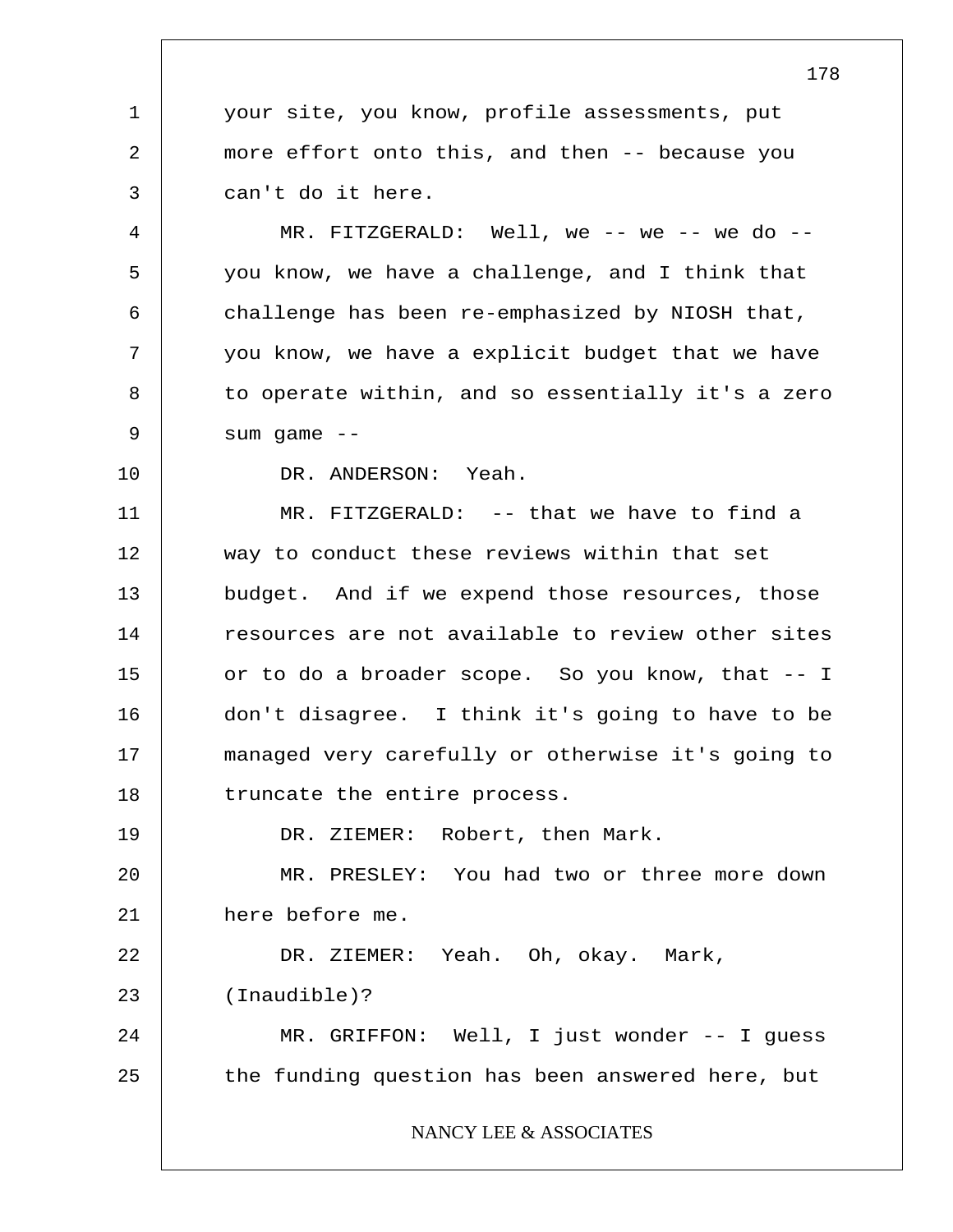1 2 3 4 5 6 7 8 9 10 11 12 13 14 15 16 17 18 19 20 21 22 23 24 25 I -- I'm looking at the first bullet up hereon your considerations, and the last phrase there concerns me a little bit that there seems to be some questioning of the comprehensive scope of the reviews. Is that -- I mean are there issues about what kinds of -- of data or the extent of data that you're looking to access as compared to the scope within the task order, or is that becoming an issue? Because we -- we as a Board haven't been put in -- that issue hasn't been raised to us and I'm just wondering how -- if there is that issue, how does that get resolved? It seems -- MR. FITZGERALD: Well --MR. GRIFFON: -- seems there like you're referring to you -- you've had these conversations with NIOSH staff -- I don't know, I'm... MR. FITZGERALD: -- NIOSH is the contracting organization, and what we have to look at is the expenditures and the burn rate and certainly one issue is to sort of compare scope in terms of what's being addressed and the depth as it's being addressed. Obviously this could be -- each profile review could be, you know, months and NANCY LEE & ASSOCIATES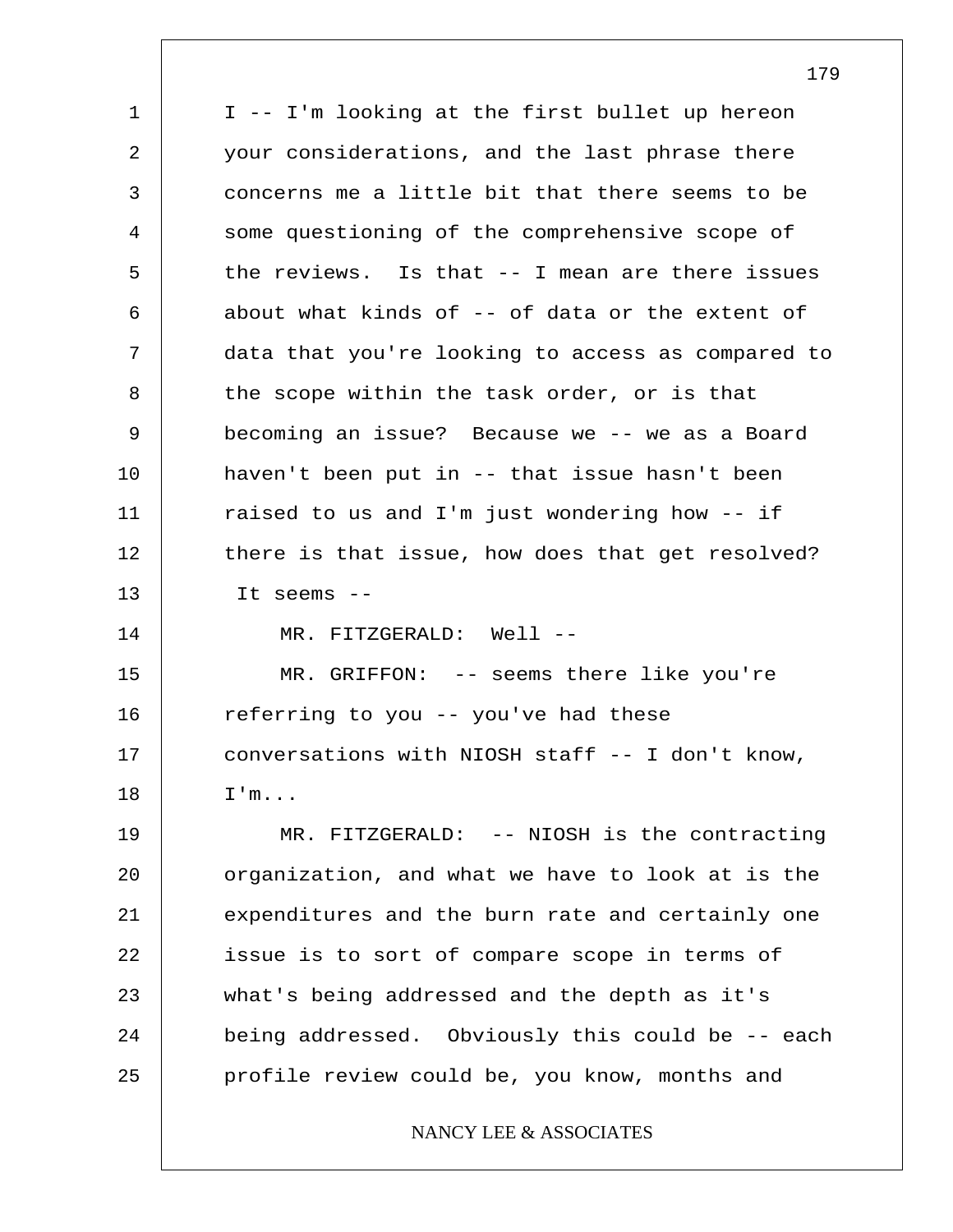months and months, you know, so you have to draw a line. And so the discussion's been pretty much to assure that there isn't -- I think the term of art is a scope creep where you're not necessarily beginning to move out of what is a defined scope for the review itself. And so those discussions have been involved in terms of, you know, what is in fact this scope that we're trying to accomplish.

1

2

3

4

5

6

7

8

9

10 11 12 13 14 15 16 17 18 19 20 21 22 23 24 25 Now the scope that we're operating against is the scope that's been laid out I think very clearly in the original task order and in the site profile procedures which this Board approved. But you know, again, they have not been tested in the field, so to some extent this is the sort of proof in the pudding of, you know, how this actually is going to be implemented. We're finding of course some things take more resources than originally envisioned. Interacting with site experts not surprisingly takes resources. And so we're gaining this feedback and passing that feedback to NIOSH, making sure they're aware of, you know, how this is going along. So there's been some I think discussion on scope, but certainly that's one

# NANCY LEE & ASSOCIATES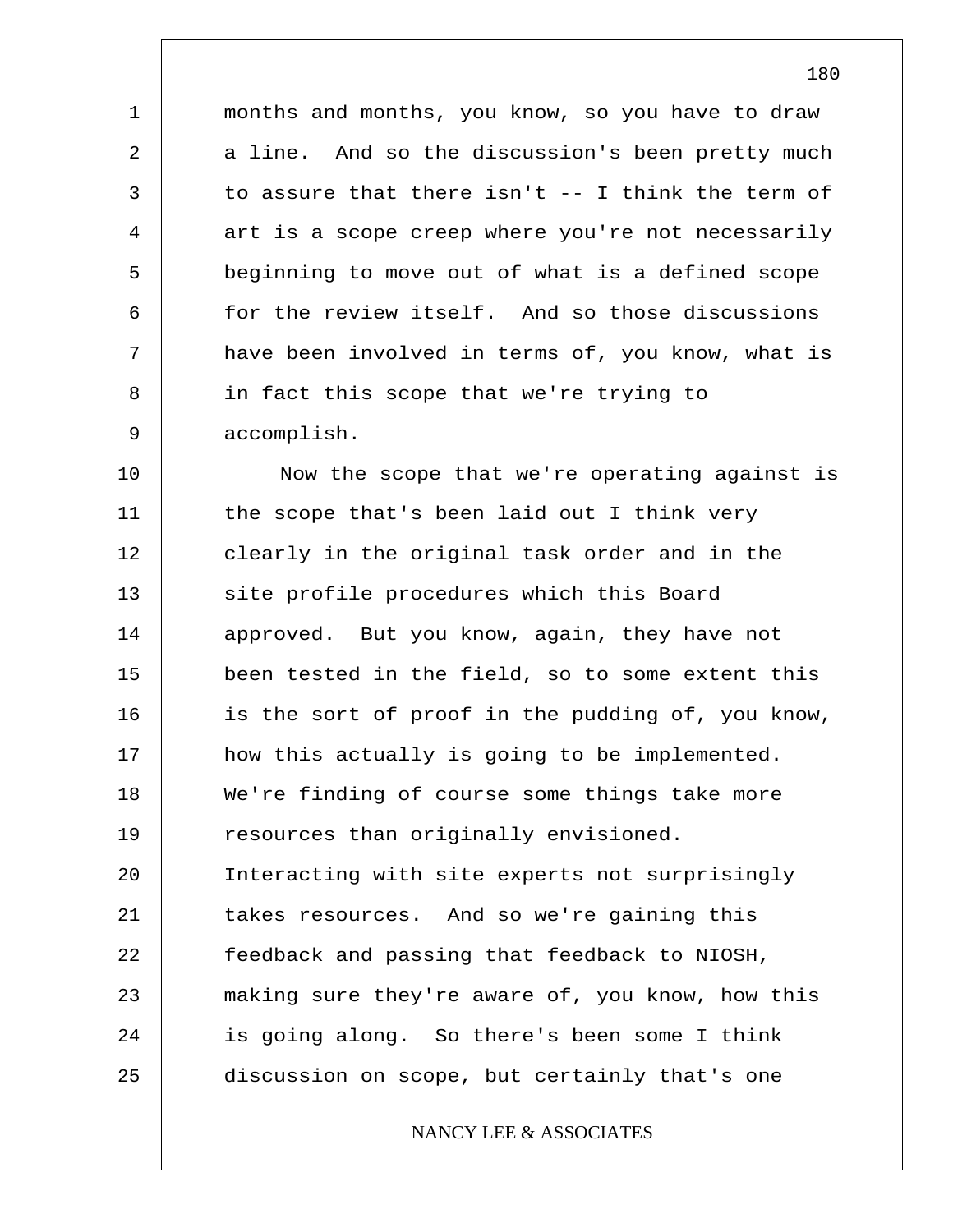issue that clearly the Board should be aware of and certainly that's going to be something that will come up in the reviews that you'll be seeing over the next month or two in terms of what should be the model, as far as how deep you go in these verticals and what kind of analyses is appropriate for these audits. But...

1

2

3

4

5

6

7

8 9 10 11 12 13 14 15 16 17 18 19 20 21 22 23 24 25 DR. ZIEMER: And let me add to that, also, Mark. I think at the front end of the process, this Board or those who were acting in our behalf in terms of the original cost estimates, did an estimate that for a certain number of dollars you could do a certain number of reviews. And likewise, I think the contractor bid sort of in - - I don't want to say in the dark, but at least without all the information available as to what that would entail. Now as we get into the real issues and what it takes to do it, we may find out that the resources available are only sufficient to do -- let's say ten instead of 12, or something like that. MR. FITZGERALD: Well, certainly -- DR. ZIEMER: We're sort of learning as we go, both of us, the Board and the contractor, as to what it takes in time and effort and resources to NANCY LEE & ASSOCIATES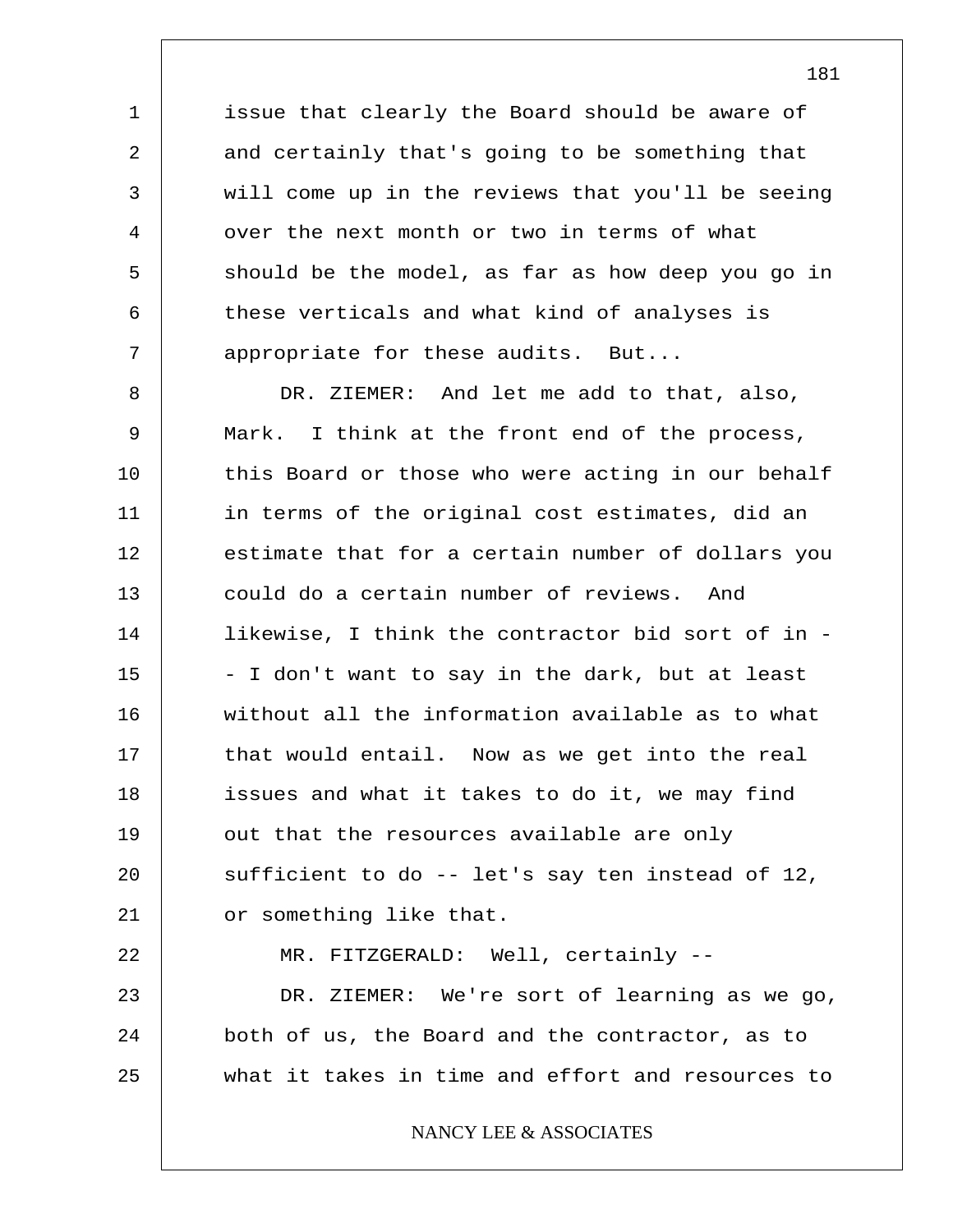1

do these reviews.

2 3 4 5 6 7 8 9 10  $11$ 12 13 14 15 16 17 18 19 20 21 22 23 24 25 MR. GRIFFON: I guess part of what I'm - what I'm inquiring is what's the decision-making process? 'Cause I don't think the Board's learning very much about that process. I mean I -- you know, we -- we've seen maybe that there's some questions on the complexity or the depth of the scope, you know. What -- what in particular and who -- who makes those -- I understand there's budget constraints and that NIOSH has the DR. ZIEMER: No, I think -- MR. GRIFFON: -- is the contracting officer -- DR. ZIEMER: -- the Board has to make --MR. GRIFFON: -- but we've been very clear on this Board that we -- we -- DR. ZIEMER: The Board has to determine --MR. GRIFFON: -- have the say on the scope. DR. ZIEMER: -- if the tasks go -- is to change, and I think -- MR. GRIFFON: Right, so we can't -- DR. ZIEMER: -- Joe's giving us kind of a heads-up that -- what issues are emerging and -- MR. GRIFFON: But I don't know if we can wait NANCY LEE & ASSOCIATES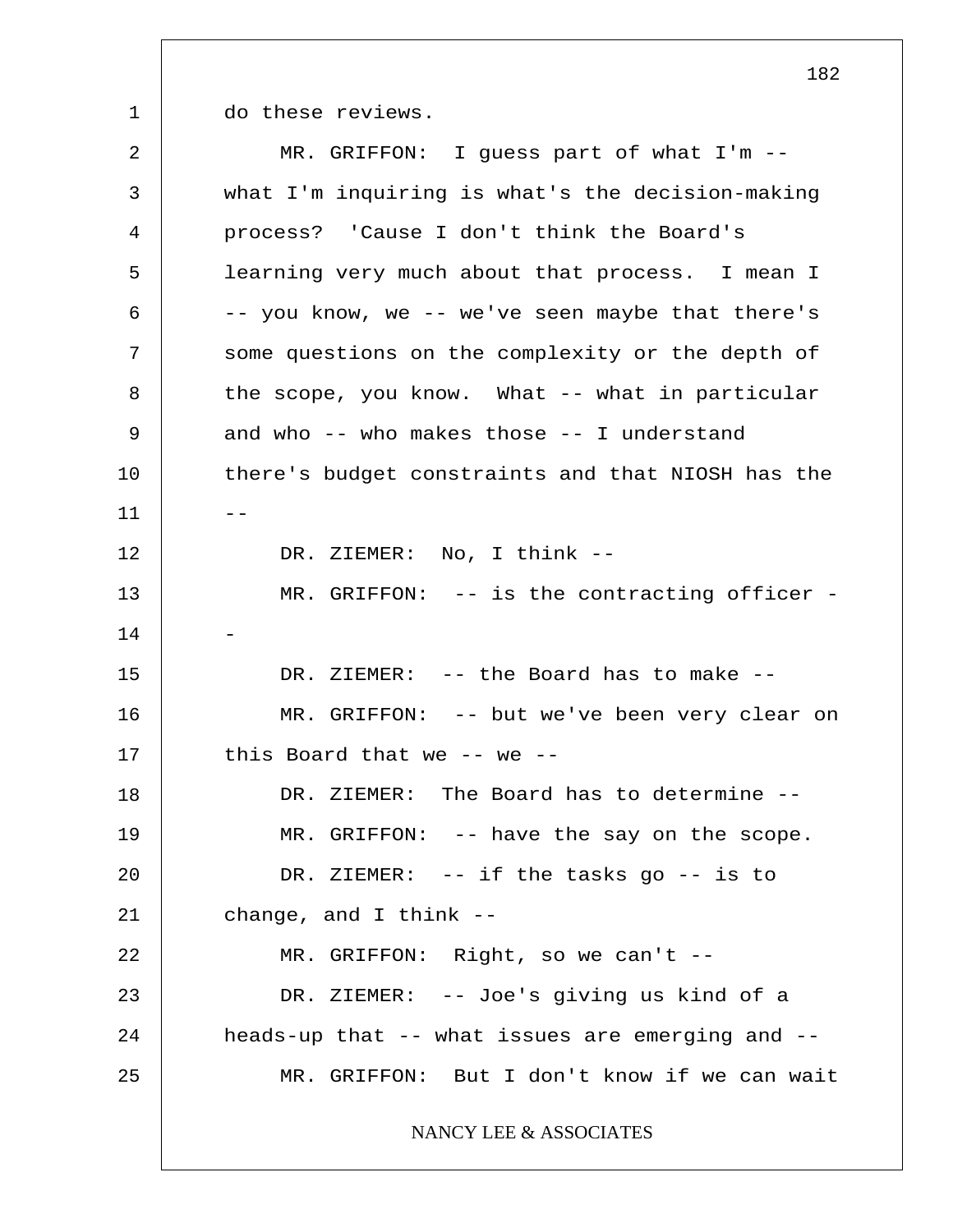for final reviews to come out and then -- I mean maybe that goes back to that question of interim reports, but I -- I mean I think if there's issues on scope creep -- is that the -- you know, potent-- word you use, you know, if those issues are there now, I think we need to maybe resolve them or clarify what -- you know...

1

2

3

4

5

6

7

8 9 10 11 12 13 14 15 16 17 18 19 20 21 22 23 24 25 MR. FITZGERALD: Well, I think the considerations really touch upon I think some of the factors, one of which is the zero sum on resources, that we have to plan within those resources. That's -- that's one issue. The other issue is -- you know, again, we're -- we're establishing on the ground this issue of, you know, what the scope should be. It's defined certainly in the procedures, but in practice, how far do you go and all that? And certainly this question of what do you do as a contingency if in the interim you can't touch those bases? And certainly -- I think Jim was mentioning, you know, certainly some approaches to -- but there's many -- probably many more. That's why it sort of left it as considerations, but those are all - - those three or four factors are all key factors that I think constrain what that solution would -

# NANCY LEE & ASSOCIATES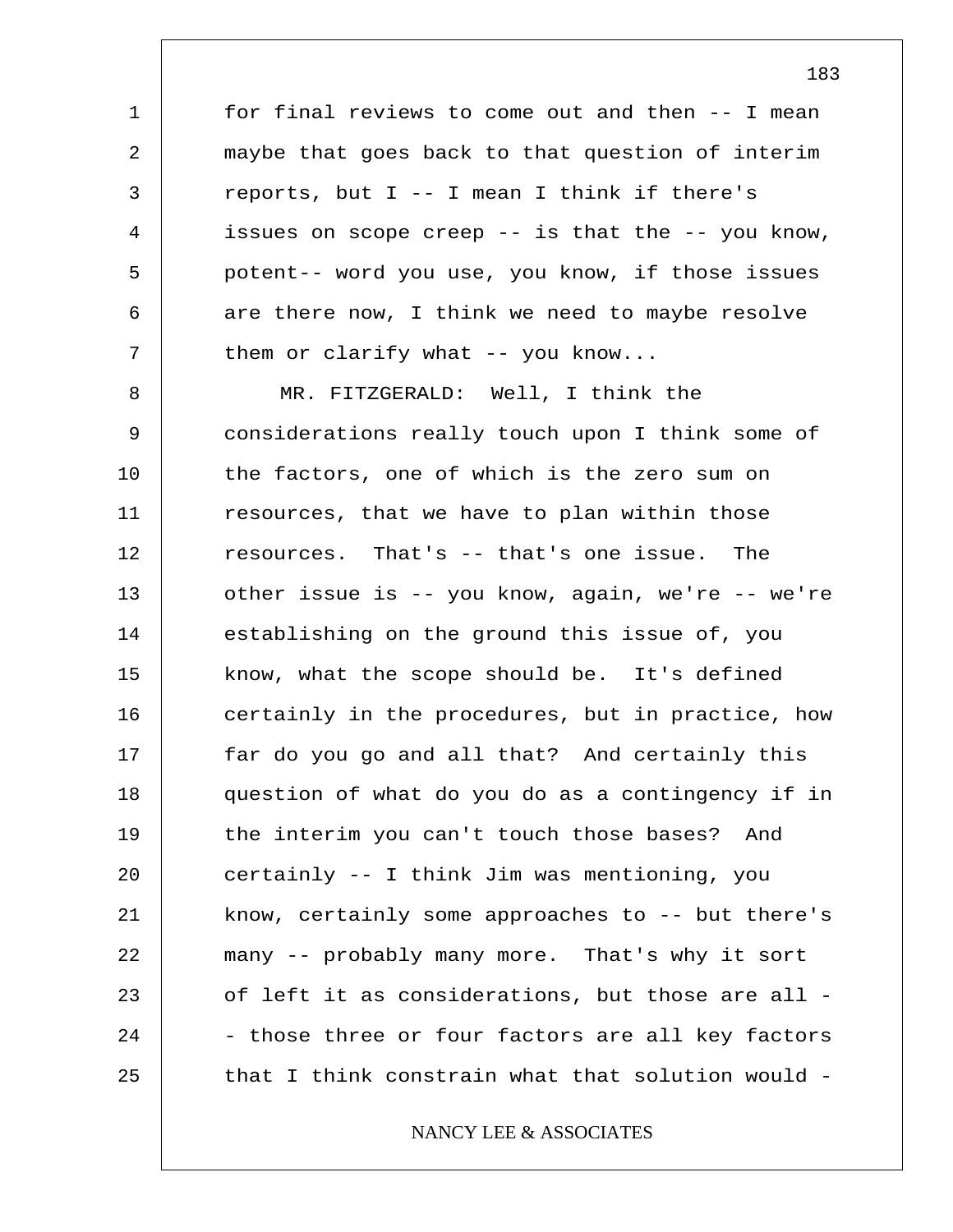1 2 3 4 5 6 7 8 9 10 11 12 13 14 15 16 17 18 19 20 21 22 23 24 25 184 - would be. And I -- we just didn't want to go so far and -- and presume what the Board would want to give us as guidance on this. You know, right now we're at the juncture where it would be very helpful to understand what -- what would make sense. DR. ZIEMER: Robert? MR. PRESLEY: Joe, you might think about changing your clearance from a Q to an L. In my estimation -- MR. FITZGERALD: I haven't got the Q yet. MR. PRESLEY: If you -- if you've got a Q, then you're fine. MR. FITZGERALD: Right. MR. PRESLEY: But the people that are there really don't have a need to know for design data. MR. FITZGERALD: Right. MR. PRESLEY: Most of the documents are accessible at a lower level. It takes a whole lot less time to get a L than it does a Q. MR. FITZGERALD: I guess I would defer to those who have crossed that line and had -- my experience with  $-$  I had a Q for two decades, and my experience is certain places in the complex, even with a Q, without a need to know, I would NANCY LEE & ASSOCIATES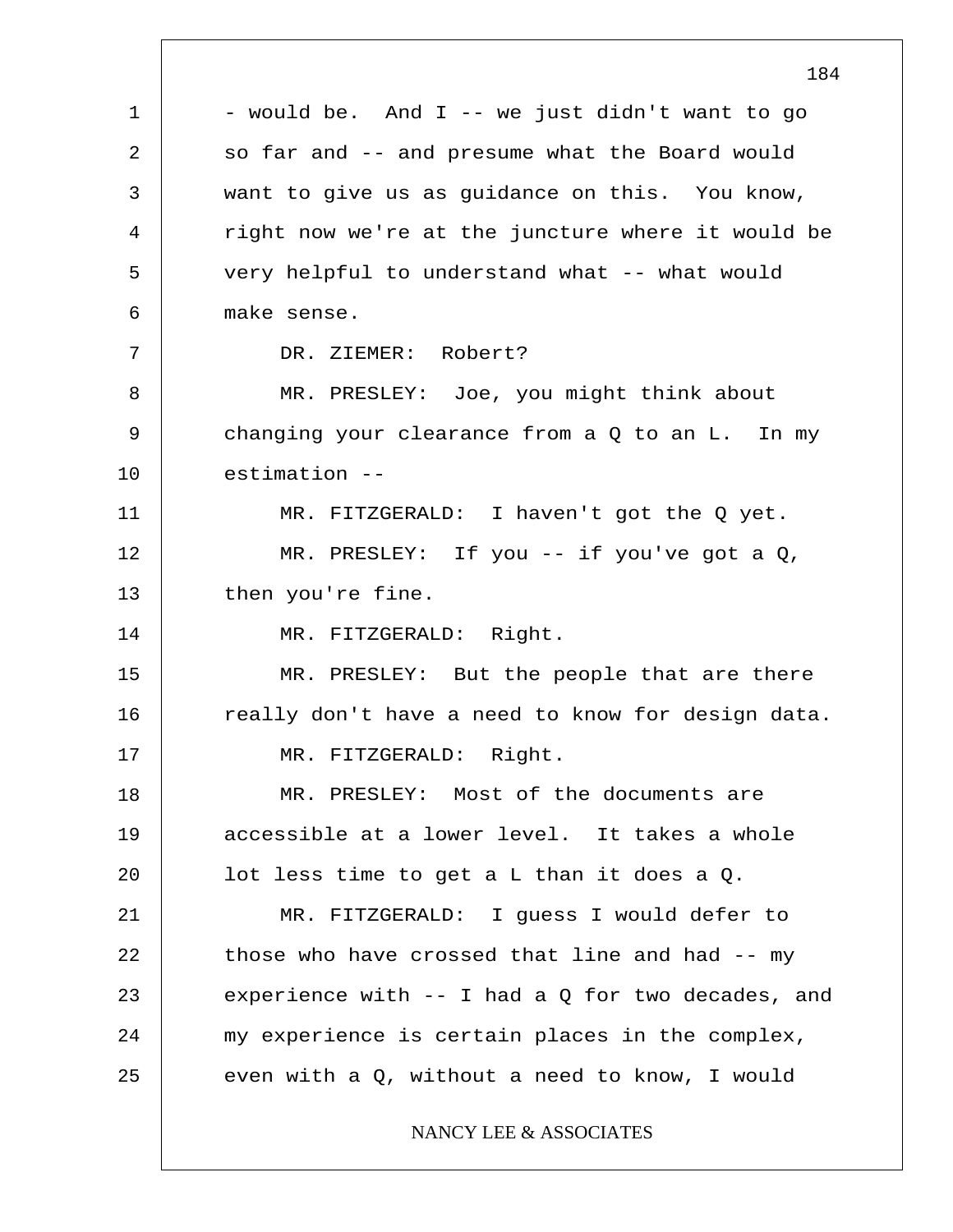1 2 3 4 5 6 7 8 9 10 11 12 13 14 15 16 17 18 19 20 21 22 23 24 25 sit out in the waiting room for hours. And so can you imagine not having a Q? I suspect you couldn't get past the gate, particularly these days. I'm just saying from practical experience, for certain sites like Y-12 and what-not, it's going to be very difficult to accomplish our mission without Q clearance, and I think that's all I can say about that. Other sites, not so. MR. GRIFFON: My experience is similar. I mean I had the L and then had to wait for an upgrade to the  $Q$ . The problem I ran  $-$  a lot of the records that I had to review didn't need more than an L clearance. The problem is that they were in file cabinets or -- MR. FITZGERALD: Right. MR. GRIFFON: -- placed in with Q-cleared - right -- so you couldn't have access to those areas, you know. DR. MELIUS: Nobody told them when they set up the filing system. DR. ZIEMER: Jim, did you have another comment? DR. MELIUS: Yeah, I have two -- two comments. One is a contracting one and somebody from NIOSH can correct me, but if we did modify NANCY LEE & ASSOCIATES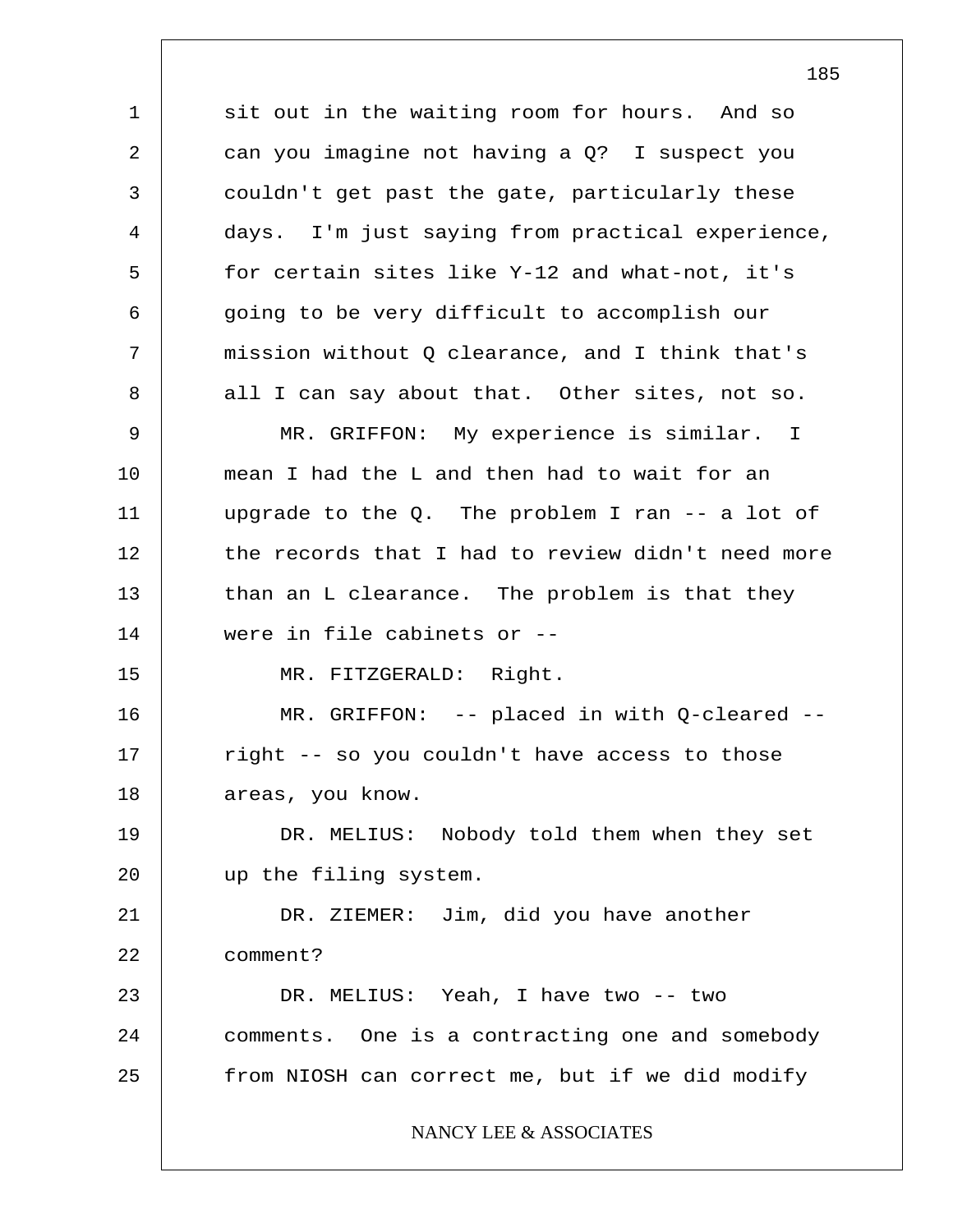1 2 3 4 5 6 7 8 9 10 11 12 13 14 15 16 17 18 the task orders for -- allow for an interim report, I would foresee -- and let's use the Q clearance issue 'cause I think it's the most straightforward -- that our contractor could make the case that when they originally bid on this, they assumed they could do this all in one visit or two visits or whatever it is, that there would be extra costs involved if they had to spread these out over -- over time. So I think we have to, you know -- you know, laying the burden on them is to show that that was their intent in how they made their original bid, but I think we'd have to be ready to allow for some modification in the -- the cost of the contract, should these get split up into -- especially if it gets split up in more than one interim report, if there's - some of this comes across piecemeal in some way or whatever.

19 20 21 22 23 24 25 The other issue I'd like to get at is sort of the schedule for when we will be, you know, seeing some of the reports from the contractor, because I think some of these issues are going to be easier for us to deal with going forward once everyone's seen a report and we've had some time to discuss it. So you know, can we assume that

# NANCY LEE & ASSOCIATES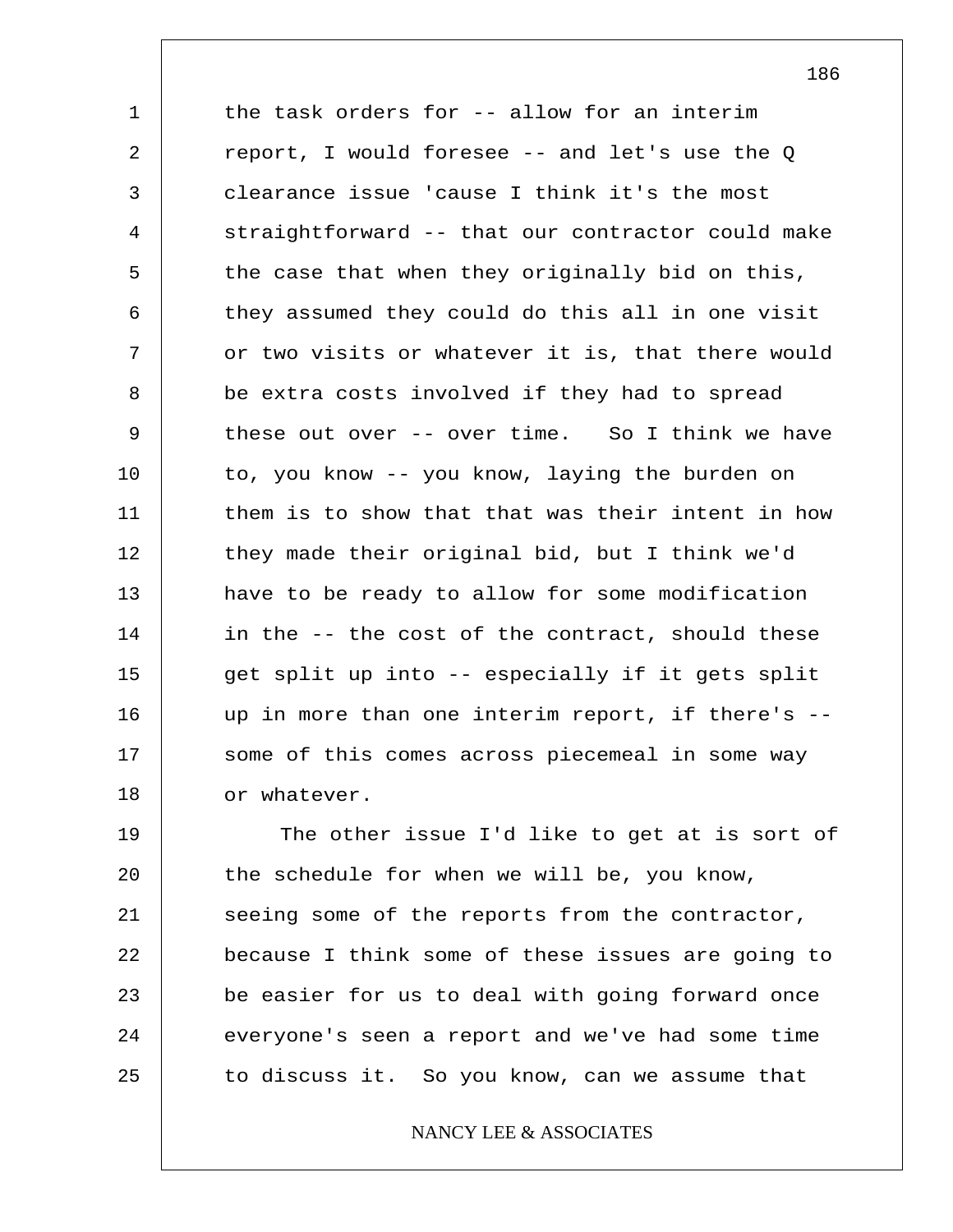1 2 3 4 5 6 7 8 9 10 11 12 13 14 15 16 17 18 19 20 21 22 23 24 25 for our next -- our October meeting that Bethlehem Steel and Mallinckrodt will be complete? How about Savannah River? MR. FITZGERALD: We are on site this week. I think that's a possibility, although -- you know, again, you know, the review process through - we're going to send the report through NIOSH and then to the Board. That takes time and that process itself may, you know, take weeks, so that part of it I can't account for. I think we'll certainly have the drafts that can be transmitted to NIOSH for review by then. DR. MELIUS: Are we going to talk about the review process tomorrow when we're talking about -- okay. Then I'll -- I'm just trying to figure this out in terms of -- 'cause I think once we have, you know, one big site like Savannah River, and then the two smaller sites, I think we may have a better handle and better able to talk about some of these issues going forward and so forth. MR. FITZGERALD: Small sites like the AWEs are much different than the larger, more secure sites -- DOE sites. DR. MELIUS: Yeah. NANCY LEE & ASSOCIATES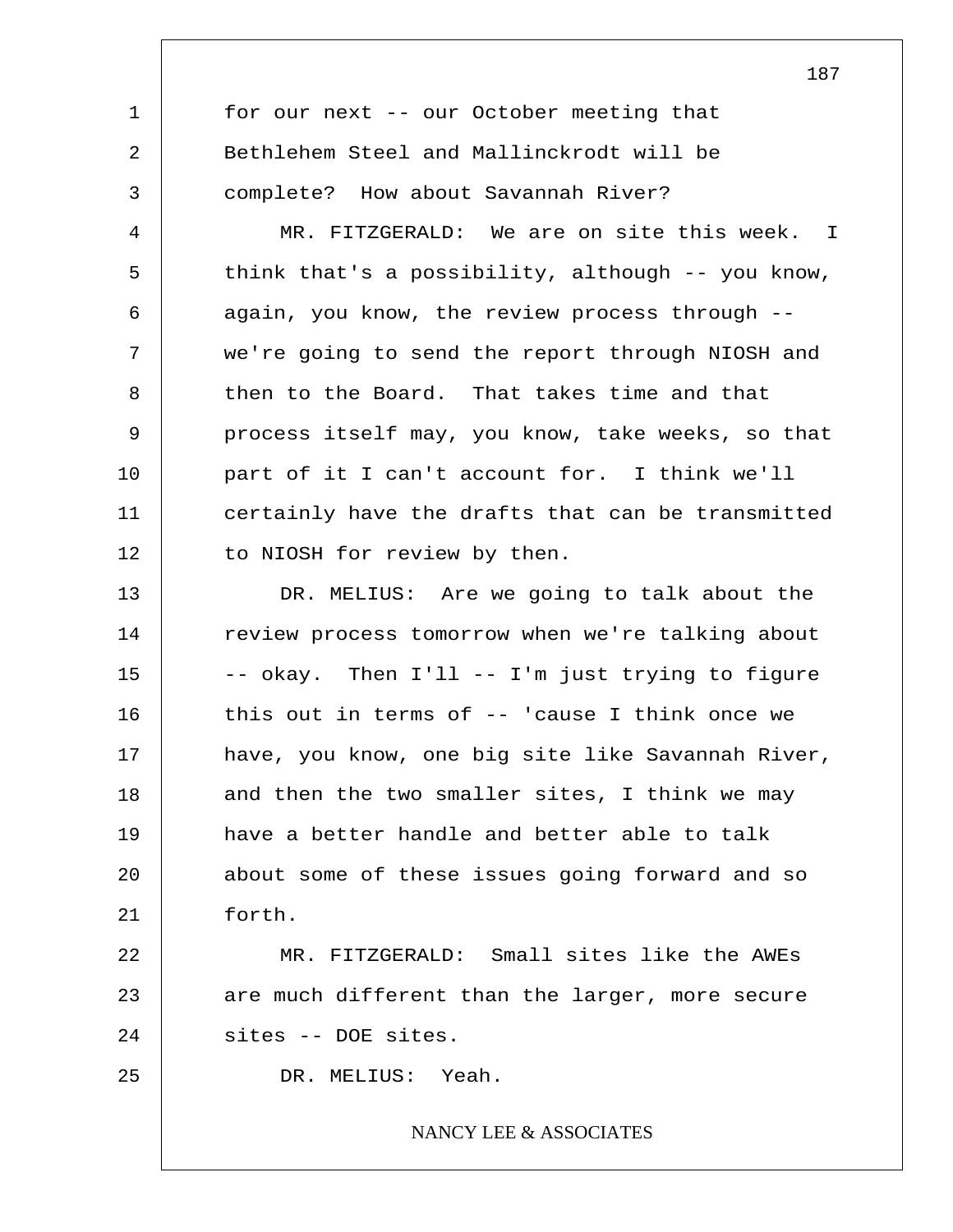1 2 3 4 5 6 7 8 9 10 11 12 13 14 15 16 17 18 19 20 21 22 23 24 25 188 MR. FITZGERALD: I mean just by nature, we -we have much more ready access on the AWE information. DR. MELIUS: Yeah. And -- but Savannah River I think would be a good -- if that's the first one done, we can work from there. DR. ZIEMER: Other comments or questions? (No responses) DR. ZIEMER: Thank you very much, Joe. We appreciate that and Steve -- well, we're flexible here and Steve -- DR. MELIUS: You have 30 seconds. DR. ZIEMER: -- Steve's going to do both the organizational conflict of interest plan and the quality assurance plan. Right, Steve? DR. OSTROW: (Off microphone) Yeah, (Inaudible). DR. ZIEMER: Right. (Pause) DR. OSTROW: Okay, first of all, I'm not John Mauro. I'm Steve Ostrow and I work with John, and I'm going to speak first of our conflict of interest plan. (Pause) All right, we have a conflict of interest NANCY LEE & ASSOCIATES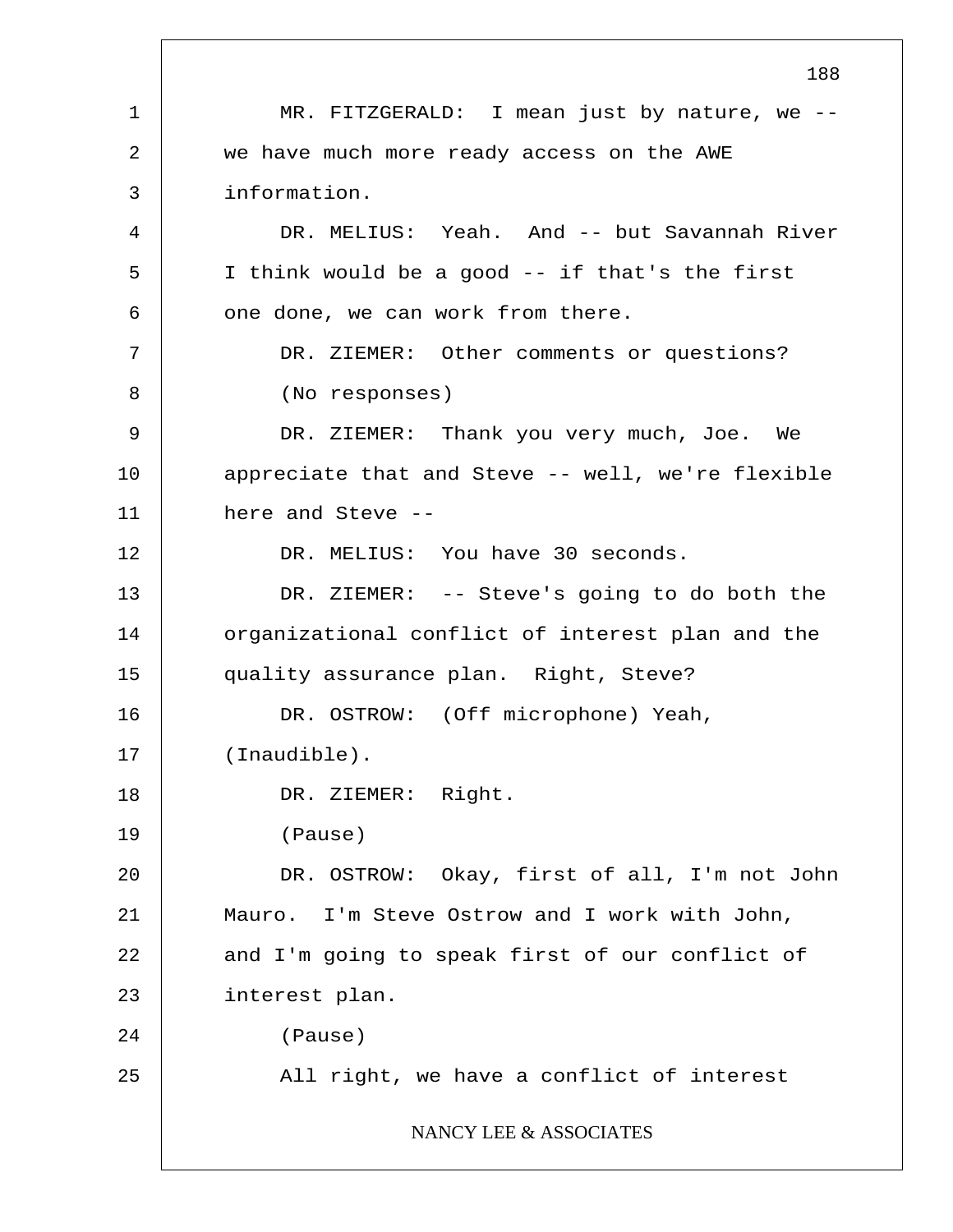1 2 3 4 5 6 7 8 plan. It's a little bit misnomered. It's not just an organizational conflict of interest. It's also personal conflict of interest. And the -- it's basically a formal plan to assure that everything is done aboveboard and we don't have any conflict of interest with the organizations involved, SC&A and subcontractors and individual people involved in the project.

9 10 11 12 13 14 15 The basic mandate for the conflict of interest goes back to the government FAR regulations, and we translated it then into a procedure that we can follow. And the purpose is to basically assure that we can render impartial judgment and impartial advice to the advisory committee.

16 17 18 19 20 21 22 23 24 25 And we have -- the organization responsibilities, we have -- the plan's fairly long, but it boils down to a few things, that - we committed that we're not going to bid on or perform any work for NIOSH or ORAU or any of their contractors. We won't accept any work from DOE or DOE contractor that has to do with radiological issues. And that we will -- if any gray areas, we'll consult with the Board for guidance to resolve them.

## NANCY LEE & ASSOCIATES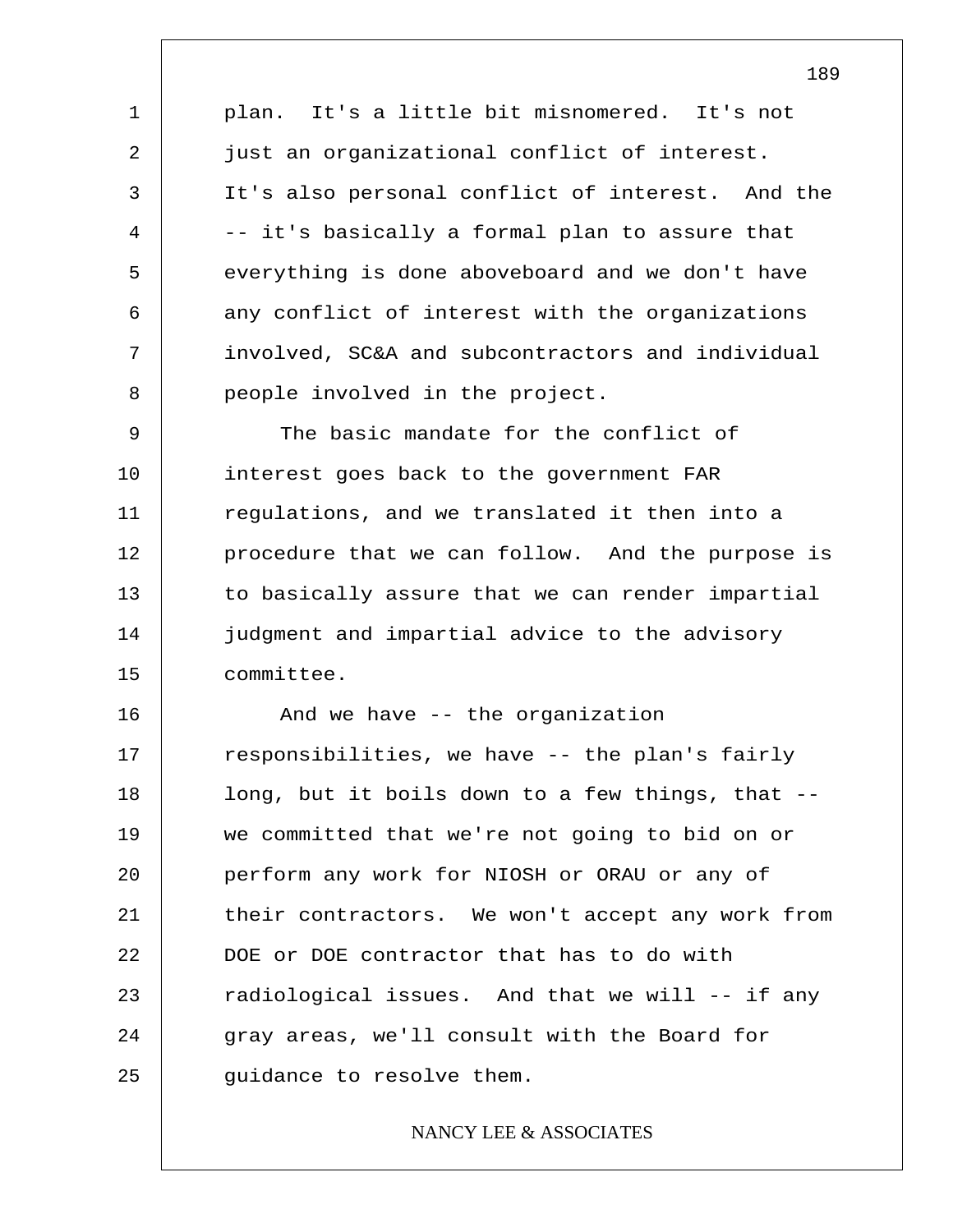1 2 3 4 5 6 7 8 9 10 11 12 13 14 15 16 17 The individuals -- as part of our procedure, everybody on the project -- we have 36 total member -- individual members on the project. Not everybody's working and giving time, but potentially we have 36 people who could work on the project. Everyone was given a copy of the OCI plan. They have to acknowledge that they received it and they understand it. And they sent to the plan administer a questionnaire that they filled out about their past activities related to things like what sites they worked on and what projects they worked on. The administrator then makes a determination of whether they can have basically unlimited clearance to work on anything in the project or whether there's any restrictions on what they can work on.

18 19 20 21 22 23 24 25 These are just copies of the -- on the left of the acknowledgement form that the person fills out to acknowledge they read the plan and understand it. On the right-hand side are the five questions that people have to answer, and it's probably easiest to read this in the handout than on the screen. It's a little bit difficult. But basically any "no" responses -- or any "yes"

# NANCY LEE & ASSOCIATES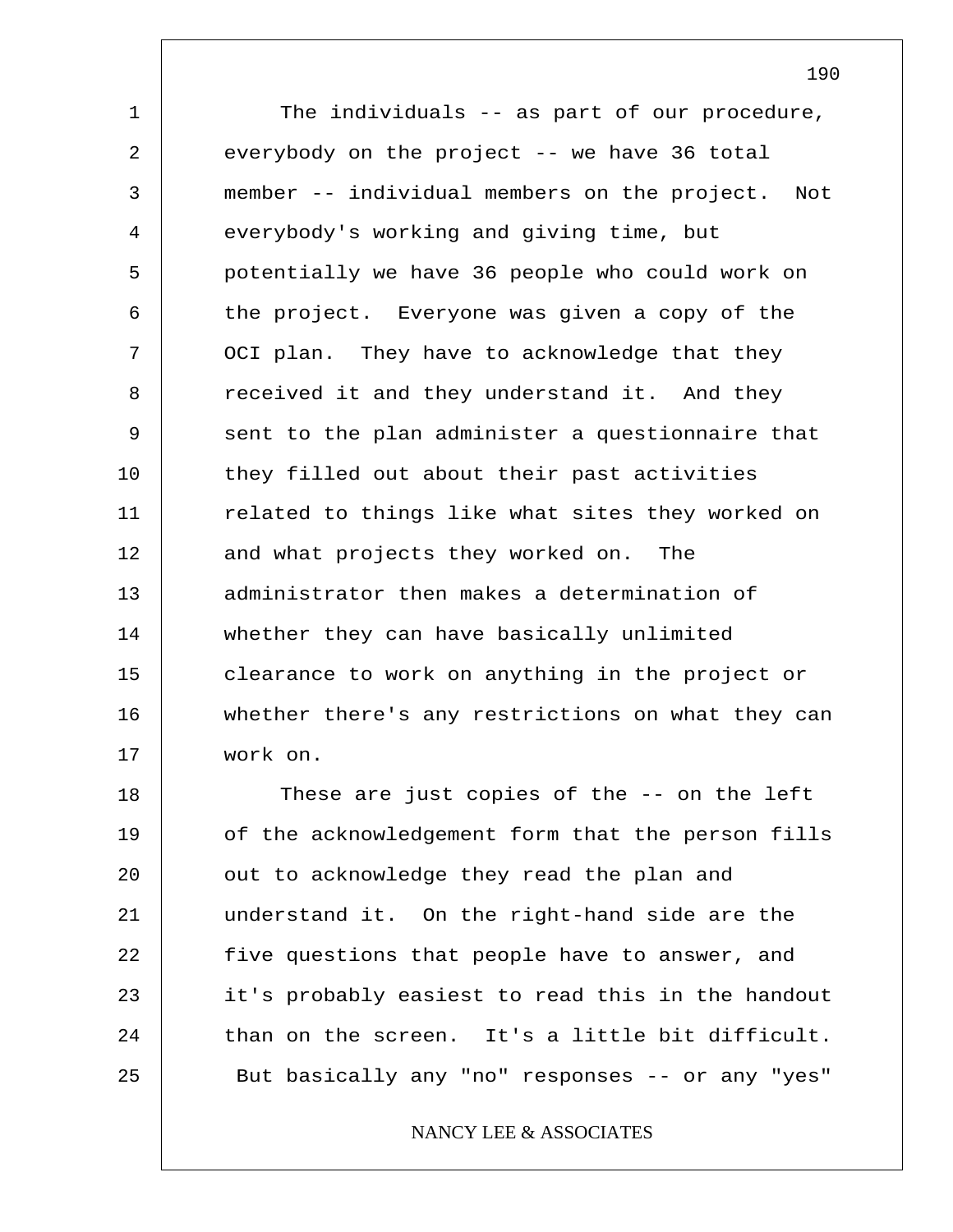1

responses have to elaborate with attachments.

2 3 4 5 6 7 8 9 10 11 12 13 14 15 And some of the criteria that we have that individuals -- if they have served as an expert witness on any Worker Compensation cases, radiation-related, on behalf of DOE or DOE contractors, they're precluded. If they're currently working for NIOSH, ORAU or contractors under that, they're also precluded from working on the project. If they have worked for NIOSH, ORAU or companies teamed with ORAU on dose reconstruction in the past, we look at it carefully. If they worked for DOE or DOE contractors in the past, or have worked on DOE sites or contractor sites, we have to look at it carefully at what they were actually doing.

16 17 18 19 20 21 22 23 24 25 The -- we document this pretty well. We maintain -- after we make a determination, we maintain in our files in the SC&A headquarters - we have a secure file -- all sorts of information about the plan, the individual responses, the findings on the individuals, what sites they cleared for or not cleared for. And the idea is to have it sort of a transparent process, that if there -- anyone wants to -- authorized wants to look at it, we have all the information available

# NANCY LEE & ASSOCIATES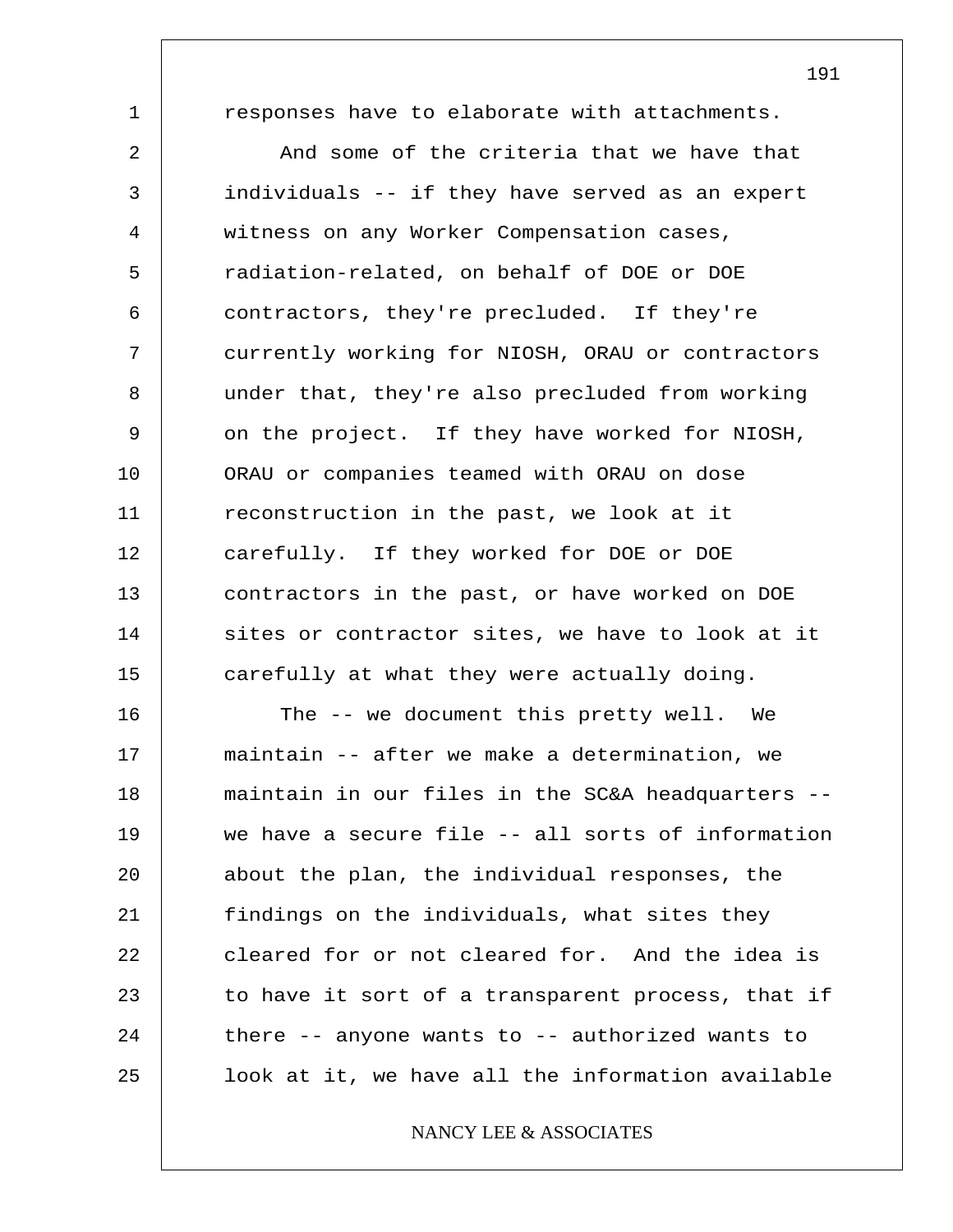for audit.

1

2 3 4 5 6 7 8 In addition to the individual, we also have corporate conflict of interest certifications that the different -- SC&A and its subcontractors, that they're not engaging in any outside -- different contracts or work which may conflict with the work we're doing on this particular contract.

9 10 11 12 13 14 15 16 17 18 19 20 21 22 And we maintain two summary lists that are available to the Board -- or will be, if... The first one is just a summary of the yes and no responses to the five questions that we ask for each individual. We have it by individual, and I'll show -- one of the last slides shows this and their yes and no to the five questions -- and the certification review results -- restricted, unrestricted or precluded from a particular site. And the other list is restricted site list, so all -- so it's the same information, but in a different format -- for each of the 36 individuals, where they may -- the sites where they may not serve as the lead reviewer.

23 24 25 Just a little statistics that -- these are the five questions, and I just will summarize them -- the questions are longer, but the first

NANCY LEE & ASSOCIATES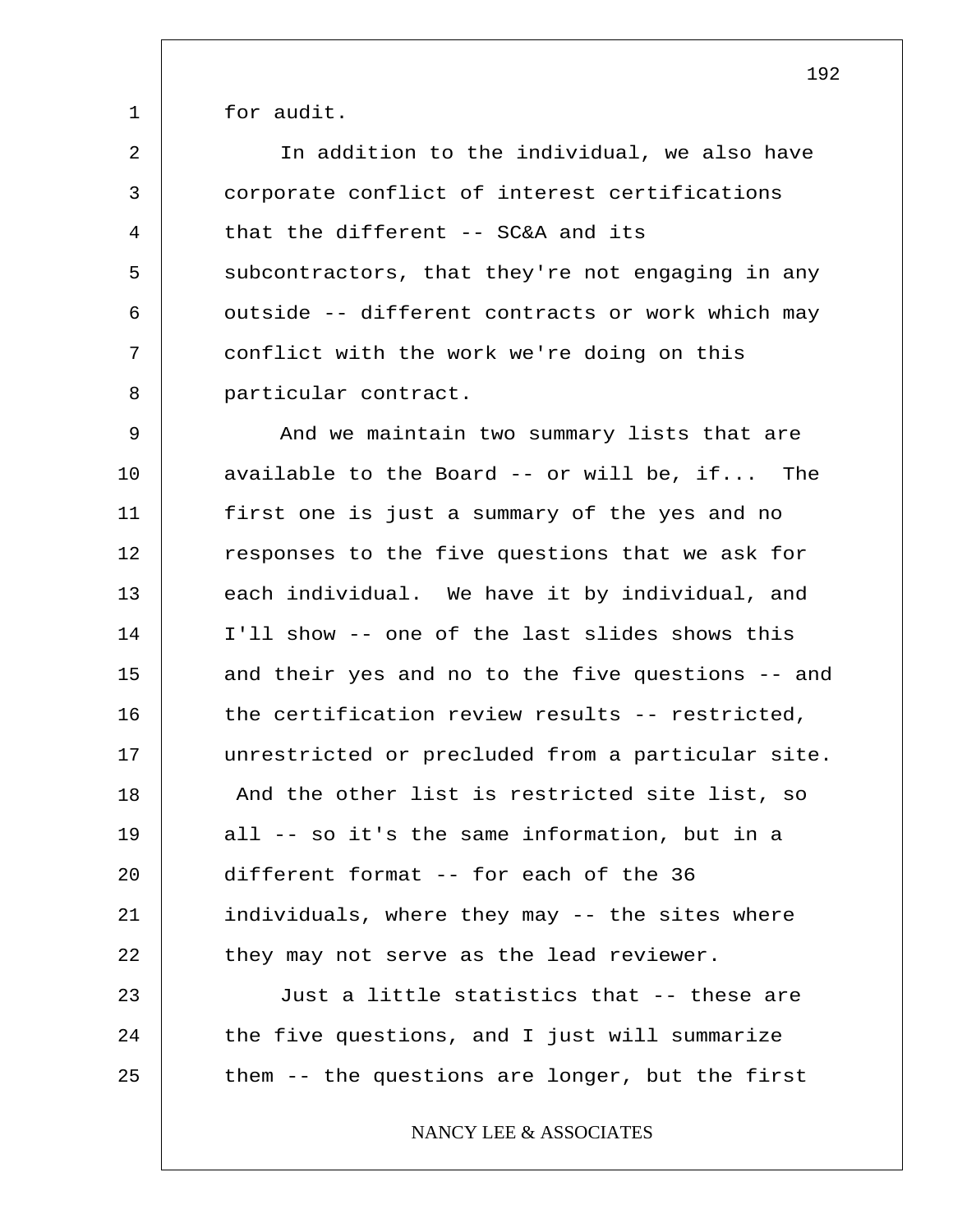1 2 3 4 5 6 7 8 9 10 11 12 13 14 15 16 17 18 19 20 21 22 23 24 25 one, has a person worked -- or working now or have worked on the dose reconstruction contract, and two people had worked on it in the past. Second one, anybody an expert witness in Worker Comp, and zero, which is the way it should be 'cause that person wouldn't be able to participate in anything if they did do that. Third, working for a DOE, DOE contractor, AWE, et cetera. Not surprisingly, a lot of the - - 27 out of 36 have, because pretty much anybody in the nuclear industry who would work on the project had in the past some experience with contractors or DOE, otherwise they wouldn't be qualified now to work on the project. And same thing number four, working a DOE or AWE site, and in the past a good fraction of work -- done some work on the site. And finally, five, current or past contracts or financial relationships resulting in actual or perceived COI. That's also zero because you wouldn't be able to work on the project if you said yes to this one. Also in statistics, this has been -- this is two weeks old -- so right now, out of the 36, we have 21 unrestricted and they can work on NANCY LEE & ASSOCIATES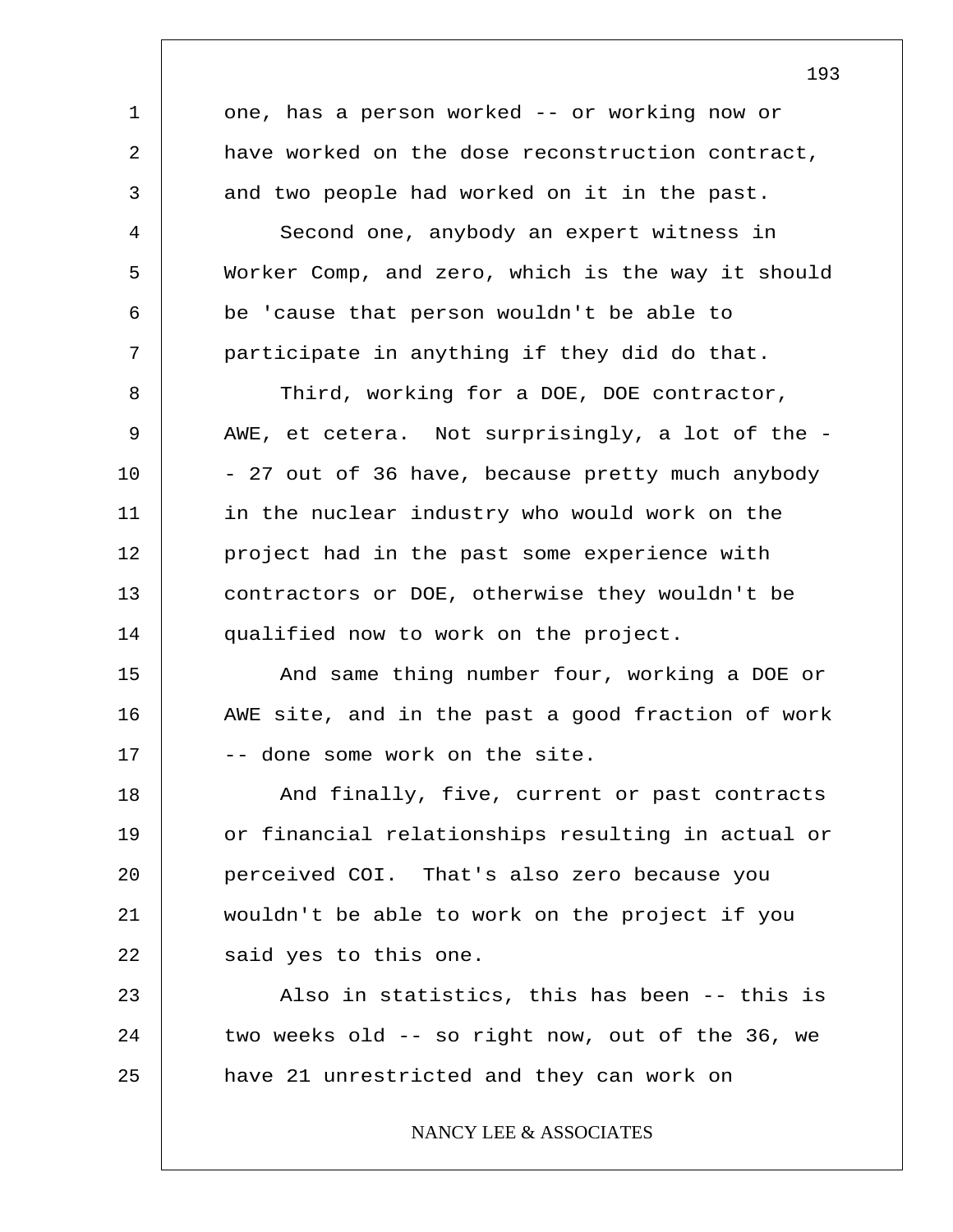basically any -- anything; 15 restricted, zero precluded, and nobody's pending review.

1

2

3 4 5 6 7 8 9 10 11 12 13 14 15 16 17 18 The plan also has sort of a general provision it has to be somewhat self-policing because you can't anticipate, when you're filling out this form ahead of time, exactly what you're going to be reviewing in the future, so people have to use -- and task leaders have to use a little bit of judgment. Obviously you can't review any work that you have personal knowledge of, that you had worked on, you know, in one of your past assignments, so you have to be sort of selfpolicing, the people on the project (Inaudible). We stress that if there's any doubt, they have to consult with the COI officer and then if that can't be resolved, then we'd take it to the Board for a determination. But people have to be vigilant on this.

19 20 21 22 23 24 25 This is a first summary list, just a quick look where we have the five ques-- all the people in the project, organizations they're from, yes and no to the five questions, date of the reviews and whether it's any restrictions on their participation in any aspects of it. This is like a quick list you can go down.

# NANCY LEE & ASSOCIATES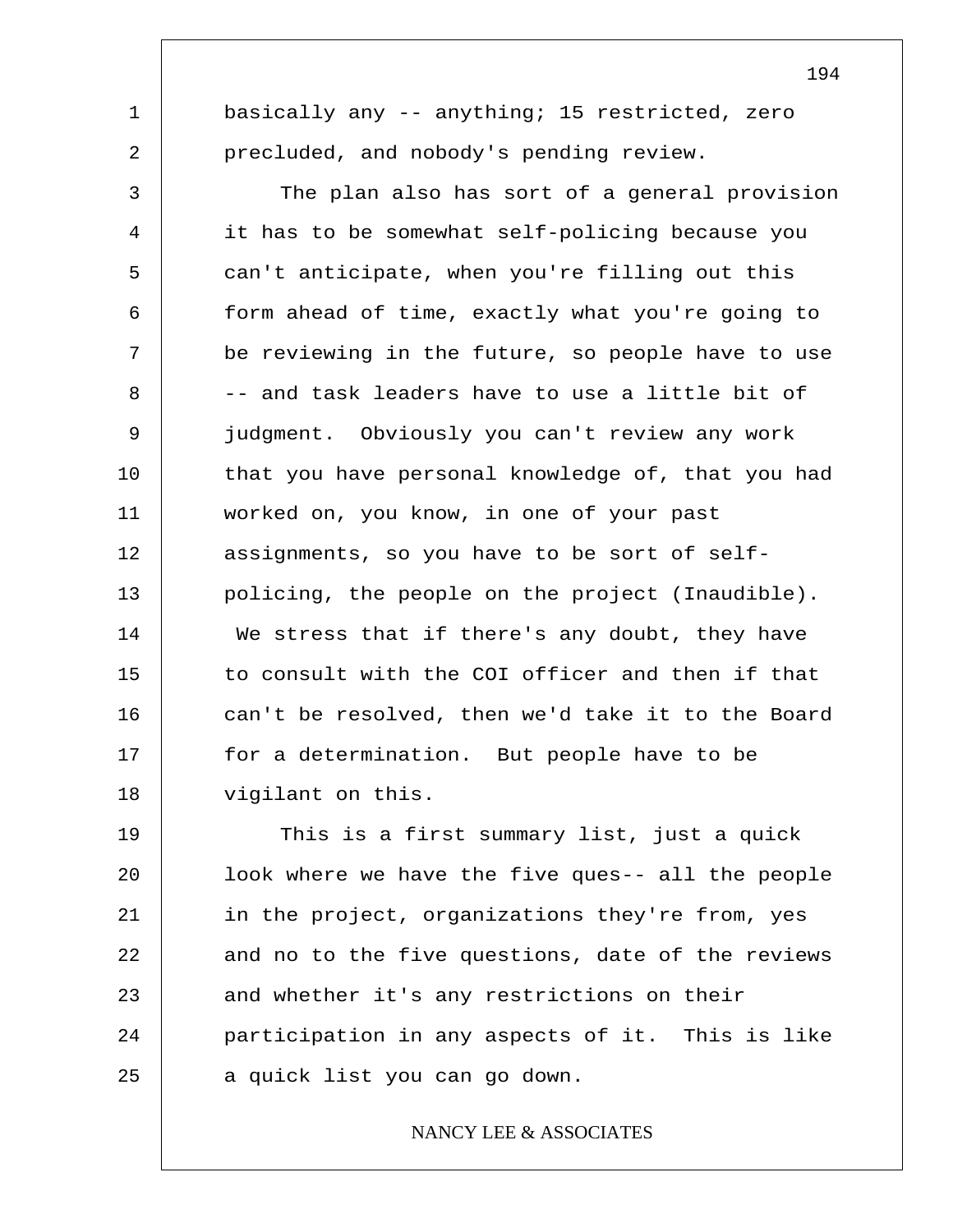There's always backup information of course in the files. If you pick a particular person, he has a folder in our files that has all the backup that exp-- you know, goes into the details on this. That's the second page of it.

6 7 8 9 10 11 12 13 14 15 16 17 18 This is the second list. This is also by person and lists the particular projects where people -- or sites where people may not have access to serve as a lead reviewer. So you can see, for example, one person is precluded from working on Fermilab and Los Alamos, for example, because that person had past experience at that laboratory. The person can still be a subject expert. You know, it's a valuable resource to have somebody who actually worked at one of these sites, but that person cannot be a lead reviewer, responsible for the review. This is the second page of the same list.

19 20 21 22 23 24 And finally, this is also going to the list, this is just the different site acronyms that we use and the organizations involved. So that was -- that's a quick overview of the conflict of interest draft plan that we've been operating with.

25

1

2

3

4

5

Before I go into the QA portion, this is a

## NANCY LEE & ASSOCIATES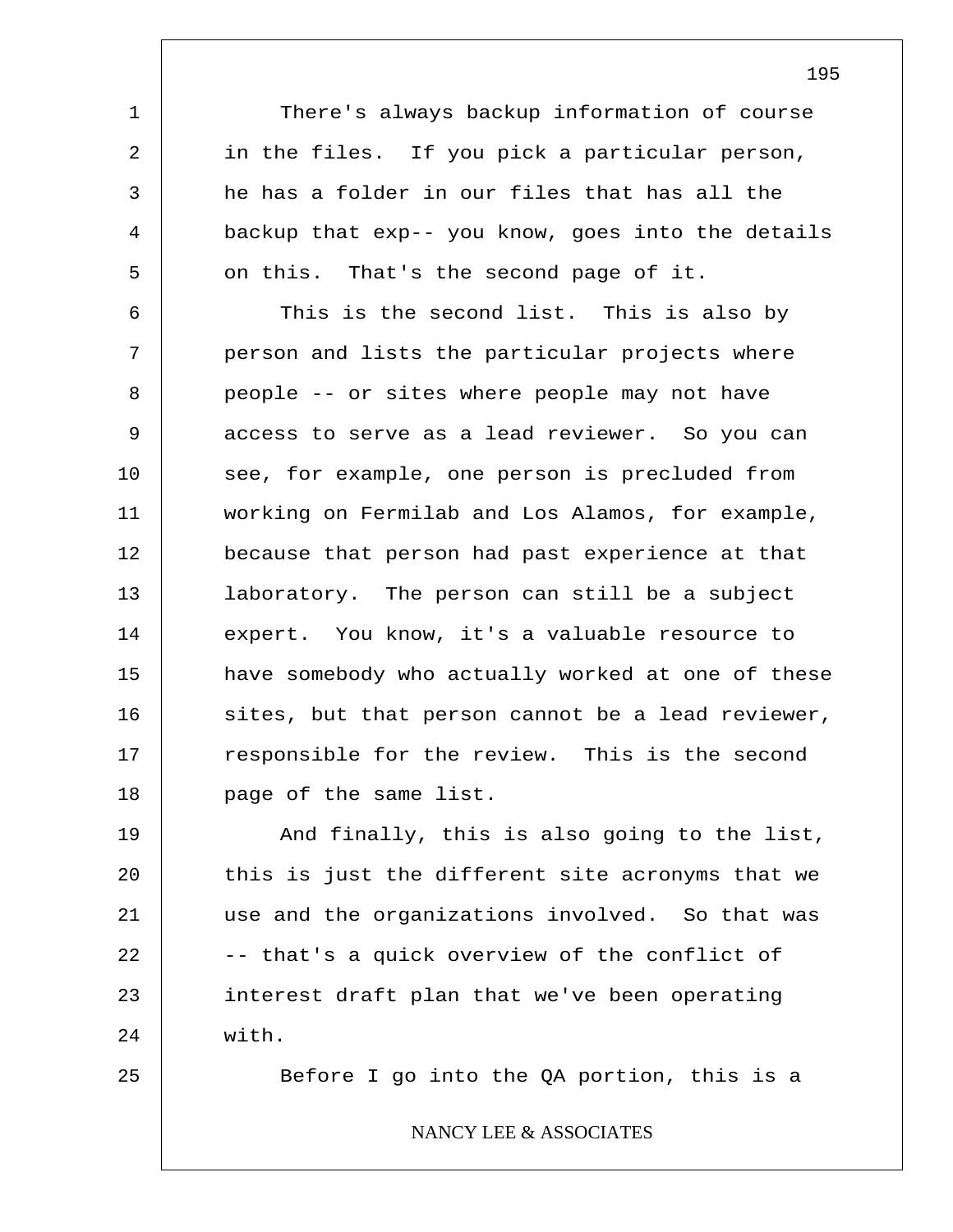good point to ask for some questions now on the conflict of interest stuff.

1

2

3 4 5 6 7 8 9 10 11 12 13 14 DR. ZIEMER: Yeah, let me point out to the Board that the conflict of interest plan is a deliverable, and requires our acceptance and approval. The slides are not the plan. The slides are a summary of the plan. The plan was e-mailed to you earlier. I don't know if you've brought copies with you or -- and if you -- what we need to do -- we'll have questions and so on, but we'll need a motion to accept or approve the conflict of interest plan. But let's open the floor for questions first. DR. OSTROW: I was going to make a comment.

15 16 17 18 19 In addition to the comments of the Board, we personally would like to make a couple of modifications, mainly of the housekeeping things. We read it and looked it and there's a couple of things --

20 21 22 23 24 25 DR. ZIEMER: On the actual document itself. DR. OSTROW: Yeah, it's mainly in the editorial -- DR. ZIEMER: We'll need to know what those -- DR. OSTROW: Of course. DR. ZIEMER: -- changes are, of course, but -

NANCY LEE & ASSOCIATES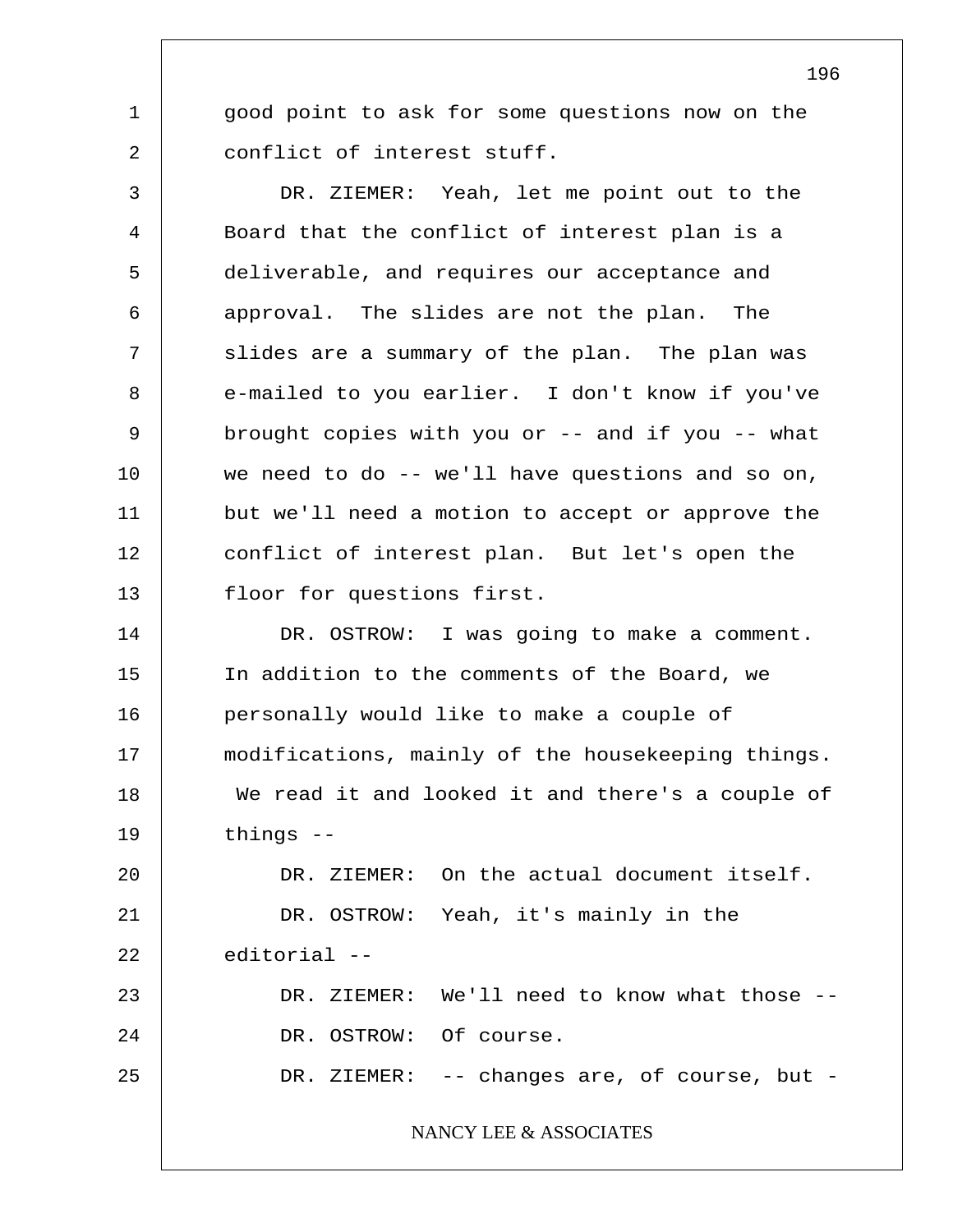1 2 3 4 5 6 7 8 9 10 11 12 13 14 15 16 17 18 19 20 21 22 23 24 25 197 - DR. MAURO: (Off microphone) (Inaudible) I believe -- DR. ZIEMER: John, you'll -- MR. ELLIOTT: Use the microphone -- DR. ZIEMER: -- need to use the mike for our recorder here. Or use one of those mikes there. Just grab one there. DR. MAURO: I just wanted to make a point that I believe eventually material that we've been summarizing here by way of conflict of interest will be going up on a web site. (Inaudible) I believe there's conflict of interest information regarding your -- regarding NIOSH's contractors. There's certain information that's on the web site as full disclosure. DR. ZIEMER: Right. DR. MAURO: We will be doing the same thing once we reach the point where it's appropriate. DR. ZIEMER: Right. DR. MAURO: So for example, the lists --DR. ZIEMER: Well, I think once the Board accepts it as the plan, then it's -- would certainly be appropriate at that point. Yeah, thank you. NANCY LEE & ASSOCIATES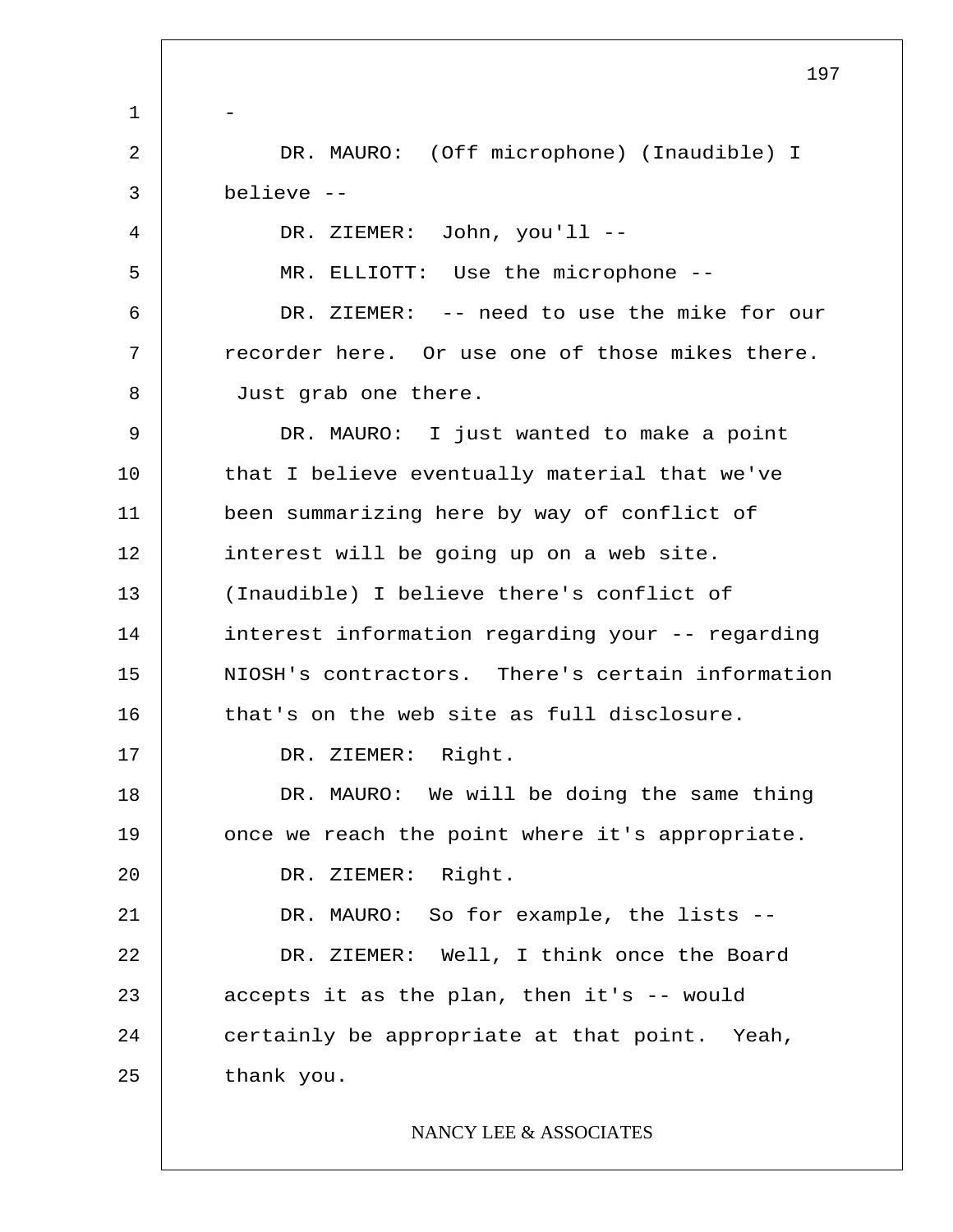1 2 3 4 5 6 7 8 9 10 11 12 13 14 15 16 17 18 19 20 21 22 23  $24$ 25 198 Are there questions at this point? Henry? DR. ANDERSON: I'm assuming that NIOSH has looked at it. I don't -- I mean -- I would be interested to know if you have any comments about it. MR. ELLIOTT: We've read it -- DR. ANDERSON: You've got a lot of experience. MR. ELLIOTT: We've read it, but it's your decision -- DR. ANDERSON: Yeah. MR. ELLIOTT: -- it's not ours. We have no input to this. DR. ZIEMER: Thank you. DR. OSTROW: Well, could I just make one little statement? We -- the plan itself basically is very similar to what we put in our proposal. We made a few modifications to it, it's basi-- it's 95 percent the same, just maybe better English, hopefully. And the... DR. ZIEMER: Wanda? MS. MUNN: I'm assuming we will have hard copies of the plan and whatever changes have been DR. ZIEMER: Cori -- NANCY LEE & ASSOCIATES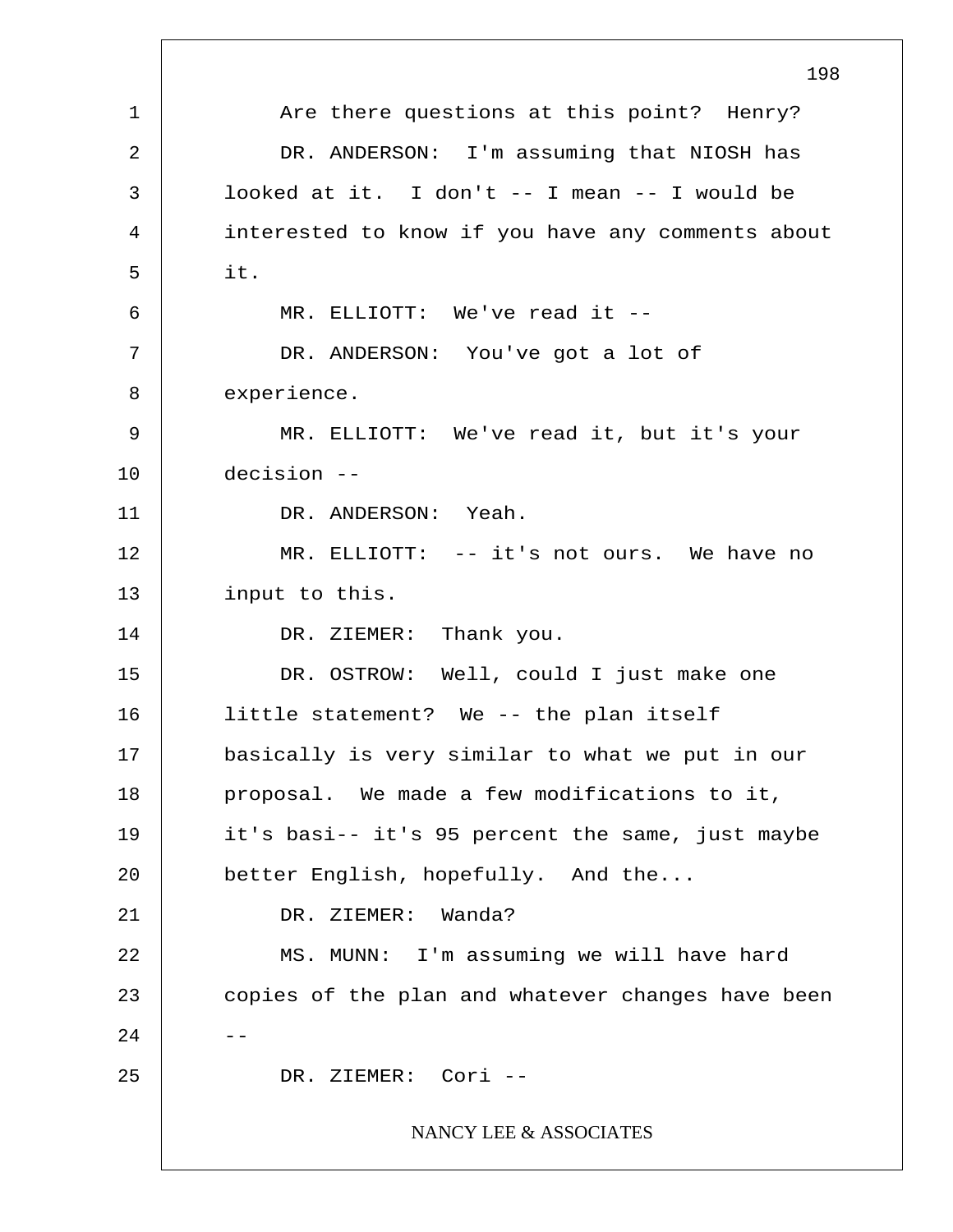1 2 3 4 5 6 7 8 9 10 11 12  $13$ 14 15 16 17 18 19 20 21 22 23 24 25 199 MS. MUNN: -- undertaken. DR. ZIEMER: -- just went to check to see if there's hard copy available for you now in case you didn't bring your e-mailed copy. MS. MUNN: No, I downloaded it, but I didn't even print it. DR. ZIEMER: We can defer action on the plan until the work session tomorrow and (Inaudible) sure that we have hard copy by then. MS. MUNN: I would prefer that. UNIDENTIFIED: I have a hard copy. DR. ZIEMER: You have a hard copy there that UNIDENTIFIED: It's got some mark-ups on it. DR. ZIEMER: -- could be made -- but let's - let's -- is it agreeable, we'll just defer the action to the -- tomorrow's working session so that we make sure everybody has a hard copy and then we'll get the what, editorial or minor modifications? DR. OSTROW: I haven't actually made the editorial comments yet. I thought we would do it the other way around and see if the Board had any comments, then the final product of the editorial stuff. I thought I'd do it the other way around. NANCY LEE & ASSOCIATES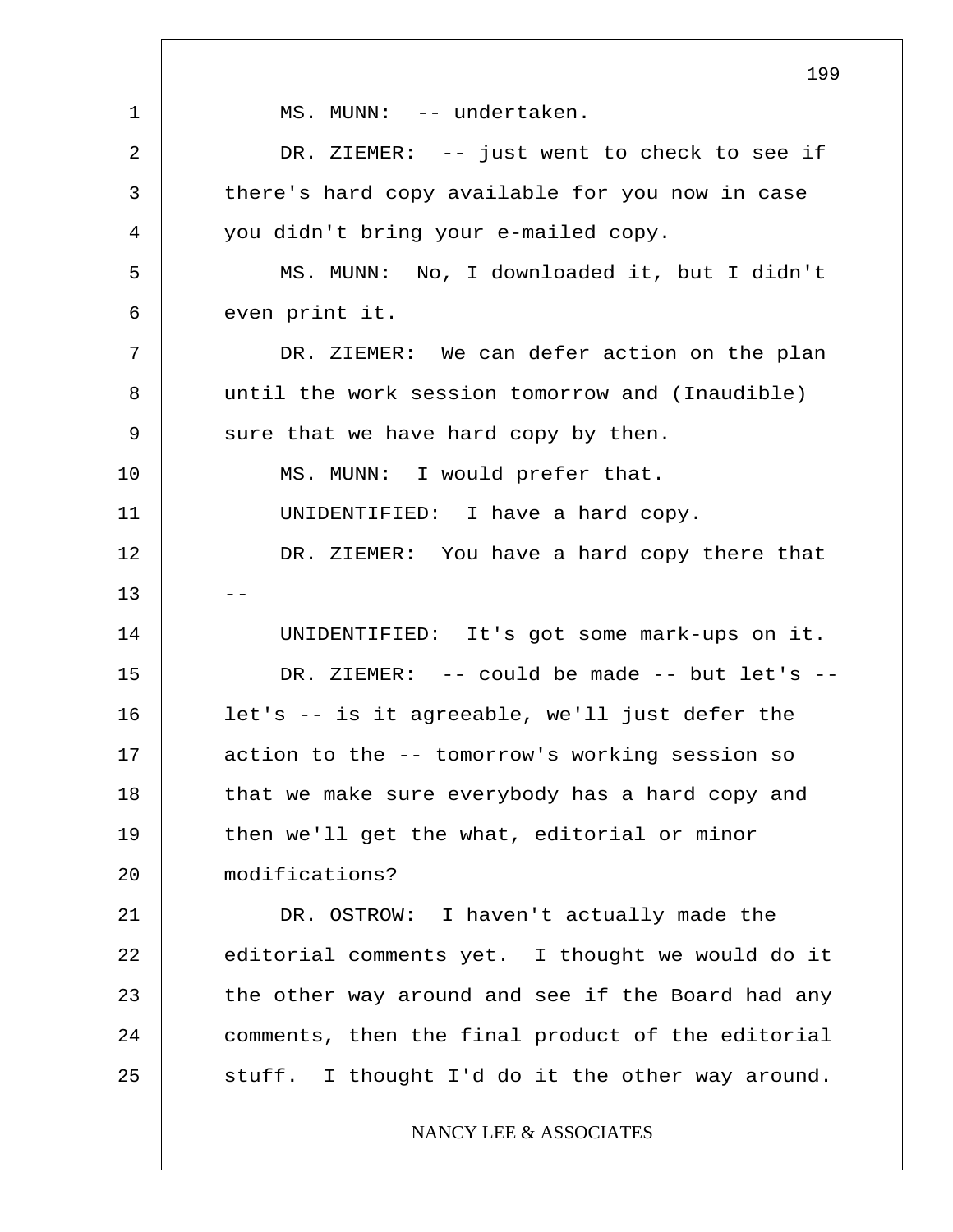1 2 3 4 5 6 7 8 9 10 11 12 13 14 15 16  $17$   $-$ 18 19 20 21 22 23 24 25 200 MR. ELLIOTT: Tony, is yours clean? DR. ANDRADE: Yes. DR. MELIUS: I have a clean one, too, if you... MR. GIBSON: Both this and the QA plan, as well. DR. ZIEMER: Okay, let's -- nonetheless, let's defer action at least till we make sure everybody has a hard copy and then we can mark in -- who has your changes then on this one? DR. OSTROW: No one has, I didn't make them yet. DR. ZIEMER: Oh, you haven't made them yet. DR. OSTROW: I mean I have in the mind something I want to do, but I thought I'd do it the other way around and get the Board's comments DR. MELIUS: Yeah, but we really need to approve what we approve and what's -- DR. ZIEMER: Right. DR. MELIUS: -- final, and --DR. ZIEMER: Right. DR. MELIUS: -- either -- you know. DR. ZIEMER: Well, we'll get -- we'll get this copied. You'll tell us what changes you NANCY LEE & ASSOCIATES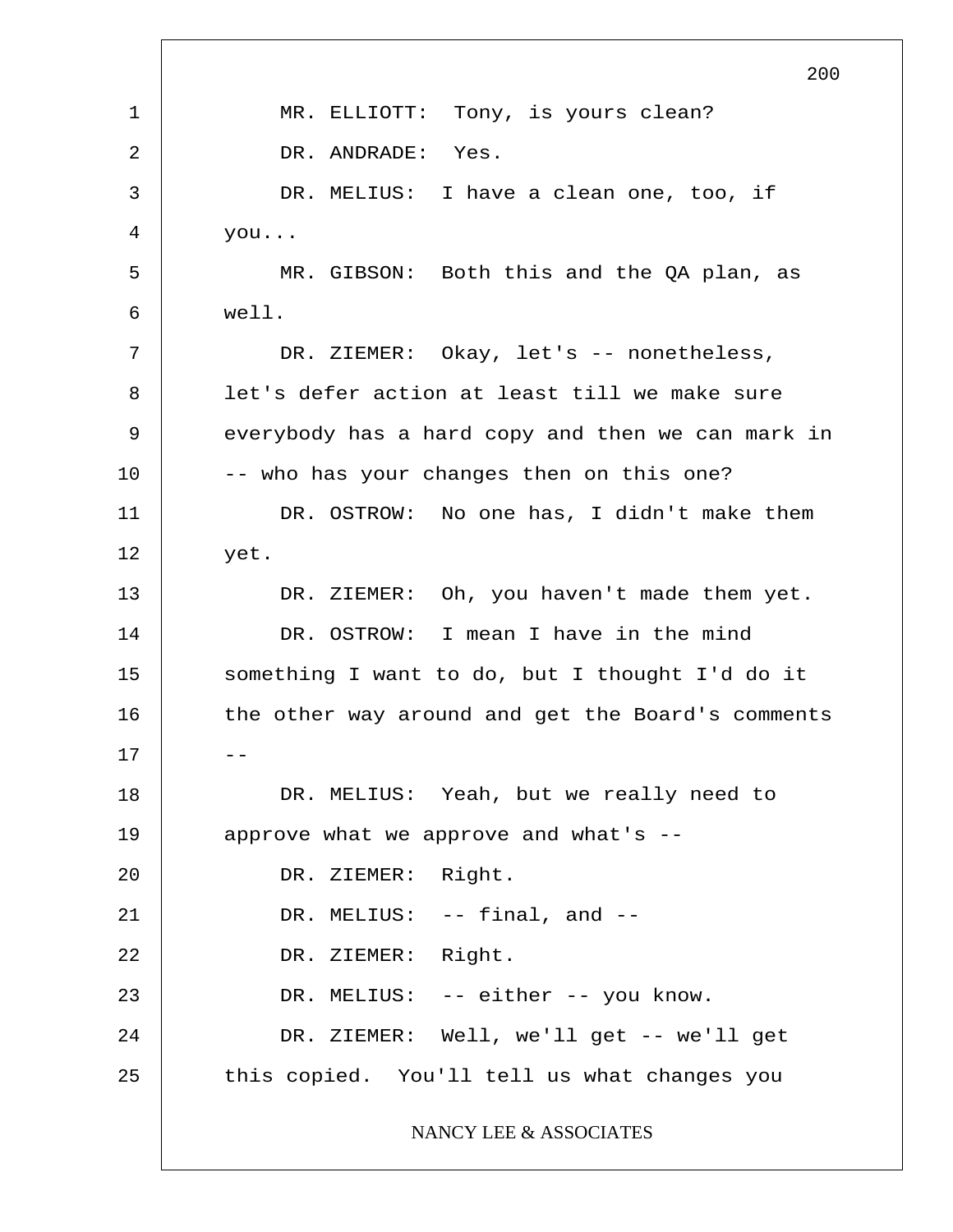1 2 3 4 5 6 7 8 9 10 11 12 13 14 15 16 17 18 19 20 21 22 23 24 25 201 want to make before we approve it then. DR. OSTROW: Okay. DR. ZIEMER: Okay. So we'll defer the actual action till either later this afternoon or tomorrow then, if that's agreeable. DR. OSTROW: Fine. DR. ZIEMER: Thank you. You want to proceed then with the other -- quality assurance information then? DR. OSTROW: Sure. Okay. This is the second presentation on quality assurance on the project. And this basically is nothing new or novel, that all the work we do and I'm sure the work other people do in organizations is governed by a quality assurance plan. You have to have a -- we wrote a project-specific plan that is - basically governs how the process is done and it reflects the job requirements, in addition to the regulatory requirements that are on the project. And basically it controls and documents all aspects of the project. The goal is to do everything consistently, according to the contract requirements and regulatory requirements, and also to provide a record of what's been done so that in the future NANCY LEE & ASSOCIATES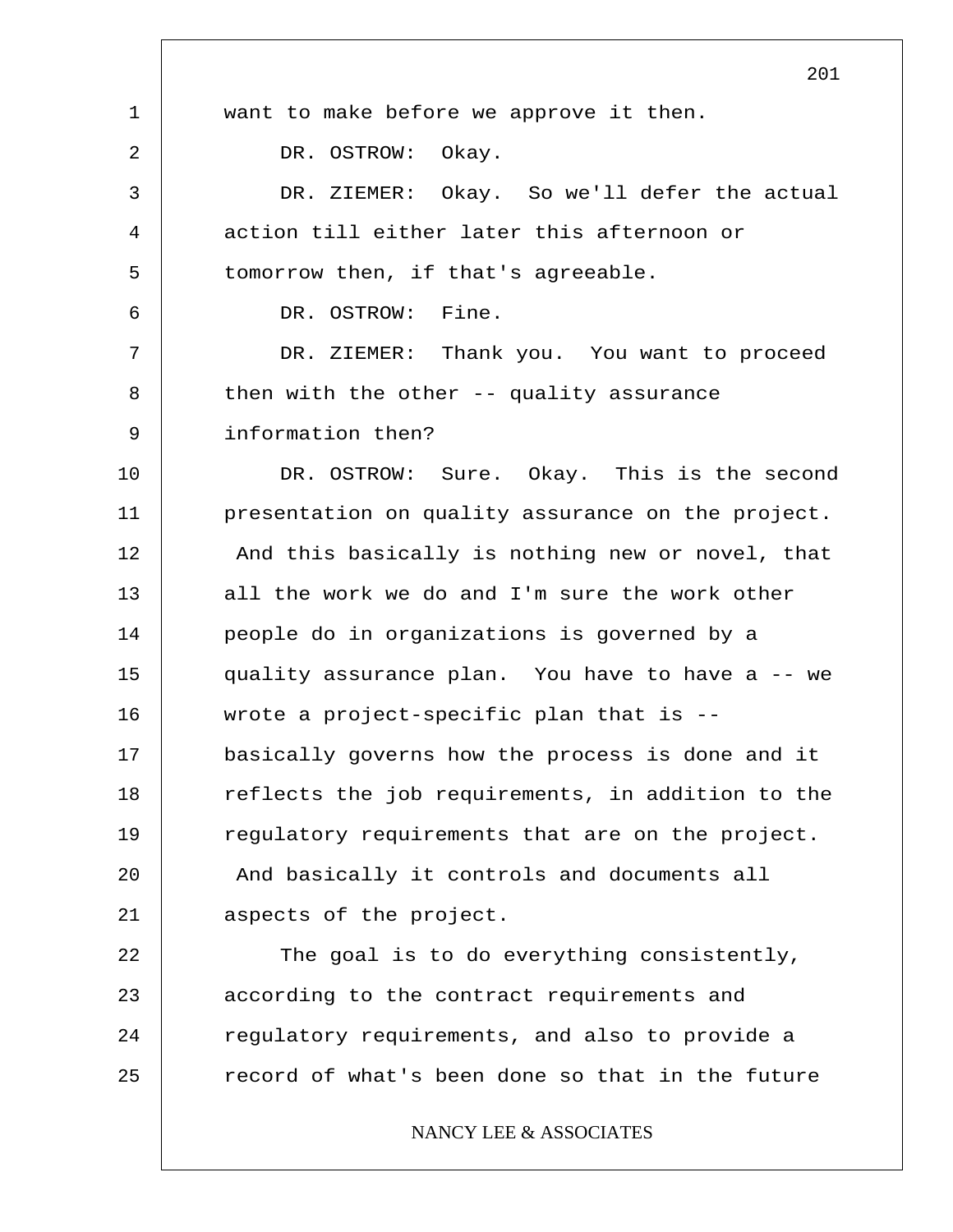if somebody asks well, why did you do this and this or how did you do this and this or what did you actually do, the record is there. You can go back and take a look and the process is clear and transparent. And it also provides an order trail for our work to do, so that's the basic purpose of a quality assurance project plan.

1

2

3

4

5

6

7

8 9 10 11 12 13 14 15 16 17 18 19 20 21 The -- I'm not going to go into all the details, but as part of the plan we have -- (Inaudible) applies to everything on the project and -- and it includes -- we were talking before about confidentiality and security provisions, as part of the quality plan also mentions that - what we have to do to comply with the -- with any security or confidentiality provisions. It also outlines the organization, who does what. And in the SC&A organization, further down, which person does what, what -- what the different functions are so you work together. This is like project management 101 a little bit, but who's responsible for different things.

22 23 24 25 The -- it ensures also that all work's done to -- according to approved procedures, and we're talking about approving procedures and that the right people have the right procedures, and that

# NANCY LEE & ASSOCIATES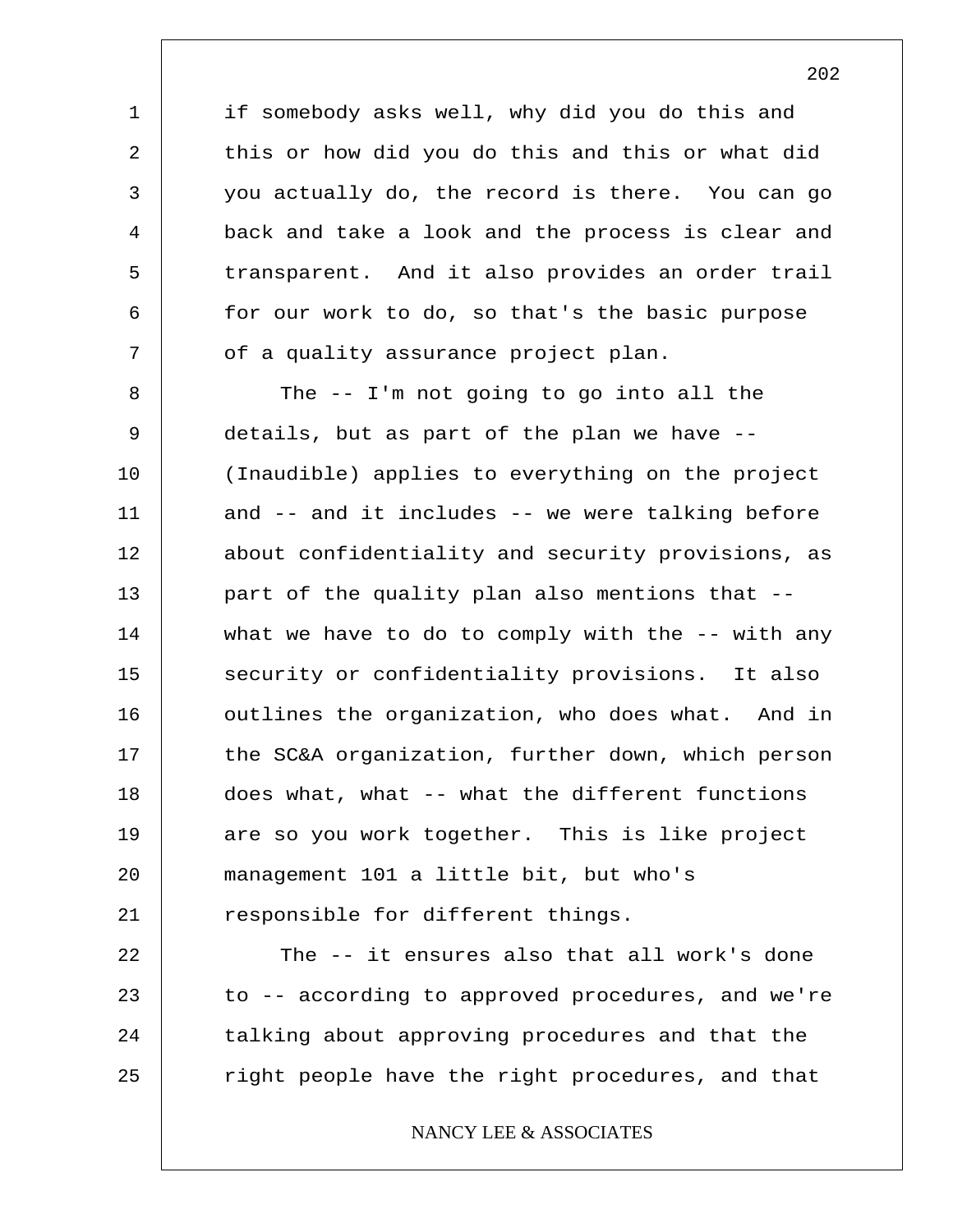they acknowledge they have the procedures and they're up to date with the latest procedures.

1

2

3 4 5 6 7 8 9 10 11 12 13 14 And these are the -- altogether right now we have five procedures listed on this page. We were talking earlier -- Joe -- something about the site profile review procedure, that's one of them, so all work is done according to the approved procedure that we wrote and the Board approved. In part of the QA process we make sure that if Joe has ten people on his staff doing site reviews that all of them have the procedure and they acknowledge receipt and understanding of it, and they have the latest copy of the procedure.

15 16 17 18 19 20 It also outlines the management process about how we manage the project. This is the task order process, how we receive task orders from the Board and we respond with task order proposals and manage the -- you know, the budget, the -- the time and the work product.

21 22 23 24 25 I mentioned the training and documentation. Everyone has to basically sign off on the QA plan in the project. And the final -- we have a QA file also at our headquarters in the same NIOSH file room. It's a secure file. And that's

# NANCY LEE & ASSOCIATES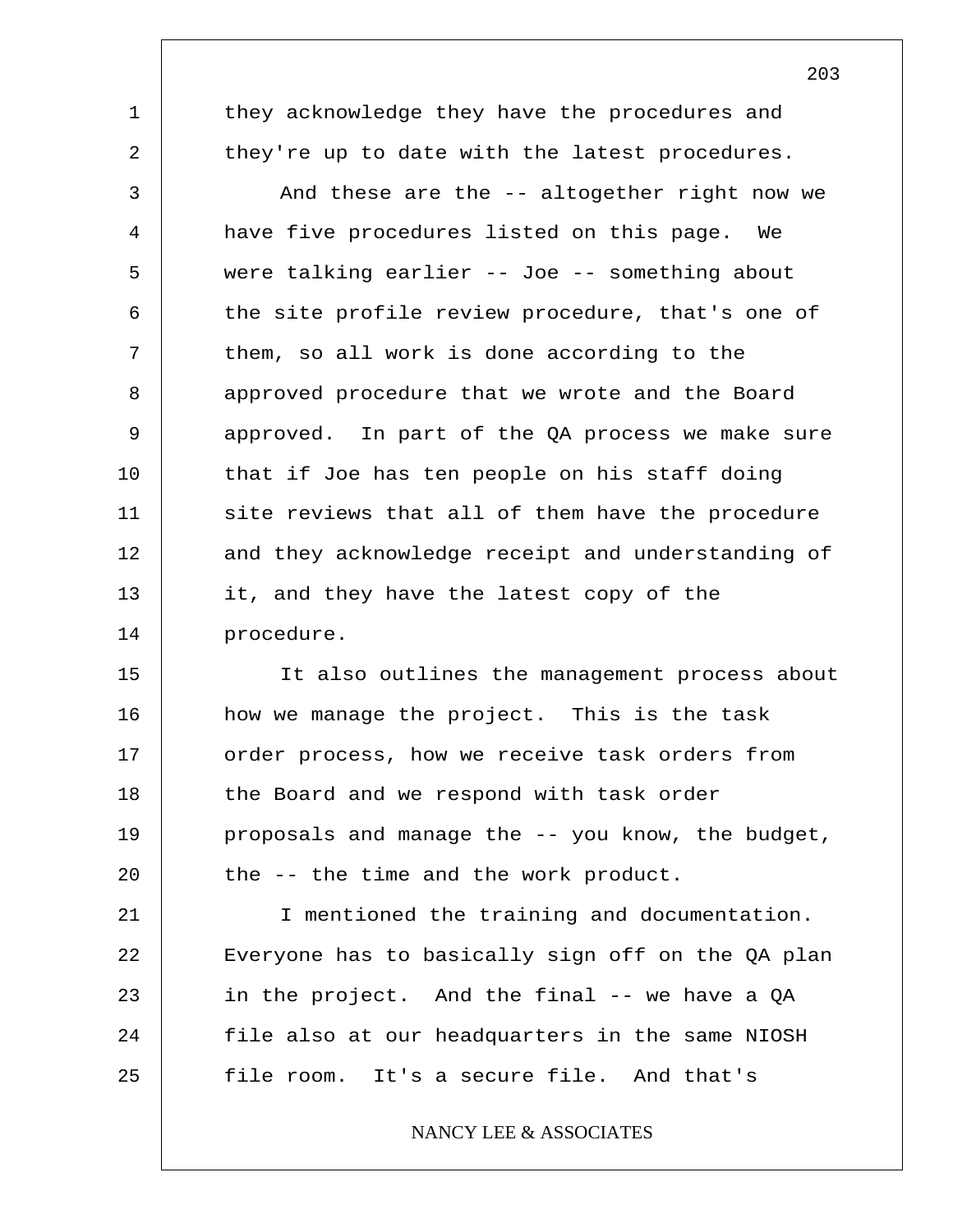available for inspection -- proper inspection also at any -- any time the Board would choose to do so. Thank you.

4 5 6 7 8 9 10 11 DR. ZIEMER: Thank you very much. The quality assurance plan also is a deliverable to this Board and will require a similar action. This is not the plan. This is a summary of the plan, so we have the same issue on hard copy here. And are there -- do you anticipate any modifications to the actual plan before we take action?

12 13 14 DR. OSTROW: No, I -- I didn't have anything other than there's a typo here or there, maybe, but I -- which I don't think there is, though.

15 16 DR. ZIEMER: No, okay. Let's open the floor for questions. Tony?

17 18 19 DR. ANDRADE: Steve, your last bullet said that you had a section in there on problem resolution.

20

1

2

3

DR. OSTROW: Yes.

21 22 23 24 25 DR. ANDRADE: I read -- I read the QA plan a few days ago, but I must admit it's getting a little hazy now. Does that include a section on -- on problems that could exist between the Board and SC&A? For example, the one that was

NANCY LEE & ASSOCIATES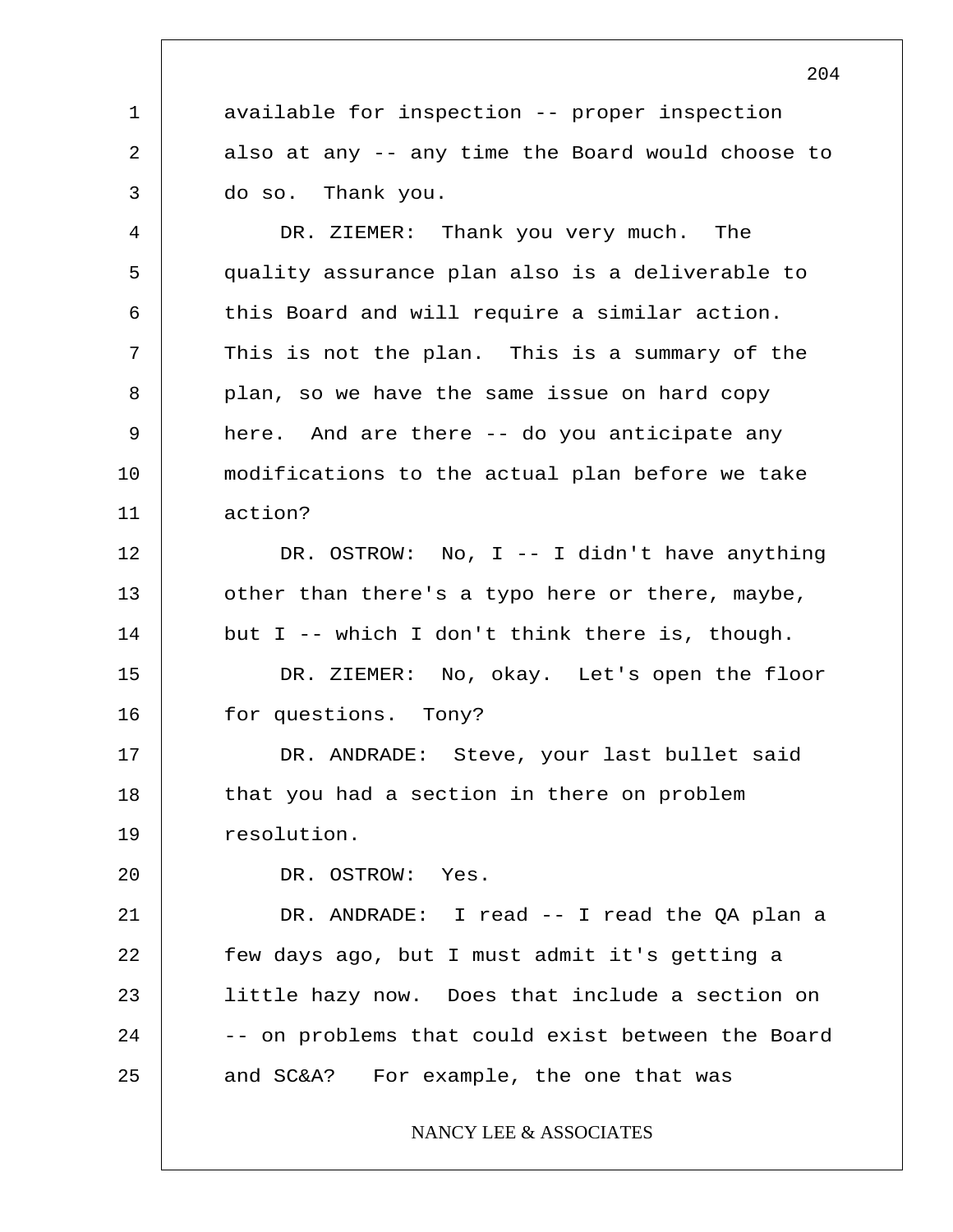1 2 3 4 5 6 7 8 9 10 11 12 13 14 15 16 17 18 19 20 21 22 23 24 25 205 described at the very beginning, you know, that we may have to change tasks or change the scopes of tasks as -- as time goes on. DR. OSTROW: It deals with problems between the Board and SC&A, but I'd have to reread that myself in more detail to see exactly what the extent is of the -- how much detail we went into in the plan -- DR. ANDRADE: Okay. DR. OSTROW: -- to see if it covers a situation like that. DR. ZIEMER: Other questions at this point? (No responses) DR. ZIEMER: Okay. Again, we'll defer action on this for -- temporarily till we are sure that everybody has a hard copy and we have that before us for action, which probably is going to be tomorrow's work session, based on where we are on our agenda right now. Thank you very much. DR. OSTROW: Thank you. DR. ZIEMER: Can we take a very quick break? Let's take ten minutes and then we'll hear from Jim, which will be the last item on our agenda for today. (Whereupon, a recess was taken.) NANCY LEE & ASSOCIATES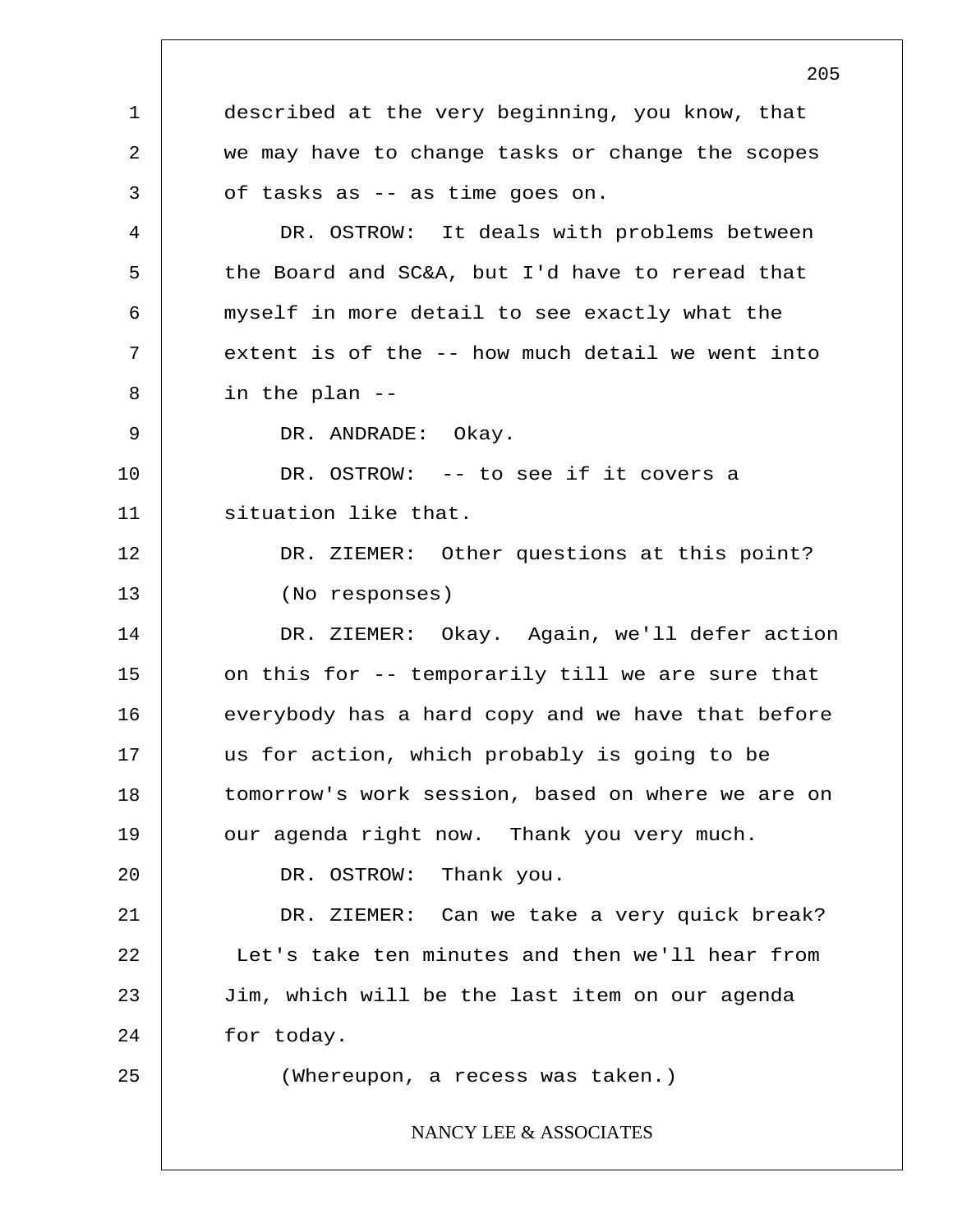1 2 3 4 5 6 7 8 9 10 11 12 13 14 15 16 17 18 19 20 21 22 23 24 25 206 SITE PROFILE STATUS AND DATABASE USE DR. ZIEMER: We're set for the last presentation, and that will be a report on the site profile status and database use, by Jim Neton. Jim, you're set to go? DR. NETON: (Off microphone) Yes. UNIDENTIFIED: Too much going on. Too much going on. (Pause) DR. NETON: (Off microphone) Thank you. (Inaudible)? DR. ZIEMER: I think you may have to click the button, Jim. DR. NETON: Got to be a little closer -there we go. Is that better? Okay, thank you. Let me have a chance to catch my breath here. I was trying to juggle several tasks at the same time, which seems to coincide with my new position. DR. MELIUS: We need more water here. DR. NETON: I'm here to present what's sort of become a standard presentation as of late, which is to talk about the site profile status, where we are and where we're going with those documents. As well as -- there usually seems to NANCY LEE & ASSOCIATES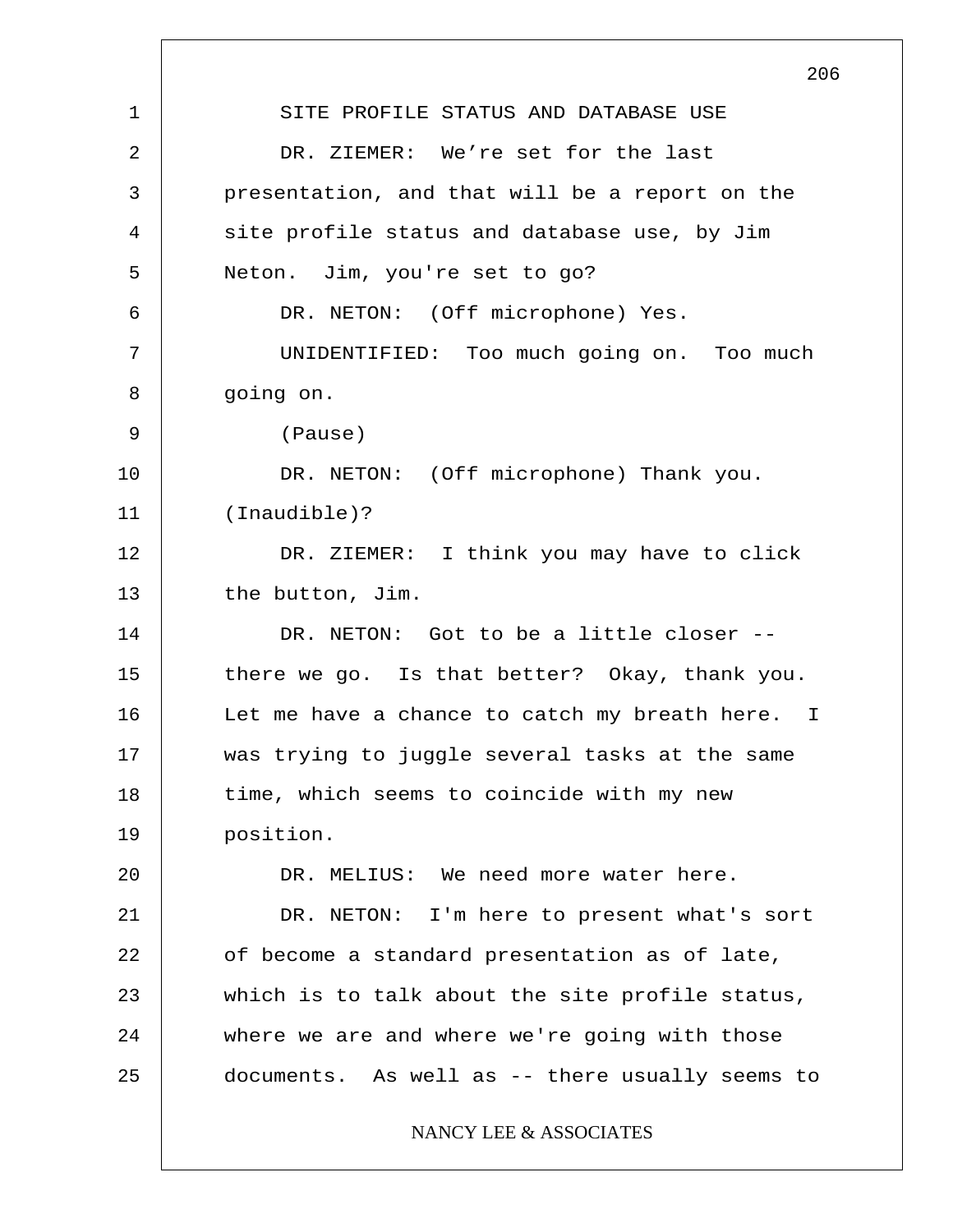1 2 3 4 5 6 7 8 9 10 11 be a little twist on that, there's a little extra kicker that goes along with the presentation. And today I'd like to address what the Board asked about last time, which is a little description of the database; more specifically, the site research database. And concomitant, what goes along with that, is I'd like to touch on a fairly exciting area that we're delving into, both feet first, which is the coworker database and the analysis of claims using coworker data.

12 13 14 15 16 17 18 19 20 21 22 23 Okay. As far as the site profiles go, if the Board remembers, we had 16 profiles that were targeted for priority treatment for DOE facilities. The idea behind that was, we picked -- ORAU and us -- ORAU and OCAS together picked the sites that had the highest number of cases. And once we completed those 16 site profiles, we would have data available to begin processing approximately 80 percent of the claimant population base at -- at that time. And that's been holding fairly steady, even since -- for the last year.

24 25 I'm pleased to report that we have nine complete site profiles at this point, which

NANCY LEE & ASSOCIATES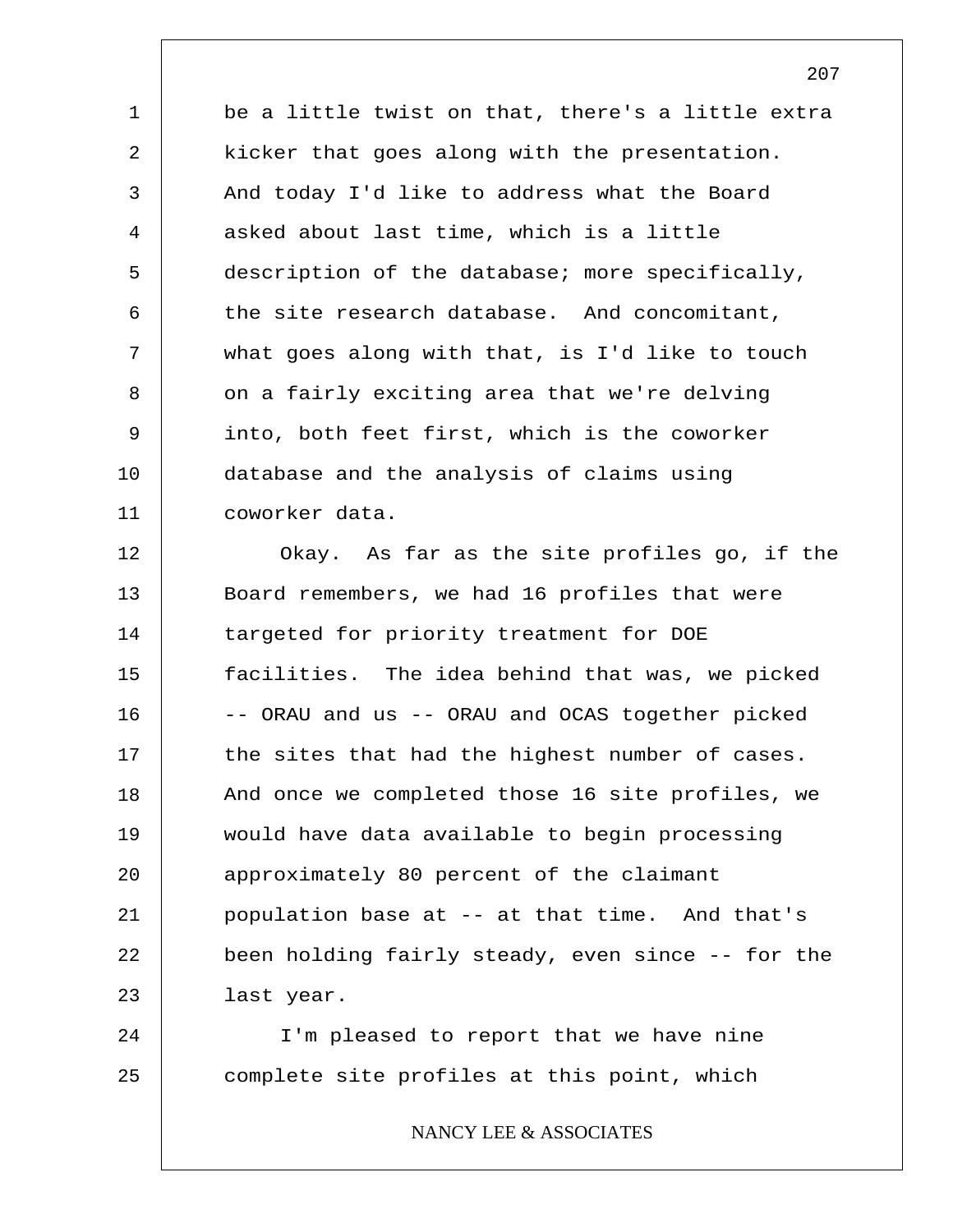represent almost 10,000 cases. That would - that comprises roughly 60 percent of our claimant population base. The two asterisks that you see on this slide indicate the two profiles that have been completed since the last Board meeting. That would be the Oak Ridge X-10 facility, which has 1,126 claims, and the INEEL facility with 669 claims in our possession.

1

2

3

4

5

6

7

8

9 10 11 12 13 14 15 16 17 I would remind the Board and the public that a site profile is, in most cases, a compendium of six chapters. Each chapter represents a specific aspect of the site, ranging from the site description to internal dosimetry, external, medical, those types of topics. So when we say a profile is completed, we mean that all six of those chapters have been reviewed and signed off by our office.

18 19 20 21 22 23 24 25 I will also remind the Board, though, that for expediency purposes we issue some chapters with sections that are labeled reserved or where information is missing, the idea being that if it is substantially complete we will approve it so that we can start processing claims that only require that portion of the data that we have at hand.

# NANCY LEE & ASSOCIATES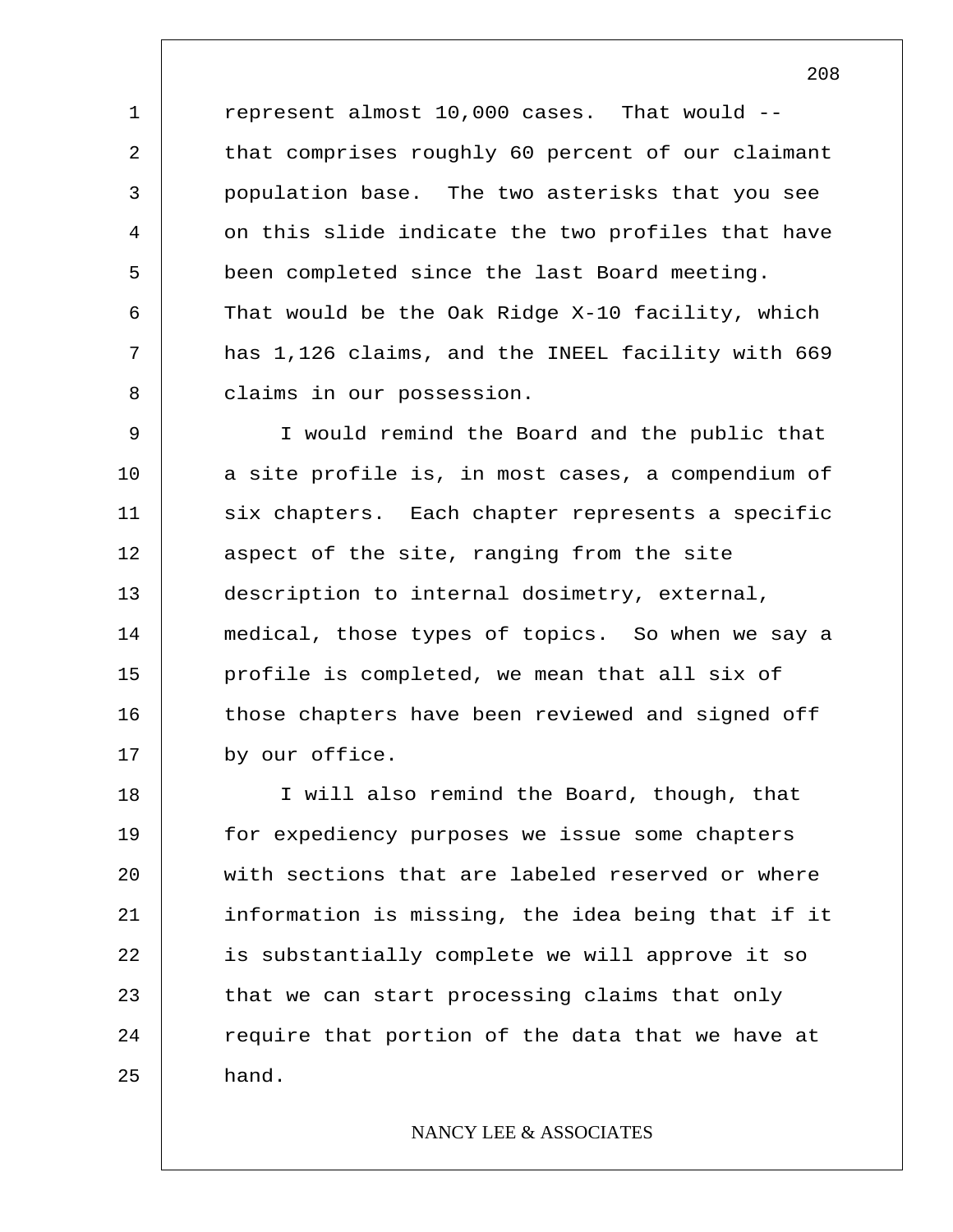1 2 3 4 5 6 7 8 9 10 11 12 13 14 15 16 17 18 19 20 21 22 23 The next slide I men-- there were nine on that page. There are seven here listed. These are the seven remaining profiles out of the 16 that we targeted for completion. And this slide actually shows the individual chapters and where -- what the status is of those chapters, a green box meaning it's green, good to go, it's been signed off by OCAS and is in field use. The blue boxes are those that are in comment resolution. All chapters have at least one draft completed. There -- as I mentioned previously, there is a fair amount of give and take between us and ORAU in the completion of these chapters. And in fact I think since I put this in my presentation, Paducah section four is now complete, so the occupational environmental dose section has been signed off by OCAS, so there actually remains 16 out of -- out of 72 chapters, if you will, that are -- that would need to be completed. Which indicates that we've completed about 70 percent - - 77 percent, almost 80 percent of the individual chapters of those 16 site profiles that we had targeted.

24 25 One might wonder what's the holdup with these that are marked blue. A number of reasons. I

NANCY LEE & ASSOCIATES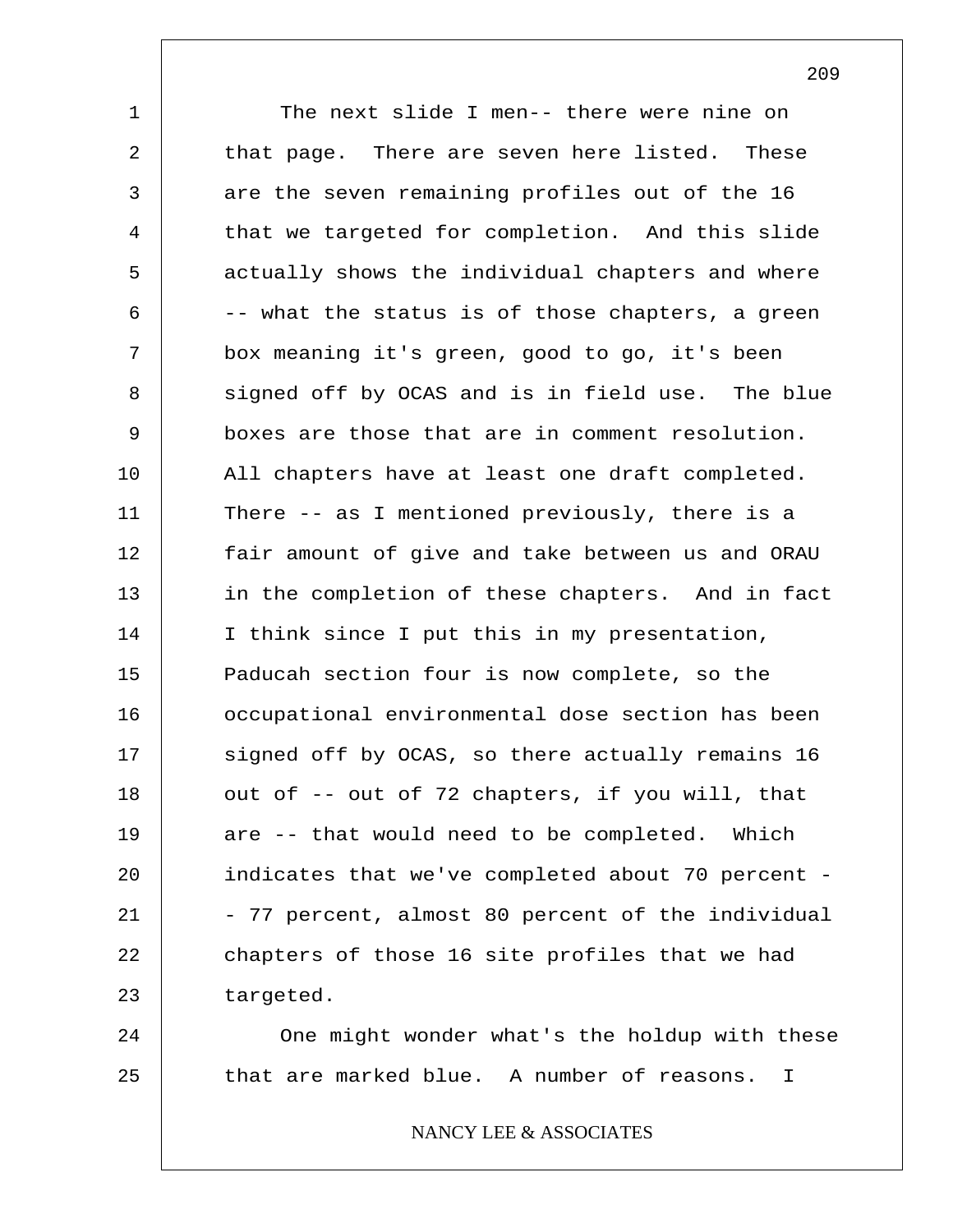think you'll notice fairly readily that K-25, Paducah and Portsmouth are gaseous diffusion plants that are SEC sites by definition. Those are problematic sites. They were granted SEC status because of some issues of transuranic contaminations, among other things. We are taking our time and being very careful to turn over as many stones as we can so that we have a fairly accurate portrayal of those sites.

1

2

3

4

5

6

7

8

9

24

25

10 11 12 13 14 15 16 In addition to that, most of the cancers that we'll be getting from those sites are skin cancers and prostate. Skin cancer reconstruction -- skin dose reconstruction can be problematic at some of these facilities. We want to make sure we have certain factors like the geometry and those sort of things nailed down.

17 18 19 20 21 22 23 The other remaining sites that are not SEC sites -- Mound tends to be a compendium of the periodic table of isotopes. If any of you are familiar with Mound, they did a lot of plutonium work, but there's also a large number of legacy isotopes out there that require -- required to be fleshed out.

And then you've got some national security sites -- Los Alamos, Pantex possibly -- where

NANCY LEE & ASSOCIATES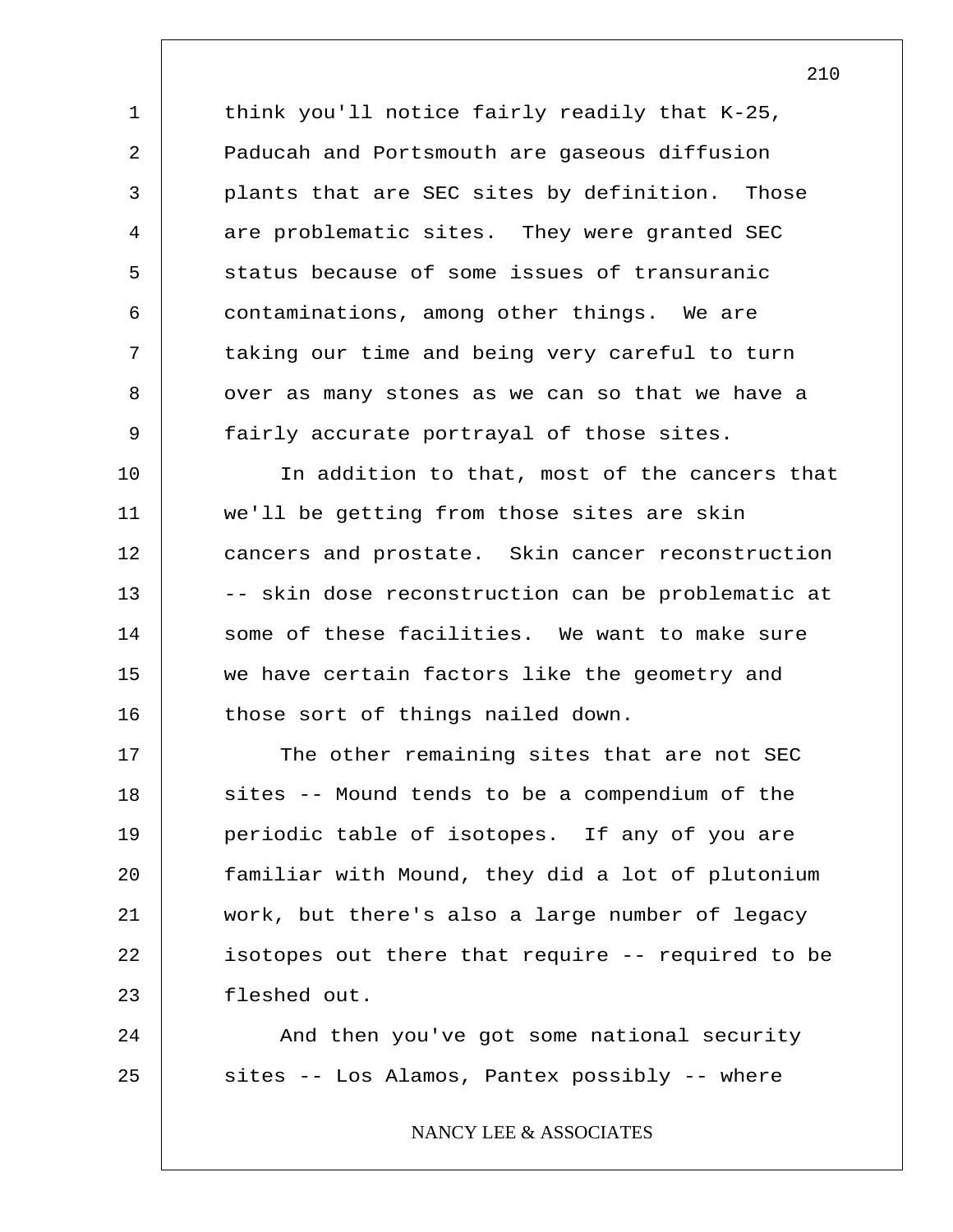1 2 3 4 5 6 7 8 9 10 11 12 13 14 15 16 17 18 19 20 21 22 23 24 25 we're -- we're still digging for documents and making sure that we've got a fairly accurate portrayal given that some of the information there is -- is classified. Okay. AWE site profiles -- a slightly different story. Did I skip a slide or two? No? DR. ZIEMER: This is the next one in the book. DR. NETON: Okay. These are additional DOE sites that are under development -- nine extra sites that we're working on. These are outside the original 16 we had targeted. I think I reported on these. They are in development. The two that are added to the list that had not yet been listed as under development since the last Board meeting are the two Argonne facilities, the one in -- near Chicago and the one -- actually Argonne West here in Idaho. AWE site profiles, there's been no movement in approved site profiles. We've issued four -- Bethlehem Steel, Blockson, AWE complex-wide and TVA Muscle Shoals. The Bethlehem Steel profile we have used to complete the overwhelming majority of the cases that were in our possession. They moved through the process NANCY LEE & ASSOCIATES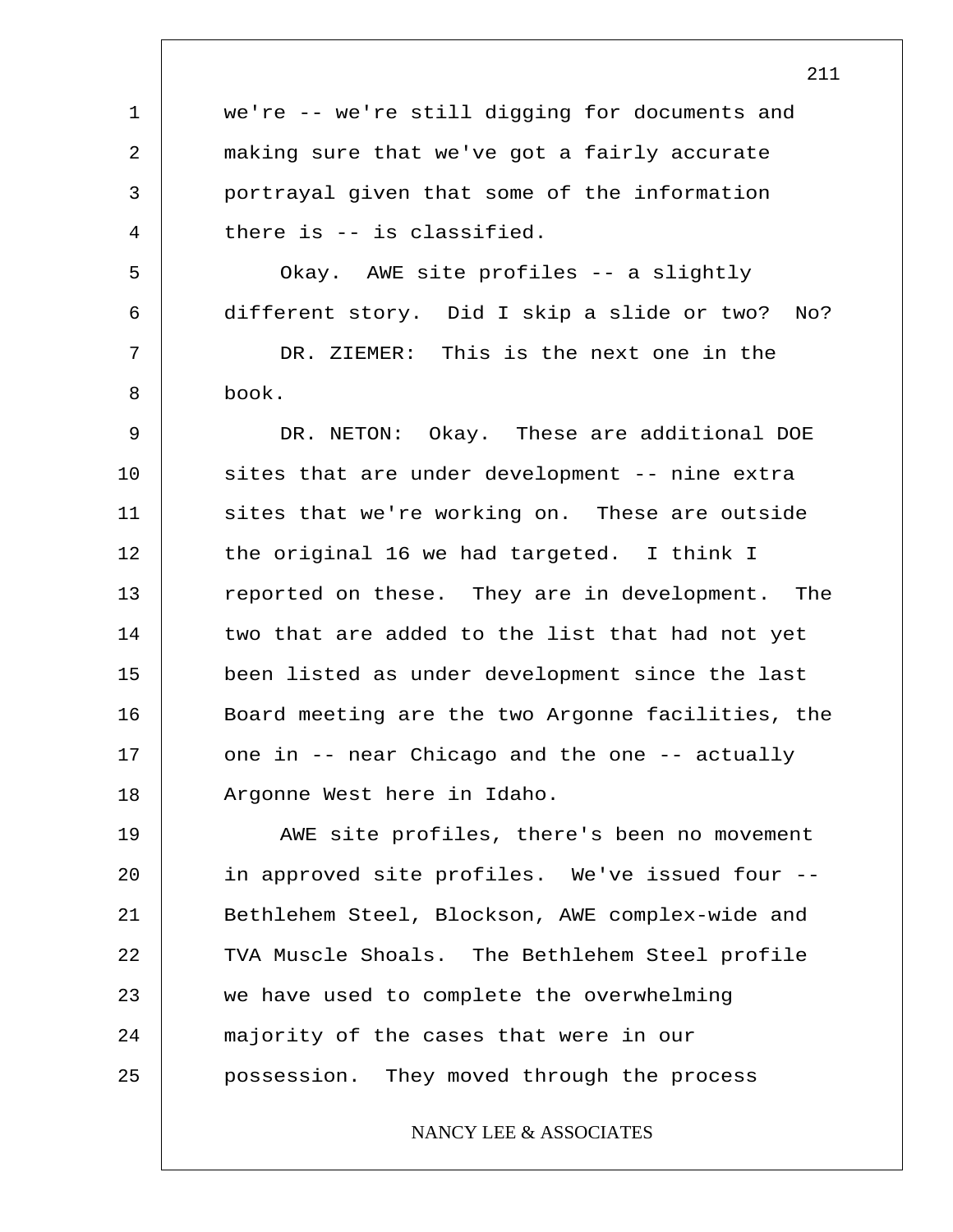nicely. Sanford Cohen & Associates is, as you heard earlier today, is well under way of assessment or an audit of that profile, and we look forward to hearing the results of their findings within -- well, certainly it sounds like before the next Board meeting.

1

2

3

4

5

6

7 8 9 10 11 12 13 14 15 16 17 18 19 20 21 22 23 24 25 I'd like to say a little bit about the AWE complex-wide. We've done a fair number of cases with this profile. Just to remind the Board what this is, we have developed some generic - generic's probably not a good choice of words - some overestimates, what we believe to be overestimates for certain processes at AWEs that used uranium. And in particular they're overestimates for organs that don't concentrate uranium, what we call non-metabolic organs, so cancers of the pancreas, of the bladder or the prostate, those type cancers. And we're fairly confident that with these overestimating doses we assign that we have covered the range of exposures at those facilities. And these -- this has been fairly successful in freeing up a number of claims, particularly at those AWEs where we don't have any profile completed. These are additional AWE profiles under

NANCY LEE & ASSOCIATES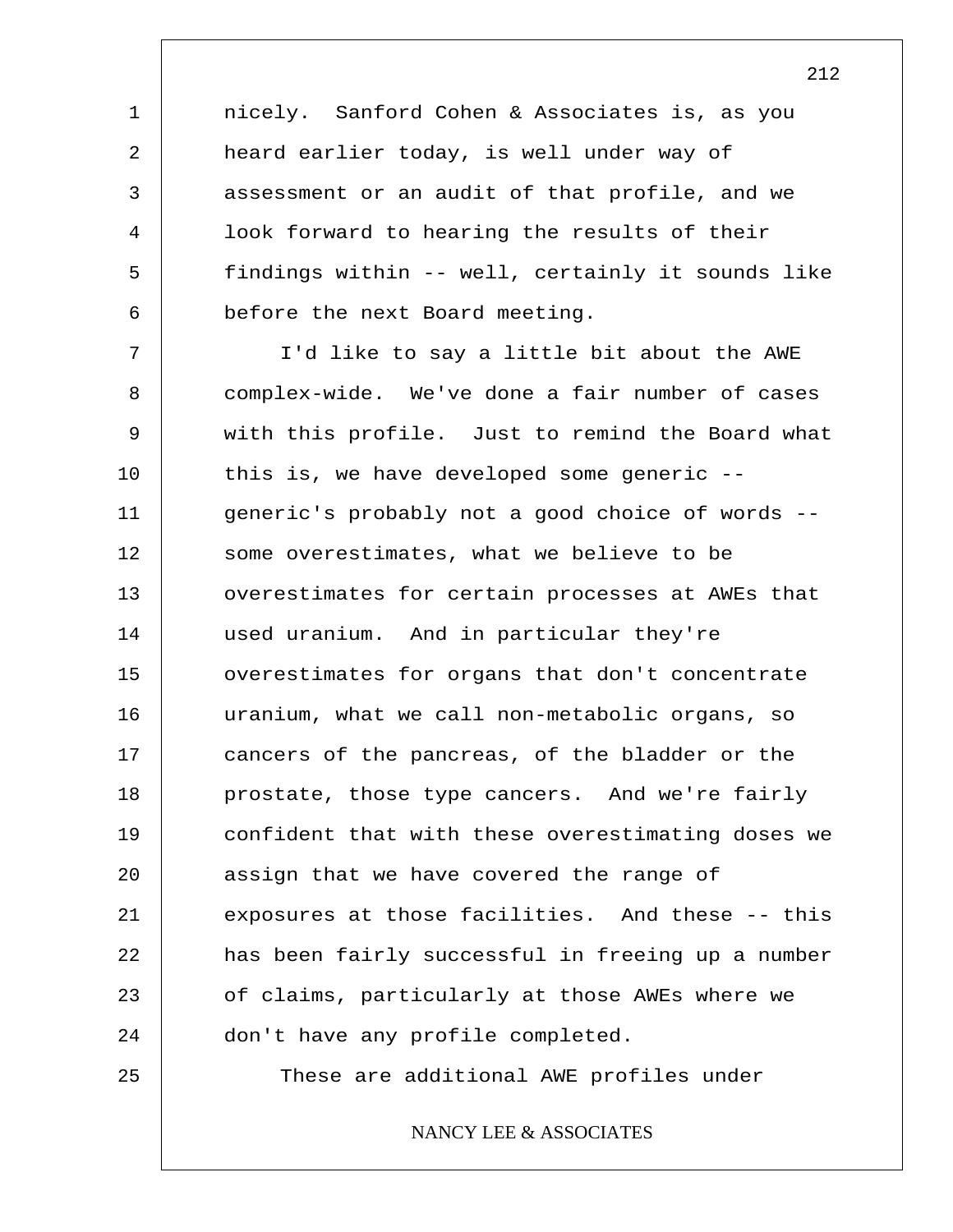1 2 3 4 5 6 7 8 9 10 11 12 13 14 15 16 17 18 19 20 21 22 23 24 25 development. There's 20 additional sites listed here. We talked a little bit last time about the point of diminishing returns with development of site profiles. I believe -- I'm fairly confident in saying that it's unlikely that we're going to add many more individual site profile documents to this list. I think if you go through the list of cases that we have in our possession, we're down to 40 or below. Once you get below that target line, it's our opinion that it's really not worth going down and writing a specific document. We prefer to either modify an existing document to accommodate the unique nature of that AWE, or simply write a larger dose reconstruction report that includes all the relevant information. And the fact of the matter is that's why we have site profiles, so we don't have to publish 80-page dose reconstruction reports. I mean the profile can be referenced and people can get it on the web site. But for these smaller -- what I call mom and pop AWEs -- I mean we have five or six claims that were little machine shops out in the hinterlands. We'll probably adopt that kind of approach just to include the entire explanation in the dose

NANCY LEE & ASSOCIATES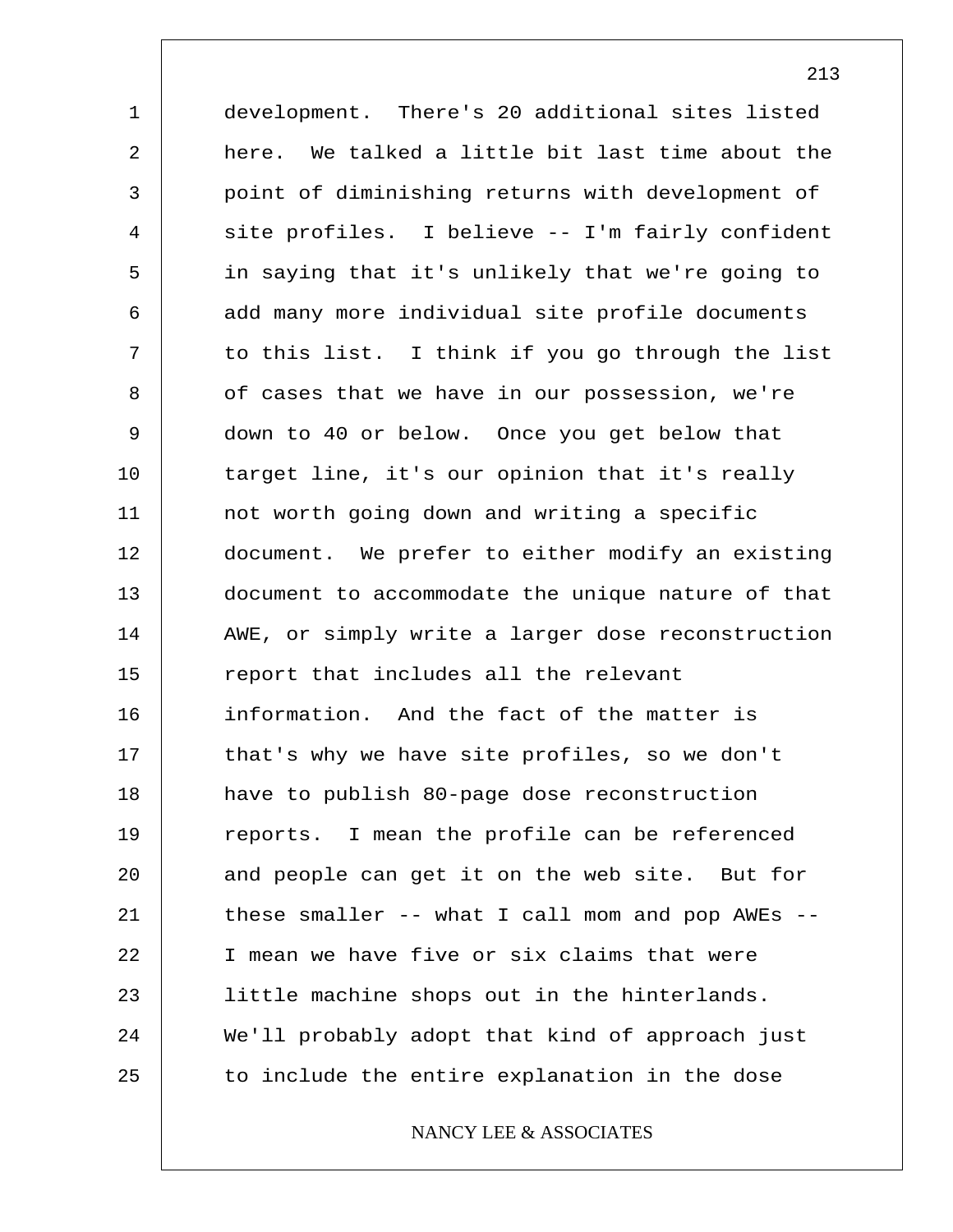reconstruction report. Might make the report a little less readable, but it would probably be more time-efficient for our purposes.

1

2

3

4

5

6

7

8

9

10

11

I'd like to talk a little bit about the worker outreach meetings. That's been, I think, a pretty good success story. Bill Murray, some of you may know, heads that up for us in ORAU's organization, but we work very closely with him. In fact we've had a NIOSH representative at each of these meetings. We feel it's important to have our staff and our position covered there.

12 13 14 15 16 17 18 19 20 21 22 23 We've had 13 meetings since we had the original one in Savannah River in 2003. And you'll notice that we've had multiple meetings - there seems to be a pattern emerging where we're going back to some sites. This has principally been at the request of either the work force or just -- we had a feeling at these meetings that there was some information that we didn't capture. So we've actually had three meetings at Hanford, two at Portsmouth and, you know, we're considering wherever it's possible -- INEEL may end up having an additional meeting.

24 25 It depends, but when you go to the site, you work with the union reps, construction trade

NANCY LEE & ASSOCIATES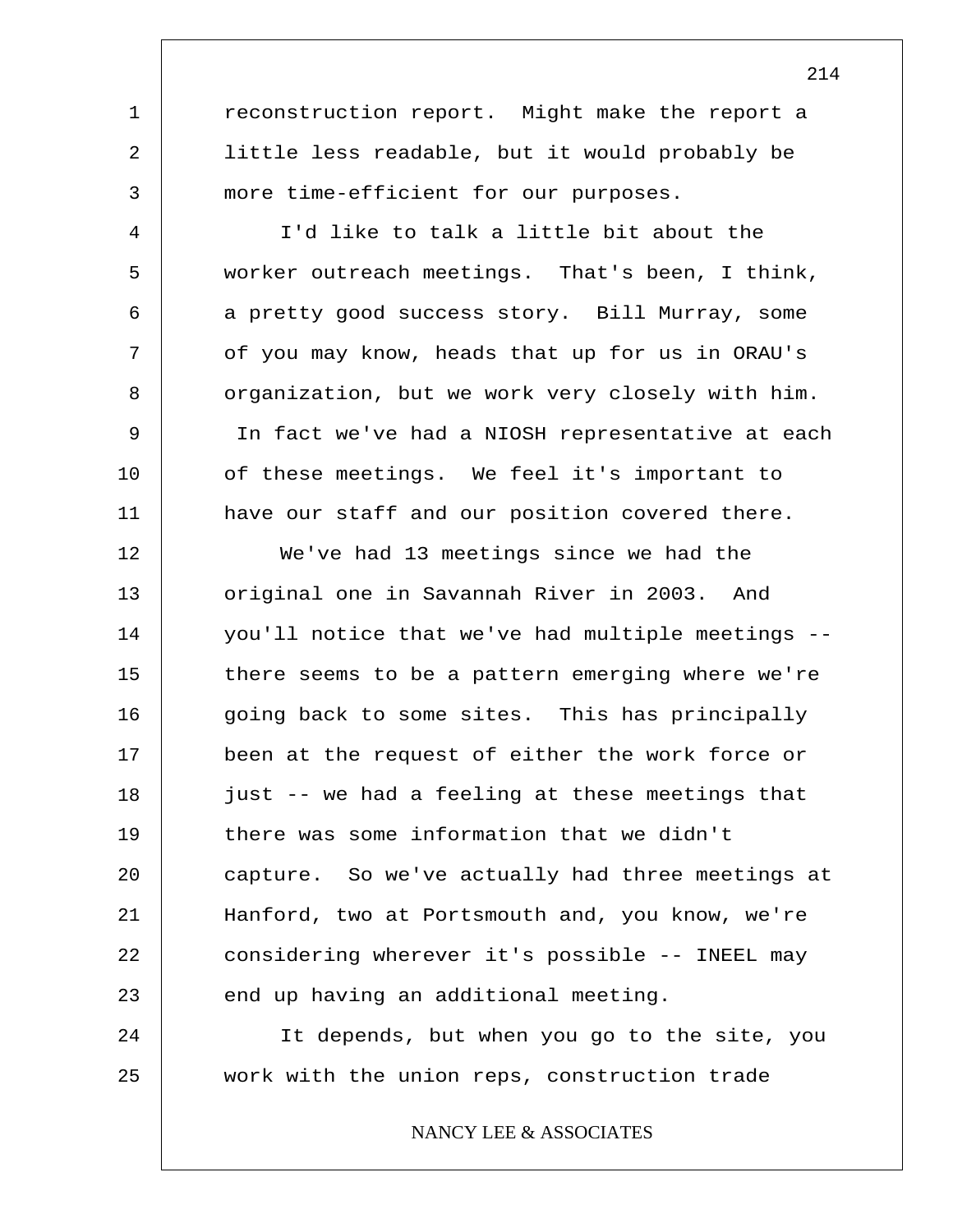folks, oftentimes you'll hear much more from them than you can capture in an individual setting. And particularly in the way the meeting is formatted, which is almost sort of a town hall - mini town hall format. When we go back we've adopted sort of a workshop format where we'll sit around a round table and try to elicit from the folks any additional concerns they might have.

1

2

3

4

5

6

7

8

9 10 11 12 13 14 15 I would remind folks that we do take meetings of all of these minutes -- or minutes of all these meetings, excuse me. And as they are approved, we send them to the attendees to make sure that they're factually accurate. Once those have been vetted, they will appear or do appear on our web site.

16 17 18 19 20 21 22 23 24 25 All right, let me get into the site research database a little bit. This was brought up at the last Board meeting that -- you know, what is this site research database. And I think in particular it was -- it was brought up more in the context of where are these incident files that you guys have been talking about. So I'd like to just take a step backwards and talk about the site research database first, what it's intended to be. And you heard -- I believe it

# NANCY LEE & ASSOCIATES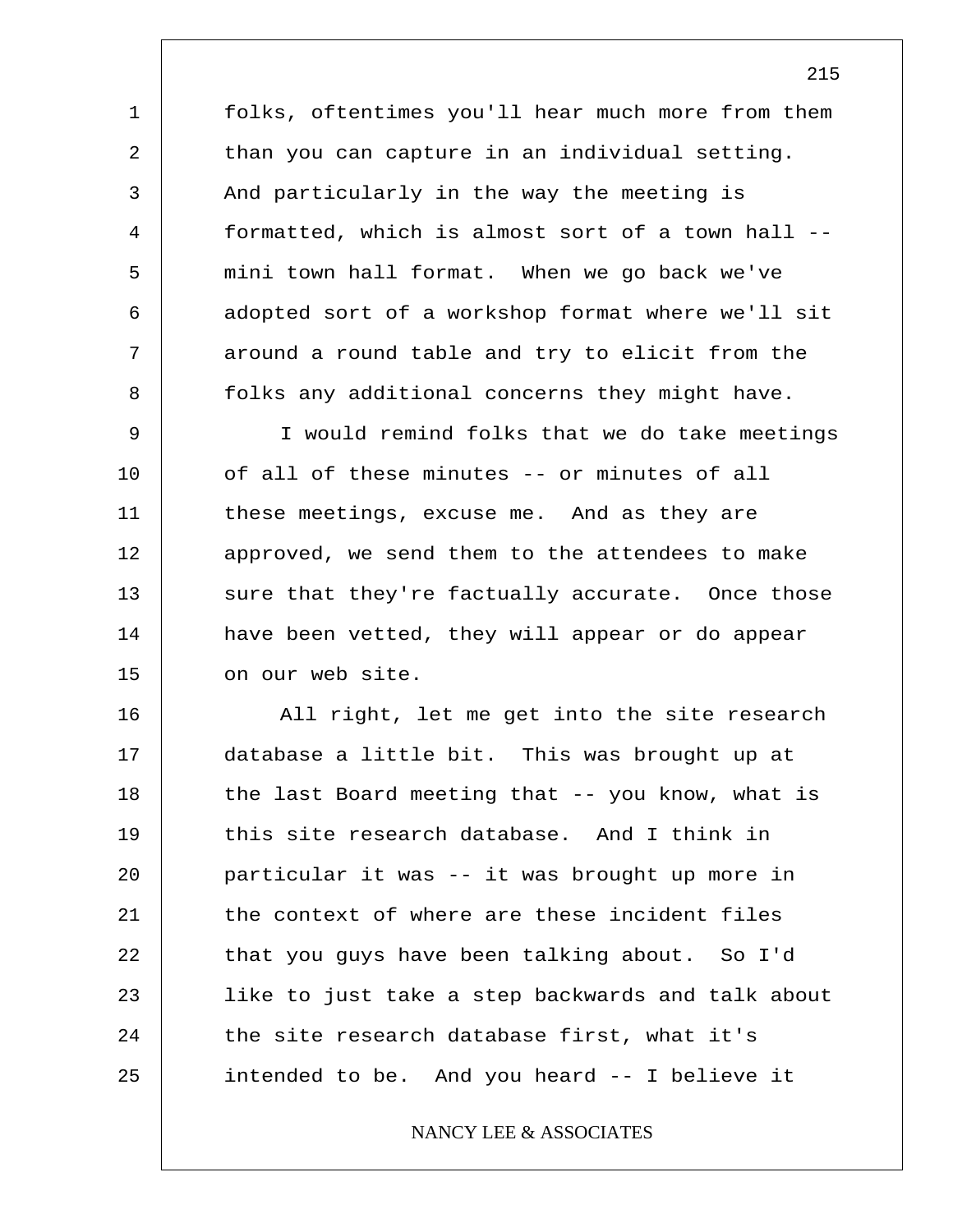was Joe Fitzgerald just mention that I think they had a training session within the last few days on this. This is the database that we are providing access to Sanford Cohen & Associates. This is our entire database of all the records that we have captured from the inception of this project.

1

2

3

4

5

6

7

8 9 10 11 12 13 14 15 16 17 18 19 20 21 22 It doesn't mean all the records that may be out there because some of the records that are in the public domain we just haven't bothered to put on there, and we can do that and we will do that. But these are the data capture efforts where we'll go out to a site and we'll bring them in, scan them and put them into this database. This contains images and data files for -- it's intended to contain images and data files for all covered facilities. I don't know that we actually have a populated image for each of the 215 facilities or whatever we have claims for. But wherever we have captured them, if they fit into one of these 215 pigeonholes, that's where they go.

23 24 25 So it's organized by facility, so if one wants to look at all the records we've captured for Hanford, you can do that. This is a SQL

NANCY LEE & ASSOCIATES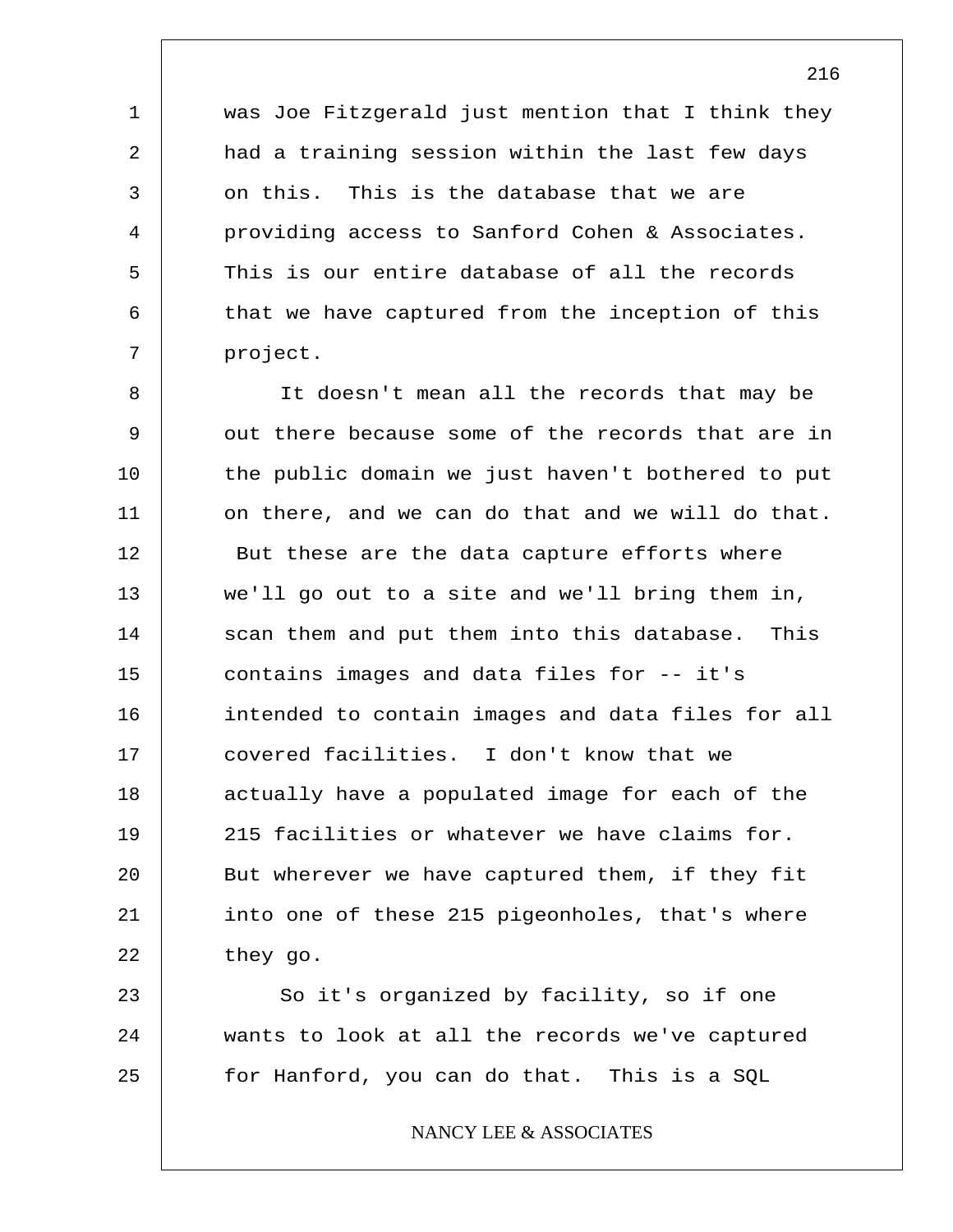1 2 3 4 5 6 7 8 9 10 11 12 13 server database that is linked in the whole NOCTS scheme of things, and it has -- it's recently developed a very nice front end -- what we call front end or an application interfa-- user interface so that it has keyword searches available, all kinds of nifty things that people who do this type of work like to have to be able to expedite their work. Frankly, when it was originated it was on our network drive. It was the O drive and it was just a bunch of files listed by facility. Now it's much more userfriendly and -- and, you know, more efficient for us to be able to do work.

14 15 16 17 18 19 20 21 22 23 24 25 What happens is when data capture efforts go out, there is -- there is a standard form. It's a yellow form, two-sided, that are -- is required to be filled out for each file that is captured out in the field. These files are indexed by keywords. They are indexed and reviewed by someone somewhat knowledgeable about the operations of facilities, and a little miniabstract is prepared that kind of tells you what the content of that file relates to, and also the time frame and -- sort of the key parameters that you might want to know about this file rather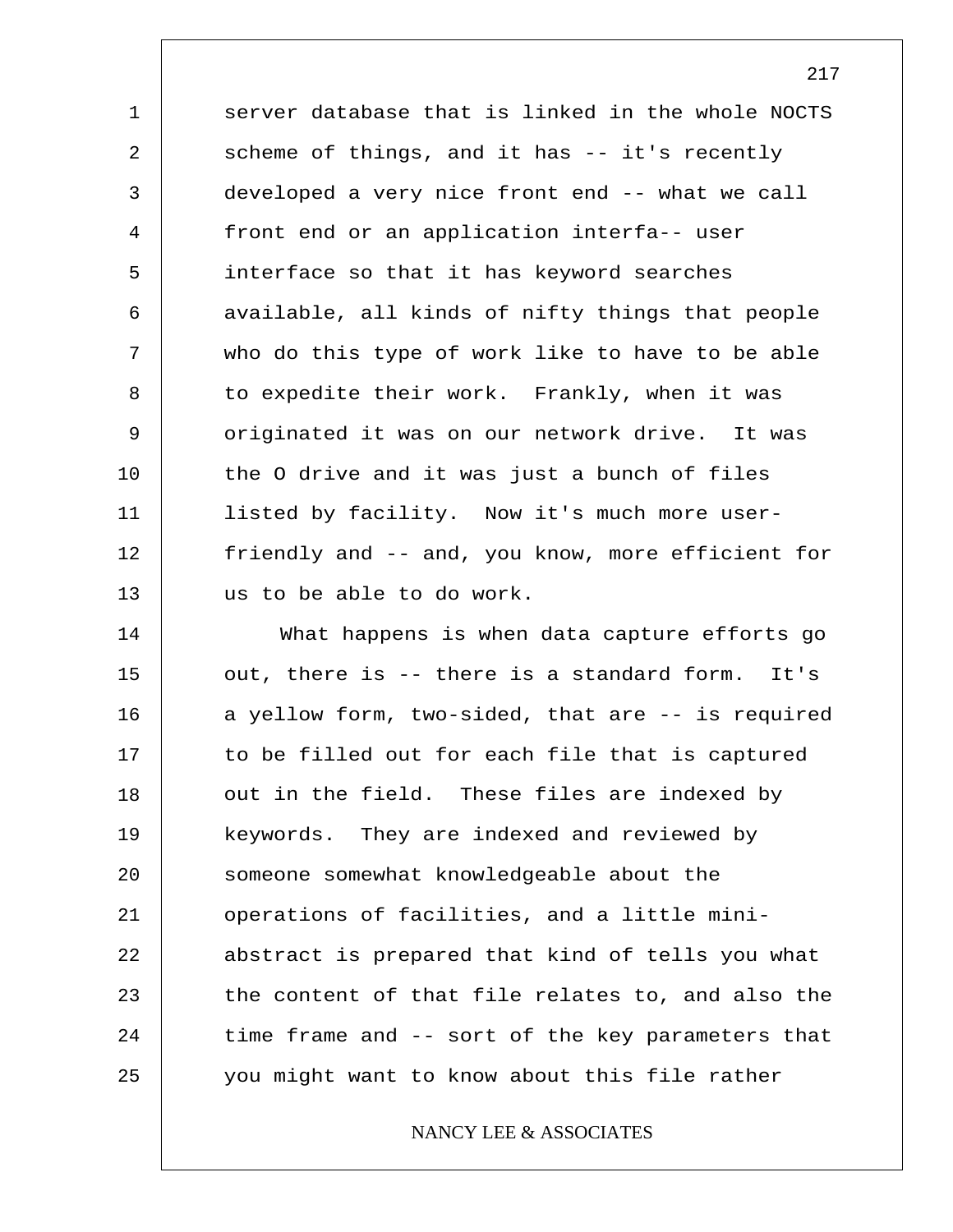than waste your time having to read through the whole contents.

3 4 5 6 7 8 9 10 11 There's almost 10,000 references out there - reference documents, as they call them -- that represent almost 45,000 files. I tried to get a page count because I know -- I relate more to page counts, and it wasn't easy for them to give me that, but I think anybody who does anything with computers will recognize that 65 gigabytes of data is a fair -- fairly large database. It's fairly robust.

12 13 14 15 16 Of course the larger sites have more files. If you go out there and look at the Savannah River Site, I think you'll find 380 files out there or something like that, and it varies from there.

17 18 19 20 21 22 23 24 Just one thing I'd like to point out is this was originally intended to be the research database that was used, and it was used, for site profile development. But it has also since morphed, if I can use that term, into a database that contains key links to capture coworker data. It kind of takes me into my next phase of presentation.

25

1

2

In capturing these data files -- in the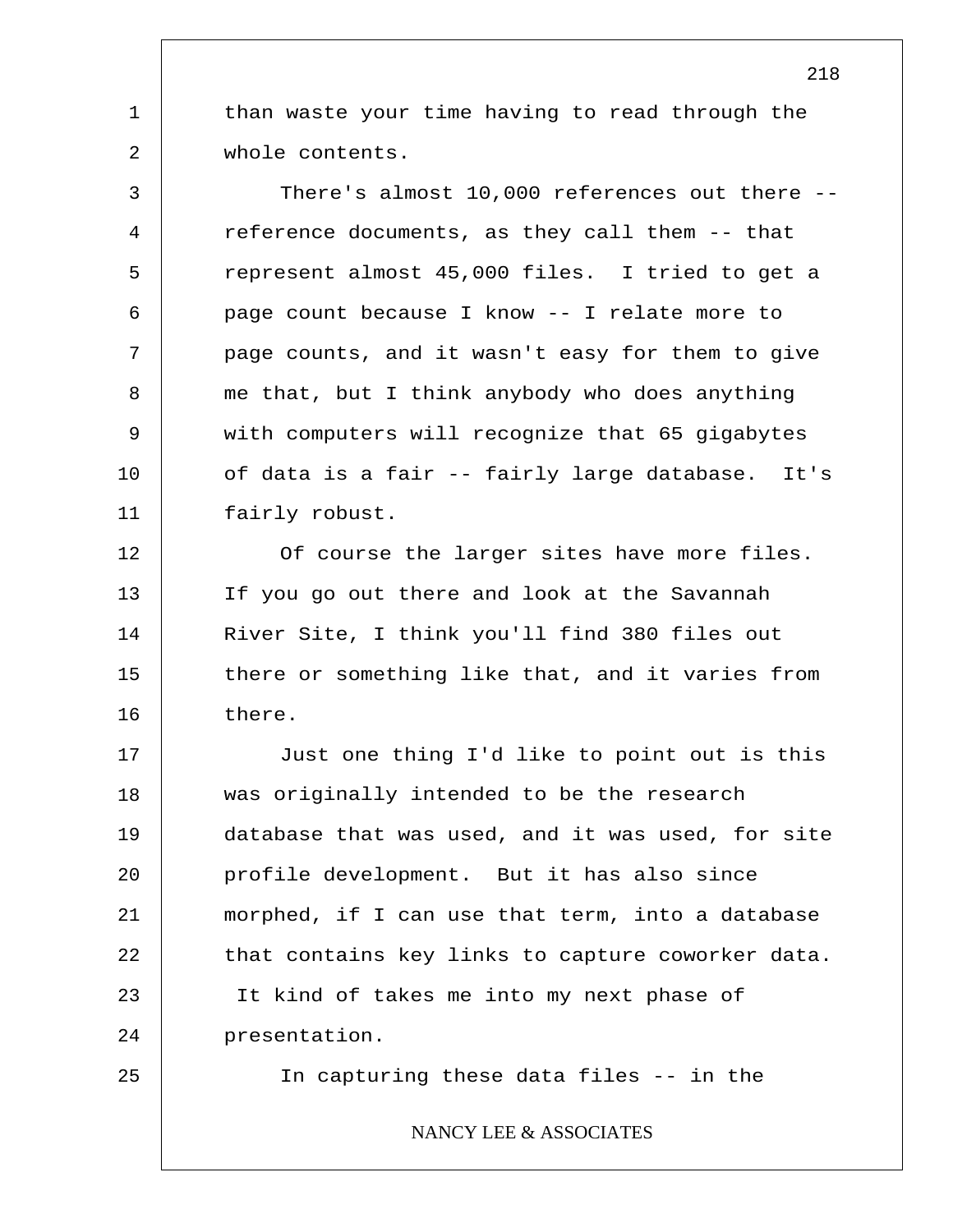1 2 3 4 5 6 7 8 9 10 11 12 13 14 15 16 beginning they were just raw captured and put into these bins because, you know, we're just trying to collect these informa-- then it became fairly obvious that many of these files had information that could be used for coworkers - bioassay monitoring data, TLD results, air sample -- you know, whatever type of information there was. The database now is being linked so that when information is available that could be used in dose reconstructions, there is a link established -- and in fact if there is unique data for a claimant, there is a link established to that claimant to alert the dose reconstructor that there is information in the site research database that could be used to process that dose reconstruction.

17 18 19 20 That effort is nowhere near complete, but it's ongoing and they're fairly -- they're well into it, but it's not -- it's not as complete as we'd like it.

21 22 23 24 25 Since I broached the subject of coworker data, I'll delve into it. Coworker data exists in the database here, which is the captured images that we've -- we've got in our data capture efforts at the various facilities. But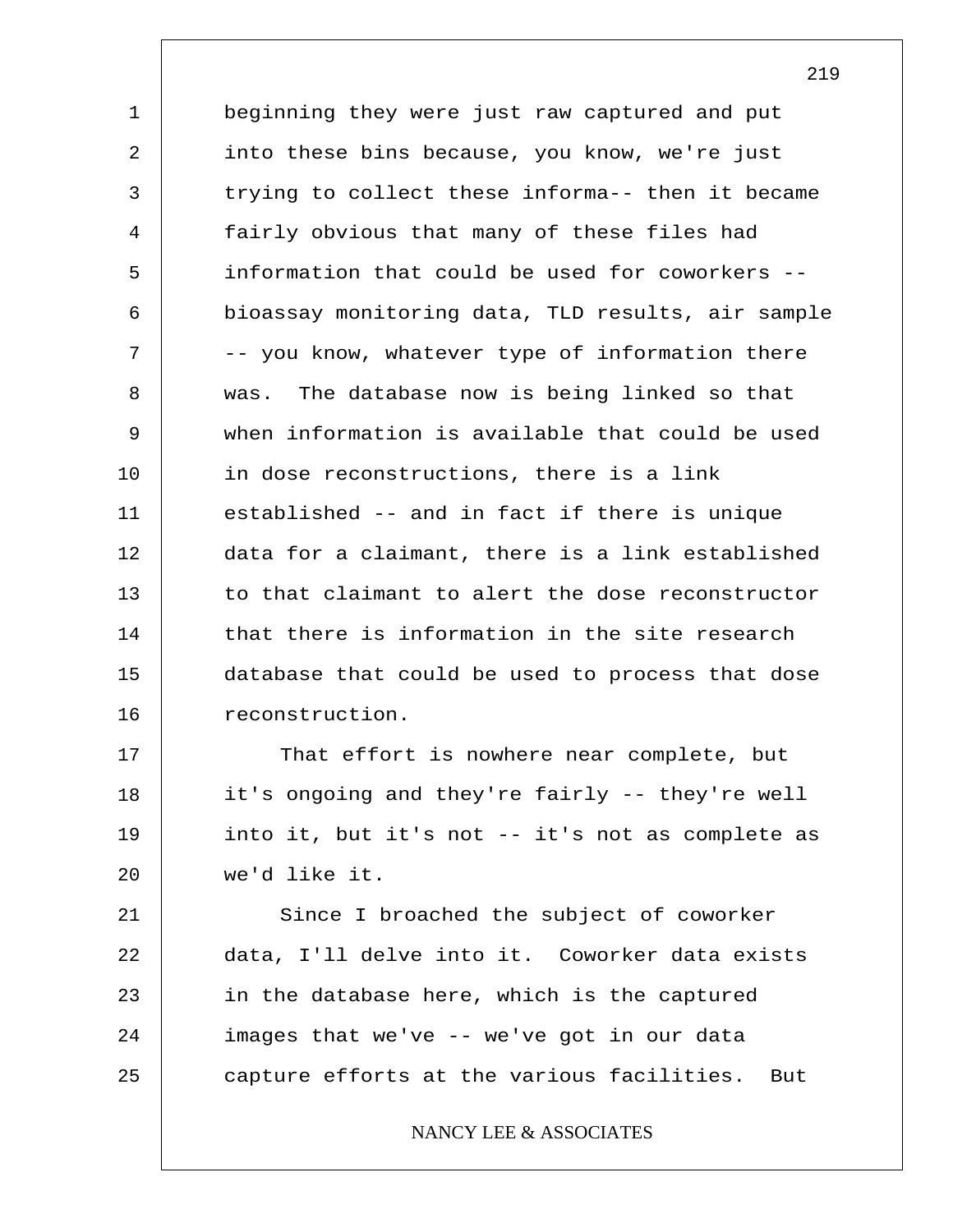1 2 3 4 5 6 7 8 9 10 11 12 13 there also is claimant data that can be used as coworker data. That data is also being keyed in to the database -- the worker profile database, if you will -- so you have a combination of captured data that may be the universe of monitored people at a facility, but -- or pieces of that facility. Then you also have keyed in information. The 16,000 responses we've received from DOE that has external monitoring data is actually keyed in at the Richland office of Dade Moeller. So that information then is also become -- becomes available to reconstruct coworker - coworker data.

14 15 16 17 18 19 20 21 22 23 24 25 We've spent a lot of time in the beginning of this project -- and frankly, most of the first 4,000 claims that we reconstructed relied predominantly on individual monitoring data - external badge results, urine samples. People who were -- I don't want to necessarily characterize it well-monitored, but were monitored and characterized some way in their work environment using personal samples. The site profiles speak to that almost exclusively. There is some coworker data in some of the site profiles, but by and large the site profiles that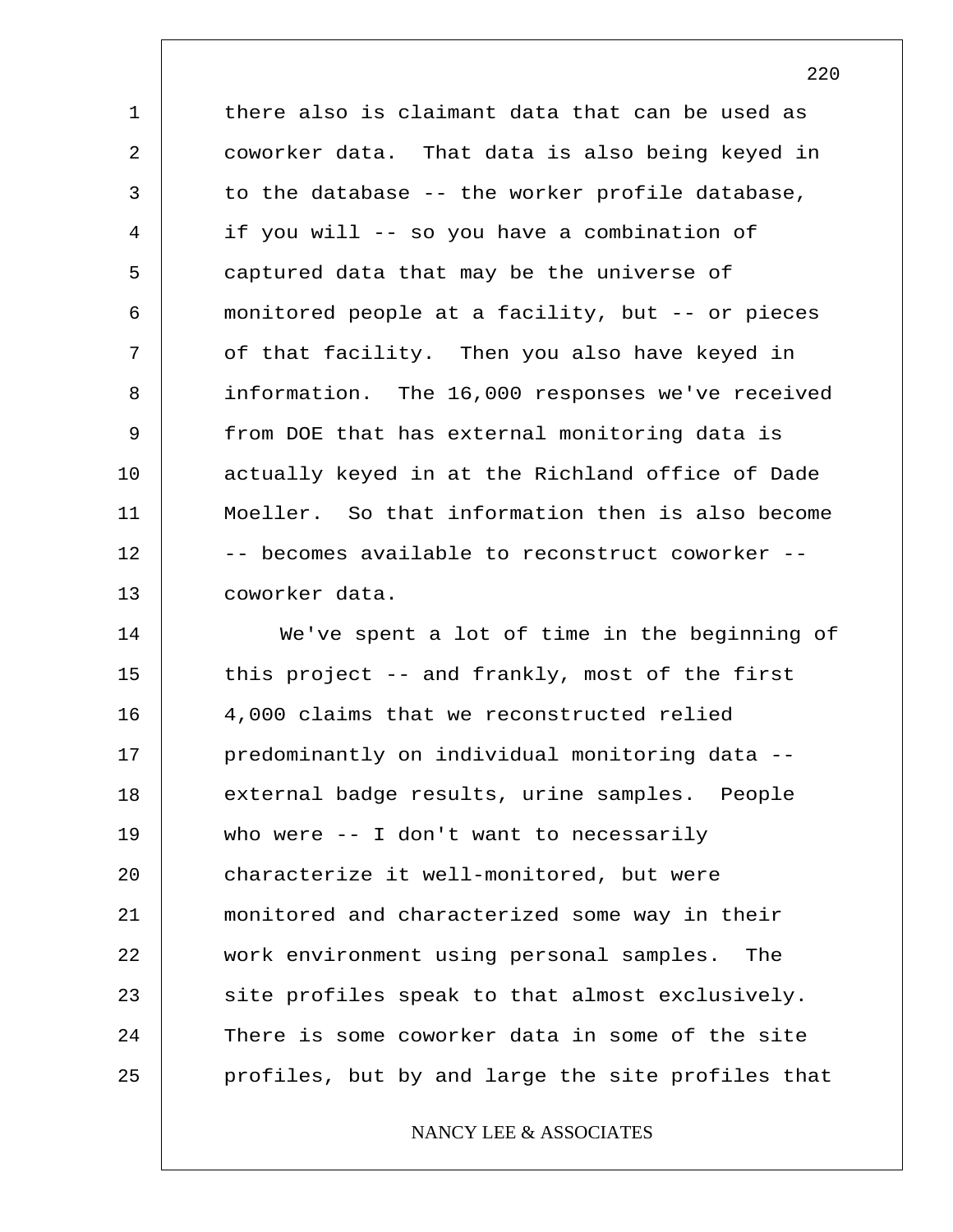exist today speak very directly to interpretation of individual monitoring data and the exposure conditions at the facility.

1

2

3

4

5

6

7

8

9

10

We are now at the point where coworker data -- we've done a lot of the claims -- I don't want to say we're done with that, but we're working through those and now we are poised to develop the coworker database for people who were not monitored at all, or very poorly monitored and we need to supplement their data files.

11 12 13 14 15 16 17 18 19 20 21 22 23 24 25 So we're going to use the data from the capture efforts that we took out there at these sites, and the individual monitoring data from the workers, and there's a couple other sources of information here that I'll talk about. The Oak Ridge Associated Universities Center for Epidemiologic Research database; there have been a large number of epidemiologic studies done in the past evaluating workers at these facilities. These epi studies have catalogued a large portion of the available records. I'm not saying they're perfect, but we need to take -- I think we should look at them. We are looking at them to make sure that we take full advantage of those efforts.

## NANCY LEE & ASSOCIATES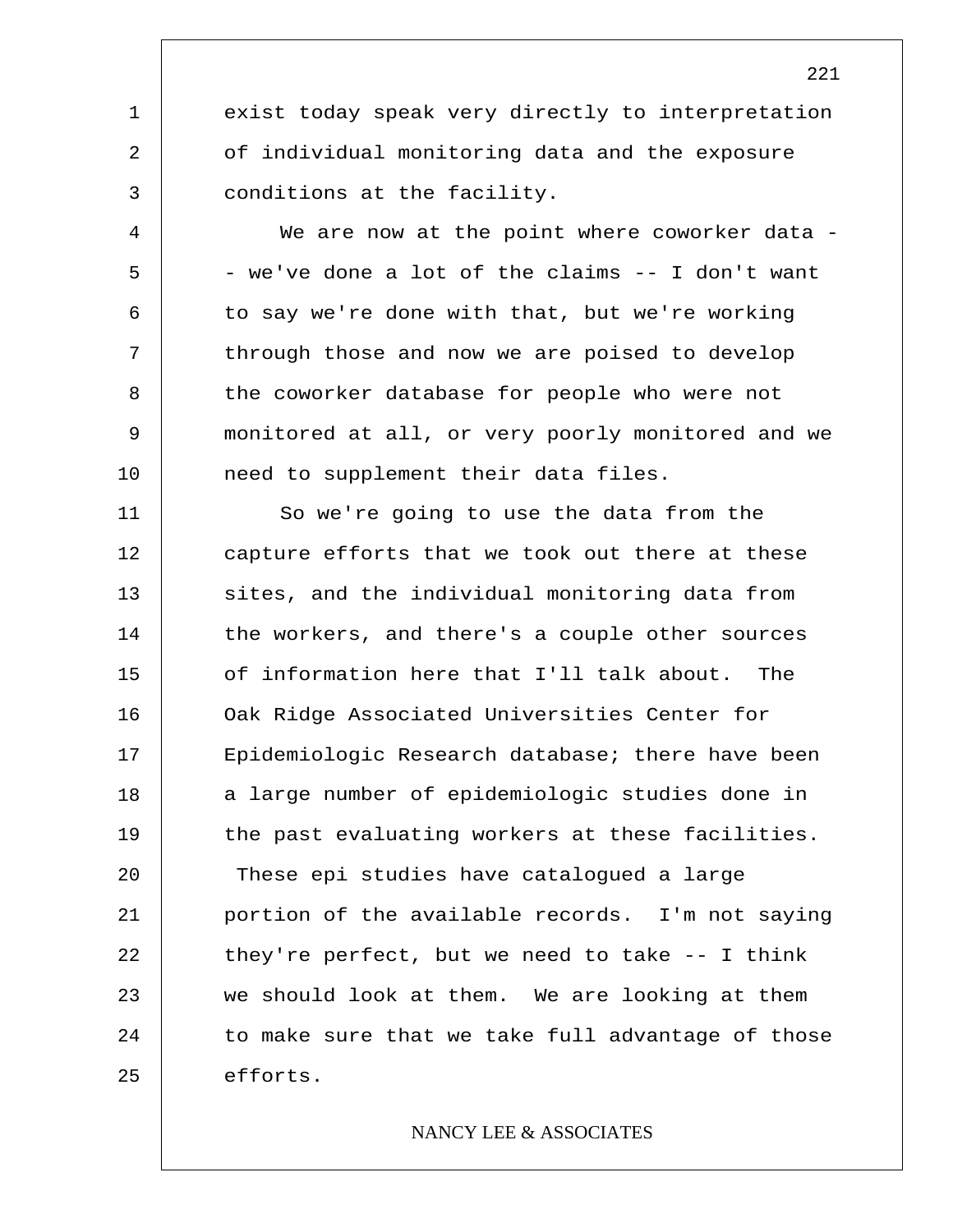In addition to that, we also have -- I mentioned the claimant data -- the Health-related Energy Research Branch within NIOSH also has conducted a number of epi studies, and there is coworker data for them. To some extent that overlaps with what the Center for Epidemiologic Research holdings have, but there are some unique facilities that the HERB database has. INEEL happens to be one of those.

1

2

3

4

5

6

7

8

9

10 11 12 13 14 15 16 17 18 19 20 And then lastly there is the CEDR database, the Comprehensive Epidemiologic Data Resource is actually a DOE-funded activity where all -- not all -- epidemiologic studies, as they are published, the de-identified data, the stripped data of personal identifier information, is put out onto a facility -- by and large accessible to the public, with some minor restrictions -- for use in further analysis and epi studies. And there may be some use that we can put to that dataset.

21 22 23 So this is the compendium of information that we intend to be looking at or ORAU is looking at to develop these coworker datasets.

24 25 Y-12 facility is actually our first completed profile for external dose using coworker data for

NANCY LEE & ASSOCIATES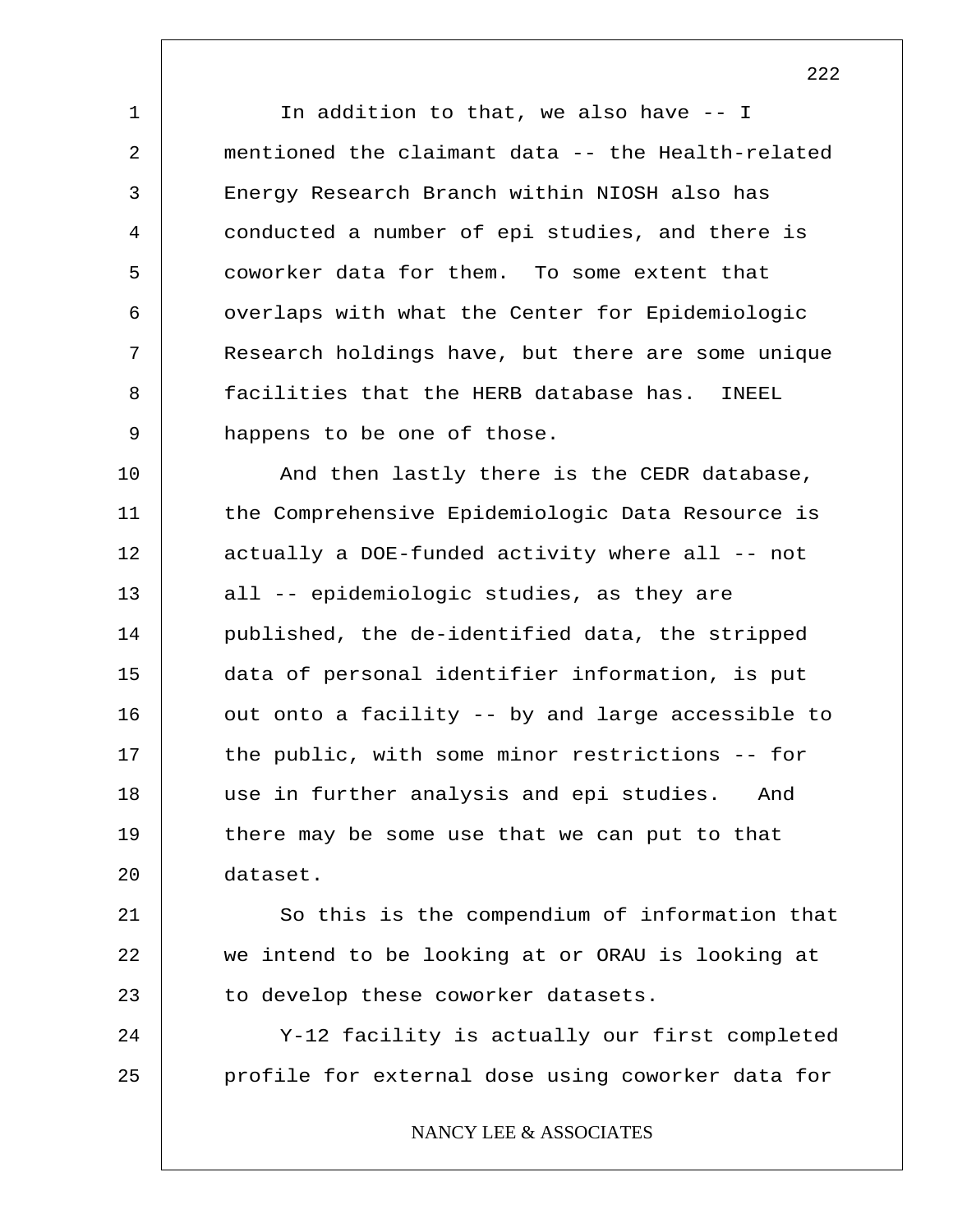the '51 to '65 time frame. Actually it's complete. We haven't -- OCAS has not signed off on it yet as of yesterday, I don't think, but - but we're that close. I mean we've gone round and round and I expect that that will be issued within the next few days.

1

2

3

4

5

6

7 8 9 10 11 12 13 14 15 So what are we going to do with all this data? We've got these datasets out there of monitoring information. They're going to take these sets and develop external -- for external dosimetry we're going to develop dose distributions for time periods for work-- when workers were not monitored, or even for when workers were monitored, workers that were not monitored. We can develop these distributions.

16 17 18 19 20 21 22 23 24 25 We're going to pay attention, though, to job categories as they are available. I mean clearly the best coworker data would be a perfect match for a chemical operator who worked in 1956 in plant two with a chemical operator side-by-side, that would be idea. That's unlikely to happen in very many cases, so we have to come up with some sort of a distribution that describes what is the reasonable characteristic exposure of these folks, and then put some uncertainty bounds about

## NANCY LEE & ASSOCIATES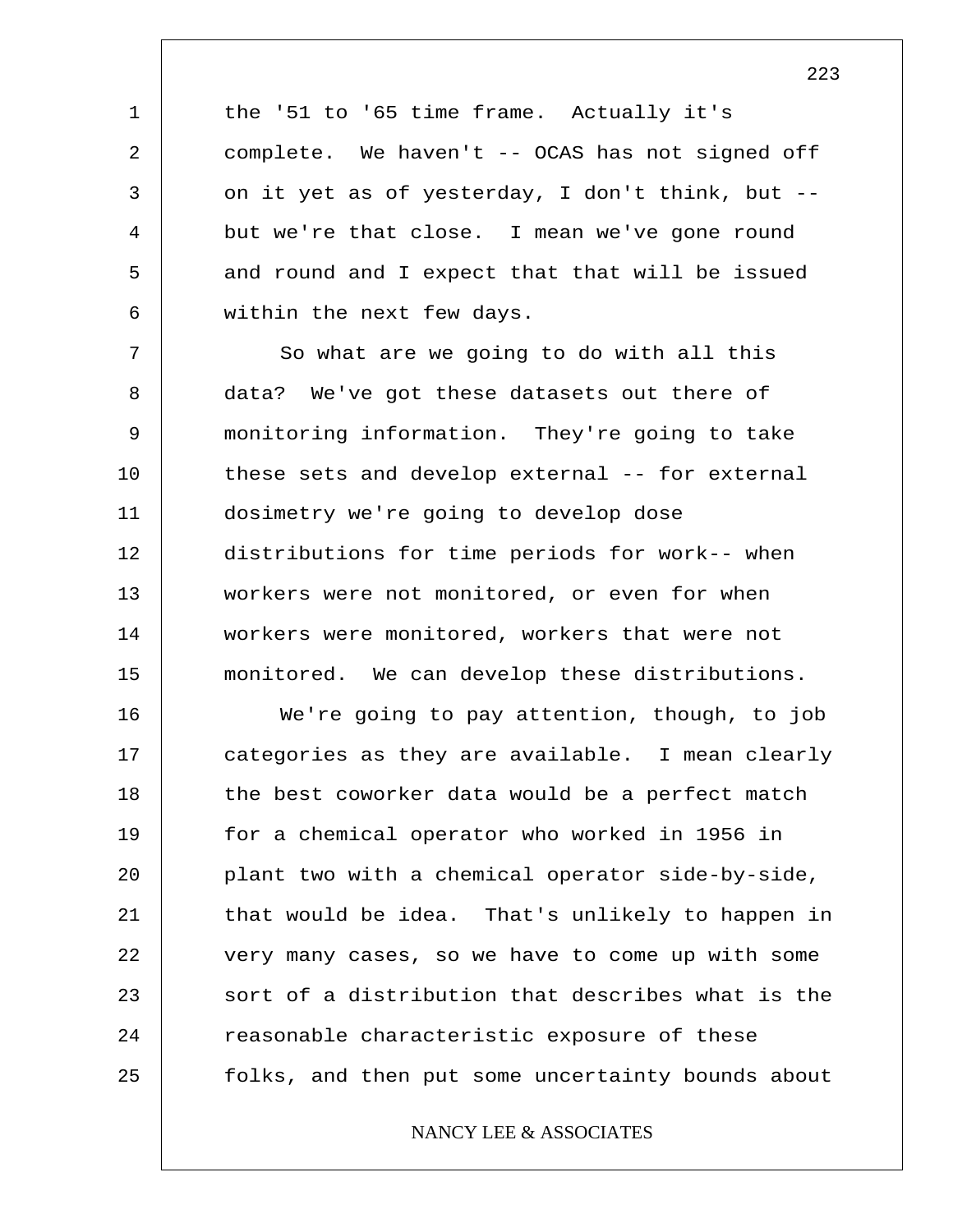them to allow for the fact that we really are not 100 percent certain what their exposures were. By and large these will end up -- those of you who are statistically oriented -- lognormal distributions. Most occupational exposure data tends to be that. We'll be evaluating these as we go.

1

2

3

4

5

6

7

8 9 10 11 12 13 14 15 16 17 18 19 20 21 22 23 24 25 Internal bioassay data is a sort of a unique set. We have a lot of -- as I'll show you later, some of the volume of data that's out there - internal bioassay, that is urine samples, are not directly informative of what the exposure was because those are unique to the person and time and place of where they worked and how long they were exposed. But what they can tell us is give us an estimate of what the effective air concentration was in those work areas. So if we have a whole population of workers, let's say we have 5,000 air samp-- 5,000 bioassay samples for a work force over a three-month period. We should be able, using that data, to establish at least let's say the maximum conditions of exposure that existed in that facility, because we have a lot of urine data. And where we don't know process information -- solubility type,

## NANCY LEE & ASSOCIATES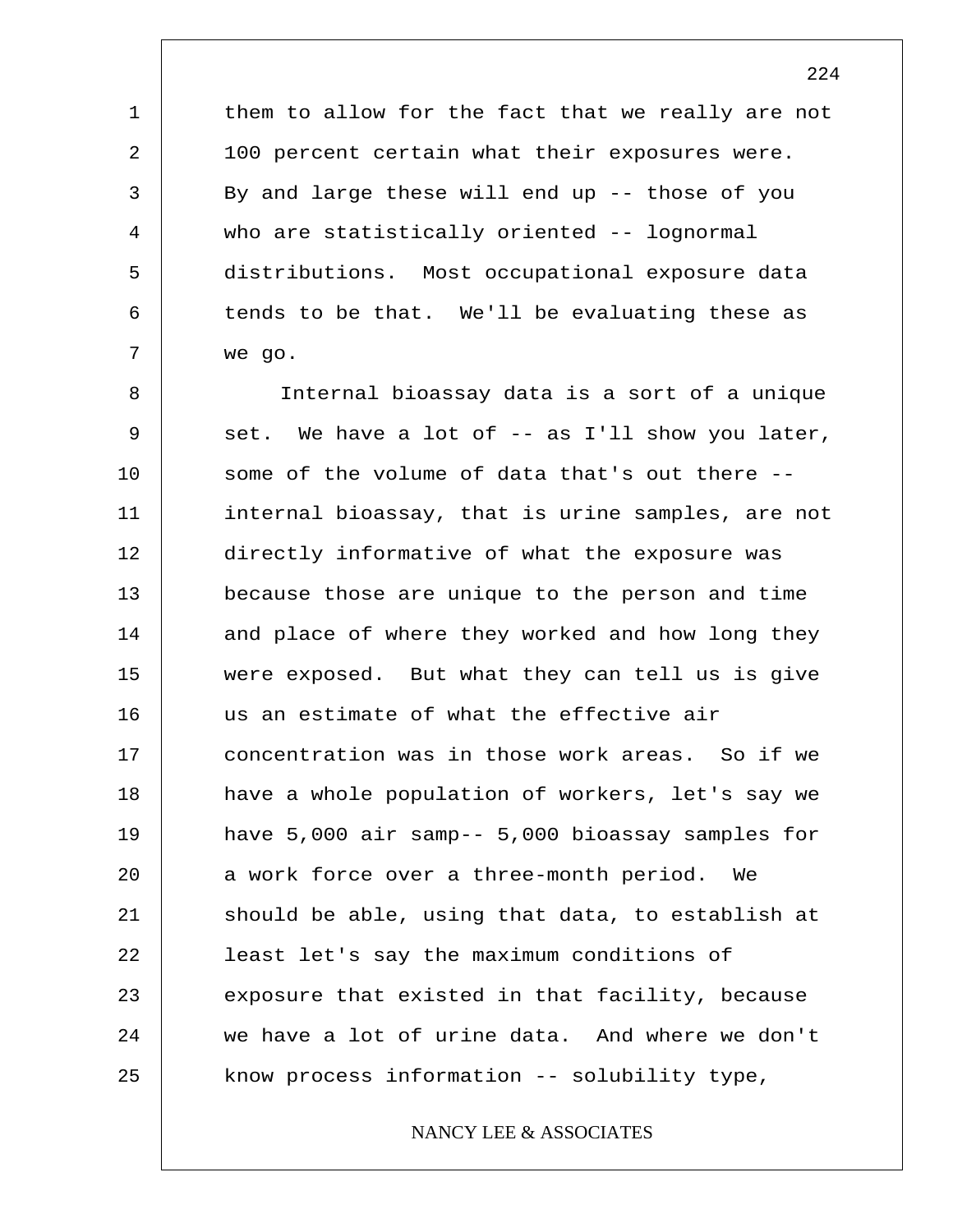particle size -- if we make some fairly claimantfavorable assumptions, then we'll at least be able to put some bracketing conditions about those exposure scenarios. That's the plan.

1

2

3

4

5

6

7

8

This is -- this is actually a fairly exciting area of investigation. I'm not aware of anybody that's actually kind of done this before at this level of magnitude.

9 10 11 12 13 14 15 16 17 18 I have one additional point here, though. As with dose reconstructions, a standard hierarchy of datasets is employed. That is, you know, personnel monitoring data would be our -- not a gold standard, but our best indication of the workplace exposure, followed by area monitors - you know, TLDs that are hung about the buildings -- followed by the air samples, that sort of hierarchical approach that we use for dose reconstructions.

19 20 21 22 23 24 25 This just -- I'm just going to go through a few slides here to give the Board a sense of the magnitude of the data that may be out there. And this is above and beyond the 16,000 sets of data that we have from the claimant population that we've received from the Department of Energy. Of course there may be some overlaps here, as well.

## NANCY LEE & ASSOCIATES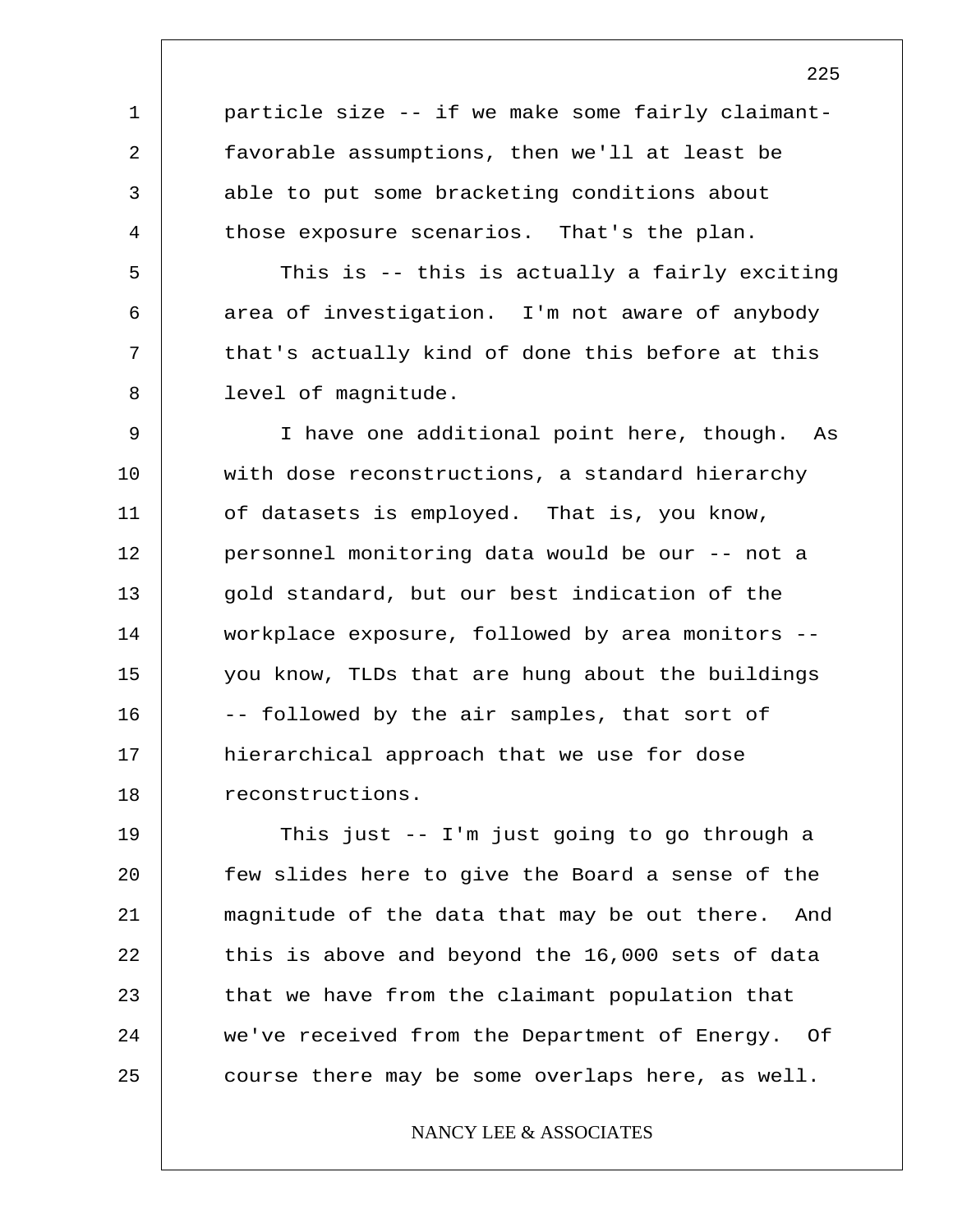1 2 3 4 5 6 7 8 9 10 11 12 13 14 15 16 17 18 19 20 21 22 23 24 25 These are the holdings that the Center for Epidemiologic Research at Oak Ridge Associated Universities has. I've got two slides here. I just did a rough addition. We -- there's over 4,000,000 records of bioassay monitoring results in the possession of Oak Ridge Associated Universities. So for example at the Y-12 facility, external dose -- that's TLD, film badge measurements, there is -- this is all computerized already. This is not going back and pulling stuff out of files. There are 834,000 TLD film badge results. There's a million urine samples from the X-10 facility in ORAU's possession on a computer database right now. Again, I can go through the litany, but you know -- external dosimetry, 330,000 -- 329,000 at K-25; 671,000 urine samples. There's whole body counting information, which if we can -- we can determine to be an accurate estimate of course is a very good indication of what the workers actually were accumulating over the long haul. Insoluble material over a long work period tends to accumulate in the lungs, so if we have, you know,  $100,000$  whole body counts at Y-12 -- is that right? Yeah -- we should be able to come up

## NANCY LEE & ASSOCIATES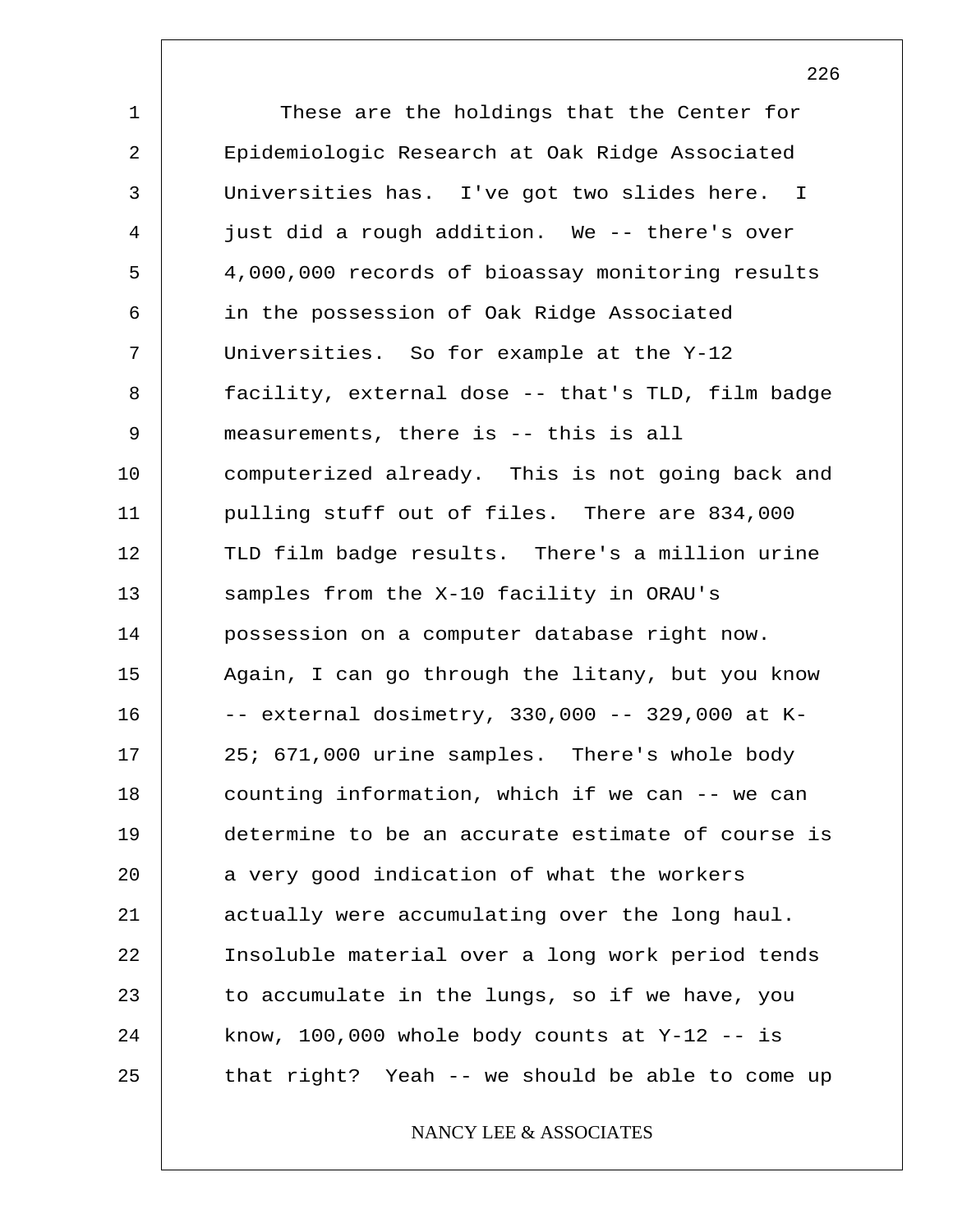with some sort of estimate of the upper limits of exposure.

1

2

3

4

5

And by the way, these values go back to the earliest days of operation of the facilities -- 1950's, 1945, that sort of thing.

6 7 8 9 10 11 12 13 14 15 16 17 18 19 20 21 22 23 24 25 Here again is the last four sites that we have computerized information at ORAU. Savannah River Site, almost 30,000. Mallinckrodt's sort of an interesting mix of information. Much of this was already discussed in our site profile, but some stuff that people might not be too familiar with, there's almost 2,400 breath radon samples. Breath radon analysis was an interesting technique -- not sure it's used too much anymore, but if you breathe in radium, radium eventually decays to radon gas, and so you will be -- if you have a significant body burden of radium, you will constantly be breathing out radon gas. So it's an indirect measurement. If you breathe how much radon gas is in a person's breath, you can infer how much radium is in their body. So given the pitchblende ore that was at Mallinckrodt, there was some concern at that time of what the radium burdens were, so we have breath analyses for that facility -- 5,000 radon

## NANCY LEE & ASSOCIATES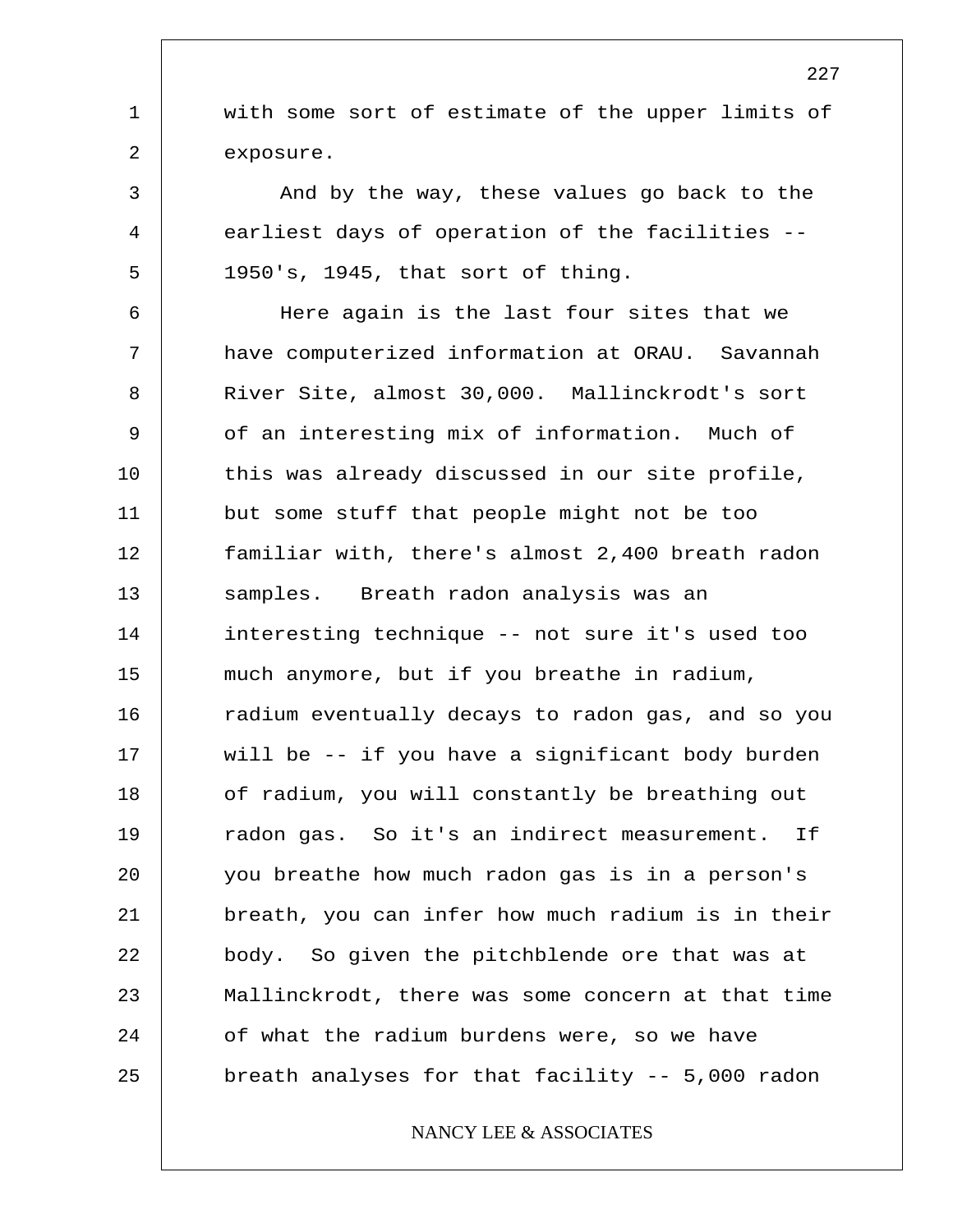1 2 3 4 5 6 7 8 9 10 11 12 13 14 15 16 17 18 19 20 21 22 23 air sample measurements. So a lot of good data out there, already in computerized form. Of course all this data -- these data need to be vetted and validated to make sure that the monitoring technique used gives the -- we have to give the values some sort of credibility. We just can't blindly use these datapoints. That's understood and recognized by us. This is the CEDR resource holdings I mentioned. That's the DOE-funded cite that's out there for the public to use. And not quite as many, not quite as rich a dataset, but they are out there. There is some overlap. A couple of interesting ones that weren't there -- LANL-Zia, maybe, and -- this is the United States transuranic registry where people can -- workers can donate their body to science at the end of their lives and they can either do a whole body donation or a tissue. There are tissue analyses stored here that can be used to evaluate exposures. Now I mentioned that when we -- when ORAU, for the most part, goes out and does data capture

24 25

### NANCY LEE & ASSOCIATES

efforts, they do find individual monitoring data

from various sites. And this is just a listing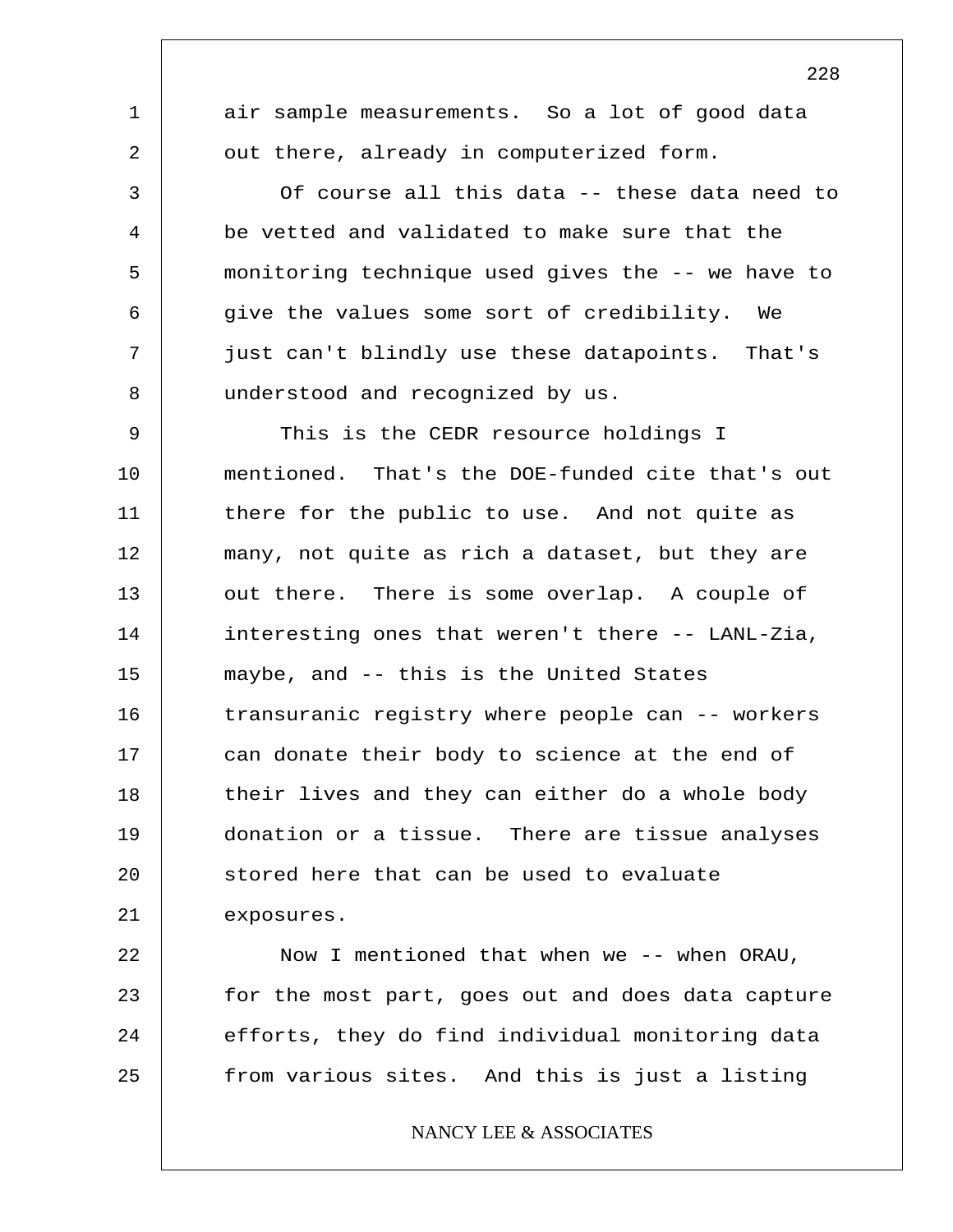1 2 3 4 5 6 7 8 9 10 11 12 13 14 15 of the individual data sheets that were collected from data capture efforts, and this happens to be facilities where we've retrieved film badge or TLD measurements, estimates of external dose. These range from fairly large holdings all the way down to small numbers of measurements at some of these smaller facilities. By and large, a lot of the smaller facilities -- early on these - these film badge measurements were done by the Health and Safety Laboratory of the Department of Energy as part of the AEC back then. And we have some pretty good records, including the original calibration measurements that were done. So these, again, are another source of information for coworker data.

16 17 18 19 20 21 22 23 24 25 These are sites where there were actually bioassay data that were captured in these files, so we do have some. Again, these tend -- a lot of these tend to be AWE type uranium facilities - - Chapman Valve, Hooker Chemical, Ajax Magnathermic -- a lot of these just AWEs. Mound facility is interesting. There's a fair amount of polonium data hanging out there. Okay. That's all of what I (Inaudible) wanted to cover on the coworker data. If there's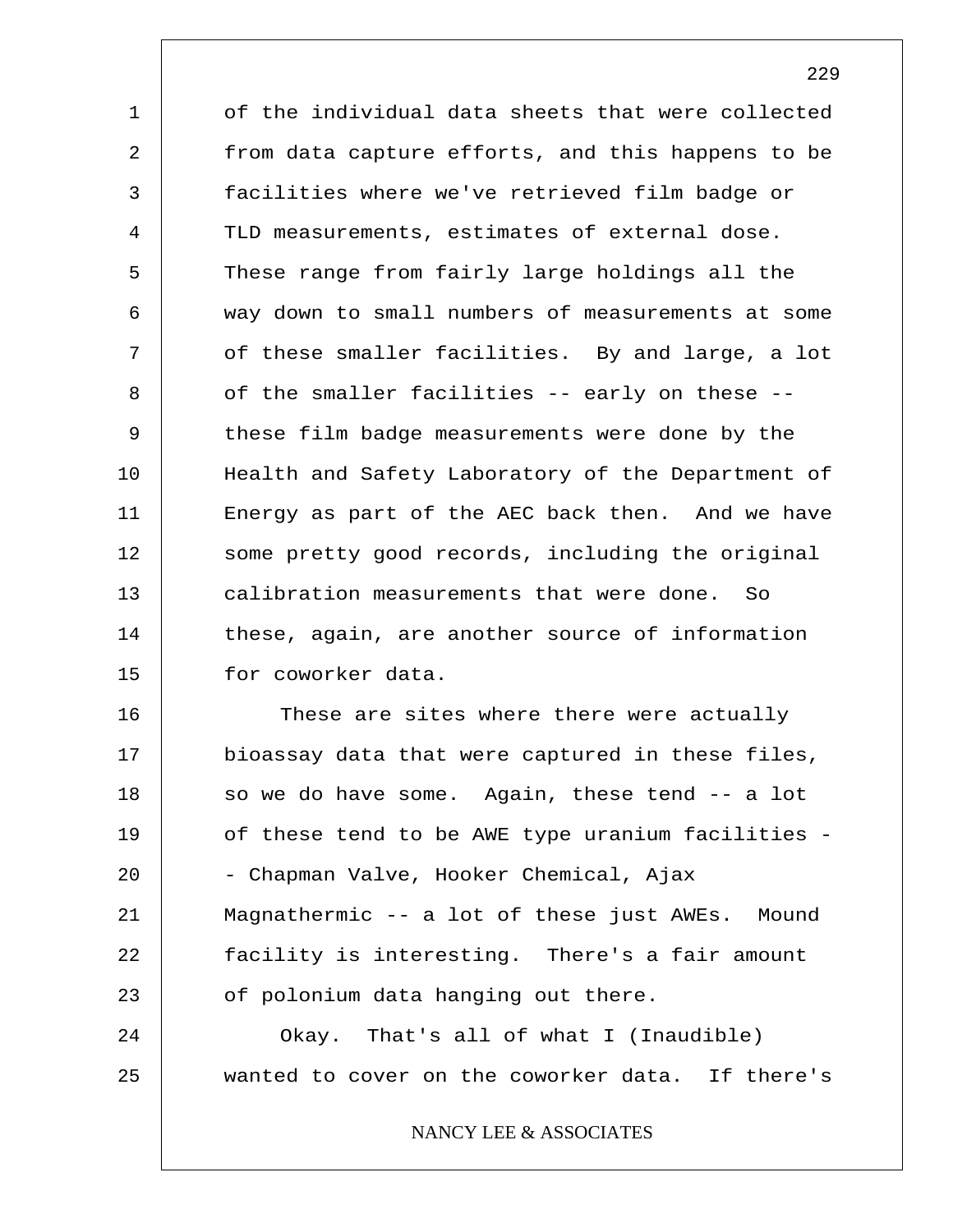1 2 3 4 5 6 7 8 9 10 11 12 13 14 15 16 17 18 19 20 21 22 23 24 25 230 any questions or comments, I'd be more than happy to talk about them. DR. ZIEMER: Dr. Melius. DR. MELIUS: Yeah, I have a few questions. The -- I think I was the one that originally brought some of these issues up regarding this - this database, and so refresh my memory 'cause I -- was a few meetings ago and so forth, but my understanding was that the site profile documents don't necessarily reference everything that you have in the database. Is that -- and... DR. NETON: That's true. That's true. DR. MELIUS: Yeah. So would an individual dose reconstruction that was -- would -- I assume it would reference the database -- it would reference the site profile -- you know, worker X someplace -- and then would also -- if one of these documents were used in their dose reconstruction, would it reference it in the dose reconstruction? DR. NETON: Yeah. Yeah, that's a good point. The Y-12 criticality incident is a very good example of that. We have a Y-12 document. It may mention the criticality accident, but it's not going to go into any elaborate detail because NANCY LEE & ASSOCIATES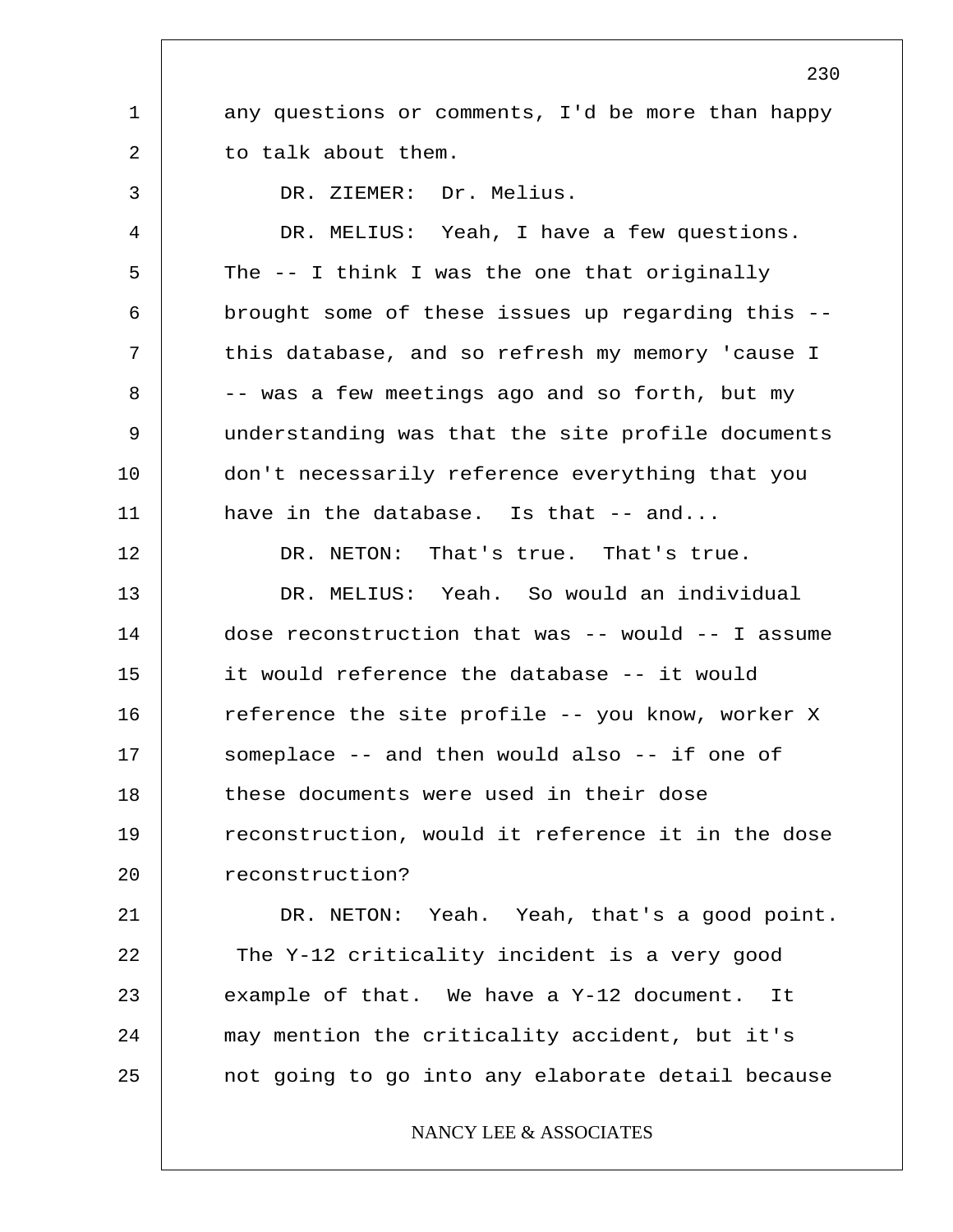1 2 3 4 there's an entire report. And the six or so that we've done, we have referenced the individual report. That's a good example. I can't think of other instances, but...

5 6 7 8 9 10 11 12 13 DR. MELIUS: Would it be helpful in terms of the transparency of the program and maybe dealing with some of these issues regarding questions people have about their individual dose reconstructions to have some sort of public access to a listing of what documents are available, or maybe the short abstract of that - along with that short abstract of that document available to --

14 15 16 DR. NETON: Yeah, I think that's a very good suggestion. We'd talked about that before, I think even.

17 18 19 DR. MELIUS: I just seemed to me with some of the issues that Pete Turcic brought up this morning and  $-$ 

DR. NETON: Well --

20

21 22 23 24 25 DR. MELIUS: -- the questions people have are well, did you look at everything or -- DR. NETON: -- I think abstracting 10,000 documents would be difficult, but publishing a list of the documents that are contained on the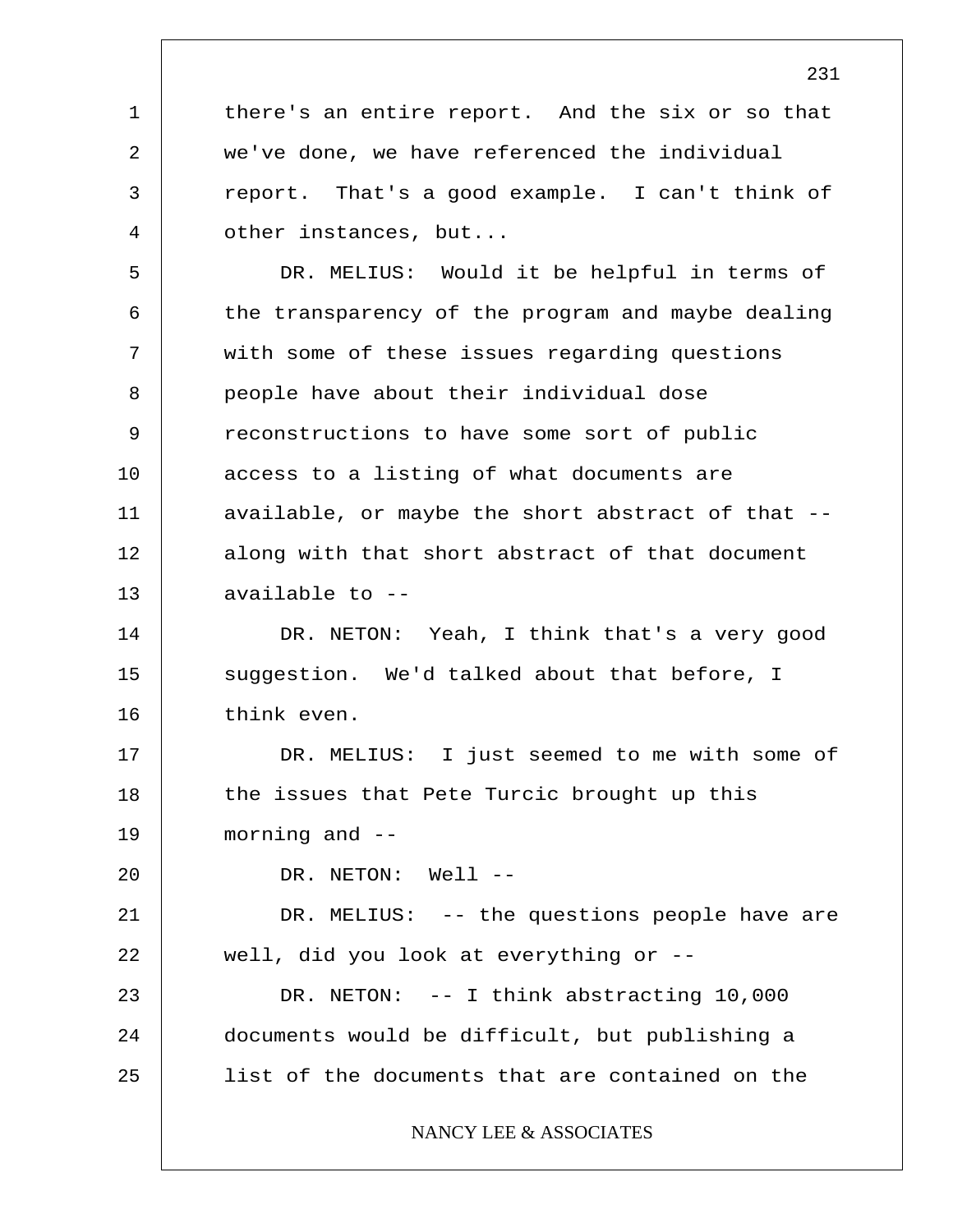1 2 3 4 5 6 7 8 9 10 11 12  $13$   $-$ 14 15 16 17 18 19 20 21 22 23 24 25 web site certainly would -- DR. MELIUS: I thought you already had a brief abstract -- DR. NETON: Well, you're right, there are -- DR. MELIUS: -- from your description. I'm not asking you to do extra work. I was just thinking of would it be helpful -- MR. ELLIOTT: I don't see it as extra work. The dose reconstruction report provides the reference. If the individual claimant or claimants want to see that reference in its entirety, they're entitled to it. We provide it DR. MELIUS: Uh-huh. MR. ELLIOTT: -- upon request. If they want to see the abstract, we'd provide the abstract. If they want to see the whole document, we provide the document. They can do that either by, you know, requesting it of us through the closeout interview process, by e-mail, by a telephone call, or if they want to come into the offices we have a public reading room that they can view those things from. DR. NETON: I agree with that. I don't think putting out a listing of what's on the web site NANCY LEE & ASSOCIATES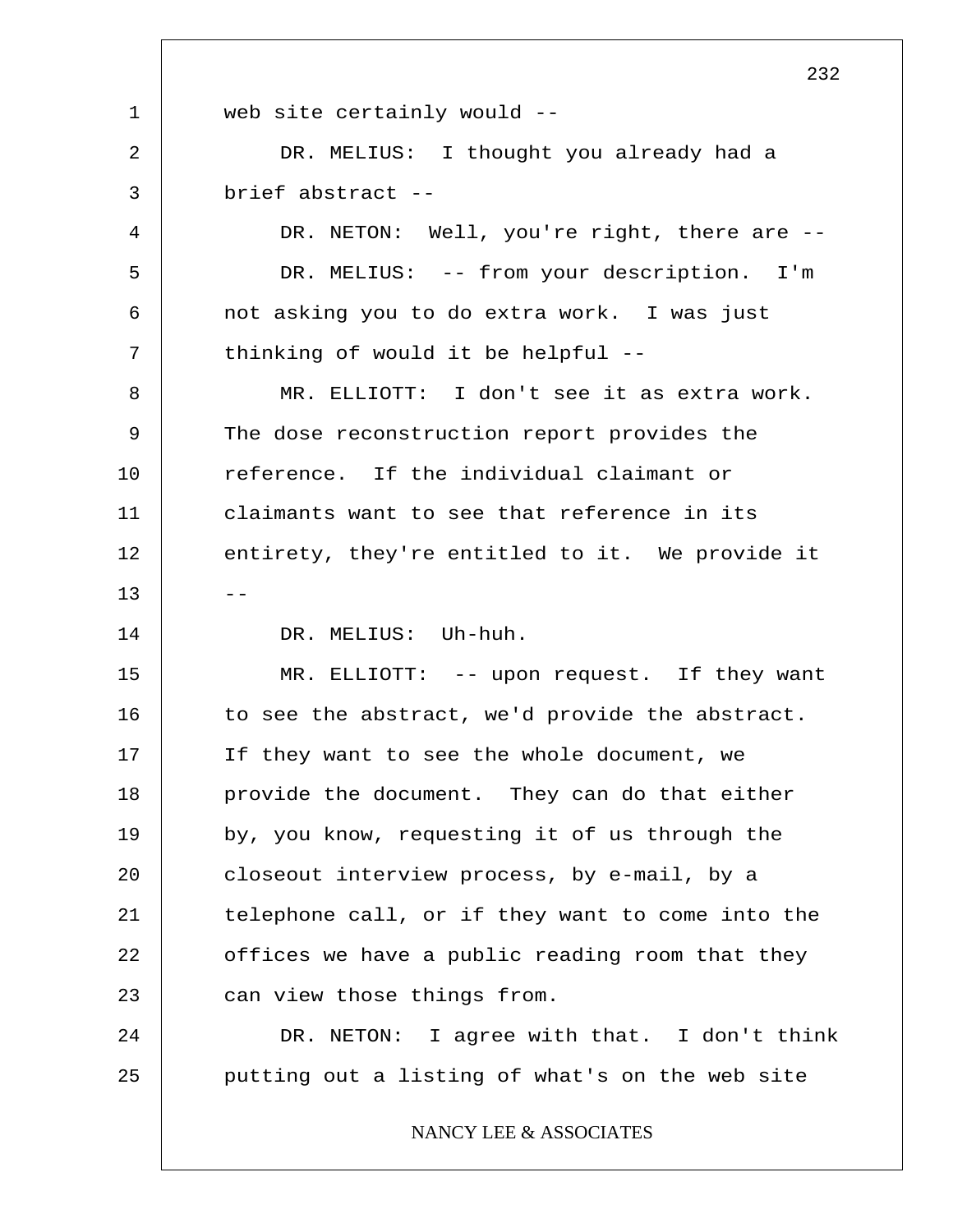1 2 3 4 5 6 7 8 9 10 11 12 13 14 15 16 17 18 19 20 21 22 23 24 25 would be that -- that large of a challenge. And frankly, we -- I talk to claimants a fair amount, and some of the con-- people call up and say are you aware of this document -- it may be easier if they could access the web just to see that we had it and we've already covered it. DR. MELIUS: Yeah. DR. NETON: A lot of these documents that people think are super-relevant may or may not be, it depends on -- DR. MELIUS: No, and there's a danger it could sort of lead to extra work. People think a document should have been used and it isn't. But one would presume that you would have already - you know, when you do the dose reconstruction, that would have -- you know, if somebody (Inaudible) bit knowledgeable about that, so I just think it would help -- DR. NETON: Sure. DR. MELIUS: -- sort of people understand all the work that you're doing on the program. Second question I had was -- I think at the last meeting or the meeting before you brought up that you were working on the construction worker aspect of the site profiles. Where does that NANCY LEE & ASSOCIATES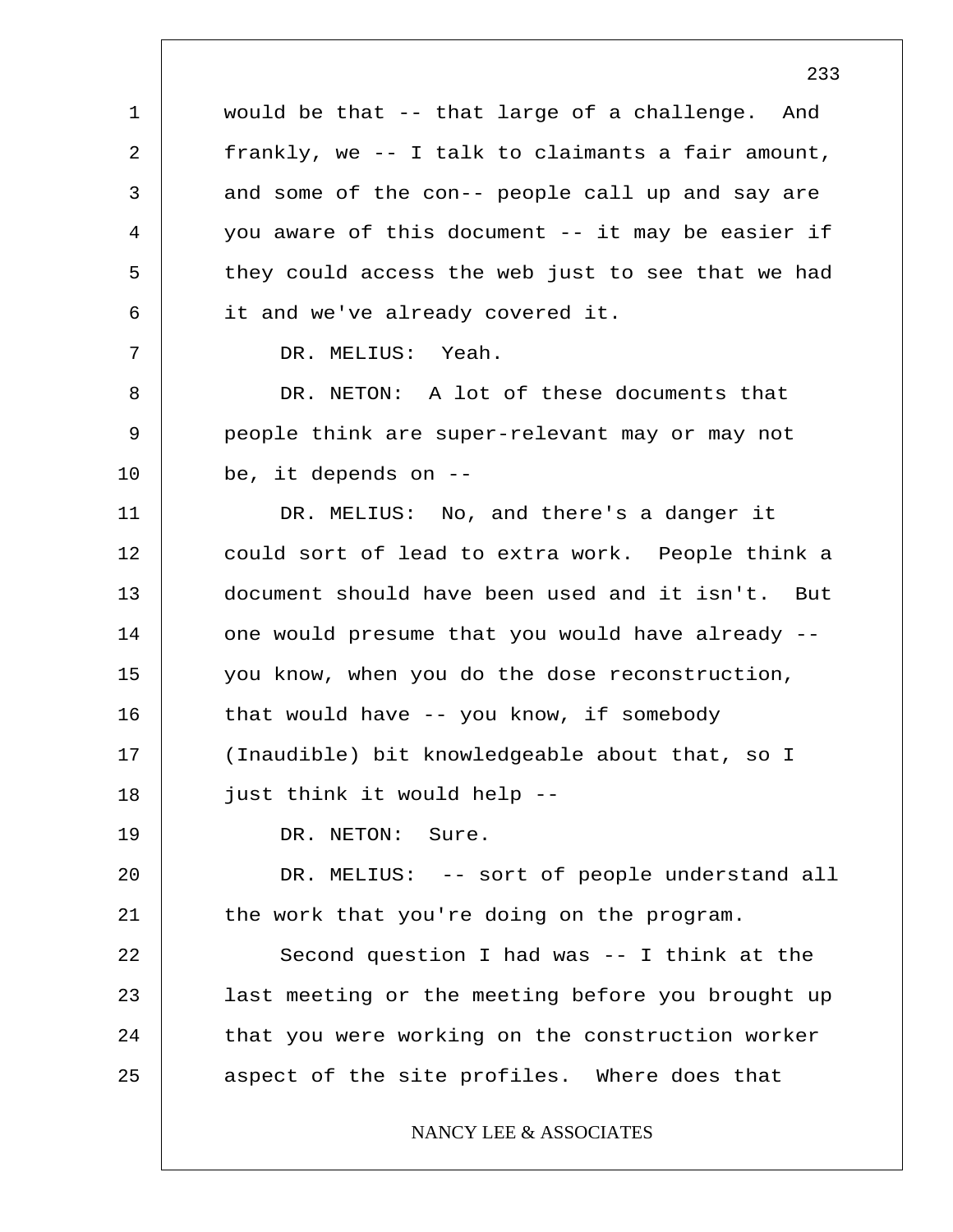stand and how is it affecting the processing of those claims?

3 4 5 6 7 8 9 10 11 12 13 14 15 16 17 18 19 20 21 22 23 24 DR. NETON: We continue to work on the construction worker profile, although admittedly much more slowly than we'd like. We are having a meeting in August at the Savannah River Site that has been organized by some folks -- Knut Ringen is involved in that -- where we're going to meet with construction workers. One of the issues we're having is just trying to get access to some construction workers to work with us a little bit on these issues so that we really do capture the unique exposure characteristics. And it's slower getting us together than we'd like. We have not made a lot of progress. And the reality of that is that that is delaying completion of construction worker claims -- not all construction worker claims. We feel in some cases with construction workers with certain circumstances that we may be able to complete them using either some maximizing assumptions - if they were in facilities where we feel comfortable with the exposure characteristics, we'll do that.

25

1

2

DR. MELIUS: Yeah, it's just that -- I mean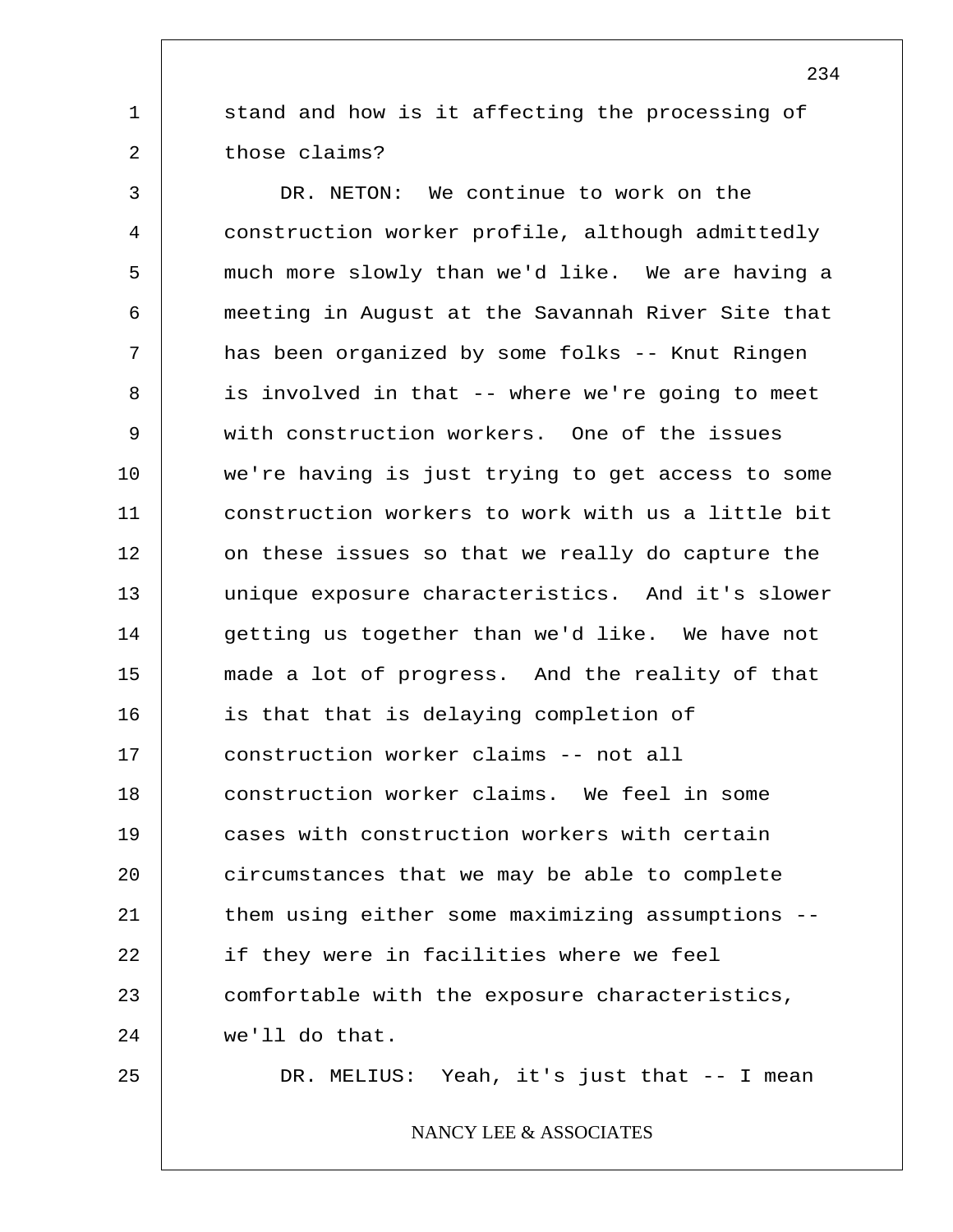1 2 3 4 5 6 7 8 9 10 11 12 13 14 15 16 17 18 19 20 21 22 23 24 25 it's just very hard to evaluate that until you've looked at the other, and what's going to be in this site -- construction worker site profile. DR. NETON: Right. I think I fleshed out the last Board meeting that general topics are going to be covered, but reality is we have not gone very far. DR. MELIUS: Third is more of a technical question. It may be something for a future presentation, but to me, with this issue with the coworker data is -- a lot of the issue is sort of what uncertainty do you assign to that extrapolation or the use of that thing. And if I recall right, I think it was in Rocky Flats we had some testimony about -- at least in some of the processes there, I think it was some of the plutonium exposures, where coworker data wasn't a very good predictor or -- of -- you know, two people doing similar processes standing side by side or close to each other, it was not, so -- DR. NETON: That's a good point. I think very rarely would we use side-by-side exposures. We would tend to use a distribution. DR. MELIUS: Right. DR. NETON: And I'm going to talk a little NANCY LEE & ASSOCIATES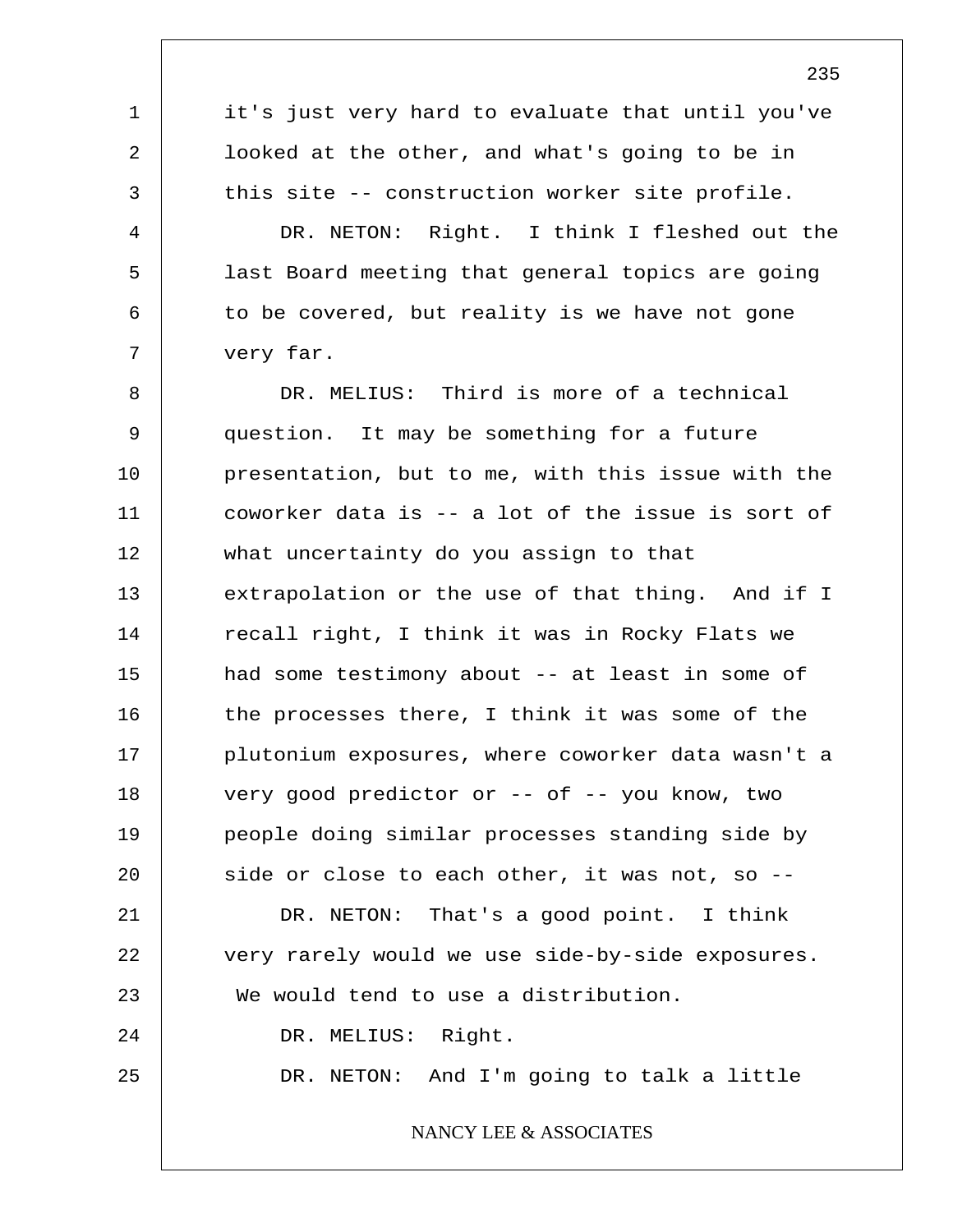1 2 3 4 5 6 7 8 9 10 bit about that tomorrow, how we're assigning uncertainty to some of these things. You know, we try to craft the distribution and it'd be nice to match job categories, job titles. Reality is that we don't have that for many of the claimants. Then we end up developing these larger distributions where we put in a fair amount of uncertainty to accom-- we believe, to accommodate the lack of knowledge -- our lack of knowledge.

11 12 13 14 DR. MELIUS: My final question's on the site meetings that you're holding. Have you thought about holding any of these meetings earlier on in the process?

15

DR. NETON: Yes.

16 17 18 DR. MELIUS: I guess I think -- particularly the Linde site, where there was a fair amount of comment up at the Buffalo meeting that --

19 20 21 22 23 24 25 DR. NETON: Yes, that's a good point. We actually end up sort of tailoring when we visit the site based on the individual needs. Some sites want us to come later in the process. They'd like to have a document that they've reviewed and they can comment on it. It's easier to form comments if you've got something to read.

NANCY LEE & ASSOCIATES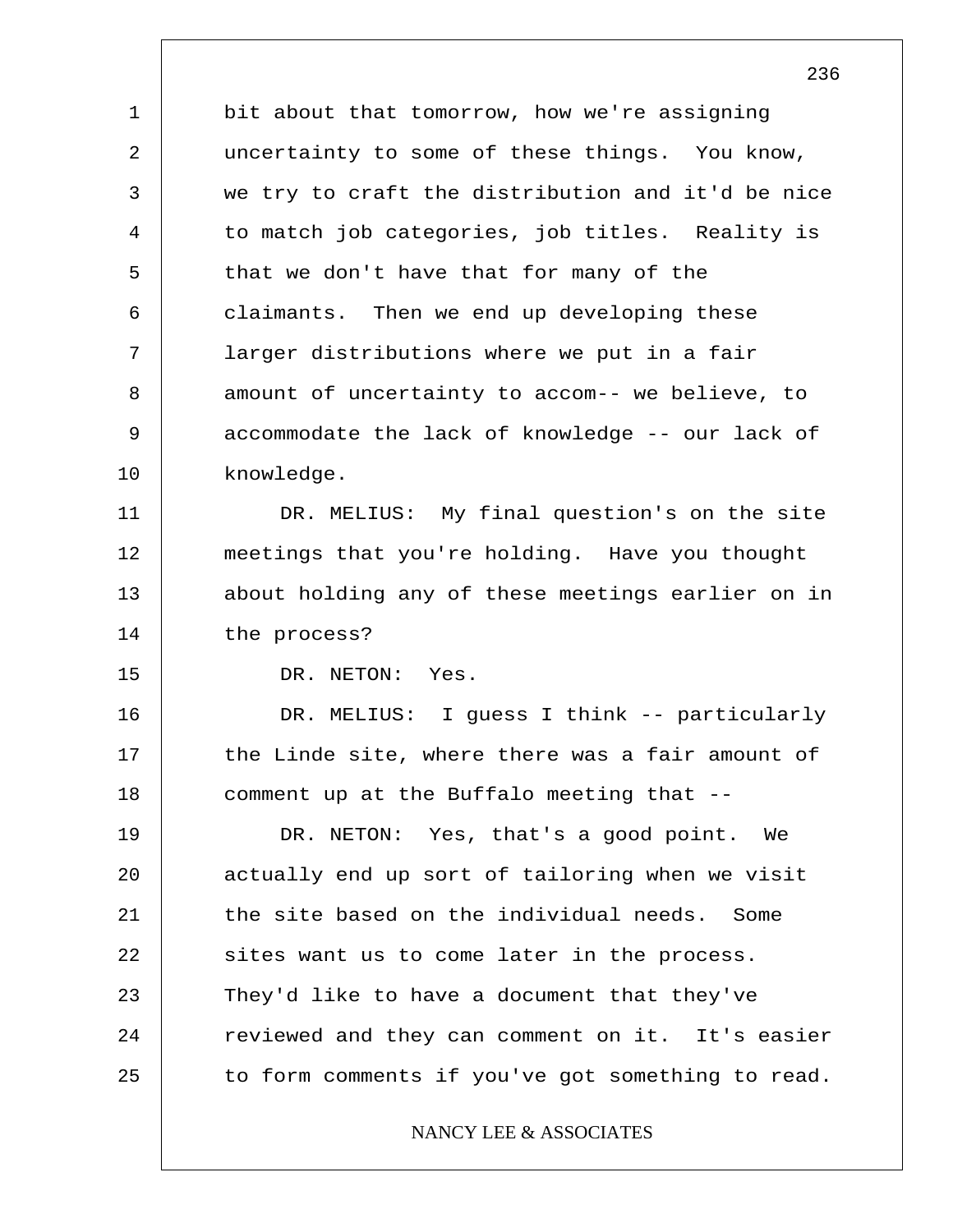Some sites would rather have us come in at the very front, and Linde I think is probably a good example of that, that would like us to come there and capture their story before we go too far down the line. So it really varies depending on the site.

DR. ZIEMER: Thank you. Roy?

1

2

3

4

5

6

7

8 9 10 11 12 13 14 15 16 17 DR. DEHART: Perhaps you could remind us about how you take the recommendations, the concerns from the various sites and incorporate into the site profile. For example, while we were at Hanford there was considerable discussion, and this was followed by a letter - a multi-page letter from one of the union activities. How do you use those concerns expressed in that letter in looking over the site profile, adapting it if necessary?

18 19 20 21 22 23 24 25 DR. NETON: Several ways we do that. In the cases where organized labor folks would provide us a fairly detailed document, that is passed over directly to the site profile team for evaluation and possible use in modification of the profile itself. Again, these are living documents, we like to say, where the book is never closed. If there's something there that

NANCY LEE & ASSOCIATES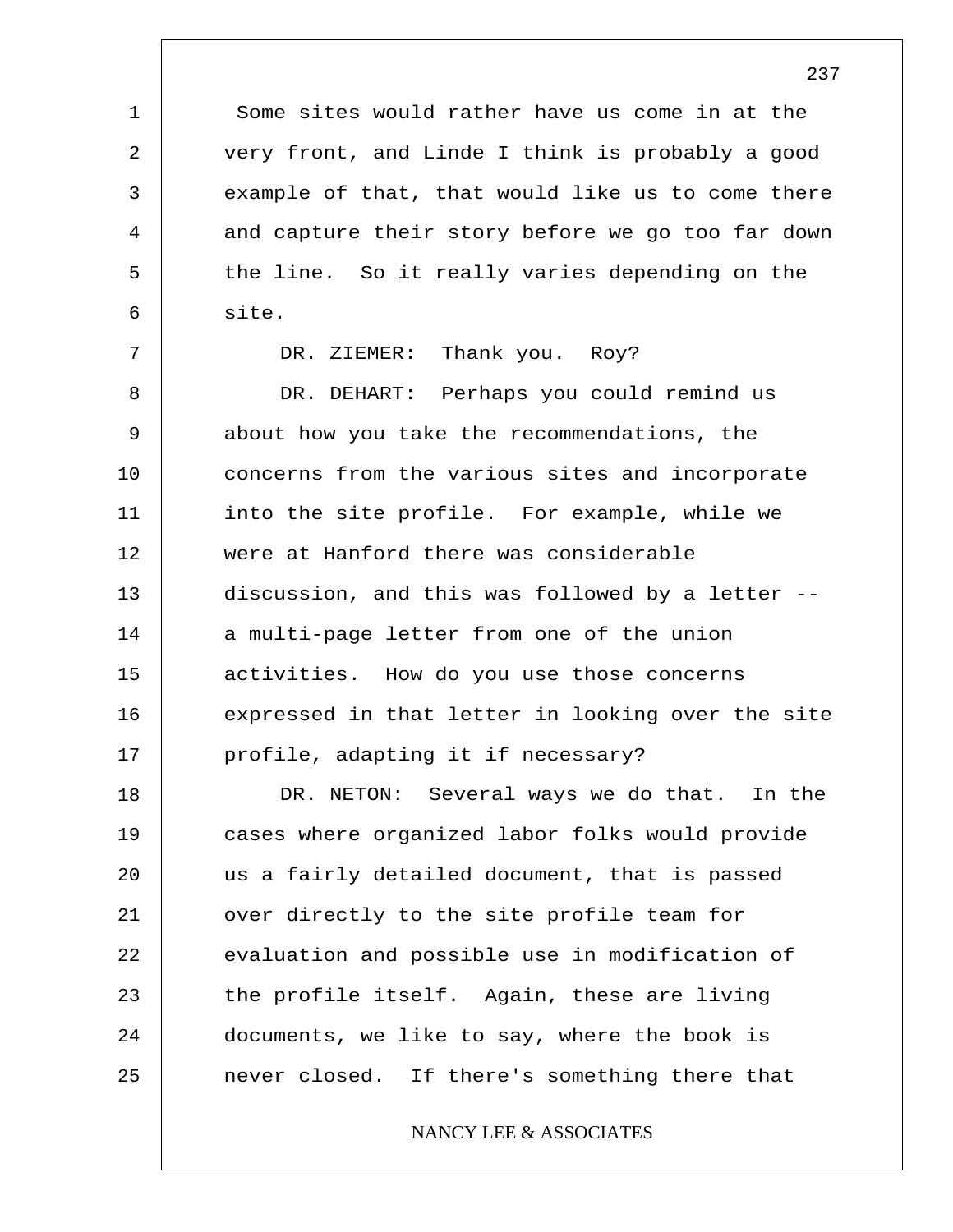really casts doubt on what we've done and the generosity that we thought we put in there, we'll put it in.

1

2

3

4 5 6 7 8 9 10 11 12 13 14 15 16 17 18 19 20 So for instance, the Hanford site that you mentioned -- is it Ed Skolsky\* I think, Dick - help me out, Ed Skolsky is Hanford or no? Well, no, he's  $-$  he's not  $-$  we  $-$  we fed that through the loop and they're actively -- there's been meetings held on these issues and we will get them back into the profile, and also feed back to the people that originated the document what - what we found. When we post these minutes, we also want to get back to the workers -- you know, when we have verbal comments, even -- so we've constructed a database. There's a database that exists now of all the concerns that we've captured at all the meetings we've had. So it is out there. We can track and trend common themes, issues, that sort of thing. And we're working hard to address those things.

21 22 23 24 25 Is it going as fast as we'd like? Probably not, but we haven't forgotten. And I mean Bill Murray at the helm over in ORAU, I know he's a tiger on this. We meet very frequently to figure out how best to address these comments. I don't

NANCY LEE & ASSOCIATES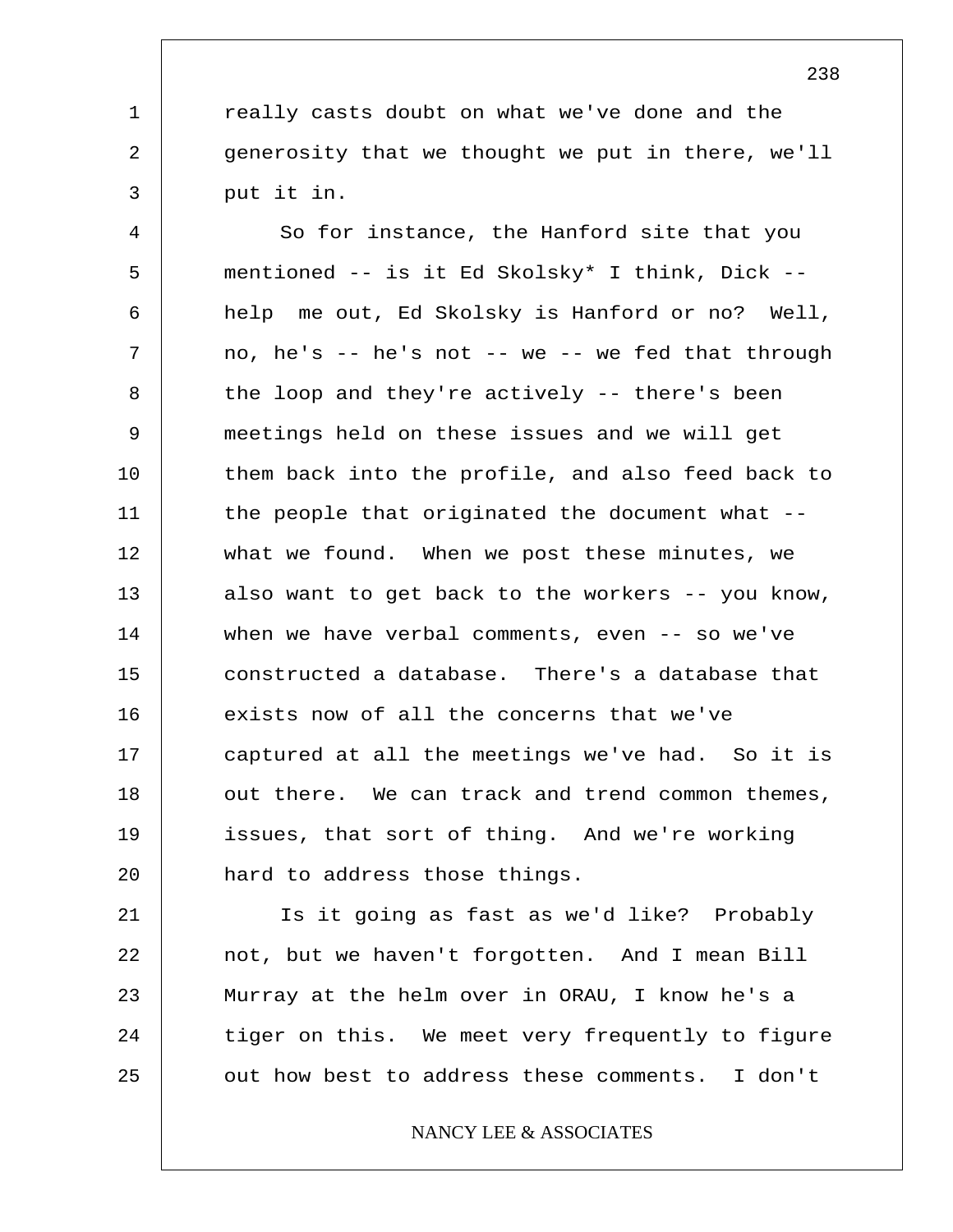know what else to say.

1

2

DR. ZIEMER: Mark?

3 4 5 6 7 8 9 10 11 12 13 14 15 16 17 18 19 20 21 22 23 24 25 MR. GRIFFON: Jim, I'm just curious, if - along the line with the coworker data, I'm just curious, given our discussions with the case selection process and the variables that you have in the database for your individual claims -- I mean it doesn't seem to me that some of the key variables to linking workers are even being collected in your claims files. So -- so I'm curious how your -- DR. NETON: I'm not sure what you --MR. GRIFFON: -- established cowork-- for example, job -- job category. Right now you don't have that as a -- a searchable field. DR. NETON: Right. Yeah, when I was talking about the job categories and stuff, those are - those are typically more present in the epidemiologic databases. I mean you'll -- you know, they go to a great extent in epi studies to -- you know, laborers, you know, administrative folks and that sort of -- that's what I was really referring to. MR. GRIFFON: So you're going to go -- you're going to rely on those?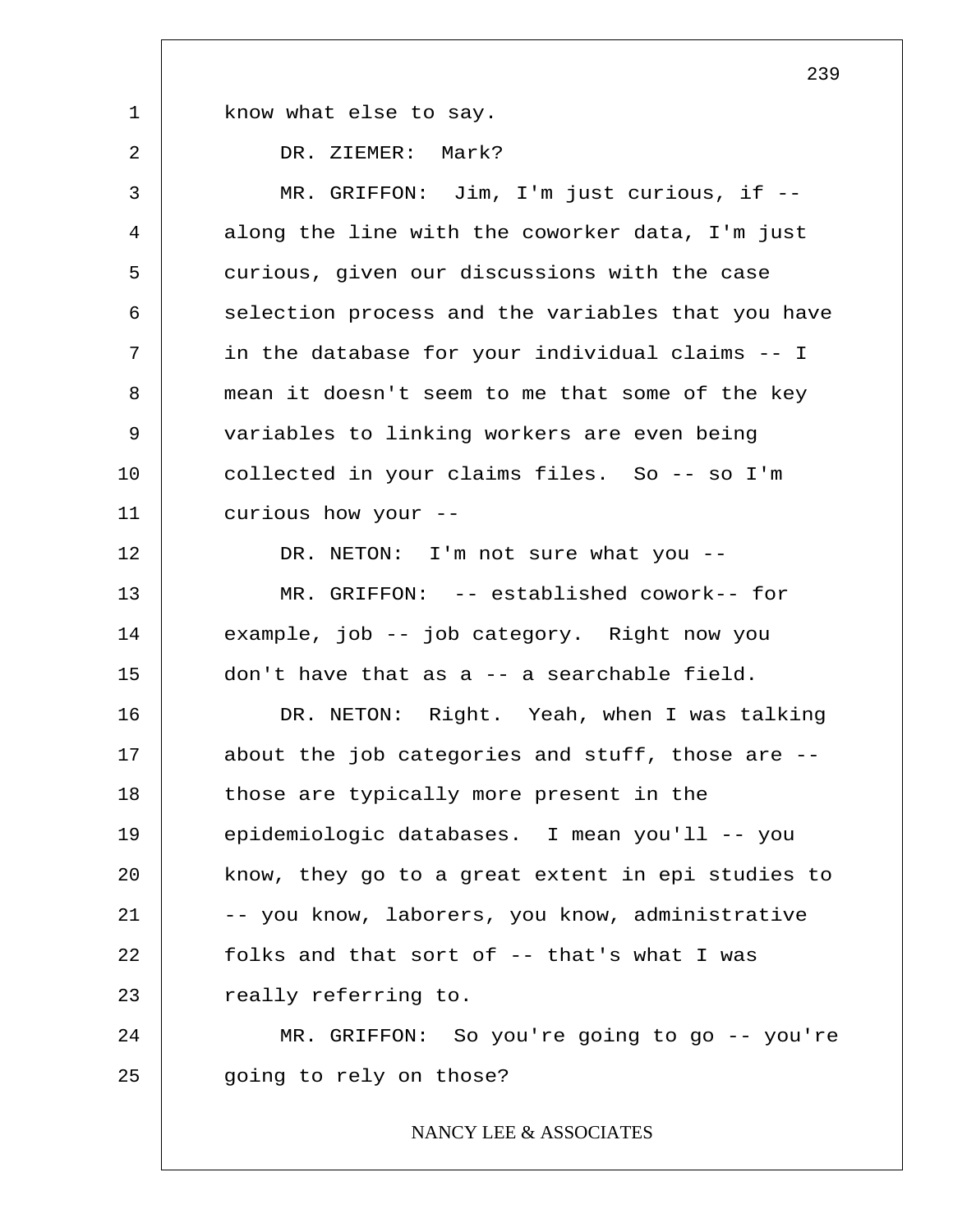1 2 3 4 5 6 7 8 9 10 11 12 13 14 15 16 17 18 19 20 21 22 23 24 25 DR. NETON: We're going to rely on those. You're right, though. With the 16,000 that we've had in-house where we've keyed them, we don't have the linkages in place at this point to track those -- those datasets. MR. GRIFFON: And I'm just wondering, even at the -- I mean I don't think you capture anything sort of at the sub-facility levels as far as where they worked within the -- just thinking of the way these things -- DR. NETON: Right, they're not -- they're not captured discretely, but you know, these are certainly searchable fields. As you know, doing this kind of work, though, you would have to envision up front some categorization that would work, and there are any number of ways to characterize a facility. Some people call it plant one, some people call it the green salt factory. You know, so to categorize that within our own database is actually more work than we've been willing to take on at this point. I think that's all I can say. Ideally, that would be the best way to go. DR. ZIEMER: Okay. Further questions, comments? NANCY LEE & ASSOCIATES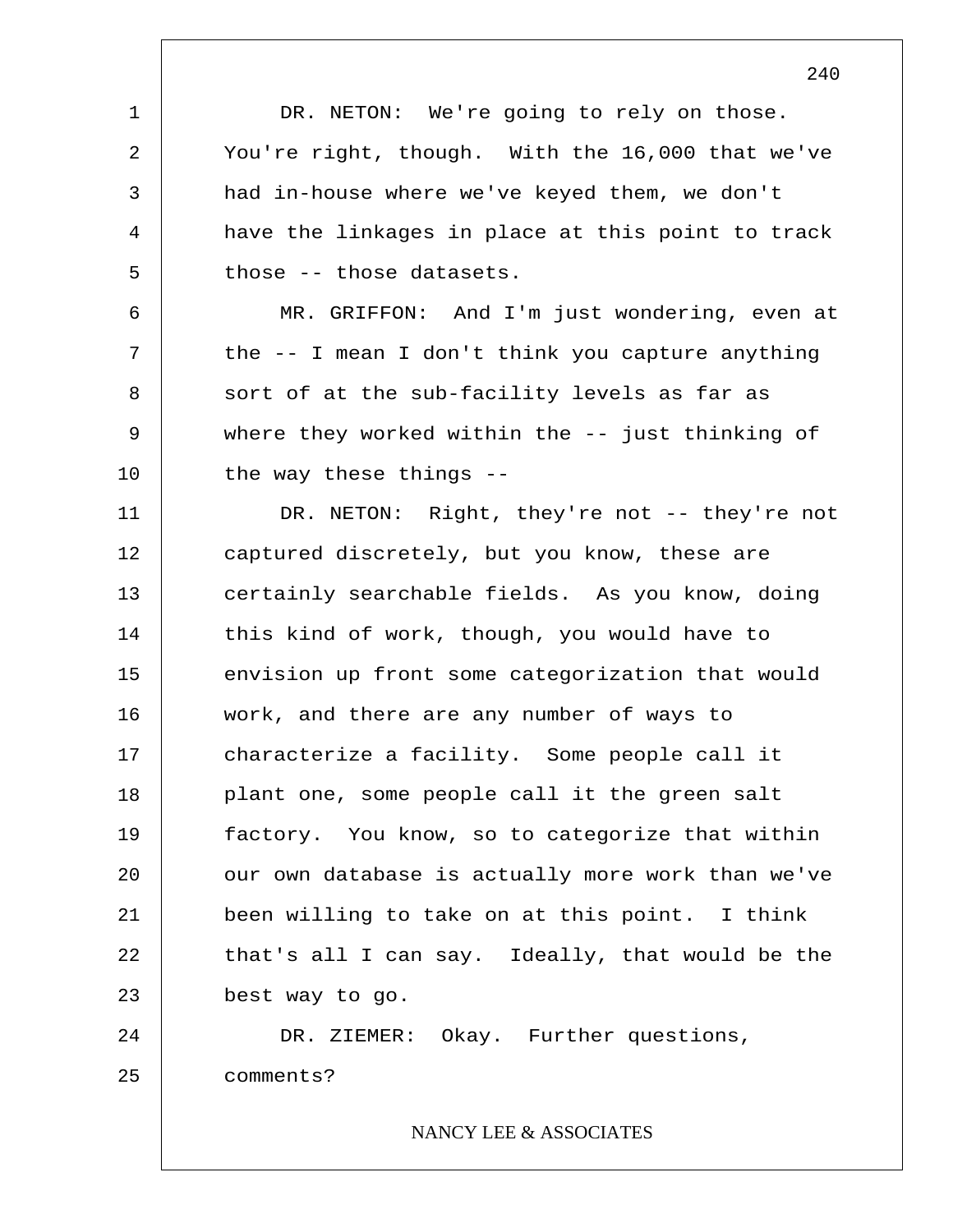|             | 241                                               |
|-------------|---------------------------------------------------|
| $\mathbf 1$ | (No responses)                                    |
| 2           | DR. ZIEMER: Thank you, Jim. Appreciate that       |
| 3           | input. We're going to recess now for a bit and    |
| 4           | we'll reconvene this evening at 7:00 p.m. for our |
| 5           | public comment session. Thank you very much.      |
| 6           | (Whereupon, a recess was taken to 7:00 p.m.)      |
| 7           | INTRODUCTION                                      |
| 8           | DR. ZIEMER: Ladies and gentlemen, welcome to      |
| 9           | the evening session of the Advisory Board on      |
| 10          | Radiation and Worker Health. This is the public   |
| 11          | comment portion of today's meeting. We're         |
| 12          | pleased to have many members of the public here   |
| 13          | with us this evening.                             |
| 14          | My name is Paul Ziemer. I serve as Chairman       |
| 15          | of this Board. In a moment I'm going to           |
| 16          | introduce the other members. I would like to      |
| 17          | make a couple of announcements.                   |
| 18          | First of all, we ask that everyone in             |
| 19          | attendance today register your attendance with us |
| 20          | in the registration book at the doorway. Many of  |
| 21          | you have already done that, but this includes     |
| 22          | everyone -- Board members, government staff       |
| 23          | people, members of the public. If you would       |
| 24          | please register your attendance, if you've not    |
| 25          | already done that.                                |
|             |                                                   |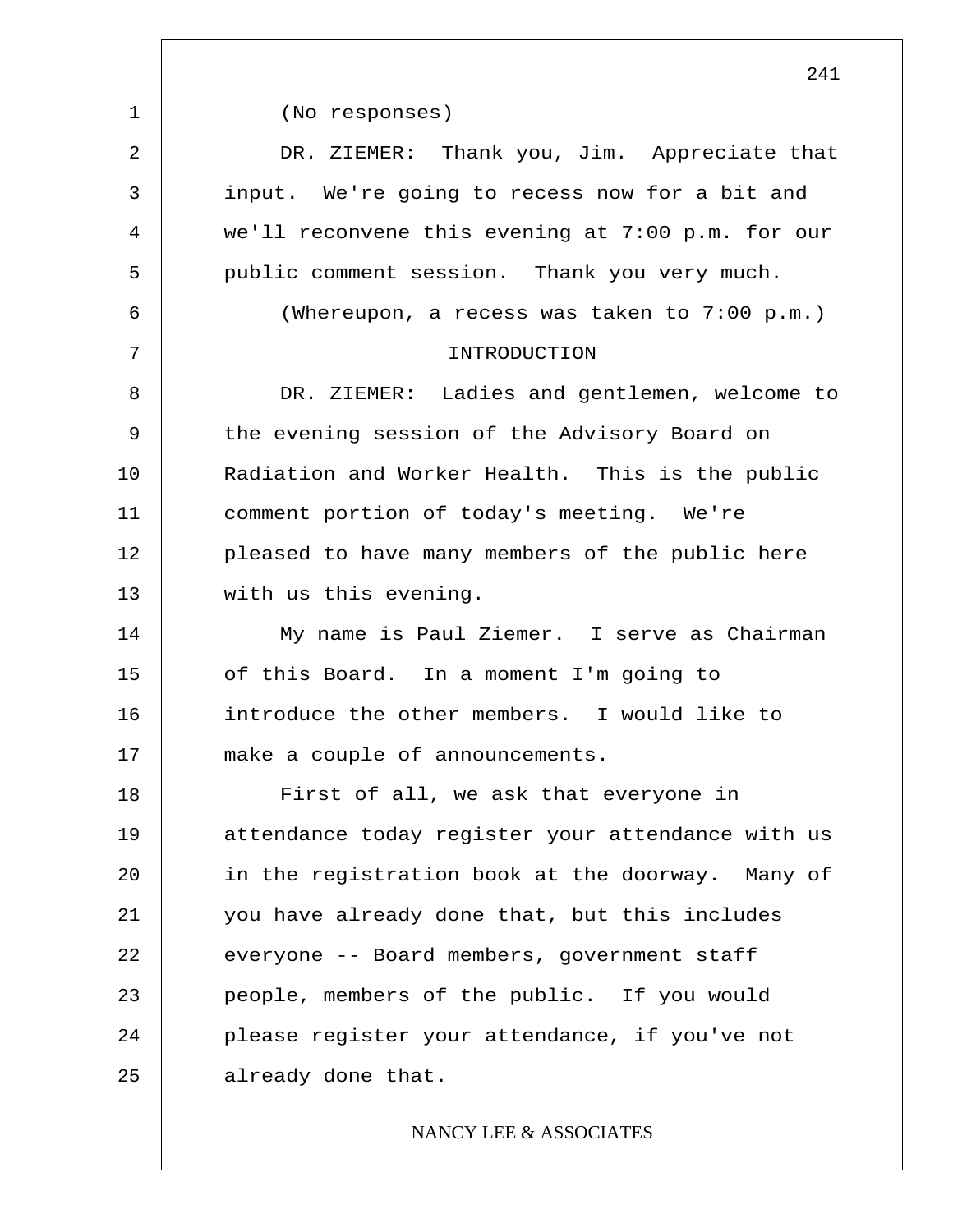Those of you who wish to speak this evening, to address the Board, we ask that you also sign up in the sign-up book. Some have already done this. But if you do wish to speak and haven't already signed in the book, please do that in the next minutes so we have some idea of how many individuals will be speaking this evening.

1

2

3

4

5

6

7

8 9 10 11 12 13 14 15 16 Before we actually open the floor for public comment, I thought it might be useful if I took a few moments to acquaint those of you here in Idaho, those members of the public who may not be as familiar with the operation of this Board, to tell you a little more about what we do so that you don't misunderstand what we are able to do and what we are not able to do. So with that, let me proceed.

17 18 19 20 21 22 23 24 25 This particular program that we're involved in actually involves a number of Federal agencies. These are listed here -- the Department of Labor, Department of Health and Human Services, Department of Energy, and of course the Secretaries of each of those are the key people that are -- as well as the Attorney General -- that oversee this particular program, the Energy Employees Occupational Illness

NANCY LEE & ASSOCIATES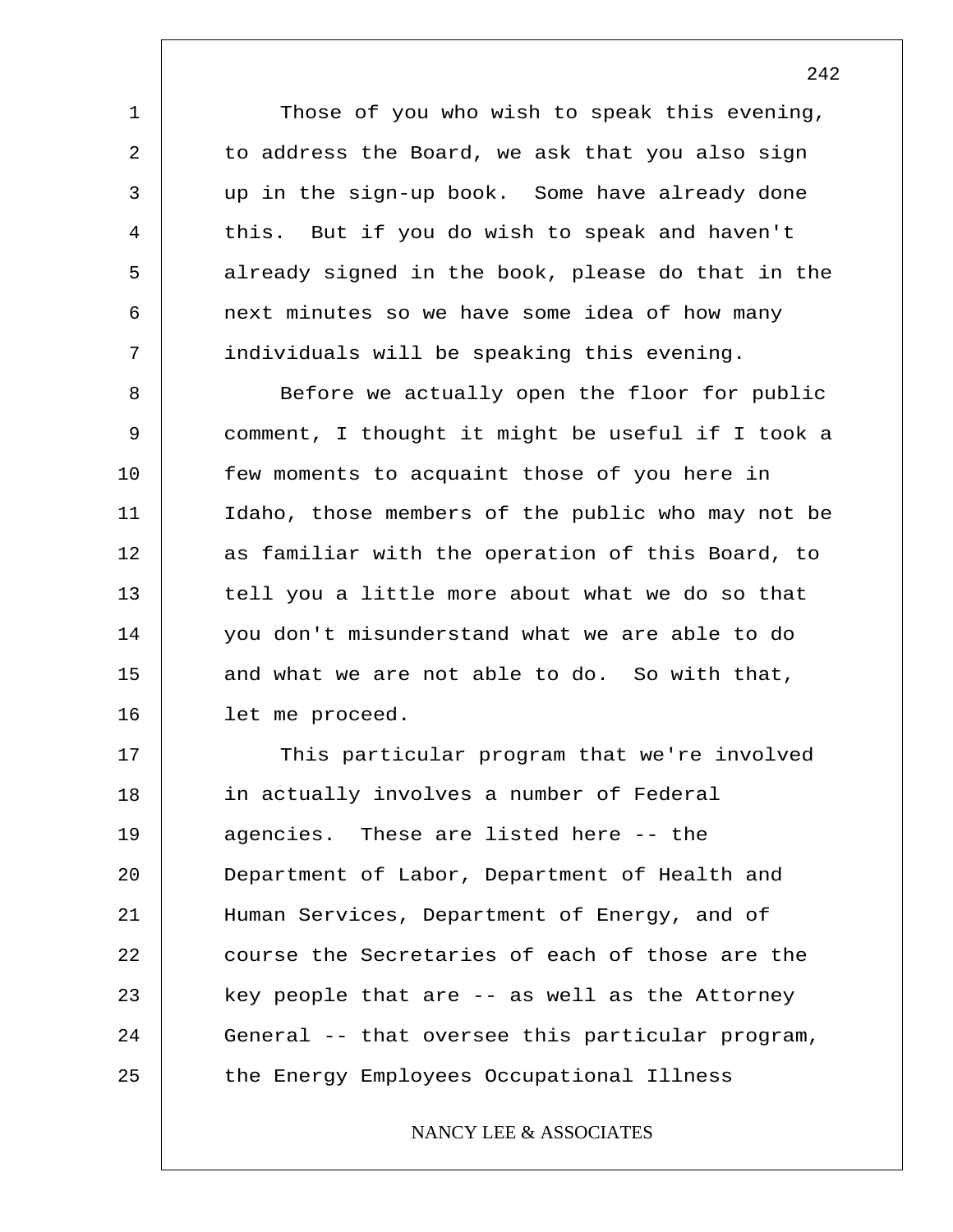Program.

1

2 3 4 5 6 7 8 9 10 11 12 13 This Board, by statute, consists of up to 20 members. We actually do not have 20. The full Board is here before you. These individuals have all been appointed by the President of the United States. The statute calls for the membership of this Board to be made up of a variety of people with different backgrounds, as you see indicated here. These are the words from the statute, the representatives from these various groups: the affected workers or their representatives, and others from the scientific and medical communities.

14 15 16 17 18 19 20 21 22 23 24 25 Now in addition to my position as the Chair, let me introduce the others. Our Designated Federal Official is Larry Elliott -- and I'll ask each of these -- they have a placard, but if you wonder who's who, here they are, and their titles are indicated here for you to see; Dr. Henry Anderson, Antonio Andrade, Roy DeHart, Richard Espinosa, Michael Gibson, Mark Griffon, James Melius, Wanda Munn, Leon Owens -- Charles -- oh, Leon isn't here; I'm sorry, Charles Leon Owens, who goes by Leon -- Robert Presley and Gen Roessler. So these are the members of the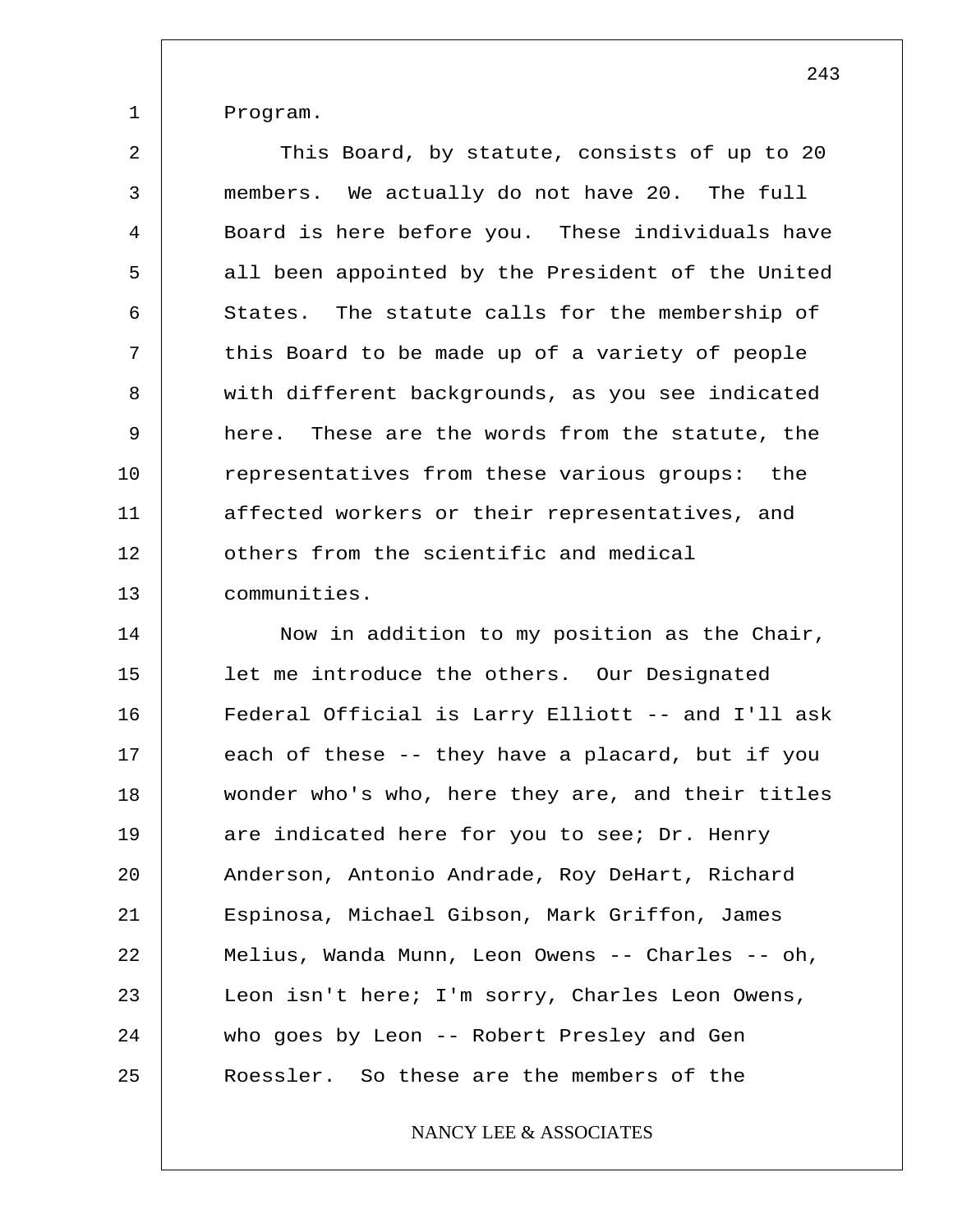Advisory Board.

1

2 3 4 5 6 7 8 9 10 11 12 13 14 15 So what is it that this Board is responsible for? And here is the information, again pretty much quoting from the statutes. We're responsible for advising the Secretary of Health and Human Services, and we are an Advisory Board, and our advice goes to the Secretary of Health and Human Services. And that advice takes three parts, advising on the development of some guidelines -- and those guidelines have been developed. The one guideline has to do with what's called probability of causation, which is the idea of is it more likely than not that a cancer was related to the individual's radiation exposure.

16 17 18 And then advising on the guidelines for dose reconstruction. Those guidelines are in place and have been published in the Federal Register.

19 20 21 22 We have some responsibility on evaluating the validity of the dose reconstructions that are being done by NIOSH, and that is a sort of audit function which we have underway.

23 24 25 And then finally we are to be involved in the determination of whether or not there are individuals who should be added to what are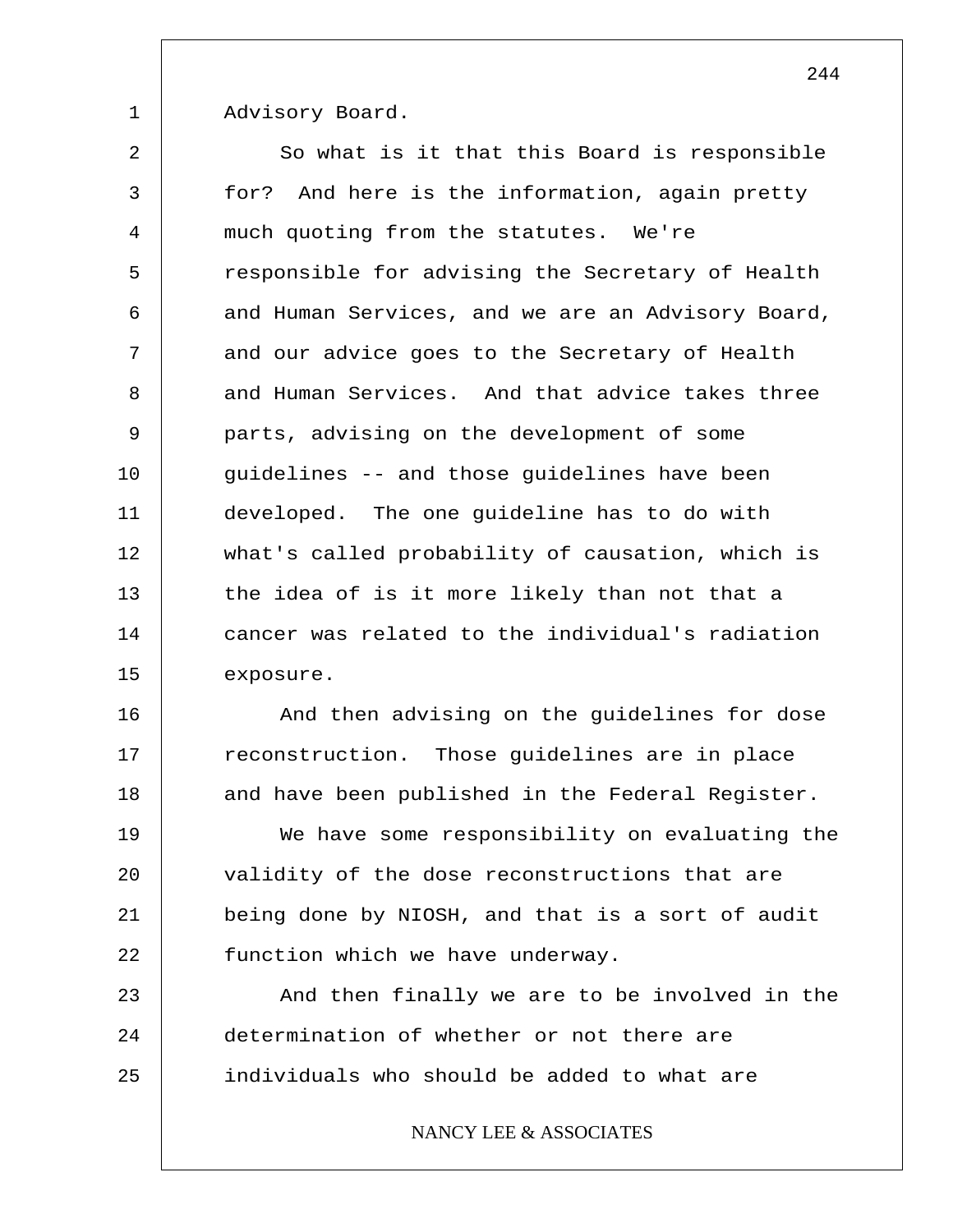called -- or what is called the Special Exposure Cohort. There are guidelines on this that were recently published, and there are petitions now that are coming into the system, as it were, on the Special Exposure Cohort. The Board then will review those and have advice on those particular petitions.

1

2

3

4

5

6

7

8 9 10 11 12 13 14 15 16 17 18 19 20 21 22 23 24 So that is what the Board is responsible for. We do not do the dose reconstructions. We do not adjudicate the findings. We are not a board of appeals. We -- we do like to get feedback from people. We do like to learn of your experiences insofar as they help us understand how the system is working or not working. And I know many of you -- and our experience has been, as we've talked to groups around the country at various sites, people do have their stories to tell us. And as I say, we don't get involved - the Board does not get involved in your case, but whatever you tell us may help us understand what may be working or not working in the system. So you're welcome to tell us your story -- or any other observations you wish to make. We're not necessarily here to answer

25 questions. We're here to listen. So we are here

NANCY LEE & ASSOCIATES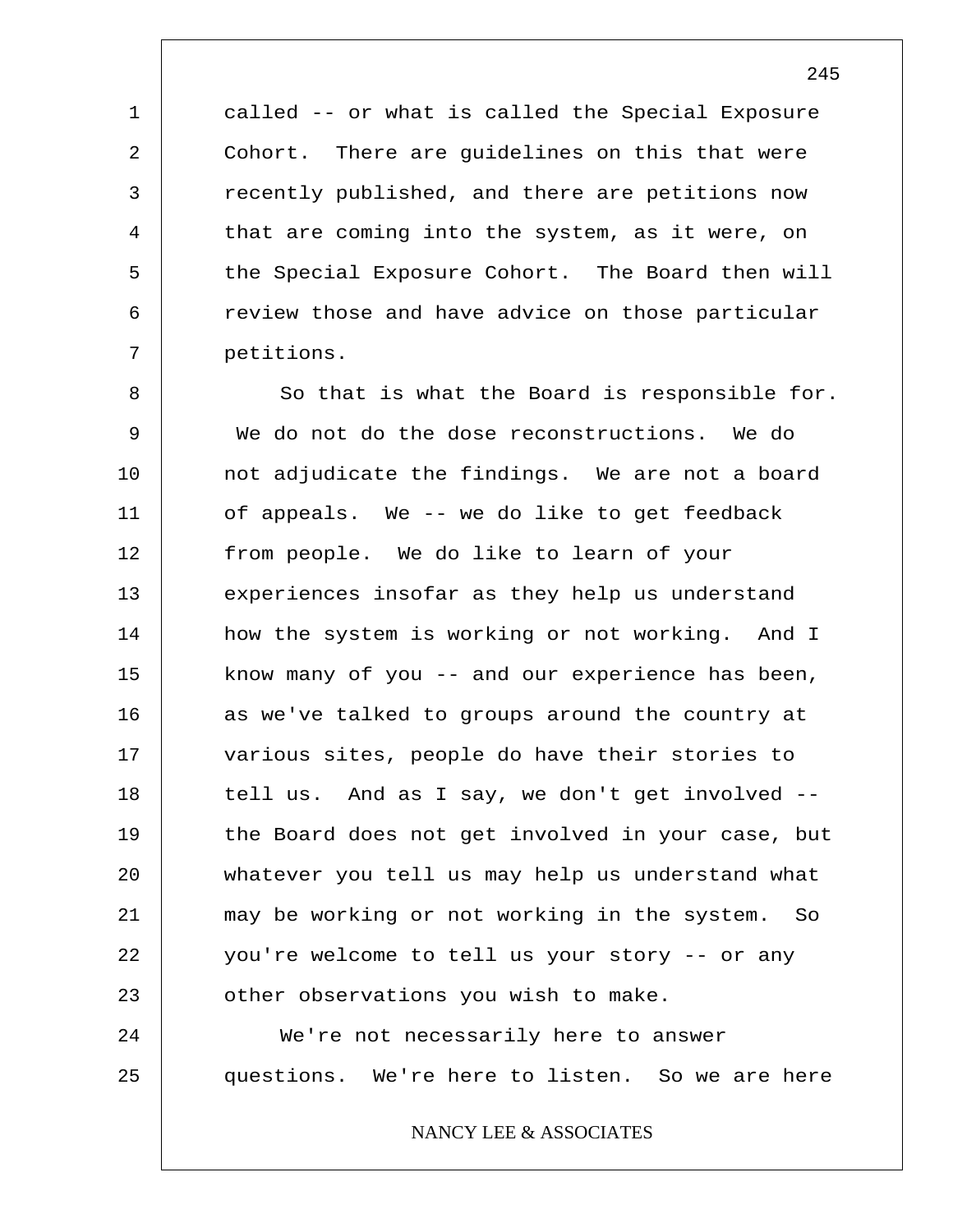just to hear what you have to say. If you have questions about your particular claim, if you have a claim, we do have an individual here -- Lynda Brandal is here this evening and she is the public health advisor for the program, and Linda is going to be back at the table back there at some point. And if you have specific questions on a claim, she will be the one to direct you to get what information you need.

1

2

3

4

5

6

7

8

9

14

10 11 12 13 Also, the Department of Labor has a table - many of you saw it when you came in -- near the entrance that has other information about the program that you might find helpful.

### PUBLIC COMMENT

15 16 17 18 So with that as background, we'll proceed to the public comment portion of the meeting. I'm going to return to my seat and get the list of those that have decided they would like to speak.

19 20 21 22 23 24 25 Now I should also tell you that there are a lot of folks that sort of want to speak, but they don't want to go first. But it's sort of like getting olives out of a jar. You know, the first one -- once you get it out, the rest come pretty easily. So we're going to get the first speaker going, and if you then change your mind, it's not

## NANCY LEE & ASSOCIATES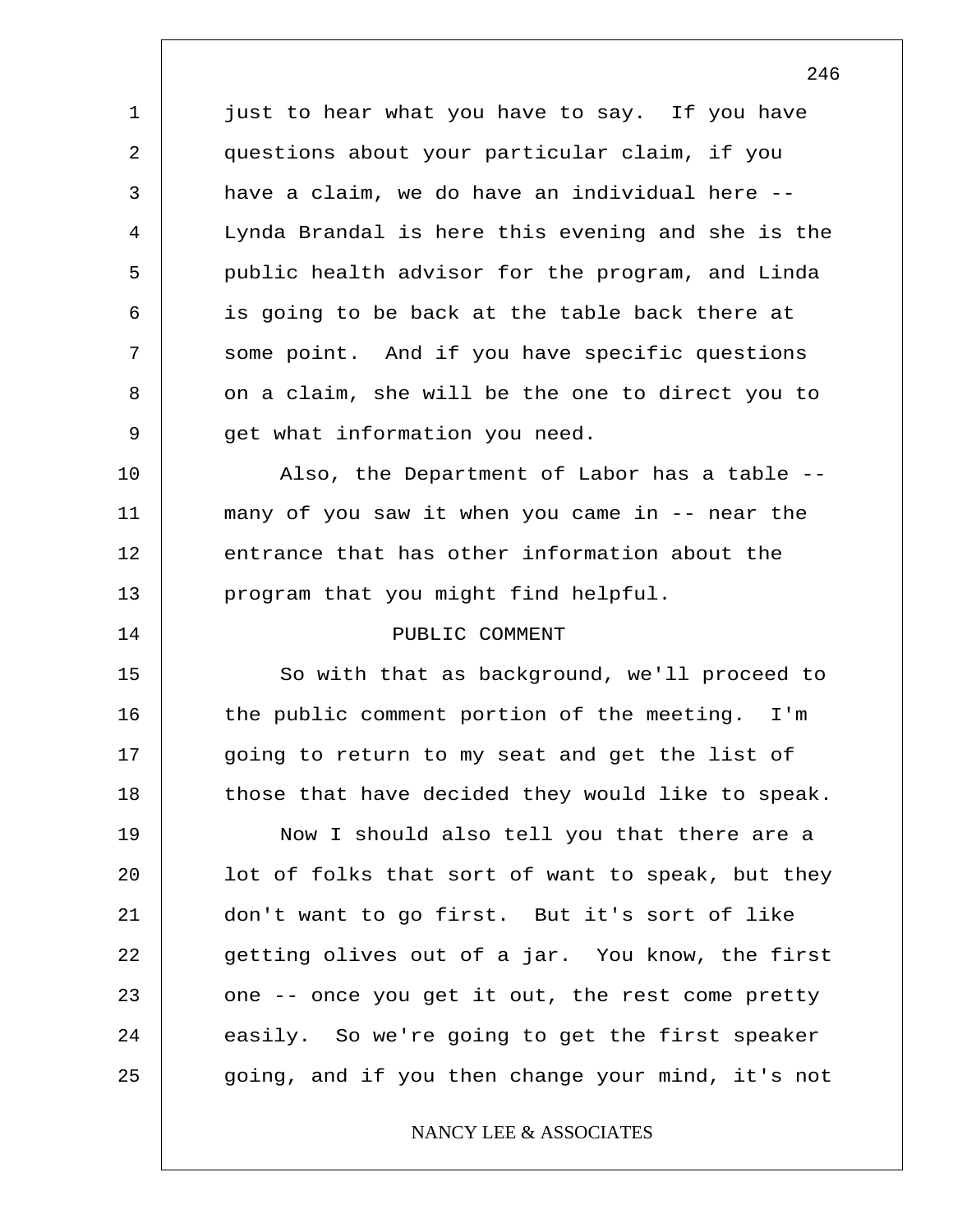|             | 247                                                |
|-------------|----------------------------------------------------|
| $\mathbf 1$ | too late. I'll give you the opportunity to         |
| 2           | speak. Okay?                                       |
| 3           | So let me get the list here and see who the        |
| 4           | first olive is. And I may have a little trouble    |
| 5           | reading the writing. It looks like Clinton -- is   |
| 6           | that right, Clinton Jensen -- Johnson -- Jason?    |
| 7           | Could you approach the mike, sir? And also for     |
| 8           | the record, indicate $--$ I believe it says Faith, |
| 9           | Idaho or --                                        |
| 10          | MR. JENSEN*: Firth.                                |
| 11          | DR. ZIEMER: Firth, Idaho. Thank you.               |
| 12          | MR. JENSEN: Well -- well, to give you just a       |
| 13          | little bit of history about myself, I worked at    |
| 14          | the INEL and I worked at the SMC project, which    |
| 15          | is depleted uranium. That's all I'll say about     |
| 16          | that, other than the fact that I burnt $-1$        |
| 17          | incinerated depleted uranium for two -- 18 months  |
| 18          | and during that period of time I became severely   |
| 19          | ill and I still suffer with the same symptoms. I   |
| 20          | had cancer spot removed. There's several           |
| 21          | different problems that I have. I take morphine    |
| 22          | and other medicines -- several of them a day --    |
| 23          | just to get by.                                    |
| 24          | DOE hired a doctor out of Bethesda, Maryland       |
| 25          | -- Dr. Melissa McDermott* -- to come out here and  |
|             | NANCY LEE & ASSOCIATES                             |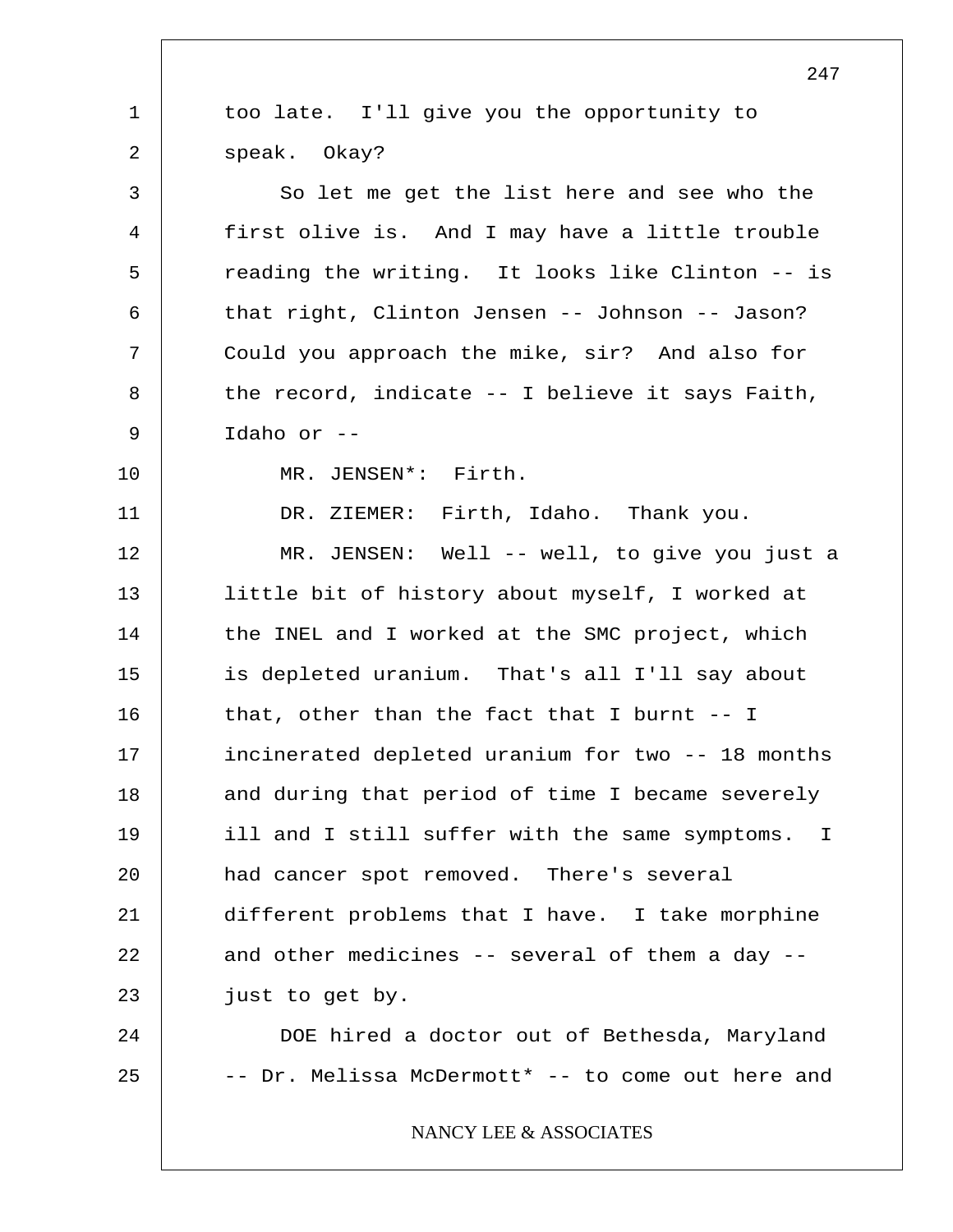1 2 3 4 5 6 7 8 9 10 11 12 13 14 kind of see what she could find out what was going on because I raised employees concerned about the safety and health and the radiation where -- and I'd like to read a couple of things that she found out. And this is -- this was the attitude that SMC had from 1985 till 2002. They -- they had a doctor in charge here in Idaho Falls that never stepped in the area from 1985 until after my court in 2002, and he was in charge of the IHs\* there. And he never knew what was going on, but yet he was in charge of it. He never had a clearance. He couldn't talk about things -- supposedly. And he never stepped in the area.

15 16 17 18 19 20 21 22 23 24 25 Her observation of the SMC project, and this was in  $--$  let me  $--$  a date  $--$  this is 2001, but this -- this went on from 1985 when the project started. (Reading) The lack of the on-site experience and industrial hygiene, the SMC IH had neither training nor the experience to carry fully (sic) responsibility for the program. A corporate CIH present for my visit was unable to answer basic questions about the major -- the majority -- major facility hazards and concerns to him. A cookbook mentality of the IH

## NANCY LEE & ASSOCIATES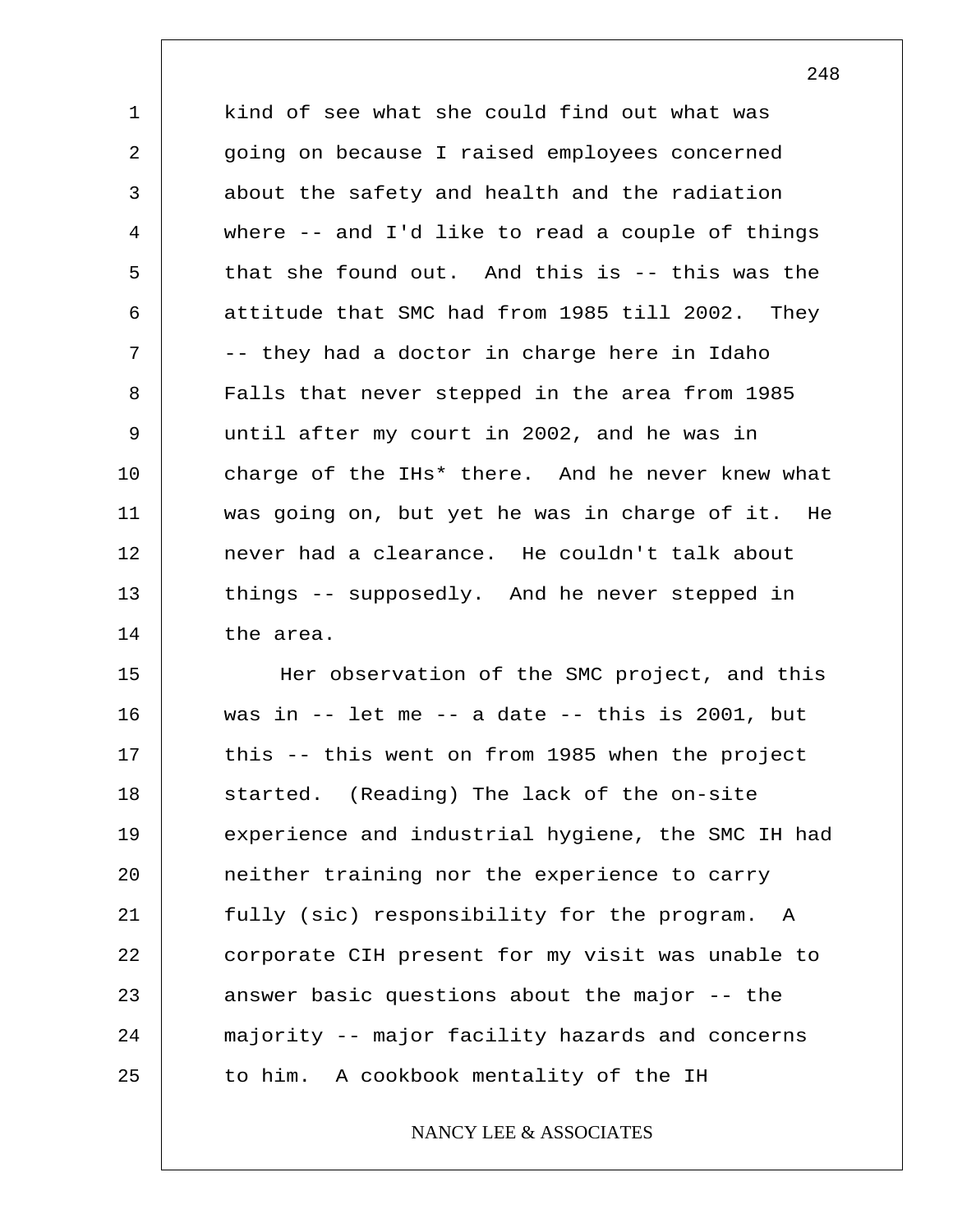1 2 3 4 5 6 7 8 management was observed where complacence with TLD was the only benchmark being used to gauge a potential haz-- health hazards. No truly competent person was identified by me who would have the working knowledge and experience to know, without looking at an MSD, which hazards to expect in a new operation or with the introduction of new things.

9 10 11 12 13 14 That's one of her comments on -- on the way that it was run. I had several things happen to me. I had a spill. Management at SMC tried to hide the facts. DOE went in and they found the log of the log book. DOE did a pretty -- pretty fair investigation of what they did investigate.

15 16 17 18 19 20 21 22 23 24 25 I had several -- different times during the periods of the years, I had spikes in the urinalysis. The urinalysis was not being ran right. That was one of my concerns, too, that urine samples were being lost. The day that I took this one sample supposedly that had spiked at 2.7, I had -- as you know, urinate in a quart jar and they take the jar and they do the samples. I had to cap it off, which probably took about an ounce during that sample in the quart jar. My urine -- or my internal

NANCY LEE & ASSOCIATES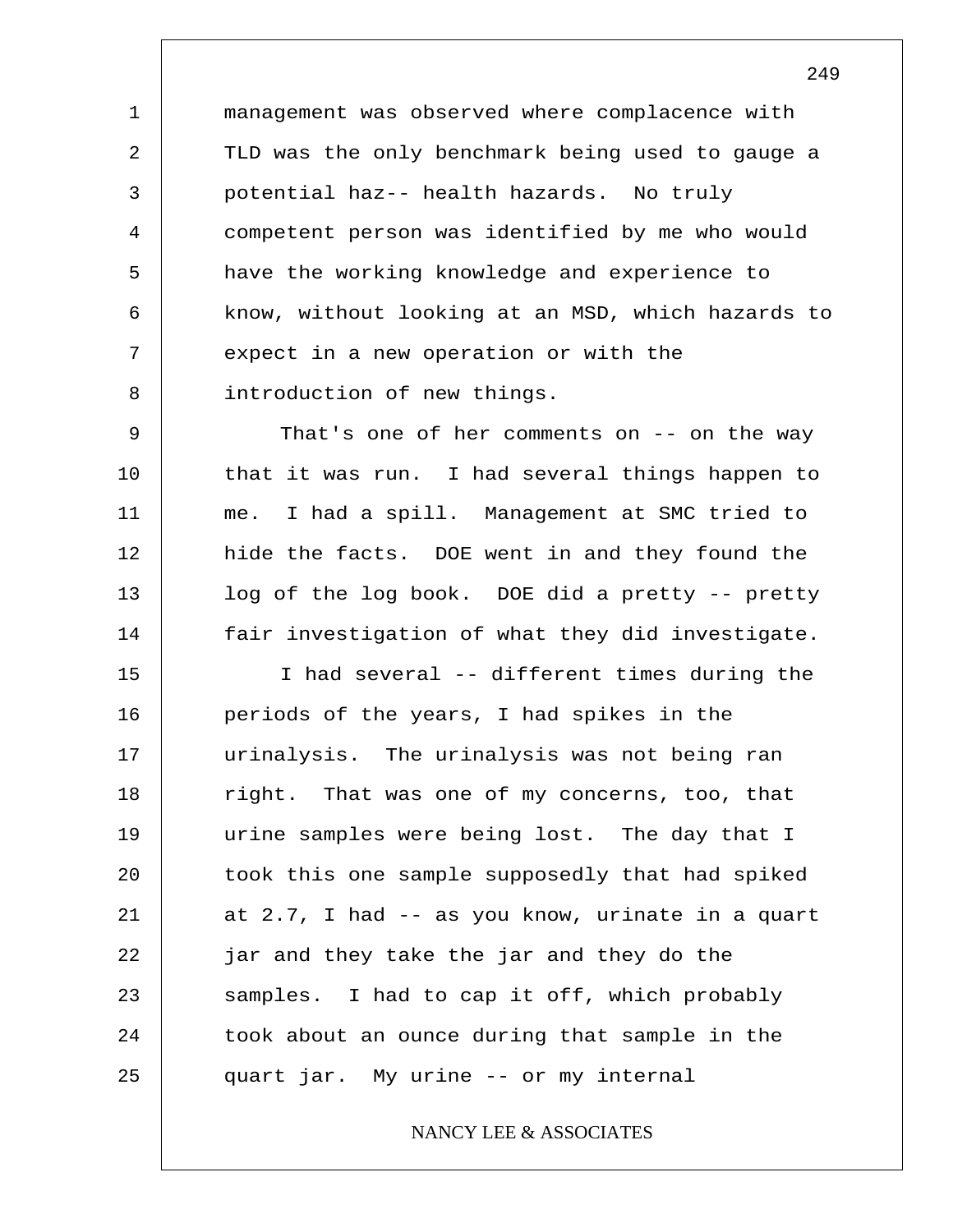1 2 3 4 5 6 7 8 9 10 11 contamination was supposed to be 2.7. I believe that it was higher than that because if you put two ounces in a quart jar and it affects the whole thing or whatever to 2.7, it must be pretty high, in my opinion, from what little bit of chemistry I have that I don't know whether the saturation point or whatever, but it -- it takes quite a bit to raise it to that, as far as I know. And I was made sick at that time on 17th of December, 1998, and my life has been turned upside down.

12 13 14 15 16 17 18 19 20 21 22 23 24 25 I was called a traitor and everything else. I was pegged as a whistle-blower because of these safety things. They were incinerating this depleted uranium. They were -- only had a permit to construct. They never did pre-sampling. They never did sampling during the thing -- during the operation. These were never carried out. And so it was not an airtight unit. It was not a boughten\* one. It was built on-site from -- from sheet metal and angle iron and plexiglas, and it was -- it was -- it was not a safe thing. And as soon as -- as soon as they could, they destroyed it. They got rid of it, so at least nobody else has to do that.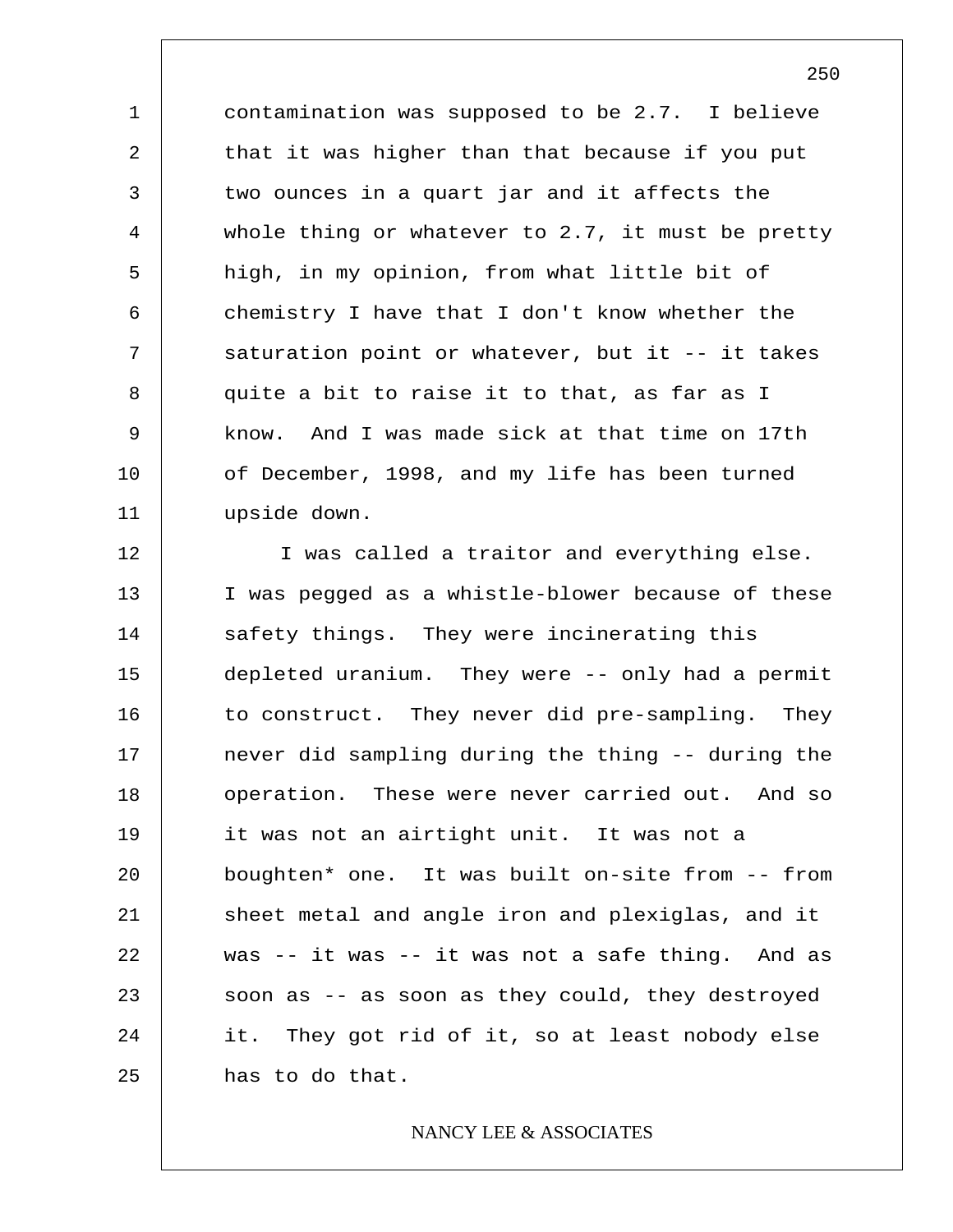This is about all I have to say. If anybody wants to ask me any questions, I'll provide you with my medical record. I filed a claim with you guys. My number's like 10,065 or something. I was advised to wait till my court case was over with in order to file because I did win because I was right and I never lied, and usually the truth prevails. And what I say here is not a lie.

9 10 11 12 13 14 15 16 17 18 19 20 21 22 23 24 This lady, she did down -- down -- she did mark them down in -- in her visit on the way they -- they do business out there, and it wasn't safe, and this was still going on in 2001. So it's kind of like teach an old dog new tricks. They might -- you might think that they are learning, but it takes a long time after that before they ever do, so this is not something that -- that is ancient and stuff. I may have been sick for a long time and still am sick, but like I say, they might have changed now, but during the records and the past, this needed to be brought out that things were not quite kosher. And I can read here where management -- well, I already told you that management tried to cover it up.

25

1

2

3

4

5

6

7

8

They did everything they could to silence me.

## NANCY LEE & ASSOCIATES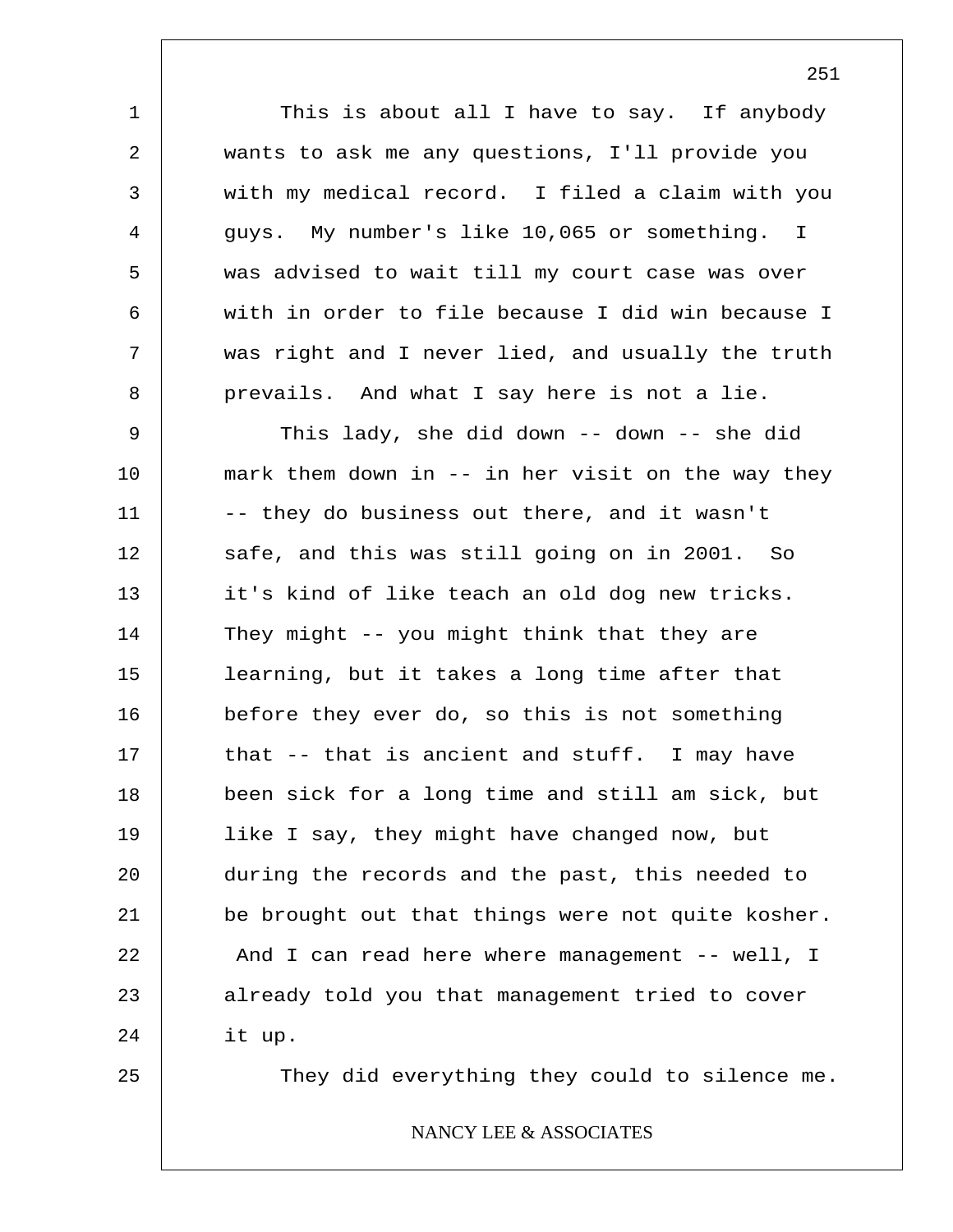1 2 3 4 5 6 7 8 9 10 11 12 13 14 15 16 17 18 19 20 21 22 23 24 25 They -- they forced doctors into keeping me off work. They wanted to get rid of me. They had a Army investigation. They tried to lock me up - anything they possibly could to silence me. So I've taken this opportunity, I've taken others, to speak out for those that have been affected like this. I don't think it's right. I don't think it's right that the government can do this to people and get away legally, and managers and can sit there and lie and get out of it, and DOE backs them up by paying their bills and lawyers and everything else. And it's your taxpayers' money that's being wasted by them people frauding (sic) people. So I think that there's a lot of things that have went on that you people will never ever know about unless people like myself will get up and bare their souls to you and tell you some of the things they've been through. So thank you very much for letting me have the time to express myself. Thank you. DR. ZIEMER: Thank you very much. The next speaker will be David Fry. David Fry. MR. FRY: Okay, I just have a couple of questions for the Board. On April 28th we had those site profile meetings here in Idaho Falls. NANCY LEE & ASSOCIATES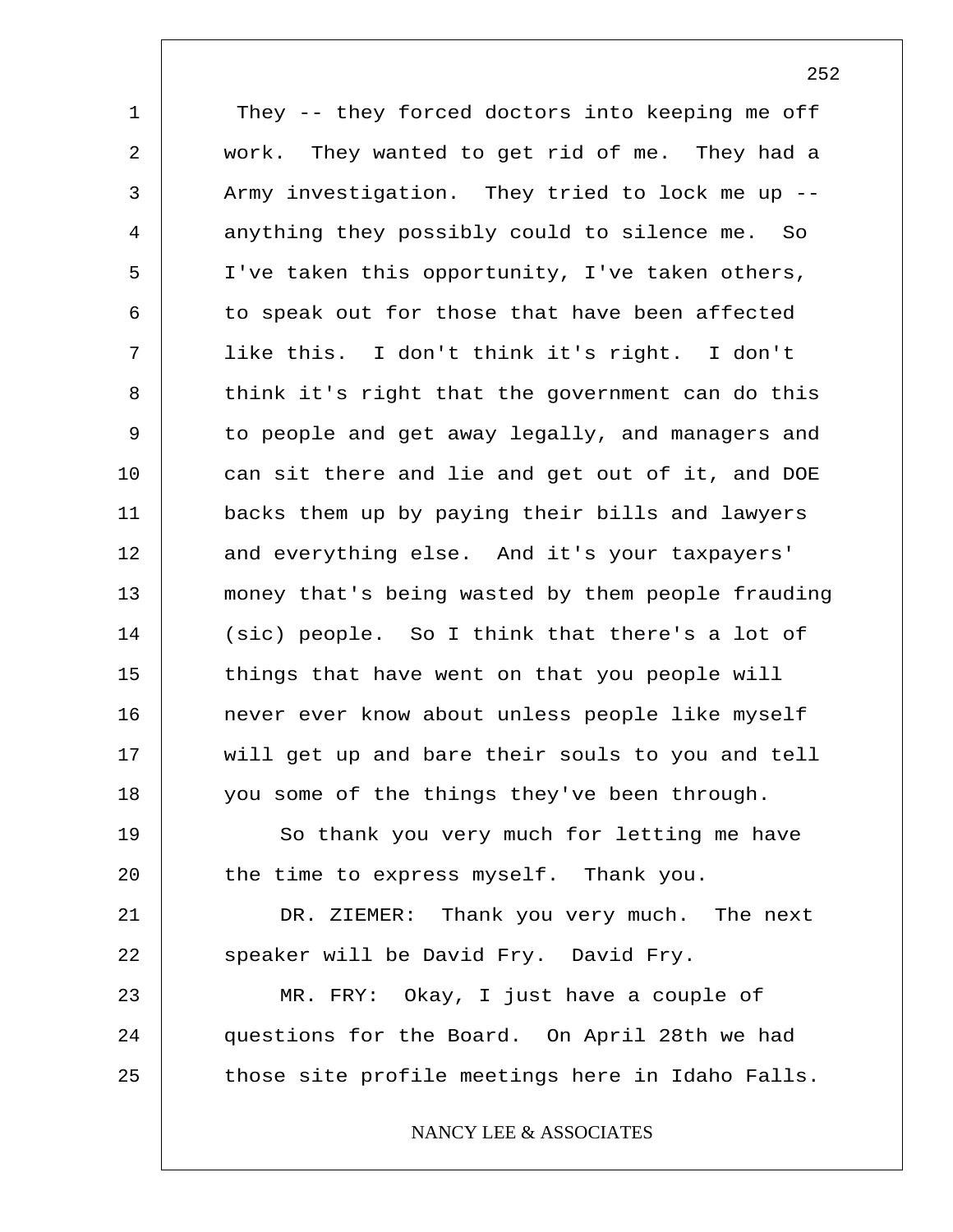1 2 3 4 5 6 7 8 9 10 11 12 13 14 15 16 17 18 19 20 21 22 23 24 25 There was one at -- for the building trades people and there was one at PACE union hall, and I'm with PACE. And at that time we didn't have the internal dose report to review. And also at that time we had a lot of current and former employees that were in the room that made comments to the site profiles that we had. And I just wanted to -- and then we received the minutes from that meeting, and I just wanted to ask, will our comments be incorporated into the site profile? Will the site profile be redone or... DR. ZIEMER: Let me ask one of the staff people -- Larry, or Jim Neton perhaps can respond to your specific inquiry. DR. NETON: (Off microphone) Yes, when we receive comments -- UNIDENTIFIED: Use the mike. DR. NETON: We receive the comments informally through the organized -- MR. FRY: Through the local? DR. NETON: -- local that came there. We have passed them on to the profile team, and they are considering them, at which point if any of them may -- will come to make a difference in the NANCY LEE & ASSOCIATES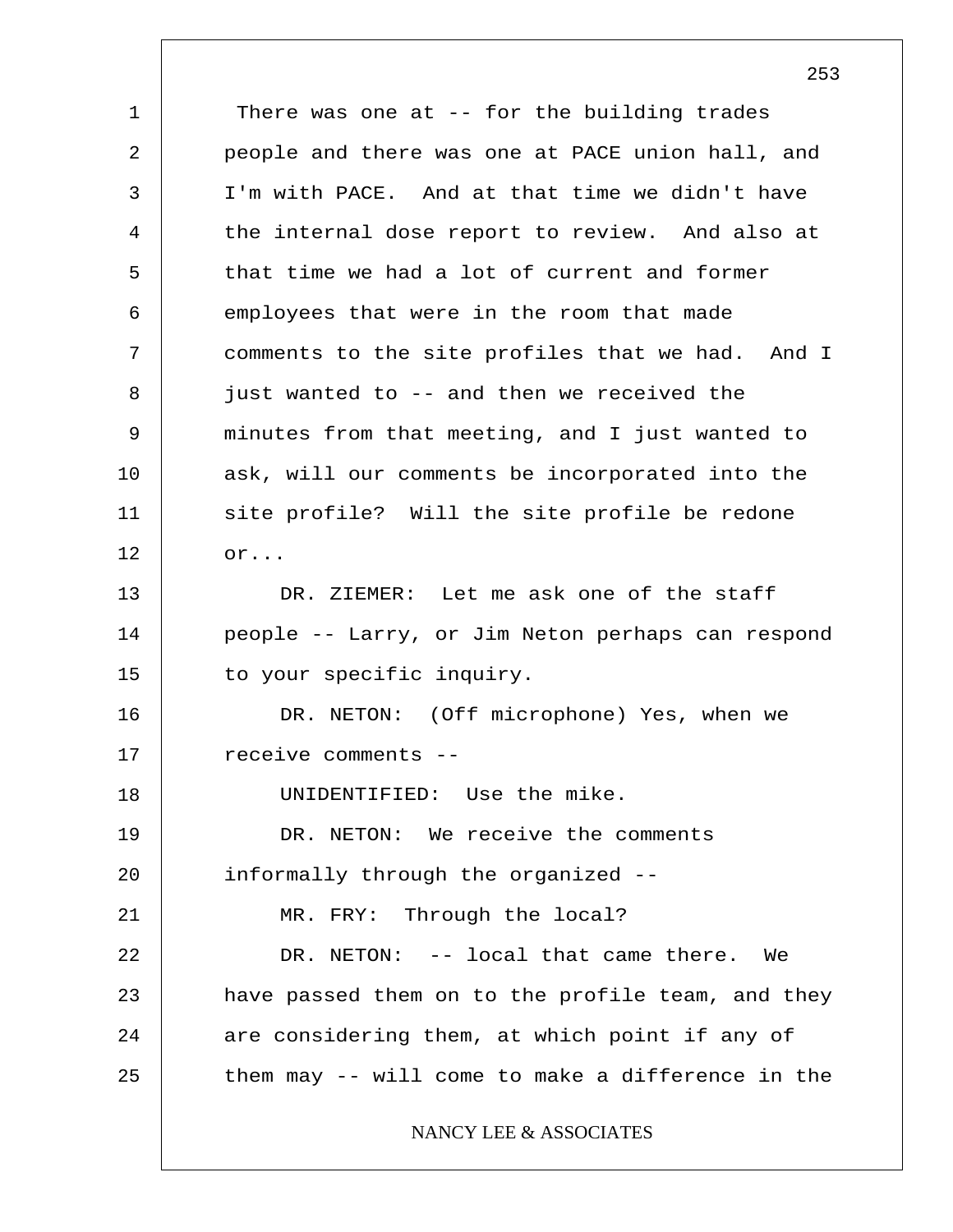profile that's out there, it will be revised to reflect that information.

1

2

22

3 4 5 6 7 8 9 MR. FRY: Okay, thank you, 'cause the first profile -- there were some critical processes and buildings that we as employees and former employees felt like were missing. And also will there be another meeting in Idaho Falls, another site profile meeting when it's been revised and when the internal dose report's ready?

10 11 12 13 14 15 16 17 18 19 20 21 DR. NETON: The internal dose report is completed and it's on -- it's on our web site, available to be reviewed. We are certainly -- we don't have a meeting planned in the near future, but if one were necessary or you felt that you would like to have one, there was enough concern about the information that's out there on our web site, we would be more than happy to discuss - to make arrangements to -- MR. FRY: I think the general -- DR. NETON: -- conduct a meeting. MR. FRY: -- consensus that day was most

people wanted a second meeting, but...

23 24 25 DR. NETON: Okay. And I think I mentioned earlier that there was some interest in a second meeting out there, but we just have not yet

NANCY LEE & ASSOCIATES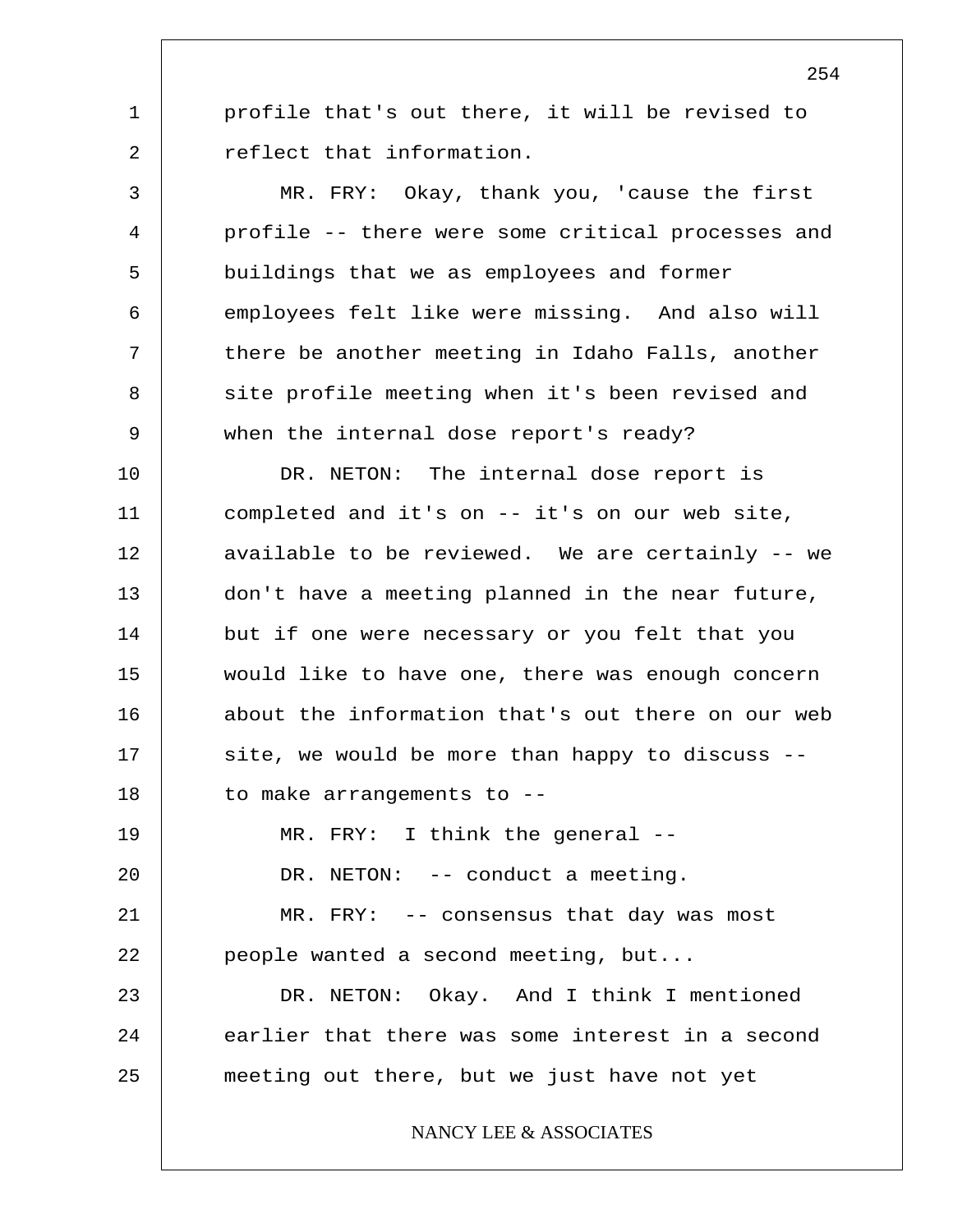planned to make that happen.

1

2 3 4 5 6 7 8 9 10 11 12 13 14 15 16 17 18 19 20 21 22 23 24 25 MR. FRY: Okay. That's all I have. Thanks. DR. ZIEMER: Okay. Thank you, David. The next -- Knut Ringen is with the building trades. MR. RINGEN: (Off microphone) Now if you have any other local people who want to speak, I'll be glad to forego my time. Okay, I didn't think so. First of all, I want to thank the Board for holding these evening sessions. I think it was when you had your meeting in Las Vegas that I asked for these sessions, and you've done so since then and I think it's been very useful. And I'd like to make one more request of you today. That is to do a better job of advertising the meetings earlier. For instance, we didn't get notice really of this meeting until about two weeks ago, and didn't have time to notify our members in turn. And I think we -- a better job could be done of advertising them so that -- where we've had more time and been able to prepare -- for instance, for the meeting at Hanford, you know, we had a much, much larger participation, and we would very much encourage you to do that and we would like to help you also in doing that.

### NANCY LEE & ASSOCIATES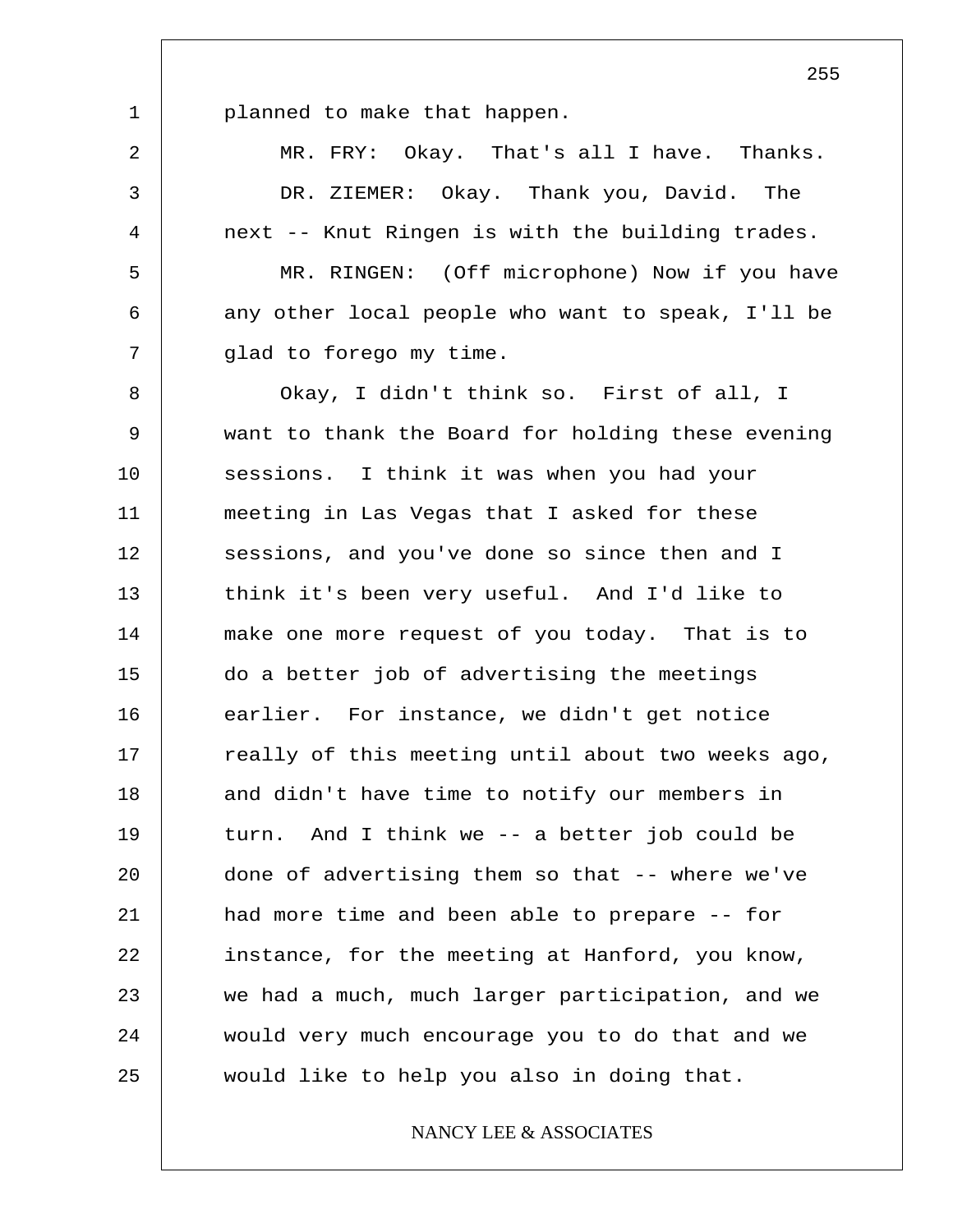1 2 3 4 5 6 7 8 9 10 11 12 13 14 15 16 17 18 19 20 21 22 23 24 25 The main things I wanted to talk about here today are really fourfold. First of all, I think most of us think of this Board as being the conscience of this program, and it's very important that it's -- performs its functions effectively and with support from NIOSH. We have a problem, which I believe stems from a lack of credibility in the overall program, and which has led to a relatively small rate of applications for compensation. Here at Hanford -- no, here at INEL, only about 1,500 workers so far have filed claims out of an estimated, I would guess, roughly 20,000 workers who have been here and who had cancer since they have been here. So that's a very small rate of applications compared to the people who generally should be eligible for compensation. And I ascribe a lot of that lack of response -- and it's something that we see across the complex -- to the low level of credibility that the program has right now. And I don't see any group that can help fix that problem more than this Board can, so your function is very, very important. The second issue I want to bring to your attention very briefly is how data are presented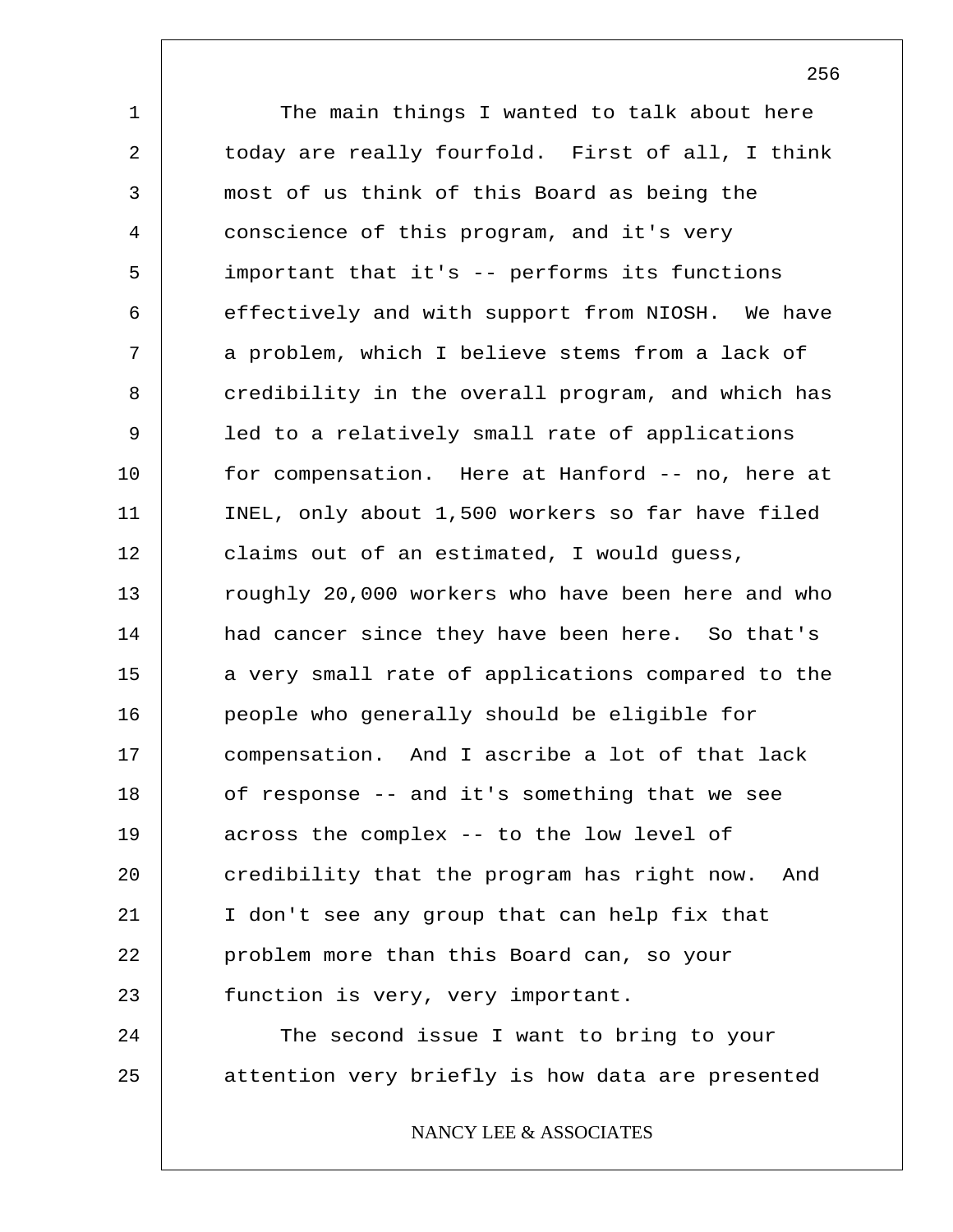1 2 3 4 5 6 7 8 9 10 11 12 13 14 15 16 17 18 at these meetings and by NIOSH in general. And I think it could be presented somewhat more effectively if you -- obviously you can slice and dice data all kinds of different ways, but if you were to do it in three different ways. First of all, by site, which you do on the web site. But when it's presented here, you don't see any of the data by -- by site, and if you'd known the data by site -- for instances, the data that were presented up through the first quarter of this year were heavily skewed by the results from the Bethlehem Steel facility, and then the last three months it's been heavily skewed by the results that have happened because a large portion of the dose reconstructions that have been done in the last three months have been for Savannah River. And if you just see the results more by site, I think that becomes more readily apparent.

19 20 21 22 23 24 25 The second way that I think it would be incredibly important to see these data -- at least from our point of view -- is by occupation. We would very much like to see a breakout by construction. I think there should also be a breakout by people in production, maintenance, administration and science and technical kind of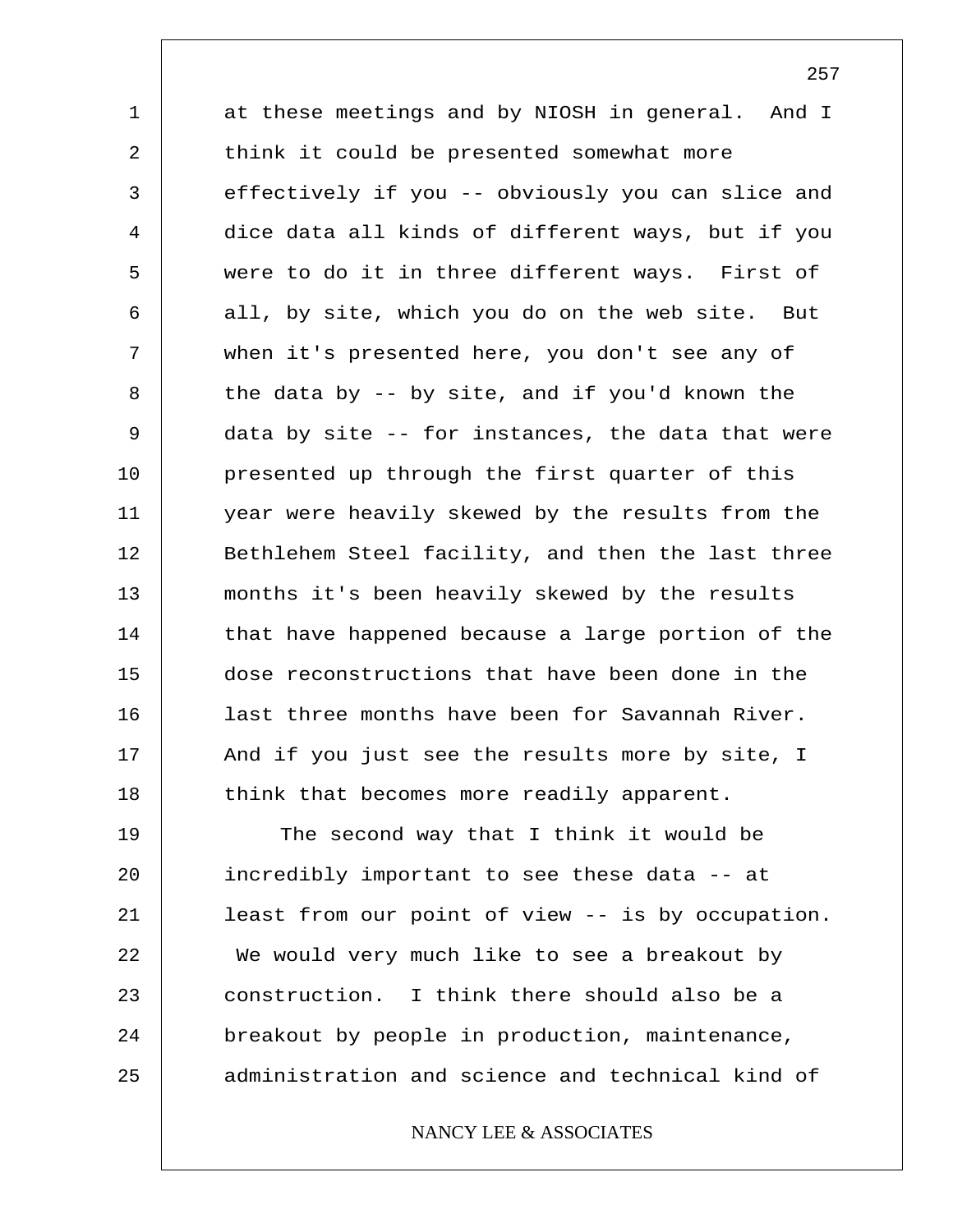1 2 3 4 5 6 7 8 9 10 11 12 13 14 15 16 17 18 work. I realize that there are problems in trying to define things by occupation because people move from occupation to occupation. But if you were doing this as an epidemiological study, you'd have to find a way to define a person's principal occupation. There's no reason why you couldn't do it in this case, as well. And if you did present the results by occupation -- the reason it would be interesting to me would be to look at how many construction workers have you done dose reconstructions on so far, and what has the result been, given that there are many problems with the site profiles still when it comes to construction workers, and we have no way of judging that, if you're making lots of dose reconstructions for construction workers in the absence of adequate dose reconstruction materials. We'd like to know more about that.

19 20 21 22 23 24 25 And the third thing that I think would be useful  $--$  and you can argue about this  $--$  is if they could be presented more by probability of causation. And by that I mean there are roughly three groups of workers that we have out here file applications. There are those people - those workers with obviously not enough radiation

### NANCY LEE & ASSOCIATES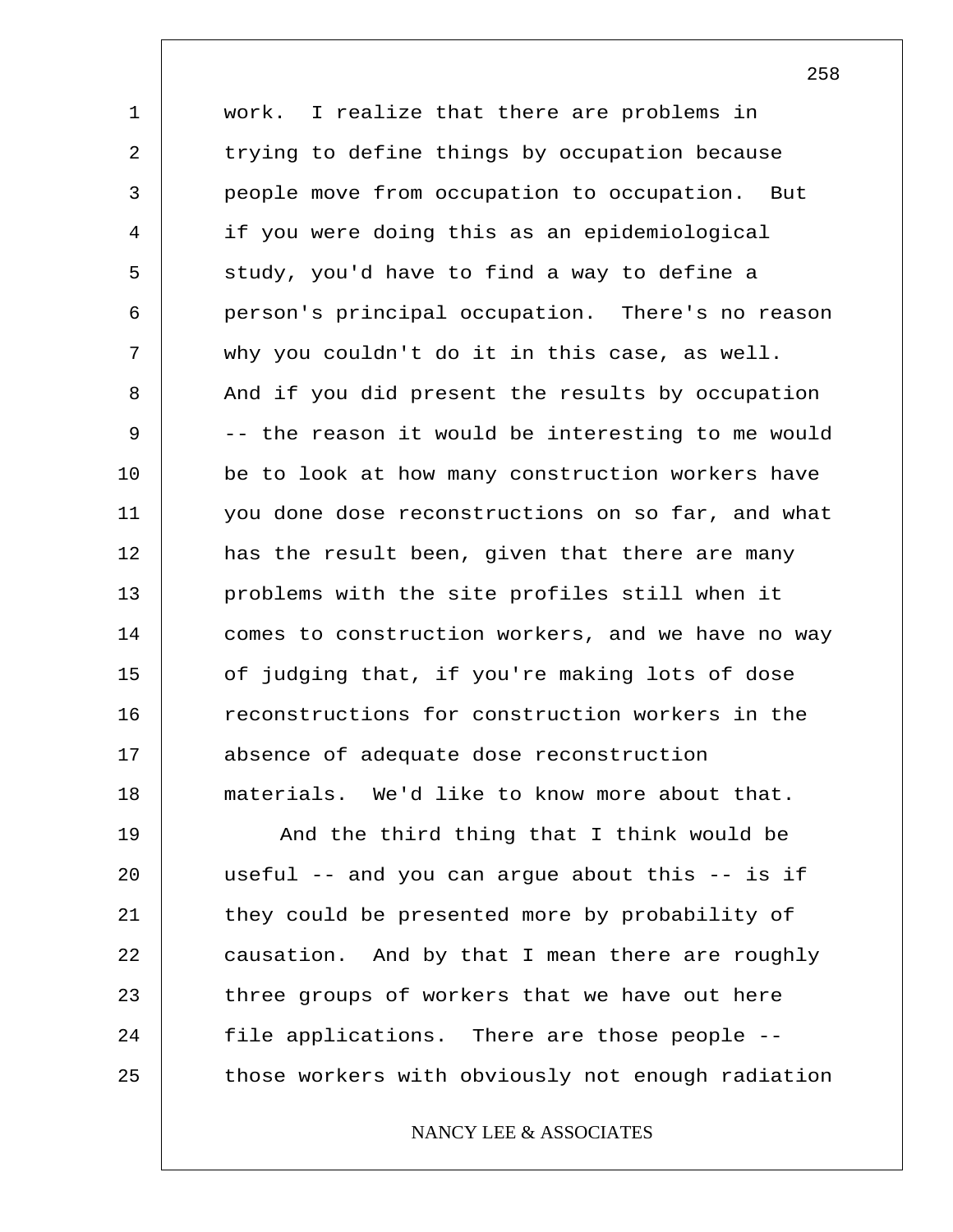1 2 3 4 5 6 7 8 9 10 11 12 13 14 15 16 17 exposures. Let's say those who have a probability of causation that's less than 20 percent. Then there's the group that's obviously compensable. Let's say the people with a probability of causation over 60 percent or whatever it is. And then you have the middle group, the people who cause NIOSH the most work and who lead to the most difficult decisions. It would be very good to see for these different groups how many claims are being filed in each of these categories and what the results are of them. I think that would give us a much better idea about -- is, for instance, the majority of the claims that you're putting through right now the easy claims, and are you leaving out the people in the middle category by and large, and this kind of thing.

18 19 20 21 22 23 24 25 Finally, I'd like to also say something about the site profiles, and Jim Neton today said that we're working on and we're trying to work together on doing a better job of developing site profiles for the construction workers. And the - - that's been a little cumbersome from everybody's point of view, but I think everybody's trying to work towards that end.

### NANCY LEE & ASSOCIATES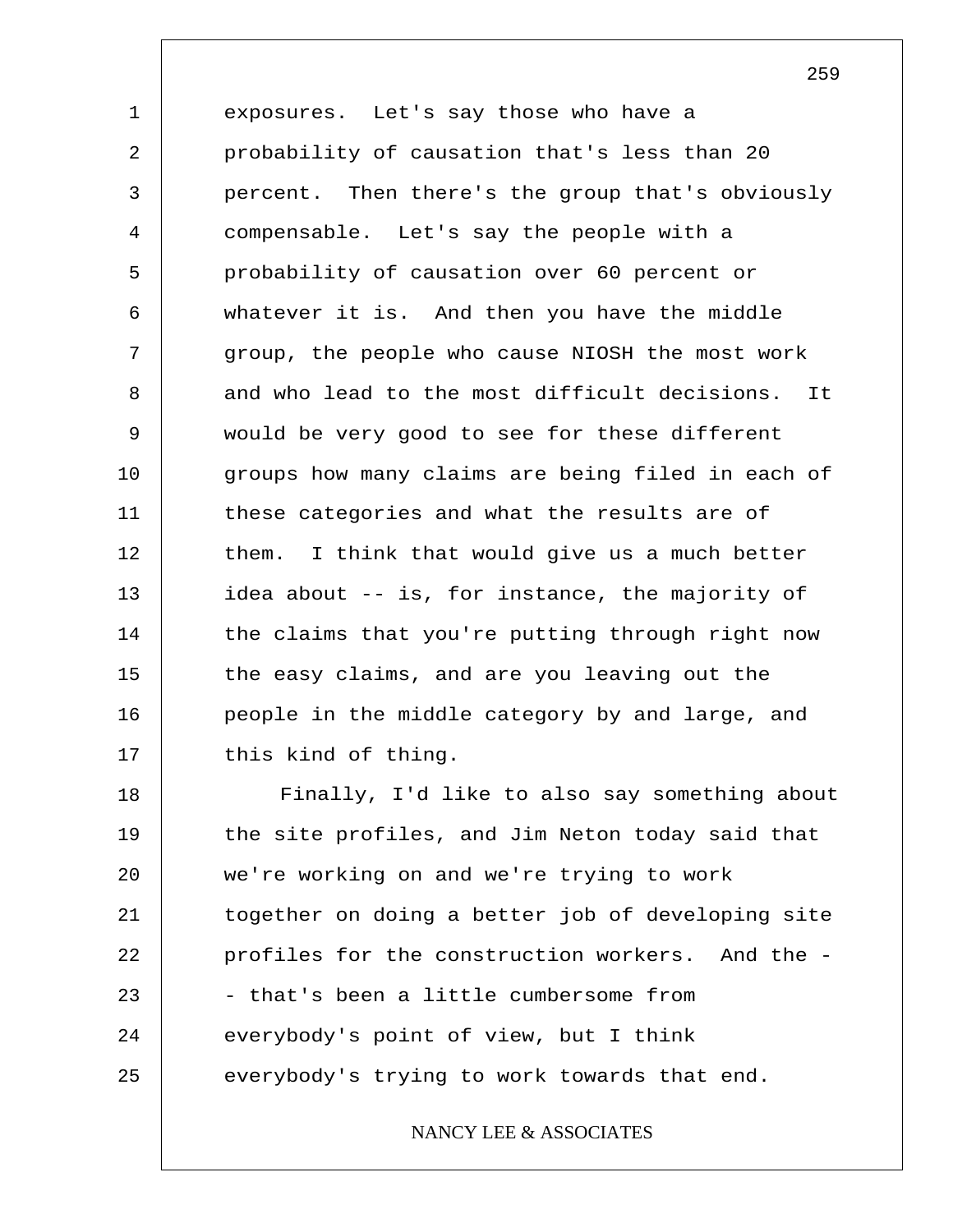1 2 3 4 5 6 7 8 9 10 11 12 13 14 15 16 17 18 But I'd caution you to think about something. Jim referred to site profiles that were completed. And as far as I know, there isn't a single completed site profile. These are works in progress, even though they've been published on your site. And I think maybe saying that - implying that they're complete suggests to me that you're never going to do anything more with them, while in reality you continue to change them periodically -- or may change them periodically, in the sense that you call them living documents. And I would be a little bit more careful with this. And I certainly don't think that you can say that any of them are complete when it comes to information on construction workers at this point in time, and maybe there should even be a caveat in them on that subject.

19 20 21 22 23 24 25 And let me just make finally one more request of you, also, and that has to do with SCA -- Sandy Cohen Associates -- review of these site profiles, 'cause they've started to ask if we could organize meetings with workers so that they can go out and interview workers and talk to them about it. And that's a time-consuming and very,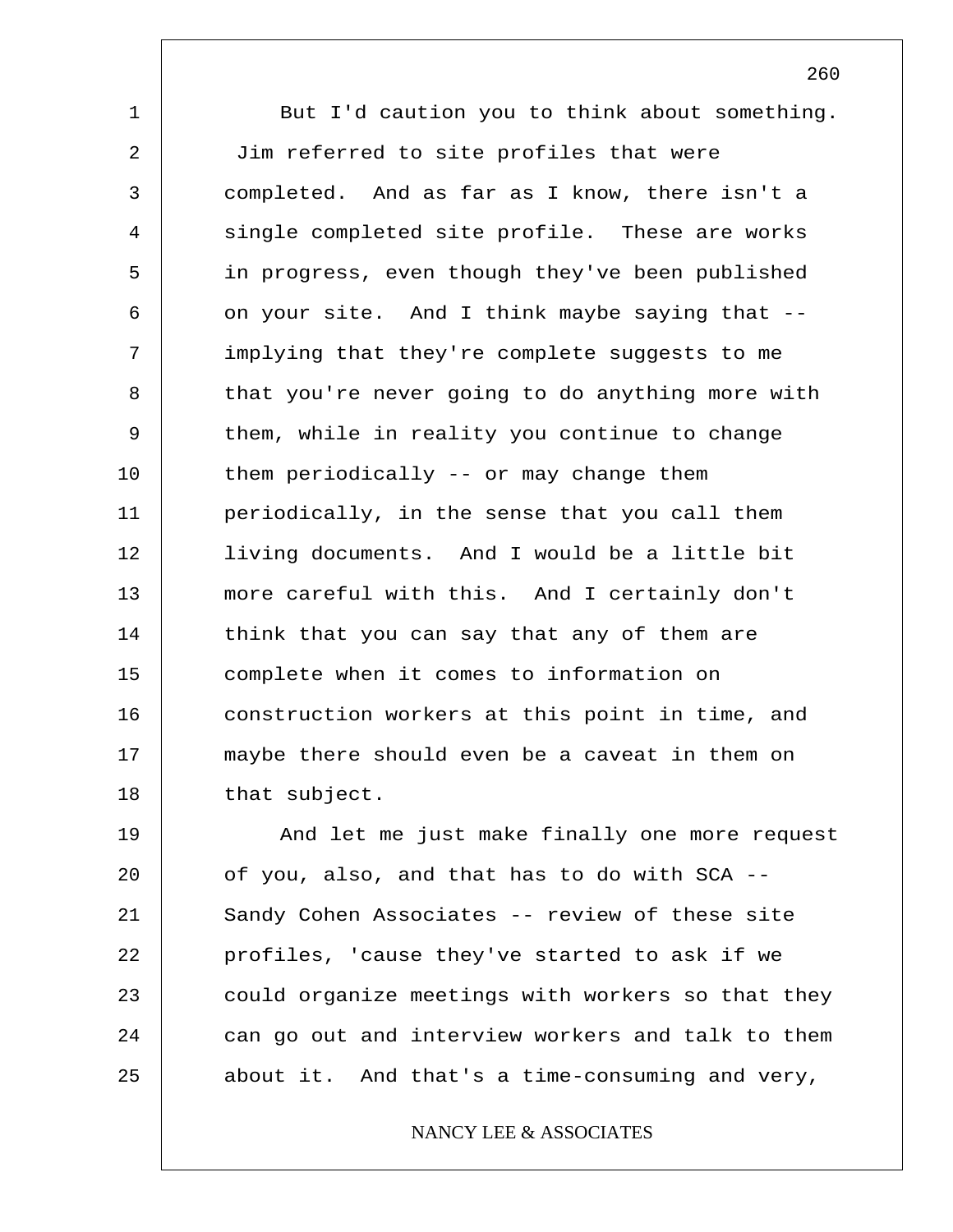1 2 3 4 5 6 7 8 9 10 11 12 13 14 15 16 17 18 19 20 21 22 23 24 25 very important function, but it's very hard for us to organize a lot of these meetings with workers and provide them with the technical support they need and so on without some funding to pay for the time of these workers, because at least construction workers, if they come to a meeting, they're not going to get paid for that time. So if you will consider, as you look at the contract -- contractor that you have available to you and the scope of work that's in that contract, I would just ask you to consider making available some funding in the -- in the effort to assess the site profiles, or anything else that requires the involvement of the local workers, to provide some reimbursement for those -- for those costs. We don't expect NIOSH staff to work for free. We don't expect DOE staff to work for free. I don't think we should expect workers to do that, either, and I'd like you to take that into account. Thank you for your time. DR. ZIEMER: Thank you for your comments. Now I go to page two, but there's only one page, so do we have a page two? MS. HOMER: No. DR. ZIEMER: There's no page two. Now's the NANCY LEE & ASSOCIATES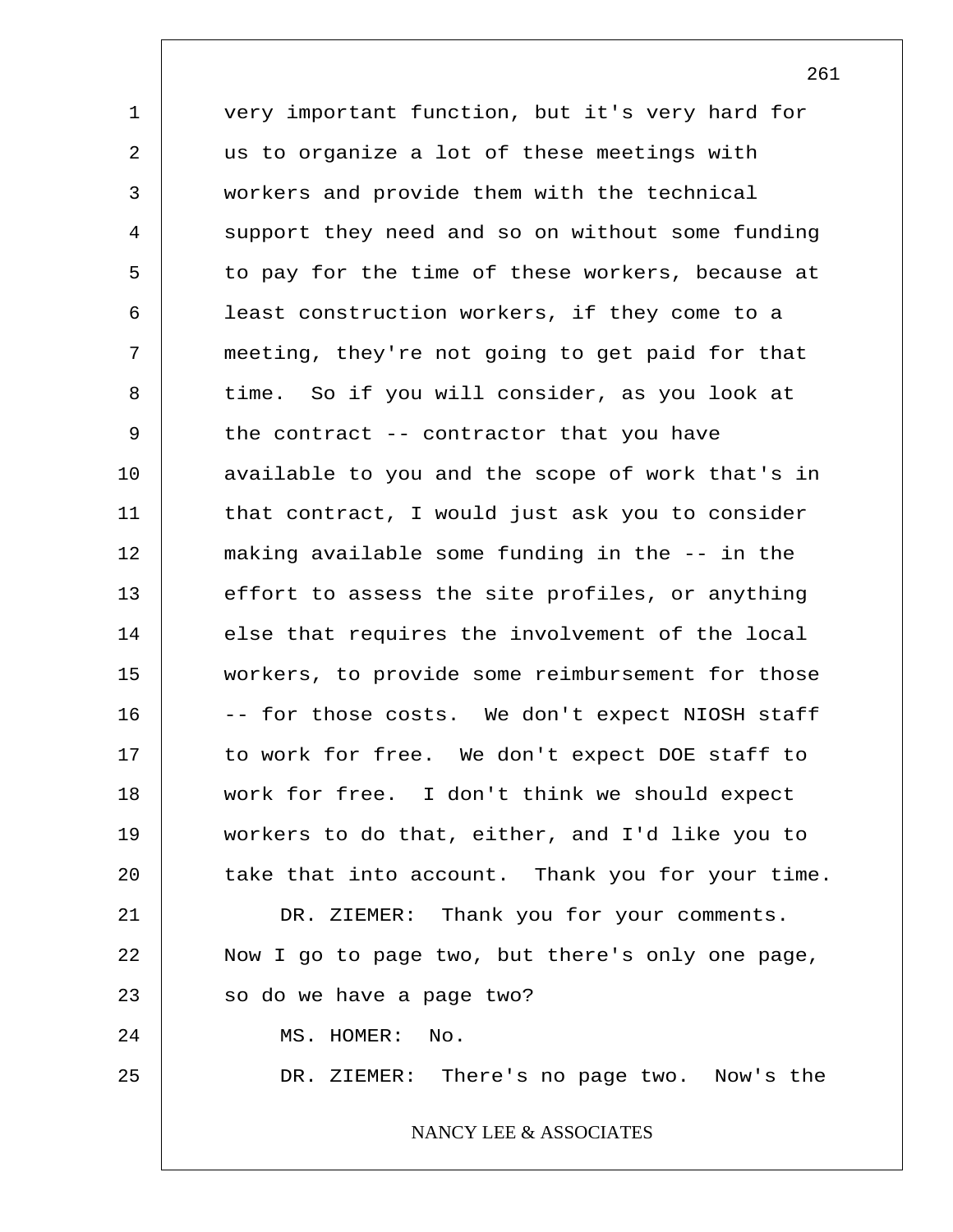1 2 3 4 5 6 7 8 9 10 11 12 13 14 15 16 17 18 19 20 21 22 23 24 25 opportunity for anyone who's not signed up that still wishes to addresses the Board. Sir? MR. HANSON: My name is Gaylan Hanson. I work at the INEL. I'm the PACE union health and safety rep. I work closely with retirees, and I have a retiree that, because of illness, was not able to attend tonight. But in a very short note, I'd like to read what he put here. It's a statement. I'll leave his name off. (Reading) Undocumented radiation exposure to worker. In the summer of 1957 I was working for Phillips Petroleum Company as a yardman. I was watering lawns at TRA. I was called to MTR reactor building and told there was a high radiation beam coming from the reactor through an experiment insertion hole. I've heard this many times from other workers of a beam that shot like two miles out toward the highway with a particular experiment they were doing there. They said they couldn't use their operators because they couldn't have them get burned out. I was to go into this sort of tunnel and lay lead brick shielding to stop the beam. I went in, laid two lead brick, came out. They said I had been there too long and was overexposed. I never found out

NANCY LEE & ASSOCIATES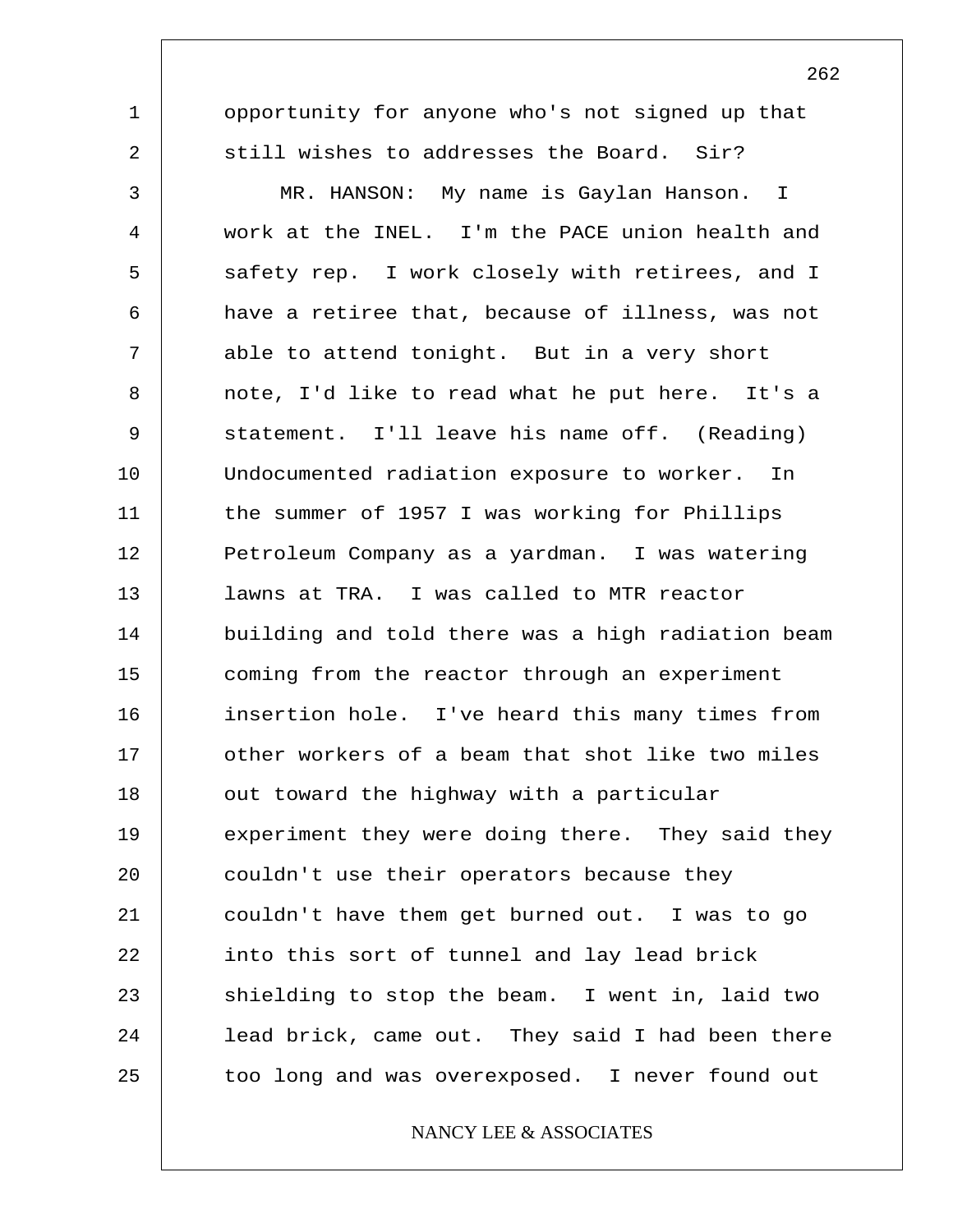1 2 3 4 5 6 7 8 9 10 11 12 13 14 15 16 17 18 19 20 21 22 23 24 25 what the exposure was. Another time I was called in to decontaminate the manipulators in the hot cell. I got very contaminated and overexposed there, too. I had no dosimeter or film badge to record dosage levels. And I think this is what a lot of former workers and workers is -- they do a pretty darned good job of documentation of what they have, but what about the unknowns in the area that wore the badges, et cetera? Is there anyone I can leave this letter with? Thank you. DR. ZIEMER: Thank you. MR. ELLIOTT: Thank you, Gaylan. DR. ZIEMER: Yes, and again, have the opportunity for others who wish to comment? UNIDENTIFIED: (Off microphone) You mean (Inaudible)? DR. ZIEMER: Anyone from the public who wishes to comment -- yes, please -- UNIDENTIFIED: (Off microphone) (Inaudible) DR. ZIEMER: You'll have to approach the mikes for our recorder to get the information. UNIDENTIFIED: On that same line, there was - - DR. ZIEMER: Would you state -- state your NANCY LEE & ASSOCIATES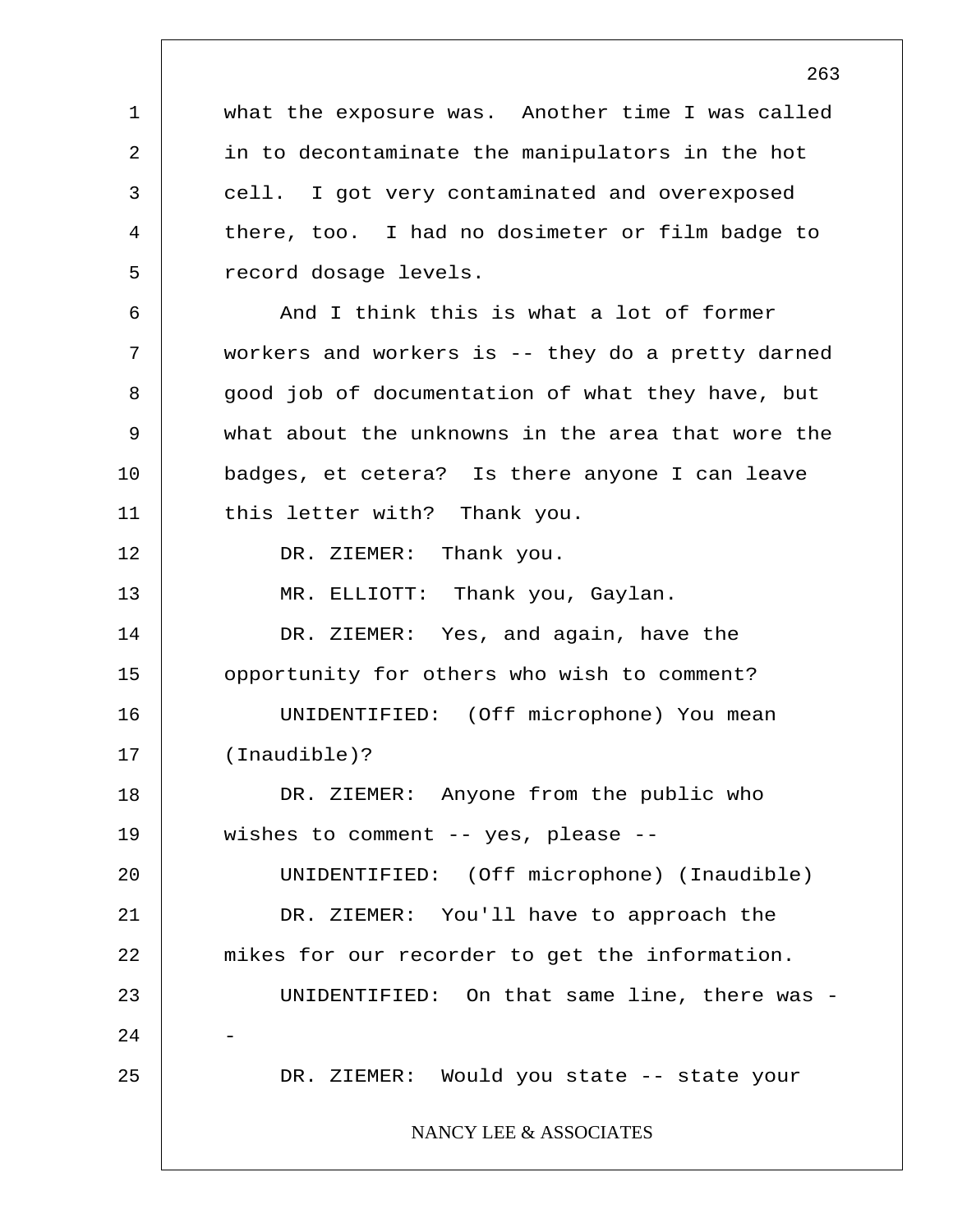1 2 3 4 5 6 7 8 9 10 11 12 13 14 15 16 17 18 19 20 21 22 23 24 25 name, please, for the record? Thank you. MR. EGBERT: I'm H. Doyle Egbert. I worked at CPP for 17 years as an operator. But for instance, we had to go into the west vent tunnel, which was a very contaminated area, to roll up lead shielding that covered up a 50-R field. Anybody that worked out at CPP knows what it was all about. It was a nightmare. Another time I had to go into a deep tank, retrieve a camera out of the WG waste tank, which is on the east site, very hot waste that would go to the (Inaudible), 50-R fields. They give you two weeks' dosage to go in and do it. You're in there maybe five minutes, but you still are in a 50-R field. And now they won't even think of over a 3-R field, I -- I think, out there now. I could be mistaken on that. They put robots in the cells for those things. But I just wanted to relate that experience that I had and -- and they weren't recorded. I passed out in the vent tunnel. They pulled me out of there, took my respirator off and then I come to on the -- outside the vent tunnel. It wasn't recorded. So just a insight. Thank you folks. DR. ZIEMER: Thank you. Any others?

NANCY LEE & ASSOCIATES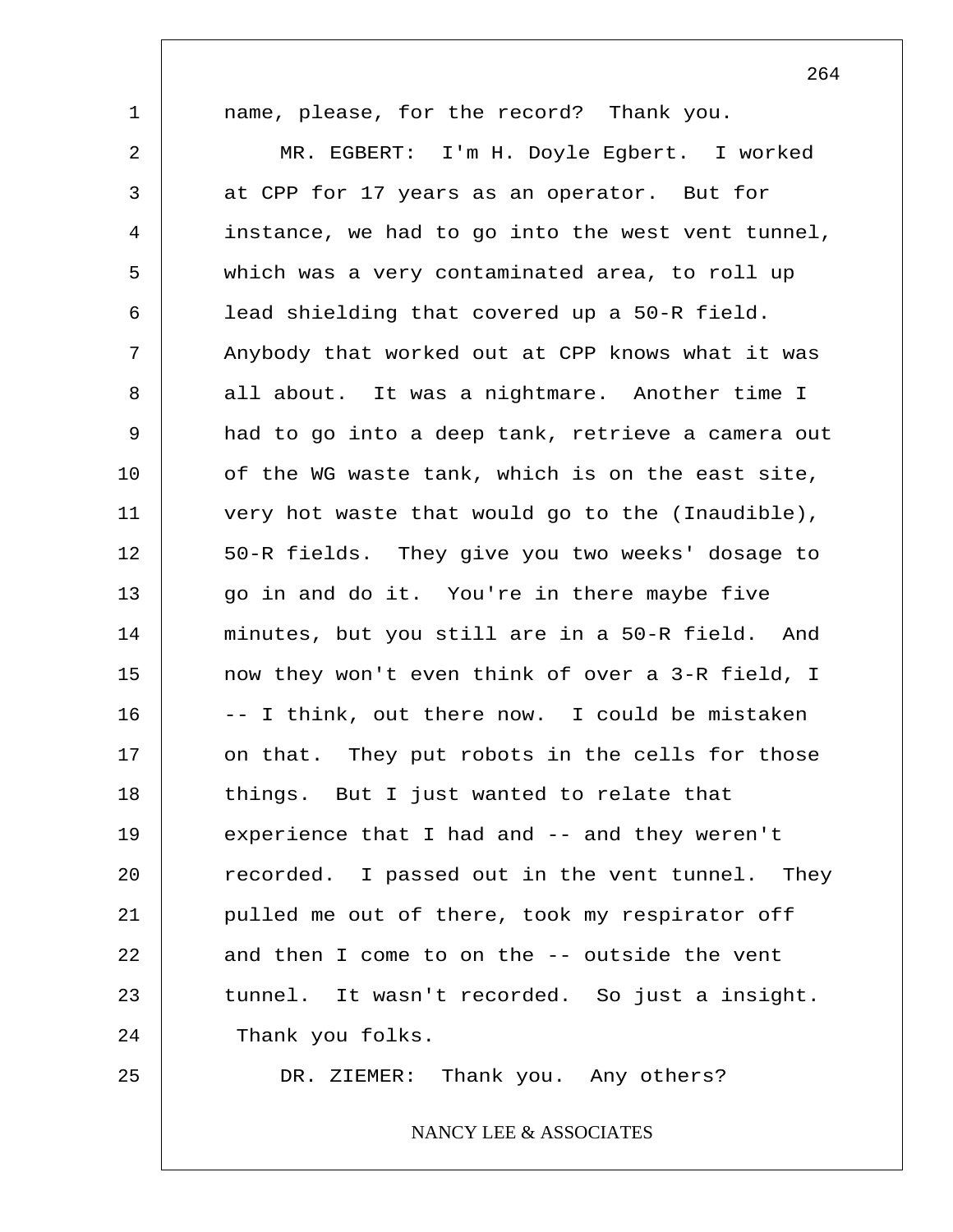1 2 3 4 5 6 7 8 9 10 11 12 13 14 15 16 17 18 19 20 21 22 23 24 25 (Pause) MS. CODDING: My name is Shirley Codding and I was really going to keep quiet till I got to -- DR. ZIEMER: Could you spell that for the recorder? MS. CODDING: Oh, C-o-d-d-i-n-g -- and after hearing Knut(you)\*, everything he said is absolutely true. The chem plant was known as the garbage dump of the world. It really was. It was dirty. It was a roped area from back of 601 just to even walk to an office in the early days. Now granted, everything is a whole lot better now. I think public concern has forced it. But we used to do things that the primary feeling of the chem plant in the sixties and seventies and eighties was do whatever it took to get the job done. And there were a lot of times -- I can tell you many times that my dosimetry badge was not on because we had to get the job done, just throw on the NICs\* and get the heck in there and do it. We had a blowout, blew out the bottom of the batch still, and I was one of the three operators that went into the cell. It was right at shift change. Not one of us had a dosimeter on. And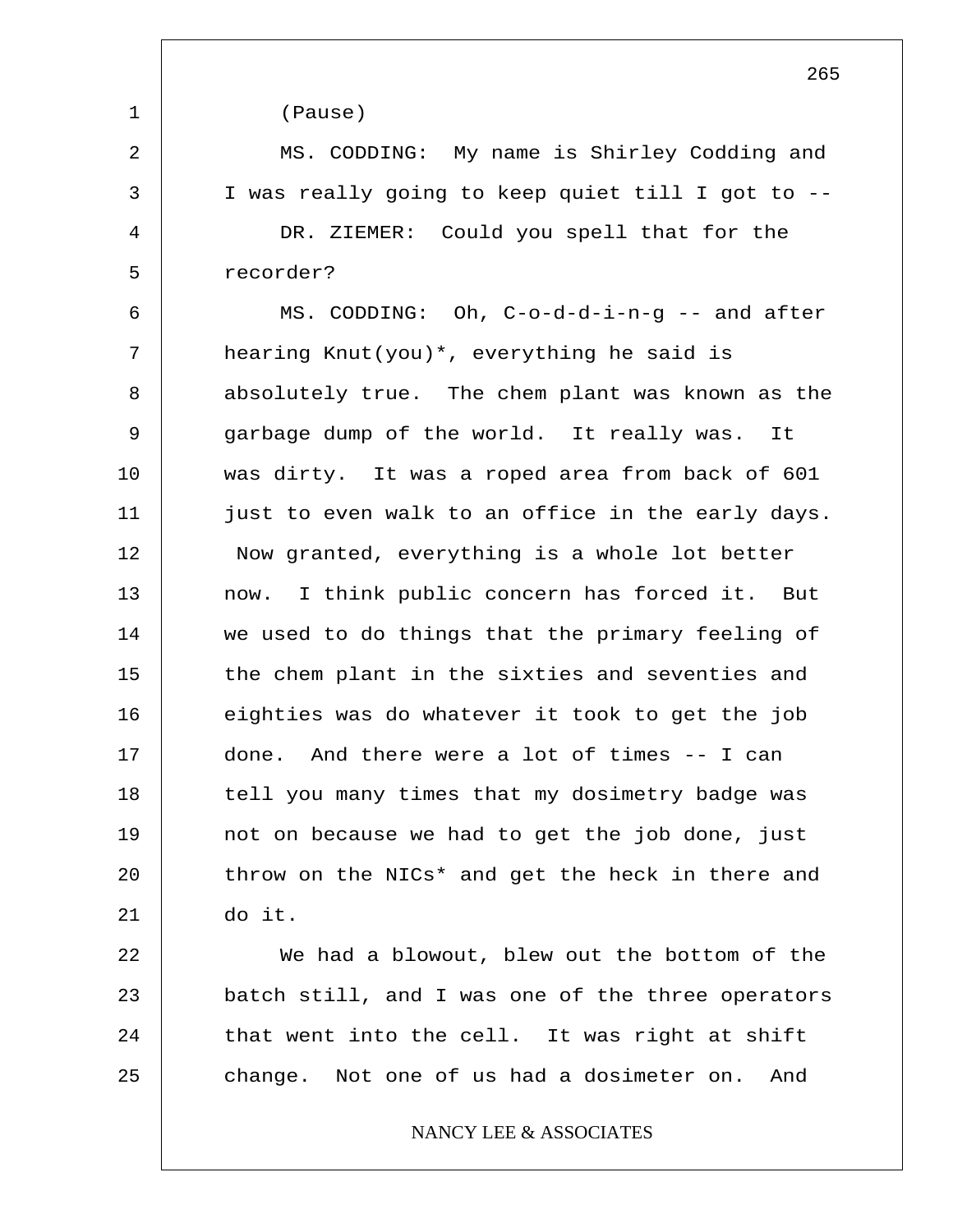| 1  | even if we did, the INEL did their own recording. |  |  |  |
|----|---------------------------------------------------|--|--|--|
| 2  | They didn't send out for an unbiased opinion.     |  |  |  |
| 3  | It was unrecorded -- it was unrecorded by a       |  |  |  |
| 4  | independent. And I don't know of anybody out      |  |  |  |
| 5  | there that believes what's on their dose is a     |  |  |  |
| 6  | true reading. There -- I've talked to a lot of    |  |  |  |
| 7  | operators. I'm in operations, too. I've talked    |  |  |  |
| 8  | to HPs. And there's not one person that believes  |  |  |  |
| 9  | that INEL's been honest and true, and it's been   |  |  |  |
| 10 | that way $-$ and I've been out in operations 23   |  |  |  |
| 11 | years, and I know for a fact that some of my dose |  |  |  |
| 12 | in the rare gas plant is higher than what it      |  |  |  |
| 13 | shows -- sometimes for a whole yearly dose. So    |  |  |  |
| 14 | that's just my opinion. That's my say. Thank      |  |  |  |
| 15 | you.                                              |  |  |  |
| 16 | DR. ZIEMER: Thank you very much. Anyone           |  |  |  |
| 17 | else? Sir?                                        |  |  |  |
| 18 | MR. JENSEN: I guess I don't need to state my      |  |  |  |
| 19 | name again since you already know it, but one     |  |  |  |
| 20 | thing I'd like you to know is that SMC and        |  |  |  |
| 21 | everybody hides behind national security. I       |  |  |  |
| 22 | think that's just a big fraud, due to the fact is |  |  |  |
| 23 | people's health is more important than a lot of   |  |  |  |
| 24 | things. And when you're putting people's health   |  |  |  |
| 25 | on the line, not telling them what they're being  |  |  |  |
|    | NANCY LEE & ASSOCIATES                            |  |  |  |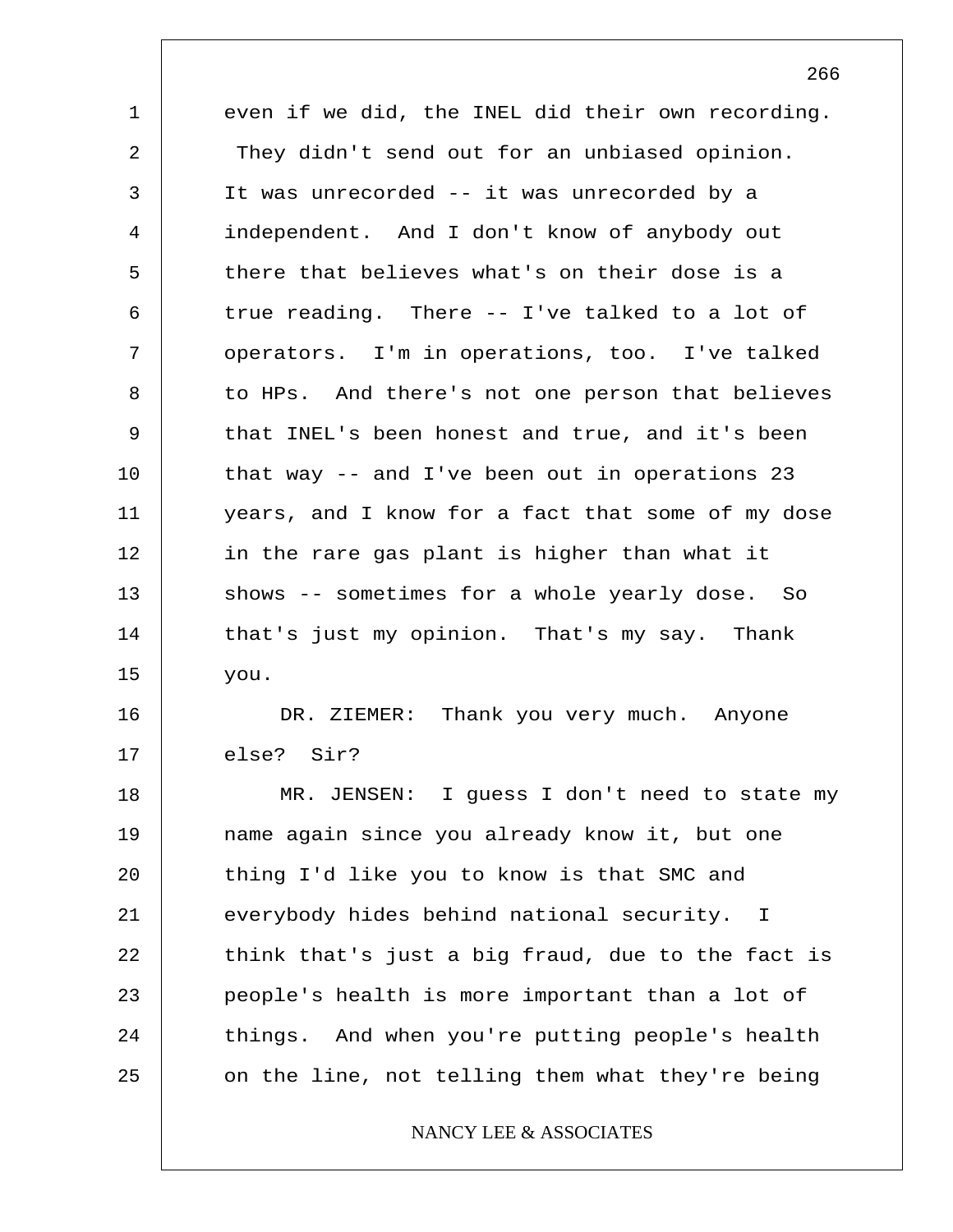1 2 3 4 5 6 7 8 9 10 11 12 13 14 15 16 17 18 19 20 involved in, working them without the proper protection, without knowing what they're working around, it's like sending you blindfolded into something. And then -- and then they have the gall to say it's national security; we can't tell you. That's denying me the -- the ability to get proper medical health care to try and help me. I don't  $--$  if I  $--$  if I had something  $--$  I knew something that would you -- help you and I denied you of it, how would you feel? And I know other people feel the same way because they've been denied the truth about what they've been around, what the radiation count was. It's not been a pretty story for a lot of people. Thank you very much. DR. ZIEMER: All right. Thank you again for those added comments. Yes, sir? MR. QUINN: I'm John Quinn. I'm a retired worker at the site. I worked at the chemical processing plant for 27 years. The lady that

21 22 23 24 25 spoke back there, I was there before -- I guess I was one of the original ones, I guess, that kind of started at the chem plant. I went there shortly after the SL-1 incident when they formed the decontamination facility to take care of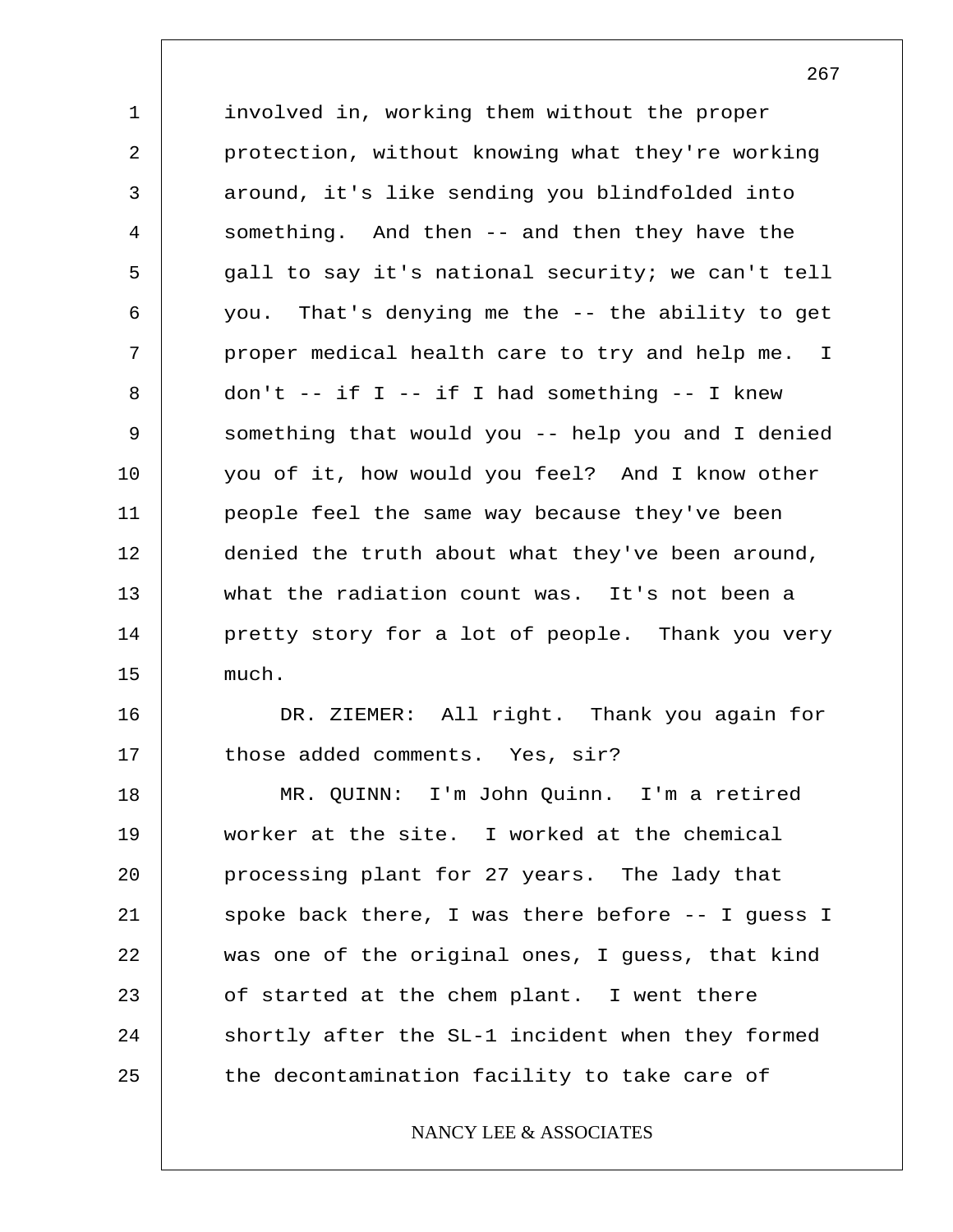1 2 3 4 5 6 7 8 9 10 11 12 13 14 15 16 17 18 19 20 those who lost their lives in that reactor incident. I worked in that facility for seven years, with equipment that they originally put there. And they had lots of problems. And I got my dose reconstruction Saturday from NIOSH. I'm not totally convinced of their findings and the results and the dose that they had given me because, just like a lot of them, we went into these areas back in those days, in the early sixties, it was half-face respirators with just plain paper filters. And there was a time when they all -- money was an issue. To keep those operations going out there, when I first went to work there, we decontaminated in that facility the half-face respirators that the workers that went in the hot cells to do the jobs, and we was instructed to monitor those. If they read less than 60 min-- counts a minute, we would reuse them. We did that for two or three years, as I remember.

21 22 23 24 25 Then they come out with a charcoal filter, lot more money, and they said we got to use these, you know, in hot areas. Well, sometimes those hot areas, they was so hot that, you know, we just had to throw them away.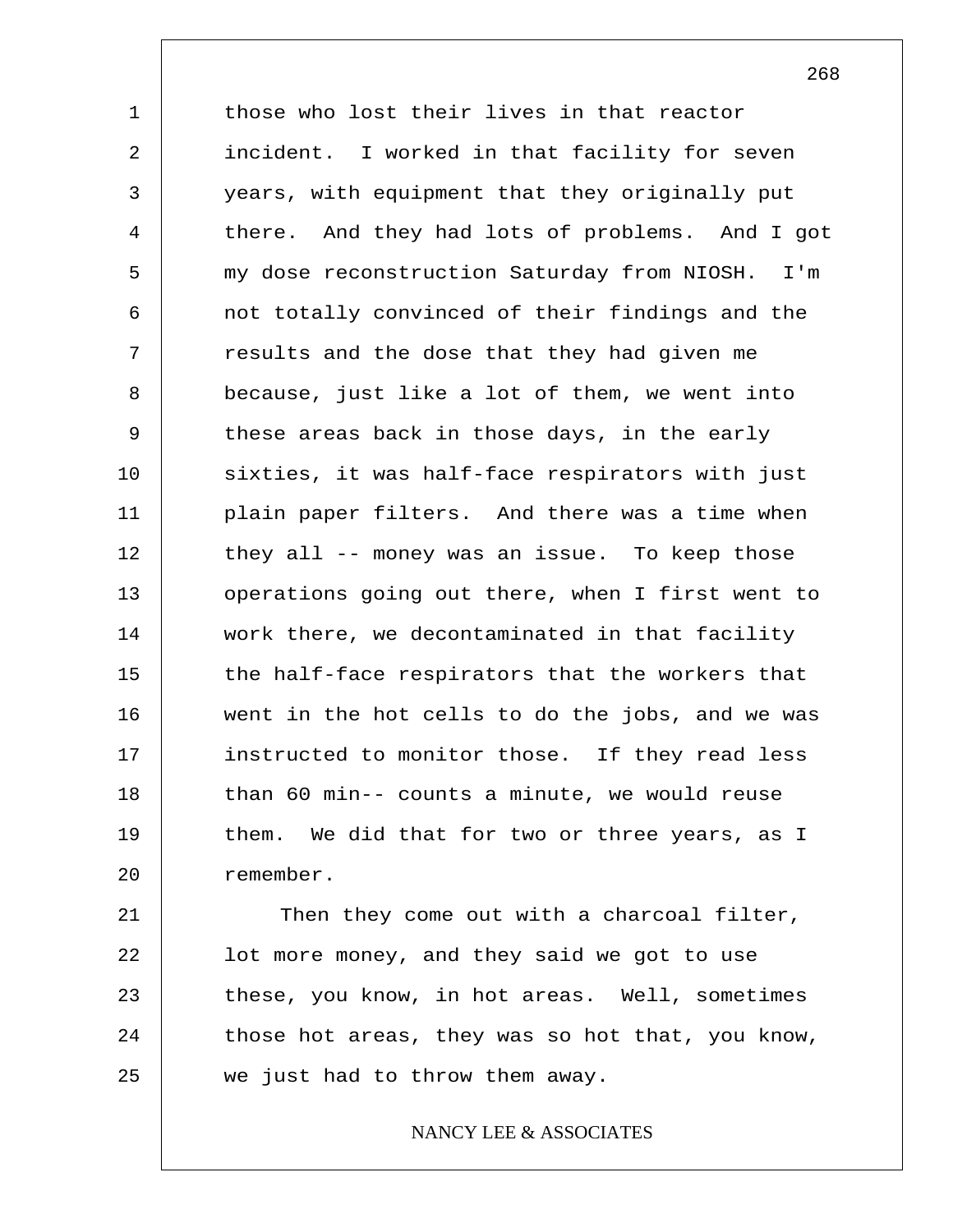And I come up through the years in this to where we kind of got up to full-face respirators. Finally got into air lines, finally got into bubble suit. I've been through the whole works. But the first seven years in my work out there, I didn't see that.

1

2

3

4

5

6

7 8 9 10 11 12 13 14 15 16 17 18 19 20  $21$ 22 23 24 25 We had ventilation problems. We had monitoring problems, and I -- just like the lady back there said, we went in to do the job. And I'm just wondering if the people who are estimating these NIOSH reconstruction, if they really know and saw the places that we had to work in, maybe they would -- we might get a different evaluation. That's all I got to say. DR. ZIEMER: Okay. Thank you, sir. Again open the floor for anyone else that wishes to speak. (Pause) DR. ZIEMER: If not, we are going to adjourn. I feel like an auctioneer -- going once. Let me MR. GRIFFON: Paul --DR. ZIEMER: Oh, there is? Okay. MR. GRIFFON: No, no, we -- DR. ZIEMER: Comment or question? NANCY LEE & ASSOCIATES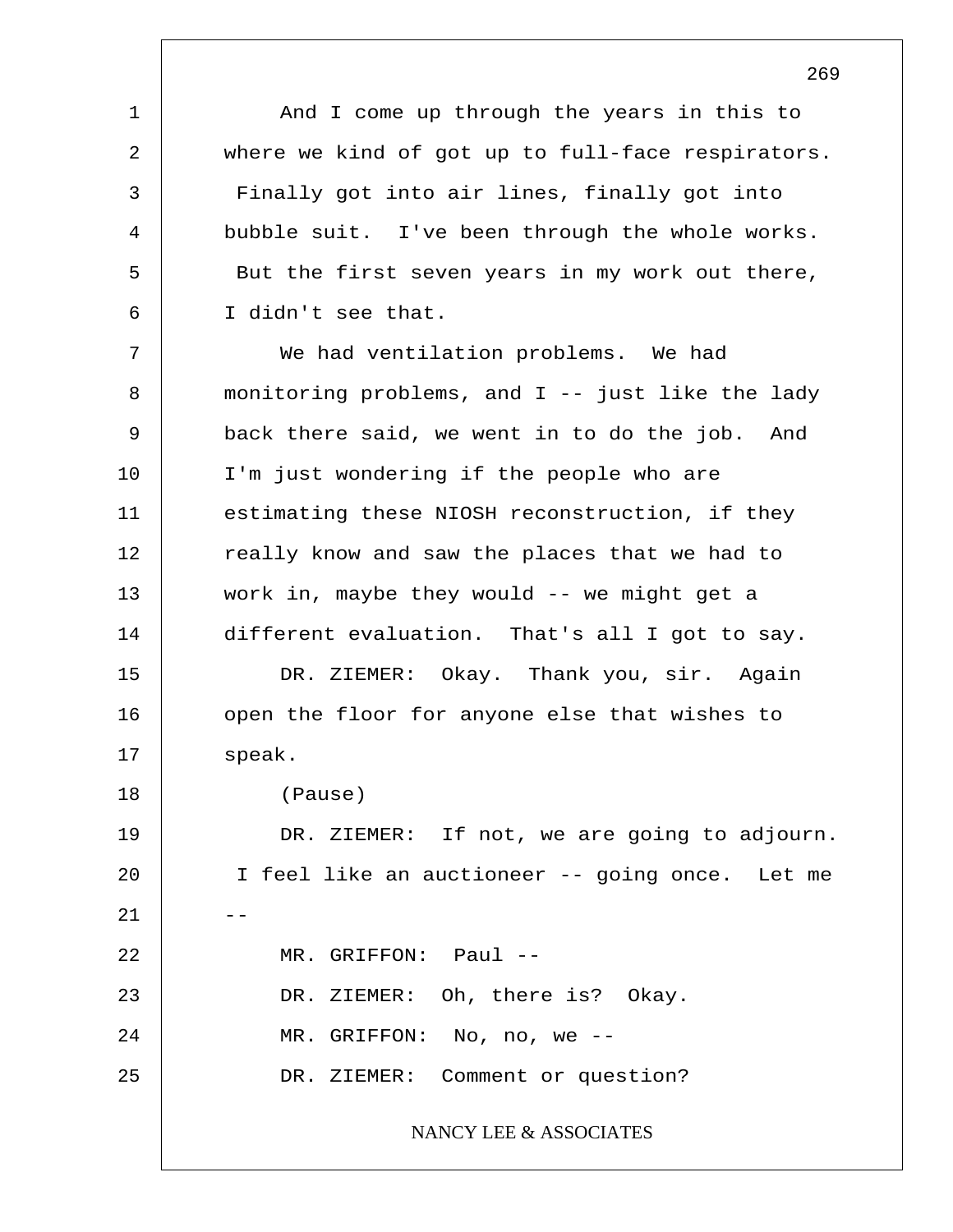1 2 3 4 5 6 7 8 9 10 11 12 13 14 15 16 17 18 19 20 21 22 23 24 25 270 MR. GRIFFON: I just wanted to say as a reminder, we're having another opportunity -- DR. ZIEMER: Oh, yes -- MR. GRIFFON: -- tomorrow afternoon. Is that -- DR. ZIEMER: -- thank you. MR. GRIFFON: Yeah. DR. ZIEMER: The Board meets tomorrow again all day. As you may know, our sessions are open. You're welcome to attend. Although we did not put it on the printed schedule, there is a public comment period tomorrow afternoon right after the lunch hour. I believe it's at 1:30. So if you or any of your colleagues do wish to make public comment tomorrow, you're welcome to do that. The Board will be here at that time and will welcome hearing from any of you that -- or others that may not have been able to attend tonight, if you know someone that wishes to comment, you might let them know that, as well. Let me thank you again all for coming. We appreciate the input and will wish you goodnight and hope to see many of you again tomorrow. (Whereupon, the proceedings were adjourned at approximately 7:45 p.m., to reconvene the next NANCY LEE & ASSOCIATES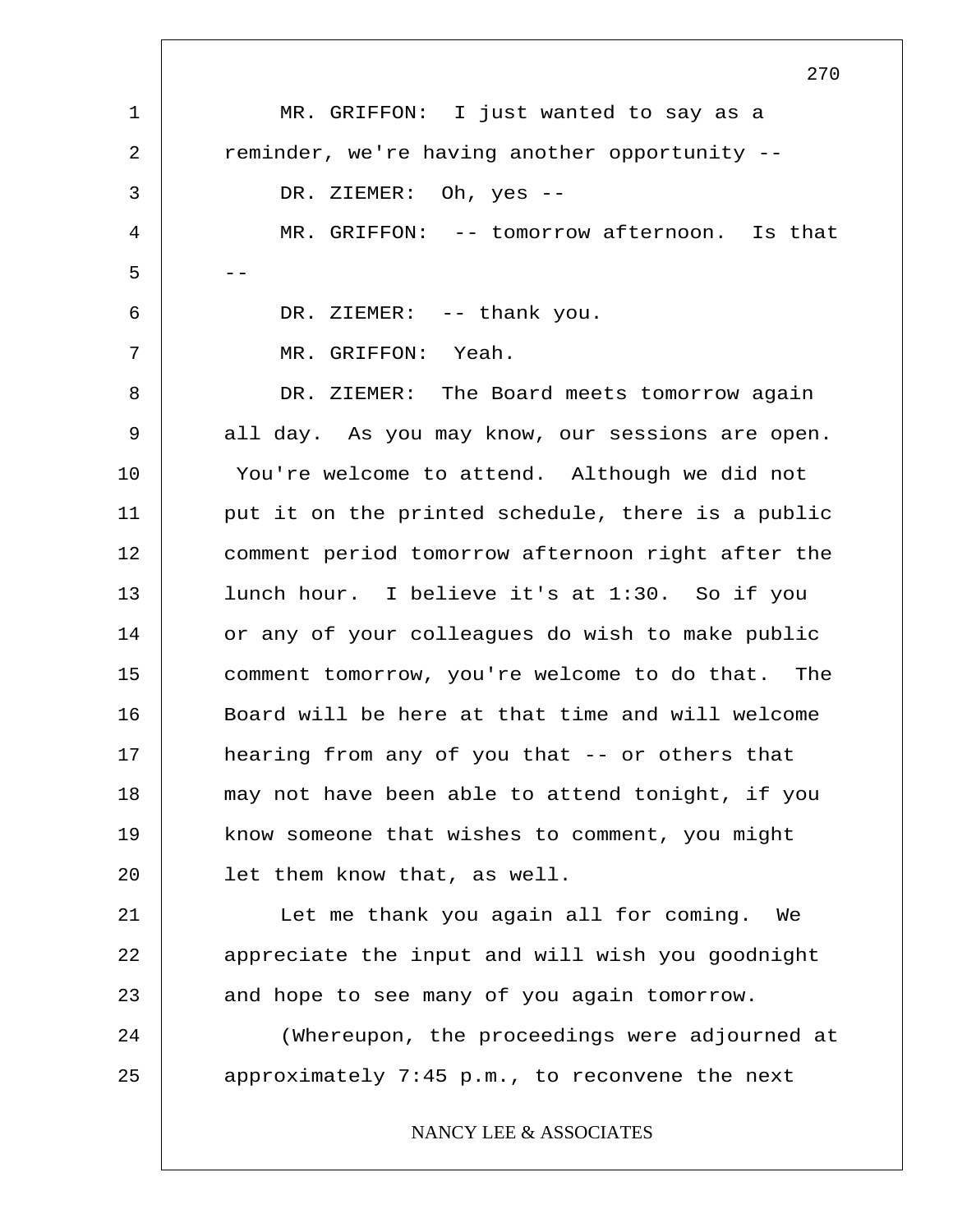|                            |                   |                           | 271 |
|----------------------------|-------------------|---------------------------|-----|
| $\ensuremath{\mathbbm{1}}$ | day at 8:00 a.m.) |                           |     |
| $\sqrt{2}$                 |                   |                           |     |
| $\mathbf{3}$               |                   |                           |     |
| $\overline{4}$             |                   |                           |     |
| 5                          |                   |                           |     |
| $\epsilon$                 |                   |                           |     |
|                            |                   |                           |     |
|                            |                   |                           |     |
|                            |                   |                           |     |
|                            |                   |                           |     |
|                            |                   |                           |     |
|                            |                   |                           |     |
|                            |                   |                           |     |
|                            |                   |                           |     |
|                            |                   |                           |     |
|                            |                   |                           |     |
|                            |                   |                           |     |
|                            |                   |                           |     |
|                            |                   |                           |     |
|                            |                   |                           |     |
|                            |                   |                           |     |
|                            |                   |                           |     |
|                            |                   |                           |     |
|                            |                   |                           |     |
|                            |                   | NANCY LEE $\&$ ASSOCIATES |     |

Г